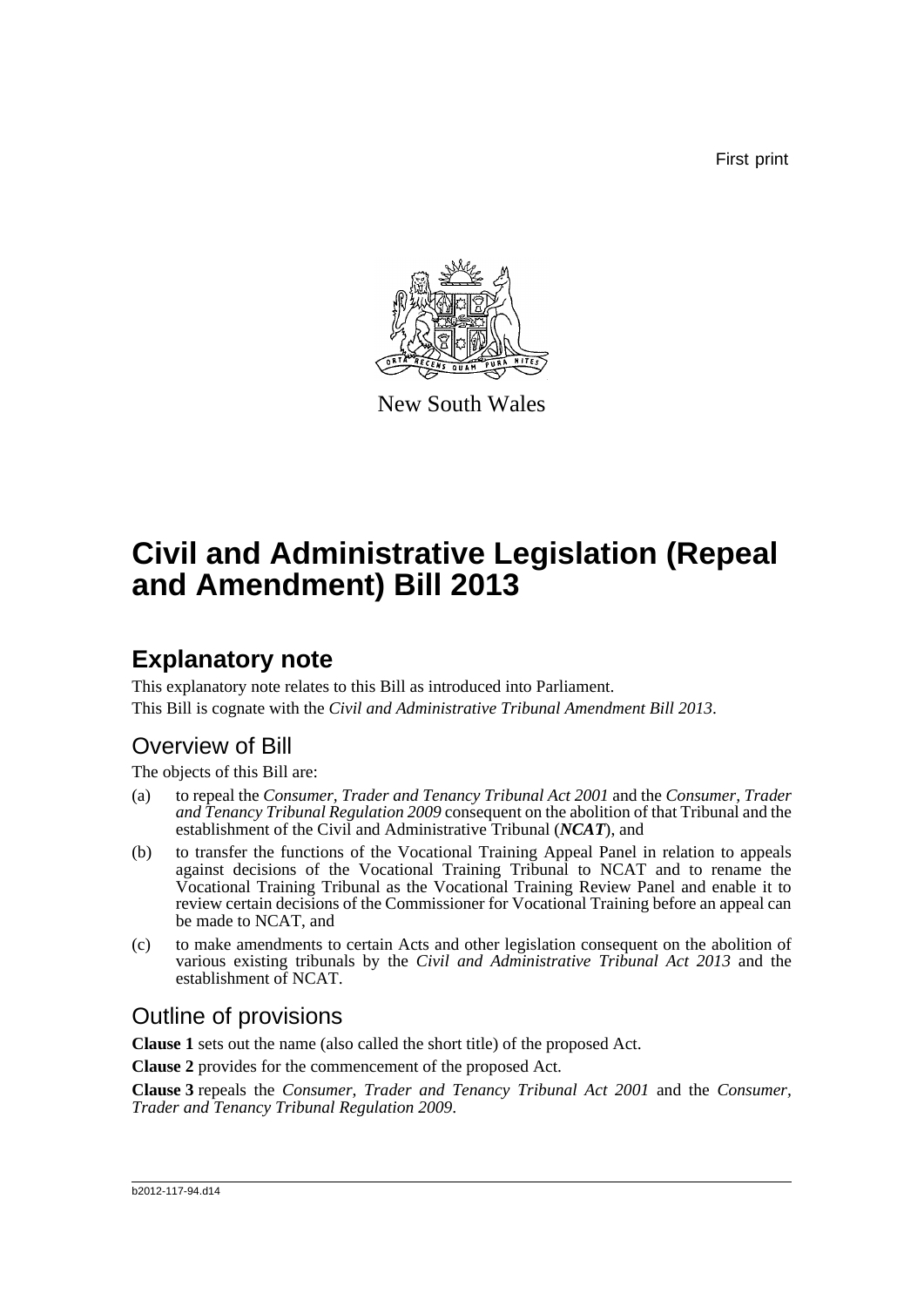### **Schedule 1 Amendment of legislation concerning Aboriginal Land Councils Pecuniary Interest and Disciplinary Tribunal**

**Schedule 1** amends certain legislation:

- (a) to transfer the functions of the Aboriginal Land Councils Pecuniary Interest and Disciplinary Tribunal to NCAT, and
- (b) to remove or update provisions referring or relating to the Aboriginal Land Councils Pecuniary Interest and Disciplinary Tribunal that will become outdated with its abolition.

#### **Schedule 2 Amendment of legislation concerning Administrative Decisions Tribunal**

**Schedule 2** amends certain legislation:

- (a) to transfer the functions of the Administrative Decisions Tribunal to NCAT, and
- (b) to remove or update provisions referring or relating to the Administrative Decisions Tribunal that will become outdated with its abolition.

#### **Schedule 3 Amendment of legislation concerning Charity Referees**

**Schedule 3** amends certain legislation:

- (a) to transfer the functions of the Charity Referees under the *Dormant Funds Act 1942* to NCAT, and
- (b) to remove or update provisions referring or relating to the Charity Referees that will become outdated with its abolition.

### **Schedule 4 Amendment of legislation concerning Consumer, Trader and Tenancy Tribunal**

**Schedule 4** amends certain legislation:

- (a) to transfer the functions of the Consumer, Trader and Tenancy Tribunal to NCAT, and
- (b) to remove or update provisions referring or relating to the Consumer, Trader and Tenancy Tribunal that will become outdated with its abolition.

#### **Schedule 5 Amendment of legislation concerning Guardianship Tribunal**

**Schedule 5** amends certain legislation:

- (a) to transfer the functions of the Guardianship Tribunal to NCAT, and
- (b) to remove or update provisions referring or relating to the Guardianship Tribunal that will become outdated with its abolition.

### **Schedule 6 Amendment of legislation concerning health practitioner tribunals**

**Schedule 6** amends certain legislation:

(a) to transfer the functions of the various health practitioner tribunals established under the *Health Practitioner Regulation National Law (NSW)* to NCAT, and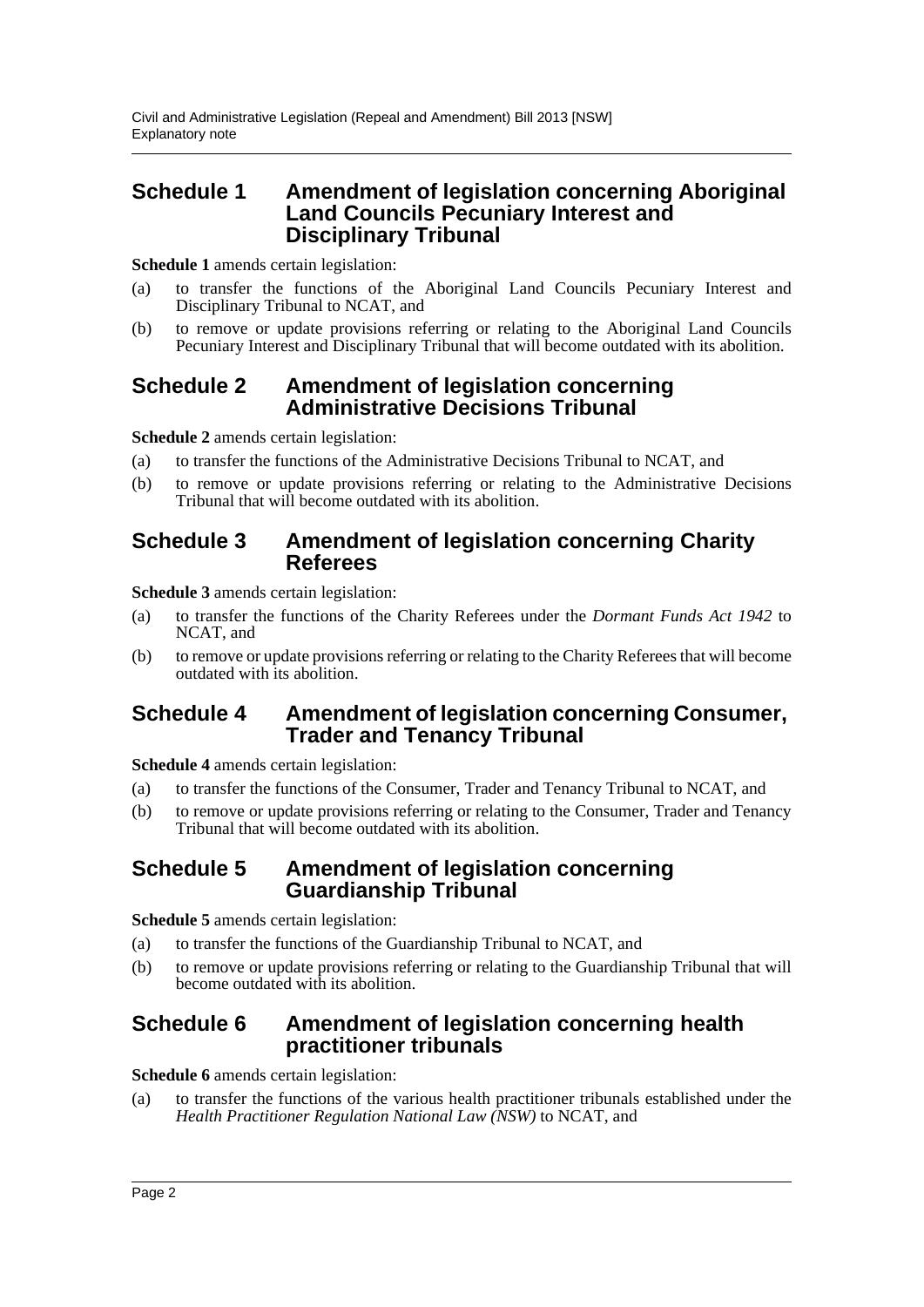(b) to remove or update provisions referring or relating to those health practitioner tribunals that will become outdated with its abolition.

#### **Schedule 7 Amendment of legislation concerning Local Government Pecuniary Interest and Disciplinary Tribunal**

**Schedule 7** amends certain legislation:

- (a) to transfer the functions of the Local Government Pecuniary Interest and Disciplinary Tribunal to NCAT, and
- (b) to remove or update provisions referring or relating to the Local Government Pecuniary Interest and Disciplinary Tribunal that will become outdated with its abolition.

#### **Schedule 8 Amendment of legislation concerning local land boards**

**Schedule 8** amends certain legislation:

- (a) to transfer certain adjudicative functions of local land boards to NCAT, and
- (b) to transfer certain non-adjudicative functions of local land boards to the Director-General of the Department of Trade and Investment, Regional Infrastructure and Services, and
- (c) to remove or update provisions referring or relating to local land boards that will become outdated with its abolition.

#### **Schedule 9 Amendment of legislation concerning Vocational Training Tribunal and Appeal Panel**

**Schedule 9** amends certain legislation:

- (a) to transfer the functions of the Vocational Training Appeal Panel in relation to appeals against decisions of the Vocational Training Tribunal, and
- (b) to rename the Vocational Training Tribunal as the Vocational Training Review Panel, and
- (c) to enable the Vocational Training Review Panel to review certain decisions of the Commissioner for Vocational Training before an appeal can be made to NCAT, and
- (d) to remove or update provisions referring or relating to the Vocational Training Appeal Panel that will become outdated with its abolition.

### **Schedule 10 Other amendments to legislation**

**Schedule 10** makes certain other amendments to legislation to facilitate the establishment of NCAT, including amendments to the *Defamation Act 2005* and the *Ombudsman Act 1974*.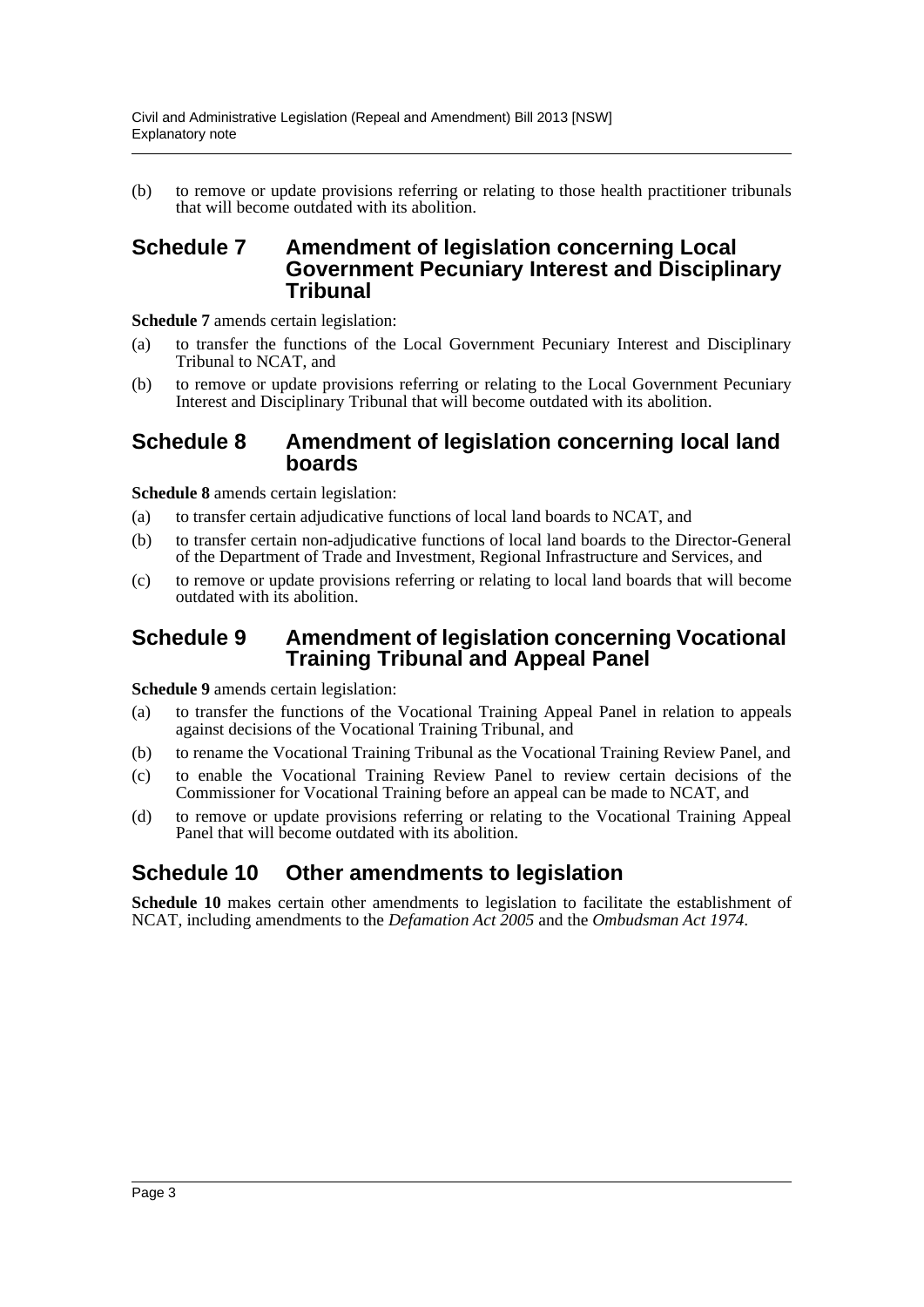First print

Page



New South Wales

# **Civil and Administrative Legislation (Repeal and Amendment) Bill 2013**

## **Contents**

| 1              | Name of Act                                                       | 2              |
|----------------|-------------------------------------------------------------------|----------------|
| $\overline{2}$ | Commencement                                                      | $\overline{2}$ |
| 3              | Repeal of legislation concerning Consumer, Trader and Tenancy     |                |
|                | Tribunal                                                          | 2              |
| Schedule 1     | Amendment of legislation concerning Aboriginal Land Councils      |                |
|                | Pecuniary Interest and Disciplinary Tribunal                      | 3              |
| Schedule 2     | Amendment of legislation concerning Administrative Decisions      |                |
|                | Tribunal                                                          | 8              |
| Schedule 3     | Amendment of legislation concerning Charity Referees              | 91             |
| Schedule 4     | Amendment of legislation concerning Consumer, Trader and          |                |
|                | Tenancy Tribunal                                                  | 95             |
| Schedule 5     | Amendment of legislation concerning Guardianship Tribunal         | 117            |
| Schedule 6     | Amendment of legislation concerning health practitioner tribunals | 123            |
| Schedule 7     | Amendment of legislation concerning Local Government              |                |
|                | Pecuniary Interest and Disciplinary Tribunal                      | 134            |
| Schedule 8     | Amendment of legislation concerning local land boards             | 139            |
| Schedule 9     | Amendment of legislation concerning Vocational Training           |                |
|                | <b>Tribunal and Appeal Panel</b>                                  | 160            |
| Schedule 10    | Other amendments to legislation                                   | 164            |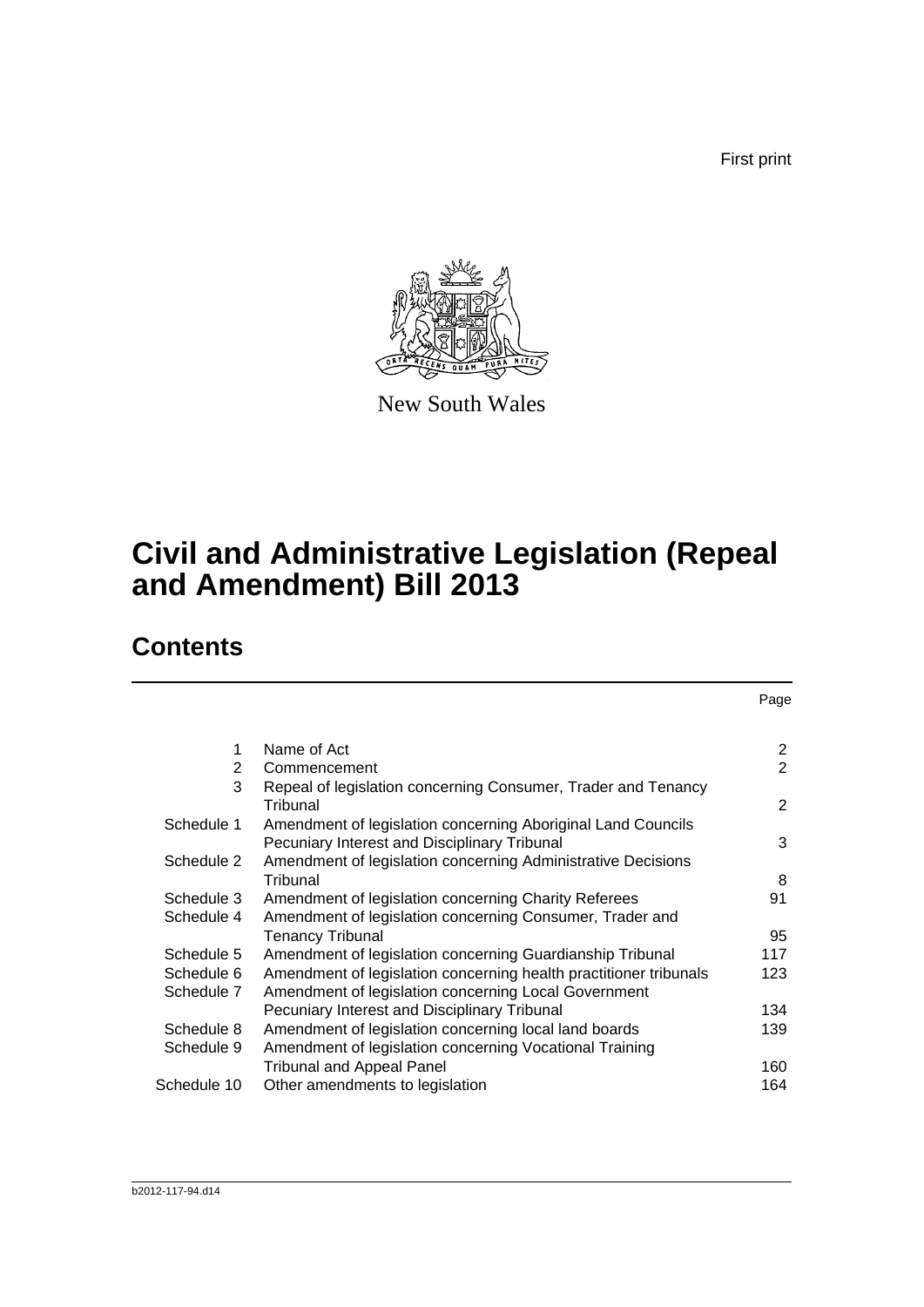

New South Wales

# **Civil and Administrative Legislation (Repeal and Amendment) Bill 2013**

No , 2013

#### **A Bill for**

An Act to repeal and amend certain legislation consequent on the establishment of the Civil and Administrative Tribunal of New South Wales.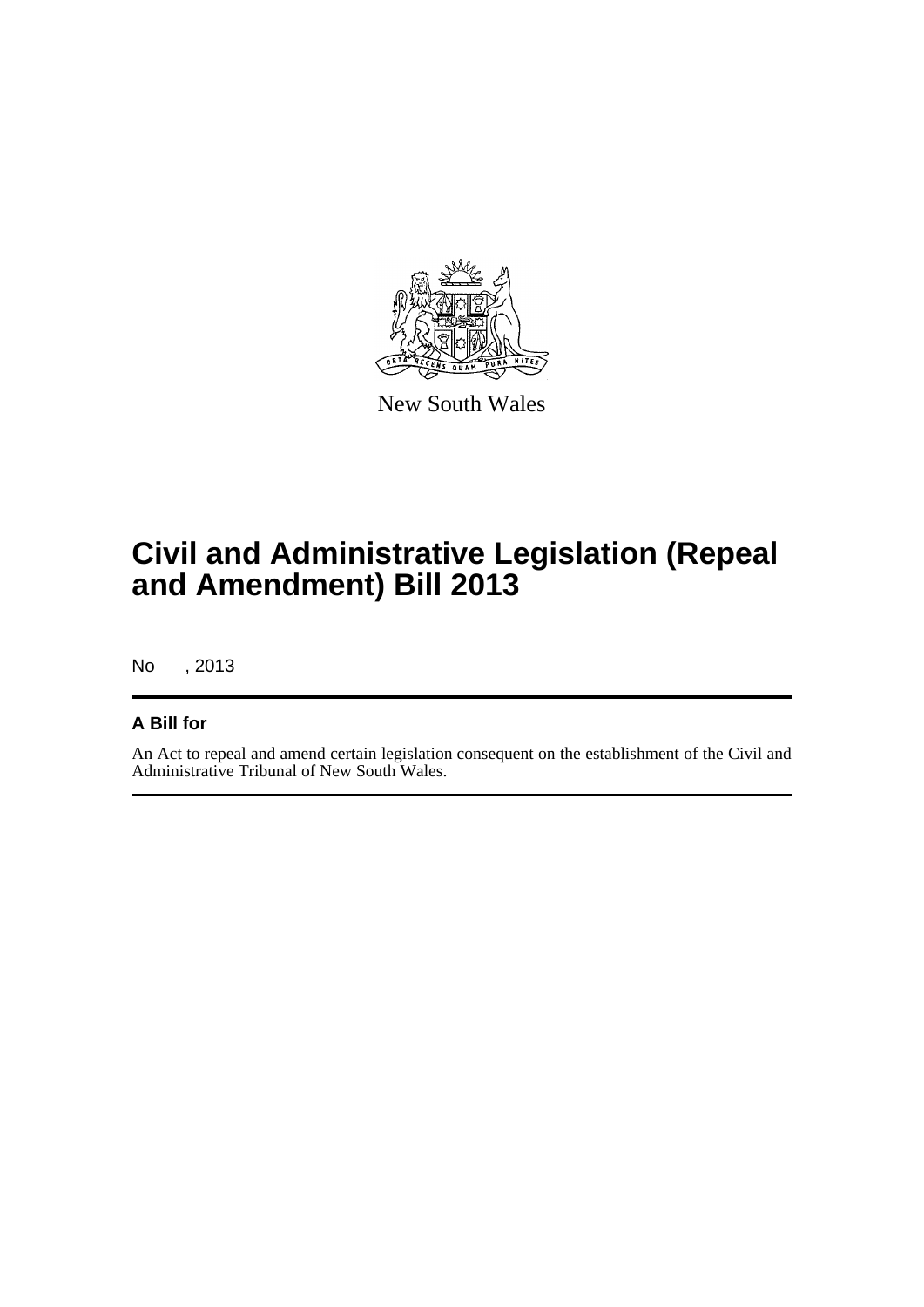Civil and Administrative Legislation (Repeal and Amendment) Bill 2013 [NSW]

<span id="page-5-2"></span><span id="page-5-1"></span><span id="page-5-0"></span>

|   |     | The Legislature of New South Wales enacts:                                                                                                                                                        |                |
|---|-----|---------------------------------------------------------------------------------------------------------------------------------------------------------------------------------------------------|----------------|
|   |     | <b>Name of Act</b>                                                                                                                                                                                | $\overline{c}$ |
|   |     | This Act is the Civil and Administrative Legislation (Repeal and Amendment)<br>Act 2013.                                                                                                          | 3<br>4         |
|   |     | <b>Commencement</b>                                                                                                                                                                               | 5              |
|   | (1) | This Act commences on the establishment day within the meaning of the Civil and<br>Administrative Tribunal Act 2013, except as provided by subsection (2).                                        | 6<br>7         |
|   | (2) | An amendment made by this Act to a provision of an Act (as inserted by another Act)<br>commences on the day on which the provision is inserted if that day occurs after the<br>establishment day. | 8<br>9<br>10   |
| 3 |     | Repeal of legislation concerning Consumer, Trader and Tenancy Tribunal                                                                                                                            | 11             |
|   |     | Each of the following is repealed:                                                                                                                                                                | 12             |
|   |     | the Consumer, Trader and Tenancy Tribunal Act 2001 No 82,<br>(a)                                                                                                                                  | 13             |
|   |     | the Consumer, Trader and Tenancy Tribunal Regulation 2009.<br>(b)                                                                                                                                 | 14             |
|   |     |                                                                                                                                                                                                   |                |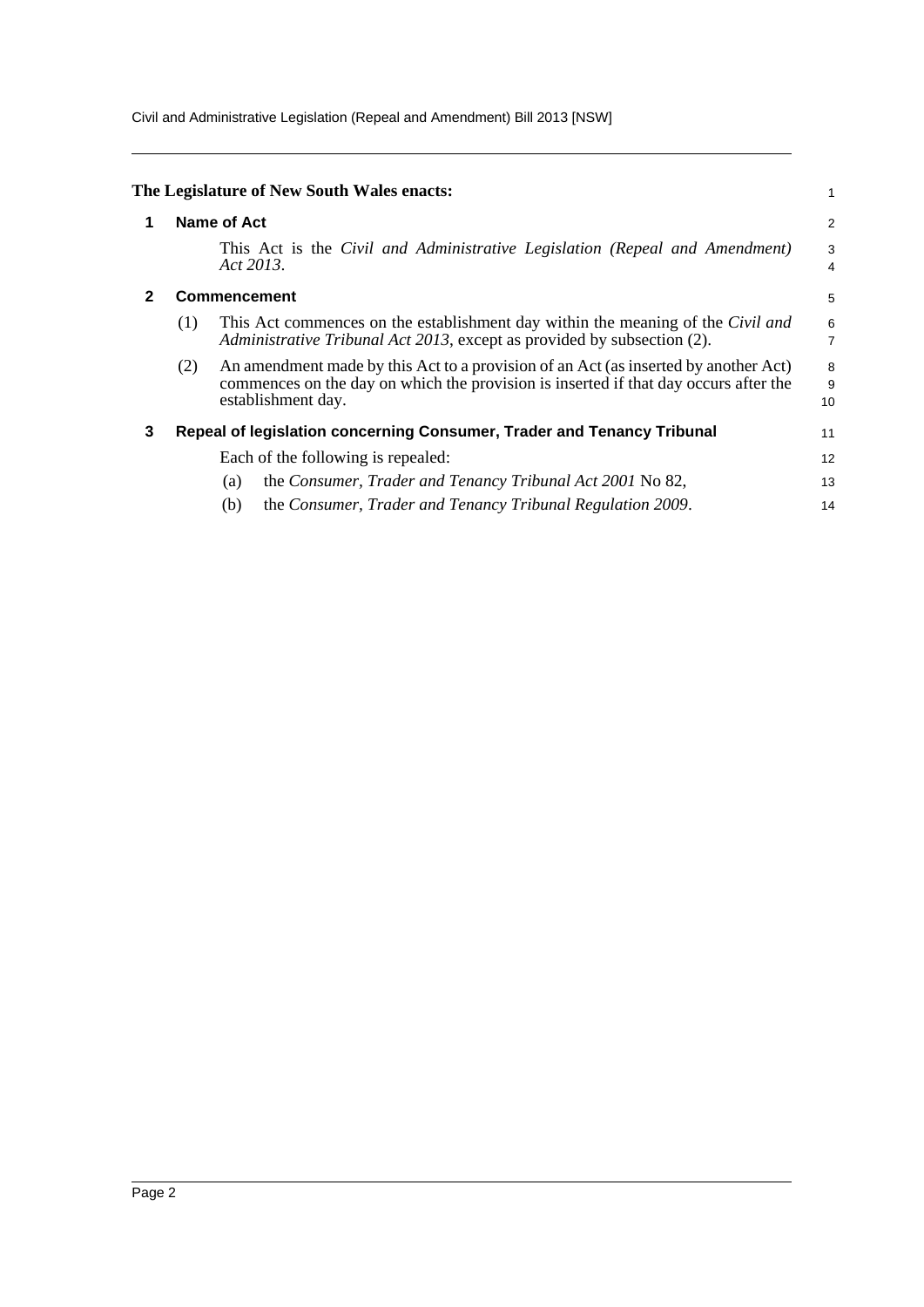<span id="page-6-0"></span>

|        | <b>Schedule 1</b>            | <b>Amendment of legislation concerning Aboriginal</b><br><b>Land Councils Pecuniary Interest and</b><br><b>Disciplinary Tribunal</b>                                                                             | $\mathbf{1}$<br>$\overline{2}$<br>3 |
|--------|------------------------------|------------------------------------------------------------------------------------------------------------------------------------------------------------------------------------------------------------------|-------------------------------------|
| 1.1    |                              | Aboriginal Land Rights Act 1983 No 42                                                                                                                                                                            | 4                                   |
| [1]    | <b>Section 4 Definitions</b> |                                                                                                                                                                                                                  | 5                                   |
|        |                              | Omit the definition of <i>Pecuniary Interest and Disciplinary Tribunal</i> from section 4 (1).                                                                                                                   | 6                                   |
| [2]    |                              | Section 78B Certain persons must not be employed as chief executive officers                                                                                                                                     | 7                                   |
|        |                              | Omit "Pecuniary Interest and Disciplinary Tribunal" from section 78B (1) (h).                                                                                                                                    | 8                                   |
|        |                              | Insert instead "former Aboriginal Land Councils Pecuniary Interest and Disciplinary<br>Tribunal or the Civil and Administrative Tribunal".                                                                       | 9<br>10                             |
| $[3]$  |                              | Section 138A Certain persons must not be employed as Chief Executive Officer                                                                                                                                     | 11                                  |
|        |                              | Omit "Pecuniary Interest and Disciplinary Tribunal" from section 138A (1) (h).                                                                                                                                   | 12                                  |
|        |                              | Insert instead "former Aboriginal Land Councils Pecuniary Interest and Disciplinary<br>Tribunal or the Civil and Administrative Tribunal".                                                                       | 13<br>14                            |
| [4]    | Part 10, Division 3          |                                                                                                                                                                                                                  | 15                                  |
|        | Omit the Division.           |                                                                                                                                                                                                                  | 16                                  |
| [5]    |                              | Section 181H Appeals against suspension                                                                                                                                                                          | 17                                  |
|        |                              | Omit "Pecuniary Interest and Disciplinary Tribunal" from section 181H (1).                                                                                                                                       | 18                                  |
|        |                              | Insert instead "Civil and Administrative Tribunal".                                                                                                                                                              | 19                                  |
| [6]    | <b>Section 181H (1)</b>      |                                                                                                                                                                                                                  | 20                                  |
|        |                              | Insert at the end of the subsection:<br>Note. An appeal under this section is an external appeal to the Civil and Administrative<br>Tribunal for the purposes of the Civil and Administrative Tribunal Act 2013. | 21<br>22<br>23                      |
| $[7]$  | <b>Section 181H (7)</b>      |                                                                                                                                                                                                                  | 24                                  |
|        | Omit the subsection.         |                                                                                                                                                                                                                  | 25                                  |
| [8]    |                              | Section 181J Appeals against action against members of staff                                                                                                                                                     | 26                                  |
|        |                              | Omit "Pecuniary Interest and Disciplinary Tribunal" from section 181J (1).                                                                                                                                       | 27                                  |
|        |                              | Insert instead "Civil and Administrative Tribunal".                                                                                                                                                              | 28                                  |
| [9]    | <b>Section 181J (1)</b>      |                                                                                                                                                                                                                  | 29                                  |
|        |                              | Insert at the end of the subsection:                                                                                                                                                                             | 30                                  |
|        |                              | Note. An appeal under this section is an external appeal to the Civil and Administrative<br>Tribunal for the purposes of the Civil and Administrative Tribunal Act 2013.                                         | 31<br>32                            |
| $[10]$ | <b>Section 181J (6)</b>      |                                                                                                                                                                                                                  | 33                                  |
|        | Omit the subsection.         |                                                                                                                                                                                                                  | 34                                  |
| $[11]$ |                              | Section 181K Referral of matters to NCAT                                                                                                                                                                         | 35                                  |
|        |                              | Omit "Pecuniary Interest and Disciplinary Tribunal" from section 181K (1).                                                                                                                                       | 36                                  |
|        |                              | Insert instead "Civil and Administrative Tribunal".                                                                                                                                                              | 37                                  |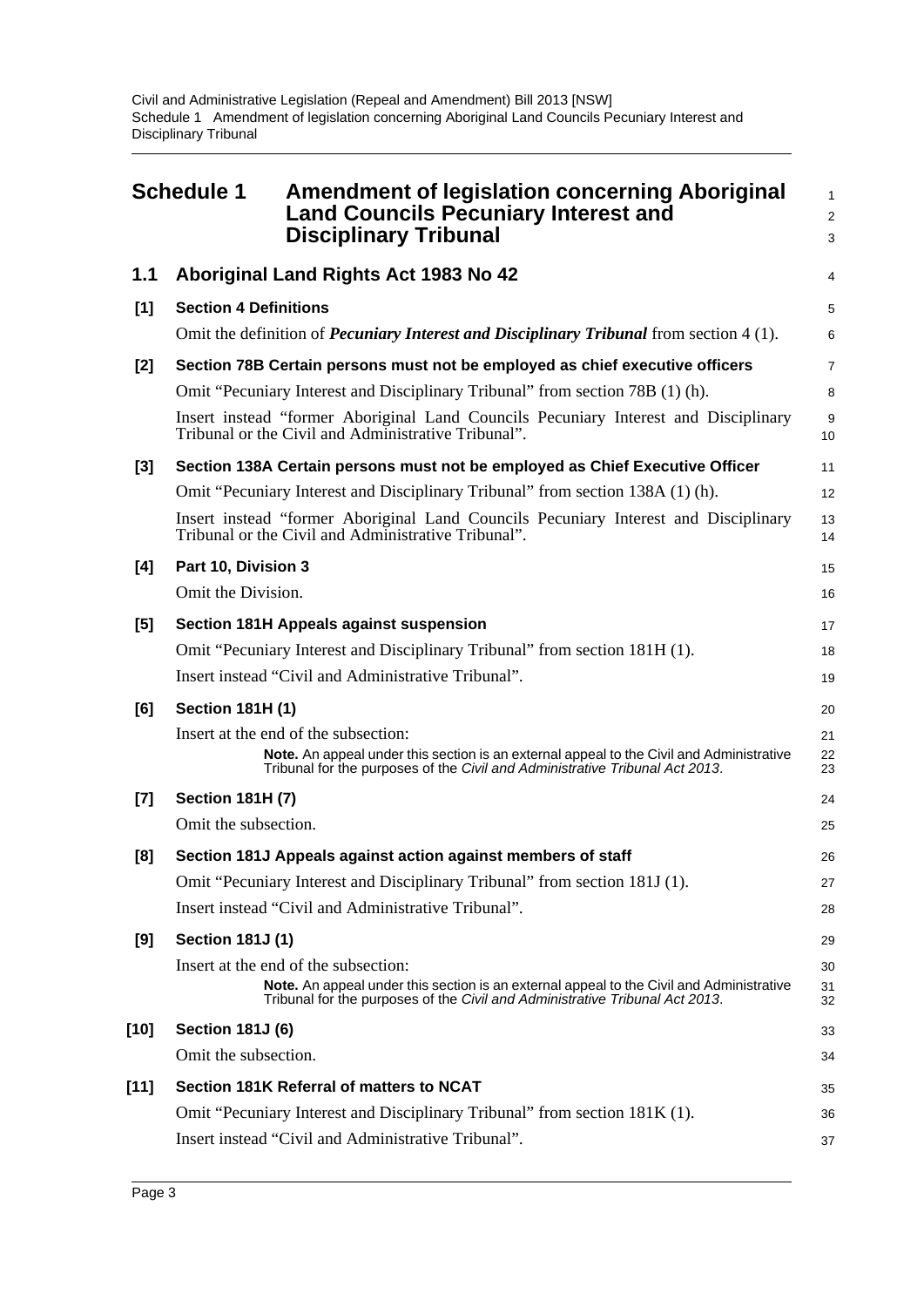Civil and Administrative Legislation (Repeal and Amendment) Bill 2013 [NSW] Schedule 1 Amendment of legislation concerning Aboriginal Land Councils Pecuniary Interest and Disciplinary Tribunal

| $[12]$ | <b>Section 181K (5)</b>                                                                                              | 1              |
|--------|----------------------------------------------------------------------------------------------------------------------|----------------|
|        | Omit the subsection.                                                                                                 | $\overline{c}$ |
| $[13]$ | Section 181L Alternatives to suspension or referral to NCAT                                                          | 3              |
|        | Omit "Pecuniary Interest and Disciplinary Tribunal" from section 181L (3).                                           | 4              |
|        | Insert instead "Civil and Administrative Tribunal".                                                                  | 5              |
| $[14]$ | Section 181N Reasons to be given                                                                                     | 6              |
|        | Omit "Pecuniary Interest and Disciplinary Tribunal" from section 181N (1) (b).                                       | $\overline{7}$ |
|        | Insert instead "Civil and Administrative Tribunal".                                                                  | 8              |
| $[15]$ | Section 194 NCAT to be notified of inquiries                                                                         | 9              |
|        | Omit "Pecuniary Interest and Disciplinary Tribunal".                                                                 | 10             |
|        | Insert instead "Civil and Administrative Tribunal".                                                                  | 11             |
| $[16]$ | Section 197 Presentation of reports to NCAT                                                                          | 12             |
|        | Omit "Pecuniary Interest and Disciplinary Tribunal" wherever occurring.                                              | 13             |
|        | Insert instead "Civil and Administrative Tribunal".                                                                  | 14             |
| $[17]$ | Part 10, Division 6, heading                                                                                         | 15             |
|        | Omit "the Pecuniary Interest and Disciplinary Tribunal".                                                             | 16             |
|        | Insert instead "NCAT".                                                                                               | 17             |
| $[18]$ | Section 198 NCAT to decide whether or not to conduct proceedings into a complaint                                    | 18             |
|        | Omit "Pecuniary Interest and Disciplinary Tribunal" wherever occurring in section 198 (1)<br>and $(2)$ .             | 19<br>20       |
|        | Insert instead "Civil and Administrative Tribunal".                                                                  | 21             |
| $[19]$ | <b>Section 198 (3)</b>                                                                                               | 22             |
|        | Omit the subsection.                                                                                                 | 23             |
| $[20]$ | Section 199 Circumstances in which NCAT may dispense with hearing                                                    | 24             |
|        | Omit "Pecuniary Interest and Disciplinary Tribunal" from section 199 (1).                                            | 25             |
|        | Insert instead "Civil and Administrative Tribunal".                                                                  | 26             |
| $[21]$ | <b>Section 199 (2)</b>                                                                                               | 27             |
|        | Omit the subsection (including the note to the subsection).                                                          | 28             |
| $[22]$ | Section 199A NCAT to decide whether or not to conduct proceedings into a referred<br>matter relating to misbehaviour | 29<br>30       |
|        | Omit "Pecuniary Interest and Disciplinary Tribunal" wherever occurring.                                              | 31             |
|        | Insert instead 'Civil and Administrative Tribunal".                                                                  | 32             |
| $[23]$ | <b>Section 199A (3)</b>                                                                                              | 33             |
|        | Omit the subsection.                                                                                                 | 34             |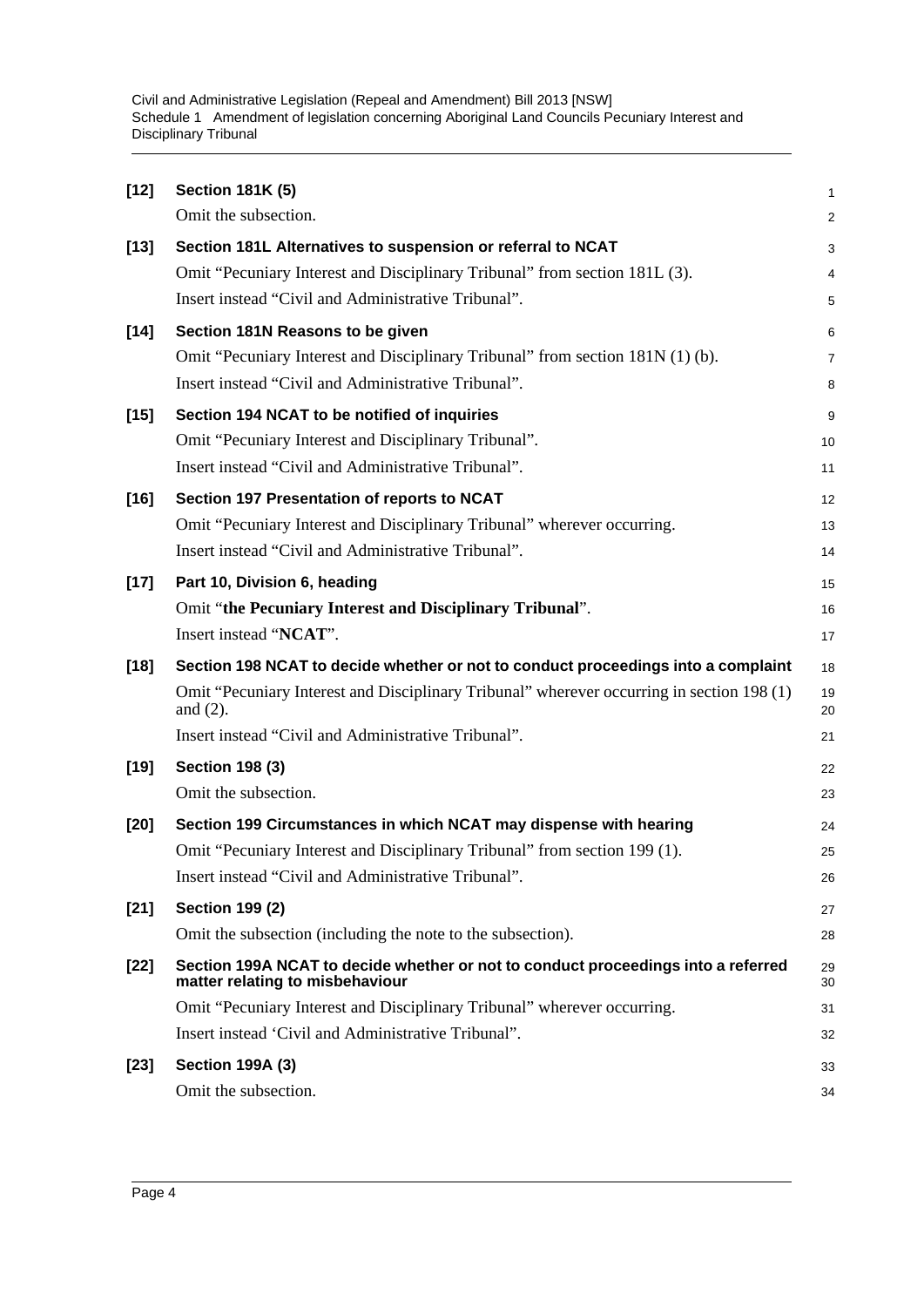| $[24]$ | Section 199B Circumstances in which NCAT may dispense with hearing         | 1              |
|--------|----------------------------------------------------------------------------|----------------|
|        | Omit "Pecuniary Interest and Disciplinary Tribunal" from section 199B (1). | $\overline{c}$ |
|        | Insert instead "Civil and Administrative Tribunal".                        | 3              |
| $[25]$ | <b>Section 199B (2)</b>                                                    | 4              |
|        | Omit the subsection (including the note to the subsection).                | 5              |
| $[26]$ | Section 200 General conduct of proceedings                                 | 6              |
|        | Omit the section.                                                          | 7              |
| $[27]$ | Section 201 Private and public hearings                                    | 8              |
|        | Omit the section.                                                          | 9              |
| $[28]$ | <b>Section 202 Representation at hearings</b>                              | 10             |
|        | Omit the section.                                                          | 11             |
| $[29]$ | Section 203 Presentation of cases at hearings                              | 12             |
|        | Omit the section.                                                          | 13             |
| $[30]$ | Section 204 Power to summon witnesses and take evidence at hearings        | 14             |
|        | Omit the section.                                                          | 15             |
| $[31]$ | <b>Section 205 Power to obtain documents</b>                               | 16             |
|        | Omit the section.                                                          | 17             |
| $[32]$ | Section 206 Privilege concerning answers and documents                     | 18             |
|        | Omit the section.                                                          | 19             |
| $[33]$ | <b>Section 207 Additional complaints</b>                                   | 20             |
|        | Omit "Pecuniary Interest and Disciplinary Tribunal" wherever occurring.    | 21             |
|        | Insert instead "Civil and Administrative Tribunal".                        | 22             |
| $[34]$ | <b>Section 208 Adjournments</b>                                            | 23             |
|        | Omit the section.                                                          | 24             |
| $[35]$ | Section 209 Release of information                                         | 25             |
|        | Omit the section.                                                          | 26             |
| $[36]$ | <b>Section 210 Witnesses' expenses</b>                                     | 27             |
|        | Omit the section.                                                          | 28             |
| $[37]$ | Section 211 Decision of NCAT-interest matters                              | 29             |
|        | Omit "Pecuniary Interest and Disciplinary Tribunal" wherever occurring.    | 30             |
|        | Insert instead "Civil and Administrative Tribunal".                        | 31             |
| $[38]$ | Section 211A Decision of NCAT-misbehaviour matters                         | 32             |
|        | Omit "Pecuniary Interest and Disciplinary Tribunal" from section 211A (1). | 33             |
|        | Insert instead "Civil and Administrative Tribunal".                        | 34             |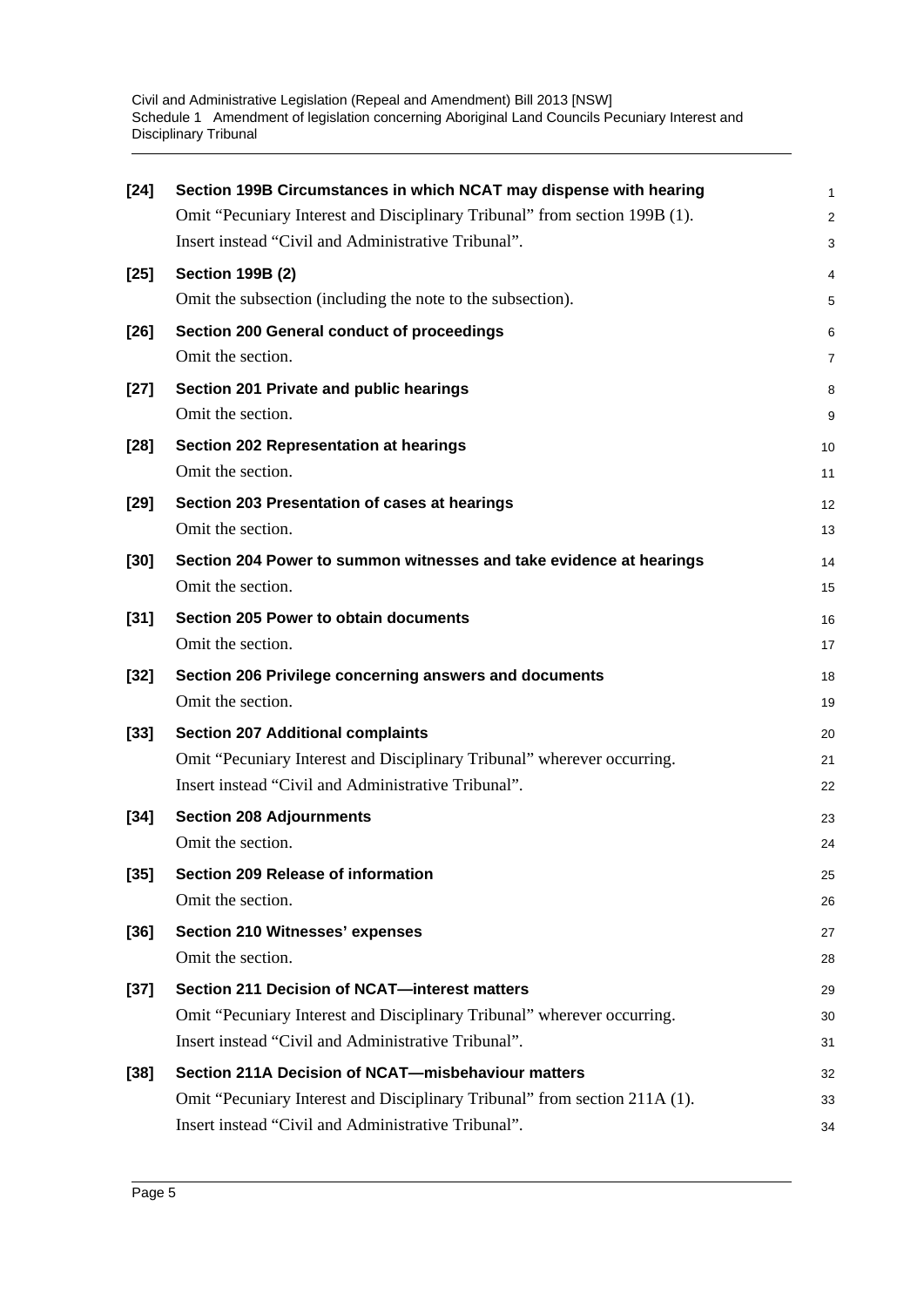Civil and Administrative Legislation (Repeal and Amendment) Bill 2013 [NSW] Schedule 1 Amendment of legislation concerning Aboriginal Land Councils Pecuniary Interest and Disciplinary Tribunal

| $[39]$ |       |                     | Section 212 Standard of proof                                                                                                                                                         | 1              |
|--------|-------|---------------------|---------------------------------------------------------------------------------------------------------------------------------------------------------------------------------------|----------------|
|        |       | Omit the section.   |                                                                                                                                                                                       | 2              |
| $[40]$ |       | decisions           | Section 213 Pecuniary Interest and Disciplinary Tribunal to provide details of its                                                                                                    | 3<br>4         |
|        |       | Omit the section.   |                                                                                                                                                                                       | 5              |
| $[41]$ |       |                     | <b>Section 214 Appeals to Supreme Court</b>                                                                                                                                           | 6              |
|        |       | Omit the section.   |                                                                                                                                                                                       | $\overline{7}$ |
| $[42]$ |       |                     | Section 215 Referral of matters by NCAT                                                                                                                                               | 8              |
|        |       |                     | Omit "Pecuniary Interest and Disciplinary Tribunal may refer a matter before it".                                                                                                     | 9              |
|        | Act". |                     | Insert instead "Civil and Administrative Tribunal may refer a matter before it under this                                                                                             | 10<br>11       |
| $[43]$ |       | <b>Section 215A</b> |                                                                                                                                                                                       | 12             |
|        |       |                     | Insert after section 215:                                                                                                                                                             | 13             |
|        | 215A  |                     | <b>Exclusive jurisdiction of NCAT over Division 4 contraventions</b>                                                                                                                  | 14             |
|        |       | (1)                 | The Civil and Administrative Tribunal has exclusive jurisdiction at first<br>instance to decide allegations of contraventions of Division 4.                                          | 15<br>16       |
|        |       | (2)                 | Accordingly, proceedings at first instance to decide allegations of<br>contraventions of Division 4 may not be brought before, or entertained by, any<br>other tribunal or any court. | 17<br>18<br>19 |
| $[44]$ |       |                     | Schedule 2 Aboriginal Land Councils Pecuniary Interest and Disciplinary Tribunal                                                                                                      | 20             |
|        |       |                     | Omit the Schedule.                                                                                                                                                                    | 21             |
| 1.2    |       |                     | <b>Aboriginal Land Rights Regulation 2002</b>                                                                                                                                         | 22             |
| [1]    |       |                     | <b>Clause 25G Training requirements for Board members</b>                                                                                                                             | 23             |
|        |       |                     | Omit "Pecuniary Interests and Disciplinary Tribunal" from clause 25G (1) (e).                                                                                                         | 24             |
|        |       |                     | Insert instead "Civil and Administrative Tribunal".                                                                                                                                   | 25             |
| $[2]$  |       |                     | <b>Clause 92 Training requirements for councillors</b>                                                                                                                                | 26             |
|        |       |                     | Omit "Pecuniary Interests and Disciplinary Tribunal" from clause 92 (1) (e).                                                                                                          | 27             |
|        |       |                     | Insert instead "Civil and Administrative Tribunal".                                                                                                                                   | 28             |
| 1.3    |       |                     | Defamation Act 2005 No 77                                                                                                                                                             | 29             |
| [1]    |       |                     | Schedule 1 Additional publications to which absolute privilege applies                                                                                                                | 30             |
|        |       | Omit clause 31.     |                                                                                                                                                                                       | 31             |
| $[2]$  |       |                     | <b>Schedule 2 Additional kinds of public documents</b>                                                                                                                                | 32             |
|        |       | Omit clause 6.      |                                                                                                                                                                                       | 33             |
| $[3]$  |       |                     | Schedule 3 Additional proceedings of public concern                                                                                                                                   | 34             |
|        |       |                     |                                                                                                                                                                                       |                |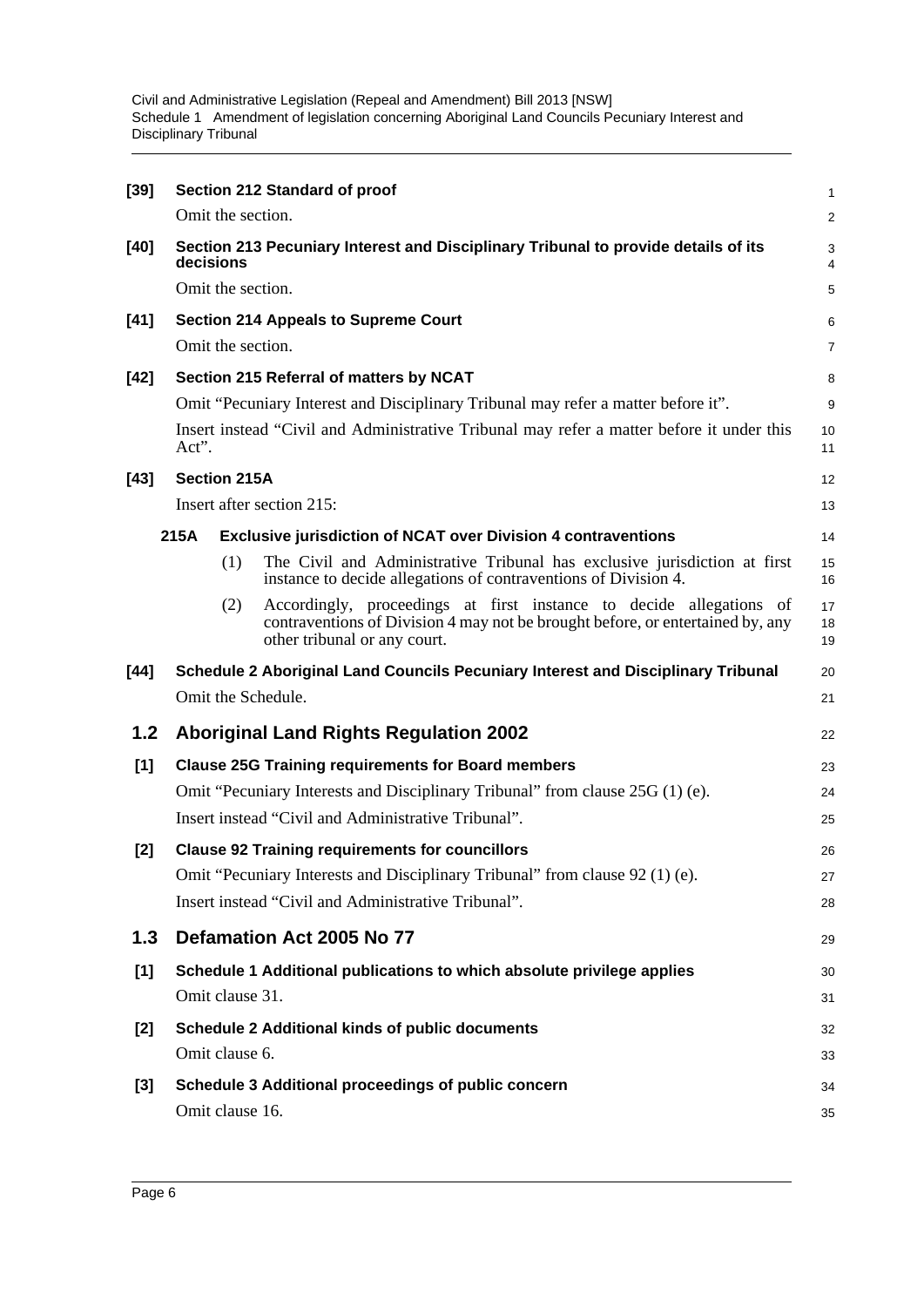#### **1.4 Government Information (Public Access) Regulation 2009 Schedule 3 Agencies declared to be part of other agencies** Omit the matter relating to the Aboriginal Land Councils Pecuniary Interest and Disciplinary Tribunal. 1 2 3 4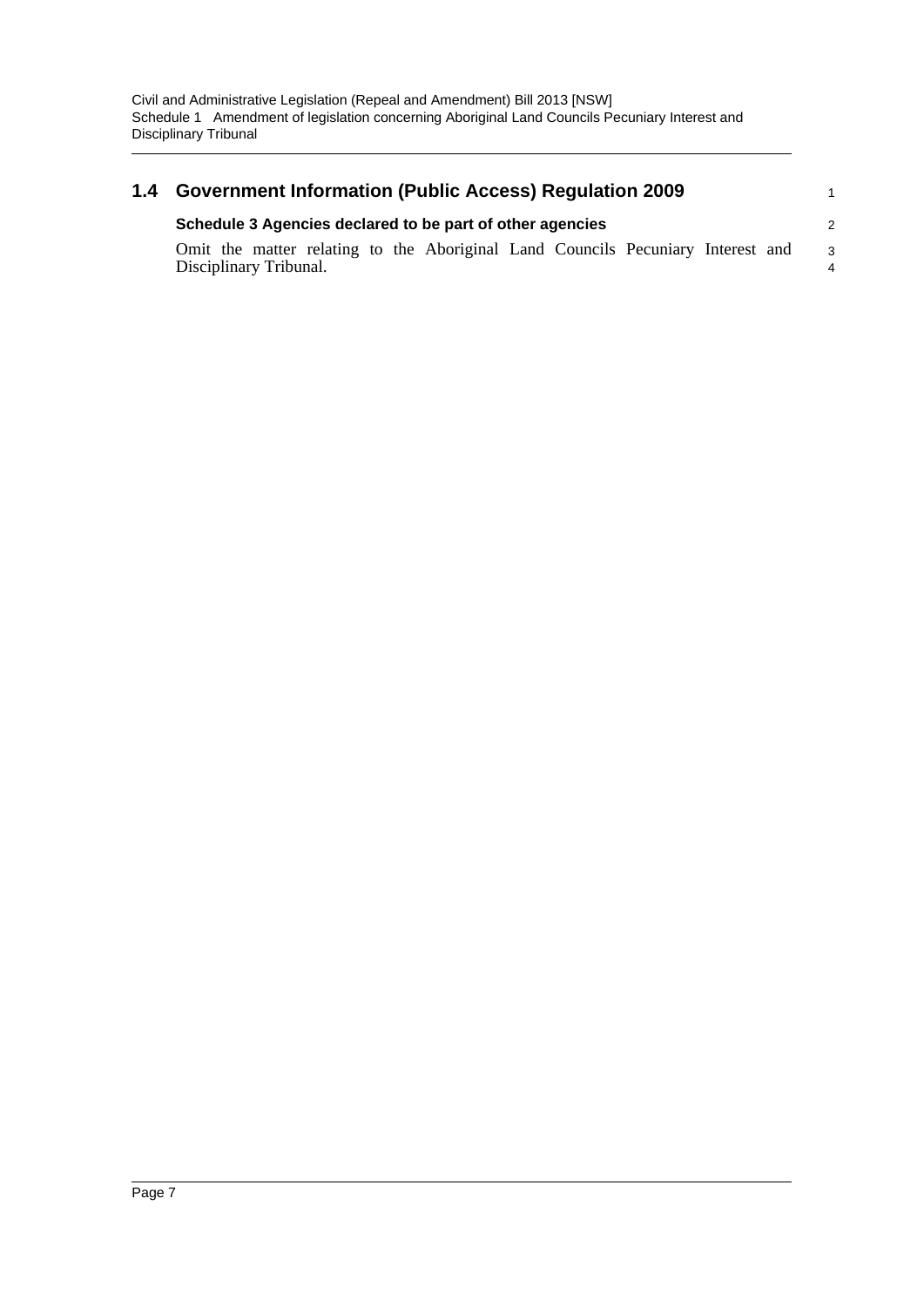<span id="page-11-0"></span>

|       | <b>Schedule 2</b><br><b>Amendment of legislation concerning</b><br><b>Administrative Decisions Tribunal</b>                                             | 1<br>$\overline{a}$ |
|-------|---------------------------------------------------------------------------------------------------------------------------------------------------------|---------------------|
| 2.1   | Aboriginal Land Rights Act 1983 No 42                                                                                                                   | 3                   |
| [1]   | Sections 69 (1), 71 and 137                                                                                                                             | 4                   |
|       | Omit "Administrative Decisions Tribunal" wherever occurring.                                                                                            | 5                   |
|       | Insert instead "Civil and Administrative Tribunal".                                                                                                     | 6                   |
| $[2]$ | <b>Section 69 (2)</b>                                                                                                                                   | 7                   |
|       | Omit the subsection.                                                                                                                                    | 8                   |
| $[3]$ | Section 70 Appeals to Land and Environment Court against order                                                                                          | 9                   |
|       | Omit the section.                                                                                                                                       | 10                  |
| [4]   | Section 71 Effect of order declaring vacancy                                                                                                            | 11                  |
|       | Omit "to the Land and Environment Court is made" from section 71 (a).                                                                                   | 12                  |
|       | Insert instead "is made under the <i>Civil and Administrative Tribunal Act 2013</i> ".                                                                  | 13                  |
| [5]   | Section 135 NCAT may declare particular offices of New South Wales Aboriginal<br><b>Land Council vacant</b>                                             | 14<br>15            |
|       | Omit "Administrative Decisions Tribunal" from section 135 (1).                                                                                          | 16                  |
|       | Insert instead "Civil and Administrative Tribunal".                                                                                                     | 17                  |
| [6]   | <b>Section 135 (2)</b>                                                                                                                                  | 18                  |
|       | Omit the subsection.                                                                                                                                    | 19                  |
| $[7]$ | Section 136 Appeals to Land and Environment Court against order                                                                                         | 20                  |
|       | Omit the section.                                                                                                                                       | 21                  |
| [8]   | Section 137 Effect of order declaring vacancy                                                                                                           | 22                  |
|       | Omit "to the Land and Environment Court is made" from section 137 (a).                                                                                  | 23                  |
|       | Insert instead "is made under the Civil and Administrative Tribunal Act 2013".                                                                          | 24                  |
| [9]   | Section 181M Expenses to be borne by Aboriginal Land Councils                                                                                           | 25                  |
|       | Omit "may apply to the Administrative Decisions Tribunal for a review" from<br>section $181M(4)$ .                                                      | 26<br>27            |
|       | Insert instead "may apply to the Civil and Administrative Tribunal for an administrative<br>review under the Administrative Decisions Review Act 1997". | 28<br>29            |
| 2.2   | <b>Adoption Act 2000 No 75</b>                                                                                                                          | 30                  |
| [1]   | <b>Chapter 10 Review of decisions</b>                                                                                                                   | 31                  |
|       | Omit "Administrative Decisions Tribunal" from the Introduction to the Chapter.                                                                          | 32                  |
|       | Insert instead "Civil and Administrative Tribunal".                                                                                                     | 33                  |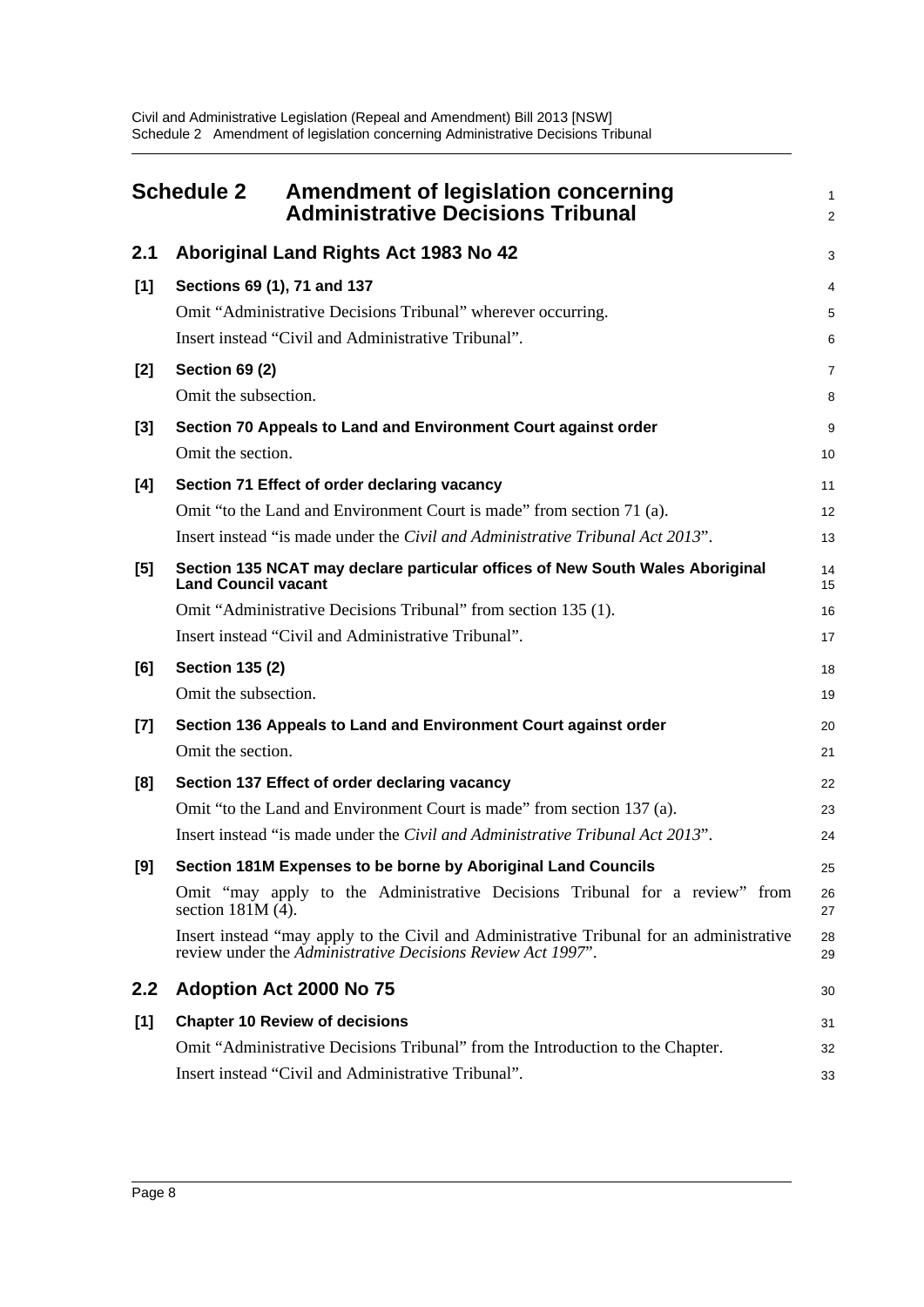| [2] | <b>Section 189 Reviewable decisions</b>                                                                                                                                                                                                                                                                                                    | 1                                  |
|-----|--------------------------------------------------------------------------------------------------------------------------------------------------------------------------------------------------------------------------------------------------------------------------------------------------------------------------------------------|------------------------------------|
|     | Omit the definition of <i>reviewable decision</i> . Insert instead:                                                                                                                                                                                                                                                                        | $\overline{c}$                     |
|     | <i>reviewable decision</i> means:                                                                                                                                                                                                                                                                                                          | 3                                  |
|     | a decision of the relevant decision maker that may be the subject of an<br>(a)<br>application to the Civil and Administrative Tribunal for an<br>administrative review under the Administrative Decisions Review Act<br>1997 for the purposes of section 28 of the Community Services<br>(Complaints, Reviews and Monitoring) Act 1993, or | $\overline{4}$<br>5<br>6<br>7<br>8 |
|     | Note. Section 193 sets out the decisions of the Director-General and other<br>relevant decision makers under this Act that are administratively reviewable by<br>the Civil and Administrative Tribunal for the purposes of section 28 of the<br>Community Services (Complaints, Reviews and Monitoring) Act 1993.                          | 9<br>10<br>11<br>12                |
|     | any decision made under or for the purposes of this Act by the relevant<br>(b)<br>decision maker that is a decision within a class of decisions prescribed<br>by the regulations for the purposes of this definition.                                                                                                                      | 13<br>14<br>15                     |
| [3] | Section 190 Duty of relevant decision maker to give reasons in request                                                                                                                                                                                                                                                                     | 16                                 |
|     | Omit "Division 2 of Part 2 of Chapter 5 of the Administrative Decisions Tribunal Act 1997"<br>from section $190(4)$ .                                                                                                                                                                                                                      | 17<br>18                           |
|     | Insert instead "Division 2 of Part 2 of Chapter 3 of the Administrative Decisions Review<br>Act 1997".                                                                                                                                                                                                                                     | 19<br>20                           |
| [4] | Section 192 Internal review                                                                                                                                                                                                                                                                                                                | 21                                 |
|     | Omit "reviewed by the Administrative Decisions Tribunal" from section 192 (8) (b).                                                                                                                                                                                                                                                         | 22                                 |
|     | Insert instead "administratively reviewed by the Civil and Administrative Tribunal".                                                                                                                                                                                                                                                       | 23                                 |
| [5] | <b>Section 192 (13)</b>                                                                                                                                                                                                                                                                                                                    | 24                                 |
|     | Omit "Administrative Decisions Tribunal Act 1997".                                                                                                                                                                                                                                                                                         | 25                                 |
|     | Insert instead "Administrative Decisions Review Act 1997".                                                                                                                                                                                                                                                                                 | 26                                 |
| [6] | Section 193 Decisions that are administratively reviewable by Civil and<br><b>Administrative Tribunal</b>                                                                                                                                                                                                                                  | 27<br>28                           |
|     | Omit "For the purposes of section 28 $(1)$ (a) of the <i>Community Services (Complaints,</i><br>Reviews and Monitoring) Act 1993, any of the following decisions made by the relevant<br>decision maker are reviewable by the Administrative Decisions Tribunal:" from<br>section 193 (1).                                                 | 29<br>30<br>31<br>32               |
|     | Insert instead "Each of the following decisions when made by the relevant decision maker<br>is an administratively reviewable decision for the purposes of section $28(1)(a)$ of the<br>Community Services (Complaints, Reviews and Monitoring) Act 1993:".                                                                                | 33<br>34<br>35                     |
| 2.3 | Agricultural Livestock (Disease Control Funding) Act 1998 No 139                                                                                                                                                                                                                                                                           | 36                                 |
| [1] | Part 5A, heading                                                                                                                                                                                                                                                                                                                           | 37                                 |
|     | Omit the heading. Insert instead:                                                                                                                                                                                                                                                                                                          | 38                                 |
|     | Part 5A Administrative review of funding decisions by Civil<br>and Administrative Tribunal                                                                                                                                                                                                                                                 | 39<br>40                           |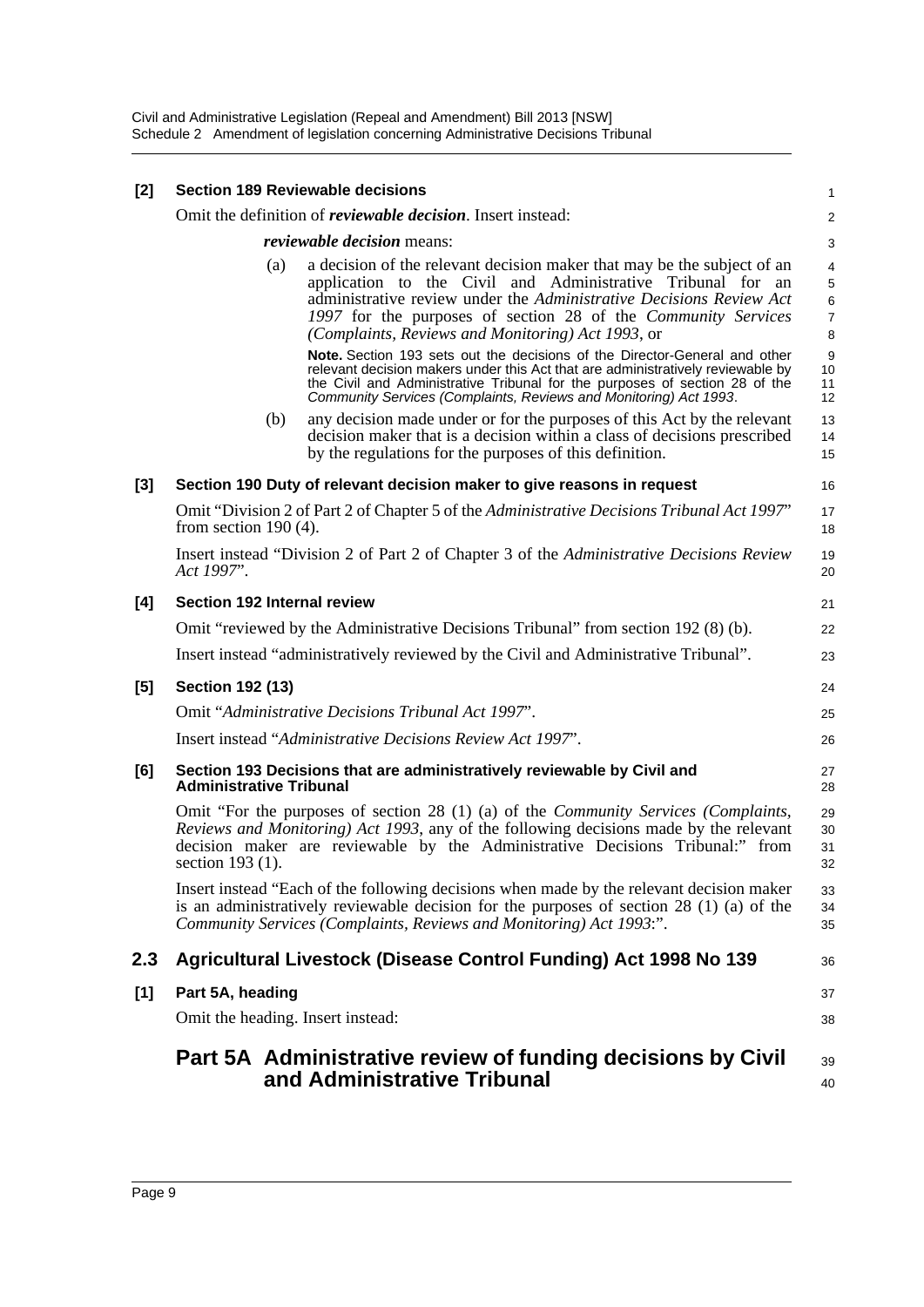| [2]   |                                                                                  |                       | Section 25 Administrative review of industry levy based funding decisions                                                                                                                                                                                                               | 1                    |  |
|-------|----------------------------------------------------------------------------------|-----------------------|-----------------------------------------------------------------------------------------------------------------------------------------------------------------------------------------------------------------------------------------------------------------------------------------|----------------------|--|
|       |                                                                                  | section $25(1)$ .     | Omit "may apply to the Administrative Decisions Tribunal for a review" from                                                                                                                                                                                                             | $\overline{a}$<br>3  |  |
|       |                                                                                  |                       | Insert instead "may apply to the Civil and Administrative Tribunal for an administrative<br>review under the Administrative Decisions Review Act 1997".                                                                                                                                 | 4<br>5               |  |
| $[3]$ |                                                                                  | <b>Section 25 (2)</b> |                                                                                                                                                                                                                                                                                         | 6                    |  |
|       |                                                                                  |                       | Omit "review under this section".                                                                                                                                                                                                                                                       | 7                    |  |
|       |                                                                                  |                       | Insert instead "administrative review in an application under this section".                                                                                                                                                                                                            | 8                    |  |
| [4]   |                                                                                  | decisions             | Section 25A Administrative review of transaction based contribution funding                                                                                                                                                                                                             | 9<br>10              |  |
|       |                                                                                  | section $25(1)$ .     | Omit "may apply to the Administrative Decisions Tribunal for a review" from                                                                                                                                                                                                             | 11<br>12             |  |
|       |                                                                                  |                       | Insert instead "may apply to the Civil and Administrative Tribunal for an administrative<br>review under the Administrative Decisions Review Act 1997".                                                                                                                                 | 13<br>14             |  |
| 2.4   |                                                                                  |                       | <b>Agricultural Livestock (Disease Control Funding) Regulation 2011</b>                                                                                                                                                                                                                 | 15                   |  |
|       |                                                                                  |                       | <b>Clause 6 Industry levy records</b>                                                                                                                                                                                                                                                   | 16                   |  |
|       |                                                                                  |                       | Omit "review by the Administrative Decisions Tribunal" from clause 6 (4).                                                                                                                                                                                                               | 17                   |  |
|       | Insert instead "administrative review by the Civil and Administrative Tribunal". |                       |                                                                                                                                                                                                                                                                                         |                      |  |
| 2.5   |                                                                                  |                       | Air Transport Act 1964 No 36                                                                                                                                                                                                                                                            | 19                   |  |
|       |                                                                                  | <b>Section 10A</b>    |                                                                                                                                                                                                                                                                                         | 20                   |  |
|       |                                                                                  |                       | Omit the section. Insert instead:                                                                                                                                                                                                                                                       | 21                   |  |
|       | 10A                                                                              |                       | <b>Administrative review by Civil and Administrative Tribunal</b>                                                                                                                                                                                                                       | 22                   |  |
|       |                                                                                  | (1)                   | An applicant for a licence may apply to the Civil and Administrative Tribunal<br>for an administrative review under the Administrative Decisions Review Act<br>1997 of any decision made by the Director-General with respect to the<br>application.                                    | 23<br>24<br>25<br>26 |  |
|       |                                                                                  | (2)                   | A person whose licence has been varied or revoked by the Director-General<br>may apply to the Civil and Administrative Tribunal for an administrative<br>review under the Administrative Decisions Review Act 1997 of the<br>Director-General's decision to vary or revoke the licence. | 27<br>28<br>29<br>30 |  |
| 2.6   |                                                                                  |                       | Animal Research Act 1985 No 123                                                                                                                                                                                                                                                         | 31                   |  |
| [1]   |                                                                                  |                       | <b>Section 20 Determination of applications</b>                                                                                                                                                                                                                                         | 32                   |  |
|       |                                                                                  | section $20(4)$ .     | Omit "application for review by the Administrative Decisions Tribunal"<br>from                                                                                                                                                                                                          | 33<br>34             |  |
|       | review".                                                                         |                       | Insert instead "application to the Civil and Administrative Tribunal for an administrative                                                                                                                                                                                              | 35<br>36             |  |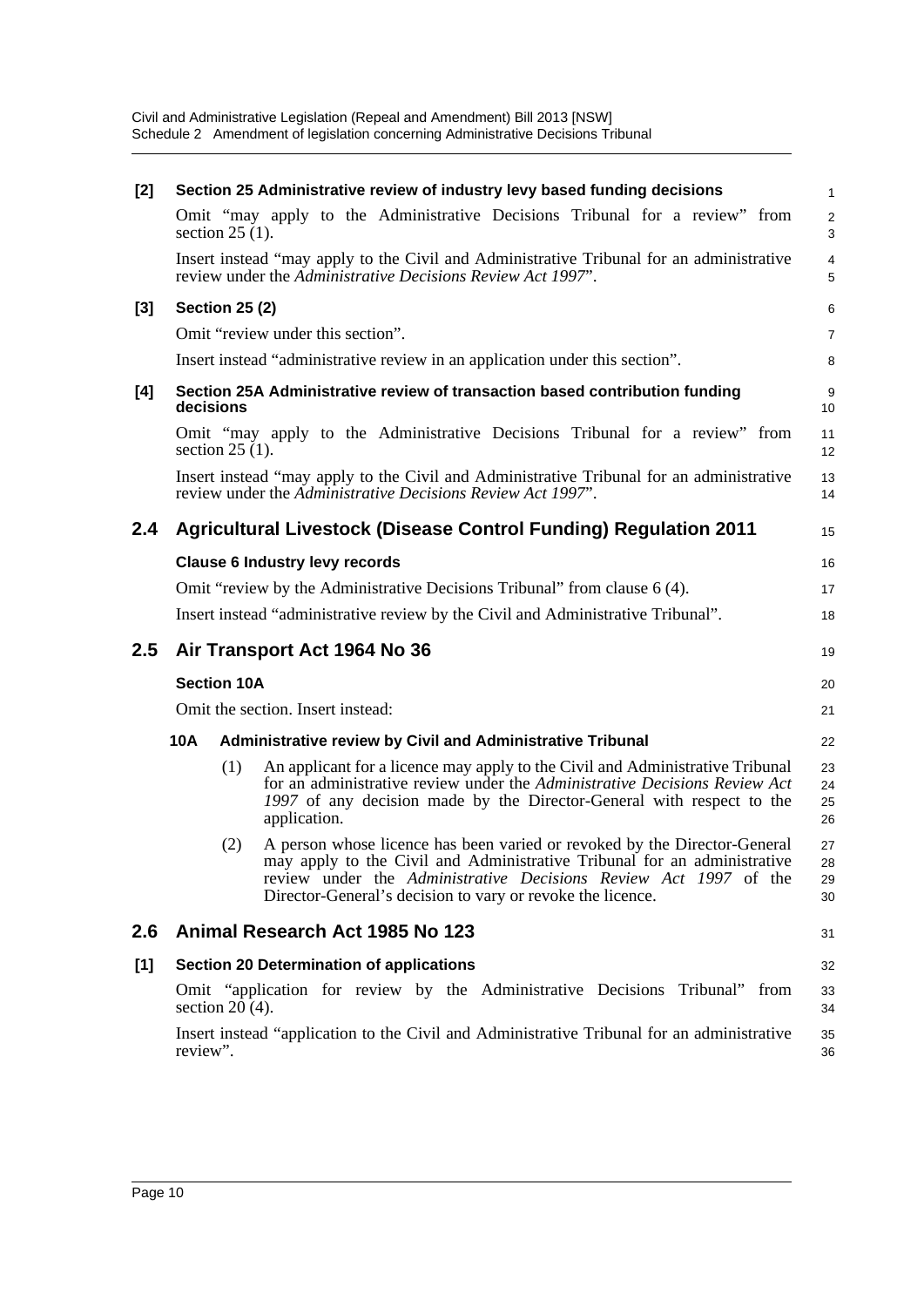| [2]   |          |                   | <b>Section 24 Determination of complaints</b>                                                                                                                                                                                                                                                                                                                           | 1                          |
|-------|----------|-------------------|-------------------------------------------------------------------------------------------------------------------------------------------------------------------------------------------------------------------------------------------------------------------------------------------------------------------------------------------------------------------------|----------------------------|
|       |          |                   | Omit "any order made by the Administrative Decisions Tribunal under Division 2 of Part 3<br>of Chapter 5 of the Administrative Decisions Tribunal Act 1997" from section 24 (4).                                                                                                                                                                                        | $\overline{2}$<br>3        |
|       |          |                   | Insert instead "any order made by the Civil and Administrative Tribunal under Division 2<br>of Part 3 of Chapter 3 of the Administrative Decisions Review Act 1997".                                                                                                                                                                                                    | 4<br>5                     |
| $[3]$ |          |                   | <b>Section 25A Application to Director-General</b>                                                                                                                                                                                                                                                                                                                      | 6                          |
|       |          | section $25(5)$ . | Omit "application for review to the Administrative Decisions"<br>Tribunal"<br>from                                                                                                                                                                                                                                                                                      | 7<br>8                     |
|       | review". |                   | Insert instead "application to the Civil and Administrative Tribunal for an administrative                                                                                                                                                                                                                                                                              | 9<br>10                    |
| [4]   |          |                   | <b>Section 28B Determination of complaints</b>                                                                                                                                                                                                                                                                                                                          | 11                         |
|       |          |                   | Omit "any order made by the Administrative Decisions Tribunal under Division 2 of Part 3<br>of Chapter 5 of the Administrative Decisions Tribunal Act 1997' from section 28B (4).                                                                                                                                                                                       | 12<br>13                   |
|       |          |                   | Insert instead "any order made by the Civil and Administrative Tribunal under Division 2<br>of Part 3 of Chapter 3 of the Administrative Decisions Review Act 1997".                                                                                                                                                                                                    | 14<br>15                   |
| [5]   |          |                   | <b>Section 39 Determination of applications</b>                                                                                                                                                                                                                                                                                                                         | 16                         |
|       |          |                   | Omit "application for review to the Administrative Decisions Tribunal" from section 39 (4).                                                                                                                                                                                                                                                                             | 17                         |
|       | review". |                   | Insert instead "application to the Civil and Administrative Tribunal for an administrative                                                                                                                                                                                                                                                                              | 18<br>19                   |
| [6]   |          |                   | Part 4, Division 6                                                                                                                                                                                                                                                                                                                                                      | 20                         |
|       |          |                   | Omit the Division. Insert instead:                                                                                                                                                                                                                                                                                                                                      | 21                         |
|       |          | <b>Division 6</b> | <b>Administrative reviews by Civil and Administrative</b><br><b>Tribunal</b>                                                                                                                                                                                                                                                                                            | 22<br>23                   |
|       | 45       |                   | Applications to Civil and Administrative Tribunal for administrative review of<br>determination                                                                                                                                                                                                                                                                         | 24<br>25                   |
|       |          | (1)               | Any person who is dissatisfied with a determination of the Director-General<br>under this Part that affects the person may apply to the Civil and<br>Administrative Tribunal for an administrative review under the Administrative<br>Decisions Review Act 1997 of the determination.                                                                                   | 26<br>27<br>28<br>29       |
|       |          |                   | (2) An application to the Tribunal is to be made within 28 days after written notice<br>of the determination of the Director-General is served on the person or, if the<br>application relates to a failure to determine an application under this Part<br>within 90 days after the application was made, within 28 days after the<br>expiration of that 90 day period. | 30<br>31<br>32<br>33<br>34 |
| 2.7   |          |                   | <b>Anti-Discrimination Act 1977 No 48</b>                                                                                                                                                                                                                                                                                                                               | 35                         |
| [1]   |          |                   | <b>Section 4 Definitions</b>                                                                                                                                                                                                                                                                                                                                            | 36                         |
|       |          |                   |                                                                                                                                                                                                                                                                                                                                                                         |                            |
|       |          |                   | Omit the definitions of <b>Registrar</b> and <b>Tribunal</b> from section $4(1)$ .                                                                                                                                                                                                                                                                                      | 37                         |
|       |          |                   | Insert in alphabetical order:                                                                                                                                                                                                                                                                                                                                           | 38                         |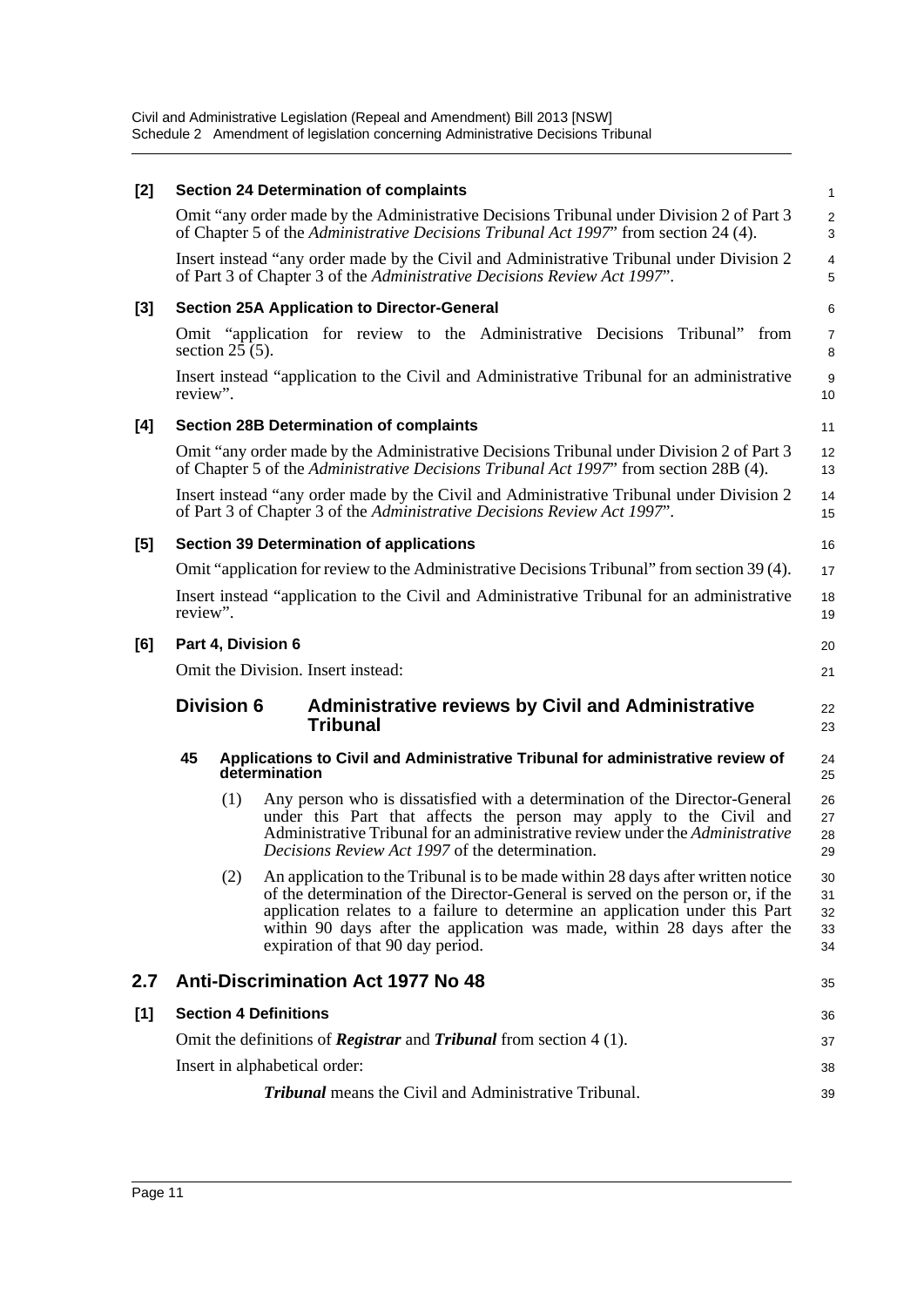| $[2]$  | Part 9, Division 3, heading                                                                                                                          | $\mathbf{1}$        |
|--------|------------------------------------------------------------------------------------------------------------------------------------------------------|---------------------|
|        | Omit "Administrative Decisions Tribunal". Insert instead "Tribunal".                                                                                 | 2                   |
| $[3]$  | Section 95 Referral of complaints to Tribunal                                                                                                        | 3                   |
|        | Omit section 95 (3).                                                                                                                                 | 4                   |
| [4]    | Section 96 Leave of Tribunal required for inquiry into certain matters                                                                               | 5                   |
|        | Omit "section 73 (Procedure of the Tribunal generally) of the Administrative Decisions<br>Tribunal Act 1997" from section 96 (3).                    | 6<br>$\overline{7}$ |
|        | Insert instead "section 38 (Procedure of Tribunal generally) of the Civil and Administrative<br>Tribunal Act 2013".                                  | 8<br>9              |
| [5]    | <b>Section 96 (4)</b>                                                                                                                                | 10                  |
|        | Omit the subsection.                                                                                                                                 | 11                  |
| [6]    | Section 97 Parties to proceedings before Tribunal                                                                                                    | 12                  |
|        | Omit the section.                                                                                                                                    | 13                  |
| $[7]$  | <b>Section 105 Interim orders</b>                                                                                                                    | 14                  |
|        | Omit "Section 89 of the Administrative Decisions Tribunal Act 1997" and "an original<br>decision" from section $105(2)$ .                            | 15<br>16            |
|        | Insert instead "For the avoidance of doubt, section 62 of the Civil and Administrative<br>Tribunal Act 2013" and "a general decision", respectively. | 17<br>18            |
| [8]    | Section 106 Appeals against interim orders                                                                                                           | 19                  |
|        | Omit the section.                                                                                                                                    | 20                  |
| [9]    | Section 110 Tribunal may award costs                                                                                                                 | 21                  |
|        | Omit the section.                                                                                                                                    | 22                  |
| [10]   | Section 111 Compliance with order of Tribunal                                                                                                        | 23                  |
|        | Omit the section.                                                                                                                                    | 24                  |
| $[11]$ | Section 114 Enforcement of non-monetary orders                                                                                                       | 25                  |
|        | Omit "the Registrar" wherever occurring in section 114 (2) and (3).                                                                                  | 26                  |
|        | Insert instead "a registrar of the Tribunal".                                                                                                        | 27                  |
| $[12]$ | <b>Section 114 (4)</b>                                                                                                                               | 28                  |
|        | Omit "section 82 or 82A of the Administrative Decisions Tribunal Act 1997".                                                                          | 29                  |
|        | Insert instead "section 78 of the Civil and Administrative Tribunal Act 2013".                                                                       | 30                  |
| [13]   | Section 115 Appeals to Appeal Panel against decisions of Tribunal                                                                                    | 31                  |
|        | Omit the section.                                                                                                                                    | 32                  |
| $[14]$ | Section 116 Relationship between this Division and NCAT legislation                                                                                  | 33                  |
|        | Omit "Administrative Decisions Tribunal Act 1997".                                                                                                   | 34                  |
|        | Insert instead "Administrative Decisions Review Act 1997 and the Civil and Administrative<br>Tribunal Act 2013".                                     | 35<br>36            |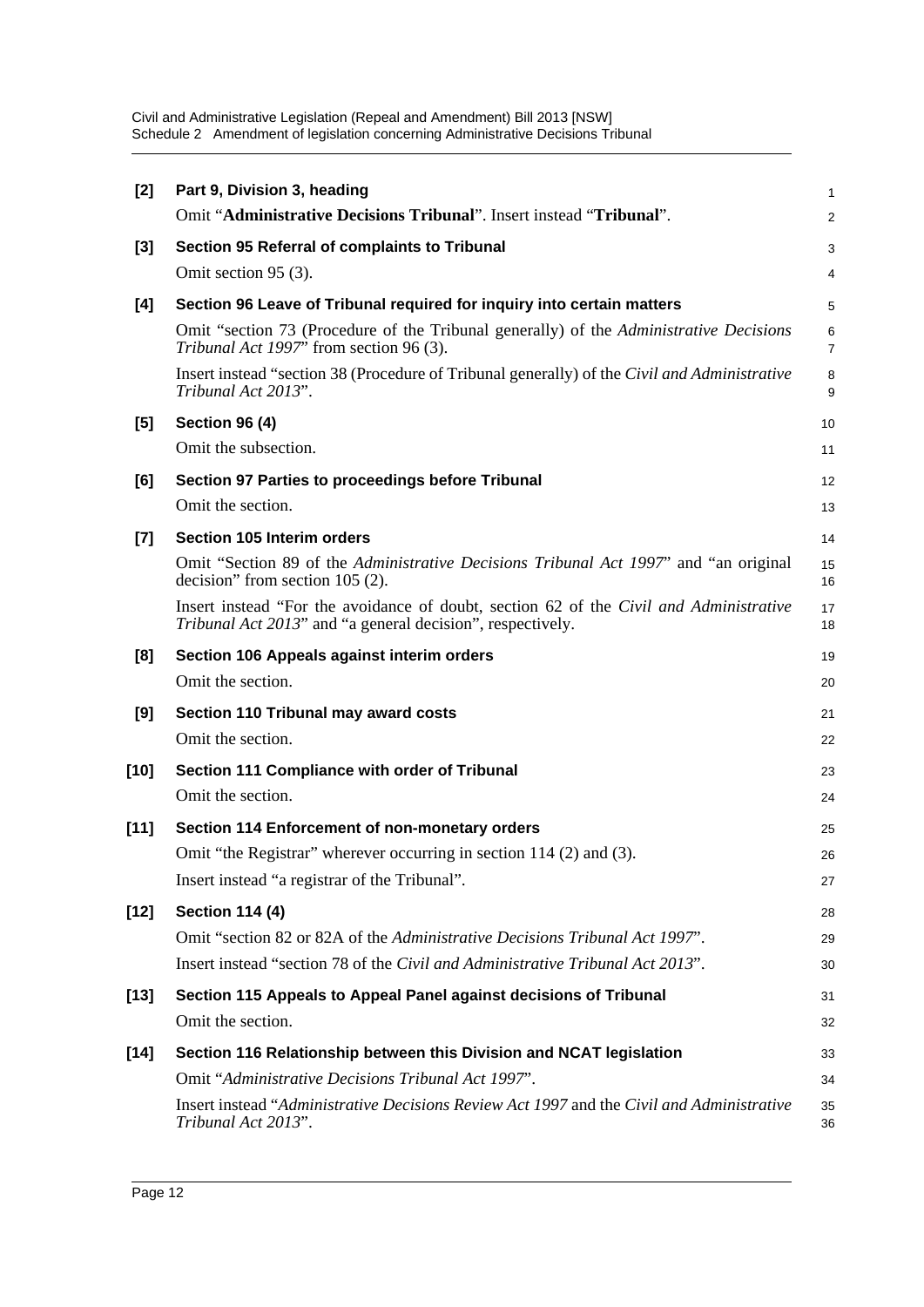| $[15]$ |           | <b>Section 120A Codes of practice</b>                                                                                                                                                                                                                      | $\mathbf{1}$         |
|--------|-----------|------------------------------------------------------------------------------------------------------------------------------------------------------------------------------------------------------------------------------------------------------------|----------------------|
|        |           | Omit "or the Administrative Decisions Tribunal Act 1997" from section 120A (4).                                                                                                                                                                            | 2                    |
|        |           | Insert instead ", the Administrative Decisions Review Act 1997 or the Civil and<br>Administrative Tribunal Act 2013".                                                                                                                                      | $\mathsf 3$<br>4     |
| $[16]$ |           | <b>Section 124 Obstruction</b>                                                                                                                                                                                                                             | 5                    |
|        |           | Omit "a member of the Tribunal, the Registrar,".                                                                                                                                                                                                           | 6                    |
| $[17]$ |           | Section 126 Granting of exemptions by President                                                                                                                                                                                                            | $\overline{7}$       |
|        |           | Omit "may apply to the Tribunal for a review" from section 126 (9).                                                                                                                                                                                        | 8                    |
|        |           | Insert instead "may apply to the Tribunal for an administrative review under the<br>Administrative Decisions Review Act 1997".                                                                                                                             | 9<br>10              |
| $[18]$ |           | <b>Section 126 (11)</b>                                                                                                                                                                                                                                    | 11                   |
|        |           | Omit "Administrative Decisions Tribunal Act 1997".                                                                                                                                                                                                         | 12                   |
|        |           | Insert instead "Administrative Decisions Review Act 1997".                                                                                                                                                                                                 | 13                   |
| $[19]$ |           | Section 126A Exemption for special needs programs and activities                                                                                                                                                                                           | 14                   |
|        |           | Omit "may apply to the Tribunal for a review" from section 126A (6).                                                                                                                                                                                       | 15                   |
|        |           | Insert instead "may apply to the Tribunal for an administrative review under the<br>Administrative Decisions Review Act 1997".                                                                                                                             | 16<br>17             |
| $[20]$ |           | <b>Schedule 1 Savings and transitional provisions</b>                                                                                                                                                                                                      | 18                   |
|        |           | Insert after clause 1:                                                                                                                                                                                                                                     | 19                   |
|        | <b>1A</b> | References to Tribunal before establishment of NCAT                                                                                                                                                                                                        | 20                   |
|        |           | A reference to the Tribunal in a provision of this Schedule that was inserted<br>before the establishment day (within the meaning of the Civil and<br>Administrative Tribunal Act 2013) is a reference to the former Administrative<br>Decisions Tribunal. | 21<br>22<br>23<br>24 |
| 2.8    |           | Apiaries Act 1985 No 16                                                                                                                                                                                                                                    | 25                   |
| [1]    | Part 6    |                                                                                                                                                                                                                                                            | 26                   |
|        |           | Omit the Part. Insert instead:                                                                                                                                                                                                                             | 27                   |
|        |           |                                                                                                                                                                                                                                                            |                      |
|        | Part 6    | Administrative reviews by the Civil and<br><b>Administrative Tribunal</b>                                                                                                                                                                                  | 28<br>29             |
|        | 35        | <b>Applications for review</b>                                                                                                                                                                                                                             | 30                   |
|        |           | A person aggrieved by any of the following decisions may apply to the Civil<br>(1)<br>and Administrative Tribunal for an administrative review under the<br>Administrative Decisions Review Act 1997 of the decision:                                      | 31<br>32<br>33       |
|        |           | a decision of the Director-General in refusing an application by that<br>(a)<br>person for registration as a beekeeper,                                                                                                                                    | 34<br>35             |
|        |           | a decision of the Director-General in refusing an application for the<br>(b)<br>renewal of that person's registration as a beekeeper,                                                                                                                      | 36<br>37             |
|        |           | a decision of the Director-General under section 11 to cancel that<br>(c)<br>person's registration,                                                                                                                                                        | 38<br>39             |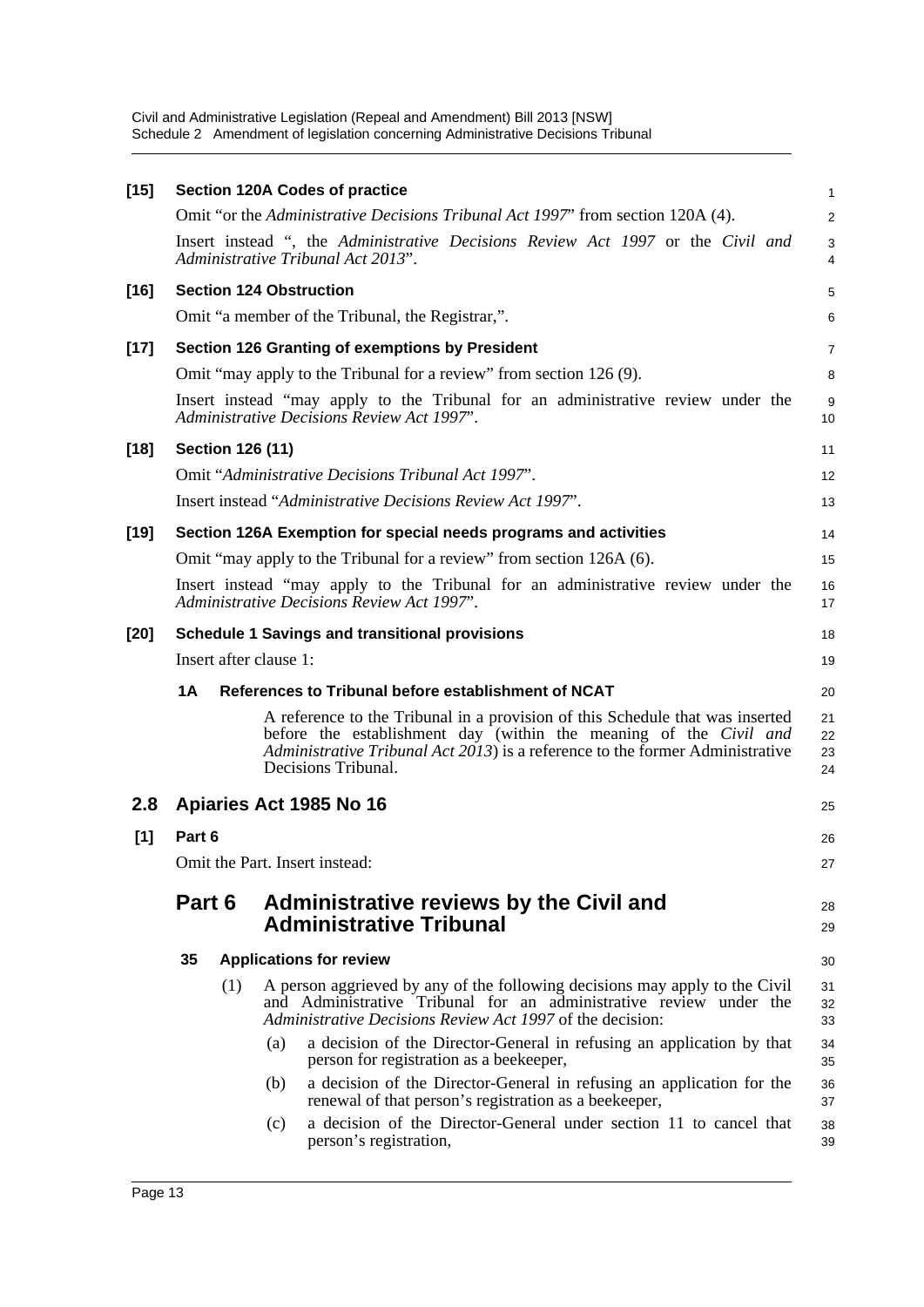(d) a decision of the Director-General under section 10 to suspend that person's registration,

- (e) any direction given or action taken by an inspector under section 17 or  $24(5)$  or  $(6)$ ,
- (f) the action of an inspector in seizing and detaining bees, beehives, apiary products or appliances under a provision of Division 2 of Part 4, and seeking the return of those bees, beehives, apiary products or appliances,
- (g) in relation to Part 5:
	- (i) a decision of the Director-General to refuse a claim for compensation under Part 5, or
	- (ii) a decision of the Director-General to award compensation under that Part on the ground that the amount of compensation awarded is inadequate, or
	- (iii) a determination of the market value of any queen bees made for the purpose of section 31 (1) on the ground that the value concerned is less than the true market value of the bees.
- (2) A person who is the occupier of, or otherwise has an interest in, premises in respect of which the Director-General has made an order under section 18 who is aggrieved by that order may apply to the Civil and Administrative Tribunal for an administrative review under the *Administrative Decisions Review Act 1997* of that order. 18 19 20 21 22

**Note.** Generally, the making of an application to the Civil and Administrative Tribunal will not affect the operation of the decision concerned (or prevent the taking of action to implement the decision) pending the review of the decision. However, the Tribunal can make orders staying or otherwise affecting the operation of the decision, but only on the application of a party to the proceedings and only if the Tribunal considers it desirable to do so after taking various matters (such as the public interest) into account. See section 60 of the *Administrative Decisions Review Act 1997*.

#### **[2] Section 38 General powers of inspection**

Omit section 38 (9) (a). Insert instead:

(a) no application for an administrative review by the Civil and Administrative Tribunal of a seizure of bees, beehives, apiary products or appliances carried out in accordance with a provision of this Act is made under section 35 within the period prescribed by or under the *Civil and Administrative Tribunal Act 2013* for making applications under that section, or 32 33 34 35 36 37

| Section 38 (9) (f)                                                         | 38 |
|----------------------------------------------------------------------------|----|
| Omit "Administrative Decisions Tribunal".                                  | 39 |
| Insert instead "Civil and Administrative Tribunal".                        | 40 |
| Apprenticeship and Traineeship Regulation 2010                             | 41 |
| <b>Clause 6 Witnesses' expenses</b>                                        | 42 |
| Omit "proceedings under the Administrative Decisions Tribunal Act 1997".   | 43 |
| Insert instead "proceedings before the Civil and Administrative Tribunal". | 44 |
| Clause 6, note                                                             | 45 |
| Omit the note.                                                             | 46 |
|                                                                            |    |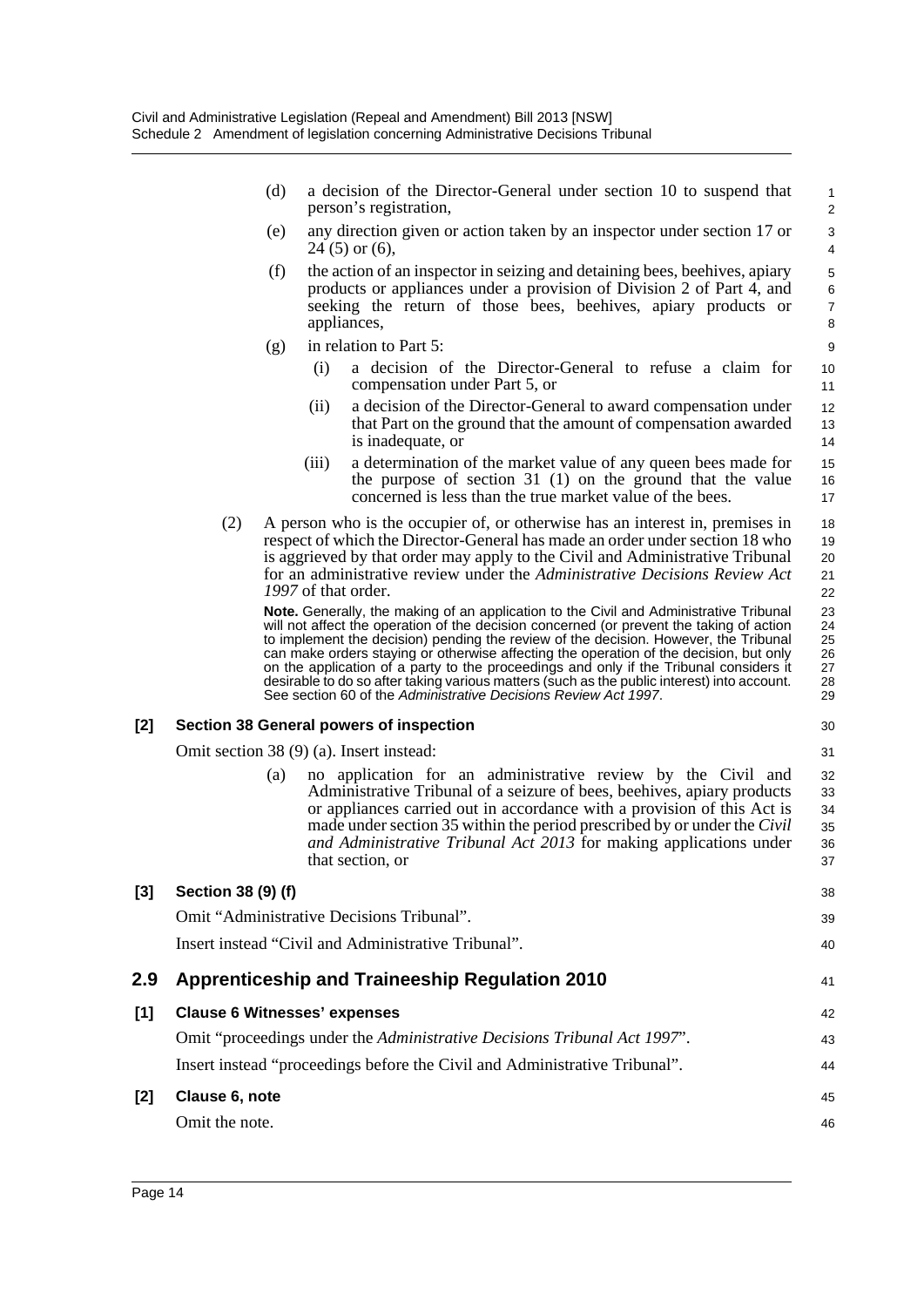|        | 2.10 Architects Act 2003 No 89                                                                                                                                       | 1              |
|--------|----------------------------------------------------------------------------------------------------------------------------------------------------------------------|----------------|
| [1]    | <b>Section 4 Definitions</b>                                                                                                                                         | $\overline{a}$ |
|        | Omit the definition of <i>Tribunal</i> from section $4(1)$ . Insert instead:                                                                                         | 3              |
|        | <b>Tribunal</b> means the Civil and Administrative Tribunal.                                                                                                         | 4              |
| [2]    | <b>Section 16 Qualifications for registration</b>                                                                                                                    | 5              |
|        | Omit "may apply to the Tribunal for a review" from section 16 (3).                                                                                                   | 6              |
|        | Insert instead "may apply to the Tribunal for an administrative review under the<br>Administrative Decisions Review Act 1997".                                       | 7<br>8         |
| $[3]$  | Section 31 Tribunal may administratively review certain registration decisions                                                                                       | 9              |
|        | Omit "may apply to the Tribunal for a review" from section 31 (1).                                                                                                   | 10             |
|        | Insert instead "may apply to the Tribunal for an administrative review under the<br><b>Administrative Decisions Review Act 1997".</b>                                | 11<br>12       |
| [4]    | <b>Section 31 (2)</b>                                                                                                                                                | 13             |
|        | Omit "a review". Insert instead "an administrative review".                                                                                                          | 14             |
| [5]    | Section 37 Power to dismiss certain complaints                                                                                                                       | 15             |
|        | Omit "may apply to the Tribunal for a review" from section 37 (5).                                                                                                   | 16             |
|        | Insert instead "may apply to the Tribunal for an administrative review under the<br><b>Administrative Decisions Review Act 1997'.</b>                                | 17<br>18       |
| [6]    | Section 44 Person may apply to Tribunal for administrative review of disciplinary<br>finding of Board                                                                | 19<br>20       |
|        | Omit "may apply to the Tribunal for a review".                                                                                                                       | 21             |
|        | Insert instead "may apply to the Tribunal for an administrative review under the<br>Administrative Decisions Review Act 1997".                                       | 22<br>23       |
| $[7]$  | Section 48 Tribunal may award costs                                                                                                                                  | 24             |
|        | Omit the section.                                                                                                                                                    | 25             |
| [8]    | Section 51 Statement of reasons of Tribunal need not contain confidential<br>information                                                                             | 26<br>27       |
|        | Omit the section.                                                                                                                                                    | 28             |
| [9]    | <b>Section 58 General</b>                                                                                                                                            | 29             |
|        | Omit section 58 (1). Insert instead:                                                                                                                                 | 30             |
|        | The provisions of this Division are subject to any order made by the Tribunal<br>(1)<br>under section 64 of the Civil and Administrative Tribunal Act 2013.          | 31<br>32       |
|        | Note. Section 64 of the Civil and Administrative Tribunal Act 2013 allows the Tribunal<br>to make an order prohibiting or restricting the disclosure of information. | 33<br>34       |
| [10]   | Part 4A Appeals against decisions of Tribunal                                                                                                                        | 35             |
|        | Omit the Part.                                                                                                                                                       | 36             |
| $[11]$ | Schedule 3 Savings, transitional and other provisions                                                                                                                | 37             |
|        | Omit "Tribunal" from clause 11 (1). Insert instead "Administrative Decisions Tribunal".                                                                              | 38             |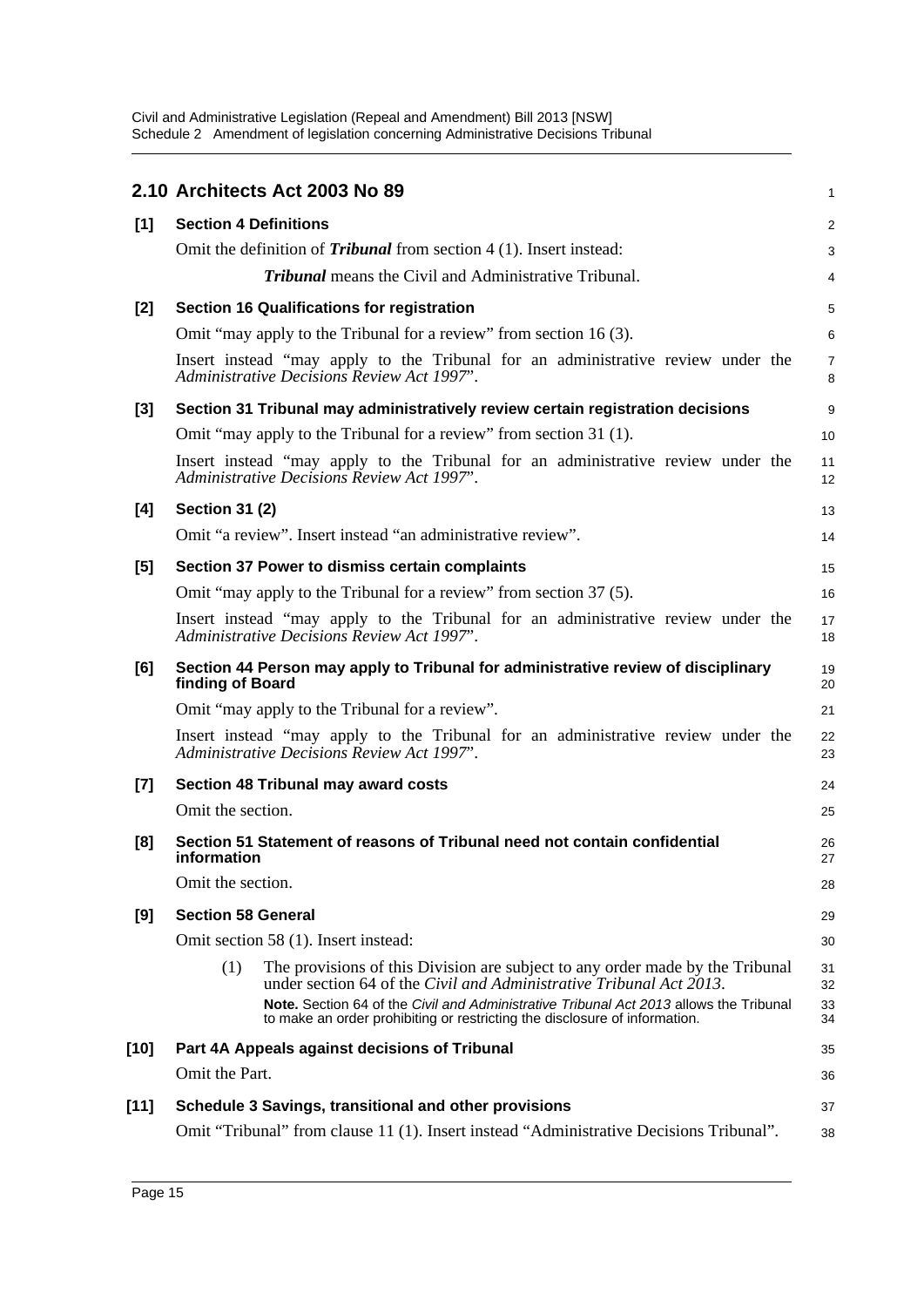|       | 2.11 Associations Incorporation Act 2009 No 7                                                                                                                                                                                                                                                                                   | 1                    |
|-------|---------------------------------------------------------------------------------------------------------------------------------------------------------------------------------------------------------------------------------------------------------------------------------------------------------------------------------|----------------------|
| [1]   | Section 76 Director-General may cancel registration                                                                                                                                                                                                                                                                             | 2                    |
|       | Omit "Administrative Decisions Tribunal" from section 76(2)(b).                                                                                                                                                                                                                                                                 | 3                    |
|       | Insert instead "Civil and Administrative Tribunal".                                                                                                                                                                                                                                                                             | 4                    |
| $[2]$ | Section 104 Review of decisions of Director-General                                                                                                                                                                                                                                                                             | 5                    |
|       | Omit "may apply to the Administrative Decisions Tribunal for a review" from<br>section $104$ (1).                                                                                                                                                                                                                               | 6<br>$\overline{7}$  |
|       | Insert instead "may apply to the Civil and Administrative Tribunal for an administrative<br>review under the Administrative Decisions Review Act 1997".                                                                                                                                                                         | 8<br>9               |
| $[3]$ | <b>Section 104 (2)</b>                                                                                                                                                                                                                                                                                                          | 10                   |
|       | Omit "Administrative Decisions Tribunal Act 1997".                                                                                                                                                                                                                                                                              | 11                   |
|       | Insert instead "Administrative Decisions Review Act 1997".                                                                                                                                                                                                                                                                      | 12                   |
|       | 2.12 Biofuels Act 2007 No 23                                                                                                                                                                                                                                                                                                    | 13                   |
| [1]   | Section 23 Registration of volume fuel sellers                                                                                                                                                                                                                                                                                  | 14                   |
|       | Omit section 23 (1) (f). Insert instead:                                                                                                                                                                                                                                                                                        | 15                   |
|       | (f)<br>the making of applications to the Civil and Administrative Tribunal for<br>administrative reviews under the Administrative Decisions Review Act<br>1997 of decisions made in respect of registration.                                                                                                                    | 16<br>17<br>18       |
| [2]   | <b>Section 23 (3)</b>                                                                                                                                                                                                                                                                                                           | 19                   |
|       | Insert after section $23(2)$ :                                                                                                                                                                                                                                                                                                  | 20                   |
|       | The Minister is not to recommend the making of a regulation containing<br>(3)<br>provisions for the purposes of section 23 (1) (f) unless the Minister certifies<br>that the Minister administering the Civil and Administrative Tribunal Act 2013<br>has agreed to the provisions.                                             | 21<br>22<br>23<br>24 |
|       | 2.13 Births, Deaths and Marriages Registration Act 1995 No 62                                                                                                                                                                                                                                                                   | 25                   |
| [1]   | Section 31J Administrative review by Civil and Administrative Tribunal of certain<br>decisions under this Part                                                                                                                                                                                                                  | 26<br>27             |
|       | Omit "may apply to the Administrative Decisions Tribunal for a review".                                                                                                                                                                                                                                                         | 28                   |
|       | Insert instead "may apply to the Civil and Administrative Tribunal for an administrative<br>review under the Administrative Decisions Review Act 1997".                                                                                                                                                                         | 29<br>30             |
| $[2]$ | Section 31L Protection of security sensitive information                                                                                                                                                                                                                                                                        | 31                   |
|       | Omit "In determining an application for a review of any decision to which this section<br>applies, the Administrative Decisions Tribunal (and any Appeal Panel in determining any<br>appeal against such a review under the Administrative Decisions Tribunal Act 1997)" from<br>section $31L(3)$ .                             | 32<br>33<br>34<br>35 |
|       | Insert instead "In determining an application for an administrative review of any decision<br>to which this section applies, the Civil and Administrative Tribunal (and any Appeal Panel<br>of the Tribunal in determining any internal appeal against such a review under the Civil and<br>Administrative Tribunal Act 2013)". | 36<br>37<br>38<br>39 |
|       |                                                                                                                                                                                                                                                                                                                                 |                      |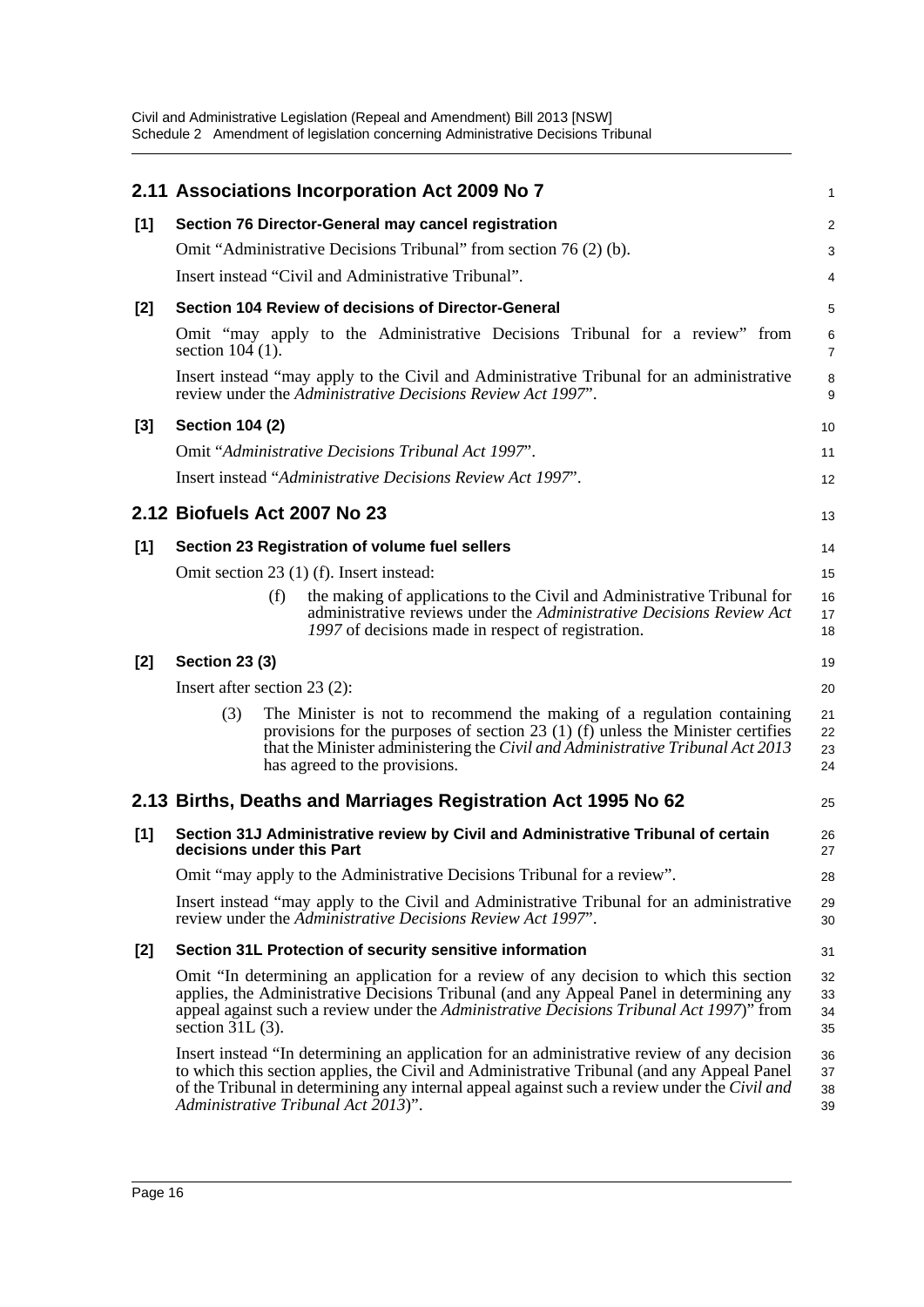| $[3]$ | Section 31L (3) (b)                                                                                                                                     | $\mathbf{1}$        |
|-------|---------------------------------------------------------------------------------------------------------------------------------------------------------|---------------------|
|       | Omit "applicant for review". Insert instead "applicant for the administrative review".                                                                  | $\overline{2}$      |
| [4]   | Section 56 Administrative review by the Civil and Administrative Tribunal                                                                               | 3                   |
|       | Omit "may apply to the Administrative Decisions Tribunal for a review" from<br>section $56(1)$ .                                                        | 4<br>5              |
|       | Insert instead "may apply to the Civil and Administrative Tribunal for an administrative<br>review under the Administrative Decisions Review Act 1997". | 6<br>$\overline{7}$ |
| $[5]$ | <b>Section 56 (2)</b>                                                                                                                                   | 8                   |
|       | Omit "review". Insert instead "administrative review".                                                                                                  | 9                   |
|       | 2.14 Boarding Houses Act 2012 No 74                                                                                                                     | 10                  |
|       | Section 87 Applications for administrative reviews by the Civil and Administrative<br><b>Tribunal</b>                                                   | 11<br>12            |
|       | Omit "may apply to the Administrative Decisions Tribunal for a review" from<br>section $87(1)$ .                                                        | 13<br>14            |
|       | Insert instead "may apply to the Civil and Administrative Tribunal for an administrative<br>review under the Administrative Decisions Review Act 1997". | 15<br>16            |
|       | 2.15 Building and Construction Industry Security of Payment Act 1999<br><b>No 46</b>                                                                    | 17<br>18            |
|       | <b>Section 28 Nominating authorities</b>                                                                                                                | 19                  |
|       | Omit "may apply to the Administrative Decisions Tribunal for a review" from<br>section $28(2)$ .                                                        | 20<br>21            |
|       | Insert instead "may apply to the Civil and Administrative Tribunal for an administrative<br>review under the Administrative Decisions Review Act 1997". | 22<br>23            |
|       | 2.16 Building Legislation Amendment (Quality of Construction) Act 2002<br><b>No 134</b>                                                                 | 24<br>25            |
|       | Schedule 2 Amendment of home building legislation                                                                                                       | 26                  |
|       | Omit "Administrative Decisions Tribunal" from proposed section 40 (4B) in<br>Schedule 2.1 [4].                                                          | 27<br>28            |
|       | Insert instead "Civil and Administrative Tribunal".                                                                                                     | 29                  |
|       | 2.17 Building Professionals Act 2005 No 115                                                                                                             | 30                  |
| [1]   | <b>Section 3 Definitions</b>                                                                                                                            | 31                  |
|       | Omit the definition of <i>Tribunal</i> from section 3 (1). Insert instead:                                                                              | 32                  |
|       | <b>Tribunal</b> means the Civil and Administrative Tribunal.                                                                                            | 33                  |
| $[2]$ | Section 18 Administrative review of decisions of Board under this Part                                                                                  | 34                  |
|       | Omit "may apply to the Tribunal for a review".                                                                                                          | 35                  |
|       | Insert instead "may apply to the Tribunal for an administrative review under the<br>Administrative Decisions Review Act 1997".                          | 36<br>37            |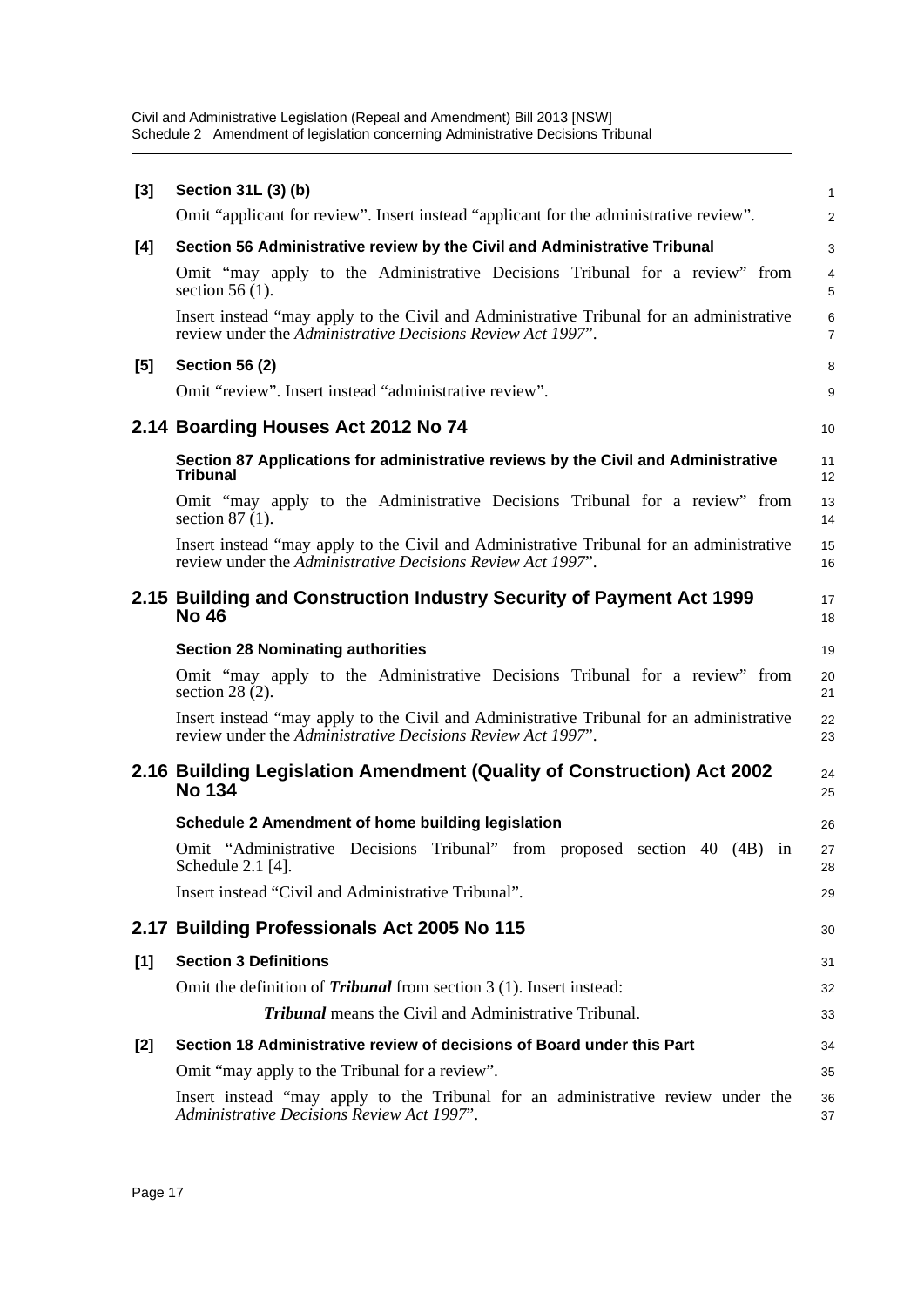| [3] |    | finding of Board             | Section 33 Person may apply to Tribunal for administrative review of disciplinary                                                                                                                                                                                                                                            | 1<br>2               |
|-----|----|------------------------------|------------------------------------------------------------------------------------------------------------------------------------------------------------------------------------------------------------------------------------------------------------------------------------------------------------------------------|----------------------|
|     |    |                              | Omit "may apply to the Tribunal for a review".                                                                                                                                                                                                                                                                               | 3                    |
|     |    |                              | Insert instead "may apply to the Tribunal for an administrative review under the<br>Administrative Decisions Review Act 1997".                                                                                                                                                                                               | 4<br>5               |
| [4] |    |                              | Section 35 Tribunal may award costs                                                                                                                                                                                                                                                                                          | 6                    |
|     |    | Omit the section.            |                                                                                                                                                                                                                                                                                                                              | 7                    |
| [5] |    |                              | Section 37 Confidential information in statement of reasons                                                                                                                                                                                                                                                                  | 8                    |
|     |    | Omit the section.            |                                                                                                                                                                                                                                                                                                                              | 9                    |
| [6] |    |                              | <b>Section 43 General</b>                                                                                                                                                                                                                                                                                                    | 10                   |
|     |    |                              | Omit section 43 (1). Insert instead:                                                                                                                                                                                                                                                                                         | 11                   |
|     |    | (1)                          | The provisions of this Division are subject to any order made by the Tribunal<br>under section 64 of the Civil and Administrative Tribunal Act 2013.<br>Note. Section 64 of the Civil and Administrative Tribunal Act 2013 allows the Tribunal<br>to make an order prohibiting or restricting the disclosure of information. | 12<br>13<br>14<br>15 |
| [7] |    |                              | Part 3A Appeals against decisions of Tribunal                                                                                                                                                                                                                                                                                | 16                   |
|     |    | Omit the Part.               |                                                                                                                                                                                                                                                                                                                              | 17                   |
| [8] |    |                              | Schedule 2 Savings, transitional and other provisions                                                                                                                                                                                                                                                                        | 18                   |
|     |    | Insert after clause 1:<br>19 |                                                                                                                                                                                                                                                                                                                              |                      |
|     | 1Α |                              | References to Tribunal before establishment of NCAT                                                                                                                                                                                                                                                                          | 20                   |
|     |    |                              | A reference to the Tribunal in a provision of this Schedule that was inserted<br>before the establishment day (within the meaning of the <i>Civil and</i><br>Administrative Tribunal Act 2013) is a reference to the former Administrative<br>Decisions Tribunal.                                                            | 21<br>22<br>23<br>24 |
|     |    |                              | 2.18 Business Names (Commonwealth Powers) Act 2011 No 44                                                                                                                                                                                                                                                                     | 25                   |
|     |    |                              | Schedule 1 Savings, transitional and other provisions                                                                                                                                                                                                                                                                        | 26                   |
|     |    |                              | Insert before clause 9 in Division 4 of Part 2:                                                                                                                                                                                                                                                                              | 27                   |
|     |    |                              | 8A Effect of abolition of Administrative Decisions Tribunal                                                                                                                                                                                                                                                                  | 28                   |
|     |    | (1)                          | The functions of the Administrative Decisions Tribunal under this Division<br>become, on and from the establishment day, the functions of the Civil and<br>Administrative Tribunal.                                                                                                                                          | 29<br>30<br>31       |
|     |    | (2)                          | Accordingly, a reference in another provision of this Division that confers or<br>imposes a function on the Administrative Decisions Tribunal is to be read, on<br>and after the establishment day, as being a reference to the Civil and<br>Administrative Tribunal.                                                        | 32<br>33<br>34<br>35 |
|     |    | (3)                          | The provisions of this clause are in addition to, and do not derogate from, the<br>provisions of Part 2 of Schedule 1 to the Civil and Administrative Tribunal<br>Act 2013.                                                                                                                                                  | 36<br>37<br>38       |
|     |    | (4)                          | In this clause:                                                                                                                                                                                                                                                                                                              | 39                   |
|     |    |                              | establishment day has the same meaning as in the Civil and Administrative<br>Tribunal Act 2013.                                                                                                                                                                                                                              | 40<br>41             |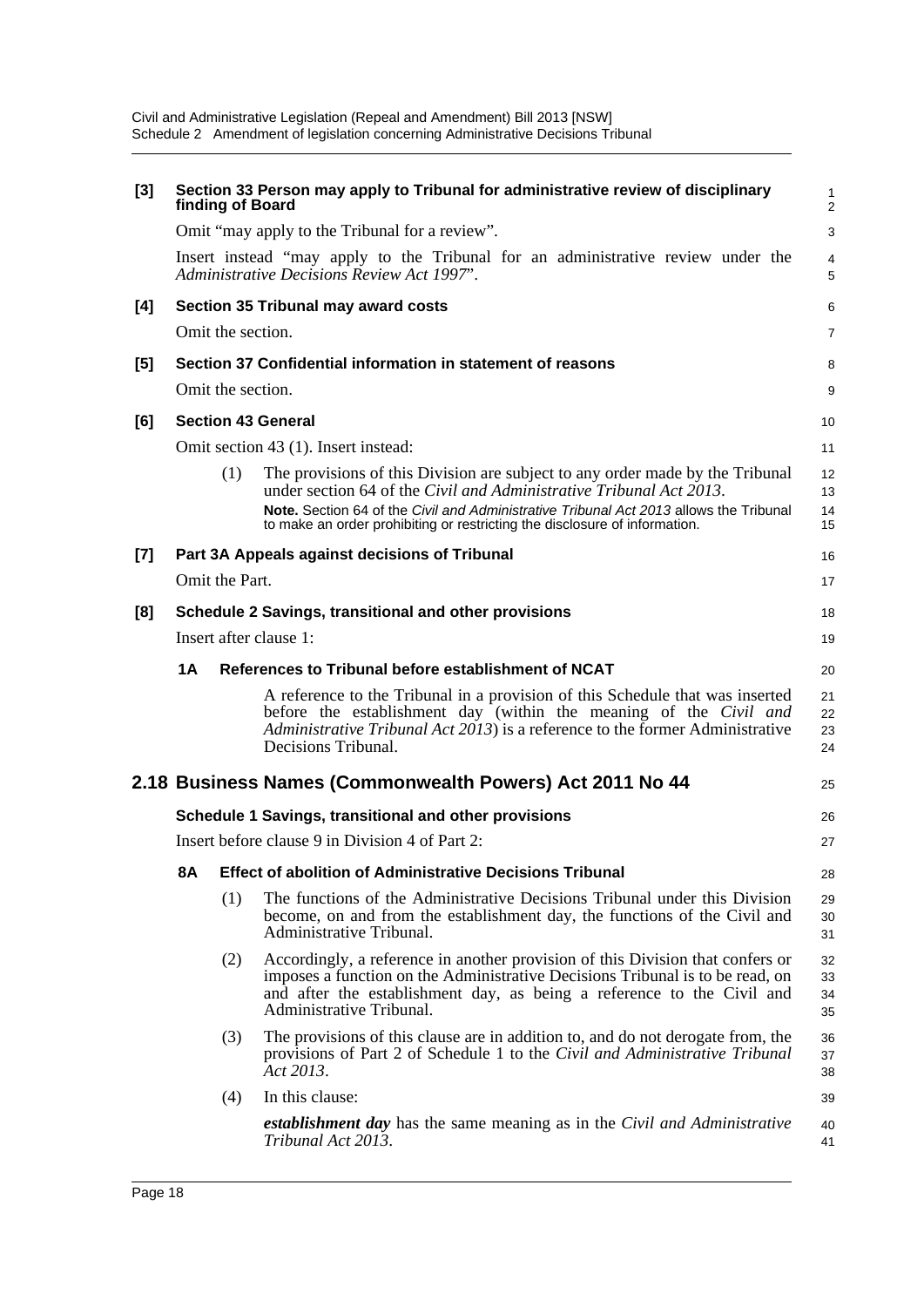|       |                                        | 2.19 Cemeteries and Crematoria Act 2013                                                                                                                 | 1              |
|-------|----------------------------------------|---------------------------------------------------------------------------------------------------------------------------------------------------------|----------------|
| [1]   |                                        | Section 33 Issue of improvement notice by the Cemeteries Agency                                                                                         | $\overline{c}$ |
|       | Insert at the end of section $33(5)$ : |                                                                                                                                                         | 3              |
|       |                                        | Note. An appeal under this subsection is an external appeal to the Tribunal for the<br>purposes of the Civil and Administrative Tribunal Act 2013.      | 4<br>5         |
| $[2]$ | <b>Dictionary</b>                      |                                                                                                                                                         | 6              |
|       |                                        | Omit the definition of <i>Tribunal</i> . Insert instead:                                                                                                | 7              |
|       |                                        | <b>Tribunal</b> means the Civil and Administrative Tribunal.                                                                                            | 8              |
|       |                                        | 2.20 Charitable Fundraising Act 1991 No 69                                                                                                              | 9              |
| [1]   | Part 4, heading                        |                                                                                                                                                         | 10             |
|       | Omit the heading. Insert instead:      |                                                                                                                                                         | 11             |
|       | Part 4                                 | <b>Administrative reviews by Civil and Administrative</b>                                                                                               | 12             |
|       |                                        | <b>Tribunal</b>                                                                                                                                         | 13             |
| [2]   | imposed on authority                   | Section 42 Administrative review of refusal to grant authority or against conditions                                                                    | 14<br>15       |
|       |                                        | Omit "may apply to the Administrative Decisions Tribunal for a review".                                                                                 | 16             |
|       |                                        | Insert instead "may apply to the Civil and Administrative Tribunal for an administrative<br>review under the Administrative Decisions Review Act 1997". | 17<br>18       |
| [3]   |                                        | Section 43 Administrative review of revocation of authority                                                                                             | 19             |
|       |                                        | Omit "may apply to the Administrative Decisions Tribunal for a review".                                                                                 | 20             |
|       |                                        | Insert instead "may apply to the Civil and Administrative Tribunal for an administrative<br>review under the Administrative Decisions Review Act 1997". | 21<br>22       |
| [4]   |                                        | Section 44 Administrative review of variation of authority                                                                                              | 23             |
|       |                                        | Omit "may apply to the Administrative Decisions Tribunal for a review".                                                                                 | 24             |
|       |                                        | Insert instead "may apply to the Civil and Administrative Tribunal for an administrative<br>review under the Administrative Decisions Review Act 1997". | 25<br>26       |
| [5]   |                                        | Section 45 Determination by Civil and Administrative Tribunal of applications                                                                           | 27             |
|       |                                        | Omit "Administrative Decisions Tribunal, in determining a review under this Act,".                                                                      | 28             |
|       | for the purposes of this Part,".       | Insert instead "Civil and Administrative Tribunal, in determining an administrative review                                                              | 29<br>30       |
|       |                                        | 2.21 Child Protection (International Measures) Act 2006 No 12                                                                                           | 31             |
|       | <b>Section 5 Definitions</b>           |                                                                                                                                                         | 32             |
|       |                                        | Omit paragraph (e) from the definition of <i>New South Wales court</i> in section 5 (1).                                                                | 33             |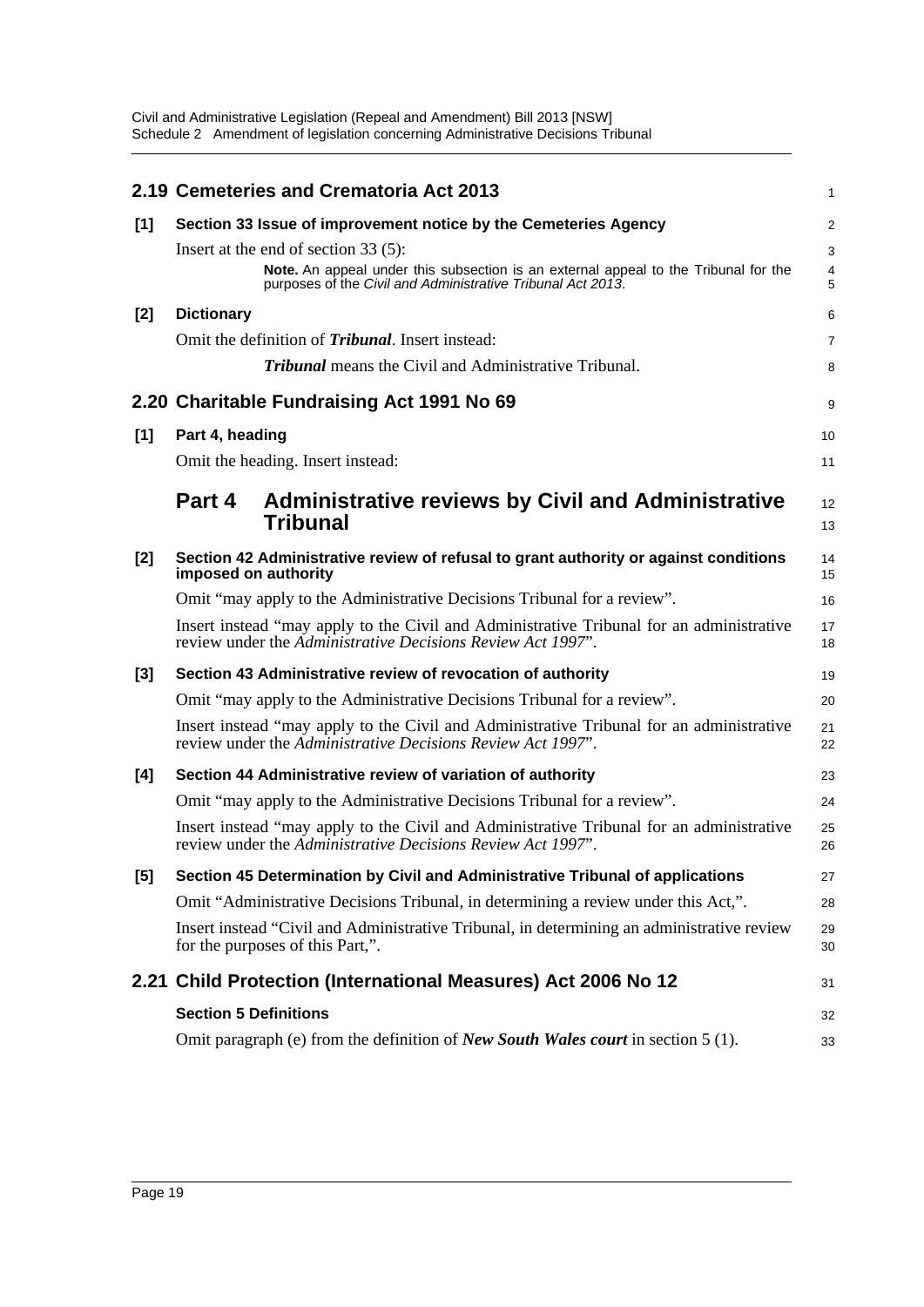|       | 2.22 Child Protection (Offenders Registration) Act 2000 No 42                                                                                                                                                                                         | $\mathbf{1}$   |
|-------|-------------------------------------------------------------------------------------------------------------------------------------------------------------------------------------------------------------------------------------------------------|----------------|
|       | Section 16 NCAT may exempt persons from compliance with reporting obligations                                                                                                                                                                         | $\overline{2}$ |
|       | Omit "Administrative Decisions Tribunal" wherever occurring.                                                                                                                                                                                          | 3              |
|       | Insert instead "Civil and Administrative Tribunal".                                                                                                                                                                                                   | 4              |
|       | 2.23 Child Protection (Working with Children) Act 2012 No 51                                                                                                                                                                                          | 5              |
| [1]   | <b>Section 5 Definitions</b>                                                                                                                                                                                                                          | 6              |
|       | Omit the definition of <i>Tribunal</i> from section $5(1)$ . Insert instead:                                                                                                                                                                          | 7              |
|       | <b>Tribunal</b> means the Civil and Administrative Tribunal.                                                                                                                                                                                          | 8              |
| $[2]$ | Section 27 Applications to Civil and Administrative Tribunal for administrative<br>reviews of clearance decisions                                                                                                                                     | 9<br>10        |
|       | Omit "for a review" wherever occurring in section $27(1)$ –(3).                                                                                                                                                                                       | 11             |
|       | Insert instead "for an administrative review under the Administrative Decisions Review<br>Act 1997".                                                                                                                                                  | 12<br>13       |
| [3]   | Section 27 (5) and (6)                                                                                                                                                                                                                                | 14             |
|       | Omit the subsections.                                                                                                                                                                                                                                 | 15             |
| [4]   | <b>Section 27 (7)</b>                                                                                                                                                                                                                                 | 16             |
|       | Omit "Administrative Decisions Tribunal Act 1997".                                                                                                                                                                                                    | 17             |
|       | Insert instead "Administrative Decisions Review Act 1997".                                                                                                                                                                                            | 18             |
| $[5]$ | Section 28 Orders relating to disqualified and ineligible persons                                                                                                                                                                                     | 19             |
|       | Omit section 28 (9).                                                                                                                                                                                                                                  | 20             |
| [6]   | Section 29 Further review of persons who obtain enabling orders                                                                                                                                                                                       | 21             |
|       | Omit section 29 (4).                                                                                                                                                                                                                                  | 22             |
| $[7]$ | Section 30 Determination of applications and other matters                                                                                                                                                                                            | 23             |
|       | Omit the note to section 30 (2). Insert instead:                                                                                                                                                                                                      | 24             |
|       | Note. Division 2 of Part 3 of Chapter 3 of the Administrative Decisions Review<br>Act 1997 enables a decision the subject of an application under section 27 of this Act<br>for an administrative review under that Act to be stayed by the Tribunal. | 25<br>26<br>27 |
| [8]   | <b>Section 30 (3)</b>                                                                                                                                                                                                                                 | 28             |
|       | Omit the subsection.                                                                                                                                                                                                                                  | 29             |
|       | 2.24 Children (Detention Centres) Regulation 2010                                                                                                                                                                                                     | 30             |
|       | <b>Clause 3 Definitions</b>                                                                                                                                                                                                                           | 31             |
|       | Omit "Administrative Decisions Tribunal" from paragraph (h) of the definition of <i>exempt</i><br><i>body</i> in clause $3(1)$ .                                                                                                                      | 32<br>33       |
|       | Insert instead "Civil and Administrative Tribunal".                                                                                                                                                                                                   | 34             |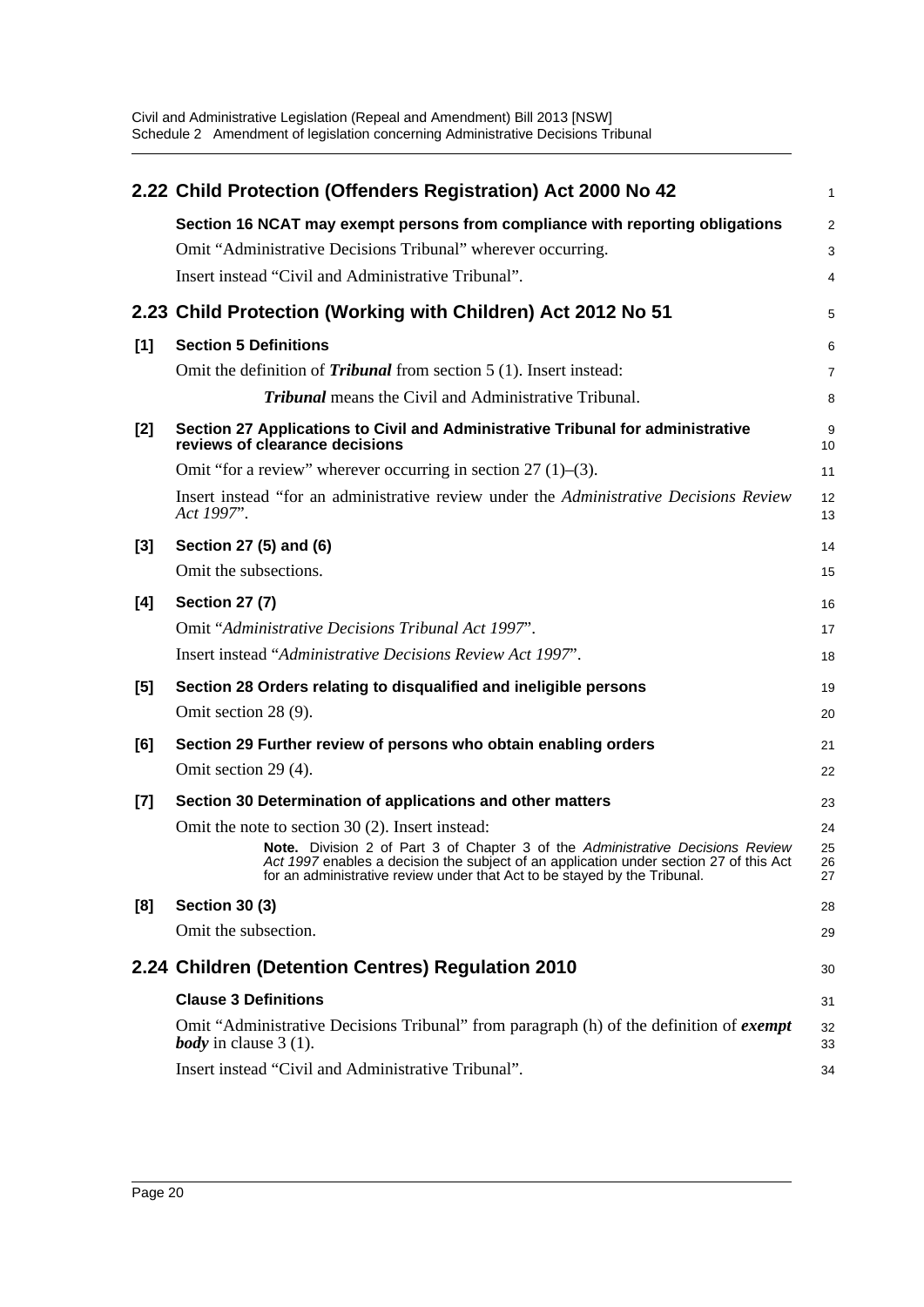|     | 2011 No 70                    | 2.25 Children (Education and Care Services) Supplementary Provisions Act                                                                                                                                                                                               | 1<br>$\overline{a}$ |
|-----|-------------------------------|------------------------------------------------------------------------------------------------------------------------------------------------------------------------------------------------------------------------------------------------------------------------|---------------------|
|     |                               | <b>Section 28 Reviewable decisions</b>                                                                                                                                                                                                                                 | 3                   |
|     |                               | Omit section 28 (2). Insert instead:                                                                                                                                                                                                                                   | 4                   |
|     | (2)                           | The Minister is not to recommend the making of a regulation containing<br>provisions for the purposes of this section unless the Minister certifies that the<br>Minister administering the Civil and Administrative Tribunal Act 2013 has<br>agreed to the provisions. | 5<br>6<br>7<br>8    |
|     | 2010 No 104                   | 2.26 Children (Education and Care Services National Law Application) Act                                                                                                                                                                                               | 9<br>10             |
|     |                               | Section 8 Relevant tribunal or court                                                                                                                                                                                                                                   | 11                  |
|     |                               | Omit "Administrative Decisions Tribunal" from section 8 (b).                                                                                                                                                                                                           | 12                  |
|     |                               | Insert instead "Civil and Administrative Tribunal".                                                                                                                                                                                                                    | 13                  |
|     |                               | 2.27 Children and Young Persons (Care and Protection) Act 1998 No 157                                                                                                                                                                                                  | 14                  |
| [1] |                               | Section 29 Protection of persons who make reports or provide certain information                                                                                                                                                                                       | 15                  |
|     |                               | Omit "Administrative Decisions Tribunal" from section 29 (1) (d) (iii).                                                                                                                                                                                                | 16                  |
|     |                               | Insert instead "Civil and Administrative Tribunal".                                                                                                                                                                                                                    | 17                  |
| [2] | authorised carer              | Section 149F Disclosure of high level identification information without consent of                                                                                                                                                                                    | 18<br>19            |
|     |                               | Omit "reviewed by the Administrative Decisions Tribunal" from section $149F(2)$ (b).                                                                                                                                                                                   | 20                  |
|     |                               | Insert instead "administratively reviewed by the Civil and Administrative Tribunal under<br>the Administrative Decisions Review Act 1997".                                                                                                                             | 21<br>22            |
| [3] |                               | Section 149G Application for administrative review of decision to disclose high level<br>identification information                                                                                                                                                    | 23<br>24            |
|     | section 149G $(\hat{1})$ (a). | Omit "may apply to the Administrative Decisions Tribunal for a review" from                                                                                                                                                                                            | 25<br>26            |
|     |                               | Insert instead "may apply to the Civil and Administrative Tribunal for an administrative<br>review under the Administrative Decisions Review Act 1997".                                                                                                                | 27<br>28            |
| [4] | Section 149G (1) (b)          |                                                                                                                                                                                                                                                                        | 29                  |
|     | for a review".                | Omit "to apply to the Administrative Decisions Tribunal, on behalf of the authorised carer,                                                                                                                                                                            | 30<br>31            |
|     |                               | Insert instead "to apply to the Civil and Administrative Tribunal, on behalf of the authorised<br>carer, for an administrative review under the Administrative Decisions Review Act 1997".                                                                             | 32<br>33            |
| [5] | <b>Section 149G (2)</b>       |                                                                                                                                                                                                                                                                        | 34                  |
|     |                               | Omit "Administrative Decisions Tribunal Act 1997".                                                                                                                                                                                                                     | 35                  |
|     |                               | Insert instead "Administrative Decisions Review Act 1997".                                                                                                                                                                                                             | 36                  |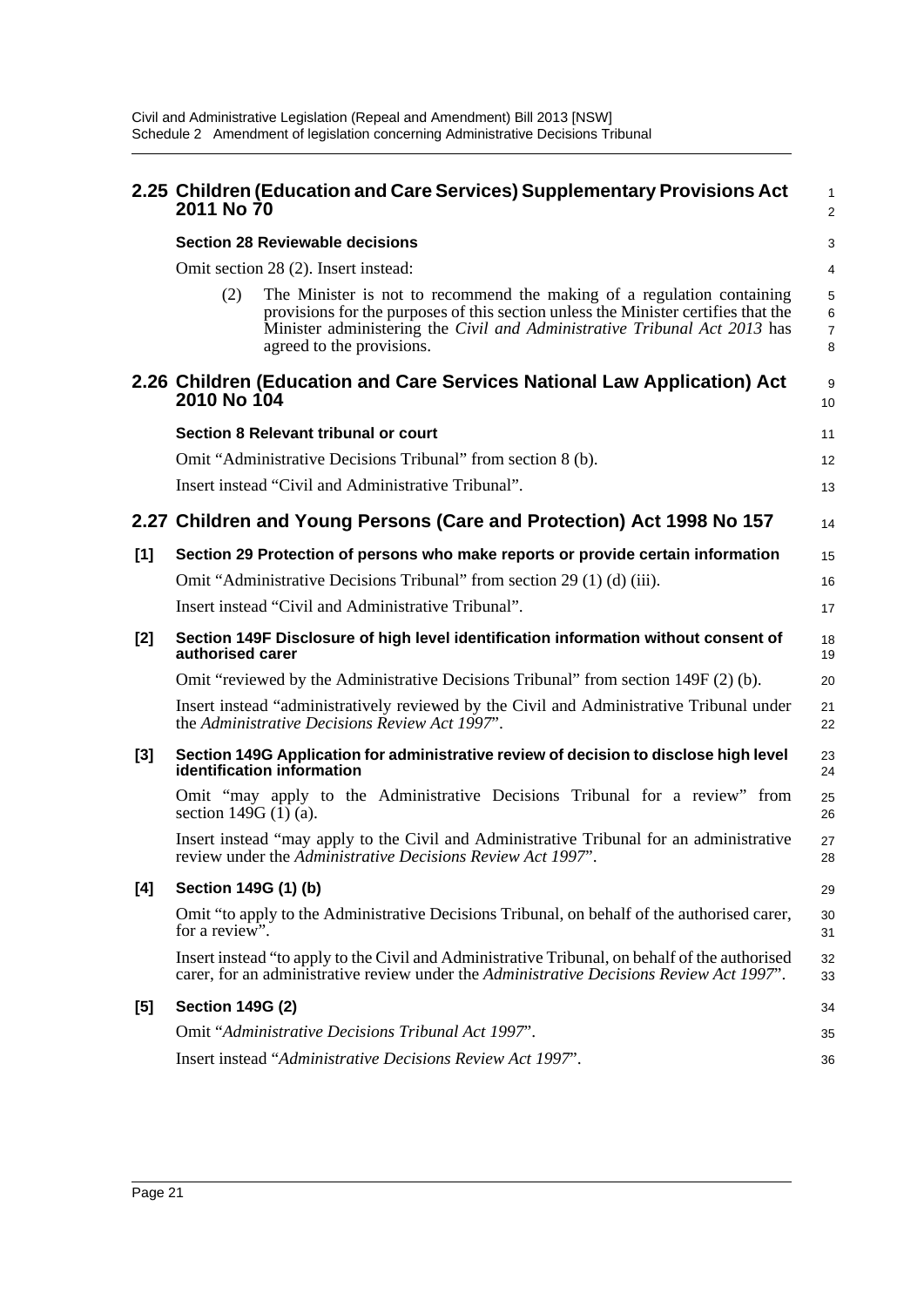| [6]    | <b>Section 149G (3)</b> |                                                                                                                                                                                                                                                                                                                     | 1                    |
|--------|-------------------------|---------------------------------------------------------------------------------------------------------------------------------------------------------------------------------------------------------------------------------------------------------------------------------------------------------------------|----------------------|
|        |                         | Omit "Administrative Decisions Tribunal".                                                                                                                                                                                                                                                                           | $\overline{a}$       |
|        |                         | Insert instead "Civil and Administrative Tribunal".                                                                                                                                                                                                                                                                 | 3                    |
| $[7]$  |                         | Section 149H Modification of Administrative Decisions Review Act 1997                                                                                                                                                                                                                                               | 4                    |
|        |                         | Omit "ADT Act" and "Chapter 5" wherever occurring in section 149H (1) and (2).                                                                                                                                                                                                                                      | 5                    |
|        |                         | Insert instead "ADR Act" and "Chapter 3", respectively.                                                                                                                                                                                                                                                             | 6                    |
| [8]    | <b>Section 149H (3)</b> |                                                                                                                                                                                                                                                                                                                     | 7                    |
|        |                         | Omit the subclause. Insert instead:                                                                                                                                                                                                                                                                                 | 8                    |
|        | (3)                     | In this section, the <b>ADR</b> Act means the <i>Administrative Decisions Review</i><br>Act 1997.                                                                                                                                                                                                                   | 9<br>10              |
| [9]    |                         | Section 231F Notification to child or young person and his or her parents                                                                                                                                                                                                                                           | 11                   |
|        |                         | Omit "Division 2 of Part 2 of Chapter 5 of the Administrative Decisions Tribunal Act 1997"<br>from section $231F(2)(a)$ .                                                                                                                                                                                           | 12<br>13             |
|        | Act 1997".              | Insert instead "Division 2 of Part 2 of Chapter 3 of the Administrative Decisions Review                                                                                                                                                                                                                            | 14<br>15             |
| $[10]$ | Section 231F (2) (b)    |                                                                                                                                                                                                                                                                                                                     | 16                   |
|        |                         | Omit the paragraph. Insert instead:                                                                                                                                                                                                                                                                                 | 17                   |
|        |                         | the decision may be administratively reviewed by the Civil and<br>(b)<br>Administrative Tribunal under the Administrative Decisions Review<br>Act 1997, whose decision may be appealed against to an Appeal Panel<br>of that Tribunal, and                                                                          | 18<br>19<br>20<br>21 |
| $[11]$ |                         | Section 245 Decisions that are administratively reviewable by Civil and<br><b>Administrative Tribunal</b>                                                                                                                                                                                                           | 22<br>23             |
|        |                         | Omit "For the purposes of section 28 (1) (a) of the <i>Community Services (Complaints</i> ,<br>Reviews and Monitoring) Act 1993, any of the following decisions made under or for the<br>purposes of this Act or the regulations are reviewable by the Administrative Decisions<br>Tribunal:" from section 245 (1). | 24<br>25<br>26<br>27 |
|        | Act 1993:".             | Insert instead "Each of the following decisions made under or for the purposes of this Act<br>or the regulations is an administratively reviewable decision for the purposes of<br>section 28 (1) (a) of the Community Services (Complaints, Reviews and Monitoring)                                                | 28<br>29<br>30<br>31 |
| $[12]$ |                         | <b>Section 264 Regulations</b>                                                                                                                                                                                                                                                                                      | 32                   |
|        |                         | Omit "the review by the Administrative Decisions Tribunal" from section 264 (1A) (i).                                                                                                                                                                                                                               | 33                   |
|        |                         | Insert instead "an administrative review by the Civil and Administrative Tribunal under the<br>Administrative Decisions Review Act 1997".                                                                                                                                                                           | 34<br>35             |
| $[13]$ | <b>Section 264 (1B)</b> |                                                                                                                                                                                                                                                                                                                     | 36                   |
|        |                         | Omit the subsection. Insert instead:                                                                                                                                                                                                                                                                                | 37                   |
|        | (1B)                    | The Minister is not to recommend the making of a regulation containing<br>provisions for the purposes of subsection $(1A)$ (i) unless the Minister certifies<br>that the Minister administering the Civil and Administrative Tribunal Act 2013<br>has agreed to the provisions.                                     | 38<br>39<br>40<br>41 |
|        |                         |                                                                                                                                                                                                                                                                                                                     |                      |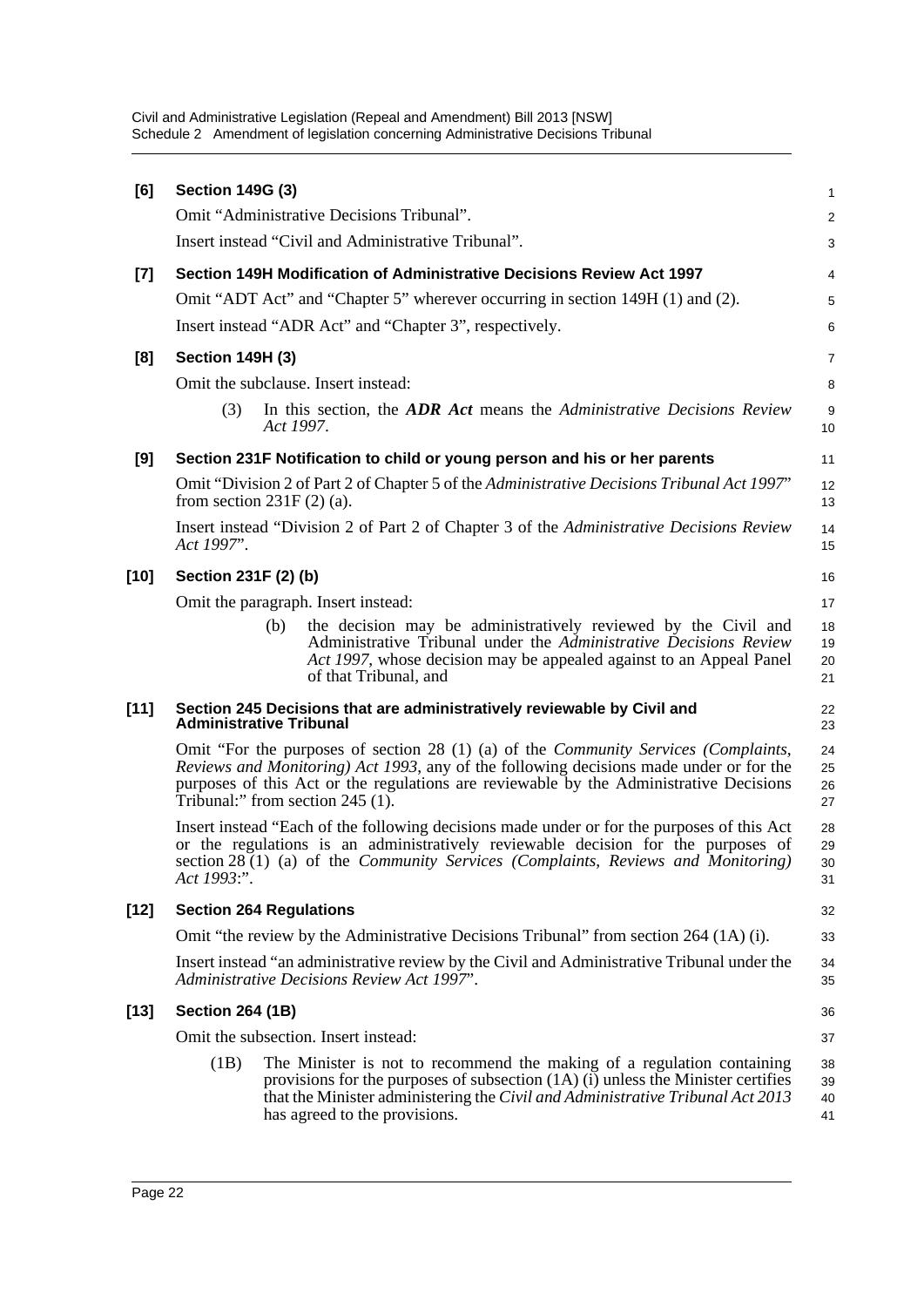|       | 2.28 Children and Young Persons (Care and Protection) Regulation 2012                                                                                                                                                                                      | 1                            |
|-------|------------------------------------------------------------------------------------------------------------------------------------------------------------------------------------------------------------------------------------------------------------|------------------------------|
| [1]   | Clause 7 Administrative review of decisions of Children's Guardian by Civil and<br><b>Administrative Tribunal</b>                                                                                                                                          | $\overline{\mathbf{c}}$<br>3 |
|       | Omit "Pursuant to section $264 (1A)$ (i) of the Act, the following decisions of the Children's<br>Guardian are reviewable by the Administrative Decisions Tribunal:".                                                                                      | 4<br>5                       |
|       | Insert instead "A person affected by any of the following decisions of the Children's<br>Guardian may apply to the Civil and Administrative Tribunal for an administrative review<br>under the Administrative Decisions Review Act 1997 of the decision:". | 6<br>7<br>8                  |
| [2]   | Clause 7, note                                                                                                                                                                                                                                             | 9                            |
|       | Omit "reviewable by the Administrative Decisions Tribunal".                                                                                                                                                                                                | 10                           |
|       | Insert instead "administratively reviewable by the Civil and Administrative Tribunal".                                                                                                                                                                     | 11                           |
| [3]   | Clause 42 Cancellation or suspension of authorisations by designated agencies                                                                                                                                                                              | 12                           |
|       | Omit "reviewable by the Administrative Decisions Tribunal" from the note at the end of the<br>clause.                                                                                                                                                      | 13<br>14                     |
|       | Insert instead "administratively reviewable by the Civil and Administrative Tribunal".                                                                                                                                                                     | 15                           |
|       | 2.29 Coal Industry Act 2001 No 107                                                                                                                                                                                                                         | 16                           |
| [1]   | <b>Section 3 Definitions</b>                                                                                                                                                                                                                               | 17                           |
|       | Omit the definition of <i>Tribunal</i> . Insert instead:                                                                                                                                                                                                   | 18                           |
|       | <b>Tribunal</b> means the Civil and Administrative Tribunal.                                                                                                                                                                                               | 19                           |
| $[2]$ | Section 12 Powers relating to health of mine workers                                                                                                                                                                                                       | 20                           |
|       | Omit "may apply to the Tribunal for a review" from section 12 (3).                                                                                                                                                                                         | 21                           |
|       | Insert instead "may apply to the Civil and Administrative Tribunal for an administrative<br>review under the Administrative Decisions Review Act 1997".                                                                                                    | 22<br>23                     |
| [3]   | Section 13 Orders of approved company                                                                                                                                                                                                                      | 24                           |
|       | Omit "may apply to the Tribunal for a review" from section 13 (7).                                                                                                                                                                                         | 25                           |
|       | Insert instead "may apply to the Civil and Administrative Tribunal for an administrative<br>review under the Administrative Decisions Review Act 1997".                                                                                                    | 26<br>27                     |
| [4]   | Section 39 Right to apply for administrative review of determination                                                                                                                                                                                       | 28                           |
|       | Omit "apply to the Tribunal for a review" from section 39 (1).                                                                                                                                                                                             | 29                           |
|       | Insert instead "apply to the Civil and Administrative Tribunal for an administrative review<br>under the Administrative Decisions Review Act 1997".                                                                                                        | 30<br>31                     |
|       | 2.30 Coal Mine Health and Safety Act 2002 No 129                                                                                                                                                                                                           | 32                           |
| $[1]$ | Section 196 Regulations may prescribe decisions that are to be administratively<br>reviewable by Civil and Administrative Tribunal                                                                                                                         | 33<br>34                     |
|       | Omit "apply to the Administrative Decisions Tribunal for a review" from section 196 (1).                                                                                                                                                                   | 35                           |
|       | Insert instead "apply to the Civil and Administrative Tribunal for an administrative review<br>under the Administrative Decisions Review Act 1997".                                                                                                        | 36<br>37                     |
|       |                                                                                                                                                                                                                                                            |                              |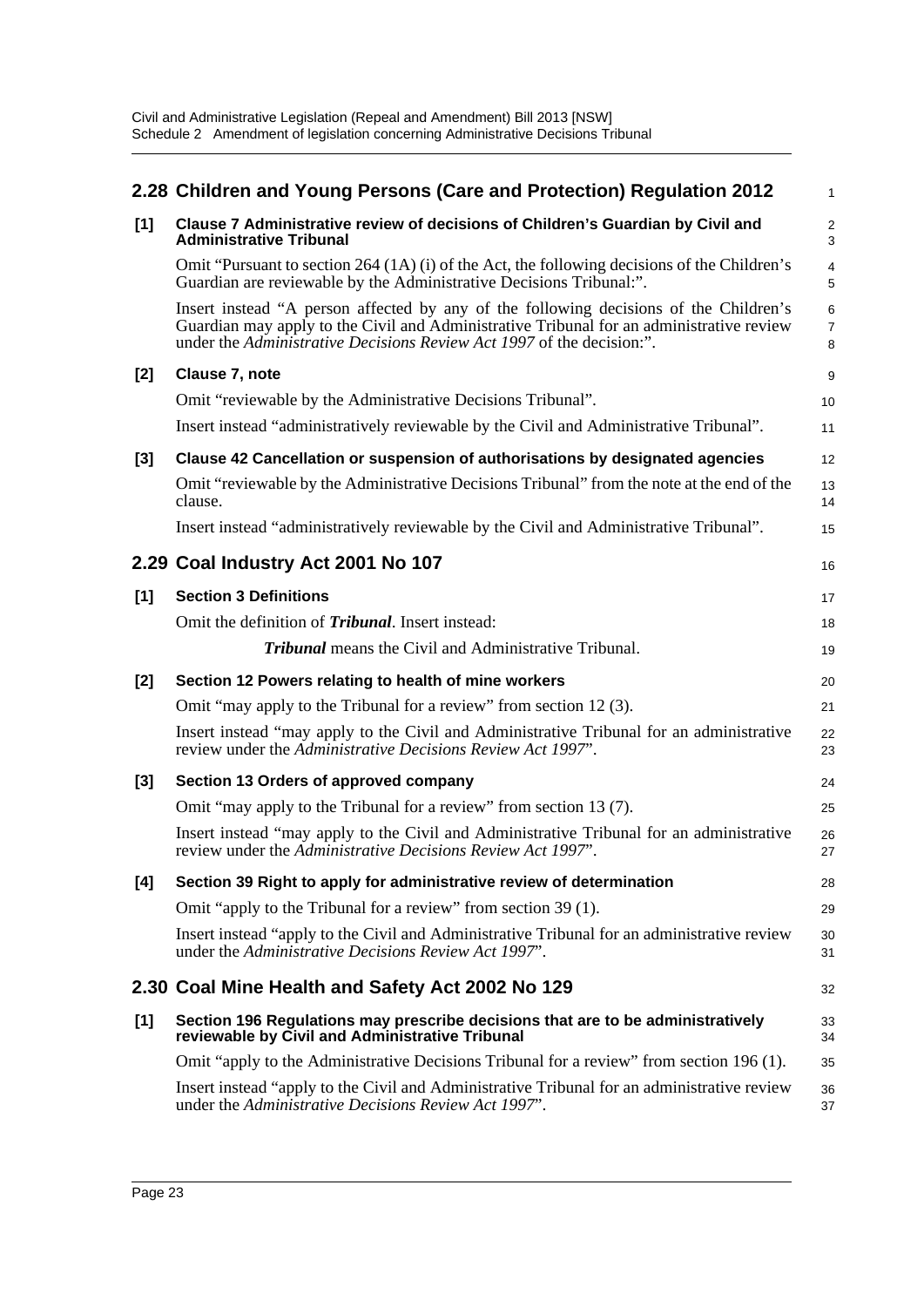|       | Part 7                 | <b>Administrative review by Civil and Administrative</b><br>Tribunal                                                                                                                                                          | 34<br>35            |
|-------|------------------------|-------------------------------------------------------------------------------------------------------------------------------------------------------------------------------------------------------------------------------|---------------------|
|       |                        | Omit the heading. Insert instead:                                                                                                                                                                                             | 33                  |
| [1]   | Part 7, heading        |                                                                                                                                                                                                                               | 32                  |
|       |                        | 2.32 Combat Sports Act 2008 No 116                                                                                                                                                                                            | 31                  |
|       | Tribunal".             | Insert instead "application for an administrative review by the Civil and Administrative                                                                                                                                      | 29<br>30            |
|       |                        | Omit "application for review by the Administrative Decisions Tribunal".                                                                                                                                                       | 28                  |
| [4]   | <b>Clause 209 (2)</b>  |                                                                                                                                                                                                                               | 27                  |
|       |                        | Insert instead "apply to the Civil and Administrative Tribunal for an administrative review<br>under the Administrative Decisions Review Act 1997".                                                                           | 25<br>26            |
|       |                        | Omit "apply to the Administrative Decisions Tribunal for a review" from clause 209 (1).                                                                                                                                       | 24                  |
| $[3]$ | <b>Tribunal</b>        | Clause 209 Decisions administratively reviewable by the Civil and Administrative                                                                                                                                              | 22<br>23            |
|       |                        | Insert instead "the administrative review by the Civil and Administrative Tribunal".                                                                                                                                          | 21                  |
|       | clause.                | Omit "the review by the Administrative Decisions Tribunal" from the note at the end of the                                                                                                                                    | 19<br>20            |
| $[2]$ |                        | Clause 200 Exemptions for particular people on application                                                                                                                                                                    | 18                  |
|       |                        | Insert instead "Administrative Decisions Review Act 1997".                                                                                                                                                                    | 17                  |
|       |                        | Omit "Administrative Decisions Tribunal Act 1997" from section 178 (6).                                                                                                                                                       | 16                  |
| [1]   |                        | Clause 178 Ministerial declarations that a person's competence is not recognised                                                                                                                                              | 15                  |
|       |                        | 2.31 Coal Mine Health and Safety Regulation 2006                                                                                                                                                                              | 14                  |
|       | (4)                    | The Minister is not to recommend the making of any such regulation unless<br>the Minister certifies that the Minister administering the Civil and<br>Administrative Tribunal Act 2013 has agreed to the provisions concerned. | 11<br>12<br>13      |
|       |                        | Omit the subsection. Insert instead:                                                                                                                                                                                          | 10                  |
| [4]   | <b>Section 196 (4)</b> |                                                                                                                                                                                                                               | 9                   |
|       |                        | Insert instead "Administrative Decisions Review Act 1997" and "by the Civil and<br>Administrative Tribunal", respectively.                                                                                                    | $\overline{7}$<br>8 |
|       | Tribunal".             | Omit "Administrative Decisions Tribunal Act 1997" and "by the Administrative Decisions"                                                                                                                                       | 5<br>6              |
| [3]   | <b>Section 196 (3)</b> |                                                                                                                                                                                                                               | 4                   |
|       |                        | Insert instead "Civil and Administrative Tribunal for an administrative review".                                                                                                                                              | 3                   |
|       |                        | Omit "Administrative Decisions Tribunal for a review".                                                                                                                                                                        | $\overline{2}$      |
| $[2]$ | <b>Section 196 (2)</b> |                                                                                                                                                                                                                               | 1                   |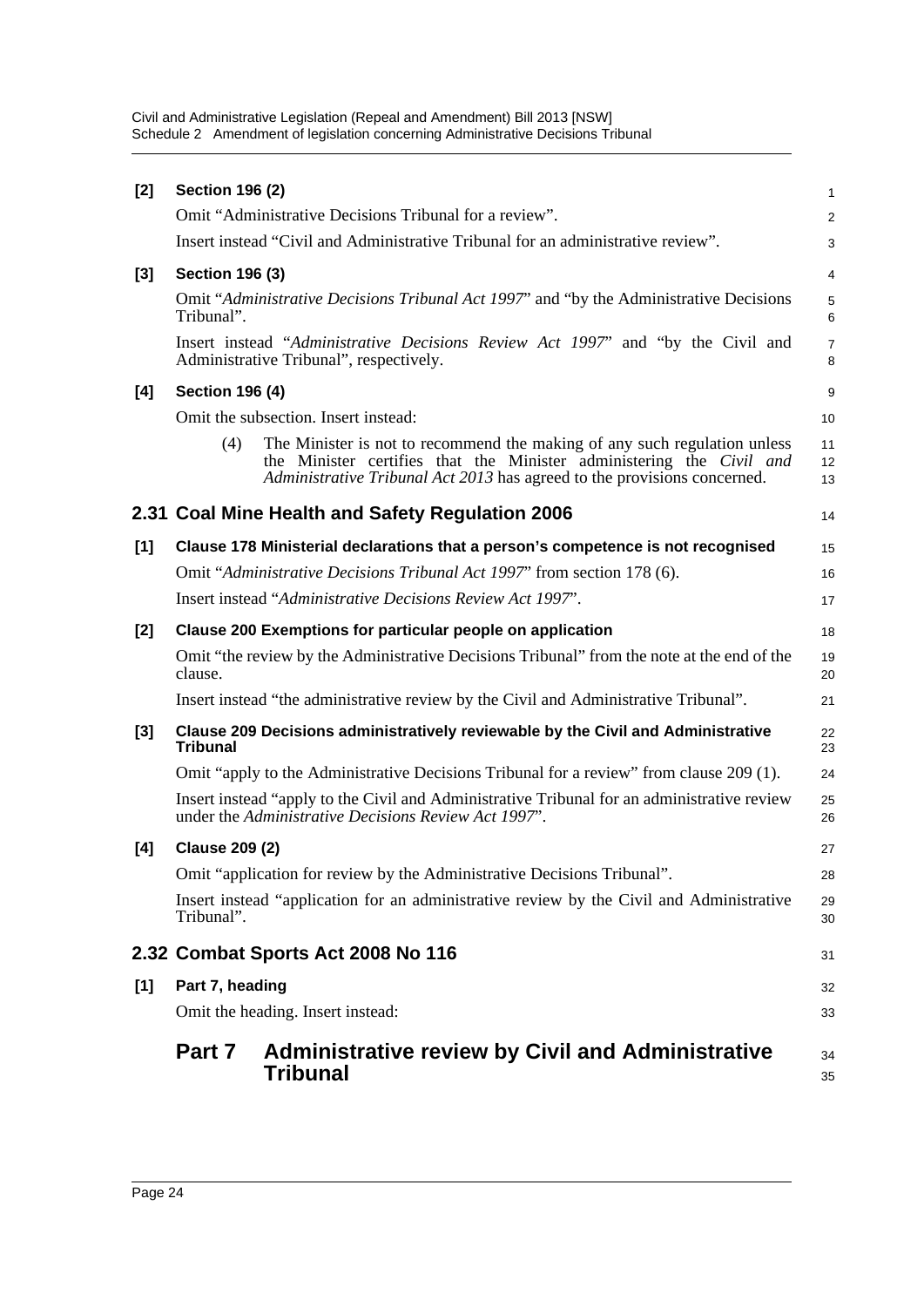| [2]   |                       | Section 59 Administrative review of decisions by Civil and Administrative Tribunal                                                                                                                                                                                                                                                                                                                                                | $\mathbf{1}$               |
|-------|-----------------------|-----------------------------------------------------------------------------------------------------------------------------------------------------------------------------------------------------------------------------------------------------------------------------------------------------------------------------------------------------------------------------------------------------------------------------------|----------------------------|
|       |                       | Omit "may apply to the Administrative Decisions Tribunal for a review".                                                                                                                                                                                                                                                                                                                                                           | $\overline{2}$             |
|       |                       | Insert instead "may apply to the Civil and Administrative Tribunal for an administrative<br>review under the Administrative Decisions Review Act 1997".                                                                                                                                                                                                                                                                           | 3<br>4                     |
|       |                       | 2.33 Combat Sports Act 2013                                                                                                                                                                                                                                                                                                                                                                                                       | 5                          |
| $[1]$ | Part 5, heading       |                                                                                                                                                                                                                                                                                                                                                                                                                                   | 6                          |
|       |                       | Omit the heading. Insert instead:                                                                                                                                                                                                                                                                                                                                                                                                 | 7                          |
|       | Part 5                | <b>Administrative review by Civil and Administrative</b><br><b>Tribunal</b>                                                                                                                                                                                                                                                                                                                                                       | 8<br>9                     |
| [2]   |                       | Section 77 Administrative review of decisions by Civil and Administrative Tribunal                                                                                                                                                                                                                                                                                                                                                | 10                         |
|       | section $77(1)$ .     | Omit "may apply to the Administrative Decisions Tribunal for a review" from                                                                                                                                                                                                                                                                                                                                                       | 11<br>12                   |
|       |                       | Insert instead "may apply to the Civil and Administrative Tribunal for an administrative<br>review under the Administrative Decisions Review Act 1997".                                                                                                                                                                                                                                                                           | 13<br>14                   |
| $[3]$ |                       | Section 77 (2) and (2A)                                                                                                                                                                                                                                                                                                                                                                                                           | 15                         |
|       |                       | Omit section 77 (2). Insert instead:                                                                                                                                                                                                                                                                                                                                                                                              | 16                         |
|       | (2)                   | The regulations may make provision for applications to be made to the<br>Tribunal for the administrative review under the <i>Administrative Decisions</i><br>Review Act 1997 of a decision made, or the failure or refusal to make a<br>decision, under this Act or the regulations of a kind prescribed by the<br>regulations.                                                                                                   | 17<br>18<br>19<br>20<br>21 |
|       | (2A)                  | The Minister is not to recommend the making of a regulation containing<br>provisions for the purposes of subsection (2) unless the Minister certifies that<br>the Minister administering the Civil and Administrative Tribunal Act 2013 has<br>agreed to the provisions.                                                                                                                                                          | 22<br>23<br>24<br>25       |
| [4]   | <b>Section 77 (3)</b> |                                                                                                                                                                                                                                                                                                                                                                                                                                   | 26                         |
|       |                       | Omit "a review". Insert instead "an administrative review".                                                                                                                                                                                                                                                                                                                                                                       | 27                         |
| [5]   | criminal intelligence | Section 78 Administrative reviews of decisions based on security determinations or                                                                                                                                                                                                                                                                                                                                                | 28<br>29                   |
|       |                       | Omit "In determining an application for a review of a decision that was made on the ground<br>of a determination made, or advice given, by the Commissioner of Police or another police<br>officer, the Administrative Decisions Tribunal (and any Appeal Panel of the Tribunal in<br>determining any appeal against such a review under the Administrative Decisions Tribunal<br>Act 1997):" from section 78 (1).                | 30<br>31<br>32<br>33<br>34 |
|       |                       | Insert instead "In determining an application for an administrative review of a decision that<br>was made on the ground of a determination made, or advice given, by the Commissioner of<br>Police or another police officer, the Civil and Administrative Tribunal (and any Appeal<br>Panel of the Tribunal in determining any internal appeal against such a review under the<br>Civil and Administrative Tribunal Act 2013):". | 35<br>36<br>37<br>38<br>39 |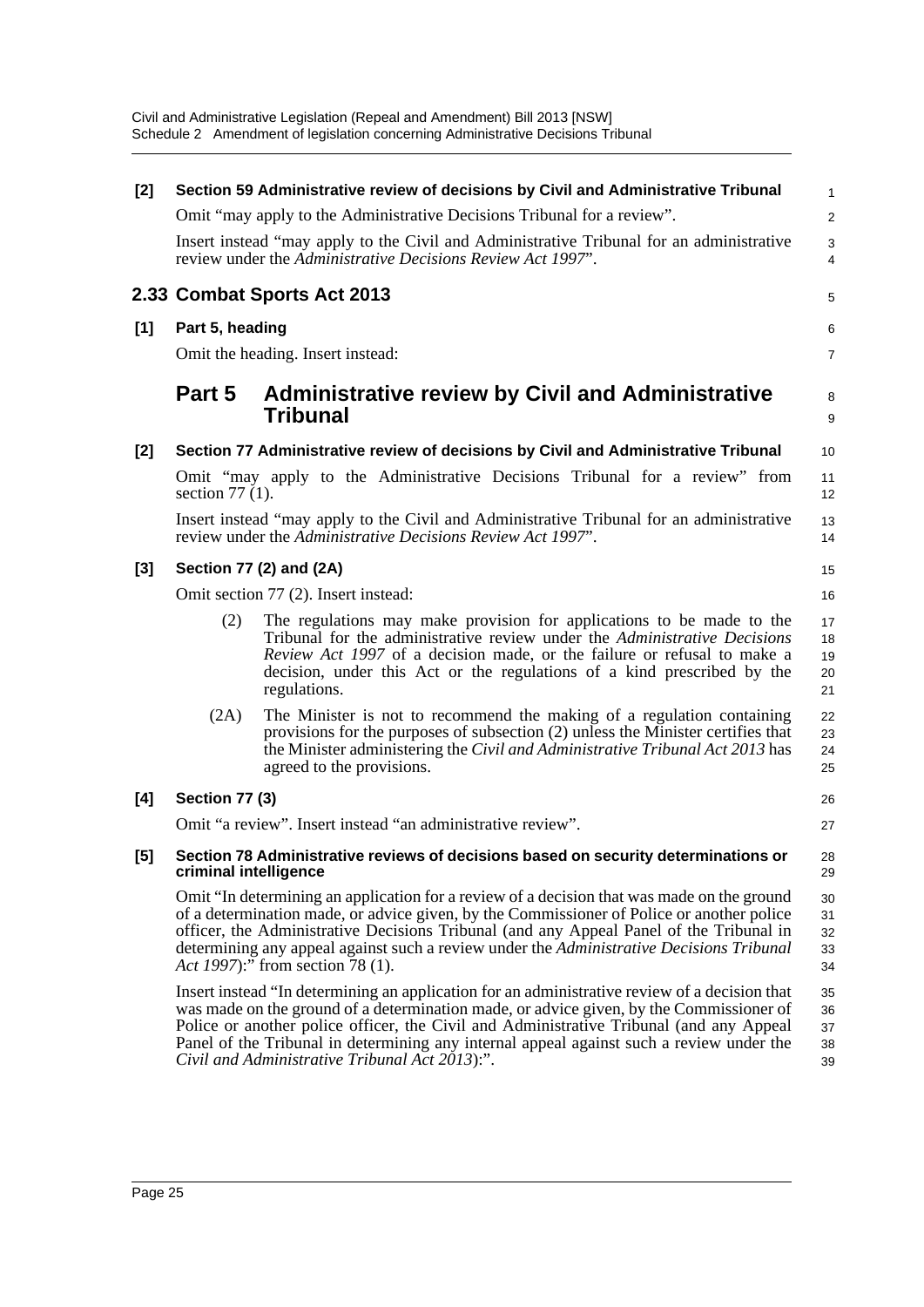| [6]   | Section 78 (1) (b), (4) and (5)                                                                                                                                                                                                                                                                                                          | 1                    |
|-------|------------------------------------------------------------------------------------------------------------------------------------------------------------------------------------------------------------------------------------------------------------------------------------------------------------------------------------------|----------------------|
|       | Omit "applicant for review" and "for a review" wherever occurring.                                                                                                                                                                                                                                                                       | $\overline{2}$       |
|       | Insert instead "applicant for the administrative review" and "for an administrative review",<br>respectively.                                                                                                                                                                                                                            | $\sqrt{3}$<br>4      |
| $[7]$ | Section 78 (1), note                                                                                                                                                                                                                                                                                                                     | 5                    |
|       | Omit "Part 2 of Chapter 5 of the Administrative Decisions Tribunal Act 1997".                                                                                                                                                                                                                                                            | 6                    |
|       | Insert instead "Part 2 of Chapter 3 of the Administrative Decisions Review Act 1997".                                                                                                                                                                                                                                                    | $\overline{7}$       |
| [8]   | <b>Section 78 (6)</b>                                                                                                                                                                                                                                                                                                                    | 8                    |
|       | Omit "Administrative Decisions Tribunal Act 1997".                                                                                                                                                                                                                                                                                       | 9                    |
|       | Insert instead "Administrative Decisions Review Act 1997".                                                                                                                                                                                                                                                                               | 10                   |
|       | 2.34 Combat Sports Regulation 2009                                                                                                                                                                                                                                                                                                       | 11                   |
|       | <b>Clause 20 Reissue</b>                                                                                                                                                                                                                                                                                                                 | 12                   |
|       | Omit "Administrative Decisions Tribunal" wherever occurring in clause 20 (b) (i) and (c).                                                                                                                                                                                                                                                | 13                   |
|       | Insert instead "Civil and Administrative Tribunal".                                                                                                                                                                                                                                                                                      | 14                   |
|       | 2.35 Commercial Agents and Private Inquiry Agents Act 2004 No 70                                                                                                                                                                                                                                                                         | 15                   |
| [1]   | Section 6 Application to master licences of Licensing and Registration (Uniform<br>Procedures) Act 2002                                                                                                                                                                                                                                  | 16<br>17             |
|       | Omit "Part 2 of Chapter 5 of the Administrative Decisions Tribunal Act 1997" from the note<br>at the end of the section.                                                                                                                                                                                                                 | 18<br>19             |
|       | Insert instead "Part 2 of Chapter 3 of the Administrative Decisions Review Act 1997".                                                                                                                                                                                                                                                    | 20                   |
| $[2]$ | Section 12 Application to operator licences of Licensing and Registration (Uniform<br>Procedures) Act 2002                                                                                                                                                                                                                               | 21<br>22             |
|       | Omit "Part 2 of Chapter 5 of the Administrative Decisions Tribunal Act 1997" from the note<br>at the end of the section.                                                                                                                                                                                                                 | 23<br>24             |
|       | Insert instead "Part 2 of Chapter 3 of the Administrative Decisions Review Act 1997".                                                                                                                                                                                                                                                    | 25                   |
| $[3]$ | Section 20 Commissioner's determinations administratively reviewable by Civil and<br><b>Administrative Tribunal</b>                                                                                                                                                                                                                      | 26<br>27             |
|       | Omit "may apply to the Administrative Decisions Tribunal for a review" from<br>section $20(1)$ .                                                                                                                                                                                                                                         | 28<br>29             |
|       | Insert instead "may apply to the Civil and Administrative Tribunal for an administrative<br>review under the Administrative Decisions Review Act 1997".                                                                                                                                                                                  | 30<br>31             |
| [4]   | <b>Section 20 (2)</b>                                                                                                                                                                                                                                                                                                                    | 32                   |
|       | Omit "In determining an application for a review of any decision to refuse to grant or cancel<br>a licence under this Act, the Administrative Decisions Tribunal (and any Appeal Panel in<br>determining any appeal against such a review under the Administrative Decisions Tribunal<br>Act 1997):".                                    | 33<br>34<br>35<br>36 |
|       | Insert instead "In determining an application for an administrative review of any decision<br>to refuse to grant or cancel a licence under this Act, the Civil and Administrative Tribunal<br>(and any Appeal Panel in determining any internal appeal against such a review under the<br>Civil and Administrative Tribunal Act 2013):". | 37<br>38<br>39<br>40 |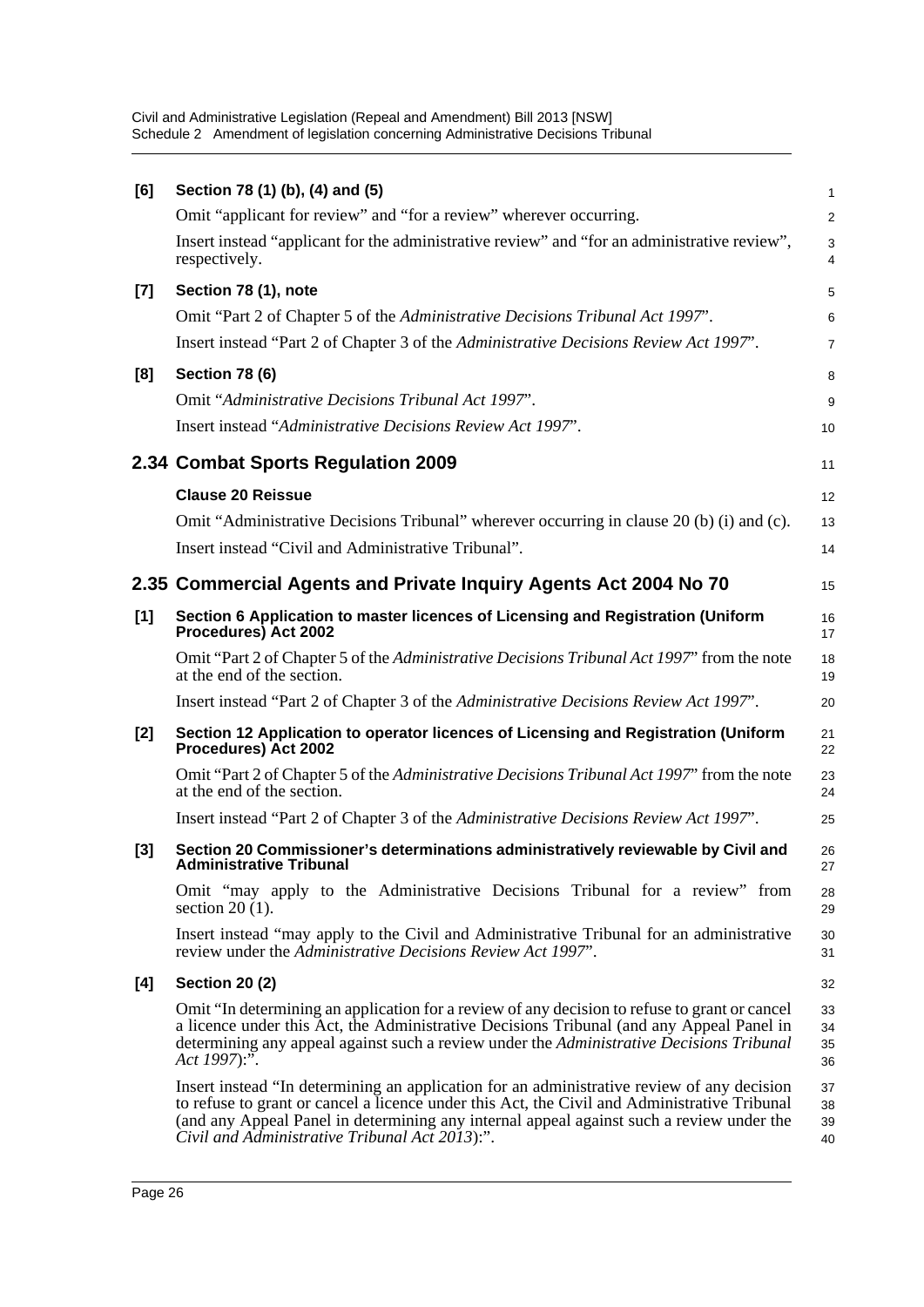| [5] | Section 20 (2) (b)                                                                   |                                                                                                                                                                                                                            |                |  |  |
|-----|--------------------------------------------------------------------------------------|----------------------------------------------------------------------------------------------------------------------------------------------------------------------------------------------------------------------------|----------------|--|--|
|     |                                                                                      | Omit "applicant for review". Insert instead "applicant for the administrative review".                                                                                                                                     | $\overline{2}$ |  |  |
|     | 2.36 Community Housing Providers (Adoption of National Law) Act 2012<br><b>No 59</b> |                                                                                                                                                                                                                            |                |  |  |
|     |                                                                                      | Section 6 Meaning of certain terms in Community Housing Providers National Law<br>for purposes of this jurisdiction                                                                                                        | 5<br>6         |  |  |
|     |                                                                                      | Omit "Administrative Decisions Tribunal" from the definition of <i>Appeal Tribunal</i> .                                                                                                                                   | $\overline{7}$ |  |  |
|     |                                                                                      | Insert instead "Civil and Administrative Tribunal".                                                                                                                                                                        | 8              |  |  |
|     | No <sub>2</sub>                                                                      | 2.37 Community Services (Complaints, Reviews and Monitoring) Act 1993                                                                                                                                                      | 9<br>10        |  |  |
| [1] | Long title                                                                           |                                                                                                                                                                                                                            | 11             |  |  |
|     |                                                                                      | Omit "Administrative Decisions Tribunal".                                                                                                                                                                                  | 12             |  |  |
|     |                                                                                      | Insert instead "Civil and Administrative Tribunal".                                                                                                                                                                        | 13             |  |  |
| [2] | <b>Section 4 Definitions</b>                                                         |                                                                                                                                                                                                                            | 14             |  |  |
|     |                                                                                      | Omit the definition of <i>Tribunal</i> from section 4 (1). Insert instead:                                                                                                                                                 | 15             |  |  |
|     |                                                                                      | <b>Tribunal</b> means the Civil and Administrative Tribunal.                                                                                                                                                               | 16             |  |  |
| [3] | Part 5, heading                                                                      |                                                                                                                                                                                                                            | 17             |  |  |
|     |                                                                                      | Omit "Review". Insert instead "Administrative review".                                                                                                                                                                     | 18             |  |  |
| [4] | Section 28 Applications to Tribunal for administrative reviews of decisions          |                                                                                                                                                                                                                            |                |  |  |
|     |                                                                                      | Omit "may apply to the Tribunal for a review" from section 28 (1).                                                                                                                                                         | 20             |  |  |
|     |                                                                                      | Insert instead "may apply to the Civil and Administrative Tribunal for an administrative<br>review under the Administrative Decisions Review Act 1997".                                                                    | 21<br>22       |  |  |
| [5] | Section 28 (1) (a) and (b)                                                           |                                                                                                                                                                                                                            |                |  |  |
|     | Omit "a reviewable decision" wherever occurring.                                     |                                                                                                                                                                                                                            |                |  |  |
|     | Insert instead "an administratively reviewable decision".                            |                                                                                                                                                                                                                            |                |  |  |
| [6] | Section 29 Who may apply to the Tribunal?                                            |                                                                                                                                                                                                                            |                |  |  |
|     | Omit section 29 (6). Insert instead:                                                 |                                                                                                                                                                                                                            |                |  |  |
|     | (6)                                                                                  | This section applies despite any contrary provisions of the Civil and<br>Administrative Tribunal Act 2013 or the Administrative Decisions Review<br>Act 1997.                                                              | 28<br>29<br>30 |  |  |
| [7] |                                                                                      | Section 31 Alternatives to Tribunal determining the matter                                                                                                                                                                 | 31             |  |  |
|     |                                                                                      | Omit section 31 (3). Insert instead:                                                                                                                                                                                       | 32             |  |  |
|     | (3)                                                                                  | The powers conferred on the Tribunal by this section are in addition to any<br>other powers that the Tribunal has under the Civil and Administrative Tribunal<br>Act 2013 with respect to the use of resolution processes. | 33<br>34<br>35 |  |  |
|     |                                                                                      |                                                                                                                                                                                                                            |                |  |  |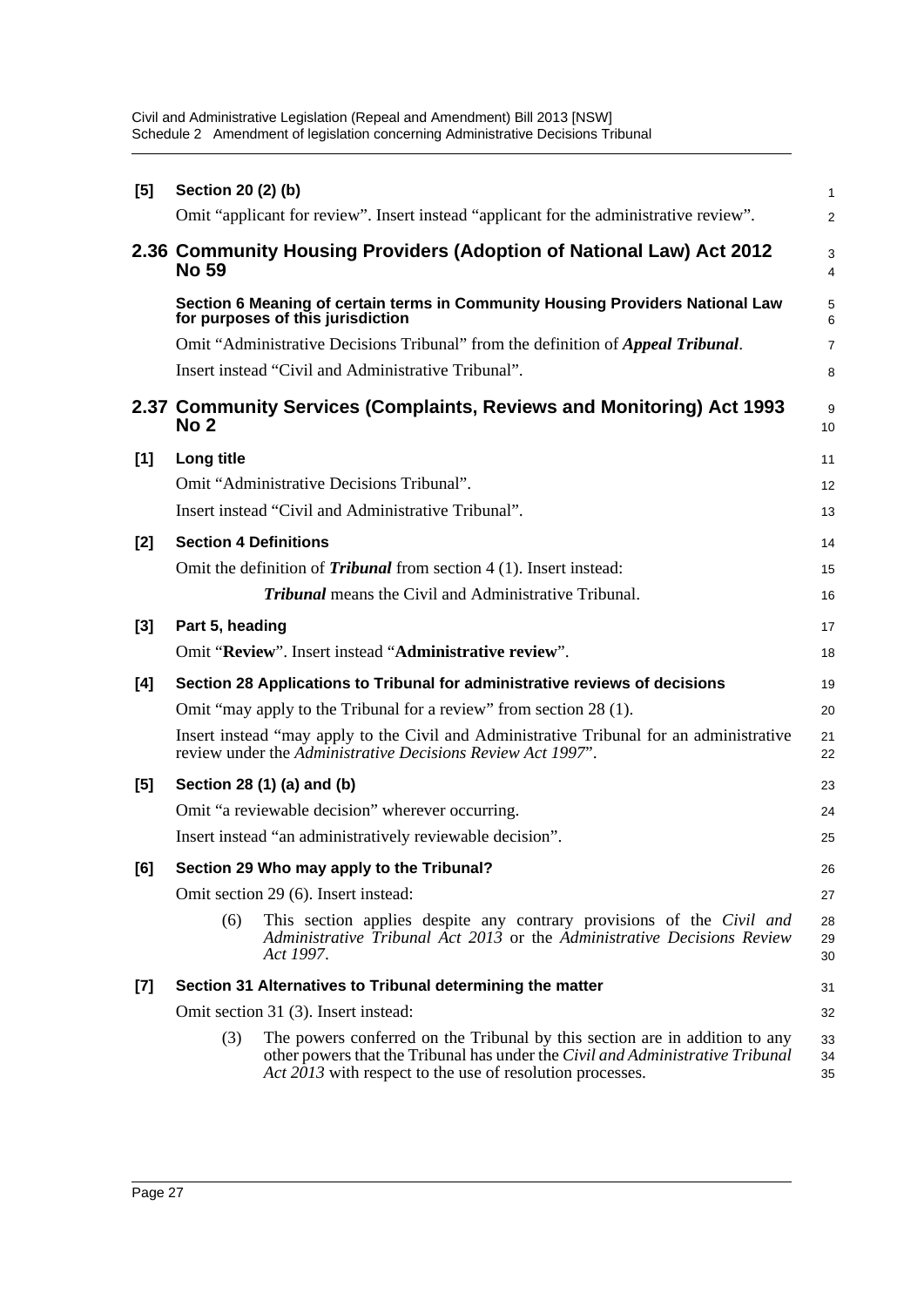| [8]    | <b>Section 32 Additional powers of Tribunal</b>                                                                                                         | $\mathbf{1}$        |
|--------|---------------------------------------------------------------------------------------------------------------------------------------------------------|---------------------|
|        | Omit "Division 3 (Powers on review) of Part 3 of Chapter 5 of the Administrative Decisions<br>Tribunal Act 1997" from section 32 (3).                   | $\overline{2}$<br>3 |
|        | Insert instead "Division 3 (Powers on administrative review) of Part 3 of Chapter 3 of the<br>Administrative Decisions Review Act 1997".                | 4<br>5              |
| [9]    | Section 33 Right of appearance                                                                                                                          | 6                   |
|        | Omit the section.                                                                                                                                       | 7                   |
| $[10]$ | <b>Section 34 Costs</b>                                                                                                                                 | 8                   |
|        | Omit the section.                                                                                                                                       | 9                   |
| $[11]$ | Section 45 Reasons to be given for certain decisions                                                                                                    | 10                  |
|        | Omit "a reviewable decision under the <i>Administrative Decisions Tribunal Act 1997</i> " from<br>section 45 $(3)$ .                                    | 11<br>12            |
|        | Insert "an administratively reviewable decision under the Administrative Decisions Review<br>Act 1997".                                                 | 13<br>14            |
| $[12]$ | Section 45 (3) (a)                                                                                                                                      | 15                  |
|        | Omit "Administrative Decisions Tribunal Act 1997".                                                                                                      | 16                  |
|        | Insert instead "Administrative Decisions Review Act 1997".                                                                                              | 17                  |
| $[13]$ | Section 49 Section 3 does not give rise to or affect a cause of action                                                                                  | 18                  |
|        | Omit "a review" from section 49 (2). Insert instead "an administrative review".                                                                         | 19                  |
|        | 2.38 Co-operative Housing and Starr-Bowkett Societies Act 1998 No 11                                                                                    | 20                  |
| [1]    | Section 27 Administrative review by NCAT of Registrar decisions                                                                                         | 21                  |
|        | Omit "may apply to the Administrative Decisions Tribunal for a review" from<br>section $27(1)$ .                                                        | 22<br>23            |
|        | Insert instead "may apply to the Civil and Administrative Tribunal for an administrative<br>review under the Administrative Decisions Review Act 1997". | 24<br>25            |
| $[2]$  | Section 27 (3) and (4)                                                                                                                                  | 26                  |
|        | Omit "Administrative Decisions Tribunal Act 1997" wherever occurring.                                                                                   | 27                  |
|        | Insert instead "Administrative Decisions Review Act 1997".                                                                                              | 28                  |
|        | 2.39 Co-operatives (Adoption of National Law) Act 2012 No 29                                                                                            | 29                  |
|        | Section 7 Designated authority, designated instrument and designated tribunal<br>(Co-operatives National Law s 4)                                       | 30<br>31            |
|        | Omit "Administrative Decisions Tribunal" from section 7 (3) (b).                                                                                        | 32                  |
|        | Insert instead "Civil and Administrative Tribunal".                                                                                                     | 33                  |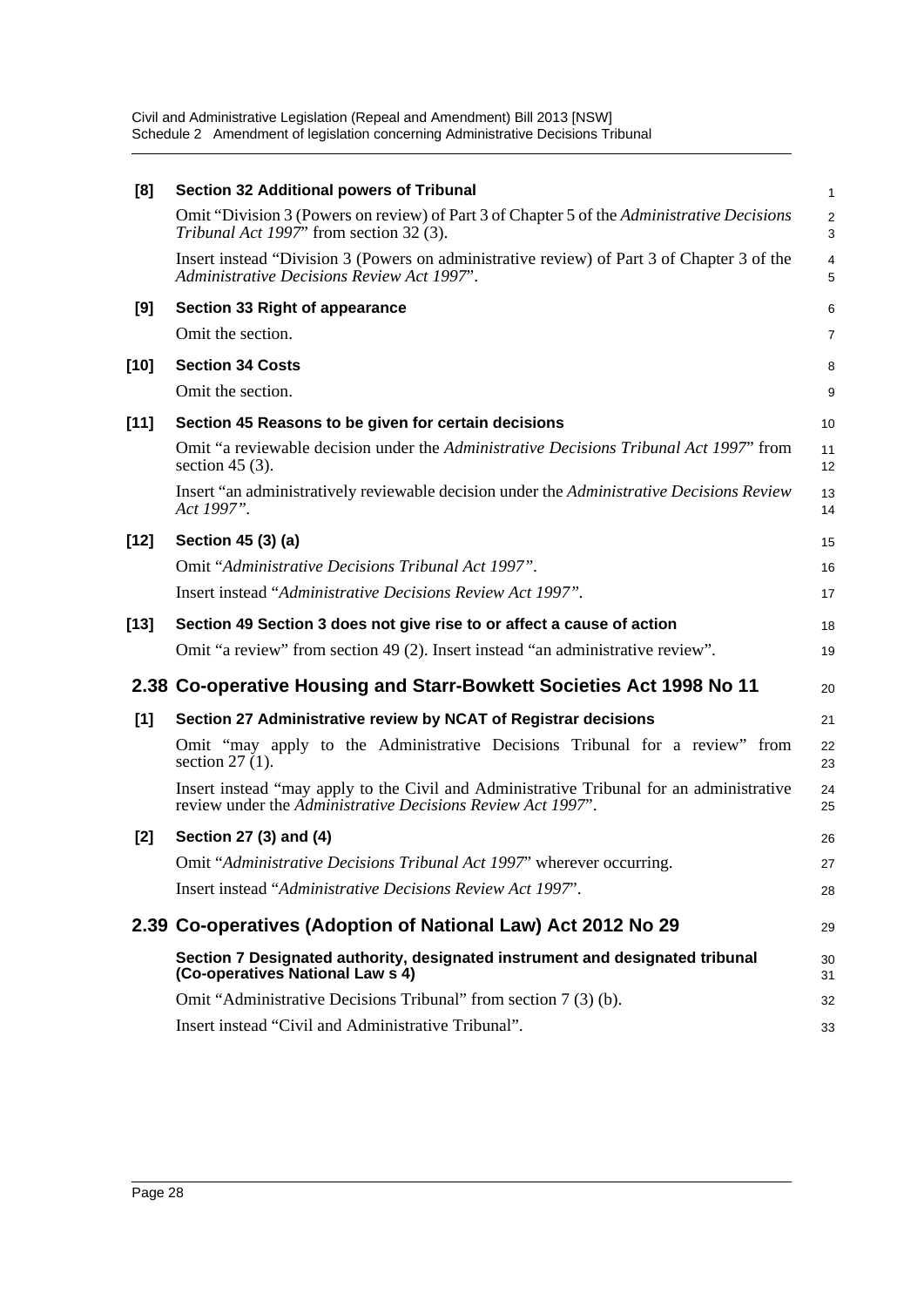|       | 2.40 Conveyancers Licensing Act 2003 No 3                                                                                                                                    | 1              |
|-------|------------------------------------------------------------------------------------------------------------------------------------------------------------------------------|----------------|
| [1]   | Section 29 Employment of disqualified persons                                                                                                                                | 2              |
|       | Omit "may apply to the Administrative Decisions Tribunal for a review" from<br>section $29(3)$ .                                                                             | 3<br>4         |
|       | Insert instead "may apply to the Tribunal for an administrative review under the<br>Administrative Decisions Review Act 1997".                                               | 5<br>6         |
| $[2]$ | Section 141 Administrative review of disciplinary action by NCAT                                                                                                             | $\overline{7}$ |
|       | Omit "may apply to the Administrative Decisions Tribunal under the Administrative<br>Decisions Tribunal Act 1997 for a review".                                              | 8<br>9         |
|       | Insert instead "may apply to the Tribunal for an administrative review under the<br>Administrative Decisions Review Act 1997".                                               | 10<br>11       |
|       | 2.41 Court Security Act 2005 No 1                                                                                                                                            | 12             |
|       | <b>Section 4 Definitions</b>                                                                                                                                                 | 13             |
|       | Omit "Administrative Decisions Tribunal" from paragraph (1) of the definition of <i>court</i> in<br>section $4(1)$ .                                                         | 14<br>15       |
|       | Insert instead "Civil and Administrative Tribunal".                                                                                                                          | 16             |
|       | 2.42 Court Security Regulation 2011                                                                                                                                          | 17             |
|       | <b>Clause 6 Permissible uses of recording devices</b>                                                                                                                        | 18             |
|       | Omit "Administrative Decisions Tribunal" and "registrar" wherever occurring.                                                                                                 | 19             |
|       | Insert instead "Civil and Administrative Tribunal" and "principal registrar", respectively.                                                                                  | 20             |
|       | 2.43 Crimes (Administration of Sentences) Regulation 2008                                                                                                                    | 21             |
| [1]   | Clause 325 Attendance of inmates before courts and court officers                                                                                                            | 22             |
|       | Omit "Administrative Decisions Tribunal" from clause 325 (2) (b).                                                                                                            | 23             |
|       | Insert instead "Civil and Administrative Tribunal".                                                                                                                          | 24             |
| $[2]$ | <b>Dictionary</b>                                                                                                                                                            | 25             |
|       | Omit "Administrative Decisions Tribunal" from paragraph (a) of the definition of exempt<br>body.                                                                             | 26<br>27       |
|       | Insert instead "Civil and Administrative Tribunal".                                                                                                                          | 28             |
|       | 2.44 Dangerous Goods (Road and Rail Transport) Act 2008 No 95                                                                                                                | 29             |
| [1]   | <b>Section 13 Regulation-making powers</b>                                                                                                                                   | 30             |
|       | Omit section 13 $(2)$ $(y)$ . Insert instead:                                                                                                                                | 31             |
|       | appeals against, and the review of, decisions under this Act, including<br>(y)<br>conferring jurisdiction on:                                                                | 32<br>33       |
|       | a court or courts to hear appeals against decisions under the<br>(i)<br>regulations, and                                                                                     | 34<br>35       |
|       | the Civil and Administrative Tribunal to conduct administrative<br>(ii)<br>reviews under the Administrative Decisions Review Act 1997 of<br>decisions under the regulations, | 36<br>37<br>38 |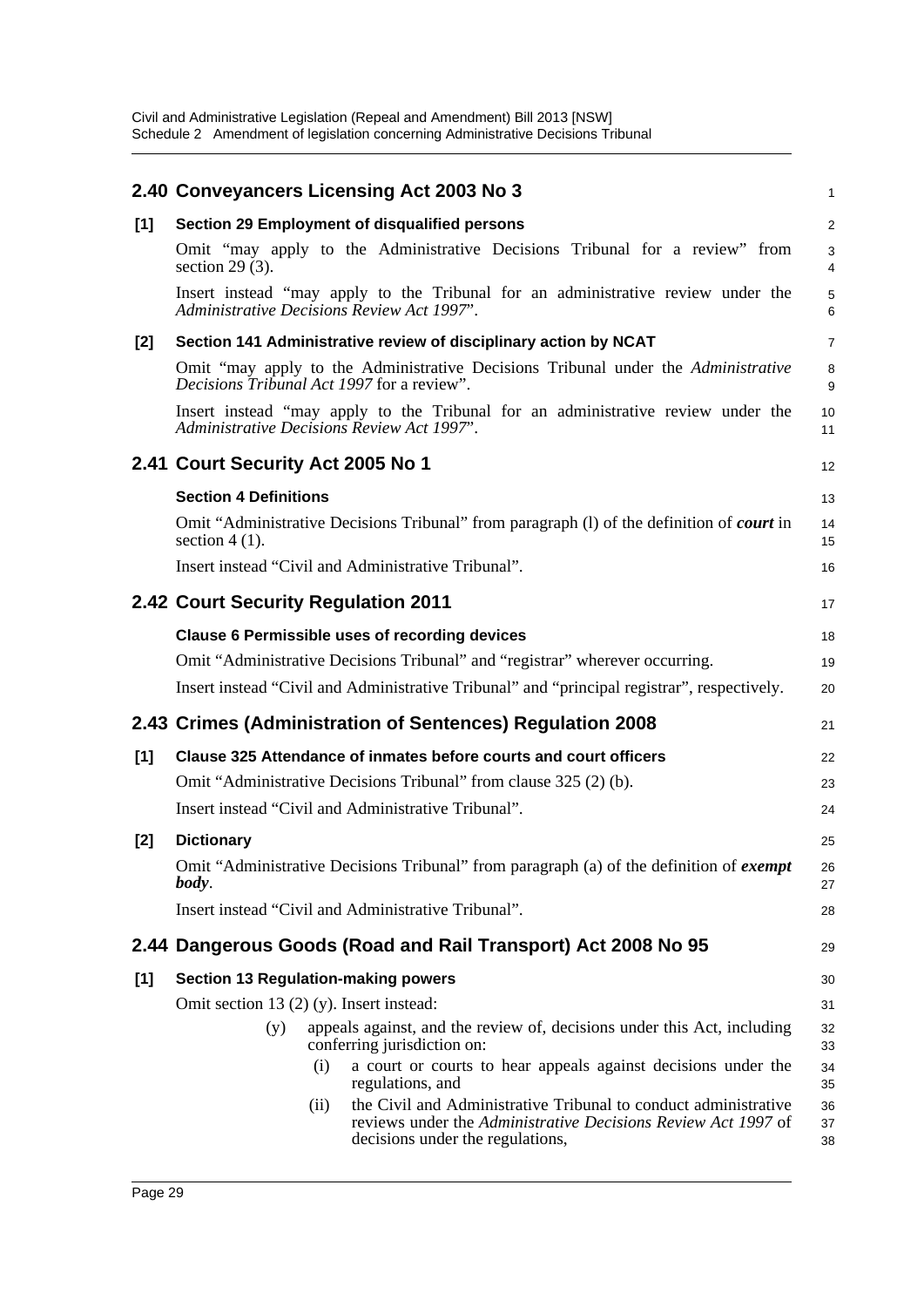| [2]   | <b>Section 13 (3)</b>                                                                                                                                                                                                         |                                                                                                                                                                                                                                                                                     |                               |  |  |
|-------|-------------------------------------------------------------------------------------------------------------------------------------------------------------------------------------------------------------------------------|-------------------------------------------------------------------------------------------------------------------------------------------------------------------------------------------------------------------------------------------------------------------------------------|-------------------------------|--|--|
|       | Insert after section 13 (2):                                                                                                                                                                                                  |                                                                                                                                                                                                                                                                                     |                               |  |  |
|       | (3)                                                                                                                                                                                                                           | The Minister is not to recommend the making of a regulation containing<br>provisions for the purposes of subsection $(2)$ (y) (ii) unless the Minister<br>certifies that the Minister administering the Civil and Administrative Tribunal<br>Act 2013 has agreed to the provisions. | 3<br>$\overline{4}$<br>5<br>6 |  |  |
|       |                                                                                                                                                                                                                               | 2.45 Deer Act 2006 No 113                                                                                                                                                                                                                                                           | 7                             |  |  |
| [1]   | Section 16 Administrative review by Civil and Administrative Tribunal                                                                                                                                                         |                                                                                                                                                                                                                                                                                     |                               |  |  |
|       | Omit "may apply to the Administrative Decisions Tribunal for a review".                                                                                                                                                       |                                                                                                                                                                                                                                                                                     |                               |  |  |
|       | Insert instead "may apply to the Civil and Administrative Tribunal for an administrative<br>review under the Administrative Decisions Review Act 1997".                                                                       |                                                                                                                                                                                                                                                                                     |                               |  |  |
| $[2]$ | Section 16, note                                                                                                                                                                                                              |                                                                                                                                                                                                                                                                                     | 12                            |  |  |
|       | Omit the note.                                                                                                                                                                                                                |                                                                                                                                                                                                                                                                                     | 13                            |  |  |
|       |                                                                                                                                                                                                                               | 2.46 Defamation Act 2005 No 77                                                                                                                                                                                                                                                      | 14                            |  |  |
| [1]   | Schedule 1 Additional publications to which absolute privilege applies                                                                                                                                                        |                                                                                                                                                                                                                                                                                     |                               |  |  |
|       |                                                                                                                                                                                                                               | Omit "Administrative Decisions Tribunal" wherever occurring in clause 9.                                                                                                                                                                                                            | 16                            |  |  |
|       |                                                                                                                                                                                                                               | Insert instead "Civil and Administrative Tribunal".                                                                                                                                                                                                                                 | 17                            |  |  |
| $[2]$ | Schedule 1, clause 30                                                                                                                                                                                                         |                                                                                                                                                                                                                                                                                     | 18                            |  |  |
|       | Omit the clause.                                                                                                                                                                                                              |                                                                                                                                                                                                                                                                                     | 19                            |  |  |
| $[3]$ |                                                                                                                                                                                                                               | <b>Schedule 2 Additional kinds of public documents</b>                                                                                                                                                                                                                              | 20                            |  |  |
|       | Omit clause 5.                                                                                                                                                                                                                |                                                                                                                                                                                                                                                                                     | 21                            |  |  |
| [4]   |                                                                                                                                                                                                                               | Schedule 3 Additional proceedings of public concern                                                                                                                                                                                                                                 | 22                            |  |  |
|       | Omit clause 15.                                                                                                                                                                                                               |                                                                                                                                                                                                                                                                                     | 23                            |  |  |
|       |                                                                                                                                                                                                                               | 2.47 Disability Services Act 1993 No 3                                                                                                                                                                                                                                              | 24                            |  |  |
| [1]   |                                                                                                                                                                                                                               | Part 2, Division 3, heading                                                                                                                                                                                                                                                         | 25                            |  |  |
|       | Omit the heading. Insert instead:                                                                                                                                                                                             |                                                                                                                                                                                                                                                                                     |                               |  |  |
|       | <b>Division 3</b>                                                                                                                                                                                                             | Applications for administrative review by Civil and<br><b>Administrative Tribunal</b>                                                                                                                                                                                               | 27<br>28                      |  |  |
| [2]   | Section 20 Decisions that are administratively reviewable by Civil and Administrative<br><b>Tribunal</b>                                                                                                                      |                                                                                                                                                                                                                                                                                     |                               |  |  |
|       | Omit "For the purposes of section 28 $(1)$ (a) of the <i>Community Services (Complaints,</i><br>Reviews and Monitoring) Act 1993, any of the following decisions is reviewable by the<br>Administrative Decisions Tribunal:". |                                                                                                                                                                                                                                                                                     |                               |  |  |
|       |                                                                                                                                                                                                                               | Insert instead "Each of the following decisions is an administratively reviewable decision<br>for the purposes of section 28 (1) (a) of the <i>Community Services (Complaints, Reviews and</i><br>Monitoring) Act 1993:".                                                           | 34<br>35<br>36                |  |  |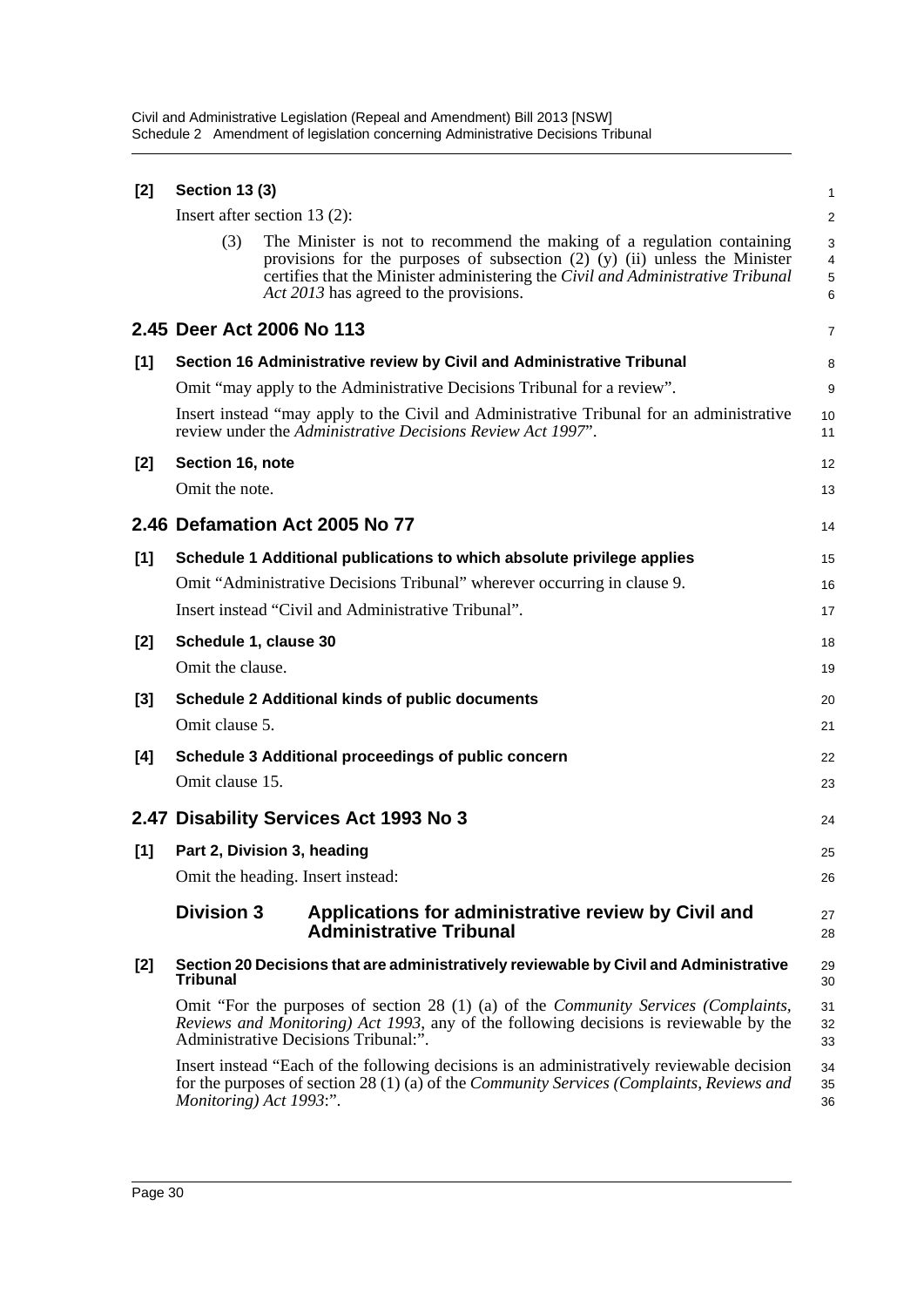| $[3]$ | Section 25 Section 3 and Schedule 1 not to give rise to or affect cause of action |     |                                                                                                                                                                               |                |
|-------|-----------------------------------------------------------------------------------|-----|-------------------------------------------------------------------------------------------------------------------------------------------------------------------------------|----------------|
|       |                                                                                   |     | Omit "Administrative Decisions Tribunal" from section 25 (2).                                                                                                                 | $\overline{a}$ |
|       |                                                                                   |     | Insert instead "Civil and Administrative Tribunal".                                                                                                                           | 3              |
|       |                                                                                   |     | 2.48 Drug and Alcohol Treatment Act 2007 No 7                                                                                                                                 | 4              |
|       | <b>Section 45</b>                                                                 |     |                                                                                                                                                                               | 5              |
|       |                                                                                   |     | Omit the section. Insert instead:                                                                                                                                             | 6              |
|       | 45                                                                                |     | <b>Appeal to Civil and Administrative Tribunal</b>                                                                                                                            | 7              |
|       |                                                                                   | (1) | A person aggrieved by an order or determination of a Magistrate under this<br>Part may appeal against the order or determination to the Civil and<br>Administrative Tribunal. | 8<br>9<br>10   |
|       |                                                                                   |     | Note. An appeal under this section is an external appeal to the Tribunal for the<br>purposes of the Civil and Administrative Tribunal Act 2013.                               | 11<br>12       |
|       |                                                                                   | (2) | An appeal may be made:                                                                                                                                                        | 13             |
|       |                                                                                   |     | as of right, on any question of law, or<br>(a)                                                                                                                                | 14             |
|       |                                                                                   |     | by leave of the Tribunal, on any other grounds.<br>(b)                                                                                                                        | 15             |
|       |                                                                                   |     | 2.49 Education Act 1990 No 8                                                                                                                                                  | 16             |
| [1]   |                                                                                   |     | <b>Section 3 Definitions</b>                                                                                                                                                  | 17             |
|       |                                                                                   |     | Omit the definition of <i>Tribunal</i> from section 3 (1). Insert instead:                                                                                                    | 18             |
|       |                                                                                   |     | <b>Tribunal</b> means the Civil and Administrative Tribunal.                                                                                                                  | 19             |
| $[2]$ |                                                                                   |     | Section 51 Determination by Minister of applications for initial registration of new<br>non-government schools etc                                                            | 20<br>21       |
|       |                                                                                   |     | Omit "a review" wherever occurring in section 51 (3).                                                                                                                         | 22             |
|       |                                                                                   |     | Insert instead "an administrative review".                                                                                                                                    | 23             |
| $[3]$ |                                                                                   |     | Section 56 Renewal of registration by Minister                                                                                                                                | 24             |
|       |                                                                                   |     | Omit "reviewing" from section 56 (1). Insert instead "administratively reviewing".                                                                                            | 25             |
| [4]   | <b>Section 56 (4)</b>                                                             |     |                                                                                                                                                                               | 26             |
|       |                                                                                   |     | Omit "a review" wherever occurring. Insert instead "an administrative review".                                                                                                | 27             |
| [5]   |                                                                                   |     | <b>Section 59 Cancellation of registration</b>                                                                                                                                | 28             |
|       |                                                                                   |     | Omit "a review" wherever occurring in section 59 (3).                                                                                                                         | 29             |
|       |                                                                                   |     | Insert instead "an administrative review".                                                                                                                                    | 30             |
| [6]   |                                                                                   |     | Section 61 Cancellation of registration of relocated schools                                                                                                                  | 31             |
|       |                                                                                   |     | Omit "a review" wherever occurring in section 61 (4).                                                                                                                         | 32             |
|       |                                                                                   |     | Insert instead "an administrative review".                                                                                                                                    | 33             |
| [7]   |                                                                                   |     | Section 72 Registration for home schooling                                                                                                                                    | 34             |
|       |                                                                                   |     | Omit "a review" wherever occurring in section 72 (2) and (4).                                                                                                                 | 35             |
|       |                                                                                   |     | Insert instead "an administrative review".                                                                                                                                    | 36             |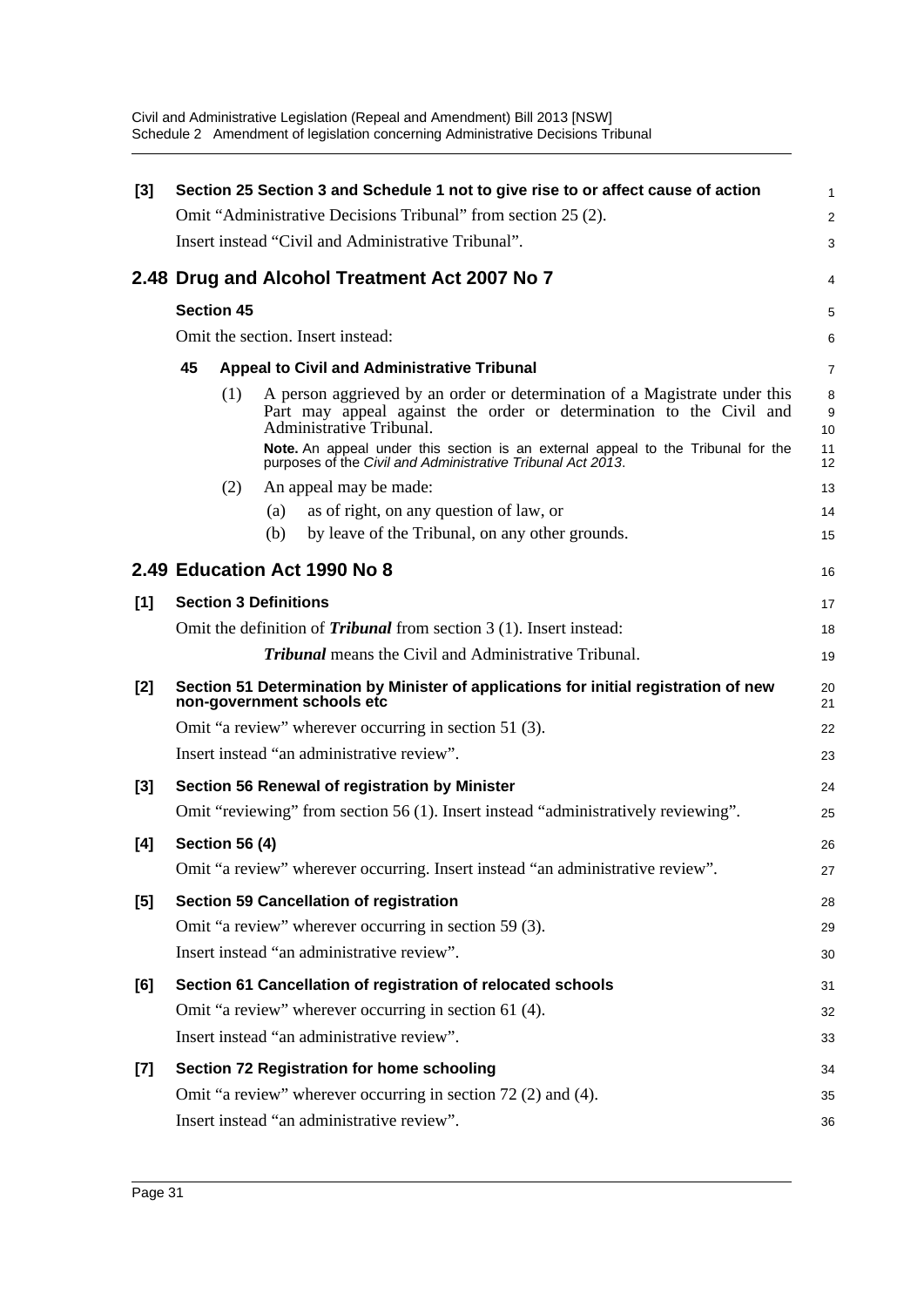| [8]    | Section 74 Cancellation of registration for home schooling                                                                         | $\mathbf{1}$   |
|--------|------------------------------------------------------------------------------------------------------------------------------------|----------------|
|        | Omit "a review" wherever occurring in section 74 (3).                                                                              | $\overline{2}$ |
|        | Insert instead "an administrative review".                                                                                         | 3              |
| [9]    | Section 76 Consideration by Board of notice of conscientious objection                                                             | 4              |
|        | Omit "Review" from section 76 (4). Insert instead "Administrative review".                                                         | $\mathbf 5$    |
| $[10]$ | Section 77 Acceptance or rejection of conscientious objection                                                                      | 6              |
|        | Omit "a review" wherever occurring in section 77 (2).                                                                              | $\overline{7}$ |
|        | Insert instead "an administrative review".                                                                                         | 8              |
| $[11]$ | <b>Section 82 Cancellation of exemption</b>                                                                                        | 9              |
|        | Omit "Review" from section 82 (2). Insert instead "Administrative review".                                                         | 10             |
| $[12]$ | <b>Section 82 (3)</b>                                                                                                              | 11             |
|        | Omit "a review" wherever occurring. Insert instead "an administrative review".                                                     | 12             |
| $[13]$ | Section 88 Decision of Board not to accredit school                                                                                | 13             |
|        | Omit "a review" from section 88 (2) (b). Insert instead "an administrative review".                                                | 14             |
| $[14]$ | Section 89 Minister may accredit school                                                                                            | 15             |
|        | Omit "an application to review" from section 89 (1).                                                                               | 16             |
|        | Insert instead "an application for an administrative review of".                                                                   | 17             |
| $[15]$ | <b>Section 91 Cancellation of accreditation</b>                                                                                    | 18             |
|        | Omit "a review" from section 91 (2) (b). Insert instead "an administrative review".                                                | 19             |
| $[16]$ | <b>Section 91 (3)</b>                                                                                                              | 20             |
|        | Omit "an application to review".                                                                                                   | 21             |
|        | Insert instead "an application for an administrative review of".                                                                   | 22             |
| $[17]$ | Part 10, heading                                                                                                                   | 23             |
|        | Omit "Review". Insert instead "Administrative review".                                                                             | 24             |
| $[18]$ | Section 107 Applications for administrative reviews of certain decisions                                                           | 25             |
|        | Omit "for a review" from section 107 (1).                                                                                          | 26             |
|        | Insert instead "for an administrative review under the Administrative Decisions Review<br>Act 1997".                               | 27<br>28       |
| $[19]$ | Section 108 Determination of application by the Tribunal                                                                           | 29             |
|        | Omit "the review" and "of review" wherever occurring in section 108 (1) and (2).                                                   | 30             |
|        | Insert instead "the administrative review" and "of administrative review", respectively.                                           | 31             |
| $[20]$ | <b>Section 108</b>                                                                                                                 | 32             |
|        | Omit "Administrative Decisions Tribunal Act 1997" wherever occurring in section 108 (2)<br>and the note at the end of the section. | 33<br>34       |
|        | Insert instead "Administrative Decisions Review Act 1997".                                                                         | 35             |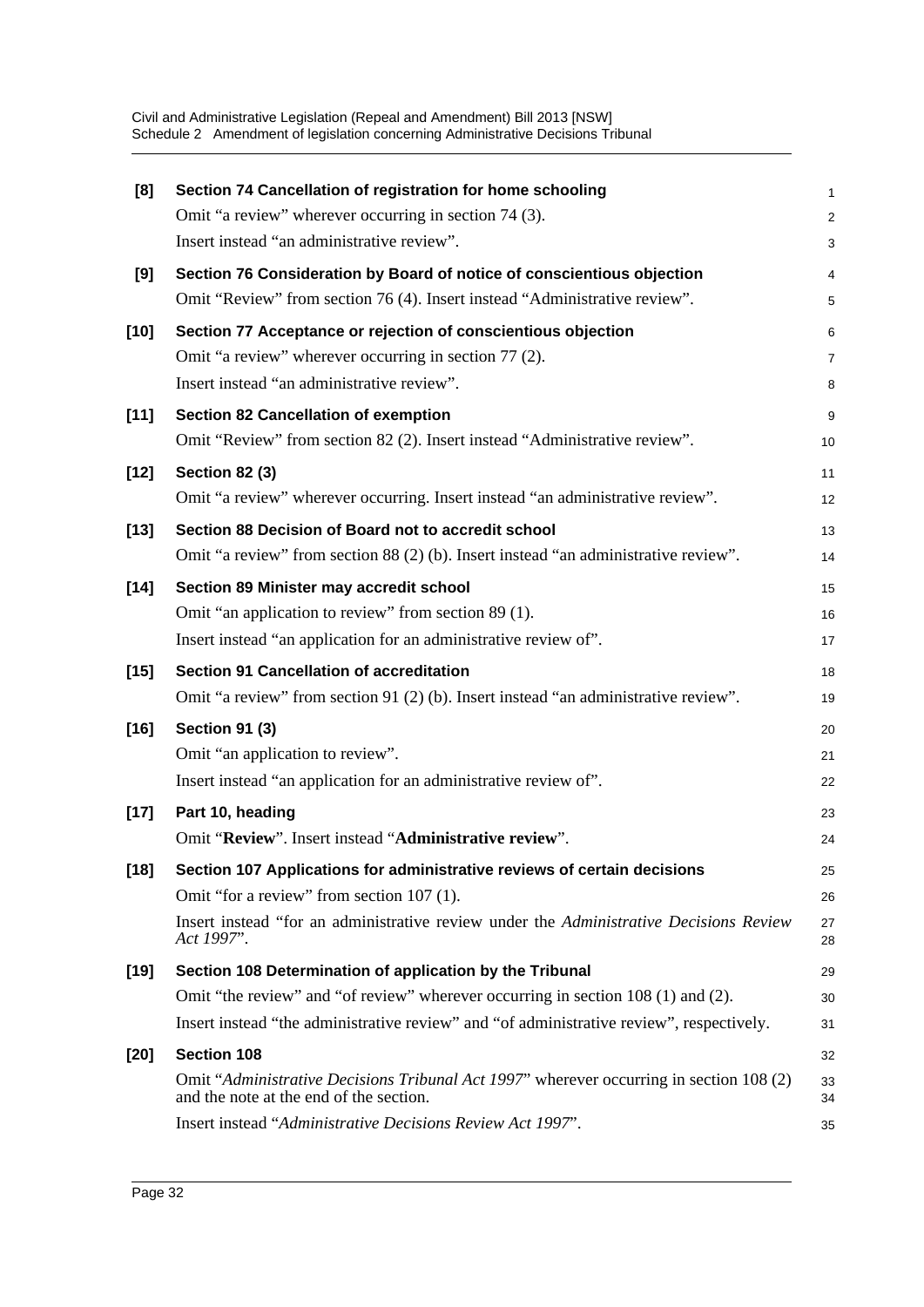| $[21]$ | Section 109 Failure of Board to make a recommendation or decision                                                                                       | 1              |
|--------|---------------------------------------------------------------------------------------------------------------------------------------------------------|----------------|
|        | Omit "Administrative Decisions Tribunal Act 1997" from section 109 (2).                                                                                 | $\overline{c}$ |
|        | Insert instead "Administrative Decisions Review Act 1997".                                                                                              | 3              |
|        | 2.50 Education (School Administrative and Support Staff) Act 1987 No 240                                                                                | 4              |
|        | Section 32M Review of failure to obtain authorisation or of unauthorised status                                                                         | 5              |
|        | Omit "Administrative Decisions Tribunal" from section 32M (1).                                                                                          | 6              |
|        | Insert instead "Civil and Administrative Tribunal".                                                                                                     | 7              |
|        | 2.51 Electricity (Consumer Safety) Act 2004 No 4                                                                                                        | 8              |
|        | Section 14 Administrative review of certain model approval decisions by Civil and<br><b>Administrative Tribunal</b>                                     | 9<br>10        |
|        | Omit "may apply to the Administrative Decisions Tribunal for a review" wherever<br>occurring in section $14(1)$ and $(2)$ .                             | 11<br>12       |
|        | Insert instead "may apply to the Civil and Administrative Tribunal for an administrative<br>review under the Administrative Decisions Review Act 1997". | 13<br>14       |
|        | 2.52 Electricity Supply Act 1995 No 94                                                                                                                  | 15             |
| [1]    | Section 95A Administrative review of certain decisions concerning licences                                                                              | 16             |
|        | Omit "may apply to the Administrative Decisions Tribunal for a review" from<br>section $95A(1)$ .                                                       | 17<br>18       |
|        | Insert instead "may apply to the Civil and Administrative Tribunal for an administrative<br>review under the Administrative Decisions Review Act 1997". | 19<br>20       |
| [2]    | Section 95A (2)                                                                                                                                         | 21             |
|        | Omit "Administrative Decisions Tribunal Act 1997".                                                                                                      | 22             |
|        | Insert instead "Administrative Decisions Review Act 1997".                                                                                              | 23             |
| $[3]$  | Section 97I Administrative review by Civil and Administrative Tribunal of decisions<br>about certificates and related matters                           | 24<br>25       |
|        | Omit "may apply to the Administrative Decisions Tribunal for a review" wherever<br>occurring.                                                           | 26<br>27       |
|        | Insert instead "may apply to the Civil and Administrative Tribunal for an administrative<br>review under the Administrative Decisions Review Act 1997". | 28<br>29       |
| [4]    | Section 171 Administrative reviews by Civil and Administrative Tribunal                                                                                 | 30             |
|        | Omit "may apply to the Administrative Decisions Tribunal for a review" wherever<br>occurring.                                                           | 31<br>32       |
|        | Insert instead "may apply to the Civil and Administrative Tribunal for an administrative<br>review under the Administrative Decisions Review Act 1997". | 33<br>34       |
| $[5]$  | Schedule 6 Savings, transitional and other provisions                                                                                                   | 35             |
|        | Omit "(Appeals to Administrative Decisions Tribunal)" from clause 53 (5).                                                                               | 36             |
|        | Insert instead "(Administrative reviews by Civil and Administrative Tribunal)".                                                                         | 37             |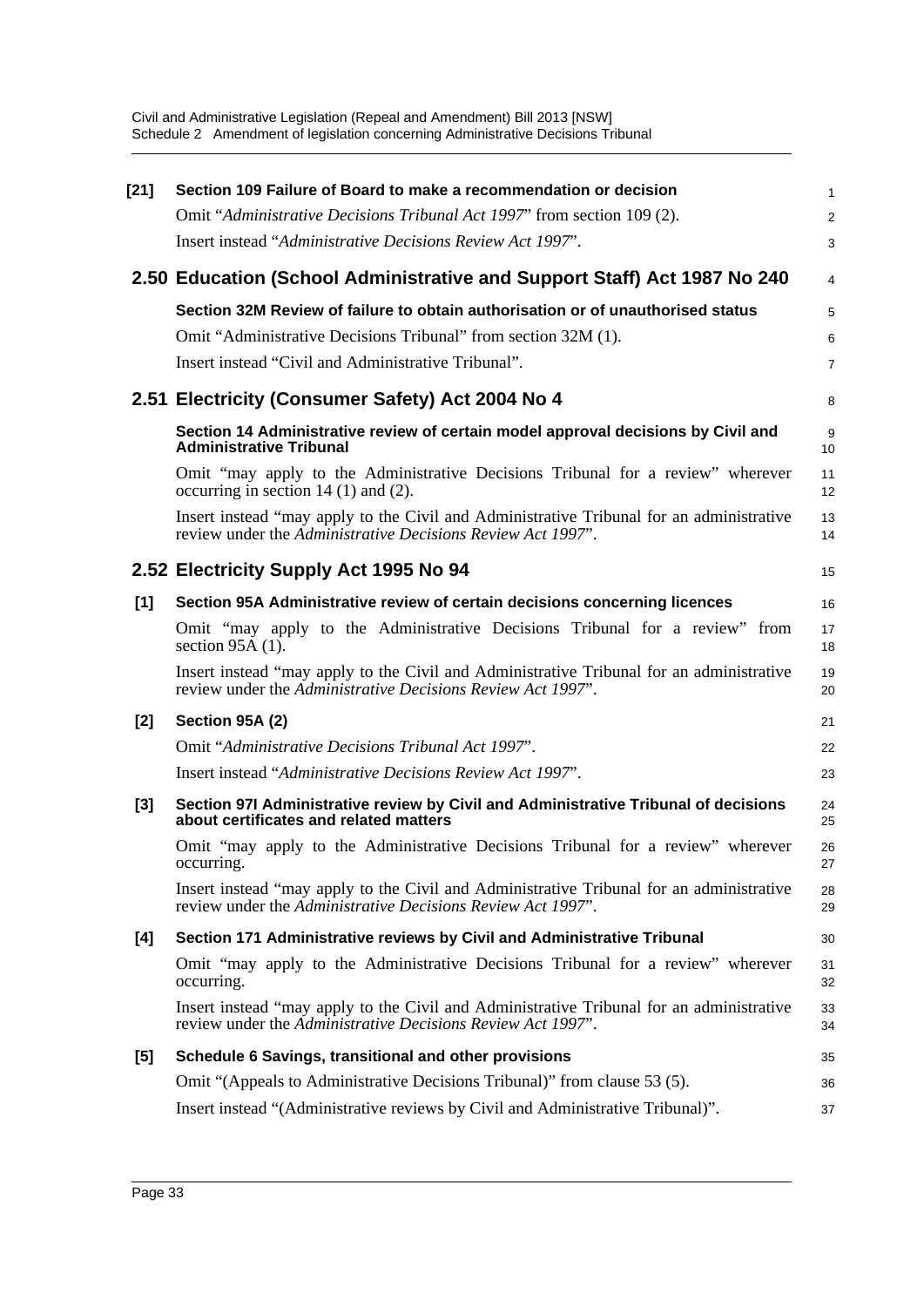|       | 2.53 Electricity Supply (General) Regulation 2001                                                                                                                | $\mathbf{1}$        |
|-------|------------------------------------------------------------------------------------------------------------------------------------------------------------------|---------------------|
| [1]   | <b>Clause 72 Administrative reviews</b>                                                                                                                          | 2                   |
|       | Omit the note at the end of the clause. Insert instead:                                                                                                          | 3                   |
|       | Note. This clause allows the decisions referred to above to be administratively<br>reviewed by the Civil and Administrative Tribunal.                            | $\overline{4}$<br>5 |
| [2]   | Clause 112 Decisions administratively reviewable by Civil and Administrative<br><b>Tribunal</b>                                                                  | 6<br>$\overline{7}$ |
|       | Omit the note at the end of the clause. Insert instead:                                                                                                          | 8                   |
|       | Note. This clause allows the decisions referred to above to be administratively<br>reviewed by the Civil and Administrative Tribunal.                            | 9<br>10             |
|       | 2.54 Entertainment Industry Act 1989 No 230                                                                                                                      | 11                  |
| [1]   | Section 23 Notice of refusal                                                                                                                                     | 12                  |
|       | Omit "any application to the Administrative Decisions Tribunal for a review under this<br>Act" from section $23(3)$ .                                            | 13<br>14            |
|       | Insert instead "any application under this Act to the Civil and Administrative Tribunal for<br>an administrative review".                                        | 15<br>16            |
| $[2]$ | Section 36 Directions by Council to employers and operators of premises                                                                                          | 17                  |
|       | Omit "Reviews by Administrative Decisions Tribunal" from section 36 (5).                                                                                         | 18                  |
|       | Insert instead "Administrative reviews by Civil and Administrative Tribunal".                                                                                    | 19                  |
| $[3]$ | Section 37 Directions by Council to owners of premises                                                                                                           | 20                  |
|       | Omit "Reviews by Administrative Decisions Tribunal" from section 37 (4).                                                                                         | 21                  |
|       | Insert instead "Administrative reviews by Civil and Administrative Tribunal".                                                                                    | 22                  |
| [4]   | Part 5, heading                                                                                                                                                  | 23                  |
|       | Omit the heading. Insert instead:                                                                                                                                | 24                  |
|       | <b>Administrative reviews by Civil and Administrative</b><br>Part 5<br><b>Tribunal</b>                                                                           | 25<br>26            |
| $[5]$ | Section 42 Right to apply to Tribunal                                                                                                                            | 27                  |
|       | Omit "may apply to the Administrative Decisions Tribunal for a review".                                                                                          | 28                  |
|       | Insert instead "may apply to the Civil and Administrative Tribunal for an administrative<br>review under the Administrative Decisions Review Act 1997".          | 29<br>30            |
| [6]   | Section 43 Effect of decisions subject to appeal                                                                                                                 | 31                  |
|       | Omit "order made by the Administrative Decisions Tribunal under Division 2 of Part 3 of<br>Chapter 5 of the Administrative Decisions Tribunal Act 1997".         | 32<br>33            |
|       | Insert instead "order made by the Civil and Administrative Tribunal under Division 2 of<br>Part 3 of Chapter 3 of the Administrative Decisions Review Act 1997". | 34<br>35            |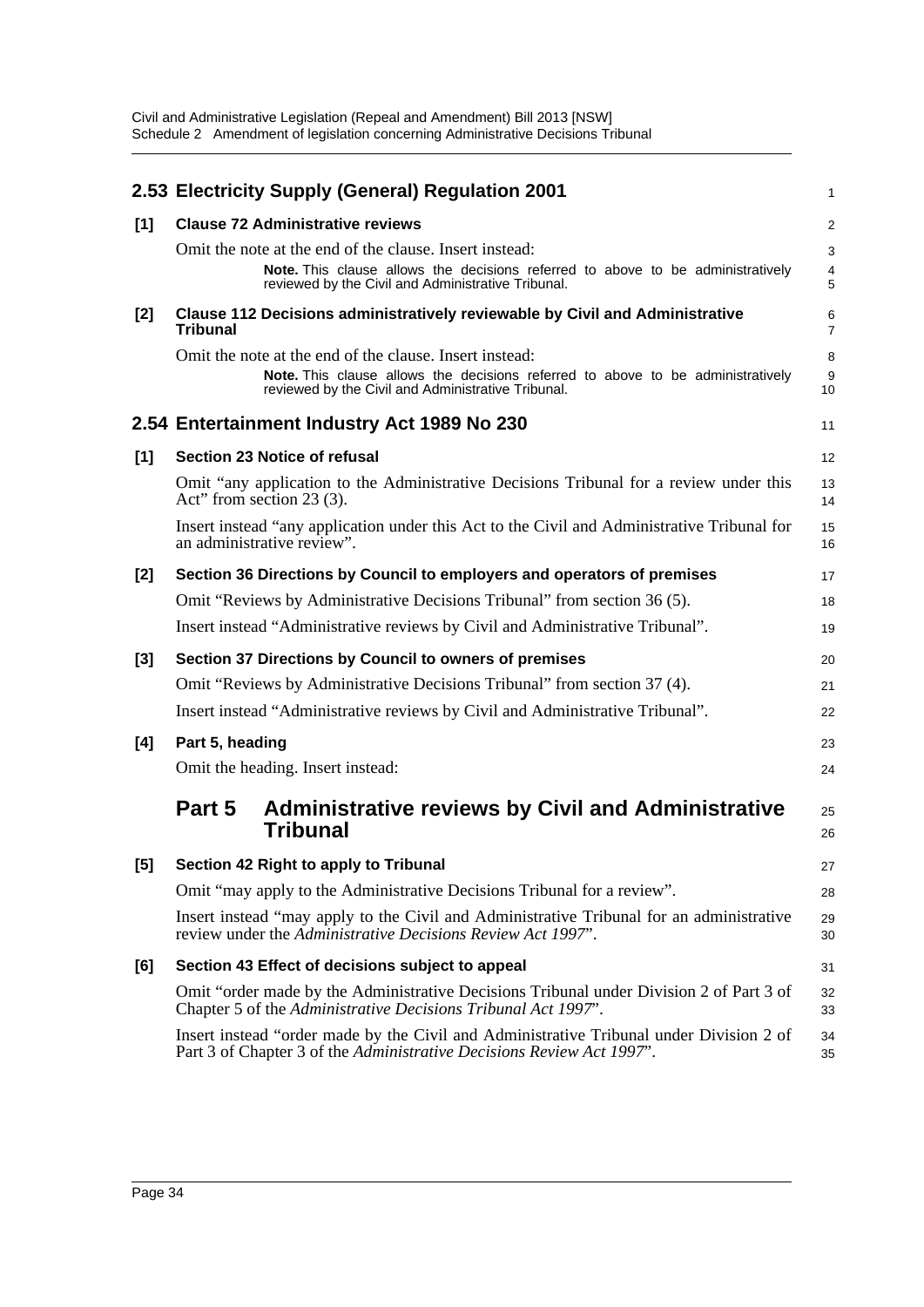|       | 2.55 Exhibited Animals Protection Act 1986 No 123                                                                                                                                            | $\mathbf{1}$        |
|-------|----------------------------------------------------------------------------------------------------------------------------------------------------------------------------------------------|---------------------|
| [1]   | Part 3, Division 5, heading                                                                                                                                                                  | 2                   |
|       | Omit the heading. Insert instead:                                                                                                                                                            | 3                   |
|       | <b>Division 5</b><br><b>Administrative reviews by Civil and Administrative</b><br><b>Tribunal</b>                                                                                            | $\overline{4}$<br>5 |
| $[2]$ | Section 32 Applications for administrative review by Civil and Administrative<br><b>Tribunal</b>                                                                                             | 6<br>$\overline{7}$ |
|       | Omit "may apply to the Administrative Decisions Tribunal for a review" from<br>section $32(1)$ .                                                                                             | 8<br>9              |
|       | Insert instead "may apply to the Civil and Administrative Tribunal for an administrative<br>review under the Administrative Decisions Review Act 1997".                                      | 10<br>11            |
| $[3]$ | <b>Section 32 (2)</b>                                                                                                                                                                        | 12                  |
|       | Omit "a review" and "Division 2 of Part 3 of Chapter 5 of the Administrative Decisions<br>Tribunal Act 1997".                                                                                | 13<br>14            |
|       | Insert instead "an administrative review" and "Division 2 of Part 3 of Chapter 3 of the<br>Administrative Decisions Review Act 1997", respectively.                                          | 15<br>16            |
|       | 2.56 Explosives Act 2003 No 39                                                                                                                                                               | 17                  |
| [1]   | Section 24 Administrative review of decisions by Civil and Administrative Tribunal                                                                                                           | 18                  |
|       | Omit "may apply to the Administrative Decisions Tribunal for a review" from<br>section $24(1)$ .                                                                                             | 19<br>20            |
|       | Insert instead "may apply to the Civil and Administrative Tribunal for an administrative<br>review under the Administrative Decisions Review Act 1997".                                      | 21<br>22            |
| $[2]$ | Section 24 (4), (5) and (7)                                                                                                                                                                  | 23                  |
|       | Omit "Administrative Decisions Tribunal Act 1997" wherever occurring.                                                                                                                        | 24                  |
|       | Insert instead "Administrative Decisions Review Act 1997".                                                                                                                                   | 25                  |
| $[3]$ | <b>Section 24 (7)</b>                                                                                                                                                                        | 26                  |
|       | Omit "applications for review". Insert instead "applications for administrative review".                                                                                                     | 27                  |
| [4]   | <b>Section 24 (8)</b>                                                                                                                                                                        | 28                  |
|       | Omit "Without limiting section 67 (Parties to proceedings before Tribunal) of the<br>Administrative Decisions Tribunal Act 1997".                                                            | 29<br>30            |
|       | Insert instead "Without limiting section 44 (Parties and intervention) of the Civil and<br>Administrative Tribunal Act 2013".                                                                | 31<br>32            |
| $[5]$ | Section 24A Disclosure of criminal intelligence information                                                                                                                                  | 33                  |
|       | Omit "Administrative Decisions Tribunal for a review" from section 24A (1) (a).                                                                                                              | 34                  |
|       | Insert instead "Civil and Administrative Tribunal for an administrative review".                                                                                                             | 35                  |
| [6]   | Section 24A (2)                                                                                                                                                                              | 36                  |
|       | Omit "In determining an application for a review of any decision to refuse to grant a licence<br>or security clearance or to suspend or cancel a licence or security clearance that was made | 37<br>38            |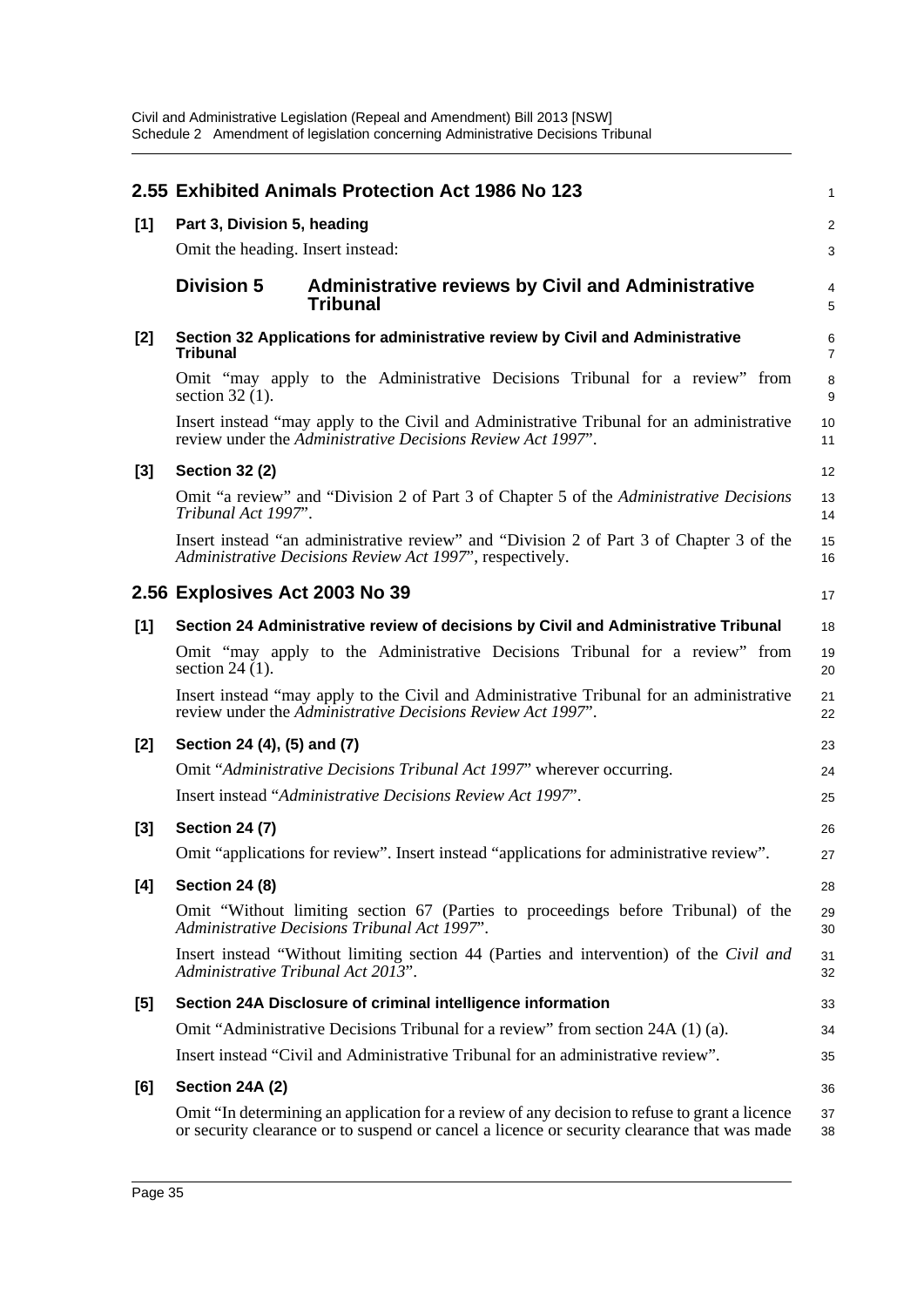|       | on the ground of a report under section 13 made by the Commissioner of Police, the<br>Administrative Decisions Tribunal:".                                                                                                                                                                                                                                                                                                                                                                                      | $\mathbf{1}$<br>$\overline{2}$                                                        |
|-------|-----------------------------------------------------------------------------------------------------------------------------------------------------------------------------------------------------------------------------------------------------------------------------------------------------------------------------------------------------------------------------------------------------------------------------------------------------------------------------------------------------------------|---------------------------------------------------------------------------------------|
|       | Insert instead "In determining an application for an administrative review of any decision<br>to refuse to grant a licence or security clearance or to suspend or cancel a licence or security<br>clearance that was made on the ground of a report under section 13 made by the<br>Commissioner of Police, the Civil and Administrative Tribunal (and any Appeal Panel of<br>the Tribunal in determining any internal appeal against such a review under the Civil and<br>Administrative Tribunal Act 2013):". | $\sqrt{3}$<br>$\overline{4}$<br>$\,$ 5 $\,$<br>$\,6\,$<br>$\boldsymbol{7}$<br>$\,8\,$ |
| [7]   | Section 24A (2) (b)                                                                                                                                                                                                                                                                                                                                                                                                                                                                                             | 9                                                                                     |
|       | Omit "applicant for review". Insert instead "applicant for the administrative review".                                                                                                                                                                                                                                                                                                                                                                                                                          | 10                                                                                    |
| [8]   | Section 24A (2), note                                                                                                                                                                                                                                                                                                                                                                                                                                                                                           | 11                                                                                    |
|       | Omit "Part 2 of Chapter 5 of the Administrative Decisions Tribunal Act 1997".                                                                                                                                                                                                                                                                                                                                                                                                                                   | 12                                                                                    |
|       | Insert instead "Part 2 of Chapter 3 of the Administrative Decisions Review Act 1997".                                                                                                                                                                                                                                                                                                                                                                                                                           | 13                                                                                    |
|       | 2.57 Explosives Regulation 2013                                                                                                                                                                                                                                                                                                                                                                                                                                                                                 | 14                                                                                    |
|       | <b>Schedule 3 Savings and transitional</b>                                                                                                                                                                                                                                                                                                                                                                                                                                                                      | 15                                                                                    |
|       | Omit "Administrative Decisions Tribunal" from clause 4 (3).                                                                                                                                                                                                                                                                                                                                                                                                                                                     | 16                                                                                    |
|       | Insert instead "Civil and Administrative Tribunal".                                                                                                                                                                                                                                                                                                                                                                                                                                                             | 17                                                                                    |
|       | 2.58 Fair Trading Act 1987 No 68                                                                                                                                                                                                                                                                                                                                                                                                                                                                                | 18                                                                                    |
|       | <b>Section 79A Suspension of licences</b>                                                                                                                                                                                                                                                                                                                                                                                                                                                                       | 19                                                                                    |
|       | Omit "may apply to the Administrative Decisions Tribunal for a review" from<br>section 79 $\overline{A(8)}$ .                                                                                                                                                                                                                                                                                                                                                                                                   | 20<br>21                                                                              |
|       | Insert instead "may apply to the Tribunal for an administrative review under the<br>Administrative Decisions Review Act 1997".                                                                                                                                                                                                                                                                                                                                                                                  | 22<br>23                                                                              |
|       | 2.59 Firearms Act 1996 No 46                                                                                                                                                                                                                                                                                                                                                                                                                                                                                    | 24                                                                                    |
| $[1]$ | Part 8, heading                                                                                                                                                                                                                                                                                                                                                                                                                                                                                                 | 25                                                                                    |
|       | Omit "Administrative Decisions Tribunal".                                                                                                                                                                                                                                                                                                                                                                                                                                                                       | 26                                                                                    |
|       | Insert instead "Civil and Administrative Tribunal".                                                                                                                                                                                                                                                                                                                                                                                                                                                             | 27                                                                                    |
| [2]   | Section 75 Administrative reviews by Civil and Administrative Tribunal of certain<br>decisions                                                                                                                                                                                                                                                                                                                                                                                                                  | 28<br>29                                                                              |
|       | Omit "may apply to the Administrative Decisions Tribunal for a review" from<br>section $75(1)$ .                                                                                                                                                                                                                                                                                                                                                                                                                | 30<br>31                                                                              |
|       | Insert instead "may apply to the Civil and Administrative Tribunal for an administrative<br>review under the Administrative Decisions Review Act 1997".                                                                                                                                                                                                                                                                                                                                                         | 32<br>33                                                                              |
| [3]   | Section 75 (1A) (as inserted by the Firearms and Criminal Groups Legislation<br><b>Amendment Act 2013)</b>                                                                                                                                                                                                                                                                                                                                                                                                      | 34<br>35                                                                              |
|       | Omit "a reviewable decision for the purposes of section 53 (Internal reviews) of the<br>Administrative Decisions Tribunal Act 1997".                                                                                                                                                                                                                                                                                                                                                                            | 36<br>37                                                                              |
|       | Insert instead "an administratively reviewable decision for the purposes<br>οf<br>section 53 (Internal reviews) of the Administrative Decisions Review Act 1997".                                                                                                                                                                                                                                                                                                                                               | 38<br>39                                                                              |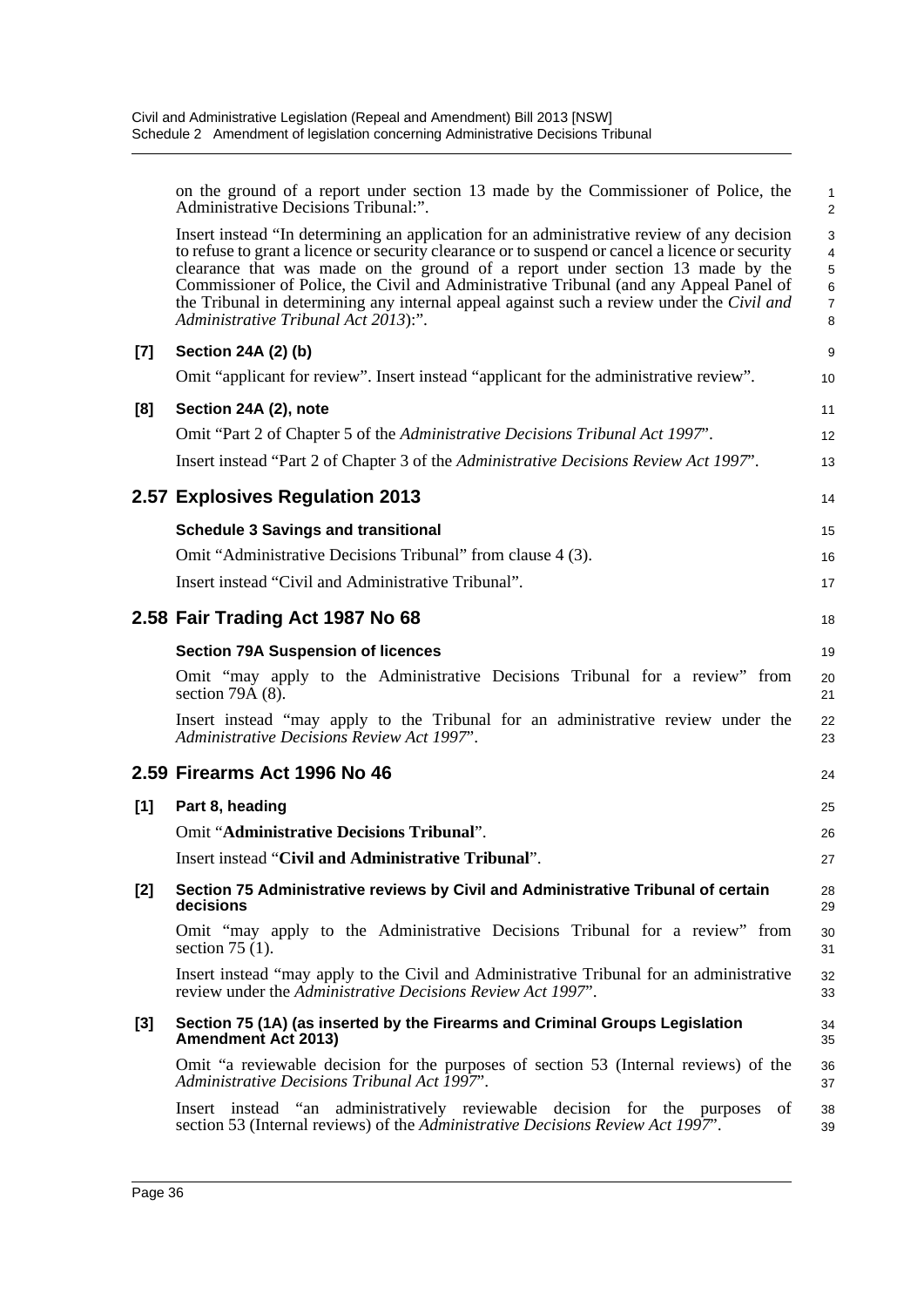| Civil and Administrative Legislation (Repeal and Amendment) Bill 2013 [NSW]      |
|----------------------------------------------------------------------------------|
| Schedule 2 Amendment of legislation concerning Administrative Decisions Tribunal |

|       | <b>Section 75 (2)</b> |                                                                                                                                                                                                                                                                                                                             |                                       |
|-------|-----------------------|-----------------------------------------------------------------------------------------------------------------------------------------------------------------------------------------------------------------------------------------------------------------------------------------------------------------------------|---------------------------------------|
| [4]   |                       |                                                                                                                                                                                                                                                                                                                             | 1                                     |
|       |                       | Omit "a review". Insert instead "an administrative review".                                                                                                                                                                                                                                                                 | 2                                     |
| [5]   | <b>Section 75 (3)</b> |                                                                                                                                                                                                                                                                                                                             | 3                                     |
|       |                       | Omit the subsection. Insert instead:                                                                                                                                                                                                                                                                                        | 4                                     |
|       | (3)                   | The Minister is not to recommend the making of a regulation containing<br>provisions for the purposes of subsection $(1)$ $(g)$ unless the Minister certifies<br>that the Minister administering the Civil and Administrative Tribunal Act 2013<br>has agreed to the provisions.                                            | 5<br>$\,6\,$<br>$\boldsymbol{7}$<br>8 |
| [6]   | <b>Section 75 (4)</b> |                                                                                                                                                                                                                                                                                                                             | 9                                     |
|       |                       | Omit the subsection. Insert instead:                                                                                                                                                                                                                                                                                        | 10                                    |
|       | (4)                   | The following provisions of the Administrative Decisions Review Act 1997 do<br>not apply to an application to the Civil and Administrative Tribunal for an<br>administrative review of a decision referred to in subsection $(1)$ $(a)$ or $(c)$ that<br>was made on the grounds referred to in section 11 (5A) or 29 (3A): | 11<br>12<br>13<br>14                  |
|       |                       | Part 2 of Chapter 3,<br>(a)                                                                                                                                                                                                                                                                                                 | 15                                    |
|       |                       | section 58.<br>(b)                                                                                                                                                                                                                                                                                                          | 16                                    |
| $[7]$ | <b>Section 75 (5)</b> |                                                                                                                                                                                                                                                                                                                             | 17                                    |
|       | Decisions Tribunal:". | Omit "In determining an application for a review of any such decision, the Administrative                                                                                                                                                                                                                                   | 18<br>19                              |
|       | Tribunal Act 2013):". | Insert instead "In determining an application for an administrative review of any such<br>decision, the Civil and Administrative Tribunal (and any Appeal Panel of the Tribunal in<br>determining any internal appeal against such a review under the Civil and Administrative                                              | 20<br>21<br>22<br>23                  |
| [8]   | Section 75 (5) (b)    |                                                                                                                                                                                                                                                                                                                             | 24                                    |
|       |                       | Omit "applicant for review". Insert instead "applicant for the administrative review".                                                                                                                                                                                                                                      | 25                                    |
|       |                       | 2.60 Firearms Regulation 2006                                                                                                                                                                                                                                                                                               | 26                                    |
|       |                       | Clause 131 Prescribed decisions for purposes of applications to Civil and<br>Administrative Tribunal under section 75 (1) (g)                                                                                                                                                                                               | 27<br>28                              |
|       |                       | Omit "Administrative Decisions Tribunal" from clause 131 (2).                                                                                                                                                                                                                                                               | 29                                    |
|       |                       | Insert instead "Civil and Administrative Tribunal".                                                                                                                                                                                                                                                                         | 30                                    |
|       |                       | 2.61 First Home Owner Grant (New Homes) Act 2000 No 21                                                                                                                                                                                                                                                                      | 31                                    |
| [1]   |                       | Section 26 Powers of Chief Commissioner on objection                                                                                                                                                                                                                                                                        | 32                                    |
|       |                       | Omit "Administrative Decisions Tribunal Act 1997" from section 26 (4).                                                                                                                                                                                                                                                      | 33                                    |
|       |                       | Insert instead "Administrative Decisions Review Act 1997".                                                                                                                                                                                                                                                                  | 34                                    |
| $[2]$ | <b>Section 26 (5)</b> |                                                                                                                                                                                                                                                                                                                             | 35                                    |
|       |                       | Omit "review". Insert instead "an administrative review".                                                                                                                                                                                                                                                                   | 36                                    |
|       |                       |                                                                                                                                                                                                                                                                                                                             |                                       |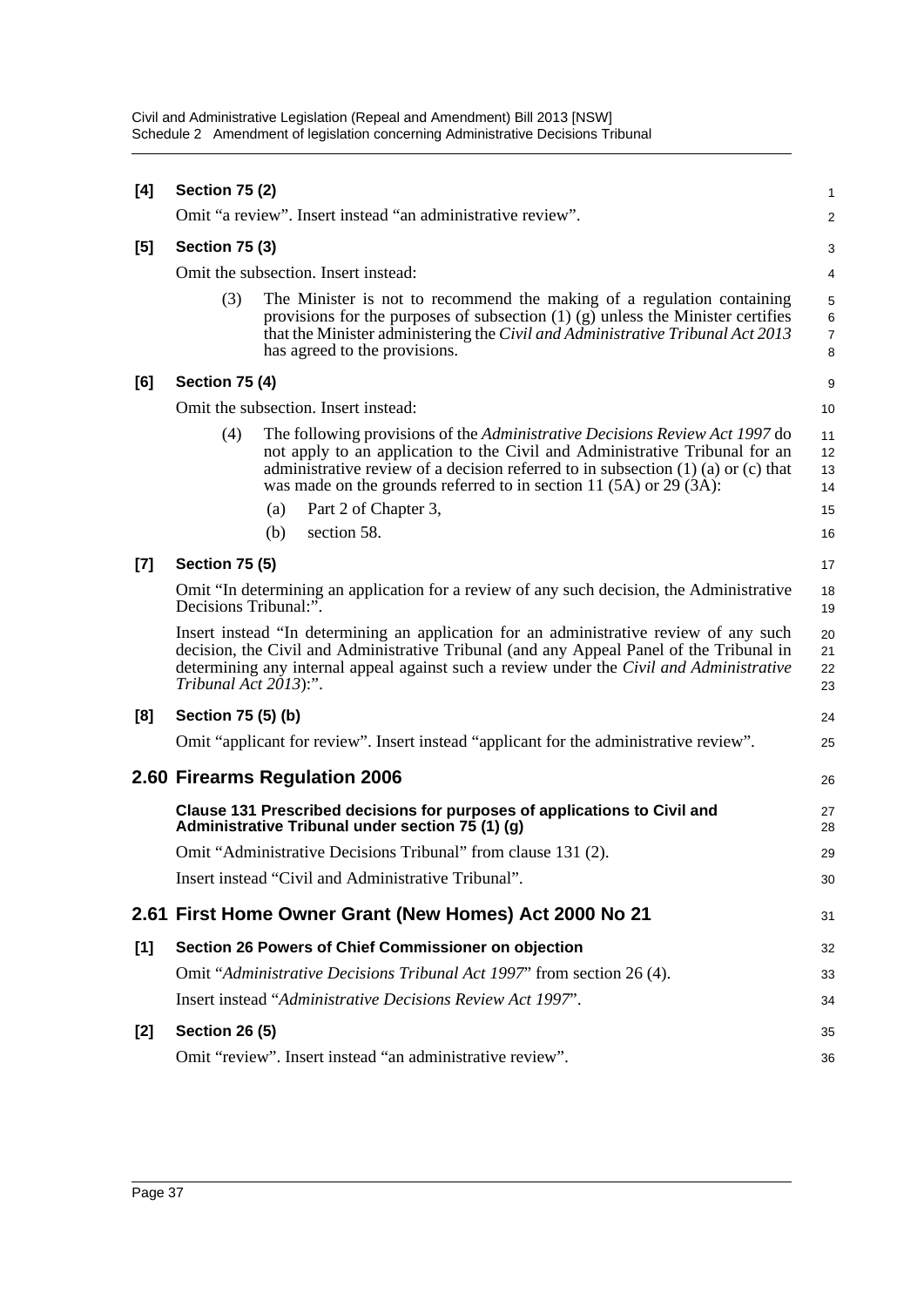| $[3]$ | Section 28 Administrative reviews by Civil and Administrative Tribunal                                                                                  | $\mathbf{1}$        |
|-------|---------------------------------------------------------------------------------------------------------------------------------------------------------|---------------------|
|       | Omit "may apply to the Administrative Decisions Tribunal for a review" from<br>section $28(1)$ .                                                        | 2<br>3              |
|       | Insert instead "may apply to the Civil and Administrative Tribunal for an administrative<br>review under the Administrative Decisions Review Act 1997". | $\overline{4}$<br>5 |
| [4]   | Section 28 (2)-(5)                                                                                                                                      | 6                   |
|       | Omit "review" wherever occurring. Insert instead "an administrative review".                                                                            | $\overline{7}$      |
| [5]   | Section 28 (5) and (7) (a)                                                                                                                              | 8                   |
|       | Omit "Administrative Decisions Tribunal" wherever occurring.                                                                                            | 9                   |
|       | Insert instead "Civil and Administrative Tribunal".                                                                                                     | 10                  |
| [6]   | <b>Section 28 (6)</b>                                                                                                                                   | 11                  |
|       | Omit the subsection. Insert instead:                                                                                                                    | 12                  |
|       | (6)<br>The following provisions of the <i>Administrative Decisions Review Act 1997</i> do<br>not apply to an application made under this section:       | 13<br>14            |
|       | Part 2 of Chapter 3,<br>(a)                                                                                                                             | 15                  |
|       | section 55 $(3)$ – $(6)$ ,<br>(b)                                                                                                                       | 16                  |
|       | Division 2 of Part 3 of Chapter 3.<br>(c)                                                                                                               | 17                  |
| $[7]$ | <b>Section 28 (7)</b>                                                                                                                                   | 18                  |
|       | Omit "Administrative Decisions Tribunal Act 1997".                                                                                                      | 19                  |
|       | Insert instead "Administrative Decisions Review Act 1997".                                                                                              | 20                  |
| [8]   | Section 29 Powers of Civil and Administrative Tribunal on administrative review                                                                         | 21                  |
|       | Omit "On a review, the Administrative Decisions Tribunal" from section 28 (1).                                                                          | 22                  |
|       | Insert instead "On an administrative review, the Civil and Administrative Tribunal".                                                                    | 23                  |
| [9]   | <b>Section 29 (2)</b>                                                                                                                                   | 24                  |
|       | Omit the subsection. Insert instead:                                                                                                                    | 25                  |
|       | Subsection (1) does not limit the generality of Division 3 of Part 3 of Chapter 3<br>(2)<br>of the Administrative Decisions Review Act 1997".           | 26<br>27            |
|       | 2.62 Fisheries Management Act 1994 No 38                                                                                                                | 28                  |
| [1]   | Part 4, Division 6, heading                                                                                                                             | 29                  |
|       | Omit the heading. Insert instead:                                                                                                                       | 30                  |
|       | <b>Division 6</b><br><b>Administrative reviews by Civil and Administrative</b><br><b>Tribunal</b>                                                       | 31<br>32            |
| [2]   | Section 126 Applications to Civil and Administrative Tribunal for administrative<br>reviews of certain decisions                                        | 33<br>34            |
|       | Omit "may apply to the Administrative Decisions Tribunal for a review" from<br>section $126(1)$ .                                                       | 35<br>36            |
|       | Insert instead "may apply to the Civil and Administrative Tribunal for an administrative<br>review under the Administrative Decisions Review Act 1997". | 37<br>38            |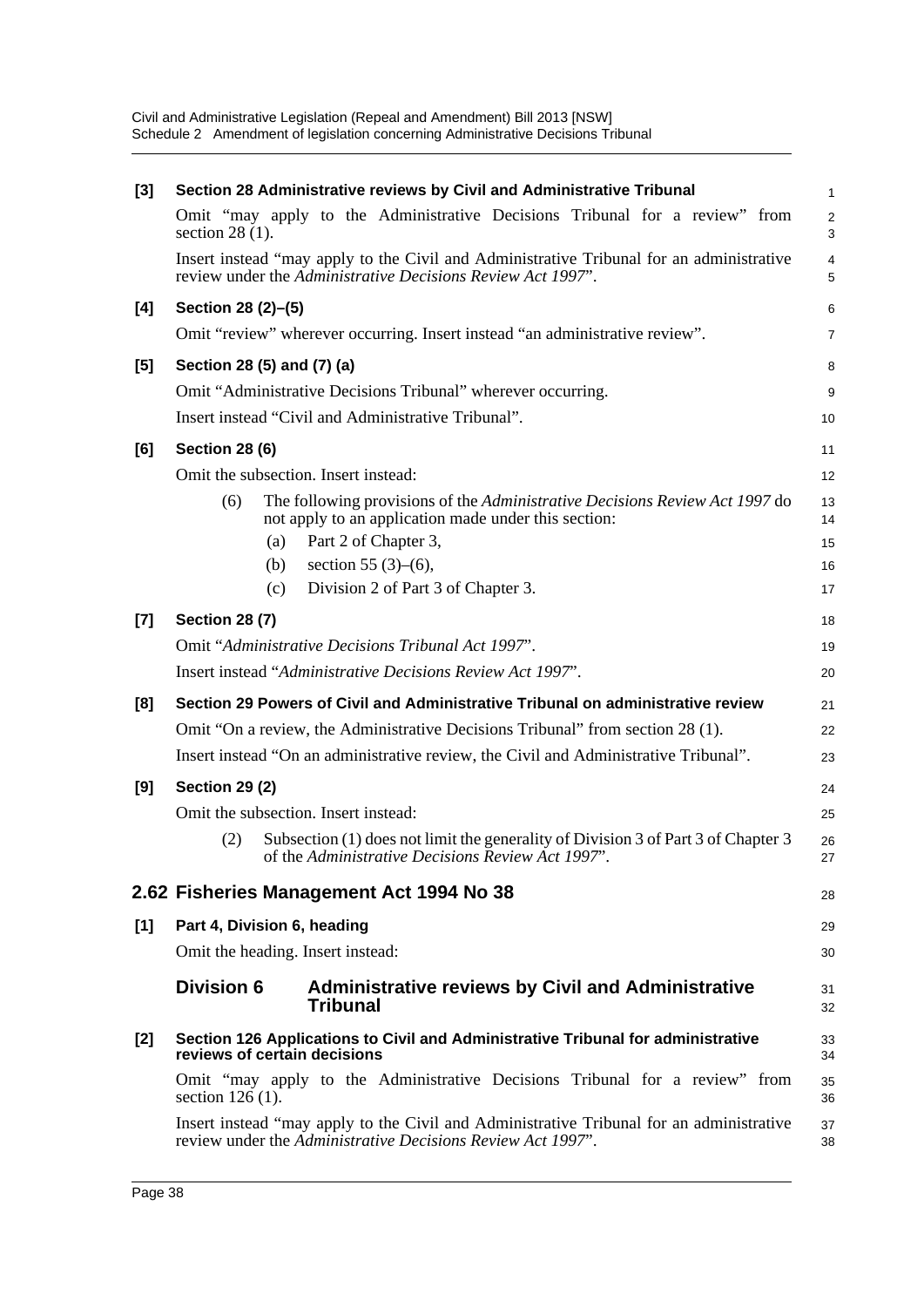| Section 146 Issue or refusal of permit                                                                                                                                                                                        | 1                            |
|-------------------------------------------------------------------------------------------------------------------------------------------------------------------------------------------------------------------------------|------------------------------|
| Omit "may apply to the Administrative Decisions Tribunal for a review" from<br>section $146(4)$ .                                                                                                                             | $\overline{\mathbf{c}}$<br>3 |
| Insert instead "may apply to the Civil and Administrative Tribunal for an administrative<br>review under the Administrative Decisions Review Act 1997".                                                                       | 4<br>5                       |
| Section 160 Power to cancel or suspend a permit after a hearing                                                                                                                                                               | 6                            |
| Omit "may apply to the Administrative Decisions Tribunal for a review" from<br>section $160(5)$ .                                                                                                                             | 7<br>8                       |
| Insert instead "may apply to the Civil and Administrative Tribunal for an administrative<br>review under the Administrative Decisions Review Act 1997".                                                                       | 9<br>10                      |
| Section 161 Power to declare person to be a disqualified person for the purposes of<br>this Part                                                                                                                              | 11<br>12                     |
| Omit section 161 (7). Insert instead:                                                                                                                                                                                         | 13                           |
| The person concerned may apply to the Civil and Administrative Tribunal for<br>(7)<br>an administrative review under the <i>Administrative Decisions Review Act 1997</i><br>for a review of a declaration under this section. | 14<br>15<br>16               |
| Section 177 Power of Minister to cancel leases in certain cases                                                                                                                                                               | 17                           |
| Omit "may apply to the Administrative Decisions Tribunal for a review" from<br>section $177(4)$ .                                                                                                                             | 18<br>19                     |
| Insert instead "may apply to the Civil and Administrative Tribunal for an administrative                                                                                                                                      | 20                           |
| review under the Administrative Decisions Review Act 1997".                                                                                                                                                                   | 21                           |
| 2.63 Food Act 2003 No 43                                                                                                                                                                                                      | 22                           |
| <b>Section 4 Definitions</b>                                                                                                                                                                                                  | 23                           |
| Omit the definition of <i>Administrative Decisions Tribunal</i> from section 4 (1).                                                                                                                                           | 24                           |
| <b>Section 34 Compensation</b>                                                                                                                                                                                                | 25                           |
| Omit "may apply to the Administrative Decisions Tribunal for a review" from<br>section $34(5)$ .                                                                                                                              | 26<br>27                     |
| Insert instead "may apply to the Civil and Administrative Tribunal for an administrative<br>review under the Administrative Decisions Review Act 1997".                                                                       | 28<br>29                     |
| Section 51 Compensation to be paid in certain circumstances                                                                                                                                                                   | 30                           |
| Omit "may apply to the Administrative Decisions Tribunal for a review" from<br>section 51 $(5)$ .                                                                                                                             | 31<br>32                     |
| Insert instead "may apply to the Civil and Administrative Tribunal for an administrative<br>review under the Administrative Decisions Review Act 1997".                                                                       | 33<br>34                     |
| Section 65 Administrative review of decision to refuse certificate of clearance                                                                                                                                               | 35                           |
| Omit "may apply to the Administrative Decisions Tribunal for a review".                                                                                                                                                       | 36                           |
|                                                                                                                                                                                                                               |                              |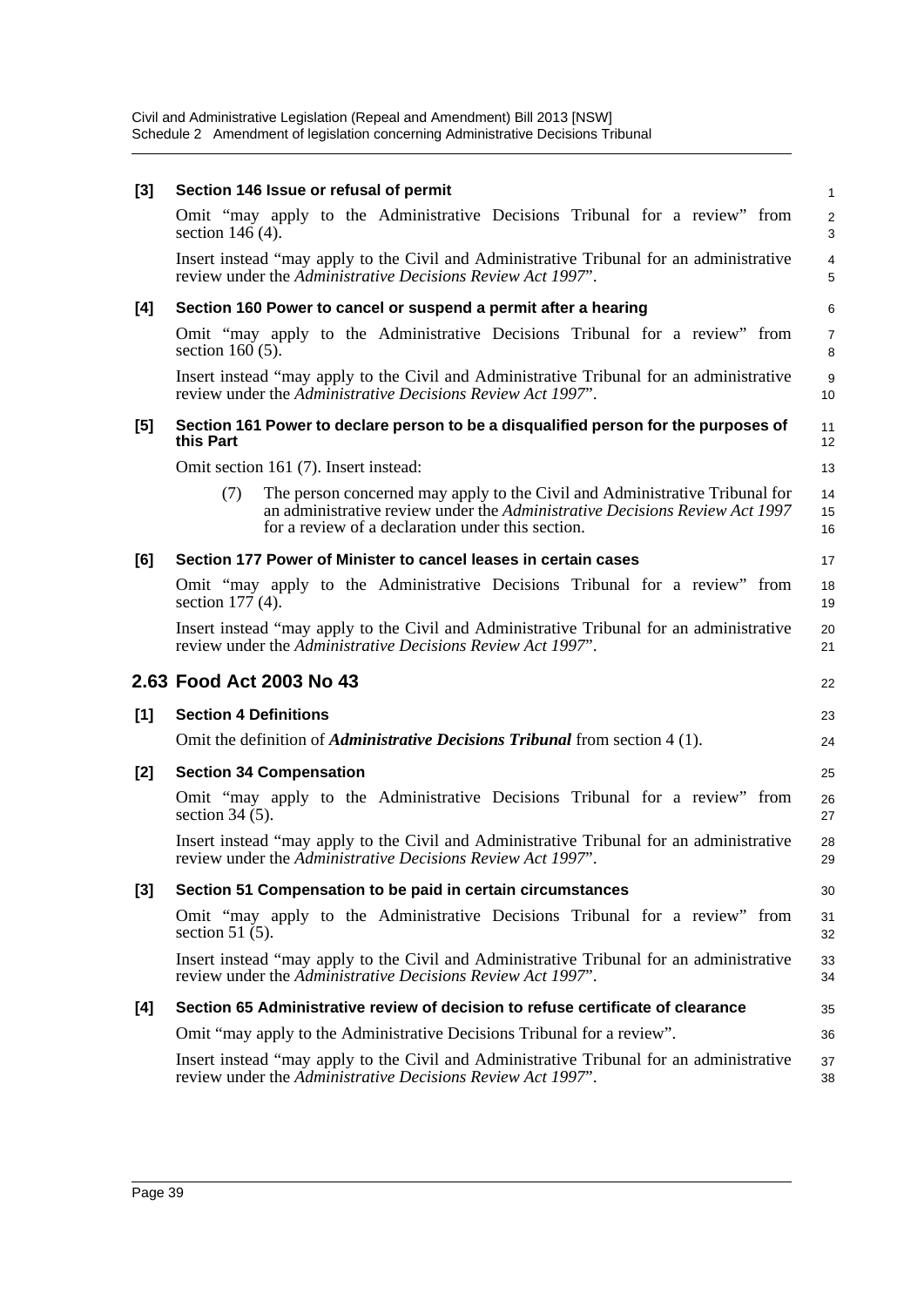| [5]    |                         | <b>Section 66 Compensation</b> |                                                                                                                                                                                                                                                                                                                  |  |  | $\mathbf{1}$         |
|--------|-------------------------|--------------------------------|------------------------------------------------------------------------------------------------------------------------------------------------------------------------------------------------------------------------------------------------------------------------------------------------------------------|--|--|----------------------|
|        | section 66 $(5)$ .      |                                | Omit "may apply to the Administrative Decisions Tribunal for a review" from                                                                                                                                                                                                                                      |  |  | $\overline{2}$<br>3  |
|        |                         |                                | Insert instead "may apply to the Civil and Administrative Tribunal for an administrative<br>review under the Administrative Decisions Review Act 1997".                                                                                                                                                          |  |  | 4<br>5               |
| [6]    |                         |                                | Section 79 Administrative review of decisions relating to approval                                                                                                                                                                                                                                               |  |  | 6                    |
|        | section 79 $(1)$ .      |                                | Omit "may apply to the Administrative Decisions Tribunal for a review" from                                                                                                                                                                                                                                      |  |  | $\overline{7}$<br>8  |
|        |                         |                                | Insert instead "may apply to the Civil and Administrative Tribunal for an administrative<br>review under the Administrative Decisions Review Act 1997".                                                                                                                                                          |  |  | 9<br>10              |
| $[7]$  | <b>Section 79 (2)</b>   |                                |                                                                                                                                                                                                                                                                                                                  |  |  | 11                   |
|        |                         |                                | Omit "the review" wherever occurring. Insert instead "the administrative review".                                                                                                                                                                                                                                |  |  | 12                   |
| [8]    |                         |                                | Section 85 Administrative review of decisions relating to approval                                                                                                                                                                                                                                               |  |  | 13                   |
|        | section $85(1)$ .       |                                | Omit "may apply to the Administrative Decisions Tribunal for a review" from                                                                                                                                                                                                                                      |  |  | 14<br>15             |
|        |                         |                                | Insert instead "may apply to the Civil and Administrative Tribunal for an administrative<br>review under the Administrative Decisions Review Act 1997".                                                                                                                                                          |  |  | 16<br>17             |
| [9]    | <b>Section 85 (2)</b>   |                                |                                                                                                                                                                                                                                                                                                                  |  |  | 18                   |
|        |                         |                                | Omit "the review" wherever occurring. Insert instead "the administrative review".                                                                                                                                                                                                                                |  |  | 19                   |
| [10]   |                         |                                | Section 91 Administrative review of decisions relating to approval                                                                                                                                                                                                                                               |  |  | 20                   |
|        | section 91 $(1)$ .      |                                | Omit "may apply to the Administrative Decisions Tribunal for a review" from                                                                                                                                                                                                                                      |  |  | 21<br>22             |
|        |                         |                                | Insert instead "may apply to the Civil and Administrative Tribunal for an administrative<br>review under the Administrative Decisions Review Act 1997".                                                                                                                                                          |  |  | 23<br>24             |
| $[11]$ |                         |                                | Section 133F Applications for changes to register                                                                                                                                                                                                                                                                |  |  | 25                   |
|        | section $133F(5)$ .     |                                | Omit "may apply to the Administrative Decisions Tribunal for a review" from                                                                                                                                                                                                                                      |  |  | 26<br>27             |
|        |                         |                                | Insert instead "may apply to the Civil and Administrative Tribunal for an administrative<br>review under the Administrative Decisions Review Act 1997".                                                                                                                                                          |  |  | 28<br>29             |
| $[12]$ | <b>Section 133F (6)</b> |                                |                                                                                                                                                                                                                                                                                                                  |  |  | 30                   |
|        |                         |                                | Omit "a review". Insert instead "an administrative review".                                                                                                                                                                                                                                                      |  |  | 31                   |
| $[13]$ |                         | <b>Section 139 Regulations</b> |                                                                                                                                                                                                                                                                                                                  |  |  | 32                   |
|        |                         |                                | Omit section 139 (2C) and (2D). Insert instead:                                                                                                                                                                                                                                                                  |  |  | 33                   |
|        | (2C)                    |                                | The regulations may provide for an application to be made to the Civil and<br>Administrative Tribunal by a person for an administrative review under the<br>Administrative Decisions Review Act 1997 of a decision, of a class prescribed<br>by the regulations, that is made under this Act or the regulations. |  |  | 34<br>35<br>36<br>37 |
|        | (2D)                    | agreed to the provisions.      | The Minister is not to recommend the making of a regulation containing<br>provisions for the purposes of subsection $(2C)$ unless the Minister certifies that<br>the Minister administering the Civil and Administrative Tribunal Act 2013 has                                                                   |  |  | 38<br>39<br>40<br>41 |
|        |                         |                                |                                                                                                                                                                                                                                                                                                                  |  |  |                      |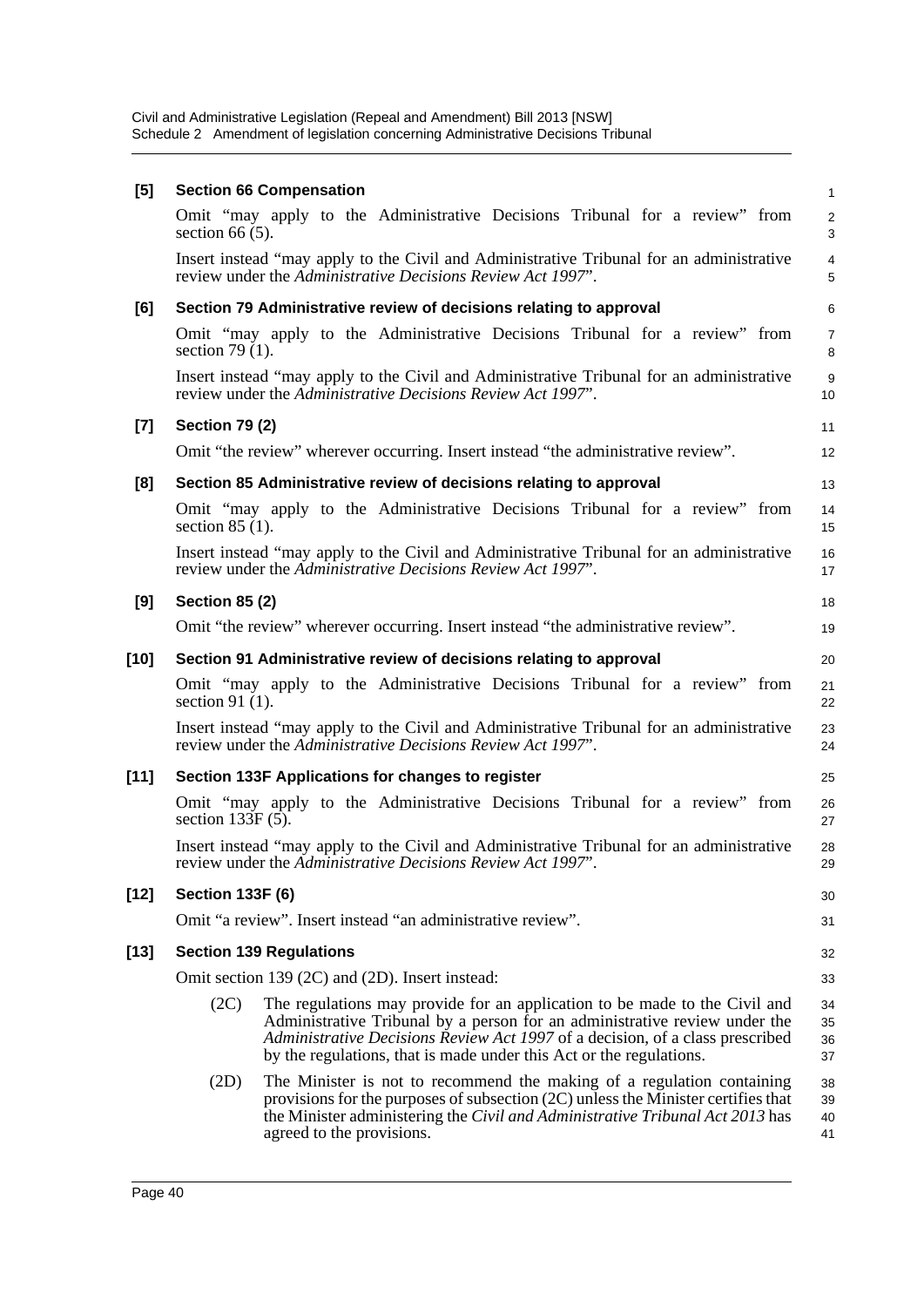|     |                         | 2.64 Food Regulation 2010                                                                                                                                                                                                                                                        | 1                    |
|-----|-------------------------|----------------------------------------------------------------------------------------------------------------------------------------------------------------------------------------------------------------------------------------------------------------------------------|----------------------|
|     |                         | Clause 38 Administrative review of decisions by Civil and Administrative Tribunal                                                                                                                                                                                                | $\overline{a}$       |
|     |                         | Omit "may apply to the Administrative Decisions Tribunal for a review".                                                                                                                                                                                                          | 3                    |
|     |                         | Insert instead "may apply to the Civil and Administrative Tribunal for an administrative<br>review under the Administrative Decisions Review Act 1997".                                                                                                                          | 4<br>5               |
|     |                         | 2.65 Forestry Act 2012 No 96                                                                                                                                                                                                                                                     | 6                    |
| [1] | <b>Tribunal</b>         | Section 89 Administrative review of certain decisions by Civil and Administrative                                                                                                                                                                                                | 7<br>8               |
|     | section $89(1)$ .       | Omit "may apply to the Administrative Decisions Tribunal for a review" from                                                                                                                                                                                                      | 9<br>10              |
|     |                         | Insert instead "may apply to the Civil and Administrative Tribunal for an administrative<br>review under the Administrative Decisions Review Act 1997".                                                                                                                          | 11<br>12             |
| [2] | <b>Section 89 (3)</b>   |                                                                                                                                                                                                                                                                                  | 13                   |
|     |                         | Omit the subsection. Insert instead:                                                                                                                                                                                                                                             | 14                   |
|     | (3)                     | The Minister is not to recommend the making of a regulation containing<br>provisions for the purposes of subsection $(1)$ $(c)$ unless the Minister certifies<br>that the Minister administering the Civil and Administrative Tribunal Act 2013<br>has agreed to the provisions. | 15<br>16<br>17<br>18 |
|     |                         | 2.66 Game and Feral Animal Control Act 2002 No 64                                                                                                                                                                                                                                | 19                   |
|     |                         | Section 31 Rights of administrative review                                                                                                                                                                                                                                       | 20                   |
|     | section 31 $(1)$ .      | Omit "may apply to the Administrative Decisions Tribunal for a review" from                                                                                                                                                                                                      | 21<br>22             |
|     |                         | Insert instead "may apply to the Civil and Administrative Tribunal for an administrative<br>review under the Administrative Decisions Review Act 1997".                                                                                                                          | 23<br>24             |
|     |                         | 2.67 Gaming Machines Act 2001 No 127                                                                                                                                                                                                                                             | 25                   |
| [1] |                         | Section 131C Administrative review by NCAT of decision by Authority under this Part                                                                                                                                                                                              | 26                   |
|     |                         | Omit "for the review" and "Administrative Decisions Tribunal" from section 131C (1).                                                                                                                                                                                             | 27                   |
|     |                         | Insert instead "for an administrative review under the Administrative Decisions Review<br>Act 1997" and "Civil and Administrative Tribunal", respectively.                                                                                                                       | 28<br>29             |
| [2] | <b>Section 131C (3)</b> |                                                                                                                                                                                                                                                                                  | 30                   |
|     |                         | Omit the subsection. Insert instead:                                                                                                                                                                                                                                             | 31                   |
|     | (3)                     | Part 2 of Chapter 3 of the Administrative Decisions Review Act 1997 does not<br>apply to an application to the Civil and Administrative Tribunal for an<br>administrative review of a decision by the Authority under this Part.                                                 | 32<br>33<br>34       |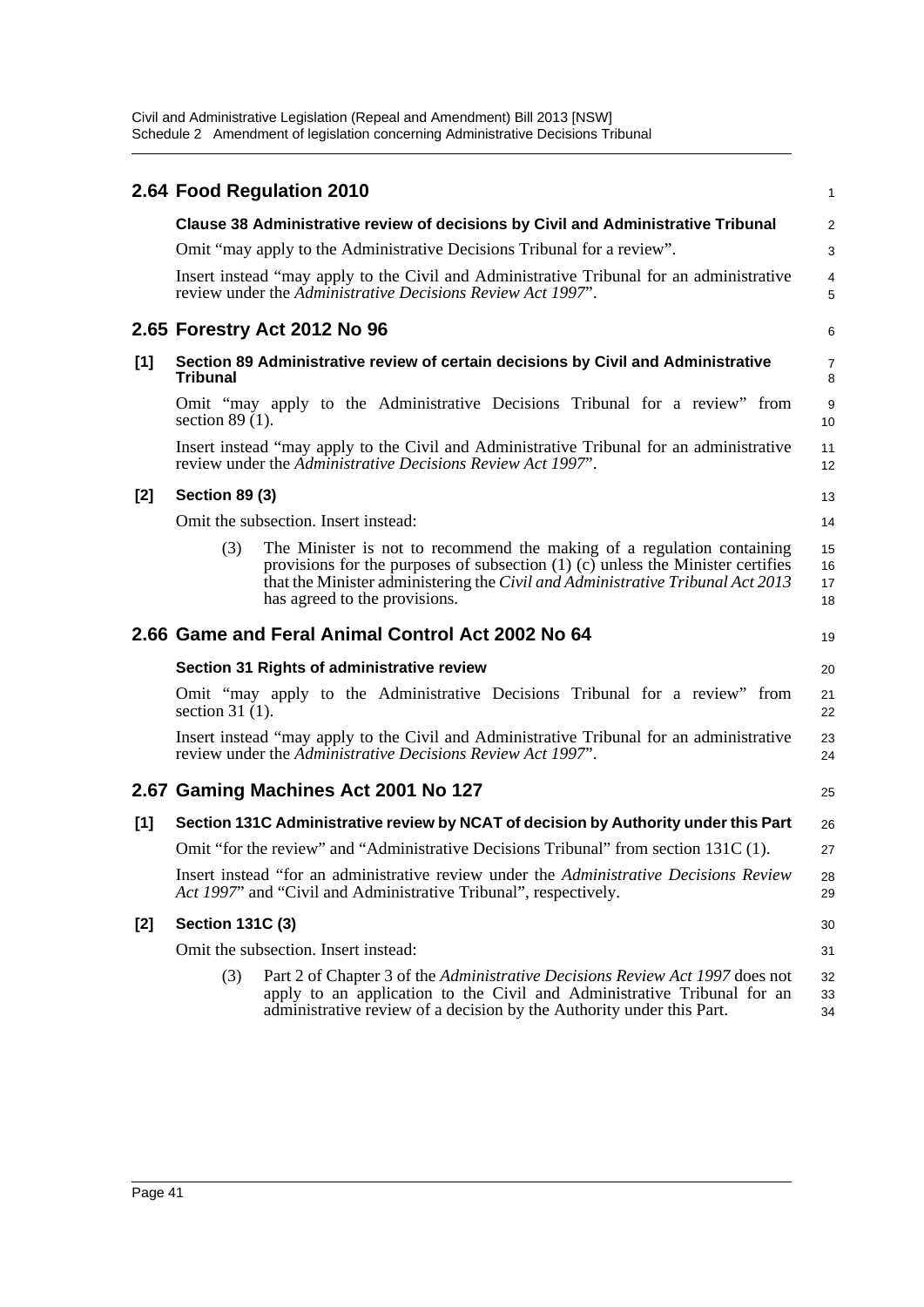|                  | 2.68 Gas Supply Act 1996 No 38                     |                                                                                                                                                         | 1              |  |
|------------------|----------------------------------------------------|---------------------------------------------------------------------------------------------------------------------------------------------------------|----------------|--|
| $[1]$            |                                                    | Section 17A Administrative review of certain decisions concerning authorisations                                                                        | $\overline{a}$ |  |
|                  | section $17\text{\AA}$ (1).                        | Omit "may apply to the Administrative Decisions Tribunal for a review" from                                                                             | 3<br>4         |  |
|                  |                                                    | Insert instead "may apply to the Civil and Administrative Tribunal for an administrative<br>review under the Administrative Decisions Review Act 1997". | 5<br>6         |  |
| $[2]$            | Section 17A (2)                                    |                                                                                                                                                         | 7              |  |
|                  |                                                    | Omit "Administrative Decisions Tribunal Act 1997".                                                                                                      | 8              |  |
|                  |                                                    | Insert instead "Administrative Decisions Review Act 1997".                                                                                              | 9              |  |
| $[3]$            |                                                    | Section 45A Administrative review of certain decisions concerning licences                                                                              | 10             |  |
|                  | section $45A(1)$ .                                 | Omit "may apply to the Administrative Decisions Tribunal for a review" from                                                                             | 11<br>12       |  |
|                  |                                                    | Insert instead "may apply to the Civil and Administrative Tribunal for an administrative<br>review under the Administrative Decisions Review Act 1997". | 13<br>14       |  |
| [4]              | Section 45A (2)                                    |                                                                                                                                                         | 15             |  |
|                  |                                                    | Omit "Administrative Decisions Tribunal Act 1997".                                                                                                      | 16             |  |
|                  |                                                    | Insert instead "Administrative Decisions Review Act 1997".                                                                                              | 17             |  |
|                  |                                                    | 2.69 Government Information (Public Access) Act 2009 No 52                                                                                              | 18             |  |
| [1]              |                                                    | Section 82 Right of internal review                                                                                                                     | 19             |  |
|                  |                                                    | Omit "review by the ADT under" from section 82 (5).                                                                                                     | 20             |  |
|                  |                                                    | Insert instead "an administrative review by NCAT as provided by".                                                                                       | 21             |  |
| $\mathsf{I2}$    |                                                    | Section 98 No review of decisions administratively reviewed by NCAT                                                                                     | 22             |  |
|                  | Omit "review by the ADT".                          |                                                                                                                                                         | 23             |  |
|                  | Insert instead "an administrative review by NCAT". |                                                                                                                                                         |                |  |
| $\left[3\right]$ |                                                    | Section 99 Referral of agency decision to NCAT                                                                                                          | 25             |  |
|                  |                                                    | Omit "the ADT for review". Insert instead "NCAT for an administrative review".                                                                          | 26             |  |
| [4]              | Part 5, Division 4, heading                        |                                                                                                                                                         | 27             |  |
|                  | Omit the heading. Insert instead:                  |                                                                                                                                                         | 28             |  |
|                  | <b>Division 4</b>                                  | <b>Administrative review by Civil and Administrative</b><br><b>Tribunal</b>                                                                             | 29<br>30       |  |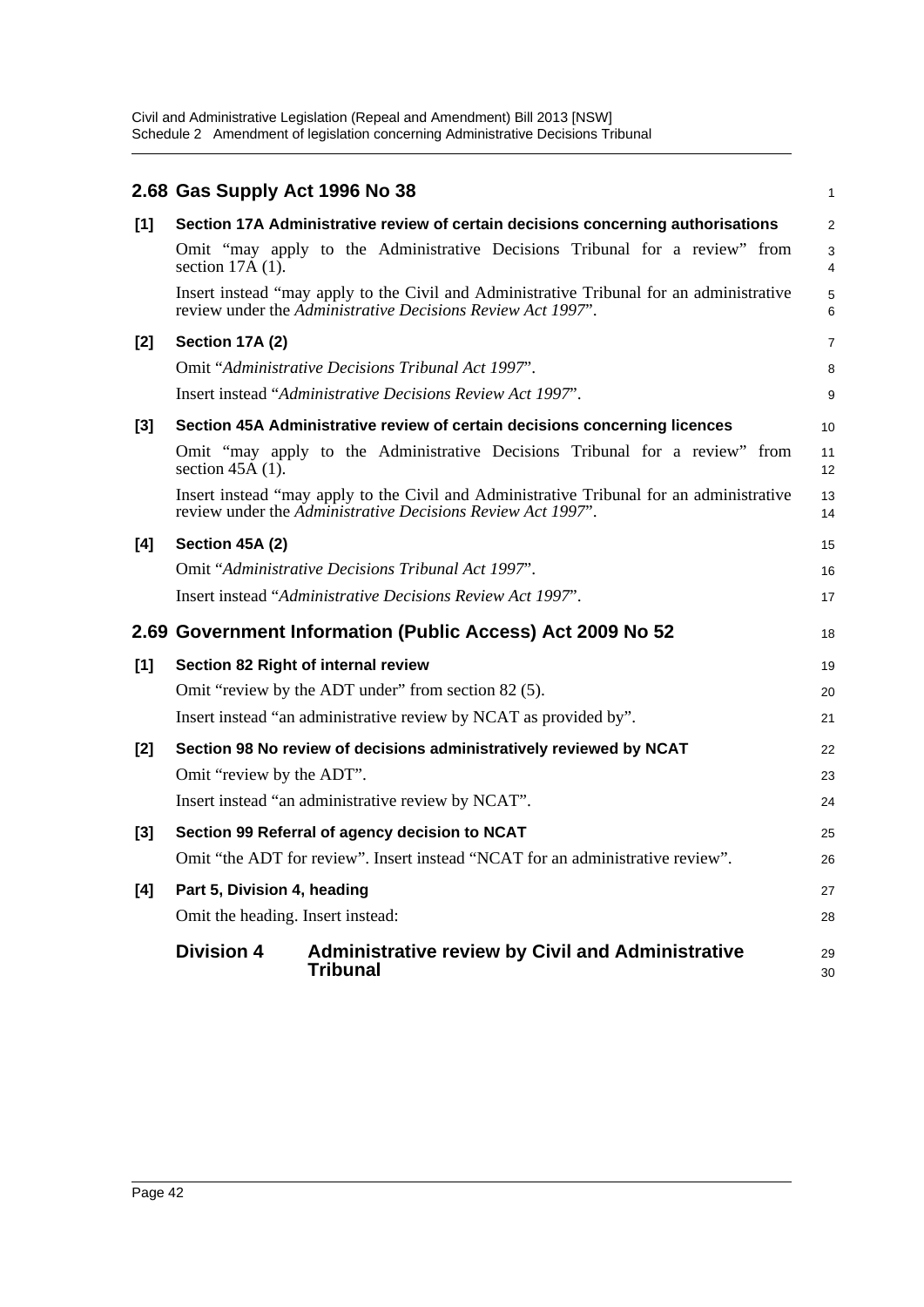| [5] | <b>Section 100</b>                                                                                                                                                                          | 1                                                                                                                                                                              |                                                                                                                                                     |                       |  |  |
|-----|---------------------------------------------------------------------------------------------------------------------------------------------------------------------------------------------|--------------------------------------------------------------------------------------------------------------------------------------------------------------------------------|-----------------------------------------------------------------------------------------------------------------------------------------------------|-----------------------|--|--|
|     |                                                                                                                                                                                             | Omit the section. Insert instead:                                                                                                                                              |                                                                                                                                                     | 2                     |  |  |
|     | 100                                                                                                                                                                                         | Administrative review of decision by NCAT                                                                                                                                      |                                                                                                                                                     | 3                     |  |  |
|     |                                                                                                                                                                                             | (referred to in this Division as an NCAT administrative review).                                                                                                               | A person who is aggrieved by a reviewable decision of an agency may apply<br>to NCAT for an administrative review under the ADR Act of the decision | 4<br>$\mathbf 5$<br>6 |  |  |
|     | <b>Note.</b> A reviewable decision does not have to be internally reviewed or reviewed by the<br>Information Commissioner before it can be the subject of an NCAT administrative<br>review. |                                                                                                                                                                                |                                                                                                                                                     |                       |  |  |
| [6] | <b>Sections 101-112</b>                                                                                                                                                                     |                                                                                                                                                                                |                                                                                                                                                     |                       |  |  |
|     | Omit each term or expression specified in Column 1 of the following Table wherever<br>occurring (including definitions, headings and notes) and regardless of capitalisation.               |                                                                                                                                                                                |                                                                                                                                                     |                       |  |  |
|     |                                                                                                                                                                                             | Insert instead the term or expression specified in Column 2 opposite the term specified in<br>Column 1 with capitalisation that corresponds to the omitted term or expression: |                                                                                                                                                     | 13<br>14              |  |  |
|     | Table                                                                                                                                                                                       |                                                                                                                                                                                |                                                                                                                                                     | 15                    |  |  |
|     | Column 1                                                                                                                                                                                    |                                                                                                                                                                                | <b>Column 2</b>                                                                                                                                     |                       |  |  |
|     | "ADT Act"                                                                                                                                                                                   |                                                                                                                                                                                | "ADR Act"                                                                                                                                           |                       |  |  |
|     | "an ADT review"                                                                                                                                                                             |                                                                                                                                                                                | "an NCAT administrative review"                                                                                                                     |                       |  |  |
|     |                                                                                                                                                                                             |                                                                                                                                                                                |                                                                                                                                                     |                       |  |  |

any other reference to "ADT review" "NCAT administrative review" "the ADT" (except where occurring in the expressions "the ADT Act" or "the ADT review") "NCAT" any other reference to "ADT" "NCAT"

| $[7]$ |      | Section 103 Operation of other ADR Act provisions                                                                                             | 16       |
|-------|------|-----------------------------------------------------------------------------------------------------------------------------------------------|----------|
|       |      | Omit "Chapter 5". Insert instead "Chapter 3".                                                                                                 | 17       |
| [8]   |      | <b>Section 112A</b>                                                                                                                           | 18       |
|       |      | Insert after section 112:                                                                                                                     | 19       |
|       | 112A | <b>Relationship of Division with ADR Act and NCAT Act</b>                                                                                     | 20       |
|       |      | The provisions of this Division are intended to prevail to the extent of any<br>inconsistency with provisions of the ADR Act or the NCAT Act. | 21<br>22 |
| [9]   |      | <b>Schedule 4 Interpretative provisions</b>                                                                                                   | 23       |
|       |      | Omit the definitions of $ADT$ and $ADT$ Act from clause 1. Insert in alphabetical order:                                                      | 24       |
|       |      | <b>ADR</b> Act means the Administrative Decisions Review Act 1997.                                                                            | 25       |
|       |      | <b>NCAT</b> means the Civil and Administrative Tribunal.                                                                                      | 26       |
|       |      | <b>NCAT Act</b> means the Civil and Administrative Tribunal Act 2013.                                                                         | 27       |
|       |      | 2.70 Government Information (Public Access) Regulation 2009                                                                                   | 28       |
|       |      | Schedule 3 Agencies declared to be part of other agencies                                                                                     | 29       |
|       |      | Omit the matter relating to the Administrative Decisions Tribunal.                                                                            | 30       |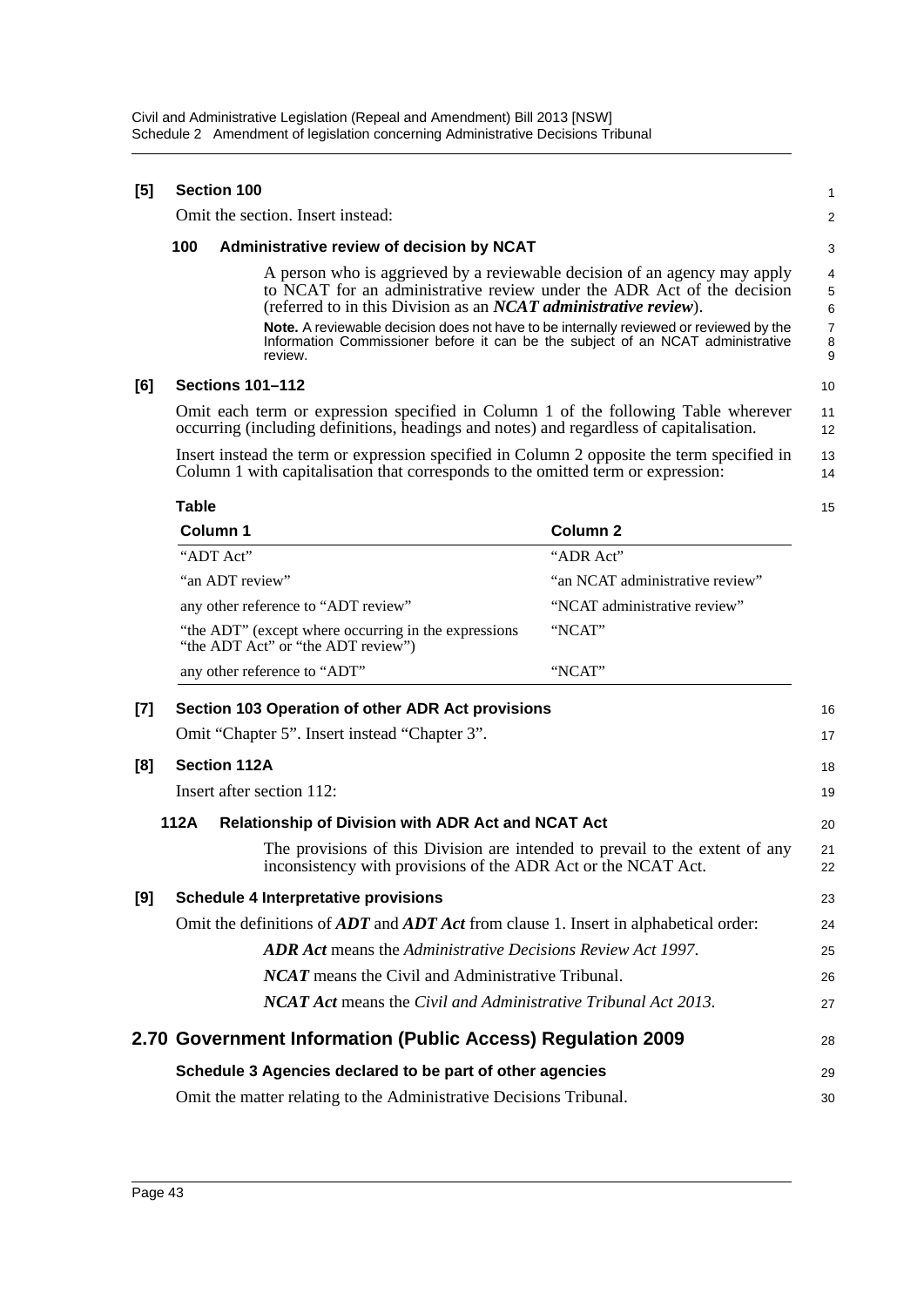|       | 2.71 Guardianship Act 1987 No 257                                                                                                                                     | 1              |
|-------|-----------------------------------------------------------------------------------------------------------------------------------------------------------------------|----------------|
| [1]   | <b>Section 3 Definitions</b>                                                                                                                                          | $\overline{c}$ |
|       | Omit the definition of $ADT$ from section 3 (1).                                                                                                                      | 3              |
| $[2]$ | Section 80A Administrative review by Civil and Administrative Tribunal of<br>guardianship decisions of Public Guardian                                                | 4<br>5         |
|       | Omit "application may be made to the ADT for a review" from section 80A (1).                                                                                          | 6              |
|       | Insert instead "application may be made to the Civil and Administrative Tribunal for an<br>administrative review under the Administrative Decisions Review Act 1997". | 7<br>8         |
| $[3]$ | Section 80A (2) (d)                                                                                                                                                   | 9              |
|       | Omit "ADT". Insert instead "Civil and Administrative Tribunal".                                                                                                       | 10             |
|       | 2.72 Guardianship Regulation 2010                                                                                                                                     | 11             |
|       | <b>Clause 17, heading</b>                                                                                                                                             | 12             |
|       | Omit "Review" and "ADT".                                                                                                                                              | 13             |
|       | Insert instead "Administrative review" and "Tribunal", respectively.                                                                                                  | 14             |
|       | 2.73 Health Care Complaints Act 1993 No 105                                                                                                                           | 15             |
| [1]   | Section 41C Administrative review by Civil and Administrative Tribunal                                                                                                | 16             |
|       | Omit "may apply to the Administrative Decisions Tribunal for a review" from<br>section 41 $\dot{C}$ (1).                                                              | 17<br>18       |
|       | Insert instead "may apply to the Civil and Administrative Tribunal for an administrative<br>review under the Administrative Decisions Review Act 1997".               | 19<br>20       |
| [2]   | Section 94C Protection from liability for certain publications                                                                                                        | 21             |
|       | Omit "Administrative Decisions Tribunal" from paragraph (a) of the definition of <b>protected</b><br><i>person</i> in section 94C $(2)$ .                             | 22<br>23       |
|       | Insert instead "Civil and Administrative Tribunal".                                                                                                                   | 24             |
|       | 2.74 Health Practitioner Regulation (Adoption of National Law) Act 2009<br><b>No 86</b>                                                                               | 25<br>26       |
|       | Schedule 1 Modification of Health Practitioner Regulation National Law                                                                                                | 27             |
|       | Omit "may apply to the Administrative Decisions Tribunal for a review" from<br>clause 13 (1) of Schedule 5F in Schedule 1 [25].                                       | 28<br>29       |
|       | Insert instead "may apply to the Civil and Administrative Tribunal for an administrative<br>review under the Administrative Decisions Review Act 1997".               | 30<br>31       |
|       | 2.75 Health Records and Information Privacy Act 2002 No 71                                                                                                            | 32             |
| [1]   | <b>Section 4 Definitions</b>                                                                                                                                          | 33             |
|       | Omit the definition of <i>Tribunal</i> from section $4(1)$ . Insert instead:                                                                                          | 34             |
|       | <b>Tribunal</b> means the Civil and Administrative Tribunal.                                                                                                          | 35             |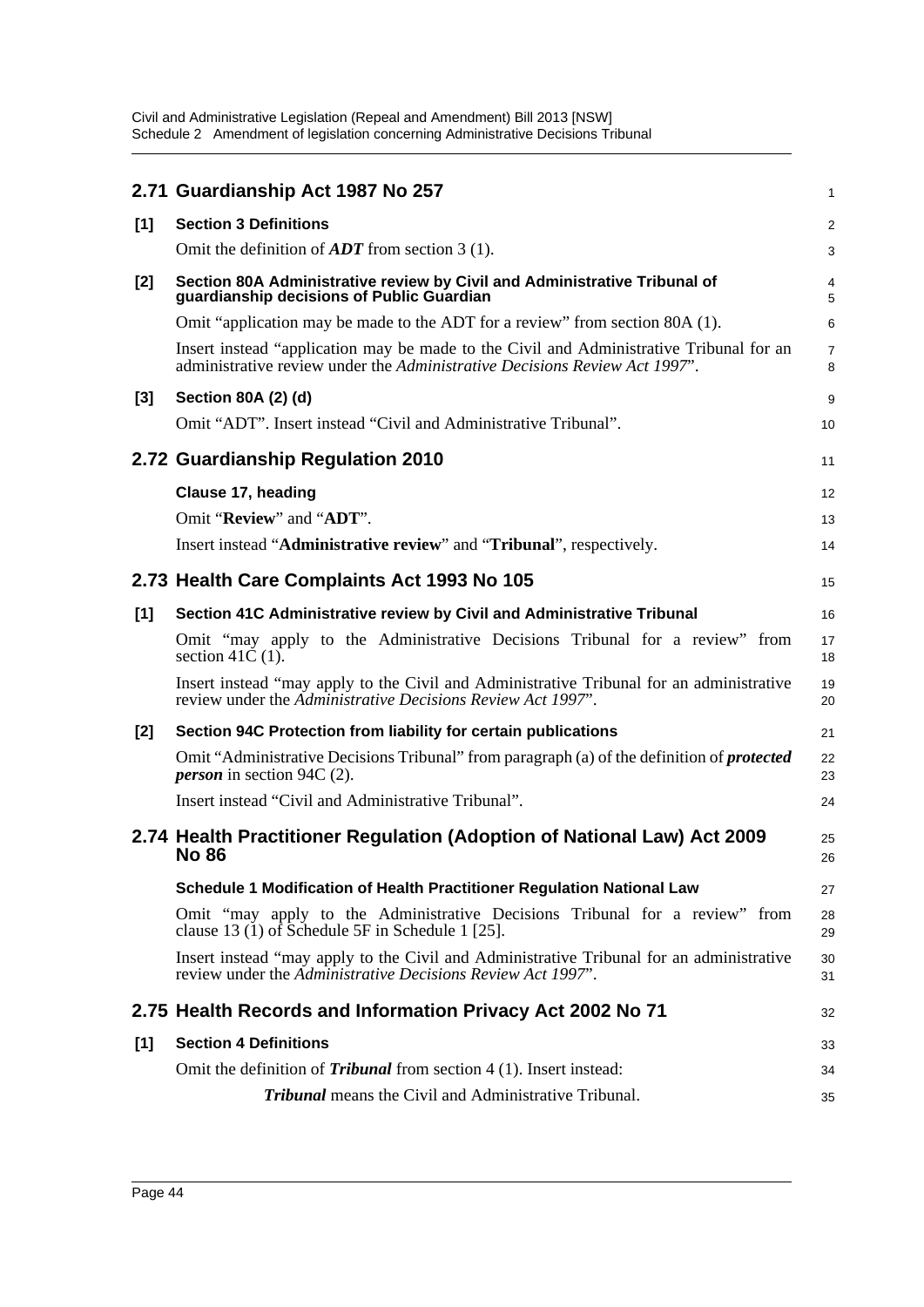| $[2]$ | Part 6, Division 2 Functions of the Tribunal                                                                                                                                  | 1              |
|-------|-------------------------------------------------------------------------------------------------------------------------------------------------------------------------------|----------------|
|       | Omit the note at the beginning of the Division. Insert instead:                                                                                                               | $\overline{a}$ |
|       | Note. The Civil and Administrative Tribunal Act 2013 contains provisions dealing with<br>the practice and procedure of the Tribunal, including matters concerning parties and | 3              |
|       | their representation.                                                                                                                                                         | $\frac{4}{5}$  |
| $[3]$ | Section 53 Relationship to Civil and Administrative Tribunal Act 2013                                                                                                         | 6              |
|       | Omit "Chapter 6 of the Administrative Decisions Tribunal Act 1997".                                                                                                           | 7              |
|       | Insert instead "Part 4 of the Civil and Administrative Tribunal Act 2013".                                                                                                    | 8              |
| [4]   | <b>Section 55 Costs</b>                                                                                                                                                       | 9              |
|       | Omit the section.                                                                                                                                                             | 10             |
| [5]   | Section 56 Compliance with order of Tribunal                                                                                                                                  | 11             |
|       | Omit the section.                                                                                                                                                             | 12             |
| [6]   | Section 57 Appeals to Appeal Panel against decisions and orders of Tribunal                                                                                                   | 13             |
|       | Omit the section.                                                                                                                                                             | 14             |
|       |                                                                                                                                                                               |                |
|       | 2.76 Hemp Industry Act 2008 No 58                                                                                                                                             | 15             |
|       | Section 38 Administrative review by NCAT of certain licence decisions                                                                                                         | 16             |
|       | Omit "may apply to the Administrative Decisions Tribunal for a review".                                                                                                       | 17             |
|       | Insert instead "may apply to the Civil and Administrative Tribunal for an administrative<br>review under the Administrative Decisions Review Act 1997".                       | 18<br>19       |
|       | 2.77 Higher Education Act 2001 No 102                                                                                                                                         | 20             |
|       | Section 17 Administrative review of decisions                                                                                                                                 | 21             |
|       | Omit "may apply to the Administrative Decisions Tribunal for a review".                                                                                                       | 22             |
|       | Insert instead "may apply to the Civil and Administrative Tribunal for an administrative<br>review under the Administrative Decisions Review Act 1997".                       | 23<br>24       |
|       | 2.78 Home Building Act 1989 No 147                                                                                                                                            | 25             |
|       | [1] Section 20 Issue of contractor licences                                                                                                                                   | 26             |
|       | Omit "the Administrative Decisions Tribunal in an application for review" from<br>section $20(5)$ .                                                                           | 27<br>28       |
|       | Insert instead "the Tribunal in an application for an administrative review".                                                                                                 | 29             |
| [2]   | <b>Section 25 Issue of certificates</b>                                                                                                                                       | 30             |
|       | Omit "the Administrative Decisions Tribunal in an application for review" from<br>section $25(4)$ .                                                                           | 31<br>32       |
|       | Insert instead "the Tribunal in an application for an administrative review".                                                                                                 | 33             |
|       |                                                                                                                                                                               |                |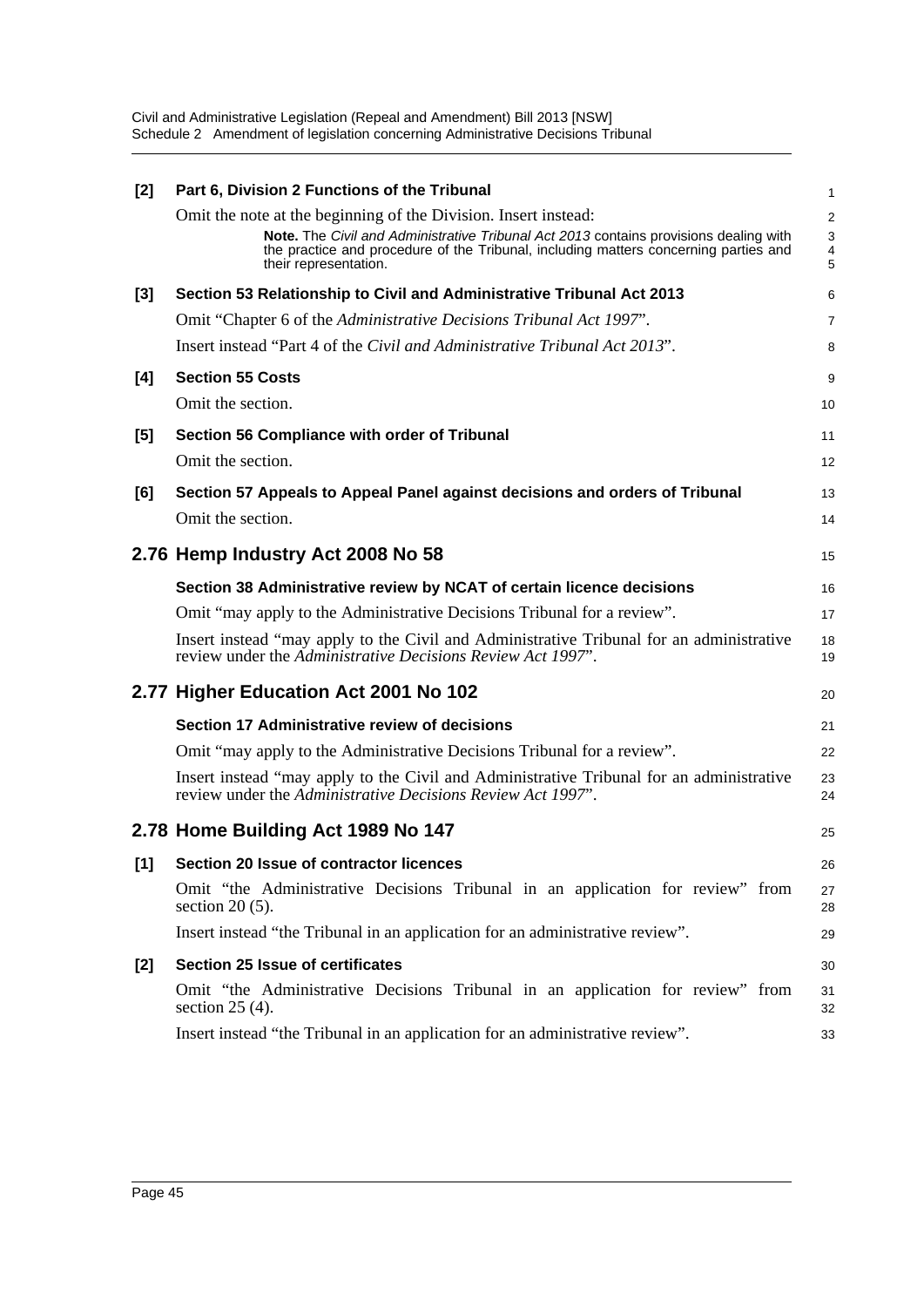| [3]   | Section 42A Automatic suspension of licence for failure to comply with order to pay<br>money in relation to building claim                              | 1<br>$\overline{c}$ |
|-------|---------------------------------------------------------------------------------------------------------------------------------------------------------|---------------------|
|       | Omit "the Administrative Decisions Tribunal in an application for review" from<br>section $42A(6)$ .                                                    | 3<br>4              |
|       | Insert instead "the Tribunal in an application for an administrative review".                                                                           | 5                   |
| [4]   | Section 67 Enforcement of monetary penalties and payment of costs                                                                                       | 6                   |
|       | Omit "the Administrative Decisions Tribunal in an application for review" from<br>section $67(3)$ .                                                     | 7<br>8              |
|       | Insert instead "the Tribunal in an application for an administrative review".                                                                           | 9                   |
| [5]   | Part 4A, heading                                                                                                                                        | 10                  |
|       | Omit the heading. Insert instead:                                                                                                                       | 11                  |
|       | Part 4A Administrative reviews by Tribunal                                                                                                              | 12                  |
| [6]   | <b>Section 83A Definitions</b>                                                                                                                          | 13                  |
|       | Omit the definition of Tribunal.                                                                                                                        | 14                  |
| $[7]$ | Section 83B Administrative reviews by Tribunal                                                                                                          | 15                  |
|       | Omit "may apply to the Tribunal for a review" wherever occurring in section 83B $(1)$ – $(3)$ .                                                         | 16                  |
|       | Insert instead "may apply to the Tribunal for an administrative review under the<br>Administrative Decisions Review Act 1997".                          | 17<br>18            |
|       | 2.79 Home Building Regulation 2004                                                                                                                      | 19                  |
| $[1]$ | <b>Clause 51 Modification of Part 2 of Licensing and Registration (Uniform Procedures)</b><br><b>Act 2002</b>                                           | 20<br>21            |
|       | Omit "Administrative Decisions Tribunal" wherever occurring in clause 51 (c).                                                                           | 22                  |
|       | Insert instead "Civil and Administrative Tribunal".                                                                                                     | 23                  |
| [2]   | <b>Clause 81 Administrative review by Civil and Administrative Tribunal</b>                                                                             | 24                  |
|       | Omit "review by the Administrative Decisions Tribunal" from the note to clause 81 (1).                                                                  | 25                  |
|       | Insert instead "the administrative review by the Civil and Administrative Tribunal".                                                                    | 26                  |
|       | 2.80 Housing Act 2001 No 52                                                                                                                             | 27                  |
|       | Section 67H Administrative review of certain decisions by Civil and Administrative<br><b>Tribunal</b>                                                   | 28<br>29            |
|       | Omit "may apply to the Administrative Decisions Tribunal for a review" from<br>section $67H(1)$ .                                                       | 30<br>31            |
|       | Insert instead "may apply to the Civil and Administrative Tribunal for an administrative<br>review under the Administrative Decisions Review Act 1997". | 32<br>33            |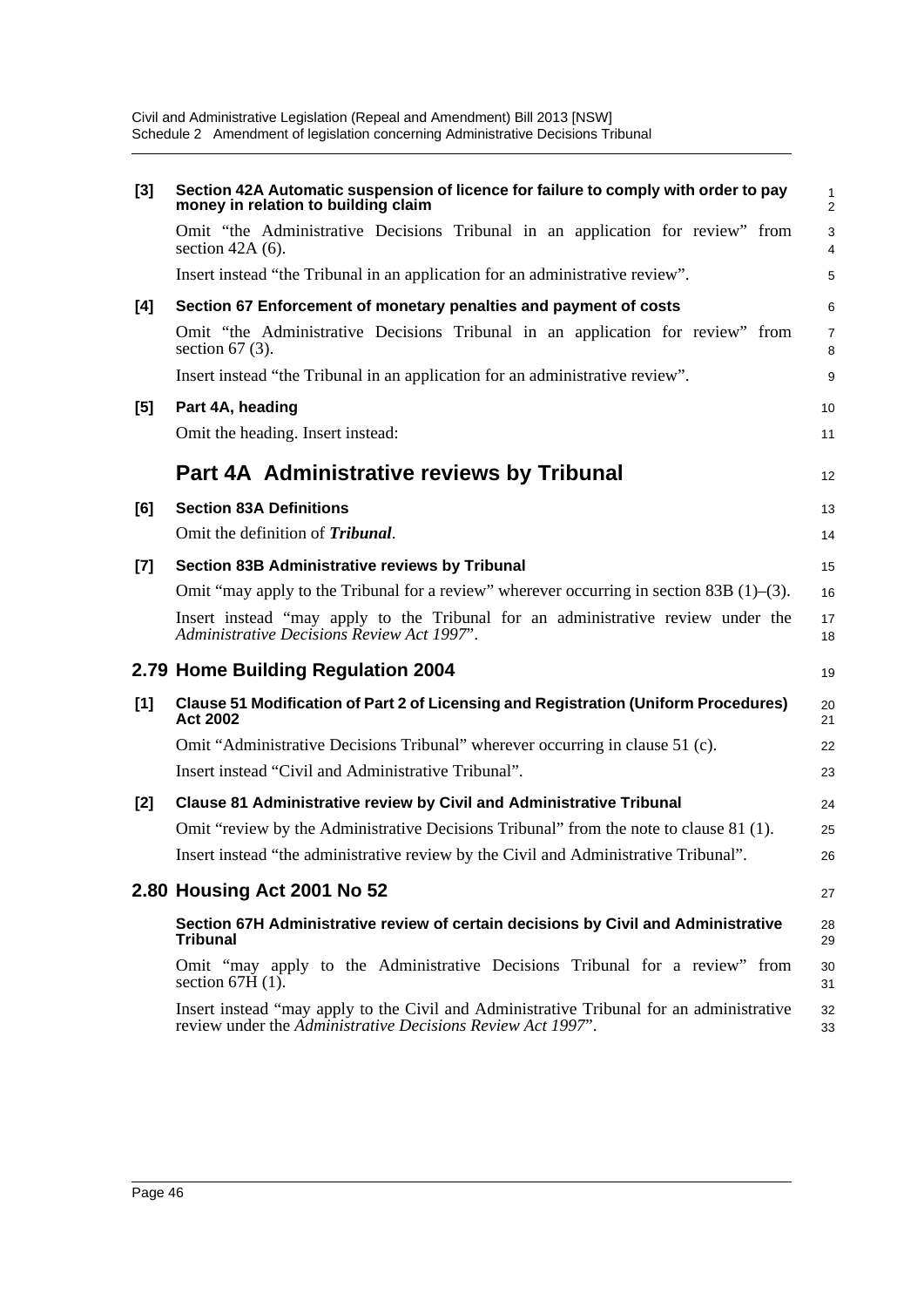|       | 2.81 Hunter Water Act 1991 No 53                                                                                                                        | 1        |
|-------|---------------------------------------------------------------------------------------------------------------------------------------------------------|----------|
| [1]   | Section 17B Administrative review of certain decisions of Tribunal concerning<br>operating licence                                                      | 2<br>3   |
|       | Omit "may apply to the Administrative Decisions Tribunal for a review" from<br>section $17B(1)$ .                                                       | 4<br>5   |
|       | Insert instead "may apply to the Civil and Administrative Tribunal for an administrative<br>review under the Administrative Decisions Review Act 1997". | 6<br>7   |
| [2]   | Section 17B (2)                                                                                                                                         | 8        |
|       | Omit "Administrative Decisions Tribunal Act 1997".                                                                                                      | 9        |
|       | Insert instead "Administrative Decisions Review Act 1997".                                                                                              | 10       |
|       | 2.82 Impounding Act 1993 No 31                                                                                                                          | 11       |
| [1]   | Part 6, heading                                                                                                                                         | 12       |
|       | <b>Omit "Administrative Decisions Tribunal".</b>                                                                                                        | 13       |
|       | Insert instead "Civil and Administrative Tribunal".                                                                                                     | 14       |
| [2]   | Section 38 Owner of impounded item can apply to Civil and Administrative Tribunal<br>for administrative review                                          | 15<br>16 |
|       | Omit "may apply to the Administrative Decisions Tribunal for a review" wherever<br>occurring in section 38 $(1)$ and $(2)$ .                            | 17<br>18 |
|       | Insert instead "may apply to the Civil and Administrative Tribunal for an administrative<br>review under the Administrative Decisions Review Act 1997". | 19<br>20 |
| $[3]$ | Section 38 (3) and (4)                                                                                                                                  | 21       |
|       | Omit "Administrative Decisions Tribunal" wherever occurring.                                                                                            | 22       |
|       | Insert instead "Civil and Administrative Tribunal".                                                                                                     | 23       |
| [4]   | <b>Section 39 Time limits for applications</b>                                                                                                          | 24       |
|       | Omit section 39 (1).                                                                                                                                    | 25       |
| $[5]$ | Section 39 (2)-(4)                                                                                                                                      | 26       |
|       | Omit "for review" and "for a review" wherever occurring.                                                                                                | 27       |
|       | Insert instead "for an administrative review".                                                                                                          | 28       |
| [6]   | Section 40 Result of application to Civil and Administrative Tribunal                                                                                   | 29       |
|       | Omit "for a review" wherever occurring. Insert instead "for an administrative review".                                                                  | 30       |
|       | 2.83 Industrial Relations Act 1996 No 17                                                                                                                | 31       |
|       | <b>Section 169 Anti-discrimination matters</b>                                                                                                          | 32       |
|       | Omit "Administrative Decisions Tribunal" from section 169 (2).                                                                                          | 33       |
|       | Insert instead "Civil and Administrative Tribunal".                                                                                                     | 34       |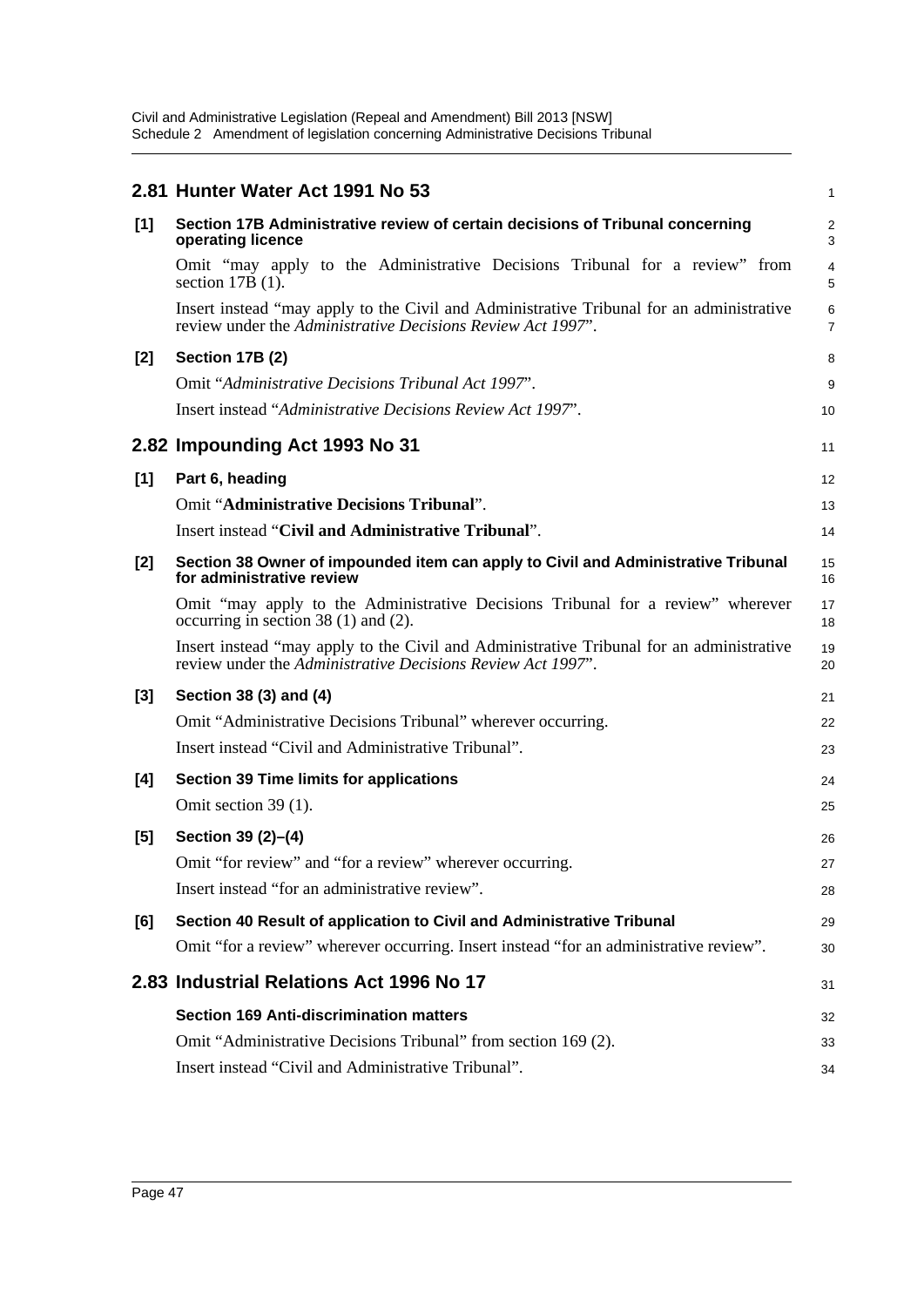|       | 2.84 Institute of Teachers Act 2004 No 65                                                                                                               | 1                   |
|-------|---------------------------------------------------------------------------------------------------------------------------------------------------------|---------------------|
|       | Section 27 Administrative review by Civil and Administrative Tribunal of<br>accreditation decisions                                                     | $\overline{a}$<br>3 |
|       | Omit "may apply to the Administrative Decisions Tribunal for a review" from<br>section $27(1)$ .                                                        | 4<br>5              |
|       | Insert instead "may apply to the Civil and Administrative Tribunal for an administrative<br>review under the Administrative Decisions Review Act 1997". | 6<br>7              |
|       | 2.85 Institute of Teachers Regulation 2010                                                                                                              | 8                   |
|       | <b>Schedule 3 Fees</b>                                                                                                                                  | 9                   |
|       | Omit "Administrative Decisions Tribunal".                                                                                                               | 10                  |
|       | Insert instead "Civil and Administrative Tribunal".                                                                                                     | 11                  |
|       | 2.86 Interpretation Act 1987 No 15                                                                                                                      | 12                  |
|       | Section 21 Meanings of commonly used words and expressions                                                                                              | 13                  |
|       | Omit the definition of <i>Administrative Decisions Tribunal</i> from section 21 (1).                                                                    | 14                  |
|       | 2.87 Judicial Officers Act 1986 No 100                                                                                                                  | 15                  |
| [1]   | <b>Section 3 Definitions</b>                                                                                                                            | 16                  |
|       | Omit paragraph $(g)$ from the definition of <i>judicial officer</i> in section 3 (1).                                                                   | 17                  |
| [2]   | Section 43 Appropriate authorities to suspend etc                                                                                                       | 18                  |
|       | Omit ", the President of the Administrative Decisions Tribunal".                                                                                        | 19                  |
| [3]   | Schedule 4A NSW and corresponding courts                                                                                                                | 20                  |
|       | Omit "Administrative Decisions Tribunal" from Column 1.                                                                                                 | 21                  |
|       | Insert instead "Civil and Administrative Tribunal".                                                                                                     | 22                  |
|       | 2.88 Legal Profession Act 2004 No 112                                                                                                                   | 23                  |
| [1]   | <b>Section 4 Definitions</b>                                                                                                                            | 24                  |
|       | Omit the definitions of Legal Services Division and Tribunal from section 4 (1).                                                                        | 25                  |
|       | Insert in alphabetical order:                                                                                                                           | 26                  |
|       | <b>Tribunal</b> means the Civil and Administrative Tribunal.                                                                                            | 27                  |
| [2]   | Section 17 Associates who are disqualified or convicted persons                                                                                         | 28                  |
|       | Omit "may apply to the Tribunal for a review" from section 17 (4).                                                                                      | 29                  |
|       | Insert instead "may apply to the Tribunal for an administrative review under the<br>Administrative Decisions Review Act 1997".                          | 30<br>31            |
| $[3]$ | <b>Section 17 (4)</b>                                                                                                                                   | 32                  |
|       | Omit the note to the subsection.                                                                                                                        | 33                  |
| [4]   | Section 20 Council to maintain register of prohibition orders and approvals                                                                             | 34                  |
|       | Omit section 20 $(1)$ – $(3)$ and $(5)$ .                                                                                                               | 35                  |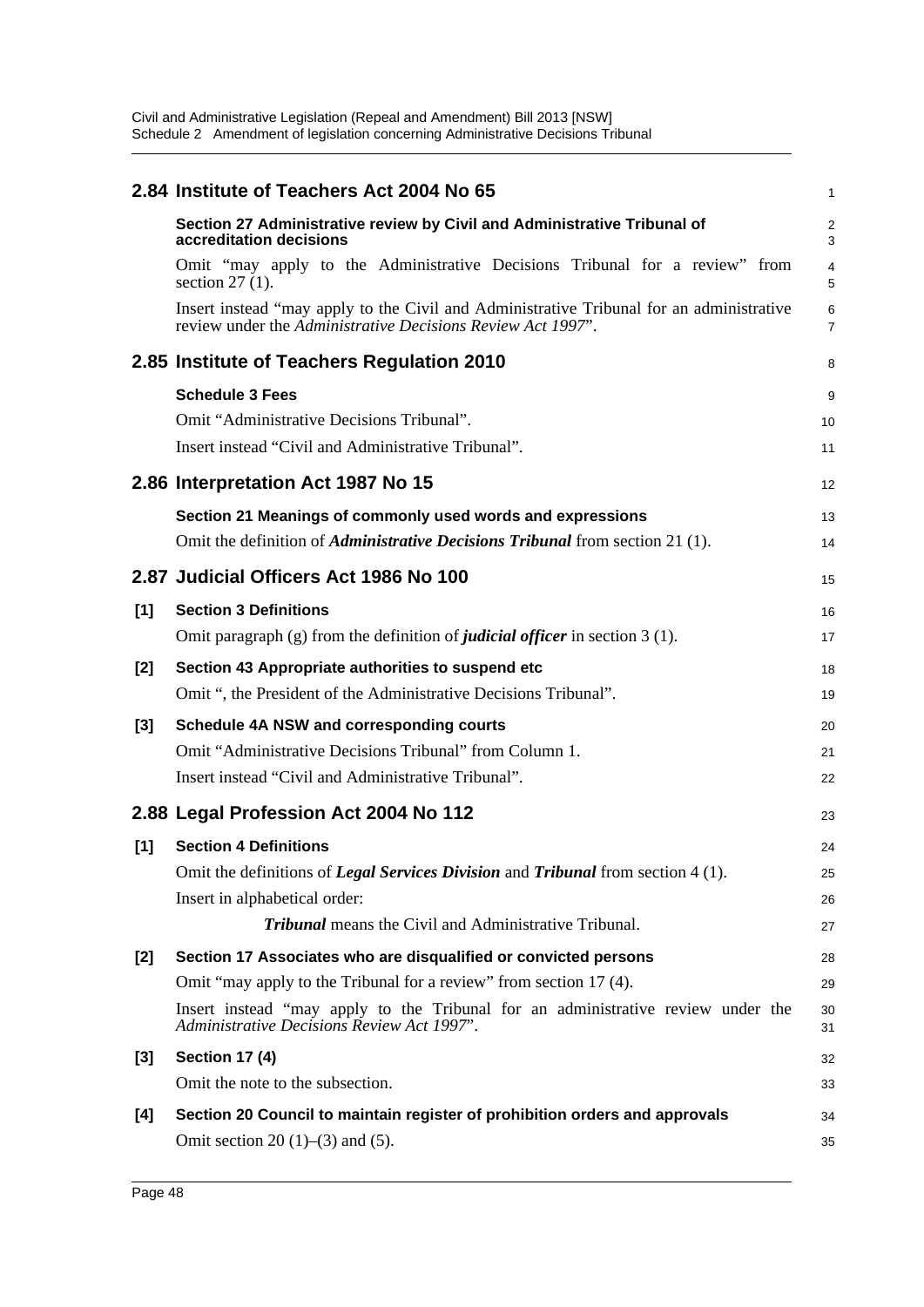| [5]    | Section 70 No decision in required period—suspension of practising certificate and<br>referral to Commissioner                                                                                                                            | $\mathbf{1}$<br>$\overline{2}$ |
|--------|-------------------------------------------------------------------------------------------------------------------------------------------------------------------------------------------------------------------------------------------|--------------------------------|
|        | Omit "The decision of the Tribunal on the application is an original decision for the<br>purposes of the Administrative Decisions Tribunal Act 1997." from section 70 (3).                                                                | 3<br>$\overline{4}$            |
| [6]    | Section 72 Council to implement decisions under this Division                                                                                                                                                                             | 5                              |
|        | Omit "Administrative Decisions Tribunal Act 1997" and "a review" from section 72 (9).                                                                                                                                                     | $6\phantom{1}6$                |
|        | Insert instead "Administrative Decisions Review Act 1997" and "an administrative review",<br>respectively.                                                                                                                                | $\overline{7}$<br>8            |
| $[7]$  | Section 75 Administrative review of decisions by Tribunal                                                                                                                                                                                 | 9                              |
|        | Omit "may apply to the Tribunal for a review of the decision" from section 75 (1).                                                                                                                                                        | 10                             |
|        | Insert instead "may apply to the Tribunal for an administrative review under the<br>Administrative Decisions Review Act 1997".                                                                                                            | 11<br>12                       |
| [8]    | Section 75 (2) and (3)                                                                                                                                                                                                                    | 13                             |
|        | Omit "for review" and "on a review" wherever occurring.                                                                                                                                                                                   | 14                             |
|        | Insert instead "for an administrative review" and "on an administrative review",<br>respectively.                                                                                                                                         | 15<br>16                       |
| [9]    | <b>Section 75 (4)</b>                                                                                                                                                                                                                     | 17                             |
|        | Omit "The Tribunal may make any order it considers appropriate on a review under this<br>section,".                                                                                                                                       | 18<br>19                       |
|        | Insert instead "Without limiting Division 3 of Part 3 of Chapter 3 of the Administrative<br>Decisions Review Act 1997, the Tribunal may make any order it considers appropriate in<br>proceedings on an application under this section,". | 20<br>21<br>22                 |
| $[10]$ | Section 75, note                                                                                                                                                                                                                          | 23                             |
|        | Omit the note at the end of the section.                                                                                                                                                                                                  | 24                             |
| $[11]$ | <b>Section 76 Parties to Tribunal proceedings</b>                                                                                                                                                                                         | 25                             |
|        | Omit the section.                                                                                                                                                                                                                         | 26                             |
| $[12]$ | Section 85 Regulation of advertising and other marketing of services                                                                                                                                                                      | 27                             |
|        | Omit section $85(7)$ (b).                                                                                                                                                                                                                 | 28                             |
| $[13]$ | <b>Section 289 Payments from Fund</b>                                                                                                                                                                                                     | 29                             |
|        | Omit "under section 566 (3) (Costs)" from section 289 (1) (c).                                                                                                                                                                            | 30                             |
|        | Insert instead "made under Schedule 5 to the Civil and Administrative Tribunal Act 2013".                                                                                                                                                 | 31                             |
| $[14]$ | Section 540 Summary conclusion of complaint procedure by caution, reprimand,<br>compensation order or imposition of conditions                                                                                                            | 32<br>33                       |
|        | Omit "may apply to the Tribunal for a review" from section 540 (5).                                                                                                                                                                       | 34                             |
|        | Insert instead "may apply to the Tribunal for an administrative review under the<br>Administrative Decisions Review Act 1997".                                                                                                            | 35<br>36                       |
| $[15]$ | Section 540 (5), note                                                                                                                                                                                                                     | 37                             |
|        | Omit the note.                                                                                                                                                                                                                            | 38                             |
|        |                                                                                                                                                                                                                                           |                                |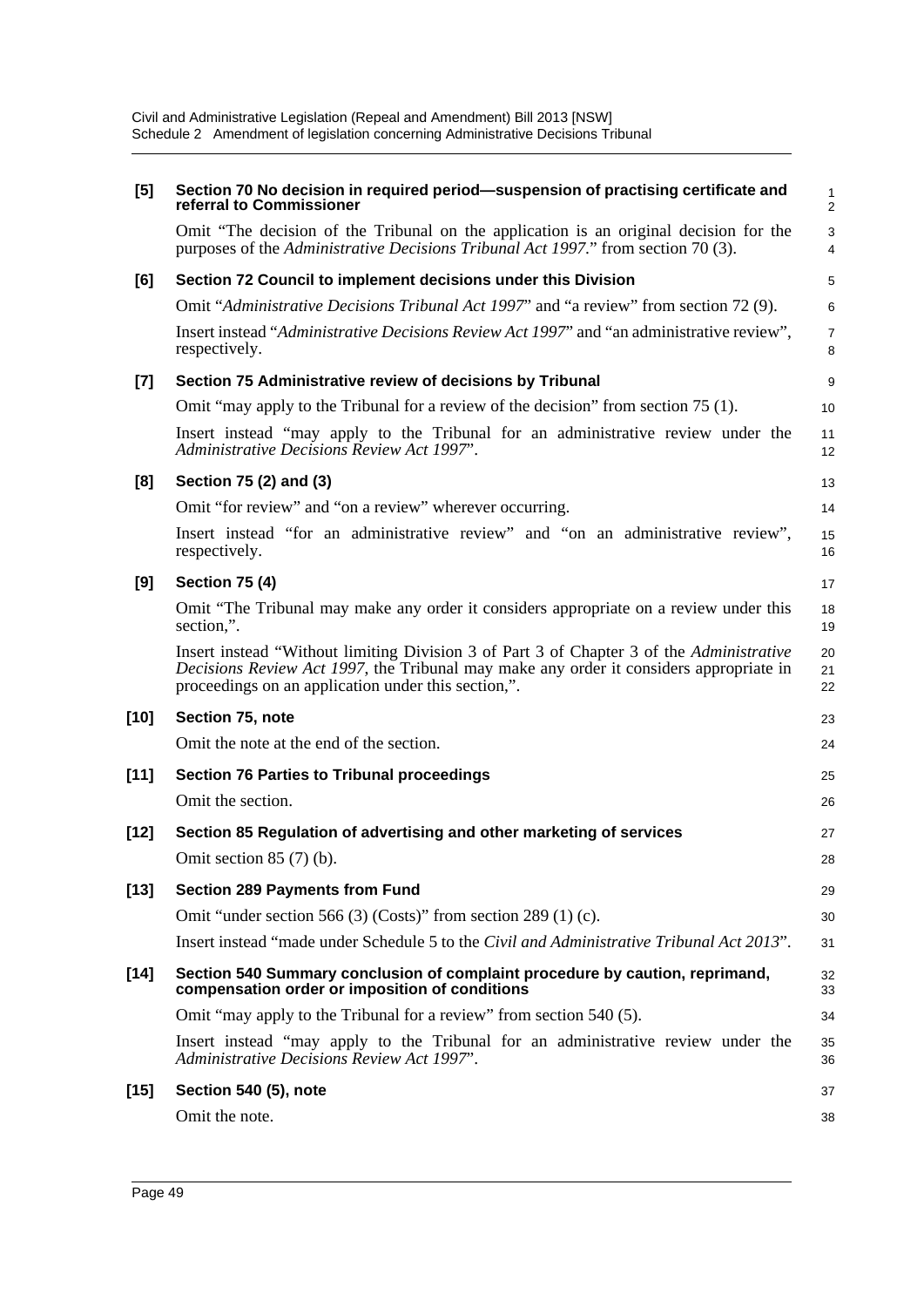| $[16]$ | <b>Section 544 Reviews</b>                                                                                                                                                                                               | $\mathbf{1}$   |
|--------|--------------------------------------------------------------------------------------------------------------------------------------------------------------------------------------------------------------------------|----------------|
|        | Omit "for a review" from section 544 (6). Insert instead "for an administrative review".                                                                                                                                 | $\overline{2}$ |
| $[17]$ | Section 545 Decision of Commissioner on review                                                                                                                                                                           | 3              |
|        | Omit "may apply to the Tribunal for a review" from section 545 (4).                                                                                                                                                      | 4              |
|        | Insert instead "may apply to the Tribunal for an administrative review under the<br><b>Administrative Decisions Review Act 1997'.</b>                                                                                    | 5<br>6         |
| $[18]$ | Section 545 (4), note                                                                                                                                                                                                    | 7              |
|        | Omit the note.                                                                                                                                                                                                           | 8              |
| $[19]$ | <b>Section 552 Time for commencing proceedings</b>                                                                                                                                                                       | 9              |
|        | Omit section 552 (5).                                                                                                                                                                                                    | 10             |
| $[20]$ | <b>Section 554 Joinder</b>                                                                                                                                                                                               | 11             |
|        | Omit "its rules".                                                                                                                                                                                                        | 12             |
|        | Insert instead "its procedural rules (within the meaning of Civil and Administrative<br>Tribunal Act 2013)".                                                                                                             | 13<br>14       |
| $[21]$ | <b>Section 558 Rules of evidence</b>                                                                                                                                                                                     | 15             |
|        | Omit the section.                                                                                                                                                                                                        | 16             |
| $[22]$ | <b>Section 559 Parties</b>                                                                                                                                                                                               | 17             |
|        | Omit the section.                                                                                                                                                                                                        | 18             |
| $[23]$ | Section 560 Hearings to be conducted in public                                                                                                                                                                           | 19             |
|        | Omit the section.                                                                                                                                                                                                        | 20             |
| $[24]$ | <b>Section 566 Costs</b>                                                                                                                                                                                                 | 21             |
|        | Omit the section.                                                                                                                                                                                                        | 22             |
| $[25]$ | Section 573 Making of compensation orders                                                                                                                                                                                | 23             |
|        | Omit "may apply to the Tribunal for a review", "The review" and "application for review"<br>from section $573(5)$ .                                                                                                      | 24<br>25       |
|        | Insert instead "may apply to the Tribunal for an administrative review under the<br>Administrative Decisions Review Act 1997', "The administrative review" and "application<br>for administrative review", respectively. | 26<br>27<br>28 |
| $[26]$ | Section 573 (5), note                                                                                                                                                                                                    | 29             |
|        | Omit the note.                                                                                                                                                                                                           | 30             |
| $[27]$ | <b>Section 574 Enforcement of compensation orders</b>                                                                                                                                                                    | 31             |
|        | Omit "section 82 of the <i>Administrative Decisions Tribunal Act 1997</i> " from the note to<br>section 574 (1).                                                                                                         | 32<br>33       |
|        | Insert instead "section 78 of the Civil and Administrative Tribunal Act 2013".                                                                                                                                           | 34             |
| $[28]$ | Section 601 Protection from liability                                                                                                                                                                                    | 35             |
|        | Omit "the Registrar" from section 601 (1) (g). Insert instead "a registrar".                                                                                                                                             | 36             |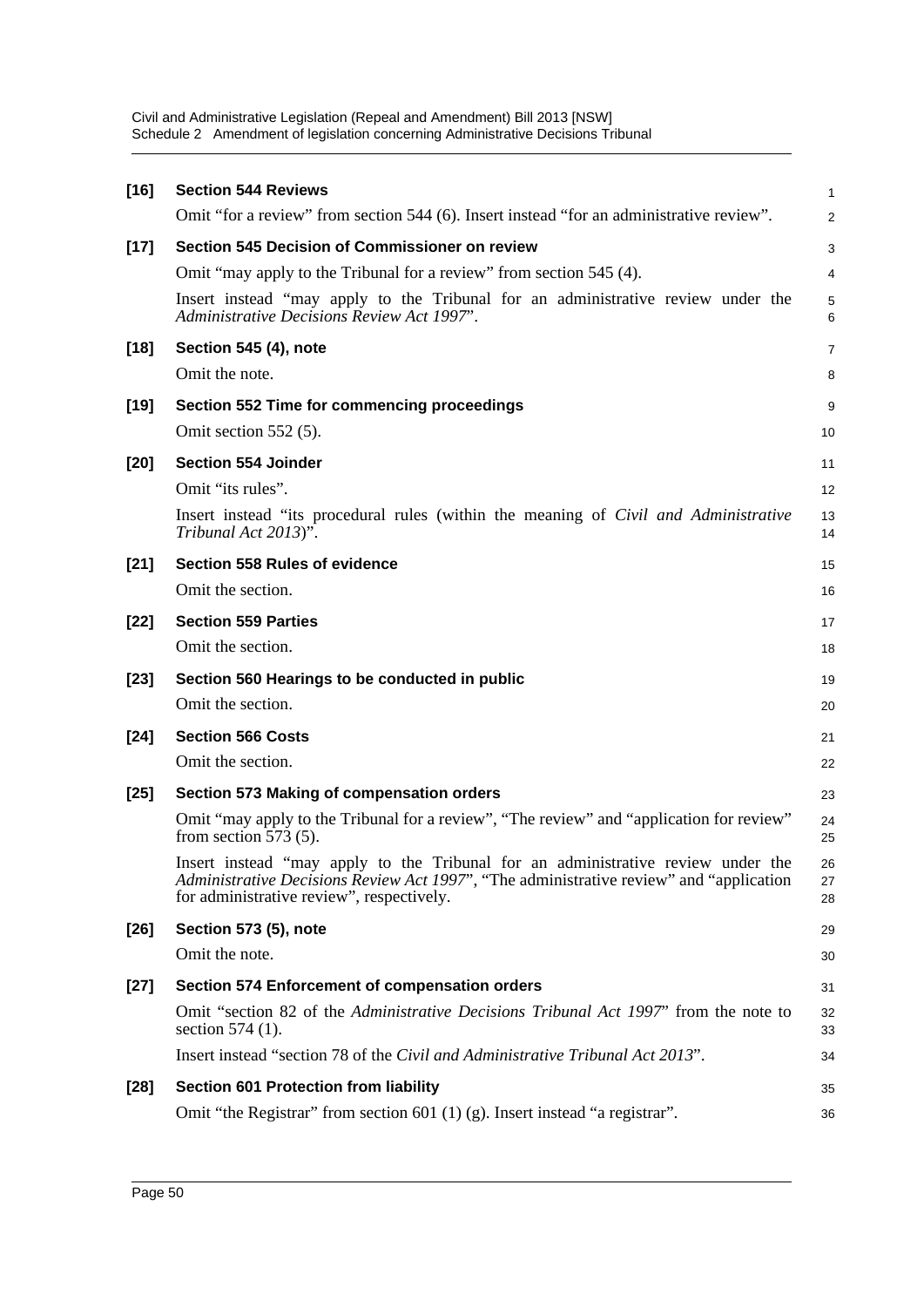| $[29]$ |                                               | Section 601 (2), definition of "protected person"                                                                                                                                                                                                                                                                                                                                                                                                                                                                                         | $\mathbf{1}$                           |  |  |  |
|--------|-----------------------------------------------|-------------------------------------------------------------------------------------------------------------------------------------------------------------------------------------------------------------------------------------------------------------------------------------------------------------------------------------------------------------------------------------------------------------------------------------------------------------------------------------------------------------------------------------------|----------------------------------------|--|--|--|
|        |                                               | Omit "the Registrar" from paragraph (d). Insert instead "a registrar".                                                                                                                                                                                                                                                                                                                                                                                                                                                                    | 2                                      |  |  |  |
| [30]   |                                               | Section 729A Appeals against orders and decisions of Tribunal                                                                                                                                                                                                                                                                                                                                                                                                                                                                             | 3                                      |  |  |  |
|        | Omit the section.                             |                                                                                                                                                                                                                                                                                                                                                                                                                                                                                                                                           | 4                                      |  |  |  |
| $[31]$ | <b>Section 738 Regulations</b>                |                                                                                                                                                                                                                                                                                                                                                                                                                                                                                                                                           |                                        |  |  |  |
|        |                                               | Omit "for a review" from section 738 (6).                                                                                                                                                                                                                                                                                                                                                                                                                                                                                                 | 6                                      |  |  |  |
|        | Act 1997".                                    | Insert instead "for an administrative review under the Administrative Decisions Review                                                                                                                                                                                                                                                                                                                                                                                                                                                    | $\overline{7}$<br>8                    |  |  |  |
| [32]   |                                               | Schedule 9 Savings, transitional and other provisions                                                                                                                                                                                                                                                                                                                                                                                                                                                                                     | 9                                      |  |  |  |
|        | Insert after clause 1:                        |                                                                                                                                                                                                                                                                                                                                                                                                                                                                                                                                           | 10                                     |  |  |  |
|        | 1A                                            | References to Tribunal before establishment of NCAT                                                                                                                                                                                                                                                                                                                                                                                                                                                                                       | 11                                     |  |  |  |
|        |                                               | A reference to the Tribunal in a provision of this Schedule that was inserted<br>before the establishment day (within the meaning of the Civil and<br>Administrative Tribunal Act 2013) is a reference to the former Administrative<br>Decisions Tribunal.                                                                                                                                                                                                                                                                                | 12<br>13<br>14<br>15                   |  |  |  |
|        |                                               | 2.89 Licensing and Registration (Uniform Procedures) Act 2002 No 28                                                                                                                                                                                                                                                                                                                                                                                                                                                                       | 16                                     |  |  |  |
| [1]    | Section 19 Notice of decision on applications |                                                                                                                                                                                                                                                                                                                                                                                                                                                                                                                                           |                                        |  |  |  |
|        |                                               | Omit "a right of review by the Administrative Decisions Tribunal" from section 19 (4).                                                                                                                                                                                                                                                                                                                                                                                                                                                    | 18                                     |  |  |  |
|        |                                               | Insert instead "a right of administrative review by the Civil and Administrative Tribunal".                                                                                                                                                                                                                                                                                                                                                                                                                                               | 19                                     |  |  |  |
| [2]    |                                               | <b>Section 23 Review of decisions</b>                                                                                                                                                                                                                                                                                                                                                                                                                                                                                                     | 20                                     |  |  |  |
|        | and $(2)$ .                                   | Omit "to the Administrative Decisions Tribunal" wherever occurring in section 23 (1)                                                                                                                                                                                                                                                                                                                                                                                                                                                      | 21<br>22                               |  |  |  |
|        |                                               | Insert "to the Civil and Administrative Tribunal (with the review being an administrative<br>review under the Administrative Decisions Review Act 1997)".                                                                                                                                                                                                                                                                                                                                                                                 | 23<br>24                               |  |  |  |
| $[3]$  | <b>Section 23 (3)</b>                         |                                                                                                                                                                                                                                                                                                                                                                                                                                                                                                                                           | 25                                     |  |  |  |
|        |                                               | Omit the subsection. Insert instead:                                                                                                                                                                                                                                                                                                                                                                                                                                                                                                      | 26                                     |  |  |  |
|        | (3)                                           | The parties to proceedings before the Civil and Administrative Tribunal on an<br>administrative review arising under subsection $(1)$ (b) or $(2)$ (b) include, in the<br>case of an advertised application in respect of which any objection has been<br>duly made under section 15, any objector who, in accordance with the<br>procedural rules (within the meaning of the Civil and Administrative Tribunal<br>Act 2013), gives notice to the Tribunal of the objector's wish to become a party<br>to the application for the review. | 27<br>28<br>29<br>30<br>31<br>32<br>33 |  |  |  |
| [4]    |                                               | Section 48 Notice of decision on applications                                                                                                                                                                                                                                                                                                                                                                                                                                                                                             | 34                                     |  |  |  |
|        |                                               | Omit "a right of review by the Administrative Decisions Tribunal" from section 48 (4).                                                                                                                                                                                                                                                                                                                                                                                                                                                    | 35                                     |  |  |  |
|        |                                               | Insert instead "a right of administrative review by the Civil and Administrative Tribunal".                                                                                                                                                                                                                                                                                                                                                                                                                                               | 36                                     |  |  |  |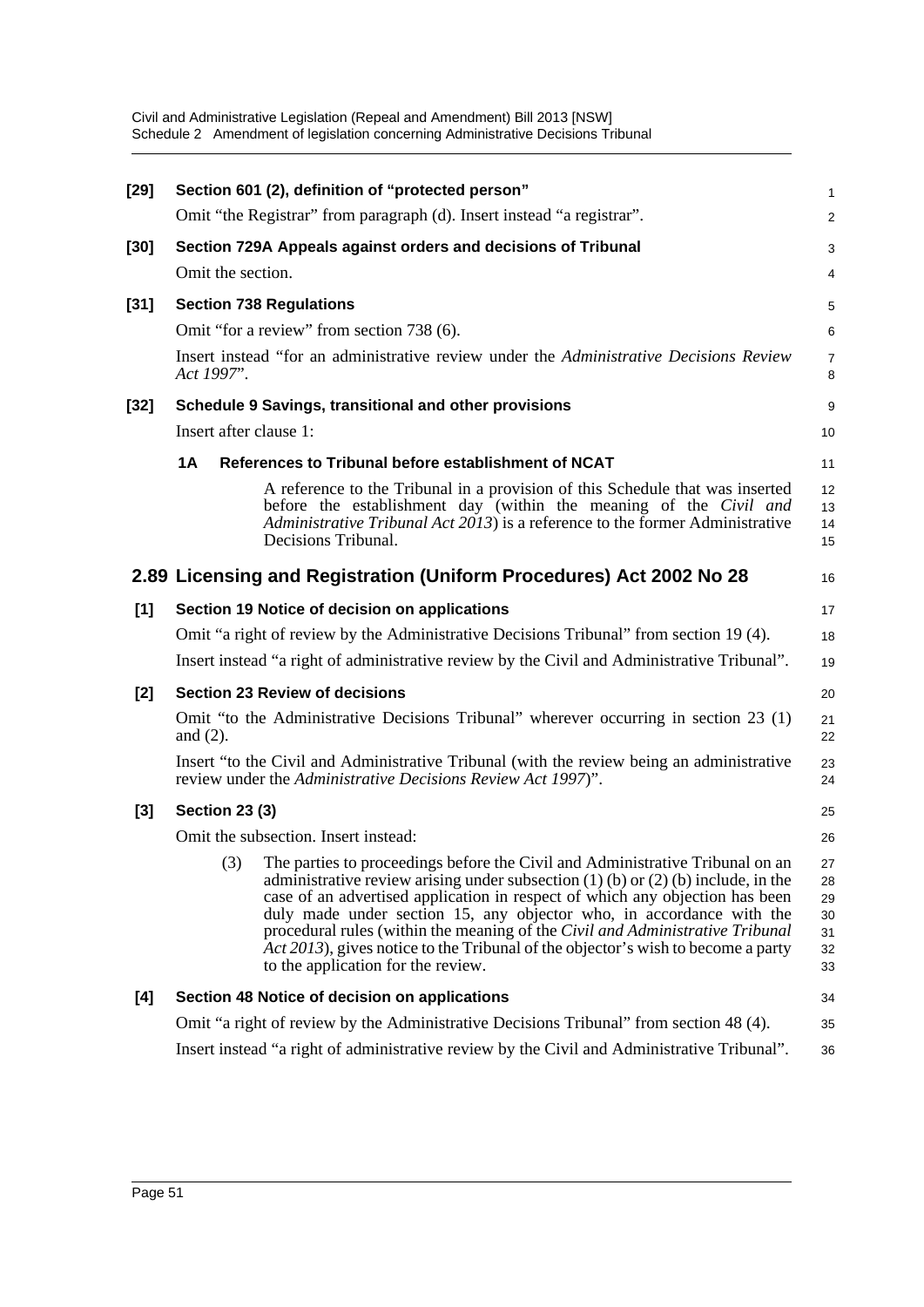| [5] |             |                       |            | <b>Section 52 Review of decisions</b>                                                                                                                                                                                                                                                                                                                                                                                                                                                                                                      | 1                                    |
|-----|-------------|-----------------------|------------|--------------------------------------------------------------------------------------------------------------------------------------------------------------------------------------------------------------------------------------------------------------------------------------------------------------------------------------------------------------------------------------------------------------------------------------------------------------------------------------------------------------------------------------------|--------------------------------------|
|     | and $(2)$ . |                       |            | Omit "to the Administrative Decisions Tribunal" wherever occurring in section 52 (1)                                                                                                                                                                                                                                                                                                                                                                                                                                                       | $\overline{\mathbf{c}}$<br>3         |
|     |             |                       |            | Insert "to the Civil and Administrative Tribunal (with the review being an administrative<br>review under the Administrative Decisions Review Act 1997)".                                                                                                                                                                                                                                                                                                                                                                                  | $\overline{\mathcal{L}}$<br>5        |
| [6] |             | <b>Section 52 (3)</b> |            |                                                                                                                                                                                                                                                                                                                                                                                                                                                                                                                                            | 6                                    |
|     |             |                       |            | Omit the subsection. Insert instead:                                                                                                                                                                                                                                                                                                                                                                                                                                                                                                       | 7                                    |
|     |             | (3)                   |            | The parties to proceedings before the Civil and Administrative Tribunal on an<br>administrative review arising under subsection $(1)$ (b) or $(2)$ (b) include, in the<br>case of an advertised application in respect of which any submission has been<br>duly made under section 44, any objector who, in accordance with the<br>procedural rules (within the meaning of the Civil and Administrative Tribunal<br>Act 2013), gives notice to the Tribunal of the objector's wish to become a party<br>to the application for the review. | 8<br>9<br>10<br>11<br>12<br>13<br>14 |
|     |             |                       |            | 2.90 Liquor Act 2007 No 90                                                                                                                                                                                                                                                                                                                                                                                                                                                                                                                 | 15                                   |
| [1] |             | <b>Section 144</b>    |            |                                                                                                                                                                                                                                                                                                                                                                                                                                                                                                                                            | 16                                   |
|     |             |                       |            | Omit the section. Insert instead:                                                                                                                                                                                                                                                                                                                                                                                                                                                                                                          | 17                                   |
|     | 144         |                       |            | Administrative review by NCAT of decisions by Authority under this Part                                                                                                                                                                                                                                                                                                                                                                                                                                                                    | 18                                   |
|     |             | (1)                   | this Part: | Each of the following persons may apply to the Civil and Administrative<br>Tribunal for an administrative review under the Administrative Decisions<br><i>Review Act 1997</i> of a decision by the Authority in relation to a complaint under                                                                                                                                                                                                                                                                                              | 19<br>20<br>21<br>22                 |
|     |             |                       | (a)        | the person against whom any disciplinary action is taken by the<br>Authority in relation to the complaint,                                                                                                                                                                                                                                                                                                                                                                                                                                 | 23<br>24                             |
|     |             |                       | (b)        | the complainant.                                                                                                                                                                                                                                                                                                                                                                                                                                                                                                                           | 25                                   |
|     |             | (2)                   |            | Part 2 of Chapter 3 of the Administrative Decisions Review Act 1997 does not<br>apply to an application to the Civil and Administrative Tribunal for an<br>administrative review of a decision by the Authority under this Part.                                                                                                                                                                                                                                                                                                           | 26<br>27<br>28                       |
|     |             | (3)                   |            | In determining an application for a review of any decision by the Authority<br>under section 141 (1A) or (1B), the Civil and Administrative Tribunal (and<br>any Appeal Panel of the Tribunal in determining any internal appeal against<br>such a review under the Civil and Administrative Tribunal Act 2013):                                                                                                                                                                                                                           | 29<br>30<br>31<br>32                 |
|     |             |                       | (a)        | is to ensure that it does not, in the reasons for its decision or otherwise,<br>disclose any criminal intelligence without the approval of the<br>Commissioner of Police, and                                                                                                                                                                                                                                                                                                                                                              | 33<br>34<br>35                       |
|     |             |                       | (b)        | in order to prevent the disclosure of any criminal intelligence, is to<br>receive evidence and hear argument in the absence of the public, the<br>applicant for the administrative review, the applicant's representative<br>and any other interested party, unless the Commissioner of Police<br>approves otherwise.                                                                                                                                                                                                                      | 36<br>37<br>38<br>39<br>40           |
| [2] |             |                       |            | <b>Section 144H Reviews generally</b>                                                                                                                                                                                                                                                                                                                                                                                                                                                                                                      | 41                                   |
|     |             |                       |            | Omit section 144H (2) and (3). Insert instead:                                                                                                                                                                                                                                                                                                                                                                                                                                                                                             | 42                                   |
|     |             | (2)                   |            | An application is to be made:                                                                                                                                                                                                                                                                                                                                                                                                                                                                                                              | 43                                   |
|     |             |                       | (a)        | in the case of a decision of the Director-General—to the Authority, and                                                                                                                                                                                                                                                                                                                                                                                                                                                                    | 44                                   |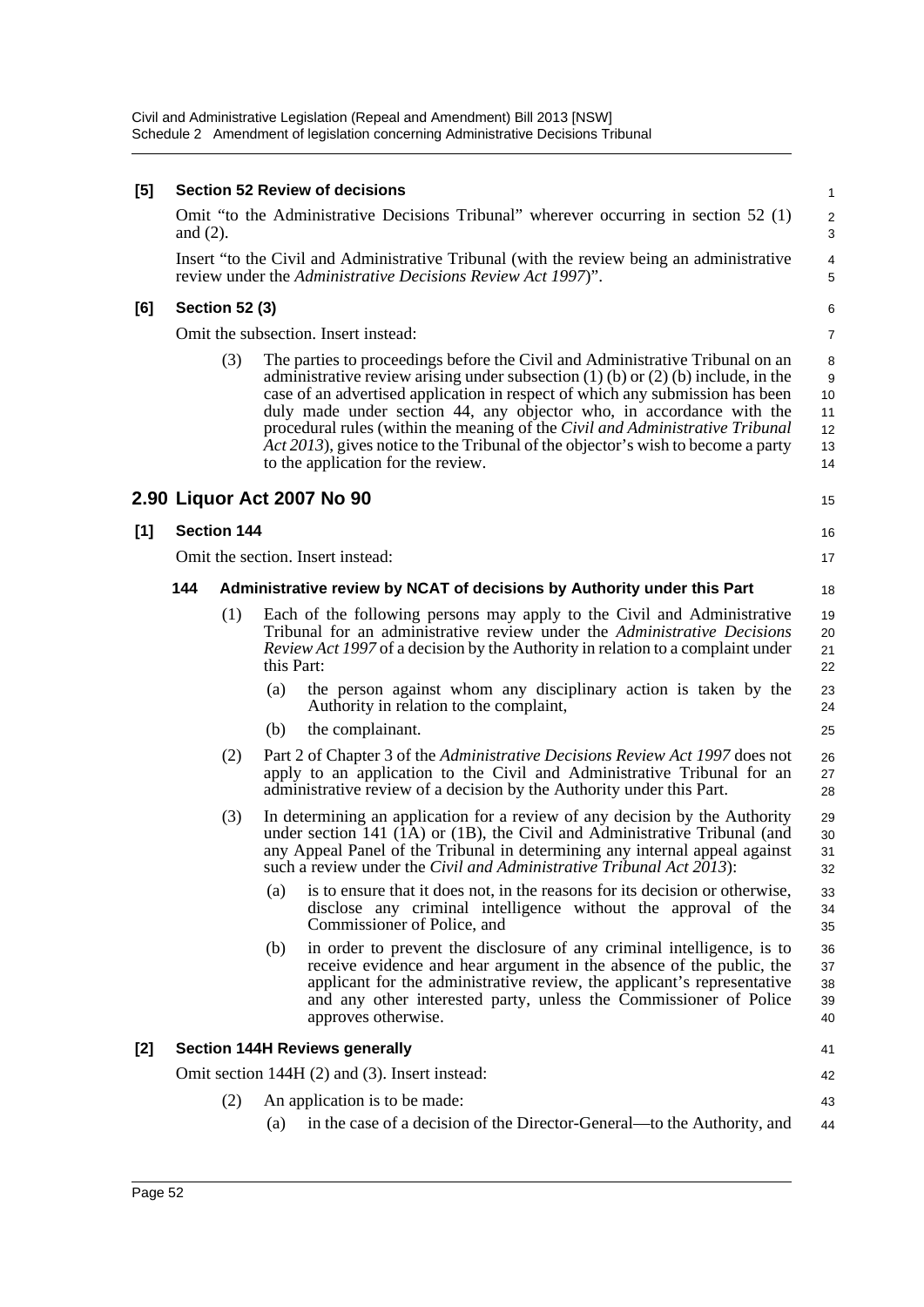|       | (b)<br>in the case of a decision of the Authority—to the Civil and<br>Administrative Tribunal as an application for an administrative review                                                                                            | 1<br>$\overline{\mathbf{c}}$ |
|-------|-----------------------------------------------------------------------------------------------------------------------------------------------------------------------------------------------------------------------------------------|------------------------------|
|       | of the decision under the Administrative Decisions Review Act 1997.                                                                                                                                                                     | 3                            |
|       | Part 2 of Chapter 3 of the Administrative Decisions Review Act 1997 does not<br>(3)<br>apply to an application to the Civil and Administrative Tribunal for an<br>administrative review of a decision by the Authority under this Part. | $\overline{4}$<br>5<br>6     |
|       | 2.91 Local Government Act 1993 No 30                                                                                                                                                                                                    | $\overline{7}$               |
| $[1]$ | Section 275 Who is disqualified from holding civic office?                                                                                                                                                                              | 8                            |
|       | Omit "Administrative Decisions Tribunal" from section 275 (4).                                                                                                                                                                          | 9                            |
|       | Insert instead "former Administrative Decisions Tribunal or the Civil and Administrative<br>Tribunal".                                                                                                                                  | 10<br>11                     |
| [2]   | Section 303 Making of claims for inclusion in the roll                                                                                                                                                                                  | 12                           |
|       | Omit "may apply to the Administrative Decisions Tribunal for a review" from<br>section $303(3)$ .                                                                                                                                       | 13<br>14                     |
|       | Insert instead "may apply to the Civil and Administrative Tribunal for an administrative<br>review under the Administrative Decisions Review Act 1997".                                                                                 | 15<br>16                     |
| [3]   | <b>Section 303 (4)</b>                                                                                                                                                                                                                  | 17                           |
|       | Omit "Administrative Decisions Tribunal".                                                                                                                                                                                               | 18                           |
|       | Insert instead "Civil and Administrative Tribunal".                                                                                                                                                                                     | 19                           |
| [4]   | Section 329 Can the holder of a civic office be dismissed?                                                                                                                                                                              | 20                           |
|       | Omit "Administrative Decisions Tribunal" from section 329 (1).                                                                                                                                                                          | 21                           |
|       | Insert instead "Civil and Administrative Tribunal".                                                                                                                                                                                     | 22                           |
| [5]   | <b>Section 329 (6)</b>                                                                                                                                                                                                                  | 23                           |
|       | Omit the subsection.                                                                                                                                                                                                                    | 24                           |
| [6]   | Section 330 Appeals to Supreme Court against dismissal order                                                                                                                                                                            | 25                           |
|       | Omit the section.                                                                                                                                                                                                                       | 26                           |
| [7]   | Section 331 When does an order of dismissal take effect?                                                                                                                                                                                | 27                           |
|       | Omit "to the Supreme Court is made" from section 331 (a).                                                                                                                                                                               | 28                           |
|       | Insert instead "is made under the <i>Civil and Administrative Tribunal Act 2013</i> ".                                                                                                                                                  | 29                           |
| [8]   | Section 434B Expenses of investigation to be borne by council                                                                                                                                                                           | 30                           |
|       | Omit "may apply to the Administrative Decisions Tribunal for a review" from<br>section $434B(4)$ .                                                                                                                                      | 31<br>32                     |
|       | Insert instead "may apply to the Civil and Administrative Tribunal for an administrative<br>review under the Administrative Decisions Review Act 1997".                                                                                 | 33<br>34                     |
| [9]   | <b>Section 434B (5)</b>                                                                                                                                                                                                                 | 35                           |
|       | Omit "a review". Insert instead "an administrative review".                                                                                                                                                                             | 36                           |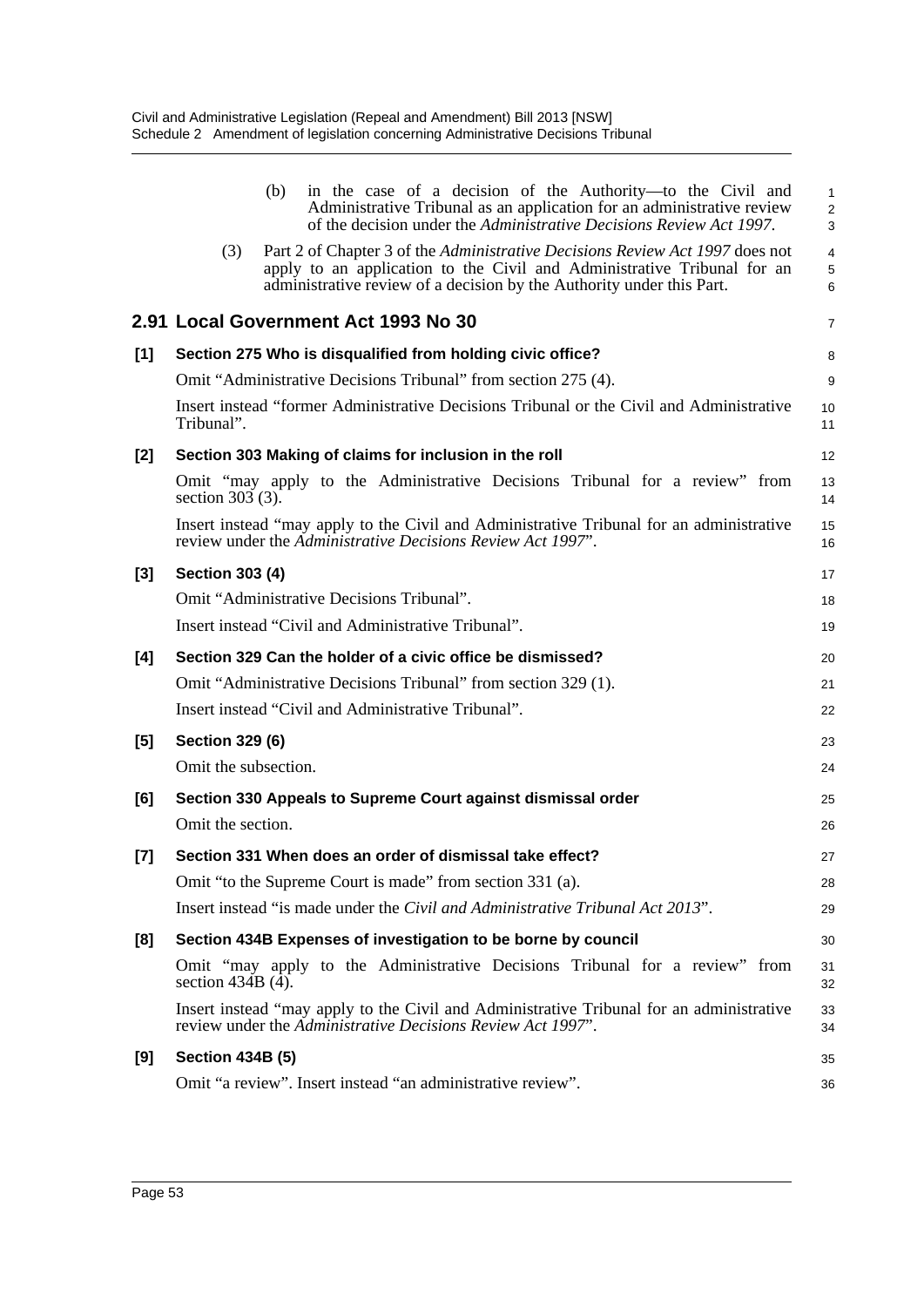| $[10]$ | Section 437 Applications for administrative review by NCAT                                                                                               | $\mathbf{1}$        |
|--------|----------------------------------------------------------------------------------------------------------------------------------------------------------|---------------------|
|        | Omit "may apply to the Administrative Decisions Tribunal for a review" from<br>section $437(1)$ .                                                        | $\overline{2}$<br>3 |
|        | Insert instead "may apply to the Civil and Administrative Tribunal for an administrative<br>review under the Administrative Decisions Review Act 1997".  | $\overline{4}$<br>5 |
| $[11]$ | <b>Section 437 (2)</b>                                                                                                                                   | 6                   |
|        | Omit "a review". Insert instead "an administrative review".                                                                                              | $\overline{7}$      |
| $[12]$ | Section 438V Expenses of public inquiry to be borne by council in certain<br>circumstances                                                               | 8<br>9              |
|        | Omit "may apply to the Administrative Decisions Tribunal for a review" from<br>section 438V $(\overline{6})$ .                                           | 10<br>11            |
|        | Insert instead "may apply to the Civil and Administrative Tribunal for an administrative<br>review under the Administrative Decisions Review Act 1997".  | 12<br>13            |
| $[13]$ | <b>Section 438V (7)</b>                                                                                                                                  | 14                  |
|        | Omit "a review". Insert instead "an administrative review".                                                                                              | 15                  |
| $[14]$ | Section 440M Expenses to be borne by council                                                                                                             | 16                  |
|        | Omit "Administrative Decisions Tribunal for a review" from section 440M (4).                                                                             | 17                  |
|        | Insert instead "Civil and Administrative Tribunal for an administrative review".                                                                         | 18                  |
| $[15]$ | <b>Section 440M (5)</b>                                                                                                                                  | 19                  |
|        | Omit "a review". Insert instead "an administrative review".                                                                                              | 20                  |
|        | 2.92 Lotteries and Art Unions Act 1901 No 34                                                                                                             | 21                  |
| [1]    | Section 22A Minister may issue direction prohibiting conduct of lottery activity                                                                         | 22                  |
|        | Omit "may apply to the Administrative Decisions Tribunal for a review" from<br>section $22\overline{A(4)}$ .                                             | 23<br>24            |
|        | Insert instead "may apply to the Civil and Administrative Tribunal for an administrative<br>review under the Administrative Decisions Review Act 1997".  | 25<br>26            |
| $[2]$  | Section 22AA Minister may prohibit person or organisation from conducting lottery<br>activities                                                          | 27<br>28            |
|        | Omit "may apply to the Administrative Decisions Tribunal for a review" from<br>section $22AA(4)$ .                                                       | 29<br>30            |
|        | Insert instead "may apply to the Civil and Administrative Tribunal for an administrative<br>review under the Administrative Decisions Review Act 1997".  | 31<br>32            |
|        | 2.93 Marine Pollution Act 2012 No 5                                                                                                                      | 33                  |
|        | <b>Section 244</b>                                                                                                                                       | 34                  |
|        | Omit the section. Insert instead:                                                                                                                        | 35                  |
|        | 244<br>Regulations may prescribe decisions that are administratively reviewable by<br><b>NCAT</b>                                                        | 36<br>37            |
|        | (1)<br>The regulations may authorise a person to apply to the Civil and<br>Administrative Tribunal for an administrative review under the Administrative | 38<br>39            |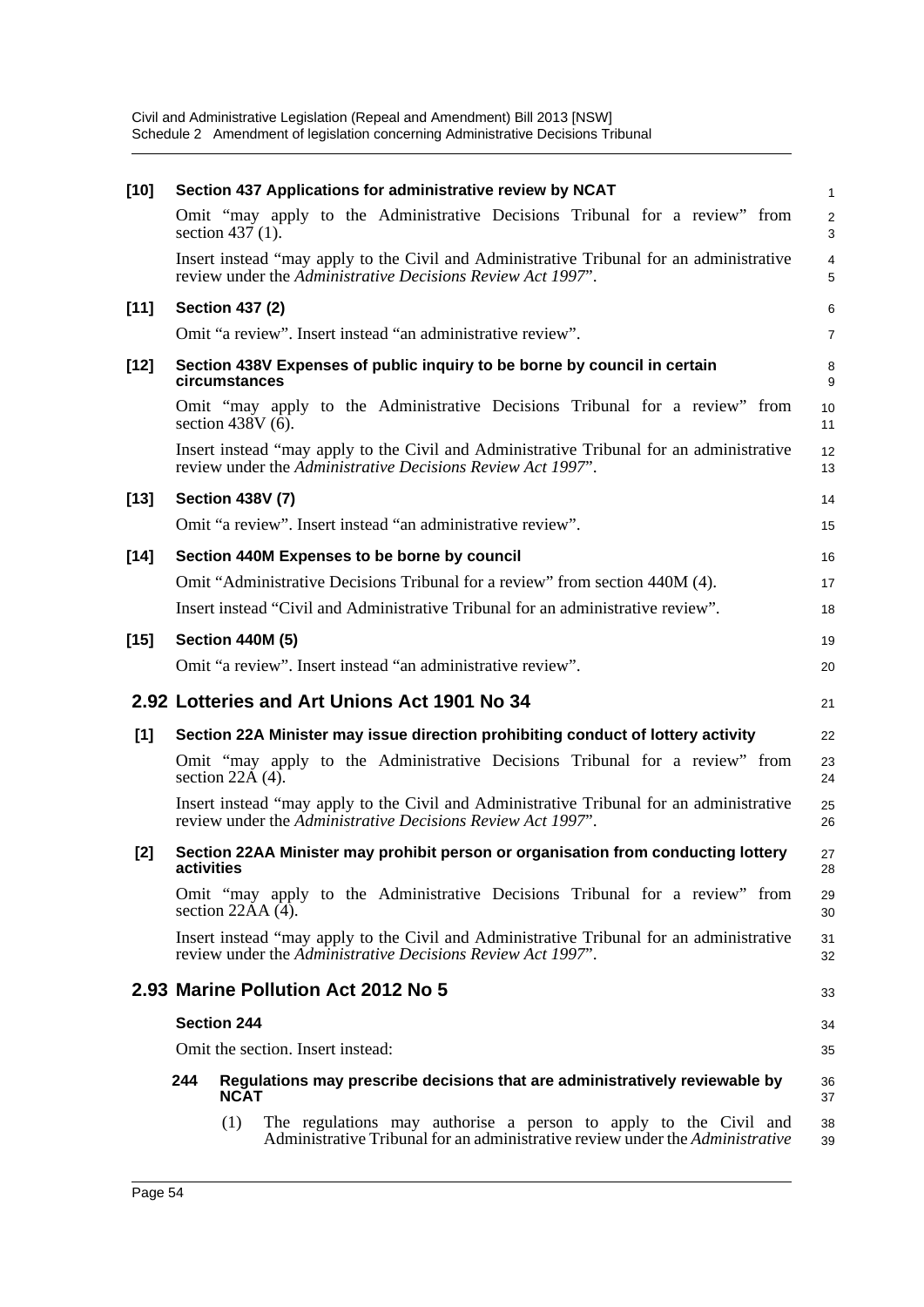|       |                                                                         | Decisions Review Act 1997 of a decision, of a class prescribed by the<br>regulations, that is made under this Act or the regulations.                                                                                                                                                                                                                                                                                             | $\mathbf{1}$<br>2                  |  |  |  |  |
|-------|-------------------------------------------------------------------------|-----------------------------------------------------------------------------------------------------------------------------------------------------------------------------------------------------------------------------------------------------------------------------------------------------------------------------------------------------------------------------------------------------------------------------------|------------------------------------|--|--|--|--|
|       | (2)                                                                     | The Minister is not to recommend the making of any such regulation unless<br>the Minister certifies that the Minister administering the Civil and<br>Administrative Tribunal Act 2013 has agreed to the provisions concerned.                                                                                                                                                                                                     | $\mathsf 3$<br>$\overline{4}$<br>5 |  |  |  |  |
|       |                                                                         | 2.94 Marine Safety Act 1998 No 121                                                                                                                                                                                                                                                                                                                                                                                                | 6                                  |  |  |  |  |
| [1]   |                                                                         | Section 19 Regulations relating to safety of navigation                                                                                                                                                                                                                                                                                                                                                                           | $\overline{7}$                     |  |  |  |  |
|       | section $19(3)$ .                                                       | Omit "may apply to the Administrative Decisions Tribunal for a review" from                                                                                                                                                                                                                                                                                                                                                       | 8<br>9                             |  |  |  |  |
|       |                                                                         | Insert instead "may apply to the Civil and Administrative Tribunal for an administrative<br>review under the Administrative Decisions Review Act 1997".                                                                                                                                                                                                                                                                           | 10<br>11                           |  |  |  |  |
| [2]   |                                                                         | Part 4, Division 4, heading                                                                                                                                                                                                                                                                                                                                                                                                       | 12                                 |  |  |  |  |
|       |                                                                         | Omit the heading. Insert instead:                                                                                                                                                                                                                                                                                                                                                                                                 | 13                                 |  |  |  |  |
|       | <b>Division 4</b>                                                       | <b>Administrative review by Civil and Administrative</b><br><b>Tribunal</b>                                                                                                                                                                                                                                                                                                                                                       | 14<br>15                           |  |  |  |  |
| $[3]$ | <b>Section 41 Definition</b>                                            |                                                                                                                                                                                                                                                                                                                                                                                                                                   | 16                                 |  |  |  |  |
|       |                                                                         | Omit "Administrative Decisions Tribunal".                                                                                                                                                                                                                                                                                                                                                                                         | 17                                 |  |  |  |  |
|       |                                                                         | Insert instead "Civil and Administrative Tribunal".                                                                                                                                                                                                                                                                                                                                                                               | 18                                 |  |  |  |  |
| [4]   | Section 42 Application for administrative review                        |                                                                                                                                                                                                                                                                                                                                                                                                                                   |                                    |  |  |  |  |
|       |                                                                         | Omit "may apply to the Tribunal for a review".                                                                                                                                                                                                                                                                                                                                                                                    | 20                                 |  |  |  |  |
|       |                                                                         | Insert instead "may apply to the Tribunal for an administrative review under the<br>Administrative Decisions Review Act 1997".                                                                                                                                                                                                                                                                                                    | 21<br>22                           |  |  |  |  |
| [5]   | notice                                                                  | Section 125H Application to Civil and Administrative Tribunal for stay of prohibition                                                                                                                                                                                                                                                                                                                                             | 23<br>24                           |  |  |  |  |
|       |                                                                         | Omit "Administrative Decisions Tribunal" from section 125H (1).                                                                                                                                                                                                                                                                                                                                                                   | 25                                 |  |  |  |  |
|       |                                                                         | Insert instead "Civil and Administrative Tribunal".                                                                                                                                                                                                                                                                                                                                                                               | 26                                 |  |  |  |  |
| [6]   |                                                                         | Section 125I Administrative review by Civil and Administrative Tribunal                                                                                                                                                                                                                                                                                                                                                           | 27                                 |  |  |  |  |
|       | Omit "may apply to the Administrative Decisions Tribunal for a review". |                                                                                                                                                                                                                                                                                                                                                                                                                                   |                                    |  |  |  |  |
|       |                                                                         | Insert instead "may apply to the Civil and Administrative Tribunal for an administrative<br>review under the Administrative Decisions Review Act 1997".                                                                                                                                                                                                                                                                           | 29<br>30                           |  |  |  |  |
| $[7]$ |                                                                         | <b>Section 137 Regulations</b>                                                                                                                                                                                                                                                                                                                                                                                                    | 31                                 |  |  |  |  |
|       |                                                                         | Omit section 137 (3). Insert instead:                                                                                                                                                                                                                                                                                                                                                                                             | 32                                 |  |  |  |  |
|       | (3)                                                                     | The Minister is not to recommend the making of a regulation containing<br>provisions that provide for an application to be made to the Civil and<br>Administrative Tribunal for the<br>administrative review under the<br>Administrative Decisions Review Act 1997 of a decision unless the Minister<br>certifies that the Minister administering the Civil and Administrative Tribunal<br>Act 2013 has agreed to the provisions. | 33<br>34<br>35<br>36<br>37<br>38   |  |  |  |  |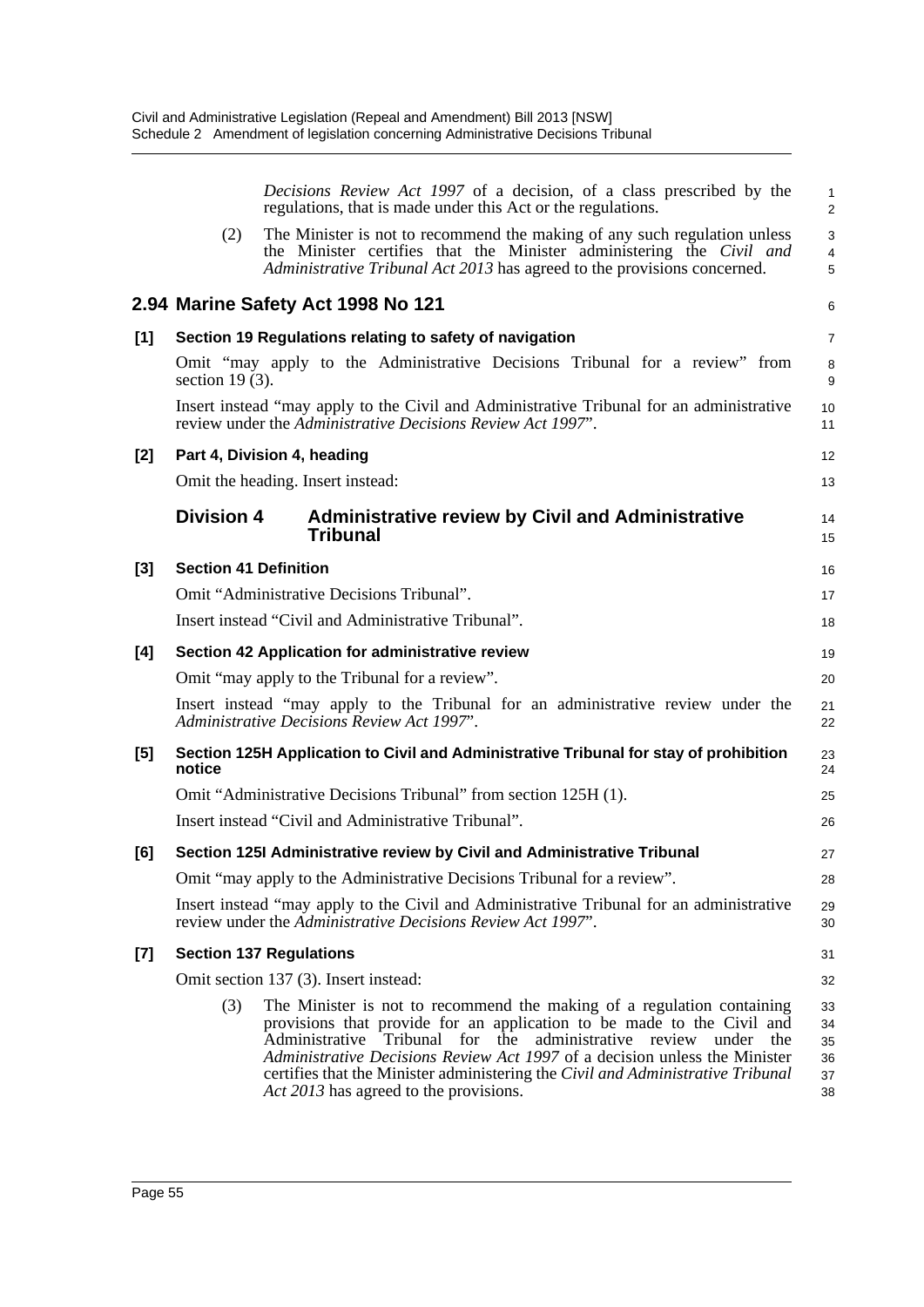| [8] |                    |                                   | <b>Schedule 3 Amendment of other Acts</b>                                                                                                                                                                                                                                                                                                                      | 1                     |  |  |
|-----|--------------------|-----------------------------------|----------------------------------------------------------------------------------------------------------------------------------------------------------------------------------------------------------------------------------------------------------------------------------------------------------------------------------------------------------------|-----------------------|--|--|
|     |                    |                                   | Omit proposed section 99C from Schedule 3.7 [15]. Insert instead:                                                                                                                                                                                                                                                                                              | $\overline{a}$        |  |  |
|     | 99C                |                                   | <b>Administrative reviews by NCAT</b>                                                                                                                                                                                                                                                                                                                          | 3                     |  |  |
|     |                    | (1)                               | The regulations may provide that a person may apply to the Civil and<br>Administrative Tribunal for the administrative review under<br>the<br>Administrative Decisions Review Act 1997 of a decision made in respect of the<br>person under the regulations under this Part in relation to matters requiring a<br>licence or other approval from the Minister. | 4<br>5<br>6<br>7<br>8 |  |  |
|     |                    | (2)                               | The Minister is not to recommend the making of a regulation containing<br>provisions for the purposes of subsection (2) unless the Minister certifies that<br>the Minister administering the Civil and Administrative Tribunal Act 2013 has<br>agreed to the provisions.                                                                                       | 9<br>10<br>11<br>12   |  |  |
|     |                    |                                   | 2.95 Mental Health Regulation 2013                                                                                                                                                                                                                                                                                                                             | 13                    |  |  |
|     |                    |                                   | <b>Schedule 1 Forms</b>                                                                                                                                                                                                                                                                                                                                        | 14                    |  |  |
|     |                    |                                   | Omit "Administrative Decisions Tribunal" from Form 2.                                                                                                                                                                                                                                                                                                          | 15                    |  |  |
|     |                    |                                   | Insert instead "Civil and Administrative Tribunal".                                                                                                                                                                                                                                                                                                            | 16                    |  |  |
|     |                    |                                   | 2.96 Mine Health and Safety Act 2004 No 74                                                                                                                                                                                                                                                                                                                     | 17                    |  |  |
|     |                    | <b>Section 167</b>                |                                                                                                                                                                                                                                                                                                                                                                | 18                    |  |  |
|     |                    | Omit the section. Insert instead: |                                                                                                                                                                                                                                                                                                                                                                |                       |  |  |
|     | 167<br><b>NCAT</b> |                                   | Regulations may prescribe decisions that are administratively reviewable by                                                                                                                                                                                                                                                                                    | 20<br>21              |  |  |
|     |                    | (1)                               | The regulations may authorise a person to apply to the Civil and<br>Administrative Tribunal for an administrative review under the Administrative<br>Decisions Review Act 1997 of a decision under this Act or the regulations that<br>is of a class prescribed by the regulations.                                                                            | 22<br>23<br>24<br>25  |  |  |
|     |                    | (2)                               | The regulations may require any person who applies to the Civil and<br>Administrative Tribunal for an administrative review of a decision under this<br>Act to notify any person of that application.                                                                                                                                                          | 26<br>27<br>28        |  |  |
|     |                    | (3)                               | Despite section 60 of the Administrative Decisions Review Act 1997, the<br>regulations may make provision for the operation and implementation of a<br>decision under administrative review, or pending administrative review, by the<br>Civil and Administrative Tribunal.                                                                                    | 29<br>30<br>31<br>32  |  |  |
|     |                    | (4)                               | The Minister is not to recommend the making of any such regulation unless<br>the Minister certifies that the Minister administering the Civil and<br>Administrative Tribunal Act 2013 has agreed to the provisions concerned.                                                                                                                                  | 33<br>34<br>35        |  |  |
|     |                    |                                   | 2.97 Mine Health and Safety Regulation 2007                                                                                                                                                                                                                                                                                                                    | 36                    |  |  |
| [1] |                    |                                   | Clause 125 Ministerial declarations that a person's competence is not recognised                                                                                                                                                                                                                                                                               | 37                    |  |  |
|     |                    |                                   | Omit "Administrative Decisions Tribunal Act 1997" from clause 125 (6).                                                                                                                                                                                                                                                                                         | 38                    |  |  |
|     |                    |                                   | Insert instead "Administrative Decisions Review Act 1997".                                                                                                                                                                                                                                                                                                     | 39                    |  |  |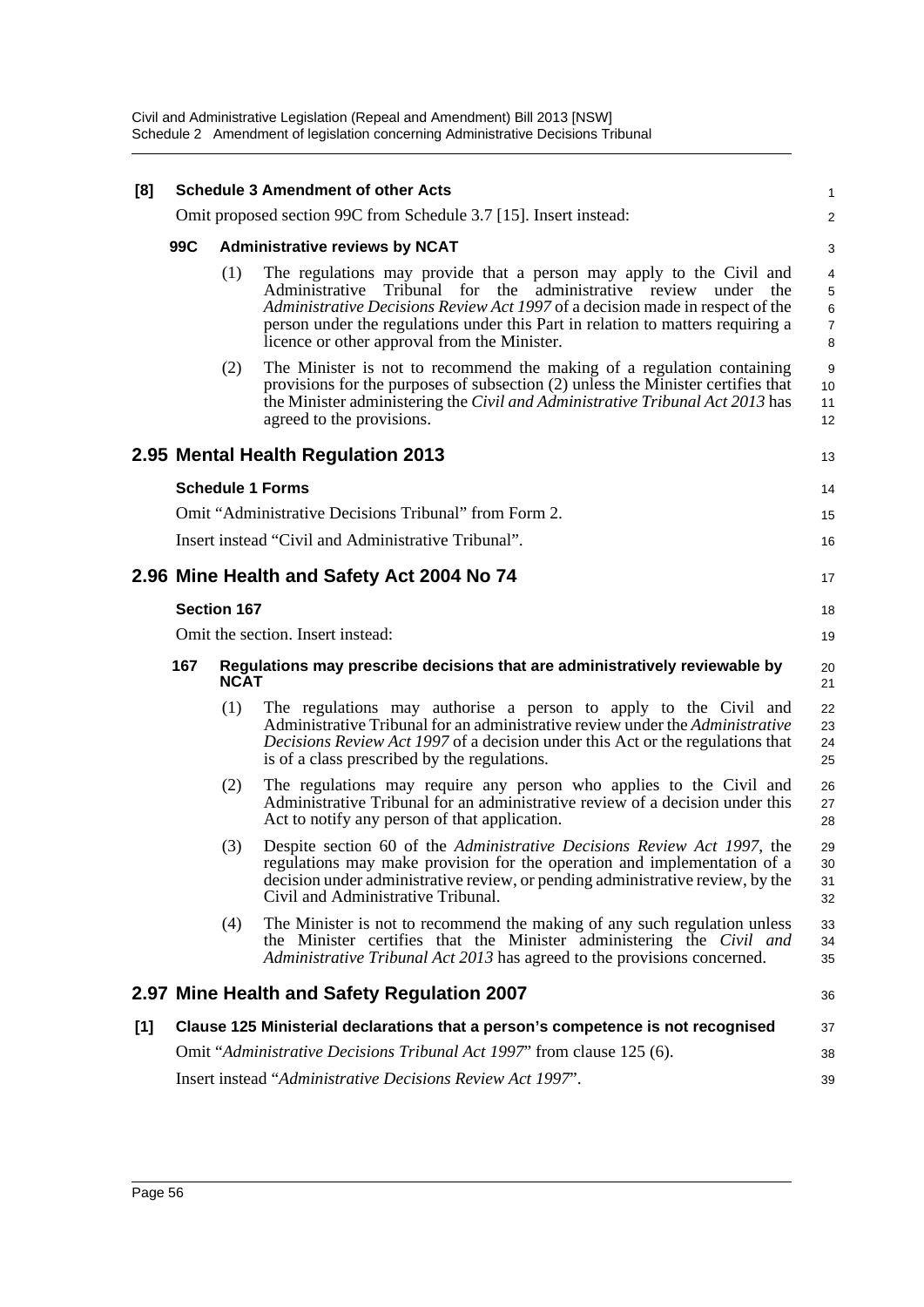| $[2]$ | Clause 164 Decisions administratively reviewable by Civil and Administrative<br><b>Tribunal</b>                                                                                          | 1<br>$\overline{a}$ |
|-------|------------------------------------------------------------------------------------------------------------------------------------------------------------------------------------------|---------------------|
|       | Omit "may apply to the Administrative Decisions Tribunal for a review" from<br>clause 164 (1).                                                                                           | 3<br>4              |
|       | Insert instead "may apply to the Civil and Administrative Tribunal for an administrative<br>review under the Administrative Decisions Review Act 1997".                                  | 5<br>6              |
| [3]   | <b>Clause 164 (2)</b>                                                                                                                                                                    | 7                   |
|       | Omit "an application for review by the Administrative Decisions Tribunal".                                                                                                               | 8                   |
|       | Insert instead "an application for an administrative review by the Civil and Administrative<br>Tribunal".                                                                                | 9<br>10             |
| [4]   | Clause 179 Nomination of employer as operator of mine                                                                                                                                    | 11                  |
|       | Omit "may apply to the Administrative Decisions Tribunal for a review" from<br>clause 179 (2).                                                                                           | 12<br>13            |
|       | Insert instead "may apply to the Civil and Administrative Tribunal for an administrative<br>review under the Administrative Decisions Review Act 1997".                                  | 14<br>15            |
|       | 2.98 Motor Accidents Compensation Act 1999 No 41                                                                                                                                         | 16                  |
| [1]   | Section 170 Administrative reviews of licensing decisions by Civil and<br><b>Administrative Tribunal</b>                                                                                 | 17<br>18            |
|       | Omit "may apply to the Administrative Decisions Tribunal for a review" from<br>section $170(1)$ .                                                                                        | 19<br>20            |
|       | Insert instead "may apply to the Civil and Administrative Tribunal for an administrative<br>review under the Administrative Decisions Review Act 1997".                                  | 21<br>22            |
| [2]   | <b>Section 170 (2)</b>                                                                                                                                                                   | 23                  |
|       | Omit "Division 2 of Part 3 of Chapter 5 of the Administrative Decisions Tribunal Act 1997"<br>and "its review".                                                                          | 24<br>25            |
|       | Insert instead "Division 2 of Part 3 of Chapter 3 of the Administrative Decisions Review<br>Act 1997" and "its administrative review", respectively.                                     | 26<br>27            |
|       | 2.99 Motor Dealers Act 1974 No 52                                                                                                                                                        | 28                  |
| $[1]$ | Section 20F Administrative reviews by Civil and Administrative Tribunal                                                                                                                  | 29                  |
|       | Omit "may apply to the Administrative Decisions Tribunal for a review" from<br>section $20F(1)$ .                                                                                        | 30<br>31            |
|       | Insert instead "may apply to the Tribunal for an administrative review under the<br>Administrative Decisions Review Act 1997".                                                           | 32<br>33            |
| [2]   | Section 20F (2)                                                                                                                                                                          | 34                  |
|       | Omit "a review" and "Administrative Decisions Tribunal".                                                                                                                                 | 35                  |
|       | Insert instead "an administrative review" and "Tribunal", respectively.                                                                                                                  | 36                  |
| [3]   | Section 20F (3)                                                                                                                                                                          | 37                  |
|       | Omit "In determining an application for a review of any decision to refuse to grant a licence<br>because of section 12 $(3A)$ or to cancel a licence because of section 20E $(1C)$ , the | 38<br>39            |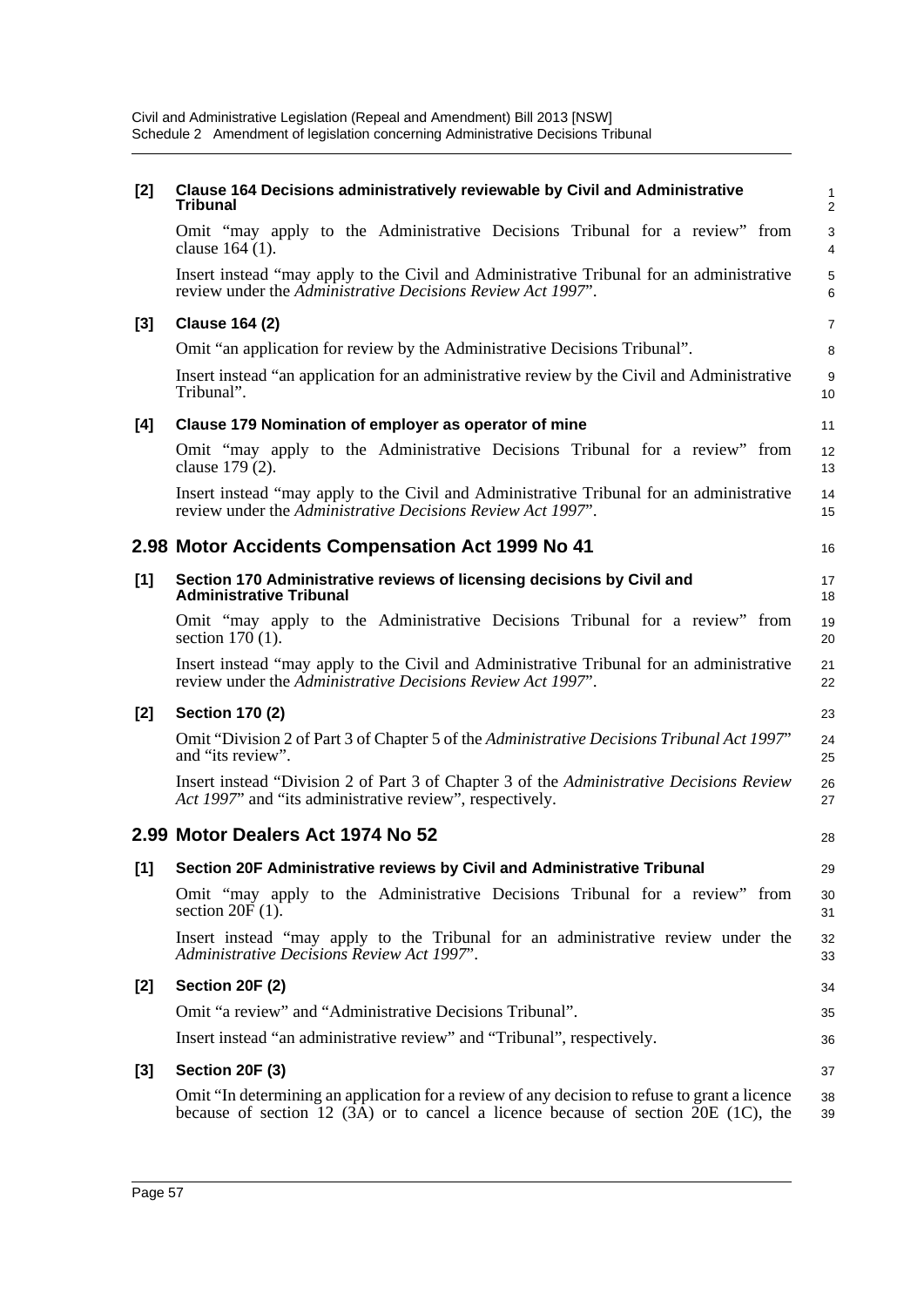|       | Administrative Decisions Tribunal (and any Appeal Panel in determining any appeal<br>against such a review under the Administrative Decisions Tribunal Act 1997).".                                                                                                                                                                                                                                                        | $\mathbf{1}$<br>$\overline{c}$                                                  |
|-------|----------------------------------------------------------------------------------------------------------------------------------------------------------------------------------------------------------------------------------------------------------------------------------------------------------------------------------------------------------------------------------------------------------------------------|---------------------------------------------------------------------------------|
|       | Insert instead "In determining an application for an administrative review of any decision<br>to refuse to grant a licence because of section 12 (3A) or to cancel a licence because of<br>section 20E (1C), the Tribunal (and any Appeal Panel of the Tribunal in determining any<br>internal appeal against such a review under the Civil and Administrative Tribunal<br>$Act 2013)$ :".                                 | $\sqrt{3}$<br>$\overline{\mathbf{4}}$<br>$\mathbf 5$<br>$\,6$<br>$\overline{7}$ |
| [4]   | Section 20F (3) (b)                                                                                                                                                                                                                                                                                                                                                                                                        | 8                                                                               |
|       | Omit "applicant for review". Insert instead "applicant for the administrative review".                                                                                                                                                                                                                                                                                                                                     | 9                                                                               |
|       | 2.100 Motor Dealers and Repairers Act 2013                                                                                                                                                                                                                                                                                                                                                                                 | 10                                                                              |
| [1]   | Section 176 Administrative reviews by Civil and Administrative Tribunal                                                                                                                                                                                                                                                                                                                                                    | 11                                                                              |
|       | Omit "may apply to the Administrative Decisions Tribunal for a review" from<br>section $176(1)$ .                                                                                                                                                                                                                                                                                                                          | 12<br>13                                                                        |
|       | Insert instead "may apply to the Civil and Administrative Tribunal for an administrative<br>review under the Administrative Decisions Review Act 1997".                                                                                                                                                                                                                                                                    | 14<br>15                                                                        |
| [2]   | <b>Section 176 (2)</b>                                                                                                                                                                                                                                                                                                                                                                                                     | 16                                                                              |
|       | Omit "a review" and "Administrative Decisions Tribunal".                                                                                                                                                                                                                                                                                                                                                                   | 17                                                                              |
|       | Insert instead "an administrative review" and "Tribunal", respectively.                                                                                                                                                                                                                                                                                                                                                    | 18                                                                              |
| [3]   | <b>Section 176 (3)</b>                                                                                                                                                                                                                                                                                                                                                                                                     | 19                                                                              |
|       | Omit "In determining an application for a review of any decision to refuse to grant, or to<br>cancel, a licence because of information provided to the Secretary by the Commissioner of<br>Police, the Administrative Decisions Tribunal (and any Appeal Panel in determining any<br>appeal against such a review under the Administrative Decisions Tribunal Act 1997):".                                                 | 20<br>21<br>22<br>23                                                            |
|       | Insert instead "In determining an application for an administrative review of any decision<br>to refuse to grant, or to cancel, a licence because of information provided to the Secretary<br>by the Commissioner of Police, the Tribunal (and any Appeal Panel of the Tribunal in<br>determining any internal appeal against such a review under the Civil and Administrative<br>Tribunal Act 2013):".                    | 24<br>25<br>26<br>27<br>28                                                      |
| [4]   | Section 176 (3) (b)                                                                                                                                                                                                                                                                                                                                                                                                        | 29                                                                              |
|       | Omit "applicant for review". Insert instead "applicant for the administrative review".                                                                                                                                                                                                                                                                                                                                     | 30                                                                              |
|       | 2.101 Motor Vehicle Repairs Act 1980 No 71                                                                                                                                                                                                                                                                                                                                                                                 | 31                                                                              |
| $[1]$ | Section 45 Administrative reviews by Civil and Administrative Tribunal                                                                                                                                                                                                                                                                                                                                                     | 32                                                                              |
|       | Omit "may apply to the Administrative Decisions Tribunal for a review" from<br>section 45 $(1)$ .                                                                                                                                                                                                                                                                                                                          | 33<br>34                                                                        |
|       | Insert instead "may apply to the Tribunal for an administrative review under the<br>Administrative Decisions Review Act 1997".                                                                                                                                                                                                                                                                                             | 35<br>36                                                                        |
| $[2]$ | Section 45 (1A)                                                                                                                                                                                                                                                                                                                                                                                                            | 37                                                                              |
|       | Omit "In determining an application for a review of any decision to refuse to grant a licence<br>or certificate on the grounds referred to in section 18 $(2A)$ or 24 $(4)$ or cancel such a licence<br>or certificate under section 44, the Administrative Decisions Tribunal (and any Appeal<br>Panel in determining any appeal against such a review under the <i>Administrative Decisions</i><br>Tribunal Act 1997):". | 38<br>39<br>40<br>41<br>42                                                      |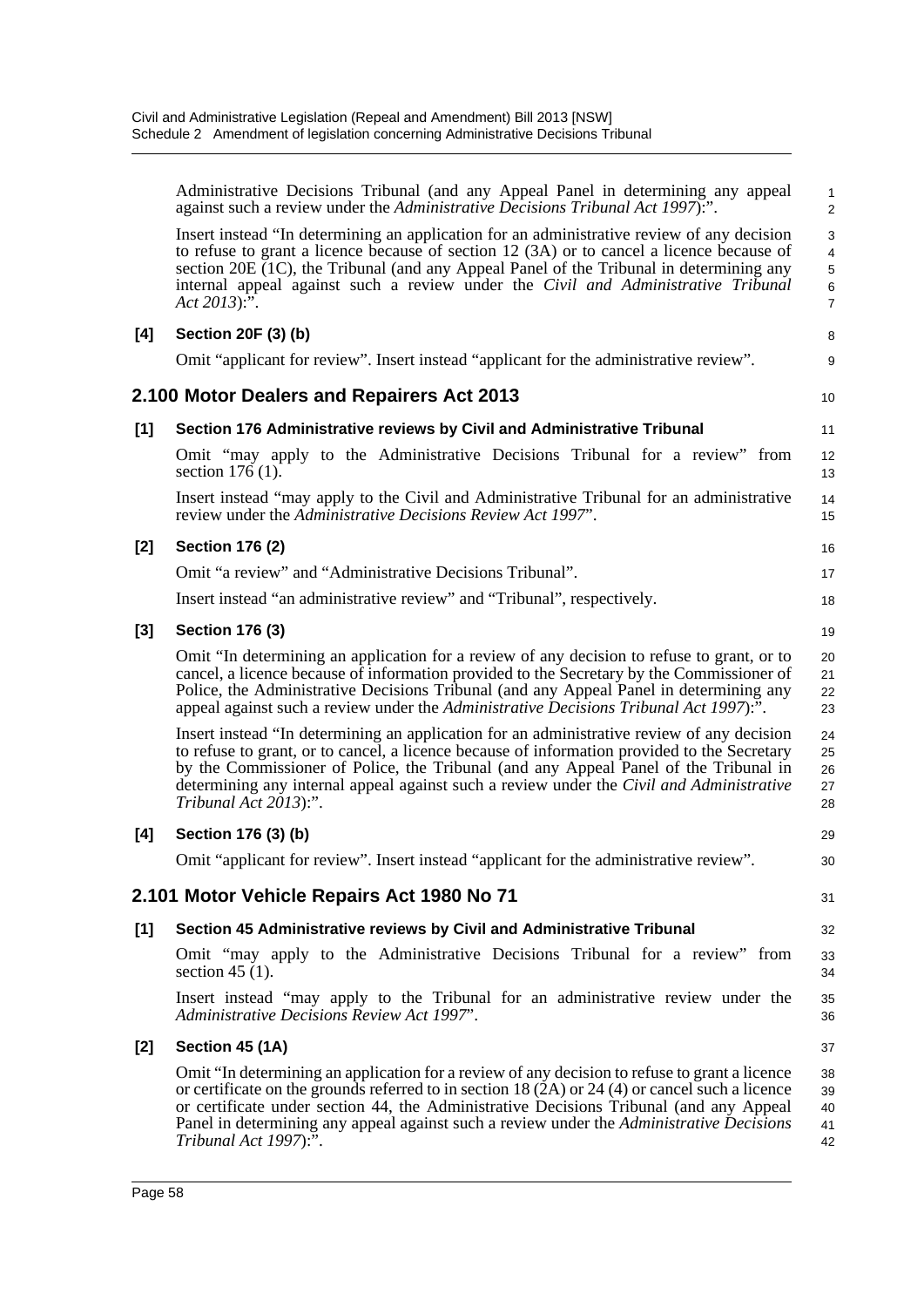|       | Insert instead "In determining an application for administrative review of any decision to<br>refuse to grant a licence or certificate on the grounds referred to in section 18 (2A) or 24 (4)<br>or cancel such a licence or certificate under section 44, the Tribunal (and any Appeal Panel<br>of the Tribunal in determining any internal appeal against such a review under the Civil and<br>Administrative Tribunal Act 2013):" | 1<br>$\overline{a}$<br>3<br>4<br>5 |
|-------|---------------------------------------------------------------------------------------------------------------------------------------------------------------------------------------------------------------------------------------------------------------------------------------------------------------------------------------------------------------------------------------------------------------------------------------|------------------------------------|
| $[3]$ | Section 45 (1A) (b)                                                                                                                                                                                                                                                                                                                                                                                                                   | 6                                  |
|       | Omit "applicant for review". Insert instead "applicant for the administrative review".                                                                                                                                                                                                                                                                                                                                                | 7                                  |
| [4]   | <b>Section 45 (2)</b>                                                                                                                                                                                                                                                                                                                                                                                                                 | 8                                  |
|       | Omit "a review" and "Administrative Decisions Tribunal".                                                                                                                                                                                                                                                                                                                                                                              | 9                                  |
|       | Insert instead "an administrative review" and "Tribunal", respectively.                                                                                                                                                                                                                                                                                                                                                               | 10                                 |
|       | 2.102 Motor Vehicle Sports (Public Safety) Act 1985 No 24                                                                                                                                                                                                                                                                                                                                                                             | 11                                 |
| [1]   | <b>Section 3 Definitions</b>                                                                                                                                                                                                                                                                                                                                                                                                          | 12                                 |
|       | Omit the definition of <i>Tribunal</i> . Insert instead:                                                                                                                                                                                                                                                                                                                                                                              | 13                                 |
|       | <b>Tribunal</b> means the Civil and Administrative Tribunal.                                                                                                                                                                                                                                                                                                                                                                          | 14                                 |
| $[2]$ | Part 3, heading                                                                                                                                                                                                                                                                                                                                                                                                                       | 15                                 |
|       | Omit "Reviews". Insert instead "Administrative reviews".                                                                                                                                                                                                                                                                                                                                                                              | 16                                 |
| $[3]$ | Section 9 Applications for administrative reviews by the Tribunal                                                                                                                                                                                                                                                                                                                                                                     | 17                                 |
|       | Omit "may apply to the Tribunal for a review".                                                                                                                                                                                                                                                                                                                                                                                        | 18                                 |
|       | Insert instead "may apply to the Tribunal for an administrative review under the<br>Administrative Decisions Review Act 1997".                                                                                                                                                                                                                                                                                                        | 19<br>20                           |
|       | 2.103 Mount Panorama Motor Racing Act 1989 No 108                                                                                                                                                                                                                                                                                                                                                                                     | 21                                 |
| [1]   | <b>Section 3 Definitions</b>                                                                                                                                                                                                                                                                                                                                                                                                          | 22                                 |
|       | Omit the definition of <i>Tribunal</i> . Insert instead:                                                                                                                                                                                                                                                                                                                                                                              | 23                                 |
|       | <b>Tribunal</b> means the Civil and Administrative Tribunal.                                                                                                                                                                                                                                                                                                                                                                          | 24                                 |
| $[2]$ | Part 2A, heading                                                                                                                                                                                                                                                                                                                                                                                                                      | 25                                 |
|       | Omit "Reviews". Insert instead "Administrative reviews".                                                                                                                                                                                                                                                                                                                                                                              | 26                                 |
| $[3]$ | Section 8A Applications for administrative reviews by the Tribunal                                                                                                                                                                                                                                                                                                                                                                    | 27                                 |
|       | Omit "may apply to the Tribunal for a review".                                                                                                                                                                                                                                                                                                                                                                                        | 28                                 |
|       | Insert instead "may apply to the Tribunal for an administrative review under the<br>Administrative Decisions Review Act 1997".                                                                                                                                                                                                                                                                                                        | 29<br>30                           |
|       | 2.104 NSW Trustee and Guardian Act 2009 No 49                                                                                                                                                                                                                                                                                                                                                                                         | 31                                 |
| [1]   | <b>Section 3 Definitions</b>                                                                                                                                                                                                                                                                                                                                                                                                          | 32                                 |
|       | Omit the definition of $ADT$ from section 3 (1).                                                                                                                                                                                                                                                                                                                                                                                      | 33                                 |
| $[2]$ | Section 49 Appeals to Supreme Court against management orders                                                                                                                                                                                                                                                                                                                                                                         | 34                                 |
|       | Omit "ADT" wherever occurring in section 49 (3).                                                                                                                                                                                                                                                                                                                                                                                      | 35                                 |
|       | Insert instead "Civil and Administrative Tribunal".                                                                                                                                                                                                                                                                                                                                                                                   | 36                                 |
|       |                                                                                                                                                                                                                                                                                                                                                                                                                                       |                                    |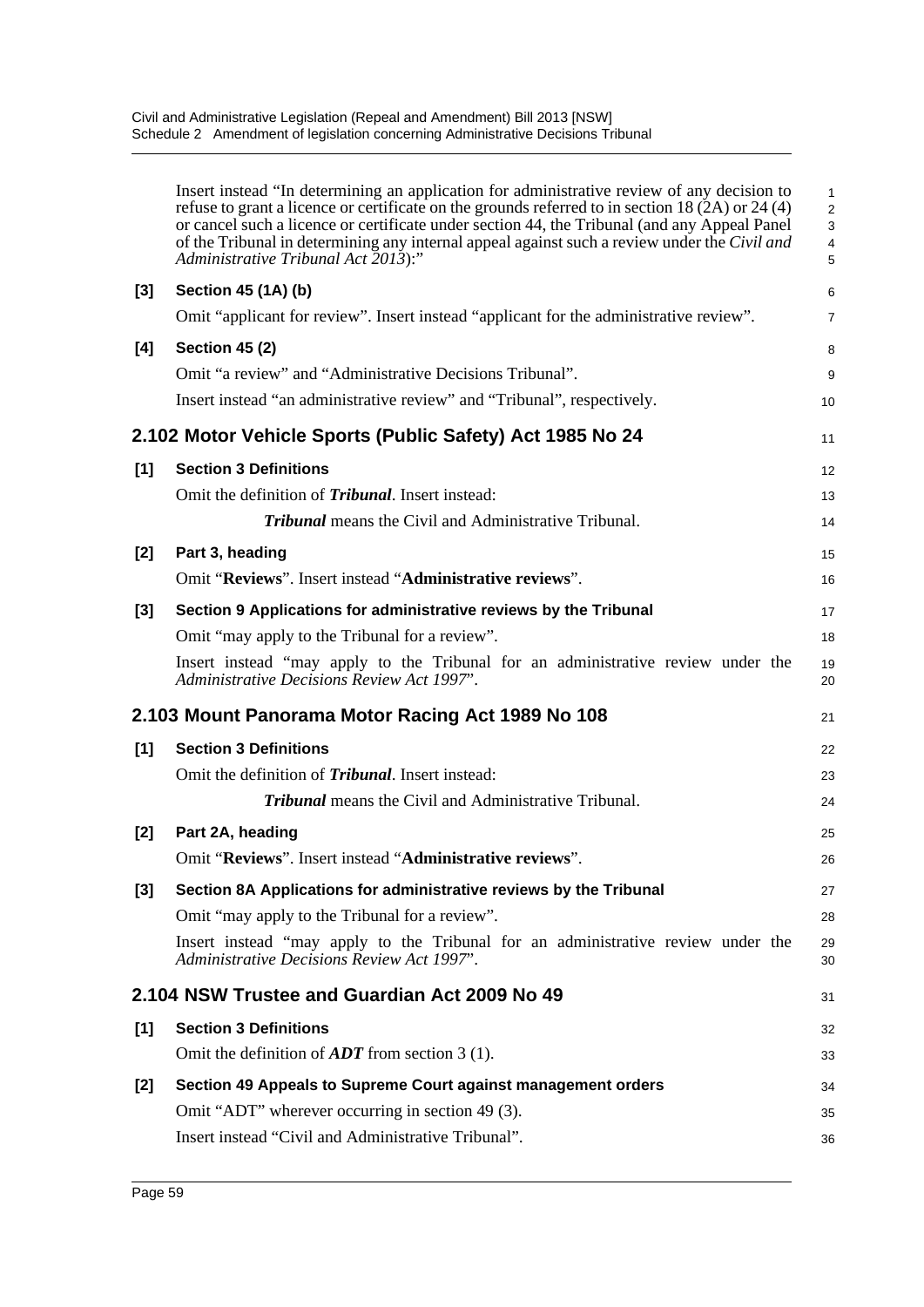| $[3]$ |    | <b>Section 50</b> |     |                                                                                                                                                                                                                                                                                                                                                                                                                                             | 1                                |
|-------|----|-------------------|-----|---------------------------------------------------------------------------------------------------------------------------------------------------------------------------------------------------------------------------------------------------------------------------------------------------------------------------------------------------------------------------------------------------------------------------------------------|----------------------------------|
|       |    |                   |     | Omit the section. Insert instead:                                                                                                                                                                                                                                                                                                                                                                                                           | $\overline{c}$                   |
|       | 50 | Act, s 21A)       |     | Appeals to NCAT against estate management orders made by MHRT (cf PE                                                                                                                                                                                                                                                                                                                                                                        | 3<br>$\overline{4}$              |
|       |    | (1)               |     | An appeal may be made by the following persons to the Civil and<br>Administrative Tribunal against an order by the MHRT that the estate of a<br>person be subject to management under this Act:                                                                                                                                                                                                                                             | 5<br>6<br>$\overline{7}$         |
|       |    |                   | (a) | the person to whom the order relates, or                                                                                                                                                                                                                                                                                                                                                                                                    | 8                                |
|       |    |                   | (b) | any other person who was a party to the proceedings in which the order<br>was made.                                                                                                                                                                                                                                                                                                                                                         | 9<br>10                          |
|       |    |                   |     | Note. An appeal under this section is an external appeal to the Tribunal for the<br>purposes of the Civil and Administrative Tribunal Act 2013.                                                                                                                                                                                                                                                                                             | 11<br>12                         |
|       |    | (2)               |     | An appeal may be made:                                                                                                                                                                                                                                                                                                                                                                                                                      | 13                               |
|       |    |                   | (a) | as of right, on any question of law, or                                                                                                                                                                                                                                                                                                                                                                                                     | 14                               |
|       |    |                   | (b) | by leave of the Tribunal, on any other grounds.                                                                                                                                                                                                                                                                                                                                                                                             | 15                               |
|       |    | (3)               |     | If the person to whom the order relates has appealed to the Supreme Court<br>under this Division against the order, the person may not appeal to the Civil<br>and Administrative Tribunal under this section against the same order.<br>However, the person may appeal to the Tribunal under this section if the<br>appeal is withdrawn with the approval of the Court for the purpose of enabling<br>the Tribunal to deal with the matter. | 16<br>17<br>18<br>19<br>20<br>21 |
| [4]   |    |                   |     | Section 51 Notice of reasons for orders and appeal rights                                                                                                                                                                                                                                                                                                                                                                                   | 22                               |
|       |    |                   |     | Omit "ADT" from section 51 (2). Insert instead "Civil and Administrative Tribunal".                                                                                                                                                                                                                                                                                                                                                         | 23                               |
| $[5]$ |    | <b>Section 62</b> |     |                                                                                                                                                                                                                                                                                                                                                                                                                                             | 24                               |
|       |    |                   |     | Omit the section. Insert instead:                                                                                                                                                                                                                                                                                                                                                                                                           | 25                               |
|       | 62 | <b>Division</b>   |     | Administrative review by NCAT of decisions by NSW Trustee under this                                                                                                                                                                                                                                                                                                                                                                        | 26<br>27                         |
|       |    | (1)               |     | An affected person may apply to the Civil and Administrative Tribunal for an<br>administrative review under the Administrative Decisions Review Act 1997 of<br>a decision of the NSW Trustee that:                                                                                                                                                                                                                                          | 28<br>29<br>30                   |
|       |    |                   | (a) | is made in connection with the exercise of the NSW Trustee's functions<br>under this Division, and                                                                                                                                                                                                                                                                                                                                          | 31<br>32                         |
|       |    |                   | (b) | is of a class of decision prescribed by the regulations for the purposes of<br>this section.                                                                                                                                                                                                                                                                                                                                                | 33<br>34                         |
|       |    | (2)               |     | Each of the following is an <i>affected person</i> :                                                                                                                                                                                                                                                                                                                                                                                        | 35                               |
|       |    |                   | (a) | a managed person in respect of whose estate the decision was made,                                                                                                                                                                                                                                                                                                                                                                          | 36                               |
|       |    |                   | (b) | the spouse of a managed person in respect of whose estate the decision<br>was made,                                                                                                                                                                                                                                                                                                                                                         | 37<br>38                         |
|       |    |                   | (c) | any other person whose interests are, in the opinion of the Civil and<br>Administrative Tribunal, adversely affected by the decision.                                                                                                                                                                                                                                                                                                       | 39<br>40                         |
|       |    | (3)               |     | Subsection (1) does not apply if the decision of the NSW Trustee was made in<br>accordance with a direction given by the Supreme Court to the NSW Trustee.                                                                                                                                                                                                                                                                                  | 41<br>42                         |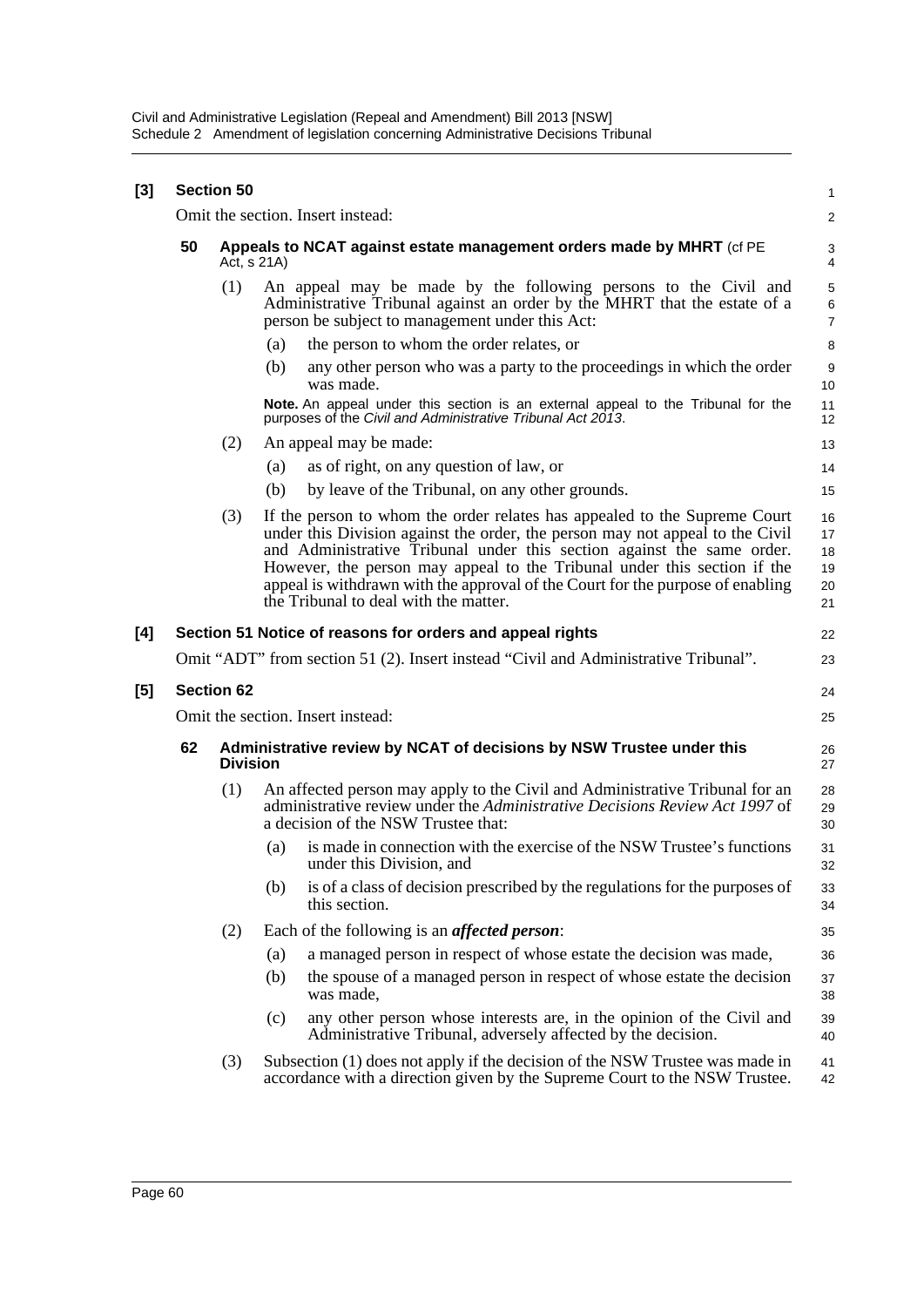| [6] |    | <b>Section 70</b>                                                                    |          |                                                                                                                                                                                                                                                                                                                 | $\mathbf{1}$                                    |  |  |
|-----|----|--------------------------------------------------------------------------------------|----------|-----------------------------------------------------------------------------------------------------------------------------------------------------------------------------------------------------------------------------------------------------------------------------------------------------------------|-------------------------------------------------|--|--|
|     |    |                                                                                      |          | Omit the section. Insert instead:                                                                                                                                                                                                                                                                               | 2                                               |  |  |
|     | 70 | Administrative review by NCAT of decisions by NSW Trustee in relation to<br>managers |          |                                                                                                                                                                                                                                                                                                                 |                                                 |  |  |
|     |    | (1)                                                                                  |          | Each of the following persons may apply to the Civil and Administrative<br>Tribunal for an administrative review under the Administrative Decisions<br><i>Review Act 1997</i> of a decision by the NSW Trustee under this Part in relation<br>to the functions of a person appointed as a manager:              | $\mathbf 5$<br>$\,6\,$<br>$\boldsymbol{7}$<br>8 |  |  |
|     |    |                                                                                      | (a)      | the person appointed as manager,                                                                                                                                                                                                                                                                                | 9                                               |  |  |
|     |    |                                                                                      | (b)      | any other person who, in the opinion of the Civil and Administrative<br>Tribunal, has a genuine interest in the matter to which the NSW<br>Trustee's decision relates.                                                                                                                                          | 10<br>11<br>12                                  |  |  |
|     |    | (2)                                                                                  | Trustee. | Subsection (1) does not apply if the decision by the NSW Trustee was made<br>in accordance with a direction given by the Supreme Court to the NSW                                                                                                                                                               | 13<br>14<br>15                                  |  |  |
| [7] |    |                                                                                      |          | Section 71 Managed person cannot deal with estate                                                                                                                                                                                                                                                               | 16                                              |  |  |
|     |    |                                                                                      |          | Omit section 71 (6) and (7). Insert instead:                                                                                                                                                                                                                                                                    | 17                                              |  |  |
|     |    | (6)                                                                                  |          | Each of the following persons may apply to the Civil and Administrative<br>Tribunal for an administrative review under the <i>Administrative Decisions</i><br>Review Act 1997 for a review of a decision of the NSW Trustee about whether<br>or not to approve of the giving or withdrawal of an authorisation: | 18<br>19<br>20<br>21                            |  |  |
|     |    |                                                                                      | (a)      | the manager,                                                                                                                                                                                                                                                                                                    | 22                                              |  |  |
|     |    |                                                                                      | (b)      | the managed person,                                                                                                                                                                                                                                                                                             | 23                                              |  |  |
|     |    |                                                                                      | (c)      | the spouse of the managed person,                                                                                                                                                                                                                                                                               | 24                                              |  |  |
|     |    |                                                                                      | (d)      | any other person who, in the opinion of the Civil and Administrative<br>Tribunal, has a genuine interest in the matter to which the NSW<br>Trustee's decision relates.                                                                                                                                          | 25<br>26<br>27                                  |  |  |
|     |    |                                                                                      |          | 2.105 Native Title (New South Wales) Act 1994 No 45                                                                                                                                                                                                                                                             | 28                                              |  |  |
| [1] |    |                                                                                      |          | Section 32 Object of this Part                                                                                                                                                                                                                                                                                  | 29                                              |  |  |
|     |    |                                                                                      |          | Omit "Administrative Decisions Tribunal" from section 32 (2).                                                                                                                                                                                                                                                   | 30                                              |  |  |
|     |    | Insert instead "Civil and Administrative Tribunal".                                  |          |                                                                                                                                                                                                                                                                                                                 |                                                 |  |  |
| [2] |    | <b>Section 33 Definitions</b>                                                        |          |                                                                                                                                                                                                                                                                                                                 | 32                                              |  |  |
|     |    |                                                                                      |          | Omit the definition of <i>Tribunal</i> . Insert instead:                                                                                                                                                                                                                                                        | 33                                              |  |  |
|     |    |                                                                                      |          | <b>Tribunal</b> means the Civil and Administrative Tribunal.                                                                                                                                                                                                                                                    | 34                                              |  |  |
| [3] |    |                                                                                      |          | <b>Sections 34, 36 and 37</b>                                                                                                                                                                                                                                                                                   | 35                                              |  |  |
|     |    |                                                                                      |          | Omit "ADT" wherever occurring in the section headings. Insert instead "NCAT".                                                                                                                                                                                                                                   | 36                                              |  |  |
|     |    |                                                                                      |          |                                                                                                                                                                                                                                                                                                                 |                                                 |  |  |
| [4] |    |                                                                                      |          | Section 35 Parties to proceedings before NCAT                                                                                                                                                                                                                                                                   | 37                                              |  |  |
|     |    | Insert instead:                                                                      |          | Omit section $35(1)(c)$ (including the note to the paragraph).                                                                                                                                                                                                                                                  | 38                                              |  |  |
|     |    |                                                                                      | (c)      | any other person who is joined as a party to the proceedings under the                                                                                                                                                                                                                                          | 39<br>40                                        |  |  |
|     |    |                                                                                      |          | Civil and Administrative Tribunal Act 2013.                                                                                                                                                                                                                                                                     | 41                                              |  |  |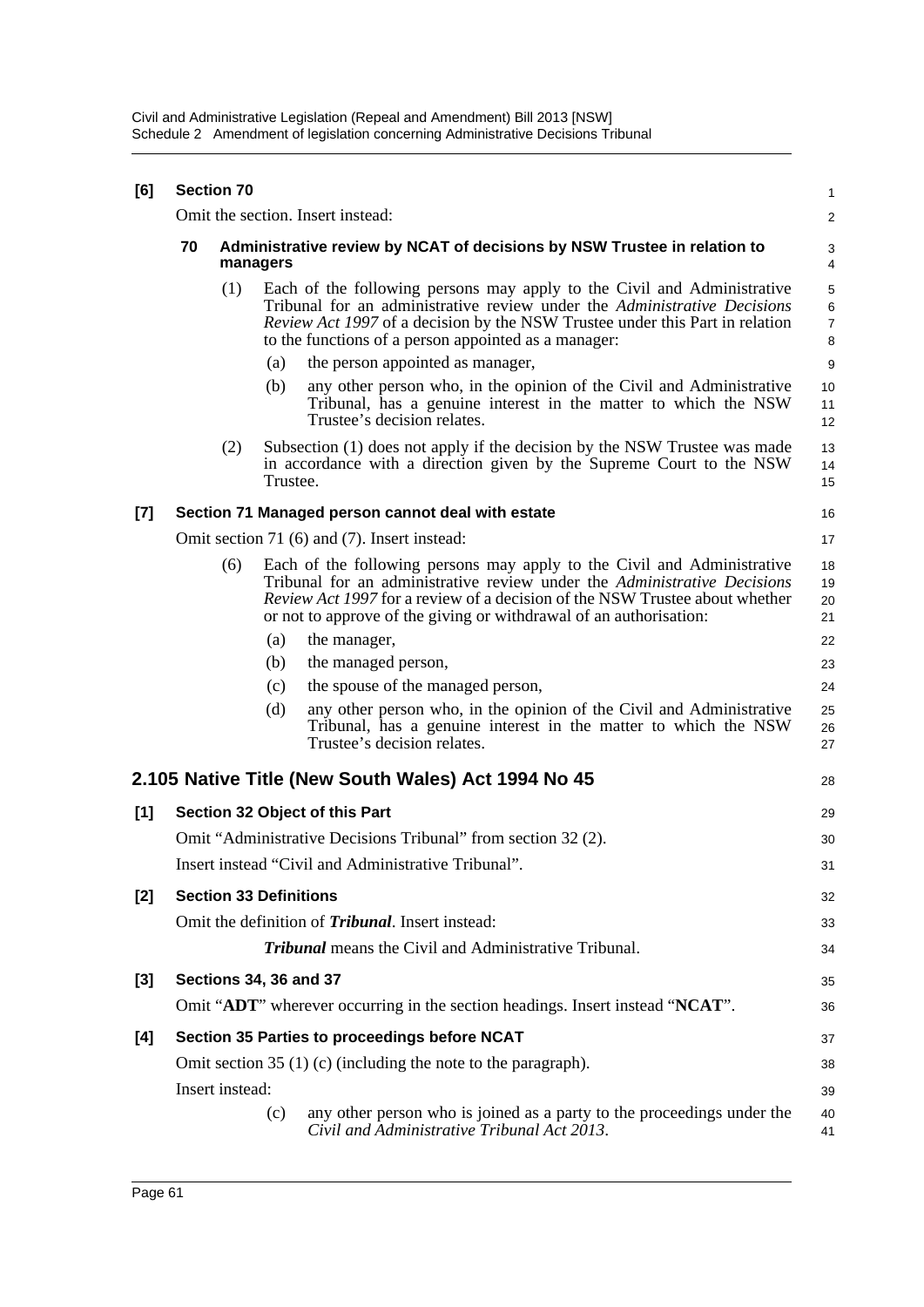| $[5]$ | <b>Section 38</b> |                        |                                                                                                                                                         |                     |  |  |
|-------|-------------------|------------------------|---------------------------------------------------------------------------------------------------------------------------------------------------------|---------------------|--|--|
|       |                   |                        | Omit the section. Insert instead:                                                                                                                       | 2                   |  |  |
|       | 38                |                        | Other provisions relating to NCAT's jurisdiction                                                                                                        | 3                   |  |  |
|       |                   | (1)                    | A determination of the Tribunal under this Part may take the form of a<br>recommendation.                                                               | 4<br>5              |  |  |
|       |                   |                        | Note. A determination is a general decision of the Tribunal for the purposes of the Civil<br>and Administrative Tribunal Act 2013.                      | 6<br>$\overline{7}$ |  |  |
|       |                   | (2)                    | The Tribunal is required to provide a copy of its determination under this Part<br>to each party to the proceedings and to the Minister.                | 8<br>9              |  |  |
|       |                   |                        | 2.106 Non-Indigenous Animals Act 1987 No 166                                                                                                            | 10                  |  |  |
| [1]   | <b>Tribunal</b>   |                        | Section 20 Applications for administrative review by Civil and Administrative                                                                           | 11<br>12            |  |  |
|       |                   | section $20(1)$ .      | Omit "may apply to the Administrative Decisions Tribunal for a review" from                                                                             | 13<br>14            |  |  |
|       |                   |                        | Insert instead "may apply to the Civil and Administrative Tribunal for an administrative<br>review under the Administrative Decisions Review Act 1997". | 15<br>16            |  |  |
| $[2]$ |                   | <b>Section 20 (2)</b>  |                                                                                                                                                         | 17                  |  |  |
|       |                   |                        | Omit "Division 2 of Part 3 of Chapter 5 of the Administrative Decisions Tribunal Act 1997,<br>if an application for a review".                          | 18<br>19            |  |  |
|       |                   |                        | Insert instead "Division 2 of Part 3 of Chapter 3 of the Administrative Decisions Review<br>Act 1997, if an application for an administrative review".  | 20<br>21            |  |  |
|       |                   |                        | 2.107 Occupational Licensing (Adoption of National Law) Act 2010 No 100                                                                                 | 22                  |  |  |
|       |                   |                        | Section 6 Relevant tribunal or court                                                                                                                    | 23                  |  |  |
|       |                   |                        | Omit "Administrative Decisions Tribunal" from section 6 (a).                                                                                            | 24                  |  |  |
|       |                   |                        | Insert instead "Civil and Administrative Tribunal".                                                                                                     | 25                  |  |  |
|       |                   |                        | 2.108 Ombudsman Act 1974 No 68                                                                                                                          | 26                  |  |  |
| [1]   |                   | advisory opinion       | Section 35C Referral of legal question to Civil and Administrative Tribunal for                                                                         | 27<br>28            |  |  |
|       |                   |                        | Omit "Administrative Decisions Tribunal" where firstly occurring in section 35C (1).                                                                    | 29                  |  |  |
|       |                   |                        | Insert instead "Civil and Administrative Tribunal".                                                                                                     | 30                  |  |  |
| [2]   |                   | <b>Section 35C (1)</b> |                                                                                                                                                         | 31                  |  |  |
|       | Act 1997".        |                        | Omit "a reviewable decision within the meaning of the Administrative Decisions Tribunal                                                                 | 32<br>33            |  |  |
|       |                   |                        | Insert instead "an administratively reviewable decision within the meaning of the<br>Administrative Decisions Review Act 1997".                         | 34<br>35            |  |  |
| $[3]$ |                   | Section 35C (2)        |                                                                                                                                                         | 36                  |  |  |
|       |                   |                        | Omit "Administrative Decisions Tribunal Act 1997".                                                                                                      | 37                  |  |  |
|       |                   |                        | Insert instead "Civil and Administrative Tribunal Act 2013".                                                                                            | 38                  |  |  |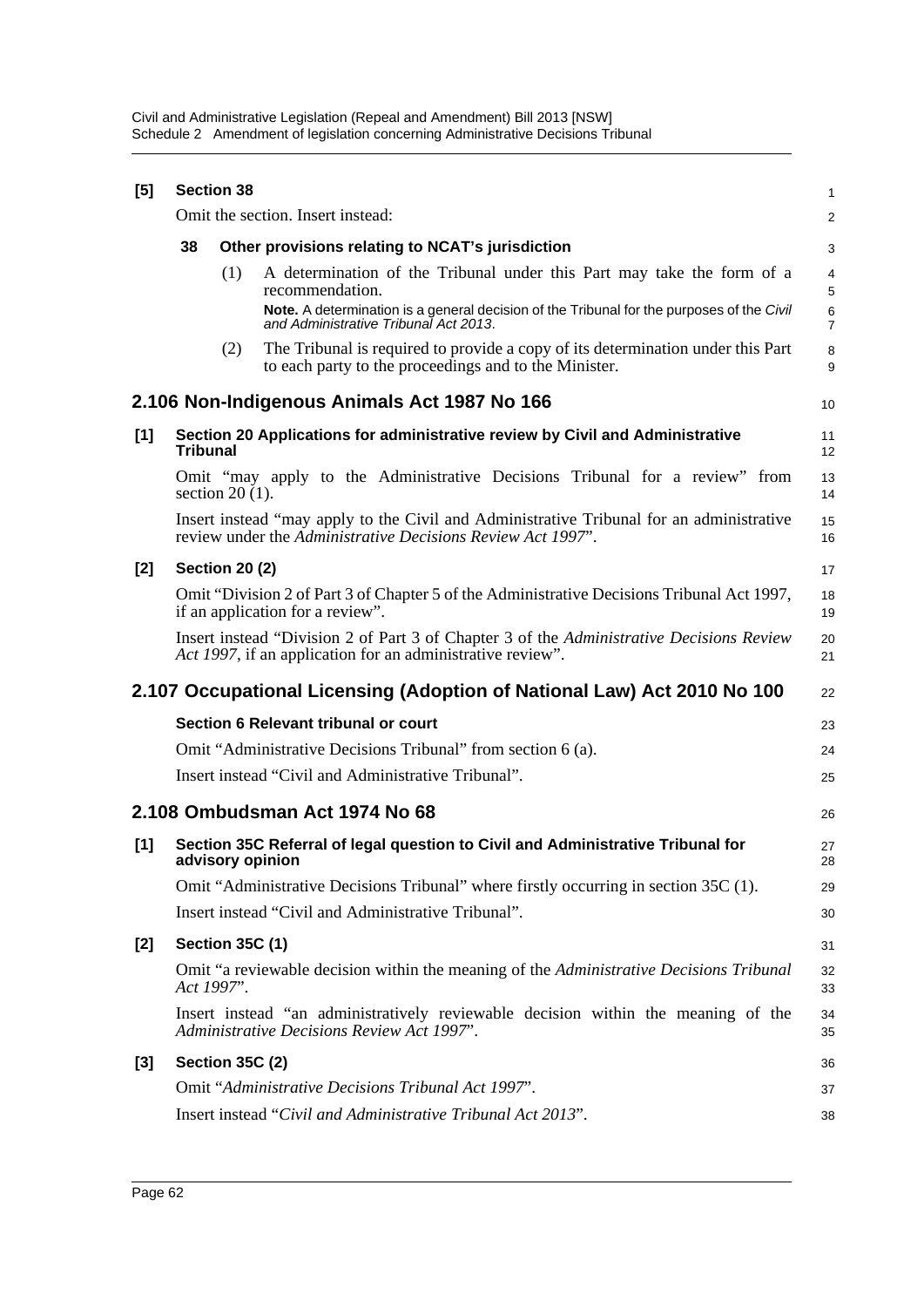|       | 2.109 Passenger Transport Act 1990 No 39                                                                                                                | 1                   |
|-------|---------------------------------------------------------------------------------------------------------------------------------------------------------|---------------------|
| [1]   | Sections 9B (4), 31D (4), 32F (4), 33D (4), 34D (4), 38D (4), 39F (4) and 40D (4)                                                                       | 2                   |
|       | Omit "(Reviews by Administrative Decisions Tribunal)" wherever occurring.                                                                               | 3                   |
|       | Insert instead "(Administrative reviews by Civil and Administrative Tribunal)".                                                                         | 4                   |
| [2]   | Section 47 Effect of notification of decisions of TfNSW or RMS                                                                                          | 5                   |
|       | Omit "the application with the Administrative Decisions Tribunal for a review" from<br>section 47 $(1)$ .                                               | 6<br>$\overline{7}$ |
|       | Insert instead "the application with the Civil and Administrative Tribunal for an<br>administrative review".                                            | 8<br>9              |
| [3]   | Section 47 (1) (a) and (3)                                                                                                                              | 10                  |
|       | Omit "Administrative Decisions Tribunal Act 1997" wherever occurring.                                                                                   | 11                  |
|       | Insert instead "Administrative Decisions Review Act 1997".                                                                                              | 12                  |
| [4]   | <b>Section 47 (2)</b>                                                                                                                                   | 13                  |
|       | Omit "Administrative Decisions Tribunal".                                                                                                               | 14                  |
|       | Insert instead "Civil and Administrative Tribunal".                                                                                                     | 15                  |
| [5]   | Part 5, Division 3, heading                                                                                                                             | 16                  |
|       | Omit the heading. Insert instead:                                                                                                                       | 17                  |
|       | <b>Division 3</b><br><b>Administrative reviews by Civil and Administrative</b><br><b>Tribunal</b>                                                       | 18<br>19            |
| [6]   | <b>Section 52 Applications to Civil and Administrative Tribunal</b>                                                                                     | 20                  |
|       | Omit "may apply to the Administrative Decisions Tribunal for a review" wherever<br>occurring in section 52 $(1)$ and $(3)$ .                            | 21<br>22            |
|       | Insert instead "may apply to the Civil and Administrative Tribunal for an administrative<br>review under the Administrative Decisions Review Act 1997". | 23<br>24            |
| $[7]$ | <b>Section 52 (2)</b>                                                                                                                                   | 25                  |
|       | Omit "Administrative Decisions Tribunal" wherever occurring.                                                                                            | 26                  |
|       | Insert instead "Civil and Administrative Tribunal".                                                                                                     | 27                  |
|       | 2.110 Pawnbrokers and Second-hand Dealers Act 1996 No 13                                                                                                | 28                  |
| [1]   | Section 39 Administrative reviews of decisions of Director-General                                                                                      | 29                  |
|       | Omit "may apply to the Administrative Decisions Tribunal for a review" wherever<br>occurring in section 39 $(1)$ and $(2)$ .                            | 30<br>31            |
|       | Insert instead "may apply to the Tribunal for an administrative review under the<br>Administrative Decisions Review Act 1997".                          | 32<br>33            |
| [2]   | Section 39 (1A) and (2)                                                                                                                                 | 34                  |
|       | Omit "Administrative Decisions Tribunal" and "a review" wherever occurring.                                                                             | 35                  |
|       | Insert instead "Tribunal" and "an administrative review", respectively.                                                                                 | 36                  |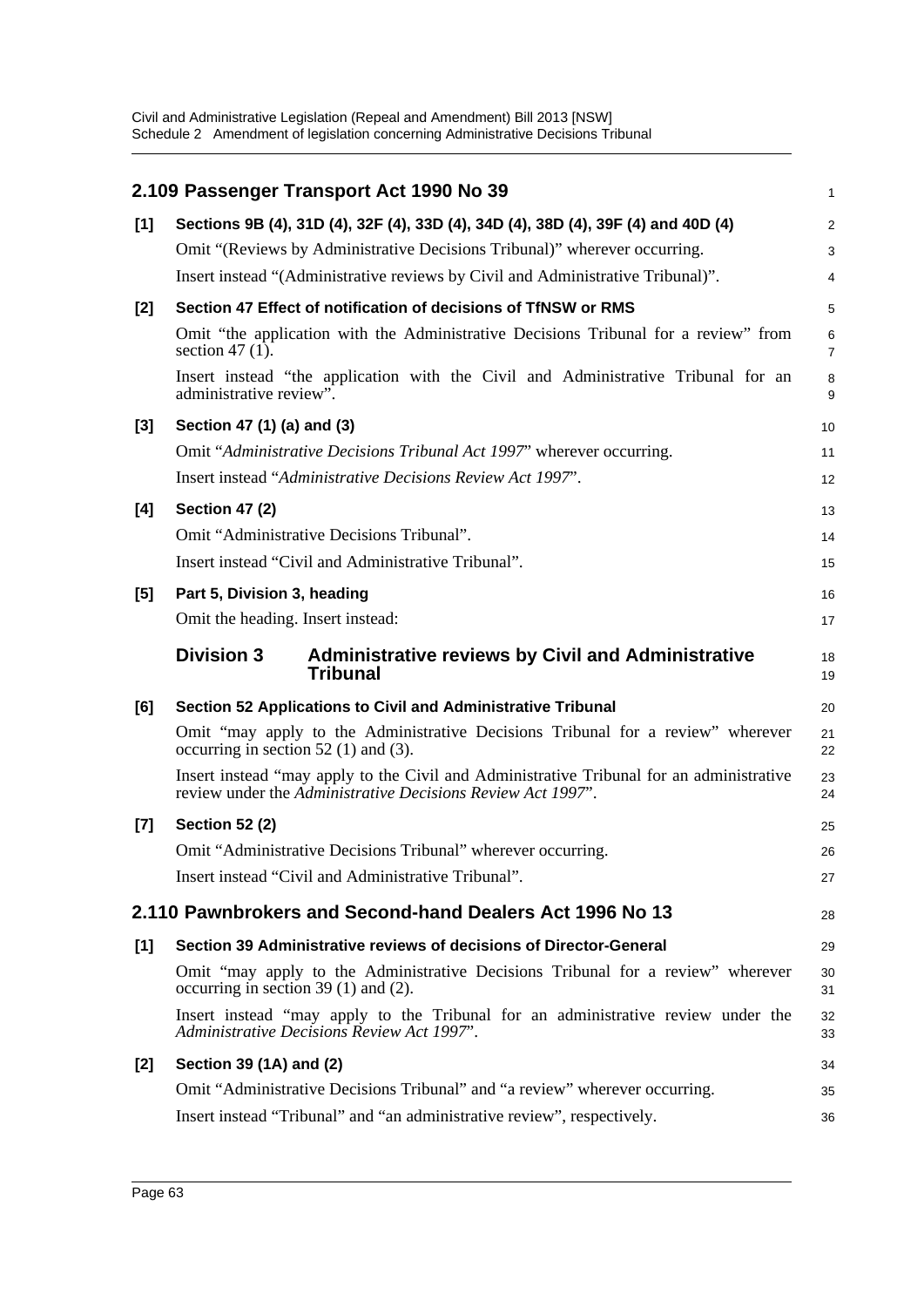## **[3] Section 39 (1B)**

Omit "In determining an application for review of any decision of the Director-General to refuse to grant a licence to a person because the person is disqualified under section 8A (2A) or revoking a licence because the person has become disqualified under section 36 (1A), the Administrative Decisions Tribunal (and any Appeal Panel in determining any appeal against such a review under the *Administrative Decisions Tribunal Act 1997*):".

Insert instead "In determining an application for an administrative review of any decision of the Director-General to refuse to grant a licence to a person because the person is disqualified under section 8A (2A) or revoking a licence because the person has become disqualified under section 36 (1A), the Tribunal (and any Appeal Panel of the Tribunal in determining any internal appeal against such a review under the *Civil and Administrative Tribunal Act 2013*):". 10 11 12

| [4]   | Section 39 (1B) (b)   |                                                                                                                                                         | 13       |
|-------|-----------------------|---------------------------------------------------------------------------------------------------------------------------------------------------------|----------|
|       |                       | Omit "applicant for review". Insert instead "applicant for the administrative review".                                                                  | 14       |
|       |                       | 2.111 Payroll Tax Rebate Scheme (Disability Employment) Act 2011 No 54                                                                                  | 15       |
| [1]   |                       | Section 30 Notice of determination of objection                                                                                                         | 16       |
|       |                       | Omit "Administrative Decisions Tribunal Act 1997" from section 30 (3).                                                                                  | 17       |
|       |                       | Insert instead "Administrative Decisions Review Act 1997".                                                                                              | 18       |
| $[2]$ |                       | Section 31 Administrative reviews by Civil and Administrative Tribunal                                                                                  | 19       |
|       | section 31 $(1)$ .    | Omit "may apply to the Administrative Decisions Tribunal for a review" from                                                                             | 20<br>21 |
|       |                       | Insert instead "may apply to the Civil and Administrative Tribunal for an administrative<br>review under the Administrative Decisions Review Act 1997". | 22<br>23 |
| $[3]$ | Section 31 (2)–(5)    |                                                                                                                                                         | 24       |
|       |                       | Omit "review" wherever occurring. Insert instead "an administrative review".                                                                            | 25       |
| [4]   |                       | Section 31 (5) and (7) (a)                                                                                                                              | 26       |
|       |                       | Omit "Administrative Decisions Tribunal" wherever occurring.                                                                                            | 27       |
|       |                       | Insert instead "Civil and Administrative Tribunal".                                                                                                     | 28       |
| [5]   | <b>Section 31 (6)</b> |                                                                                                                                                         | 29       |
|       |                       | Omit the subsection. Insert instead:                                                                                                                    | 30       |
|       | (6)                   | The following provisions of the Administrative Decisions Review Act 1997 do<br>not apply to an application made under this section:                     | 31<br>32 |
|       |                       | Part 2 of Chapter 3,<br>(a)                                                                                                                             | 33       |
|       |                       | section 55 $(3)-(6)$ ,<br>(b)                                                                                                                           | 34       |
|       |                       | Division 2 of Part 3 of Chapter 3.<br>(c)                                                                                                               | 35       |
| [6]   | <b>Section 31 (7)</b> |                                                                                                                                                         | 36       |
|       |                       | Omit "Administrative Decisions Tribunal Act 1997".                                                                                                      | 37       |
|       |                       | Insert instead "Administrative Decisions Review Act 1997".                                                                                              | 38       |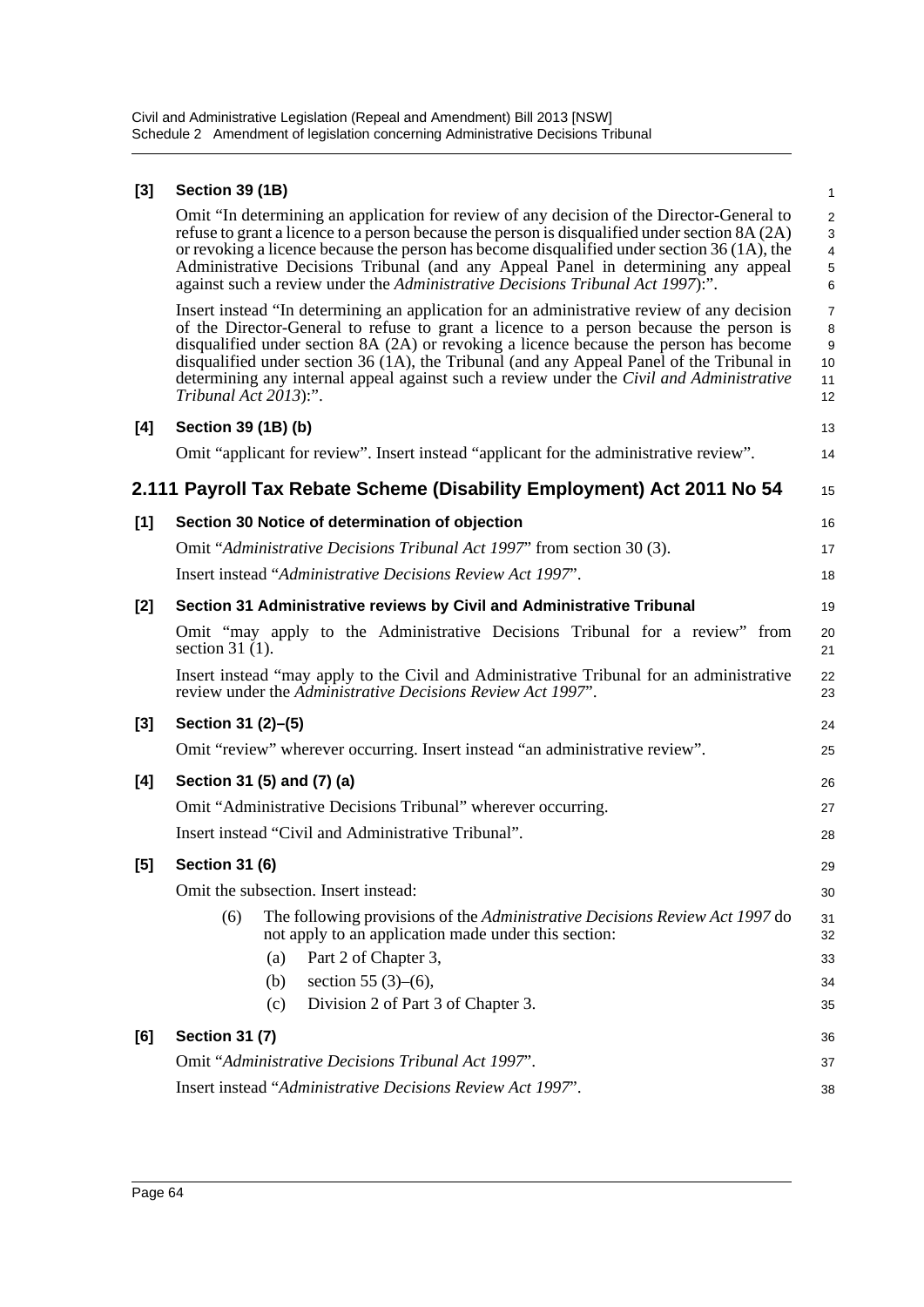| [7]   | Section 32 Powers of Civil and Administrative Tribunal on administrative review                                                                         | $\mathbf{1}$        |  |  |  |  |  |  |
|-------|---------------------------------------------------------------------------------------------------------------------------------------------------------|---------------------|--|--|--|--|--|--|
|       | Omit "On a review, the Administrative Decisions Tribunal" from section 32 (1).                                                                          | $\overline{2}$      |  |  |  |  |  |  |
|       | Insert instead "On an administrative review, the Civil and Administrative Tribunal".                                                                    |                     |  |  |  |  |  |  |
| [8]   | <b>Section 32 (2)</b>                                                                                                                                   | $\overline{4}$      |  |  |  |  |  |  |
|       | Omit the subsection. Insert instead:                                                                                                                    | 5                   |  |  |  |  |  |  |
|       | Subsection (1) does not limit the generality of Division 3 of Part 3 of Chapter 3<br>(2)<br>of the Administrative Decisions Review Act 1997".           | 6<br>$\overline{7}$ |  |  |  |  |  |  |
|       | 2.112 Payroll Tax Rebate Scheme (Jobs Action Plan) Act 2011 No 19                                                                                       | 8                   |  |  |  |  |  |  |
| [1]   | Section 40 Notice of determination of objection                                                                                                         | 9                   |  |  |  |  |  |  |
|       | Omit "Administrative Decisions Tribunal Act 1997" from section 30 (3).                                                                                  | 10                  |  |  |  |  |  |  |
|       | Insert instead "Administrative Decisions Review Act 1997".                                                                                              | 11                  |  |  |  |  |  |  |
| $[2]$ | Section 41 Administrative reviews by Civil and Administrative Tribunal                                                                                  | 12                  |  |  |  |  |  |  |
|       | Omit "may apply to the Administrative Decisions Tribunal for a review" from<br>section 41 $(1)$ .                                                       | 13<br>14            |  |  |  |  |  |  |
|       | Insert instead "may apply to the Civil and Administrative Tribunal for an administrative<br>review under the Administrative Decisions Review Act 1997". |                     |  |  |  |  |  |  |
| $[3]$ | Section 41 (2), (3), (4) and (5)                                                                                                                        | 17                  |  |  |  |  |  |  |
|       | Omit "review" wherever occurring. Insert instead "an administrative review".                                                                            | 18                  |  |  |  |  |  |  |
| [4]   | Section 41 (5) and (7) (a)                                                                                                                              | 19                  |  |  |  |  |  |  |
|       | Omit "Administrative Decisions Tribunal" wherever occurring.                                                                                            | 20                  |  |  |  |  |  |  |
|       | Insert instead "Civil and Administrative Tribunal".                                                                                                     |                     |  |  |  |  |  |  |
| [5]   | Section 41 (6)                                                                                                                                          | 22                  |  |  |  |  |  |  |
|       | Omit the subsection. Insert instead:                                                                                                                    | 23                  |  |  |  |  |  |  |
|       | The following provisions of the Administrative Decisions Review Act 1997 do<br>(6)<br>not apply to an application made under this section:              | 24<br>25            |  |  |  |  |  |  |
|       | Part 2 of Chapter 3,<br>(a)                                                                                                                             | 26                  |  |  |  |  |  |  |
|       | (b) section 55 (3)–(6),                                                                                                                                 | 27                  |  |  |  |  |  |  |
|       | Division 2 of Part 3 of Chapter 3.<br>(c)                                                                                                               | 28                  |  |  |  |  |  |  |
| [6]   | <b>Section 41 (7)</b>                                                                                                                                   | 29                  |  |  |  |  |  |  |
|       | Omit "Administrative Decisions Tribunal Act 1997".                                                                                                      | 30                  |  |  |  |  |  |  |
|       | Insert instead "Administrative Decisions Review Act 1997".                                                                                              | 31                  |  |  |  |  |  |  |
| $[7]$ | Section 42 Powers of Civil and Administrative Tribunal on administrative review                                                                         | 32                  |  |  |  |  |  |  |
|       | Omit "On a review, the Administrative Decisions Tribunal" from section 32 (1).                                                                          | 33                  |  |  |  |  |  |  |
|       | Insert instead "On an administrative review, the Civil and Administrative Tribunal".<br>34                                                              |                     |  |  |  |  |  |  |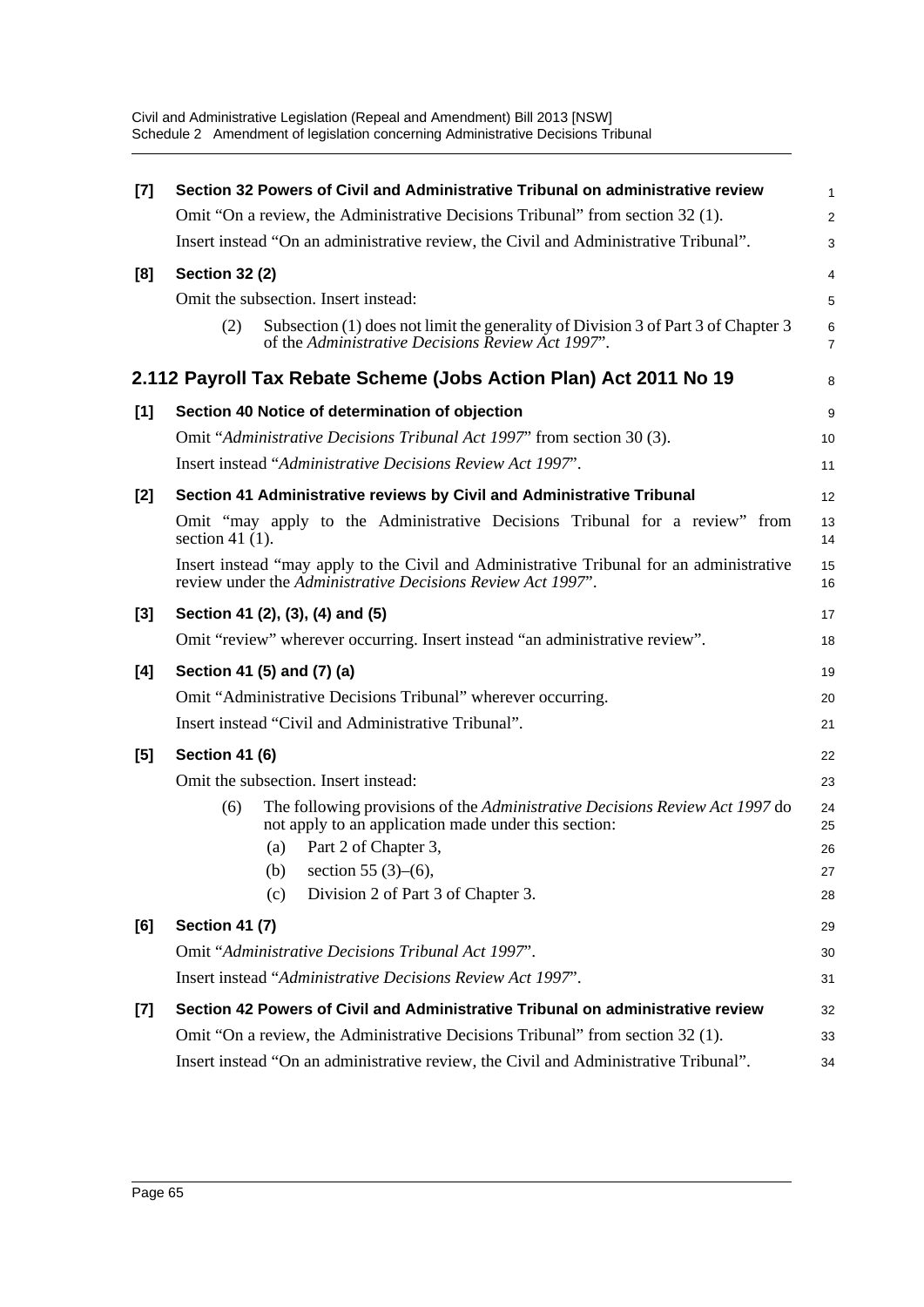| [8] |                                                                                                                                               | <b>Section 42 (2)</b> |                                                                                                                                                                                                                                                                       | 1                    |  |  |  |
|-----|-----------------------------------------------------------------------------------------------------------------------------------------------|-----------------------|-----------------------------------------------------------------------------------------------------------------------------------------------------------------------------------------------------------------------------------------------------------------------|----------------------|--|--|--|
|     |                                                                                                                                               |                       | Omit the subsection. Insert instead:                                                                                                                                                                                                                                  | $\overline{a}$       |  |  |  |
|     |                                                                                                                                               | (2)                   | Subsection (1) does not limit the generality of Division 3 of Part 3 of Chapter 3<br>of the Administrative Decisions Review Act 1997".                                                                                                                                | 3<br>4               |  |  |  |
|     | <b>No 35</b>                                                                                                                                  |                       | 2.113 Personal Property Securities (Commonwealth Powers) Act 2009                                                                                                                                                                                                     | 5<br>6               |  |  |  |
|     | Schedule 1 Savings, transitional and other provisions consequent on enactment of<br>Personal Property Securities Act 2009 of the Commonwealth |                       |                                                                                                                                                                                                                                                                       |                      |  |  |  |
|     |                                                                                                                                               |                       | Insert after clause 3:                                                                                                                                                                                                                                                | 9                    |  |  |  |
|     | 3A                                                                                                                                            |                       | <b>Effect of abolition of Administrative Decisions Tribunal</b>                                                                                                                                                                                                       | 10                   |  |  |  |
|     |                                                                                                                                               | (1)                   | The functions of the Administrative Decisions Tribunal under this Division<br>become, on and from the establishment day, the functions of the Civil and<br>Administrative Tribunal.                                                                                   | 11<br>12<br>13       |  |  |  |
|     |                                                                                                                                               | (2)                   | Accordingly, a reference in another provision of this Division that confers or<br>imposes a function on the Administrative Decisions Tribunal is to be read, on<br>and after the establishment day, as being a reference to the Civil and<br>Administrative Tribunal. | 14<br>15<br>16<br>17 |  |  |  |
|     |                                                                                                                                               | (3)                   | The provisions of this clause are in addition to, and do not derogate from, the<br>provisions of Part 2 of Schedule 1 to the Civil and Administrative Tribunal<br>Act 2013.                                                                                           | 18<br>19<br>20       |  |  |  |
|     |                                                                                                                                               | (4)                   | In this clause:                                                                                                                                                                                                                                                       | 21                   |  |  |  |
|     |                                                                                                                                               |                       | <b>establishment day</b> has the same meaning as in the Civil and Administrative<br>Tribunal Act 2013.                                                                                                                                                                | 22<br>23             |  |  |  |
|     |                                                                                                                                               |                       | 2.114 Pesticides Act 1999 No 80                                                                                                                                                                                                                                       | 24                   |  |  |  |
|     |                                                                                                                                               |                       | Section 62 Application to Civil and Administrative Tribunal for administrative review<br>of certain decisions                                                                                                                                                         | 25<br>26             |  |  |  |
|     |                                                                                                                                               | section $62(1)$ .     | Omit "may apply to the Administrative Decisions Tribunal for a review" from                                                                                                                                                                                           | 27<br>28             |  |  |  |
|     |                                                                                                                                               |                       | Insert instead "may apply to the Civil and Administrative Tribunal for an administrative<br>review under the Administrative Decisions Review Act 1997".                                                                                                               | 29<br>30             |  |  |  |
|     |                                                                                                                                               |                       | 2.115 Photo Card Act 2005 No 20                                                                                                                                                                                                                                       | 31                   |  |  |  |
|     |                                                                                                                                               |                       | Section 13 Administrative review of decision to refuse or cancel Photo Card                                                                                                                                                                                           | 32                   |  |  |  |
|     |                                                                                                                                               |                       | Omit "may apply to the Administrative Decisions Tribunal for a review".                                                                                                                                                                                               | 33                   |  |  |  |
|     |                                                                                                                                               |                       | Insert instead "may apply to the Civil and Administrative Tribunal for an administrative<br>review under the Administrative Decisions Review Act 1997".                                                                                                               | 34<br>35             |  |  |  |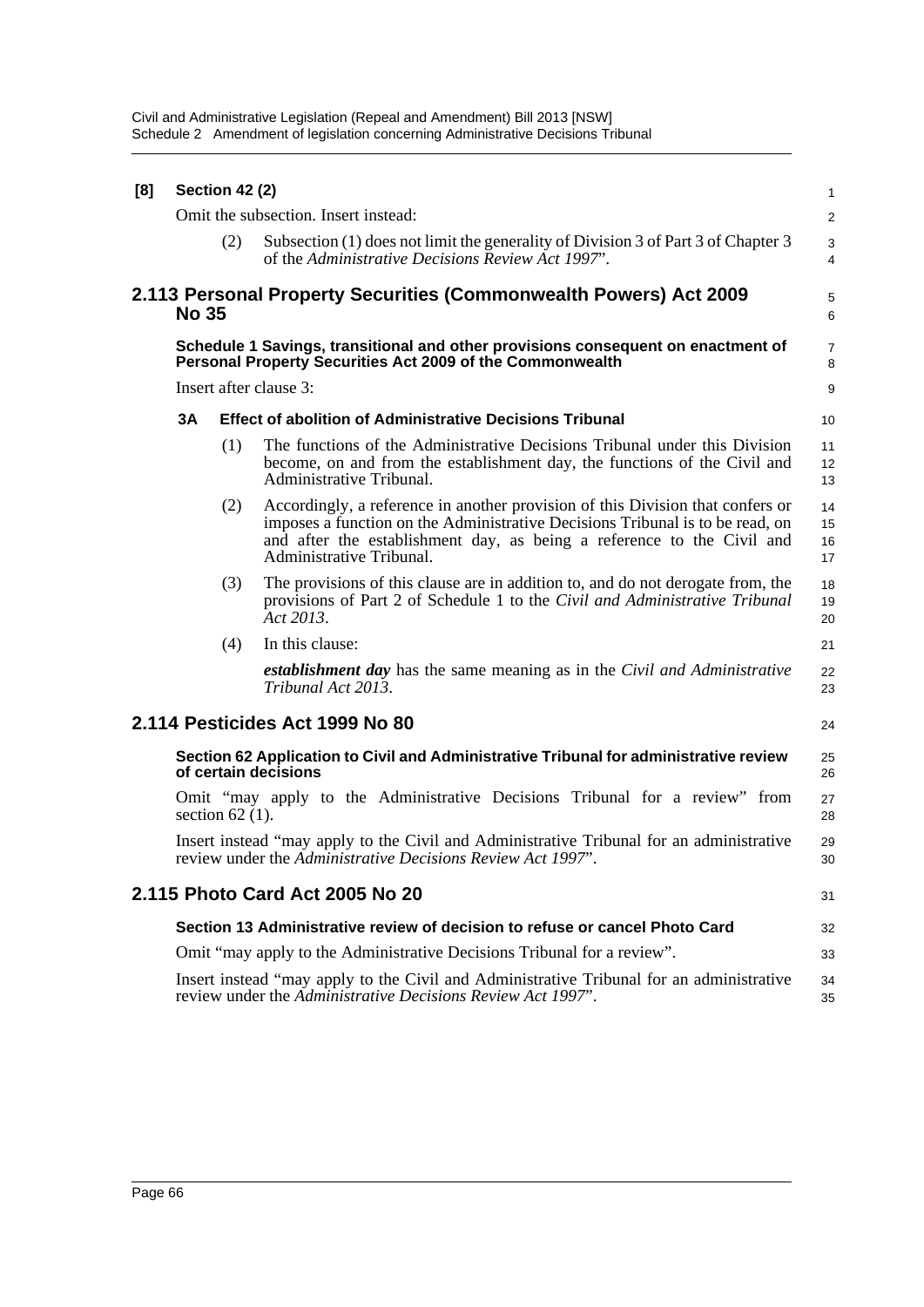|       |                                                                                                                                                                          | 2.116 Plant Diseases Act 1924 No 38                                                                                                                                                                                                                                                                                                                                                                      | 1                                |
|-------|--------------------------------------------------------------------------------------------------------------------------------------------------------------------------|----------------------------------------------------------------------------------------------------------------------------------------------------------------------------------------------------------------------------------------------------------------------------------------------------------------------------------------------------------------------------------------------------------|----------------------------------|
| $[1]$ | Section 21 Power to destroy plants in an abandoned orchard or nursery                                                                                                    |                                                                                                                                                                                                                                                                                                                                                                                                          |                                  |
|       | section 21 $(2)$ .                                                                                                                                                       | Omit "may apply to the Administrative Decisions Tribunal for a review" from                                                                                                                                                                                                                                                                                                                              | 3<br>4                           |
|       |                                                                                                                                                                          | Insert instead "may apply to the Civil and Administrative Tribunal for an administrative<br>review under the Administrative Decisions Review Act 1997".                                                                                                                                                                                                                                                  | $\mathbf 5$<br>6                 |
| $[2]$ | <b>Section 21 (3)</b>                                                                                                                                                    |                                                                                                                                                                                                                                                                                                                                                                                                          | 7                                |
|       | Omit the subsection.                                                                                                                                                     |                                                                                                                                                                                                                                                                                                                                                                                                          |                                  |
| $[3]$ | <b>Section 21 (4)</b>                                                                                                                                                    |                                                                                                                                                                                                                                                                                                                                                                                                          |                                  |
|       | Omit "the period prescribed by or under the Administrative Decisions Tribunal Act 1997"<br>and "for a review".                                                           |                                                                                                                                                                                                                                                                                                                                                                                                          |                                  |
|       | Insert instead "the period prescribed by the procedural rules under the Civil and<br>Administrative Tribunal Act 2013" and "for an administrative review", respectively. |                                                                                                                                                                                                                                                                                                                                                                                                          | 12<br>13                         |
| [4]   | <b>Section 28 Regulations</b>                                                                                                                                            |                                                                                                                                                                                                                                                                                                                                                                                                          |                                  |
|       | Omit section 28 $(1)$ (g). Insert instead:                                                                                                                               |                                                                                                                                                                                                                                                                                                                                                                                                          |                                  |
|       |                                                                                                                                                                          | the conferring on a person liable to pay fees under this Act of a right to<br>(g)<br>apply to the Civil and Administrative Tribunal for an administrative<br>review under the Administrative Decisions Review Act 1997 of a<br>decision in respect of the withdrawal of credit facilities from, or the<br>refusal to extend such facilities to, that person in relation to the payment<br>of those fees. | 16<br>17<br>18<br>19<br>20<br>21 |
| [5]   | Section 28 (1B)                                                                                                                                                          |                                                                                                                                                                                                                                                                                                                                                                                                          | 22                               |
|       | Insert after section $28(1A)$ :                                                                                                                                          |                                                                                                                                                                                                                                                                                                                                                                                                          | 23                               |
|       | (1B)                                                                                                                                                                     | The Minister is not to recommend the making of a regulation containing<br>provisions for the purposes of subsection $(1)$ $(g)$ unless the Minister certifies<br>that the Minister administering the Civil and Administrative Tribunal Act 2013<br>has agreed to the provisions.                                                                                                                         | 24<br>25<br>26<br>27             |
|       |                                                                                                                                                                          | 2.117 Police Act 1990 No 47                                                                                                                                                                                                                                                                                                                                                                              | 28                               |
|       | Section 211C Administrative reviews of certain decisions under Act by Civil and<br><b>Administrative Tribunal</b>                                                        |                                                                                                                                                                                                                                                                                                                                                                                                          | 29<br>30                         |
|       | Omit "may apply to the Administrative Decisions Tribunal for a review".                                                                                                  |                                                                                                                                                                                                                                                                                                                                                                                                          | 31                               |
|       |                                                                                                                                                                          | Insert instead "may apply to the Civil and Administrative Tribunal for an administrative<br>review under the Administrative Decisions Review Act 1997".                                                                                                                                                                                                                                                  | 32<br>33                         |
|       |                                                                                                                                                                          | 2.118 Privacy and Personal Information Protection Act 1998 No 133                                                                                                                                                                                                                                                                                                                                        | 34                               |
| [1]   | <b>Section 3 Definitions</b>                                                                                                                                             |                                                                                                                                                                                                                                                                                                                                                                                                          |                                  |
|       |                                                                                                                                                                          | Omit the definition of <i>Tribunal</i> from section 3 (1). Insert instead:                                                                                                                                                                                                                                                                                                                               | 36                               |
|       |                                                                                                                                                                          | <b>Tribunal</b> means the Civil and Administrative Tribunal.                                                                                                                                                                                                                                                                                                                                             | 37                               |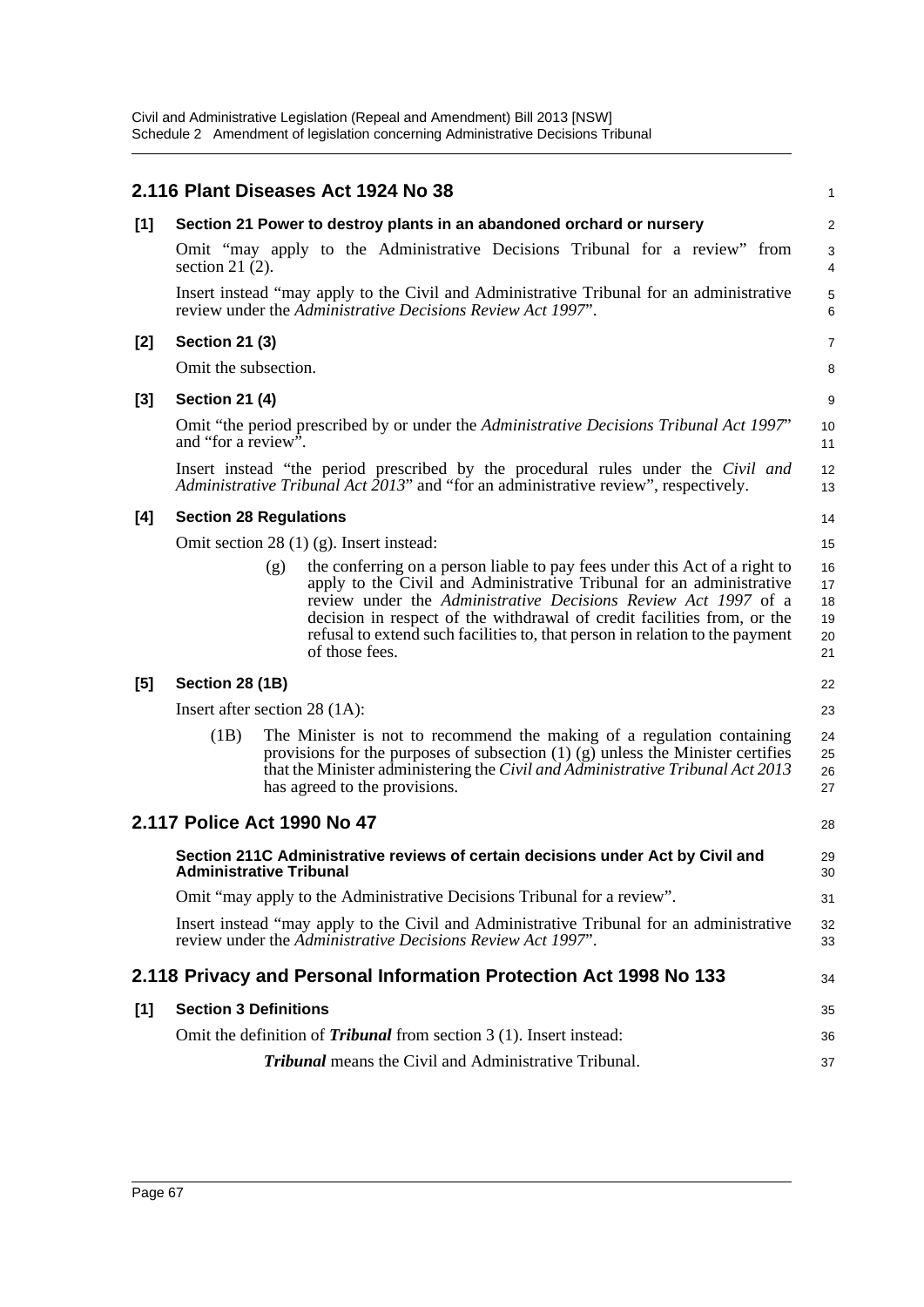| $[2]$ | <b>Section 52 Application of Part</b>                                                                                                                                            | 1              |
|-------|----------------------------------------------------------------------------------------------------------------------------------------------------------------------------------|----------------|
|       | Omit "Administrative Decisions Tribunal Act 1997" from section 52 (4).                                                                                                           | $\overline{2}$ |
|       | Insert instead "Administrative Decisions Review Act 1997".                                                                                                                       | 3              |
| $[3]$ | Section 53 Internal review by public sector agencies                                                                                                                             |                |
|       | Omit "reviewed" from the note to section 53 (1A).                                                                                                                                | 5              |
|       | Insert instead "administratively reviewed".                                                                                                                                      | 6              |
| [4]   | <b>Section 53 (6)</b>                                                                                                                                                            | 7              |
|       | Omit "a review". Insert instead "an administrative review".                                                                                                                      | 8              |
| [5]   | Section 53 (8) (c)                                                                                                                                                               | 9              |
|       | Omit "reviewed". Insert instead "administratively reviewed".                                                                                                                     | 10             |
| [6]   | Section 55 Administrative review of conduct by Tribunal                                                                                                                          | 11             |
|       | Omit "may apply to the Tribunal for a review" wherever occurring in section 55 $(1)$<br>and $(1A)$ .                                                                             | 12<br>13       |
|       | Insert instead "may apply to the Civil and Administrative Tribunal for an administrative<br>review under the Administrative Decisions Review Act 1997".                          | 14<br>15       |
| $[7]$ | <b>Section 55 (3)</b>                                                                                                                                                            |                |
|       | Omit "Division 3 of Part 3 of Chapter 5 of the Administrative Decisions Tribunal Act 1997".                                                                                      | 17             |
|       | Insert instead "Division 3 of Part 3 of Chapter 3 of the Administrative Decisions Review<br>Act 1997".                                                                           | 18<br>19       |
| [8]   | Section 55 (5) and (6)                                                                                                                                                           | 20             |
|       | Omit "a review under this section" wherever occurring.                                                                                                                           | 21             |
|       | Insert instead "an administrative review".                                                                                                                                       | 22             |
| [9]   | Section 56 Appeals to Appeal Panel against decisions and orders of Tribunal                                                                                                      | 23             |
|       | Omit the section.                                                                                                                                                                | 24             |
| [10]  | Schedule 4 Savings, transitional and other provisions                                                                                                                            | 25             |
|       | Omit "Tribunal" where secondly occurring in clause 6 (4).                                                                                                                        | 26             |
|       | Insert instead "Administrative Decisions Tribunal".                                                                                                                              | 27             |
|       | 2.119 Private Health Facilities Act 2007 No 9                                                                                                                                    | 28             |
| [1]   | Section 31 Cancellation of licence with notice                                                                                                                                   | 29             |
|       | Omit "any order made by the Administrative Decisions Tribunal under Division 2 of Part 3<br>of Chapter 5 of the Administrative Decisions Tribunal Act 1997" from section 31 (4). | 30<br>31       |
|       | Insert instead "any order made by the Civil and Administrative Tribunal under Division 2<br>of Part 3 of Chapter 3 of the Administrative Decisions Review Act 1997".             | 32<br>33       |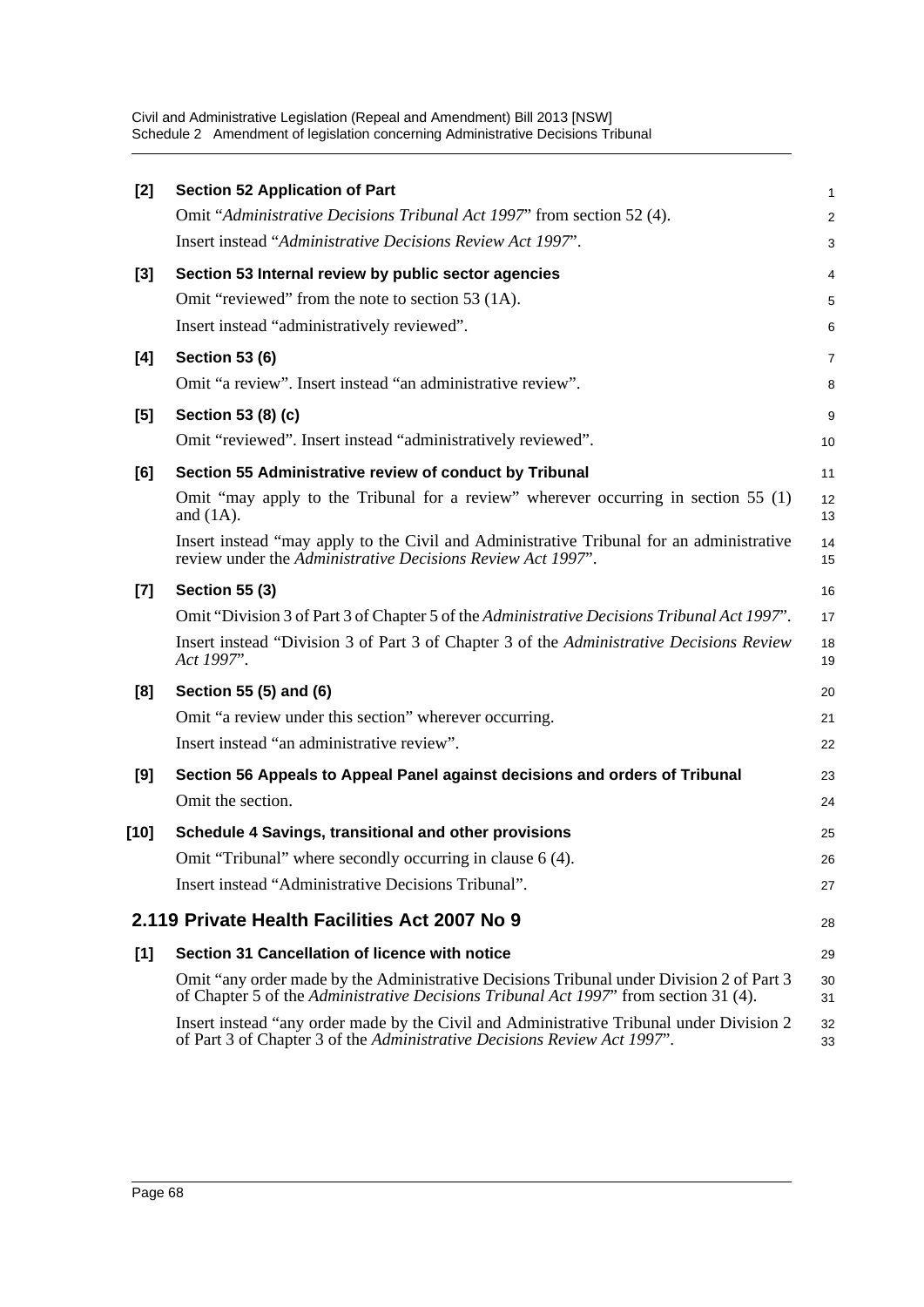| [2]   | Section 32 Right to apply to Civil and Administrative Tribunal for administrative<br>review                                                               | $\mathbf{1}$<br>2   |
|-------|-----------------------------------------------------------------------------------------------------------------------------------------------------------|---------------------|
|       | Omit "may apply to the Administrative Decisions Tribunal for a review" from<br>section $32(1)$ .                                                          | 3<br>$\overline{4}$ |
|       | Insert instead "may apply to the Civil and Administrative Tribunal for an administrative<br>review under the Administrative Decisions Review Act 1997".   | $\mathbf 5$<br>6    |
| $[3]$ | <b>Section 52 Improvement notices</b>                                                                                                                     | $\overline{7}$      |
|       | Omit "may apply to the Administrative Decisions Tribunal for a review" from<br>section $52(5)$ .                                                          | 8<br>9              |
|       | Insert instead "may apply to the Civil and Administrative Tribunal for an administrative<br>review under the Administrative Decisions Review Act 1997".   | 10<br>11            |
| [4]   | <b>Section 52 (6)</b>                                                                                                                                     | 12                  |
|       | Omit "application for review" and "Administrative Decisions Tribunal".                                                                                    | 13                  |
|       | Insert instead "application for an administrative review" and "Civil and Administrative<br>Tribunal", respectively.                                       | 14<br>15            |
|       | 2.120 Property, Stock and Business Agents Act 2002 No 66                                                                                                  | 16                  |
| [1]   | Section 27 Administrative review by NCAT                                                                                                                  | 17                  |
|       | Omit "may apply to the Administrative Decisions Tribunal for a review".                                                                                   | 18                  |
|       | Insert instead "may apply to the Tribunal for an administrative review under the<br>Administrative Decisions Review Act 1997".                            | 19<br>20            |
|       |                                                                                                                                                           |                     |
| $[2]$ | Section 200 Administrative review of disciplinary action by NCAT                                                                                          | 21                  |
|       | Omit "may apply to the Administrative Decisions Tribunal under the Administrative<br>Decisions Tribunal Act 1997 for a review".                           | 22<br>23            |
|       | Insert instead "may apply to the Tribunal for an administrative review under the<br>Administrative Decisions Review Act 1997".                            | 24<br>25            |
|       | 2.121 Public Health Act 2010 No 127                                                                                                                       | 26                  |
| [1]   | Section 7 Power to deal with public health risks generally                                                                                                | 27                  |
|       | Omit "may be made to the Administrative Decisions Tribunal for a review" from<br>section $7(7)$ .                                                         | 28<br>29            |
|       | Insert instead "may be made to the Civil and Administrative Tribunal for an administrative<br>review under the Administrative Decisions Review Act 1997". | 30<br>31            |
| [2]   | Section 48 Administrative review of decision to refuse certificate of clearance                                                                           | 32                  |
|       | Omit "may apply to the Administrative Decisions Tribunal for a review".                                                                                   | 33                  |
|       | Insert instead "may apply to the Civil and Administrative Tribunal for an administrative<br>review under the Administrative Decisions Review Act 1997".   | 34<br>35            |
| $[3]$ | <b>Section 49 Compensation</b>                                                                                                                            | 36                  |
|       | Omit "may apply to the Administrative Decisions Tribunal for a review" from<br>section 49 $(6)$ .                                                         | 37<br>38            |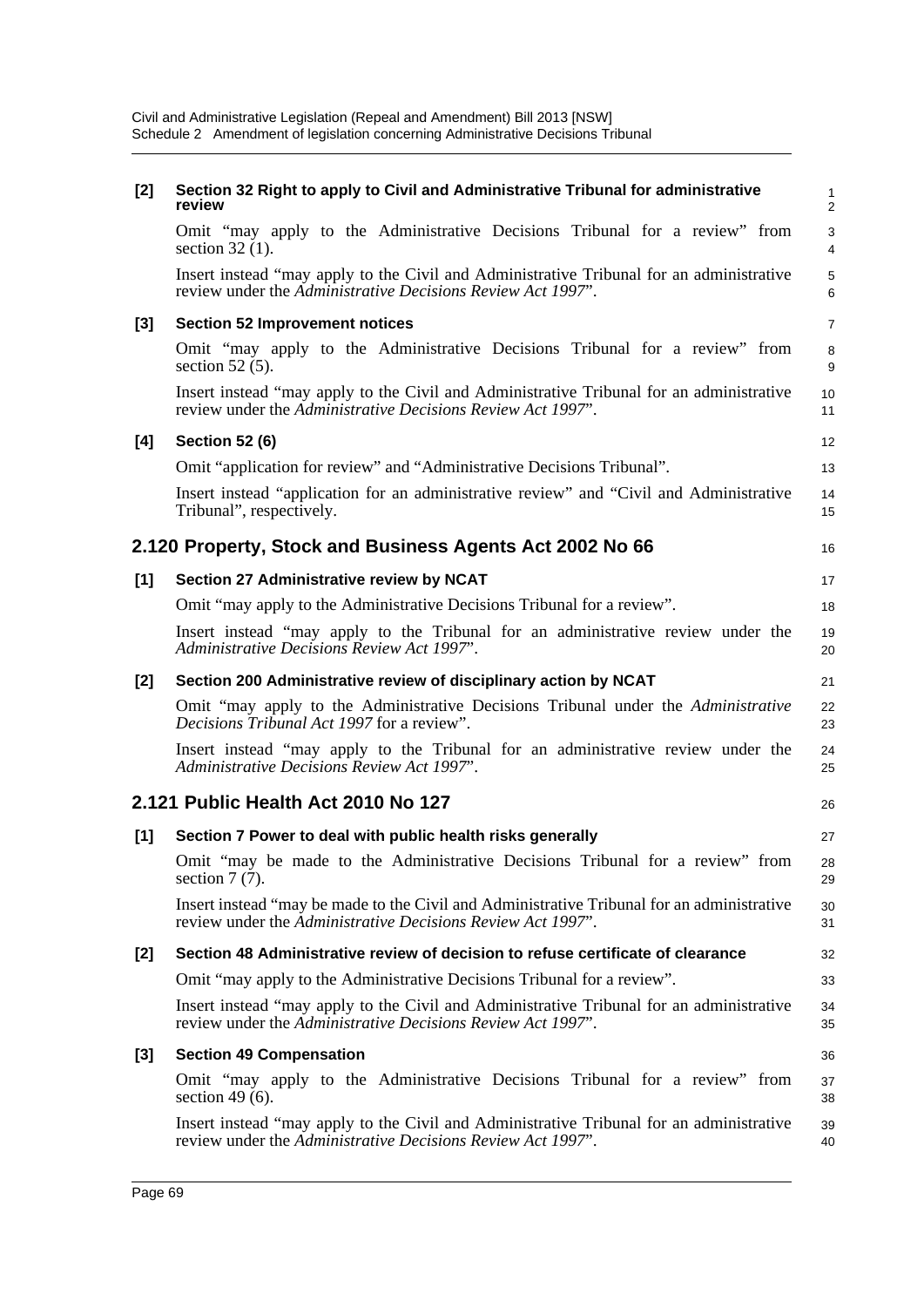| [4]    | Section 64 NCAT may confirm public health orders relating to Category 5 conditions                                                                        | 1              |
|--------|-----------------------------------------------------------------------------------------------------------------------------------------------------------|----------------|
|        | Omit "Administrative Decisions Tribunal" where firstly occurring in section 64 (1).                                                                       | $\overline{c}$ |
|        | Insert instead "Civil and Administrative Tribunal".                                                                                                       | 3              |
| [5]    | Section 64 (1), note                                                                                                                                      | 4              |
|        | Omit "Administrative Decisions Tribunal Act 1997".                                                                                                        | 5              |
|        | Insert instead "Civil and Administrative Tribunal Act 2013".                                                                                              | 6              |
| [6]    | Section 64 (2), (3), (5) and (6)                                                                                                                          | 7              |
|        | Omit "Administrative Decisions Tribunal" wherever occurring.                                                                                              | 8              |
|        | Insert instead "Civil and Administrative Tribunal".                                                                                                       | 9              |
| $[7]$  | <b>Section 64 (7)</b>                                                                                                                                     | 10             |
|        | Omit the subsection.                                                                                                                                      | 11             |
| [8]    | Section 65 NCAT may continue public health order                                                                                                          | 12             |
|        | Omit "Administrative Decisions Tribunal" wherever occurring.                                                                                              | 13             |
|        | Insert instead "Civil and Administrative Tribunal".                                                                                                       | 14             |
| [9]    | Section 66 NCAT may administratively review public health orders relating to<br><b>Category 4 conditions</b>                                              | 15<br>16       |
|        | Omit "may be made to the Administrative Decisions Tribunal for a review".                                                                                 | 17             |
|        | Insert instead "may be made to the Civil and Administrative Tribunal for an administrative<br>review under the Administrative Decisions Review Act 1997". | 18<br>19       |
| $[10]$ | Section 66, note                                                                                                                                          | 20             |
|        | Omit "Administrative Decisions Tribunal Act 1997".                                                                                                        | 21             |
|        | Insert instead "Administrative Decisions Review Act 1997".                                                                                                | 22             |
| $[11]$ | Section 67 Revocation of public health order by authorised medical practitioner                                                                           | 23             |
|        | Omit "Administrative Decisions Tribunal".                                                                                                                 | 24             |
|        | Insert instead "Civil and Administrative Tribunal".                                                                                                       | 25             |
| $[12]$ | Section 69 Inspection of medical records                                                                                                                  | 26             |
|        | Omit "Administrative Decisions Tribunal" from section 69 (1).                                                                                             | 27             |
|        | Insert instead "Civil and Administrative Tribunal".                                                                                                       | 28             |
| $[13]$ | Section 71 Arrest of persons who contravene public health orders                                                                                          | 29             |
|        | Omit "Administrative Decisions Tribunal" from section 71 (4).                                                                                             | 30             |
|        | Insert instead "Civil and Administrative Tribunal".                                                                                                       | 31             |
| [14]   | Section 73 Action following arrest or surrender                                                                                                           | 32             |
|        | Omit "Administrative Decisions" wherever occurring in section 73 (1)–(3).                                                                                 | 33             |
|        | Insert instead "Civil and Administrative".                                                                                                                | 34             |
|        |                                                                                                                                                           |                |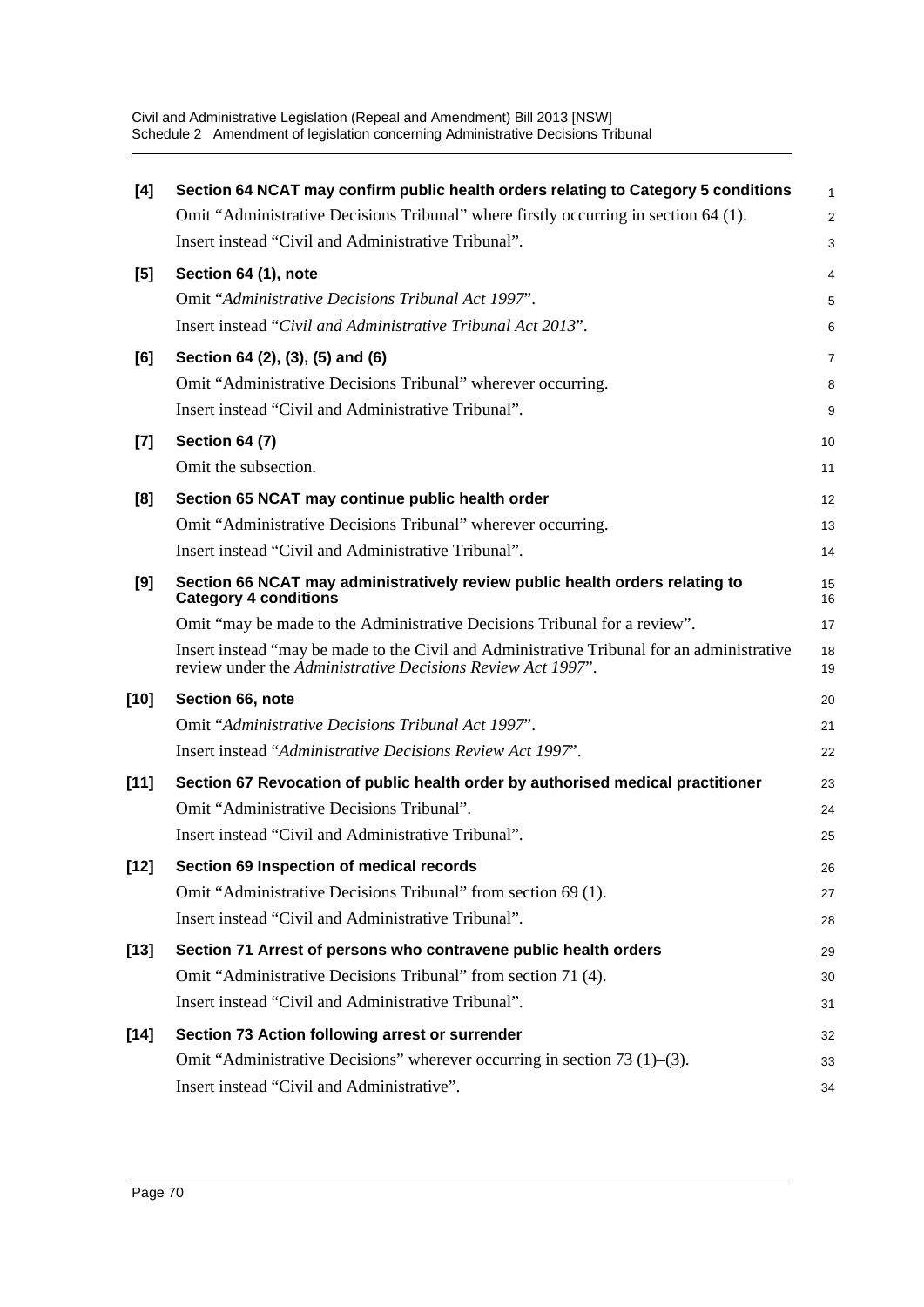| $[15]$ | Section 76 Restrictions on publication of proceedings                                                                                                                                                                                                                                                                                                                                                                                                                                                                                                                                                       | 1                                      |
|--------|-------------------------------------------------------------------------------------------------------------------------------------------------------------------------------------------------------------------------------------------------------------------------------------------------------------------------------------------------------------------------------------------------------------------------------------------------------------------------------------------------------------------------------------------------------------------------------------------------------------|----------------------------------------|
|        | Omit the section.                                                                                                                                                                                                                                                                                                                                                                                                                                                                                                                                                                                           | $\overline{c}$                         |
|        | 2.122 Public Lotteries Act 1996 No 86                                                                                                                                                                                                                                                                                                                                                                                                                                                                                                                                                                       | 3                                      |
|        | Section 79A Administrative review by Civil and Administrative Tribunal of certain<br>decisions                                                                                                                                                                                                                                                                                                                                                                                                                                                                                                              | 4<br>5                                 |
|        | Omit "may apply to the Administrative Decisions Tribunal for a review".                                                                                                                                                                                                                                                                                                                                                                                                                                                                                                                                     | 6                                      |
|        | Insert instead "may apply to the Civil and Administrative Tribunal for an administrative<br>review under the Administrative Decisions Review Act 1997".                                                                                                                                                                                                                                                                                                                                                                                                                                                     | 7<br>8                                 |
|        | 2.123 Public Notaries Act 1997 No 98                                                                                                                                                                                                                                                                                                                                                                                                                                                                                                                                                                        | 9                                      |
|        | Section 7 Roll of public notaries                                                                                                                                                                                                                                                                                                                                                                                                                                                                                                                                                                           | 10                                     |
|        | Omit "Administrative Decisions Tribunal" from section 7(5)(b).                                                                                                                                                                                                                                                                                                                                                                                                                                                                                                                                              | 11                                     |
|        | Insert instead "Civil and Administrative Tribunal".                                                                                                                                                                                                                                                                                                                                                                                                                                                                                                                                                         | 12                                     |
|        | 2.124 Racing Administration Act 1998 No 114                                                                                                                                                                                                                                                                                                                                                                                                                                                                                                                                                                 | 13                                     |
| [1]    | <b>Section 33D Appeals to Minister</b>                                                                                                                                                                                                                                                                                                                                                                                                                                                                                                                                                                      | 14                                     |
|        | Omit the note to section 33D (7). Insert instead:<br>Note. As the decision of the Minister in an appeal under this section is a decision that<br>is administratively reviewable by the Civil and Administrative Tribunal in an application<br>made under section 33E, section 48 of the Administrative Decisions Review Act 1997<br>requires the Minister to give the appellant and respondent in the appeal written notice<br>of the decision on the appeal. Division 2 of Part 2 of Chapter 3 of that Act enables the<br>appellant and respondent to request written reasons for the Minister's decision. | 15<br>16<br>17<br>18<br>19<br>20<br>21 |
| [2]    | Section 33E Administrative review by Civil and Administrative Tribunal of Minister's<br>decision on appeal                                                                                                                                                                                                                                                                                                                                                                                                                                                                                                  | 22<br>23                               |
|        | Omit "may apply to the Administrative Decisions Tribunal for a review" from<br>section $33E(1)$ .                                                                                                                                                                                                                                                                                                                                                                                                                                                                                                           | 24<br>25                               |
|        | Insert instead "may apply to the Civil and Administrative Tribunal for an administrative<br>review under the Administrative Decisions Review Act 1997".                                                                                                                                                                                                                                                                                                                                                                                                                                                     | 26<br>27                               |
| $[3]$  | <b>Section 33E (2)</b>                                                                                                                                                                                                                                                                                                                                                                                                                                                                                                                                                                                      | 28                                     |
|        | Omit "Administrative Decisions Tribunal Act 1997".                                                                                                                                                                                                                                                                                                                                                                                                                                                                                                                                                          | 29                                     |
|        | Insert instead "Administrative Decisions Review Act 1997".                                                                                                                                                                                                                                                                                                                                                                                                                                                                                                                                                  | 30                                     |
|        | 2.125 Rail Safety (Adoption of National Law) Act 2012 No 82                                                                                                                                                                                                                                                                                                                                                                                                                                                                                                                                                 | 31                                     |
|        | Schedule 1 New South Wales changes and additions to Rail Safety National Law                                                                                                                                                                                                                                                                                                                                                                                                                                                                                                                                | 32                                     |
|        | Omit "Administrative Decisions Tribunal" from section 4 (3A) (b) in Schedule 1 [4].                                                                                                                                                                                                                                                                                                                                                                                                                                                                                                                         | 33                                     |
|        | Insert instead 'Civil and Administrative Tribunal".                                                                                                                                                                                                                                                                                                                                                                                                                                                                                                                                                         | 34                                     |
|        | 2.126 Regional Relocation (Home Buyers Grant) Act 2011 No 26                                                                                                                                                                                                                                                                                                                                                                                                                                                                                                                                                | 35                                     |
| $[1]$  | Section 44 Notice of determination of objection                                                                                                                                                                                                                                                                                                                                                                                                                                                                                                                                                             | 36                                     |
|        | Omit "Administrative Decisions Tribunal Act 1997" from section 44 (3).                                                                                                                                                                                                                                                                                                                                                                                                                                                                                                                                      | 37                                     |
|        | Insert instead "Administrative Decisions Review Act 1997".                                                                                                                                                                                                                                                                                                                                                                                                                                                                                                                                                  | 38                                     |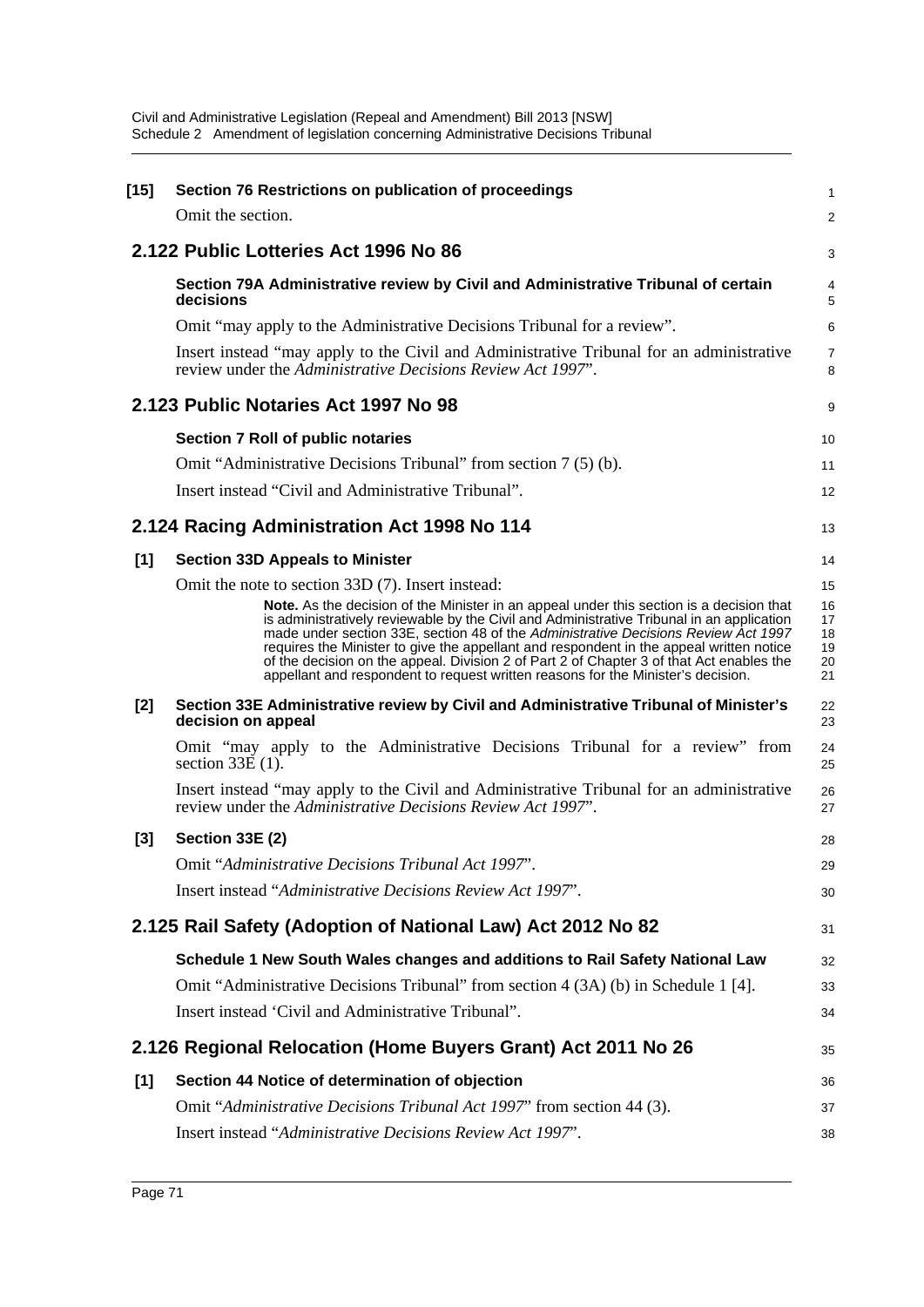| [2]   |     |                                   |                            | Section 45 Administrative reviews by Civil and Administrative Tribunal                                                                                                                                                                        | 1                            |  |  |
|-------|-----|-----------------------------------|----------------------------|-----------------------------------------------------------------------------------------------------------------------------------------------------------------------------------------------------------------------------------------------|------------------------------|--|--|
|       |     | section $45(1)$ .                 |                            | Omit "may apply to the Administrative Decisions Tribunal for a review" from                                                                                                                                                                   | $\overline{\mathbf{c}}$<br>3 |  |  |
|       |     |                                   |                            | Insert instead "may apply to the Civil and Administrative Tribunal for an administrative<br>review under the Administrative Decisions Review Act 1997".                                                                                       | 4<br>5                       |  |  |
| [3]   |     |                                   | Section 45 (2)-(5)         |                                                                                                                                                                                                                                               | 6                            |  |  |
|       |     |                                   |                            | Omit "review" wherever occurring. Insert instead "an administrative review".                                                                                                                                                                  | 7                            |  |  |
| [4]   |     |                                   | Section 45 (5) and (7) (a) |                                                                                                                                                                                                                                               | 8                            |  |  |
|       |     |                                   |                            | Omit "Administrative Decisions Tribunal" wherever occurring.                                                                                                                                                                                  | 9                            |  |  |
|       |     |                                   |                            | Insert instead "Civil and Administrative Tribunal".                                                                                                                                                                                           | 10                           |  |  |
| $[5]$ |     | <b>Section 45 (6)</b>             |                            |                                                                                                                                                                                                                                               | 11                           |  |  |
|       |     |                                   |                            | Omit the subsection. Insert instead:                                                                                                                                                                                                          | 12                           |  |  |
|       |     | (6)                               |                            | The following provisions of the Administrative Decisions Review Act 1997 do<br>not apply to an application made under this section:                                                                                                           | 13<br>14                     |  |  |
|       |     |                                   | (a)                        | Part 2 of Chapter 3,                                                                                                                                                                                                                          | 15                           |  |  |
|       |     |                                   | (b)                        | section 55 $(3)-(6)$ ,                                                                                                                                                                                                                        | 16                           |  |  |
|       |     |                                   | (c)                        | Division 2 of Part 3 of Chapter 3.                                                                                                                                                                                                            | 17                           |  |  |
| [6]   |     | <b>Section 45 (7)</b>             |                            |                                                                                                                                                                                                                                               | 18                           |  |  |
|       |     |                                   |                            | Omit "Administrative Decisions Tribunal Act 1997".                                                                                                                                                                                            | 19                           |  |  |
|       |     |                                   |                            | Insert instead "Administrative Decisions Review Act 1997".                                                                                                                                                                                    | 20                           |  |  |
| $[7]$ |     |                                   |                            | Section 46 Powers of Civil and Administrative Tribunal on administrative review                                                                                                                                                               | 21                           |  |  |
|       |     |                                   |                            | Omit "On a review, the Administrative Decisions Tribunal" from section 46 (1).                                                                                                                                                                | 22                           |  |  |
|       |     |                                   |                            | Insert instead "On an administrative review, the Civil and Administrative Tribunal".                                                                                                                                                          | 23                           |  |  |
| [8]   |     | Section 46 (2)                    |                            |                                                                                                                                                                                                                                               | 24                           |  |  |
|       |     |                                   |                            | Omit the subsection. Insert instead:                                                                                                                                                                                                          | 25                           |  |  |
|       |     | (2)                               |                            | Subsection (1) does not limit the generality of Division 3 of Part 3 of Chapter 3<br>of the Administrative Decisions Review Act 1997".                                                                                                        | 26<br>27                     |  |  |
|       |     |                                   |                            | 2.127 Registered Clubs Act 1976 No 31                                                                                                                                                                                                         | 28                           |  |  |
|       |     | <b>Section 57L</b>                |                            |                                                                                                                                                                                                                                               | 29                           |  |  |
|       |     | Omit the section. Insert instead: |                            |                                                                                                                                                                                                                                               |                              |  |  |
|       | 57L |                                   |                            | Administrative review by NCAT of decision by Authority under this Part                                                                                                                                                                        | 31                           |  |  |
|       |     | (1)                               | this Part:                 | Each of the following persons may apply to the Civil and Administrative<br>Tribunal for an administrative review under the Administrative Decisions<br><i>Review Act 1997</i> of a decision by the Authority in relation to a complaint under | 32<br>33<br>34<br>35         |  |  |
|       |     |                                   | (a)                        | the registered club or person against whom any disciplinary action is<br>taken by the Authority in relation to the complaint,                                                                                                                 | 36<br>37                     |  |  |
|       |     |                                   | (b)                        | the complainant.                                                                                                                                                                                                                              | 38                           |  |  |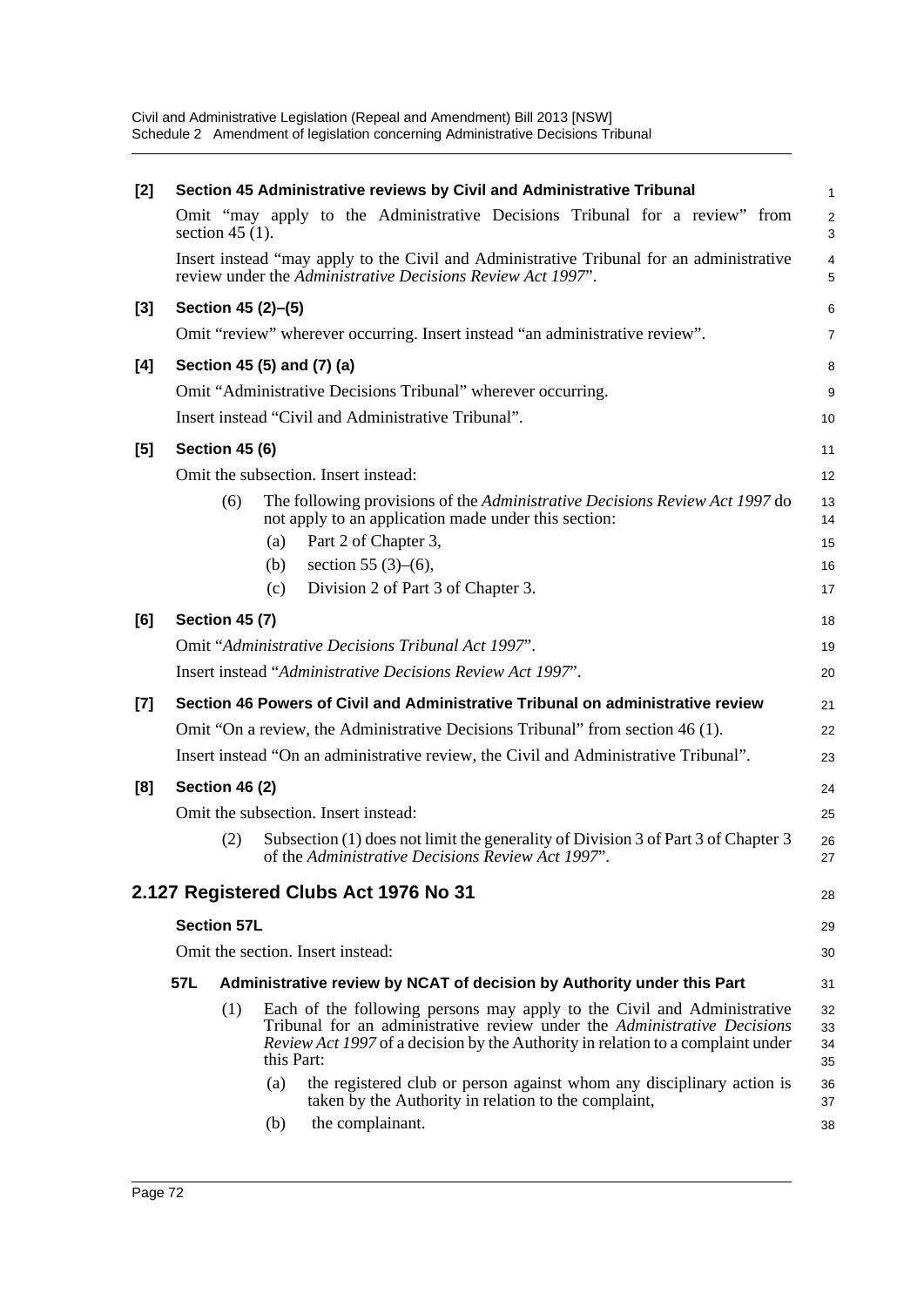|       | (2)                          | Part 2 of Chapter 3 of the Administrative Decisions Review Act 1997 does not<br>apply to an application to the Civil and Administrative Tribunal for an<br>administrative review of a decision by the Authority under this Part.                            | $\mathbf{1}$<br>$\overline{2}$<br>3 |
|-------|------------------------------|-------------------------------------------------------------------------------------------------------------------------------------------------------------------------------------------------------------------------------------------------------------|-------------------------------------|
|       |                              | 2.128 Relationships Register Act 2010 No 19                                                                                                                                                                                                                 | 4                                   |
|       | <b>Section 18</b>            |                                                                                                                                                                                                                                                             | 5                                   |
|       |                              | Omit the section. Insert instead:                                                                                                                                                                                                                           | 6                                   |
|       | 18                           | Applications to Civil and Administrative Tribunal for administrative review                                                                                                                                                                                 | $\overline{7}$                      |
|       |                              | A person may apply to the Civil and Administrative Tribunal for an<br>administrative review under the Administrative Decisions Review Act 1997 of<br>a decision of the Registrar made in the exercise or purported exercise of<br>functions under this Act. | 8<br>9<br>10<br>11                  |
|       |                              | 2.129 Residential (Land Lease) Communities Act 2013                                                                                                                                                                                                         | 12                                  |
|       |                              | Section 175 Review of disciplinary action by NCAT                                                                                                                                                                                                           | 13                                  |
|       |                              | Omit "may apply to the Administrative Decisions Tribunal under the Administrative<br><i>Decisions Tribunal Act 1997</i> for a review".                                                                                                                      | 14<br>15                            |
|       |                              | Insert instead "may apply to the Civil and Administrative Tribunal for an administrative<br>review under the Administrative Decisions Review Act 1997".                                                                                                     | 16<br>17                            |
|       |                              | 2.130 Residential Tenancies Act 2010 No 42                                                                                                                                                                                                                  | 18                                  |
|       |                              | Section 207 Administrative review by Tribunal                                                                                                                                                                                                               | 19                                  |
|       |                              | Omit "may apply to the Administrative Decisions Tribunal for a review".                                                                                                                                                                                     | 20                                  |
|       |                              | Insert instead "may apply to the Tribunal for an administrative review under the<br>Administrative Decisions Review Act 1997".                                                                                                                              | 21<br>22                            |
|       |                              | 2.131 Retail Leases Act 1994 No 46                                                                                                                                                                                                                          | 23                                  |
| [1]   | <b>Section 3 Definitions</b> |                                                                                                                                                                                                                                                             | 24                                  |
|       |                              | Omit the definition of <i>Tribunal</i> . Insert instead:                                                                                                                                                                                                    | 25                                  |
|       |                              | <b>Tribunal</b> means the Civil and Administrative Tribunal.                                                                                                                                                                                                | 26                                  |
| $[2]$ |                              | Section 32A Review of current market rent determinations                                                                                                                                                                                                    | 27                                  |
|       |                              | Omit section $32A(9)(c)$ .                                                                                                                                                                                                                                  | 28                                  |
| [3]   |                              | Part 8, Division 3, heading                                                                                                                                                                                                                                 | 29                                  |
|       |                              | Omit "Administrative Decisions Tribunal".                                                                                                                                                                                                                   | 30                                  |
|       |                              | Insert instead "Civil and Administrative Tribunal".                                                                                                                                                                                                         | 31                                  |
| [4]   |                              | Section 71 Lodging of retail tenancy claims with Tribunal                                                                                                                                                                                                   | 32                                  |
|       |                              | Omit the note at the end of the section.                                                                                                                                                                                                                    | 33                                  |
| [5]   |                              | Section 74 Tribunal must attempt to conciliate                                                                                                                                                                                                              | 34                                  |
|       | Omit the section.            |                                                                                                                                                                                                                                                             | 35                                  |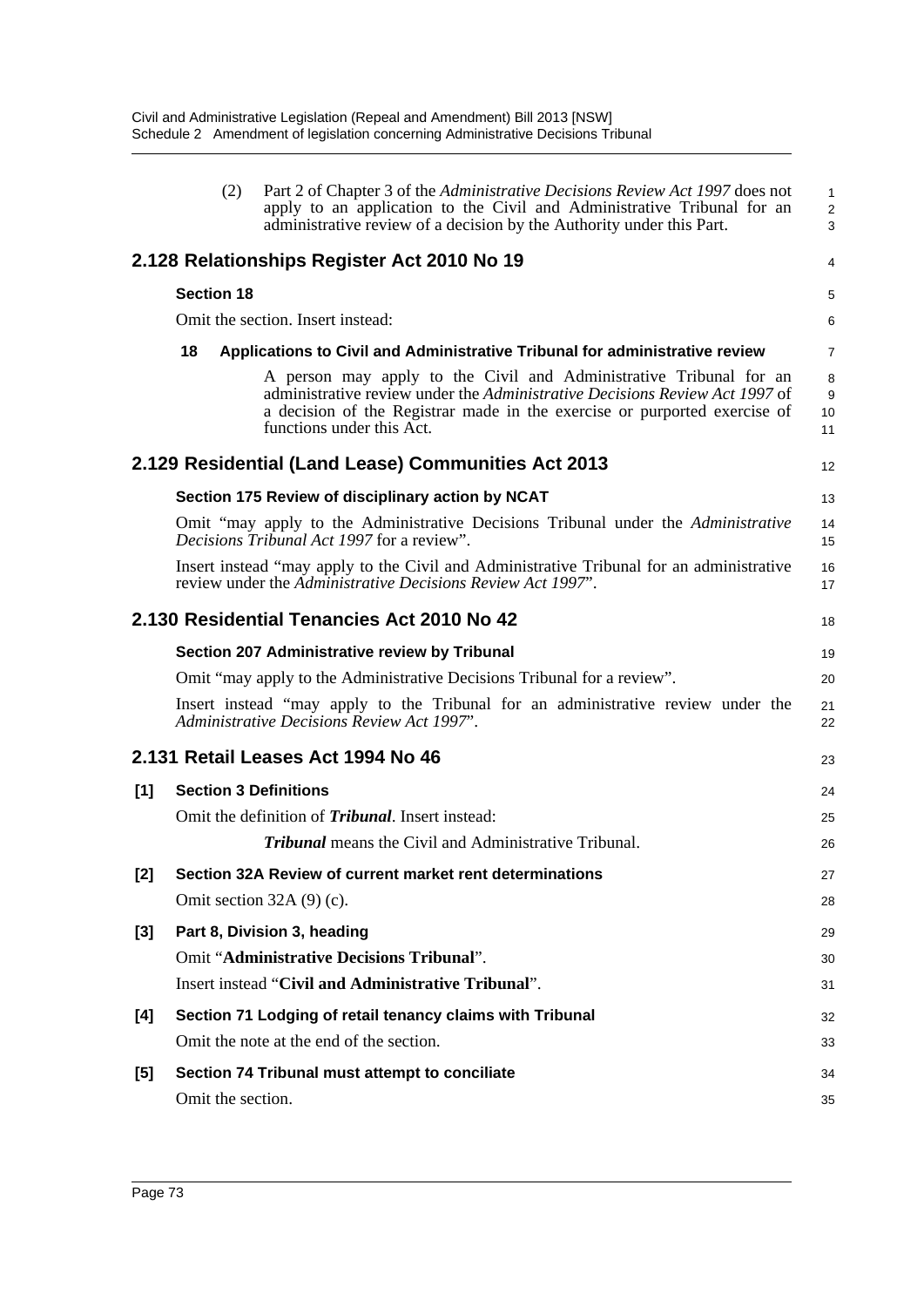| [6]    | Section 75 Removal of court proceedings to the Tribunal                                                                                                                                    | $\mathbf{1}$   |
|--------|--------------------------------------------------------------------------------------------------------------------------------------------------------------------------------------------|----------------|
|        | Insert after section $75(6)$ :                                                                                                                                                             | 2              |
|        | This section applies despite anything in Schedule 4 to the Civil and<br>(7)<br>Administrative Tribunal Act 2013 concerning the removal of court<br>proceedings to the Tribunal.            | 3<br>4<br>5    |
| $[7]$  | Section 76 Jurisdictional overlap                                                                                                                                                          | 6              |
|        | Insert after section 76 $(4)$ :                                                                                                                                                            | $\overline{7}$ |
|        | This section applies despite anything in Schedule 4 to the Civil and<br>(5)<br>Administrative Tribunal Act 2013 concerning jurisdictional overlap between<br>courts and the Tribunal.      | 8<br>9<br>10   |
| [8]    | Section 76A Removal of proceedings to Supreme Court                                                                                                                                        | 11             |
|        | Insert after section $76A(4)$ :                                                                                                                                                            | 12             |
|        | This section applies despite anything in Schedule 4 to the Civil and<br>(5)<br>Administrative Tribunal Act 2013 concerning the transfer of proceedings<br>between courts and the Tribunal. | 13<br>14<br>15 |
| [9]    | <b>Section 77 Appeals</b>                                                                                                                                                                  | 16             |
|        | Omit the section.                                                                                                                                                                          | 17             |
| $[10]$ | Section 77A Tribunal may award order costs                                                                                                                                                 | 18             |
|        | Omit the section.                                                                                                                                                                          | 19             |
| $[11]$ | <b>Section 77B Assessors</b>                                                                                                                                                               | 20             |
|        | Omit the section.                                                                                                                                                                          | 21             |
| [12]   | <b>Section 77C Right of appearance</b>                                                                                                                                                     | 22             |
|        | Omit the section.                                                                                                                                                                          | 23             |
|        | 2.132 Retail Trading Act 2008 No 49                                                                                                                                                        | 24             |
| [1]    | Section 12 Administrative reviews by Civil and Administrative Tribunal                                                                                                                     | 25             |
|        | Omit "may apply to the Administrative Decisions Tribunal for a review" wherever<br>occurring in section 12 $(1)$ , $(2)$ and $(4)$ .                                                       | 26<br>27       |
|        | Insert instead "may apply to the Civil and Administrative Tribunal for an administrative<br>review under the Administrative Decisions Review Act 1997".                                    | 28<br>29       |
| $[2]$  | <b>Section 12 (3)</b>                                                                                                                                                                      | 30             |
|        | Omit "Administrative Decisions Tribunal is not required to review".                                                                                                                        | 31             |
|        | Insert instead "Civil and Administrative Tribunal is not required to conduct an<br>administrative review of".                                                                              | 32<br>33       |
| $[3]$  | Section 14L Administrative reviews of decisions by Civil and Administrative Tribunal                                                                                                       | 34             |
|        | Omit "may apply to the Administrative Decisions Tribunal for a review" wherever<br>occurring in section $14L(1)$ and $(2)$ .                                                               | 35<br>36       |
|        | Insert instead "may apply to the Civil and Administrative Tribunal for an administrative<br>review under the Administrative Decisions Review Act 1997".                                    | 37<br>38       |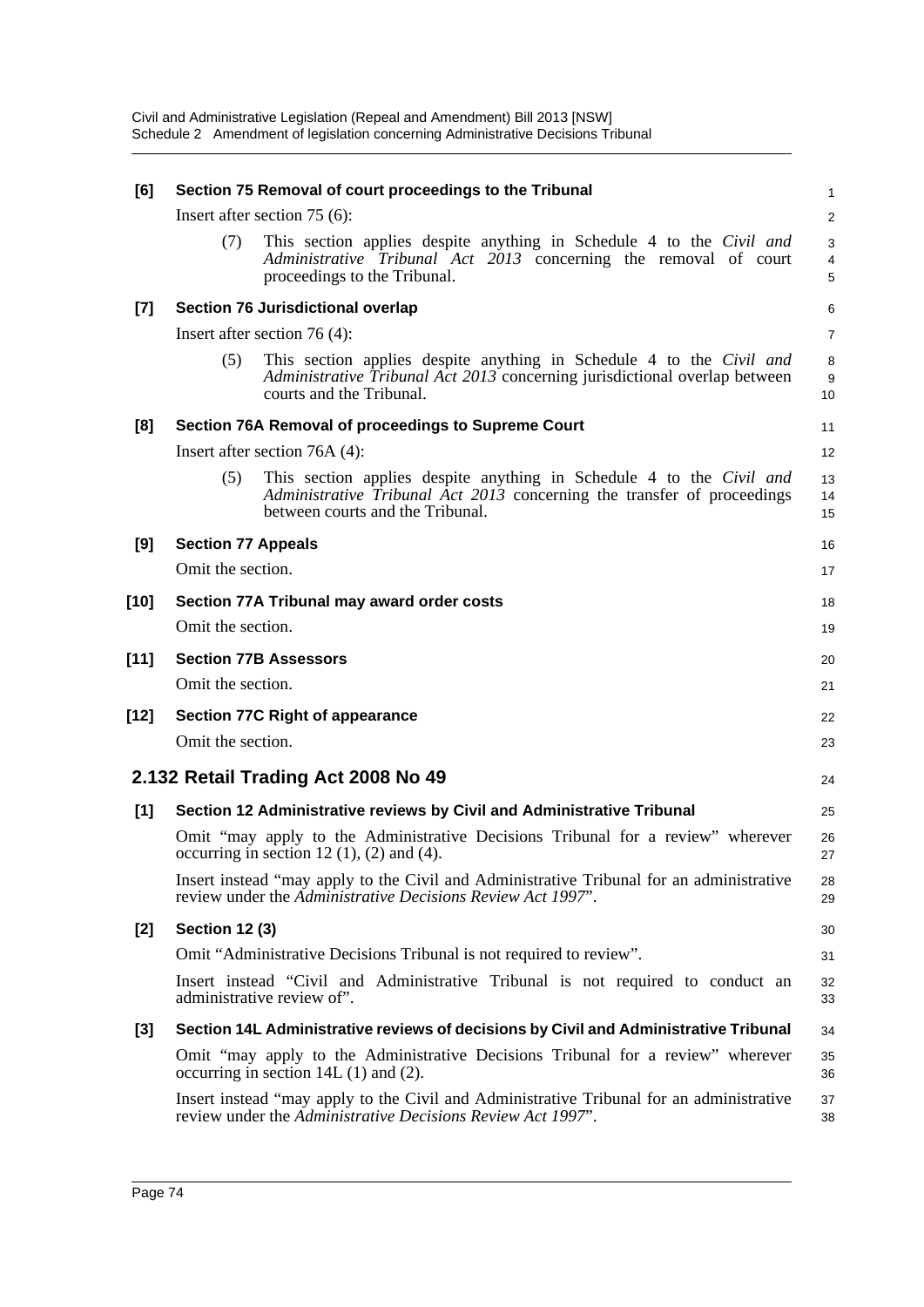|       | 2.133 Rice Marketing Act 1983 No 176                                                                                                                                                                                                                                                                                                                                                                                                                         | 1                          |
|-------|--------------------------------------------------------------------------------------------------------------------------------------------------------------------------------------------------------------------------------------------------------------------------------------------------------------------------------------------------------------------------------------------------------------------------------------------------------------|----------------------------|
|       | <b>Section 51 Appointment of authorised buyers</b>                                                                                                                                                                                                                                                                                                                                                                                                           | $\overline{\mathbf{c}}$    |
|       | Omit "may apply to the Administrative Decisions Tribunal for a review" wherever<br>occurring in section 51 (6) and $(7)$ .                                                                                                                                                                                                                                                                                                                                   | 3<br>4                     |
|       | Insert instead "may apply to the Civil and Administrative Tribunal for an administrative<br>review under the Administrative Decisions Review Act 1997".                                                                                                                                                                                                                                                                                                      | 5<br>6                     |
|       | 2.134 Security Industry Act 1997 No 157                                                                                                                                                                                                                                                                                                                                                                                                                      | $\overline{7}$             |
| [1]   | Section 29 Right to seek administrative review from Civil and Administrative Tribunal                                                                                                                                                                                                                                                                                                                                                                        | 8                          |
|       | Omit "may apply to the Administrative Decisions Tribunal for a review" from<br>section 29 $(1)$ .                                                                                                                                                                                                                                                                                                                                                            | 9<br>10                    |
|       | Insert instead "may apply to the Civil and Administrative Tribunal for an administrative<br>review under the Administrative Decisions Review Act 1997".                                                                                                                                                                                                                                                                                                      | 11<br>12                   |
| $[2]$ | Section 29 (2), note                                                                                                                                                                                                                                                                                                                                                                                                                                         | 13                         |
|       | Omit the note. Insert instead:                                                                                                                                                                                                                                                                                                                                                                                                                               | 14                         |
|       | <b>Note.</b> Under the Civil and Administrative Tribunal Act 2013, if the Civil and<br>Administrative Tribunal has reviewed an administratively reviewable decision (such as<br>a decision referred to in the above section), a party to the proceedings may appeal to<br>an Appeal Panel of the Tribunal. An appeal on a question of law may then lie to the<br>Supreme Court.                                                                              | 15<br>16<br>17<br>18<br>19 |
| $[3]$ | <b>Section 29 (3)</b>                                                                                                                                                                                                                                                                                                                                                                                                                                        | 20                         |
|       | Omit "In determining an application for a review of any decision to refuse to grant a licence,<br>to renew a licence or to revoke a licence that was made on the ground of the applicant not<br>being a fit and proper person, the Administrative Decisions Tribunal:".                                                                                                                                                                                      | 21<br>22<br>23             |
|       | Insert instead "In determining an application for an administrative review of any decision<br>to refuse to grant a licence, to renew a licence or to revoke a licence that was made on the<br>ground of the applicant not being a fit and proper person, the Civil and Administrative<br>Tribunal (and any Appeal Panel of the Tribunal in determining any internal appeal against<br>such a review under the Civil and Administrative Tribunal Act 2013):". | 24<br>25<br>26<br>27<br>28 |
| [4]   | Section 29 (3) (b)                                                                                                                                                                                                                                                                                                                                                                                                                                           | 29                         |
|       | Omit "applicant for review". Insert instead "applicant for the administrative review".                                                                                                                                                                                                                                                                                                                                                                       | 30                         |
| [5]   | Section 29 (3), note                                                                                                                                                                                                                                                                                                                                                                                                                                         | 31                         |
|       | Omit "Part 2 of Chapter 5 of the Administrative Decisions Tribunal Act 1997".                                                                                                                                                                                                                                                                                                                                                                                | 32                         |
|       | Insert instead "Part 2 of Chapter 3 of the Administrative Decisions Review Act 1997".                                                                                                                                                                                                                                                                                                                                                                        | 33                         |
|       | 2.135 State Water Corporation Act 2004 No 40                                                                                                                                                                                                                                                                                                                                                                                                                 | 34                         |
| [1]   | Section 18 Administrative review of certain decisions of Tribunal concerning<br>operating licence                                                                                                                                                                                                                                                                                                                                                            | 35<br>36                   |
|       | Omit "may apply to the Administrative Decisions Tribunal for a review" from<br>section $18(1)$ .                                                                                                                                                                                                                                                                                                                                                             | 37<br>38                   |
|       | Insert instead "may apply to the Civil and Administrative Tribunal for an administrative<br>review under the Administrative Decisions Review Act 1997".                                                                                                                                                                                                                                                                                                      | 39<br>40                   |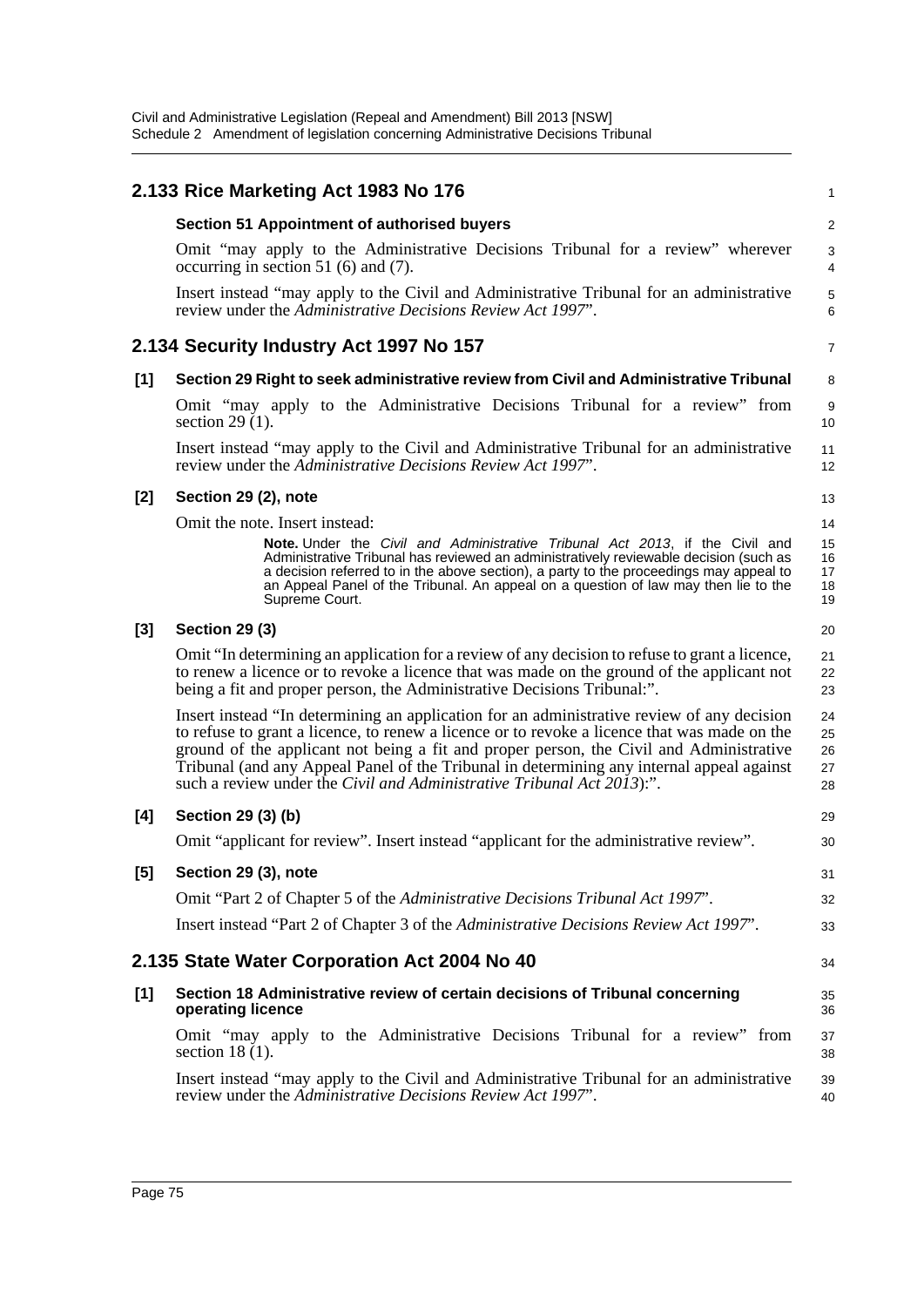| $[2]$ | <b>Section 18 (2)</b>                   |        |                                                                                                                                                                                                                                                             | 1                    |
|-------|-----------------------------------------|--------|-------------------------------------------------------------------------------------------------------------------------------------------------------------------------------------------------------------------------------------------------------------|----------------------|
|       |                                         |        | Omit "Administrative Decisions Tribunal Act 1997".                                                                                                                                                                                                          | $\overline{c}$       |
|       |                                         |        | Insert instead "Administrative Decisions Review Act 1997".                                                                                                                                                                                                  | 3                    |
|       |                                         |        | 2.136 Statutory and Other Offices Remuneration Act 1975 (1976 No 4)                                                                                                                                                                                         | 4                    |
| [1]   | <b>Schedule 1 Public offices</b>        |        |                                                                                                                                                                                                                                                             | 5                    |
|       |                                         |        | Omit "President of the Administrative Decisions Tribunal".                                                                                                                                                                                                  | 6                    |
| $[2]$ | <b>Schedule 2 Public offices</b>        |        |                                                                                                                                                                                                                                                             | 7                    |
|       | Decisions Tribunal from Part 1.         |        | Omit the matter relating to a Full-time member or Full-time assessor of the Administrative                                                                                                                                                                  | 8<br>9               |
|       | 2.137 Supreme Court Act 1970 No 52      |        |                                                                                                                                                                                                                                                             | 10                   |
| [1]   |                                         |        | Section 48 Assignment to the Court of Appeal                                                                                                                                                                                                                | 11                   |
|       | Omit section 48 $(1)$ (a) $(v)$ .       |        |                                                                                                                                                                                                                                                             | 12                   |
| $[2]$ | Section 48 (1) (a) (vii) and (viii)     |        |                                                                                                                                                                                                                                                             | 13                   |
|       | Omit the subparagraphs. Insert instead: |        |                                                                                                                                                                                                                                                             | 14                   |
|       |                                         | (vii)  | a tribunal or other body (not including the State Parole Authority)<br>that was constituted by one or more judges or members when<br>exercising the functions, or purporting to exercise the functions,<br>to which the proceedings in the Court relate, or | 15<br>16<br>17<br>18 |
|       |                                         | (viii) | the Civil and Administrative Tribunal when exercising functions,<br>or purporting to exercise functions, for the purposes of the Legal<br><i>Profession Act 2004</i> (including as applied by the <i>Public Notaries</i><br>Act 1997).                      | 19<br>20<br>21<br>22 |
| $[3]$ | Section 48 (1) (b)                      |        |                                                                                                                                                                                                                                                             | 23                   |
|       | Omit the paragraph. Insert instead:     |        |                                                                                                                                                                                                                                                             | 24                   |
|       | (b)                                     |        | In paragraph (a) (vi) and (vii), <i>judge or member</i> means:                                                                                                                                                                                              | 25                   |
|       |                                         | (i)    | a Judge or associate Judge, or                                                                                                                                                                                                                              | 26                   |
|       |                                         | (ii)   | judge<br>member<br>of<br>body<br>referred<br><b>or</b><br>any<br>1n<br>to<br>a<br>paragraph (a) $(i)$ – $(iv)$ .                                                                                                                                            | 27<br>28             |
| [4]   | Section 48 (2) (ha)                     |        |                                                                                                                                                                                                                                                             | 29                   |
|       |                                         |        | Omit "Administrative Decisions Tribunal Act 1997".                                                                                                                                                                                                          | 30                   |
|       |                                         |        | Insert instead "Civil and Administrative Tribunal Act 2013".                                                                                                                                                                                                | 31                   |
|       |                                         |        | 2.138 Surveying and Spatial Information Act 2002 No 83                                                                                                                                                                                                      | 32                   |
| [1]   | reviews of determinations               |        | Section 14 Applications to Civil and Administrative Tribunal for administrative                                                                                                                                                                             | 33<br>34             |
|       |                                         |        | Omit "may apply to the Administrative Decisions Tribunal for a review".                                                                                                                                                                                     | 35                   |
|       |                                         |        | Insert instead "may apply to the Civil and Administrative Tribunal for an administrative<br>review under the Administrative Decisions Review Act 1997".                                                                                                     | 36<br>37             |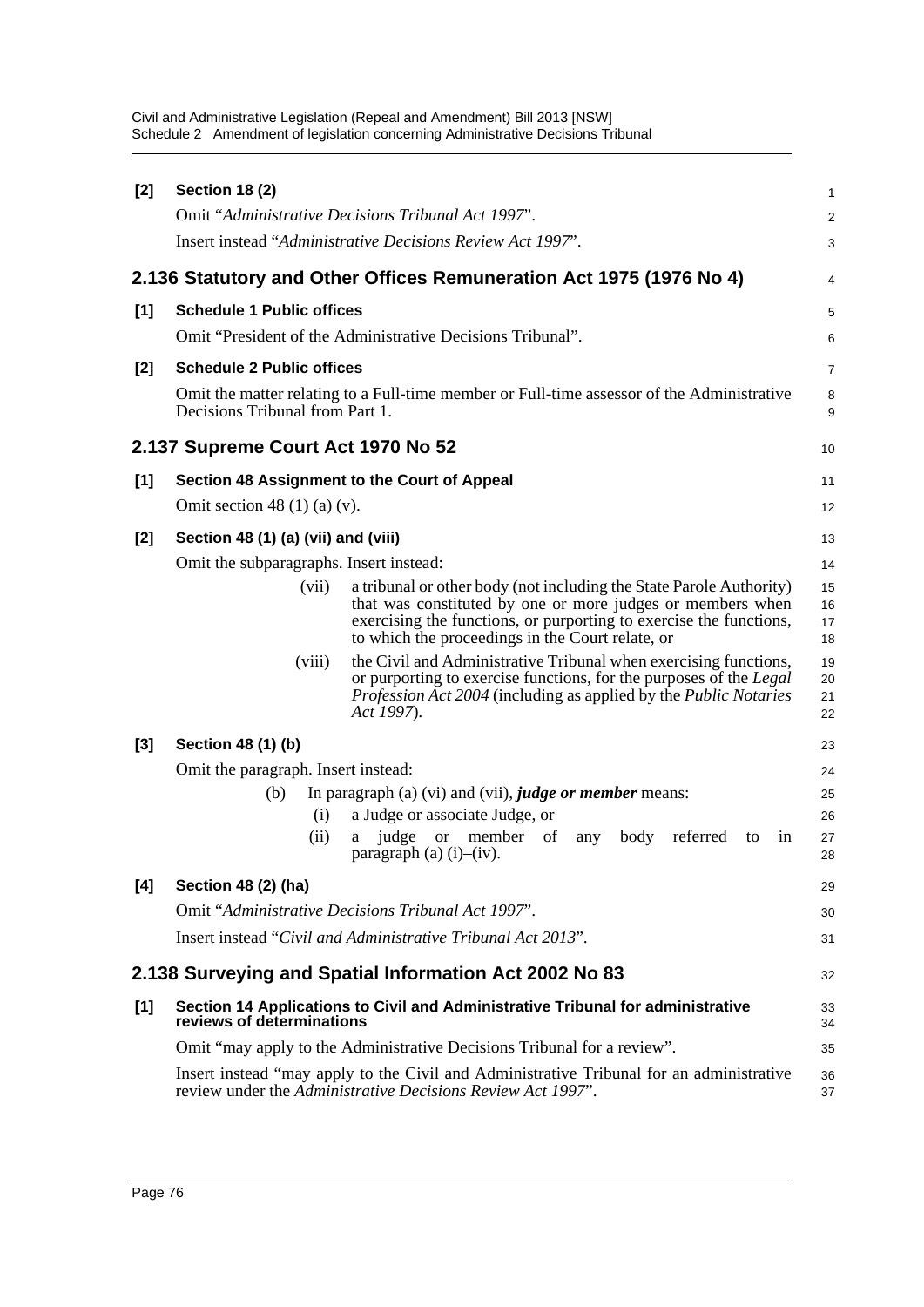| [2]   | Section 14, note                                                                                                                                                                                                                                                                                                                                               | 1                       |
|-------|----------------------------------------------------------------------------------------------------------------------------------------------------------------------------------------------------------------------------------------------------------------------------------------------------------------------------------------------------------------|-------------------------|
|       | Insert at the end of the section:                                                                                                                                                                                                                                                                                                                              | $\overline{\mathbf{c}}$ |
|       | <b>Note.</b> A decision of the Civil and Administrative Tribunal determining an application<br>under this section may be appealed to the Supreme Court directly. See Schedule 5<br>(Occupational Division) to the Civil and Administrative Tribunal Act 2013.                                                                                                  | 3<br>4<br>5             |
| [3]   | Part 6A Appeals against decisions of Tribunal                                                                                                                                                                                                                                                                                                                  | 6                       |
|       | Omit the Part.                                                                                                                                                                                                                                                                                                                                                 | 7                       |
|       | 2.139 Sydney Water Act 1994 No 88                                                                                                                                                                                                                                                                                                                              | 8                       |
| [1]   | Section 19B Administrative reviews of certain decisions of Tribunal concerning<br>operating licences                                                                                                                                                                                                                                                           | 9<br>10                 |
|       | Omit "may apply to the Administrative Decisions Tribunal for a review" from<br>section $19B(1)$ .                                                                                                                                                                                                                                                              | 11<br>12                |
|       | Insert instead "may apply to the Civil and Administrative Tribunal for an administrative<br>review under the Administrative Decisions Review Act 1997".                                                                                                                                                                                                        | 13<br>14                |
| $[2]$ | <b>Section 19B (2)</b>                                                                                                                                                                                                                                                                                                                                         | 15                      |
|       | Omit "Administrative Decisions Tribunal Act 1997".                                                                                                                                                                                                                                                                                                             | 16                      |
|       | Insert instead "Administrative Decisions Review Act 1997".                                                                                                                                                                                                                                                                                                     | 17                      |
|       | 2.140 Sydney Water Catchment Management Act 1998 No 171                                                                                                                                                                                                                                                                                                        | 18                      |
| [1]   | Section 29B Administrative reviews of certain decisions of Tribunal concerning<br>operating licences                                                                                                                                                                                                                                                           | 19<br>20                |
|       | Omit "may apply to the Administrative Decisions Tribunal for a review" from<br>section $29B(1)$ .                                                                                                                                                                                                                                                              | 21<br>22                |
|       | Insert instead "may apply to the Civil and Administrative Tribunal for an administrative<br>review under the Administrative Decisions Review Act 1997".                                                                                                                                                                                                        | 23<br>24                |
| $[2]$ | Section 29B (2)                                                                                                                                                                                                                                                                                                                                                | 25                      |
|       | Omit "Administrative Decisions Tribunal Act 1997".                                                                                                                                                                                                                                                                                                             | 26                      |
|       | Insert instead "Administrative Decisions Review Act 1997".                                                                                                                                                                                                                                                                                                     | 27                      |
|       | 2.141 Tattoo Parlours Act 2012 No 32                                                                                                                                                                                                                                                                                                                           | 28                      |
| [1]   | Section 27 Right to seek administrative review from Civil and Administrative Tribunal                                                                                                                                                                                                                                                                          | 29                      |
|       | Omit "may apply to the Administrative Decisions Tribunal for a review" from<br>section $27(1)$ .                                                                                                                                                                                                                                                               | 30<br>31                |
|       | Insert instead "may apply to the Civil and Administrative Tribunal for an administrative<br>review under the Administrative Decisions Review Act 1997".                                                                                                                                                                                                        | 32<br>33                |
| $[2]$ | Section 27 (2), note                                                                                                                                                                                                                                                                                                                                           | 34                      |
|       | Omit the note. Insert instead:                                                                                                                                                                                                                                                                                                                                 | 35                      |
|       | <b>Note.</b> Under the <i>Civil and Administrative Tribunal Act 2013</i> , if the Tribunal has made<br>an administrative review decision (such as when it reviews a decision referred to in<br>subsection (1)), a party to the proceedings may appeal to an Appeal Panel of the<br>Tribunal. An appeal on a question of law may then lie to the Supreme Court. | 36<br>37<br>38<br>39    |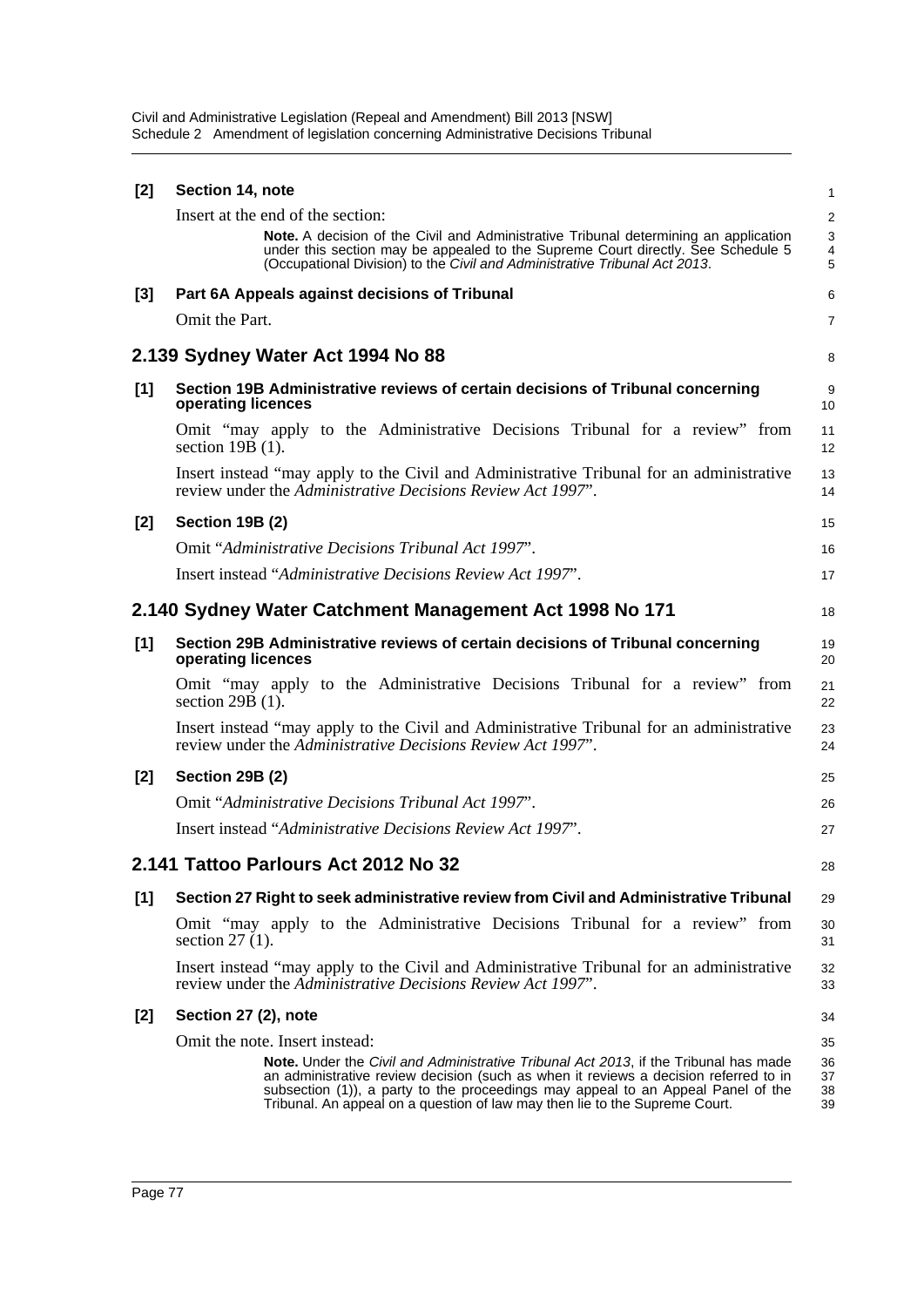| $[3]$ | Section 27 (3) and (4) (b)                                                                                                                                                                                                                                                                                                                                                                                                                                                                                          | 1                                |
|-------|---------------------------------------------------------------------------------------------------------------------------------------------------------------------------------------------------------------------------------------------------------------------------------------------------------------------------------------------------------------------------------------------------------------------------------------------------------------------------------------------------------------------|----------------------------------|
|       | Omit "applicant for review" and "for a review" wherever occurring.                                                                                                                                                                                                                                                                                                                                                                                                                                                  | 2                                |
|       | Insert instead "applicant for the administrative review" and "for an administrative review",<br>respectively.                                                                                                                                                                                                                                                                                                                                                                                                       | $\sqrt{3}$<br>4                  |
| [4]   | Section 27 (3) (a)                                                                                                                                                                                                                                                                                                                                                                                                                                                                                                  | 5                                |
|       | Omit "Administrative Decisions Tribunal".                                                                                                                                                                                                                                                                                                                                                                                                                                                                           | 6                                |
|       | Insert instead "Civil and Administrative Tribunal".                                                                                                                                                                                                                                                                                                                                                                                                                                                                 | 7                                |
| [5]   | <b>Section 27 (4)</b>                                                                                                                                                                                                                                                                                                                                                                                                                                                                                               | 8                                |
|       | Omit "In determining an application for a review of any decision to refuse to grant a licence<br>or to suspend or cancel a licence that was made on the ground of an adverse security<br>determination made by the Commissioner about the applicant for review, the<br>Administrative Decisions Tribunal:".                                                                                                                                                                                                         | 9<br>10<br>11<br>12              |
|       | Insert instead "In determining an application for an administrative review of any decision<br>to refuse to grant a licence or to suspend or cancel a licence that was made on the ground<br>of an adverse security determination made by the Commissioner about the applicant for the<br>administrative review, the Civil and Administrative Tribunal (and any Appeal Panel of the<br>Tribunal in determining any internal appeal against such a review under the Civil and<br>Administrative Tribunal Act 2013):". | 13<br>14<br>15<br>16<br>17<br>18 |
| [6]   | Section 27 (4), note                                                                                                                                                                                                                                                                                                                                                                                                                                                                                                | 19                               |
|       | Omit "Part 2 of Chapter 5 of the Administrative Decisions Tribunal Act 1997".                                                                                                                                                                                                                                                                                                                                                                                                                                       | 20                               |
|       | Insert instead "Part 2 of Chapter 3 of the Administrative Decisions Review Act 1997".                                                                                                                                                                                                                                                                                                                                                                                                                               | 21                               |
| $[7]$ | <b>Section 27 (5)</b>                                                                                                                                                                                                                                                                                                                                                                                                                                                                                               | 22                               |
|       | Omit "Administrative Decisions Tribunal Act 1997".                                                                                                                                                                                                                                                                                                                                                                                                                                                                  | 23                               |
|       | Insert instead "Administrative Decisions Review Act 1997".                                                                                                                                                                                                                                                                                                                                                                                                                                                          | 24                               |
|       | 2.142 Taxation Administration Act 1996 No 97                                                                                                                                                                                                                                                                                                                                                                                                                                                                        | 25                               |
| [1]   | <b>Section 3 Definitions</b>                                                                                                                                                                                                                                                                                                                                                                                                                                                                                        | 26                               |
|       | Omit "Administrative Decisions Tribunal" from paragraph (b) of the definition of<br><i>assessment</i> in section $3(1)$ .                                                                                                                                                                                                                                                                                                                                                                                           | 27<br>28                         |
|       | Insert instead "Civil and Administrative Tribunal".                                                                                                                                                                                                                                                                                                                                                                                                                                                                 | 29                               |
| $[2]$ | Section 3 (1), definition of "review"                                                                                                                                                                                                                                                                                                                                                                                                                                                                               | 30                               |
|       | Omit the definition. Insert instead:                                                                                                                                                                                                                                                                                                                                                                                                                                                                                | 31                               |
|       | <i>review</i> means a review by the Supreme Court, or an administrative review by<br>the Civil and Administrative Tribunal, on an application made under Division<br>2 of Part 10.                                                                                                                                                                                                                                                                                                                                  | 32<br>33<br>34                   |
| $[3]$ | <b>Section 86 Objections</b>                                                                                                                                                                                                                                                                                                                                                                                                                                                                                        | 35                               |
|       | Omit "section 6 of the Administrative Decisions Tribunal Act 1997" from section 86(1)(b).                                                                                                                                                                                                                                                                                                                                                                                                                           | 36                               |
|       | Insert instead "the Administrative Decisions Review Act 1997".                                                                                                                                                                                                                                                                                                                                                                                                                                                      | 37                               |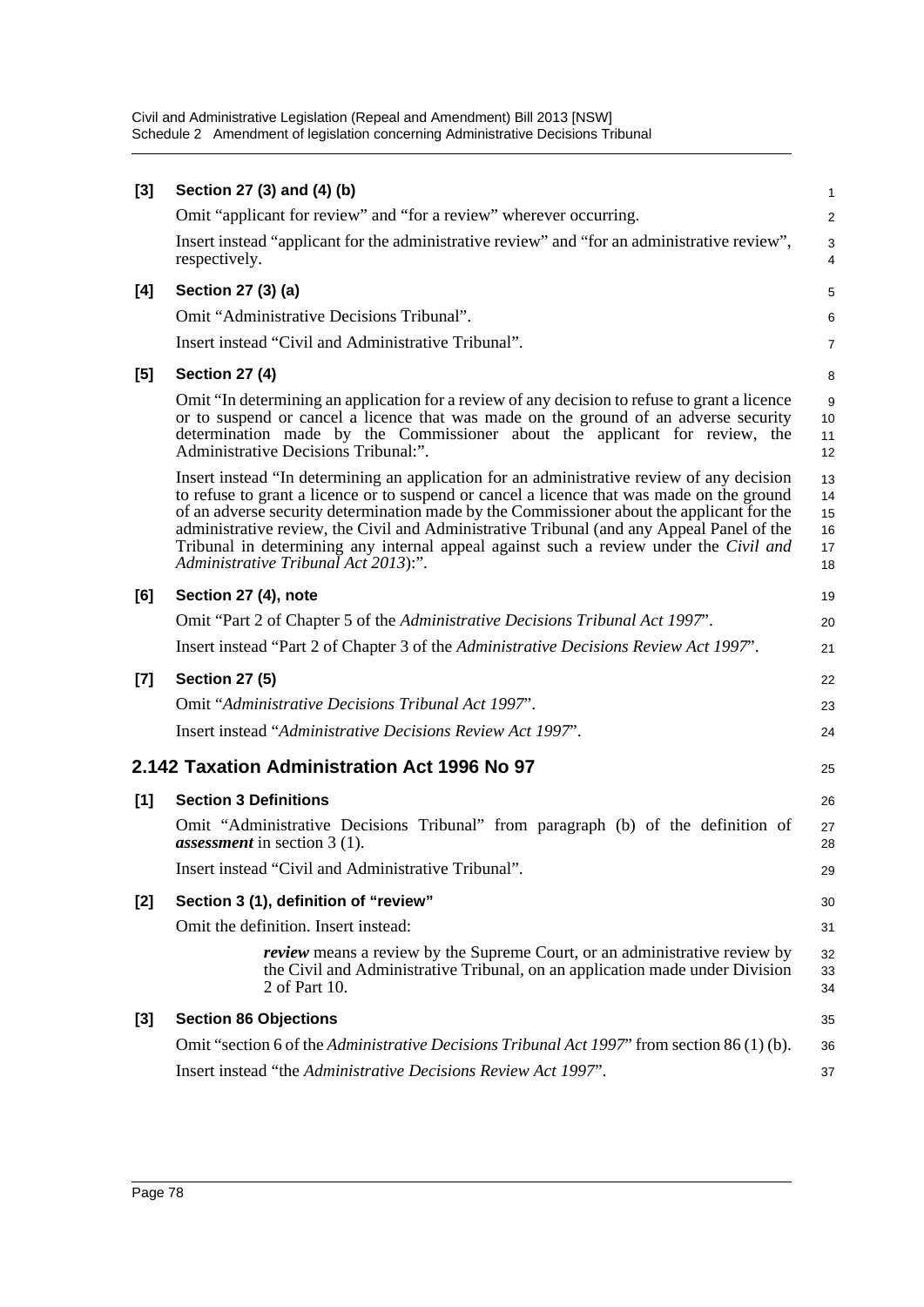| [4] |    |                   |           | <b>Section 93 Notice of determination</b>                                                                                                                                                                                                                                                                                                                                                                                      | 1                                |
|-----|----|-------------------|-----------|--------------------------------------------------------------------------------------------------------------------------------------------------------------------------------------------------------------------------------------------------------------------------------------------------------------------------------------------------------------------------------------------------------------------------------|----------------------------------|
|     |    |                   |           | Omit "Administrative Decisions Tribunal" where firstly occurring in section 93 (2A).                                                                                                                                                                                                                                                                                                                                           | $\overline{c}$                   |
|     |    |                   |           | Insert instead "Civil and Administrative Tribunal".                                                                                                                                                                                                                                                                                                                                                                            | 3                                |
| [5] |    | Section 93 (2A)   |           |                                                                                                                                                                                                                                                                                                                                                                                                                                | 4                                |
|     |    |                   |           | Omit "Administrative Decisions Tribunal Act 1997".                                                                                                                                                                                                                                                                                                                                                                             | 5                                |
|     |    |                   |           | Insert instead "Administrative Decisions Review Act 1997".                                                                                                                                                                                                                                                                                                                                                                     | 6                                |
| [6] |    | <b>Section 96</b> |           |                                                                                                                                                                                                                                                                                                                                                                                                                                | 7                                |
|     |    |                   |           | Omit the section. Insert instead:                                                                                                                                                                                                                                                                                                                                                                                              | 8                                |
|     | 96 |                   |           | <b>Review by Civil and Administrative Tribunal</b>                                                                                                                                                                                                                                                                                                                                                                             | 9                                |
|     |    | (1)               |           | A taxpayer may apply to the Civil and Administrative Tribunal for an<br>administrative review under the <i>Administrative Decisions Review Act 1997</i> of<br>a decision of the Chief Commissioner that has been the subject of an objection<br>under Division 1 if:                                                                                                                                                           | 10<br>11<br>12<br>13             |
|     |    |                   | (a)       | taxpayer is dissatisfied with the Chief Commissioner's<br>the<br>determination of the taxpayer's objection, or                                                                                                                                                                                                                                                                                                                 | 14<br>15                         |
|     |    |                   | (b)       | 90 days (not including any period of suspension under section 92) have<br>passed since the taxpayer's objection was served on the Chief<br>Commissioner and the Chief Commissioner has not determined the<br>objection.                                                                                                                                                                                                        | 16<br>17<br>18<br>19             |
|     |    | (2)               |           | However, a taxpayer cannot apply to the Civil and Administrative Tribunal<br>under this section for an administrative review in respect of a decision of a<br>kind prescribed by the regulations as an exempt decision for the purposes of<br>this section.                                                                                                                                                                    | 20<br>21<br>22<br>23             |
|     |    | (3)               |           | A taxpayer who has applied to the Supreme Court under section 97 for a<br>review of a decision cannot apply to the Civil and Administrative Tribunal<br>under this section in respect of the same decision. However, the taxpayer may<br>do so if the earlier application is withdrawn with the approval of the Supreme<br>Court for the purpose of enabling the Civil and Administrative Tribunal to deal<br>with the matter. | 24<br>25<br>26<br>27<br>28<br>29 |
|     |    | (4)               |           | The following provisions of the Administrative Decisions Review Act 1997 do<br>not apply to an application made under this section (or any assessment or other<br>decision to which it relates):                                                                                                                                                                                                                               | 30<br>31<br>32                   |
|     |    |                   | (a)       | Part 2 of Chapter 3,                                                                                                                                                                                                                                                                                                                                                                                                           | 33                               |
|     |    |                   | (b)       | section 55 $(3)–(6)$ .                                                                                                                                                                                                                                                                                                                                                                                                         | 34                               |
|     |    | (5)               | Act 1997: | For the purposes of section 58 $(1)$ (a) of the <i>Administrative Decisions Review</i>                                                                                                                                                                                                                                                                                                                                         | 35<br>36                         |
|     |    |                   | (a)       | the obligation of the Chief Commissioner under that paragraph to lodge<br>a statement of reasons with the Tribunal in respect of an application is<br>limited to providing the Tribunal with a statement of reasons only in<br>respect of the matters arising from the grounds specified in the<br>application, and                                                                                                            | 37<br>38<br>39<br>40<br>41       |
|     |    |                   | (b)       | if one of the grounds specified in the application relates to a matter<br>raised in an objection determined by the Chief Commissioner—the<br>Chief Commissioner may rely on reasons previously given to the                                                                                                                                                                                                                    | 42<br>43<br>44                   |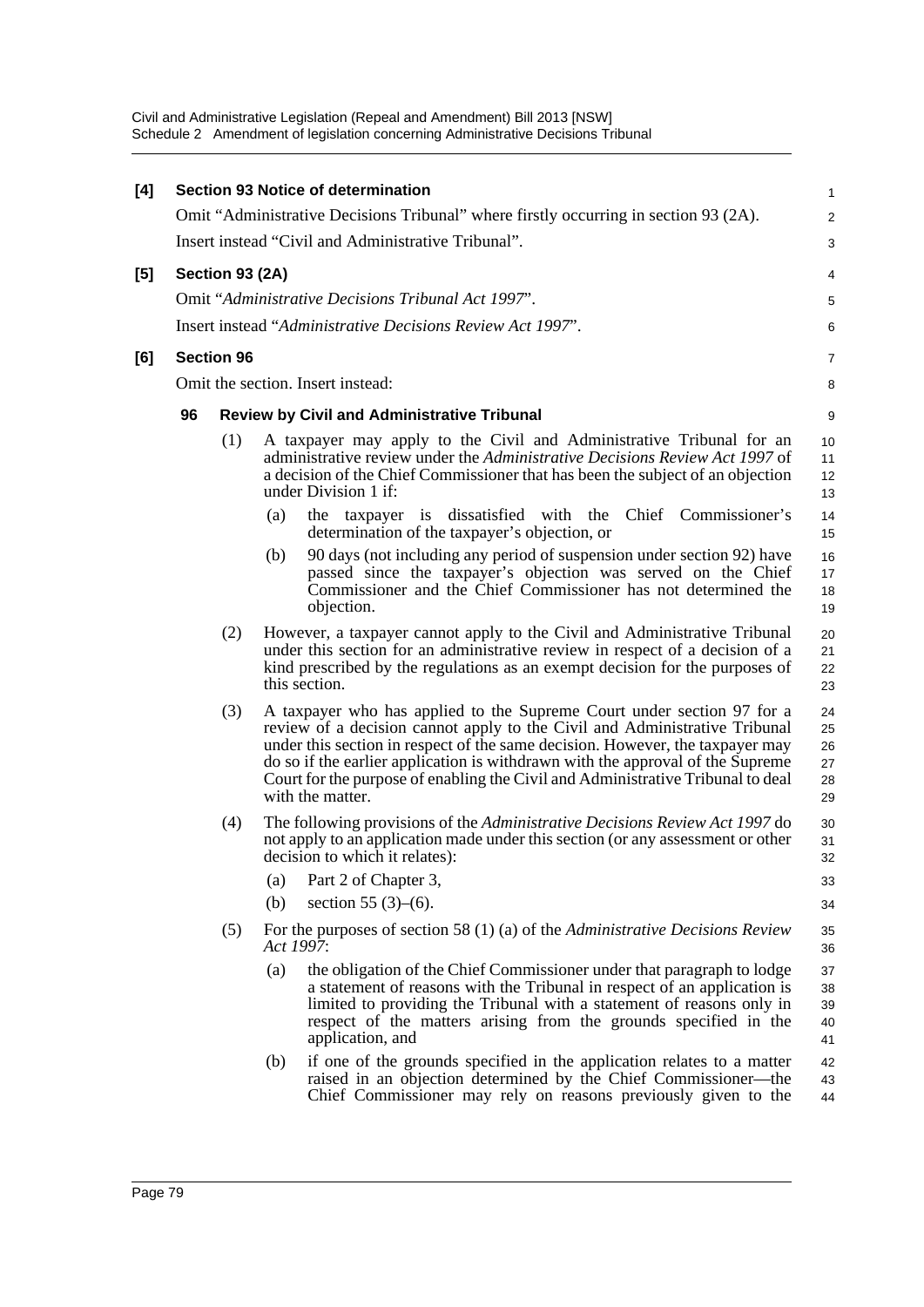|       |                                       | taxpayer by the Chief Commissioner under section 93 for the<br>determination of the objection in explanation of that part of the<br>assessment or decision to which the objection related.                                                                                                                                                                                                                                                                 | $\mathbf{1}$<br>$\overline{\mathbf{c}}$<br>3 |  |  |  |  |
|-------|---------------------------------------|------------------------------------------------------------------------------------------------------------------------------------------------------------------------------------------------------------------------------------------------------------------------------------------------------------------------------------------------------------------------------------------------------------------------------------------------------------|----------------------------------------------|--|--|--|--|
|       |                                       | Note. Section 58 of the Administrative Decisions Review Act 1997 requires an<br>administrator whose decision is the subject of an application for an administrative<br>review to the Tribunal to lodge with the Tribunal certain relevant documents relating to<br>the decision, including statements of reasons.                                                                                                                                          | 4<br>5<br>6<br>$\overline{7}$                |  |  |  |  |
|       | (6)                                   | The Minister is not to recommend the making of a regulation containing<br>provisions for the purposes of subsection (2) unless the Minister certifies that<br>the Minister administering the Civil and Administrative Tribunal Act 2013 has<br>agreed to the provisions.                                                                                                                                                                                   | 8<br>9<br>10<br>11                           |  |  |  |  |
| [7]   |                                       | <b>Section 97 Review by Supreme Court</b>                                                                                                                                                                                                                                                                                                                                                                                                                  | 12                                           |  |  |  |  |
|       |                                       | Omit section 97 (2). Insert instead:                                                                                                                                                                                                                                                                                                                                                                                                                       | 13                                           |  |  |  |  |
|       | (2)                                   | A taxpayer who has applied to the Civil and Administrative Tribunal under<br>section 96 for an administrative review in respect of a decision cannot apply<br>to the Supreme Court under this section in respect of the same decision.<br>However, the taxpayer may do so if the earlier application is withdrawn with<br>the approval of the Civil and Administrative Tribunal for the purposes of<br>enabling the Supreme Court to deal with the matter. | 14<br>15<br>16<br>17<br>18<br>19             |  |  |  |  |
| [8]   |                                       | Section 100 Provisions relating to applications for review                                                                                                                                                                                                                                                                                                                                                                                                 | 20                                           |  |  |  |  |
|       | Omit section 110 (4). Insert instead: |                                                                                                                                                                                                                                                                                                                                                                                                                                                            |                                              |  |  |  |  |
|       | (4)                                   | If the applicant or respondent appeals against a decision of the Civil and<br>Administrative Tribunal in an application for review to an Appeal Panel of the<br>Tribunal, the applicant in the application for review continues to bear the onus<br>of proving the applicant's case in the appeal if the Appeal Panel grants leave<br>for the appeal to extend to a review of the merits of the decision.                                                  | 22<br>23<br>24<br>25<br>26                   |  |  |  |  |
| [9]   |                                       | Section 101 Powers of court or tribunal on review                                                                                                                                                                                                                                                                                                                                                                                                          | 27                                           |  |  |  |  |
|       |                                       | Omit section 101 (2). Insert instead:                                                                                                                                                                                                                                                                                                                                                                                                                      | 28                                           |  |  |  |  |
|       | (2)                                   | Nothing in this section limits the application of the following provisions in<br>respect of an application for review before the Civil and Administrative<br>Tribunal:                                                                                                                                                                                                                                                                                     | 29<br>30<br>31                               |  |  |  |  |
|       |                                       | Division 3 of Part 3 of Chapter 3 of the Administrative Decisions<br>(a)<br>Review Act 1997,                                                                                                                                                                                                                                                                                                                                                               | 32<br>33                                     |  |  |  |  |
|       |                                       | (b) section 60 (Costs) of the Civil and Administrative Tribunal Act 2013.                                                                                                                                                                                                                                                                                                                                                                                  | 34                                           |  |  |  |  |
|       |                                       | 2.143 Teaching Service Act 1980 No 23                                                                                                                                                                                                                                                                                                                                                                                                                      | 35                                           |  |  |  |  |
| $[1]$ | unauthorised status                   | Section 93V Administrative review of failure to obtain authorisation or of                                                                                                                                                                                                                                                                                                                                                                                 | 36<br>37                                     |  |  |  |  |
|       |                                       | Omit "Administrative Decisions Tribunal" from section 93V (1).                                                                                                                                                                                                                                                                                                                                                                                             | 38                                           |  |  |  |  |
|       |                                       | Insert instead "Civil and Administrative Tribunal".                                                                                                                                                                                                                                                                                                                                                                                                        | 39                                           |  |  |  |  |
| [2]   | Section 93V (2)                       |                                                                                                                                                                                                                                                                                                                                                                                                                                                            | 40                                           |  |  |  |  |
|       | Omit the subsection.                  |                                                                                                                                                                                                                                                                                                                                                                                                                                                            | 41                                           |  |  |  |  |
|       |                                       |                                                                                                                                                                                                                                                                                                                                                                                                                                                            |                                              |  |  |  |  |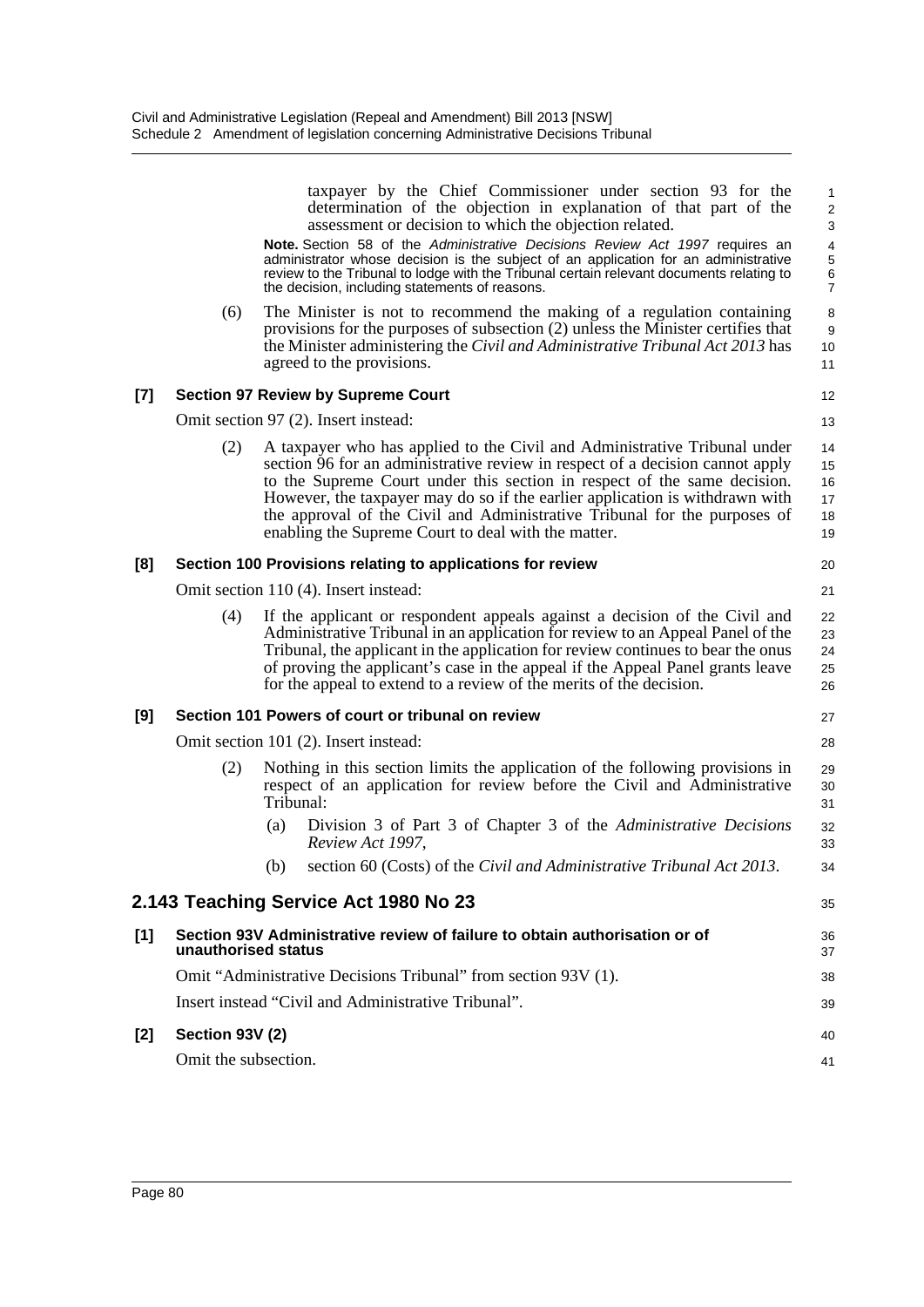|       | 2.144 Thoroughbred Racing Act 1996 No 37                                                                                                                                                                                                                                                                                                                                                                                                                                                                                          | 1                                |
|-------|-----------------------------------------------------------------------------------------------------------------------------------------------------------------------------------------------------------------------------------------------------------------------------------------------------------------------------------------------------------------------------------------------------------------------------------------------------------------------------------------------------------------------------------|----------------------------------|
| $[1]$ | <b>Section 29K Definition</b>                                                                                                                                                                                                                                                                                                                                                                                                                                                                                                     | 2                                |
|       | Omit "Administrative Decisions Tribunal" from the definition of appeal body.                                                                                                                                                                                                                                                                                                                                                                                                                                                      | 3                                |
|       | Insert instead "Civil and Administrative Tribunal".                                                                                                                                                                                                                                                                                                                                                                                                                                                                               | 4                                |
| $[2]$ | Section 29M Appeal or review by Racing Appeals Tribunal or NCAT                                                                                                                                                                                                                                                                                                                                                                                                                                                                   | 5                                |
|       | Omit "may apply to the Administrative Decisions Tribunal for a review" from<br>section $29M(3)$ .                                                                                                                                                                                                                                                                                                                                                                                                                                 | 6<br>$\overline{7}$              |
|       | Insert instead "may apply to the Civil and Administrative Tribunal for an administrative<br>review under the Administrative Decisions Review Act 1997".                                                                                                                                                                                                                                                                                                                                                                           | 8<br>9                           |
| $[3]$ | Section 29N Procedure on appeal or review                                                                                                                                                                                                                                                                                                                                                                                                                                                                                         | 10                               |
|       | Omit "Administrative Decisions Tribunal Act 1997" from section 29N (1).                                                                                                                                                                                                                                                                                                                                                                                                                                                           | 11                               |
|       | Insert instead "Administrative Decisions Review Act 1997, the Civil and Administrative<br>Tribunal Act 2013".                                                                                                                                                                                                                                                                                                                                                                                                                     | 12<br>13                         |
|       | 2.145 Tow Truck Industry Act 1998 No 111                                                                                                                                                                                                                                                                                                                                                                                                                                                                                          | 14                               |
| $[1]$ | Part 3, Division 5, heading                                                                                                                                                                                                                                                                                                                                                                                                                                                                                                       | 15                               |
|       | Omit the heading. Insert instead:                                                                                                                                                                                                                                                                                                                                                                                                                                                                                                 | 16                               |
|       | <b>Division 5</b><br><b>Administrative review by Civil and Administrative</b><br><b>Tribunal</b>                                                                                                                                                                                                                                                                                                                                                                                                                                  | 17<br>18                         |
| [2]   | Section 45 Application to Civil and Administrative Tribunal for administrative review                                                                                                                                                                                                                                                                                                                                                                                                                                             | 19                               |
|       | Omit "may apply to the Administrative Decisions Tribunal for a review" from<br>section 45 $(1)$ .                                                                                                                                                                                                                                                                                                                                                                                                                                 | 20<br>21                         |
|       | Insert instead "may apply to the Civil and Administrative Tribunal for an administrative<br>review under the Administrative Decisions Review Act 1997".                                                                                                                                                                                                                                                                                                                                                                           | 22<br>23                         |
| $[3]$ | Section 45 (1A)                                                                                                                                                                                                                                                                                                                                                                                                                                                                                                                   | 24                               |
|       | Omit "In determining an application for a review of a decision to refuse to grant an<br>application for a licence or a drivers certificate on the grounds referred to in<br>section 18 (2) (e) or 26 (2) (f), respectively, or to cancel a licence or drivers certificate<br>under section 41 (2A), the Administrative Decisions Tribunal (and any Appeal Panel in<br>determining any appeal against such a review under the Administrative Decisions Tribunal<br>Act 1997):".                                                    | 25<br>26<br>27<br>28<br>29<br>30 |
|       | Insert instead "In determining an application for an administrative review of a decision to<br>refuse to grant an application for a licence or a drivers certificate on the grounds referred to<br>in section 18 (2) (e) or 26 (2) (f), respectively, or to cancel a licence or drivers certificate<br>under section 41 (2A), the Civil and Administrative Tribunal (and any Appeal Panel of the<br>Tribunal in determining any internal appeal against such a review under the Civil and<br>Administrative Tribunal Act 2013):". | 31<br>32<br>33<br>34<br>35<br>36 |
| [4]   | Section 45 (1A) (b)                                                                                                                                                                                                                                                                                                                                                                                                                                                                                                               | 37                               |
|       | Omit "applicant for review". Insert instead "applicant for the administrative review".                                                                                                                                                                                                                                                                                                                                                                                                                                            | 38                               |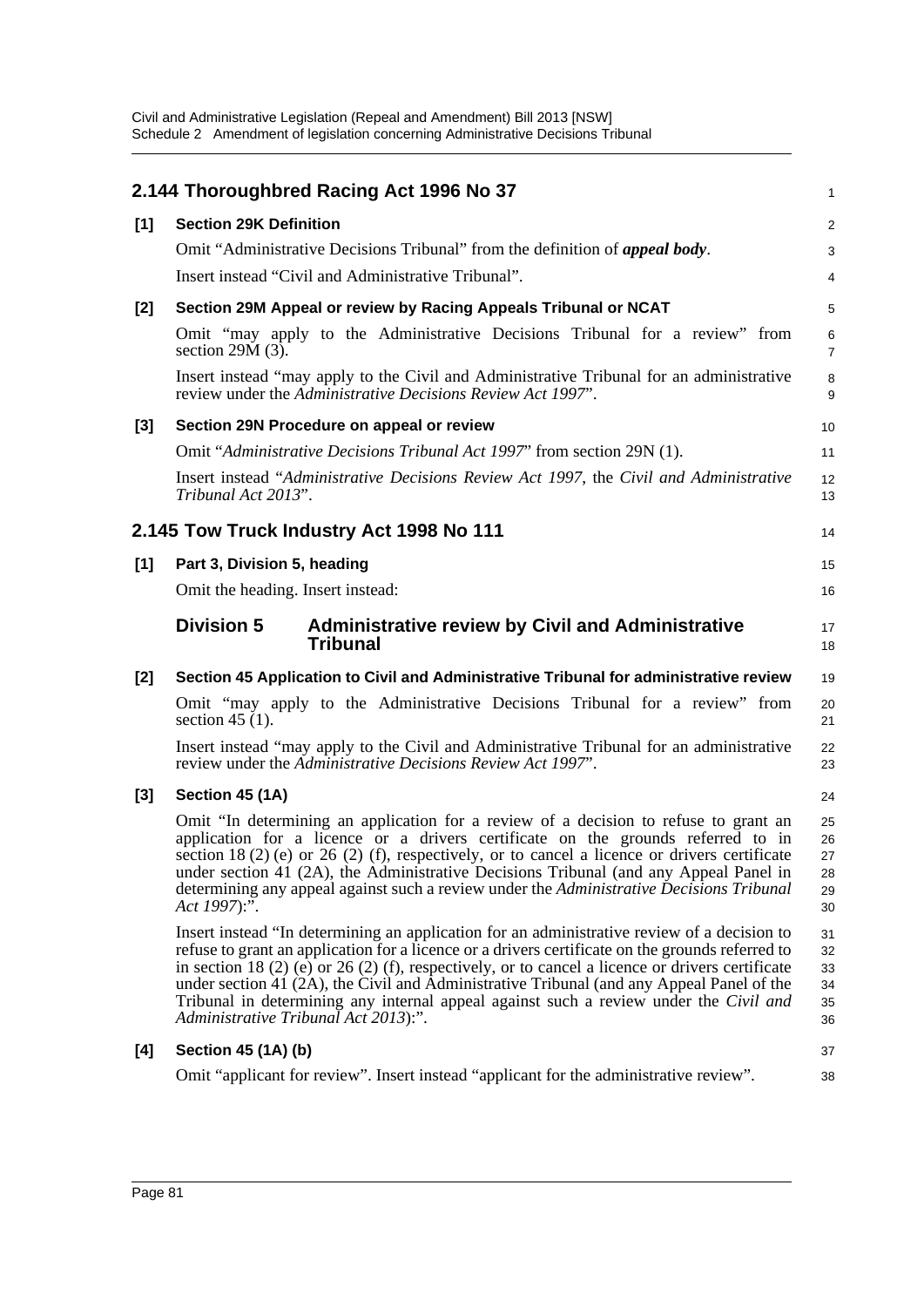|       |                                     | 2.146 Travel Agents Act 1986 No 5                                                                                       | 1              |
|-------|-------------------------------------|-------------------------------------------------------------------------------------------------------------------------|----------------|
| [1]   | <b>Section 3 Definitions</b>        |                                                                                                                         | $\overline{c}$ |
|       |                                     | Omit the definition of <i>Tribunal</i> from section 3 (1). Insert instead:                                              | 3              |
|       |                                     | <b>Tribunal</b> means the Civil and Administrative Tribunal.                                                            | 4              |
| $[2]$ | Part 2, Division 4, heading         |                                                                                                                         | 5              |
|       | Omit the heading. Insert instead:   |                                                                                                                         | 6              |
|       | <b>Division 4</b>                   | <b>Administrative reviews by Civil and Administrative</b><br><b>Tribunal</b>                                            | 7<br>8         |
| $[3]$ |                                     | Section 22 Right of administrative review by Tribunal                                                                   | 9              |
|       |                                     | Omit "for a review" wherever occurring.                                                                                 | 10             |
|       | Act 1997".                          | Insert instead "for an administrative review under the Administrative Decisions Review                                  | 11<br>12       |
| [4]   | fine                                | Section 23 Determination of administrative review of disciplinary action may include                                    | 13<br>14       |
|       | from section $23(2)$ .              | Omit "Division 3 of Part 3 of Chapter 5 of the Administrative Decisions Tribunal Act 1997"                              | 15<br>16       |
|       | Act 1997".                          | Insert instead "Division 3 of Part 3 of Chapter 3 of the Administrative Decisions Review                                | 17<br>18       |
| [5]   | scheme                              | Section 24 Determination of administrative review concerning compensation                                               | 19<br>20       |
|       |                                     | Omit "review" from section 24 (1). Insert instead "administrative review".                                              | 21             |
| [6]   | <b>Section 24 (2)</b>               |                                                                                                                         | 22             |
|       |                                     | Omit "Division 3 of Part 3 of Chapter 5 of the Administrative Decisions Tribunal Act 1997".                             | 23             |
|       | Act 1997".                          | Insert instead "Division 3 of Part 3 of Chapter 3 of the Administrative Decisions Review                                | 24<br>25       |
| $[7]$ | <b>Section 24 (3)</b>               |                                                                                                                         | 26             |
|       |                                     | Omit "Chapter 7 of the Administrative Decisions Tribunal Act 1997".                                                     | 27             |
|       |                                     | Insert instead "Part 6 of the Civil and Administrative Tribunal Act 2013".                                              | 28             |
| [8]   |                                     | Section 31 Restraint of unjust conduct                                                                                  | 29             |
|       |                                     | Omit "Penalty: 50 penalty units" wherever occurring in section 31 (1) and (3).                                          | 30             |
| [9]   |                                     | Section 44 Powers of entry and inspection                                                                               | 31             |
|       |                                     | Omit "rules of the Tribunal" from section 44 (2) (b) (ii).                                                              | 32             |
|       | Administrative Tribunal Act 2013)". | Insert instead "procedural rules of the Tribunal (within the meaning of the Civil and                                   | 33<br>34       |
| [10]  | <b>Section 54 Secrecy</b>           |                                                                                                                         | 35             |
|       |                                     | Omit section 54 $(1)$ (d)–(f). Insert instead:                                                                          | 36             |
|       | (d)                                 | a former Registrar of the Administrative Decisions Tribunal or a<br>registrar of the Civil and Administrative Tribunal, | 37<br>38       |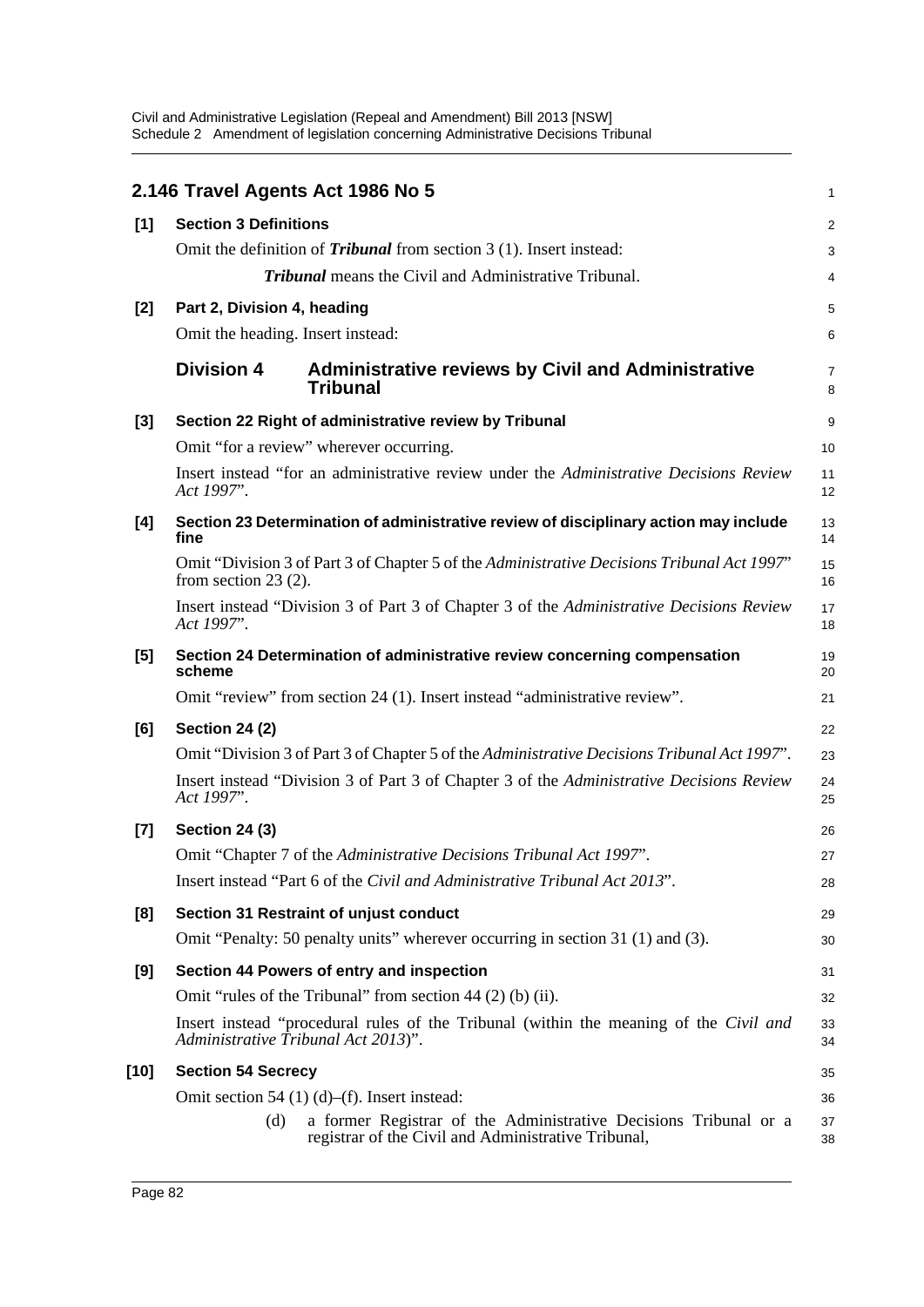|        | (e)                                  | a member of staff assisting the Director-General or a registrar referred<br>to in paragraph (d), or                                                                                                                           | $\mathbf{1}$<br>$\overline{2}$ |
|--------|--------------------------------------|-------------------------------------------------------------------------------------------------------------------------------------------------------------------------------------------------------------------------------|--------------------------------|
| $[11]$ | <b>Section 54 (2)</b>                |                                                                                                                                                                                                                               | 3                              |
|        | Act 2001".                           | Omit "this Act, the Fair Trading Act 1987, the Consumer, Trader and Tenancy Tribunal                                                                                                                                          | 4<br>5                         |
|        |                                      | Insert instead "this Act, any related Acts".                                                                                                                                                                                  | 6                              |
| [12]   | <b>Section 54 (3)</b>                |                                                                                                                                                                                                                               | $\overline{7}$                 |
|        | Insert after section $54$ (2):       |                                                                                                                                                                                                                               | 8                              |
|        | (3)                                  | In this section:                                                                                                                                                                                                              | 9                              |
|        |                                      | <i>related Act</i> means any of the following:                                                                                                                                                                                | 10                             |
|        | (a)                                  | the Fair Trading Act 1987,                                                                                                                                                                                                    | 11                             |
|        | (b)                                  | the former Consumer, Trader and Tenancy Tribunal Act 2001,                                                                                                                                                                    | 12                             |
|        | (c)                                  | the Civil and Administrative Tribunal Act 2013.                                                                                                                                                                               | 13                             |
|        | 2.147 Valuers Act 2003 No 4          |                                                                                                                                                                                                                               | 14                             |
| [1]    |                                      | Section 15 Cancellation of registration                                                                                                                                                                                       | 15                             |
|        | section 15 $(2)$ .                   | Omit "may apply to the Administrative Decisions Tribunal for a review" from                                                                                                                                                   | 16<br>17                       |
|        |                                      | Insert instead "may apply to the Civil and Administrative Tribunal for an administrative<br>review under the Administrative Decisions Review Act 1997".                                                                       | 18<br>19                       |
| $[2]$  | <b>Tribunal</b>                      | Section 28 Administrative review of disciplinary action by Civil and Administrative                                                                                                                                           | 20<br>21                       |
|        |                                      | Omit "may apply to the Administrative Decisions Tribunal under the Administrative<br>Decisions Tribunal Act 1997 for a review".                                                                                               | 22<br>23                       |
|        |                                      | Insert instead "may apply to the Civil and Administrative Tribunal for an administrative<br>review under the Administrative Decisions Review Act 1997".                                                                       | 24<br>25                       |
|        |                                      | 2.148 Veterinary Practice Act 2003 No 87                                                                                                                                                                                      | 26                             |
| [1]    | <b>Section 4 Definitions</b>         |                                                                                                                                                                                                                               | 27                             |
|        |                                      | Omit the definition of <b>Tribunal</b> from section $4(1)$ . Insert instead:                                                                                                                                                  | 28                             |
|        |                                      | <b>Tribunal</b> means the Civil and Administrative Tribunal.                                                                                                                                                                  | 29                             |
| $[2]$  |                                      | Section 34 Tribunal may administratively review certain registration decisions                                                                                                                                                | 30                             |
|        |                                      | Omit "may apply to the Tribunal for a review" from section 34 (1).                                                                                                                                                            | 31                             |
|        |                                      | Insert instead "may apply to the Tribunal for an administrative review under the<br>Administrative Decisions Review Act 1997".                                                                                                | 32<br>33                       |
| $[3]$  | Section 34 (1), note                 |                                                                                                                                                                                                                               | 34                             |
|        | Insert at the end of the subsection: | Note. A decision of the Tribunal determining an application under this section may be<br>appealed to the Supreme Court directly. See Schedule 5 (Occupational Division) to the<br>Civil and Administrative Tribunal Act 2013. | 35<br>36<br>37<br>38           |
|        |                                      |                                                                                                                                                                                                                               |                                |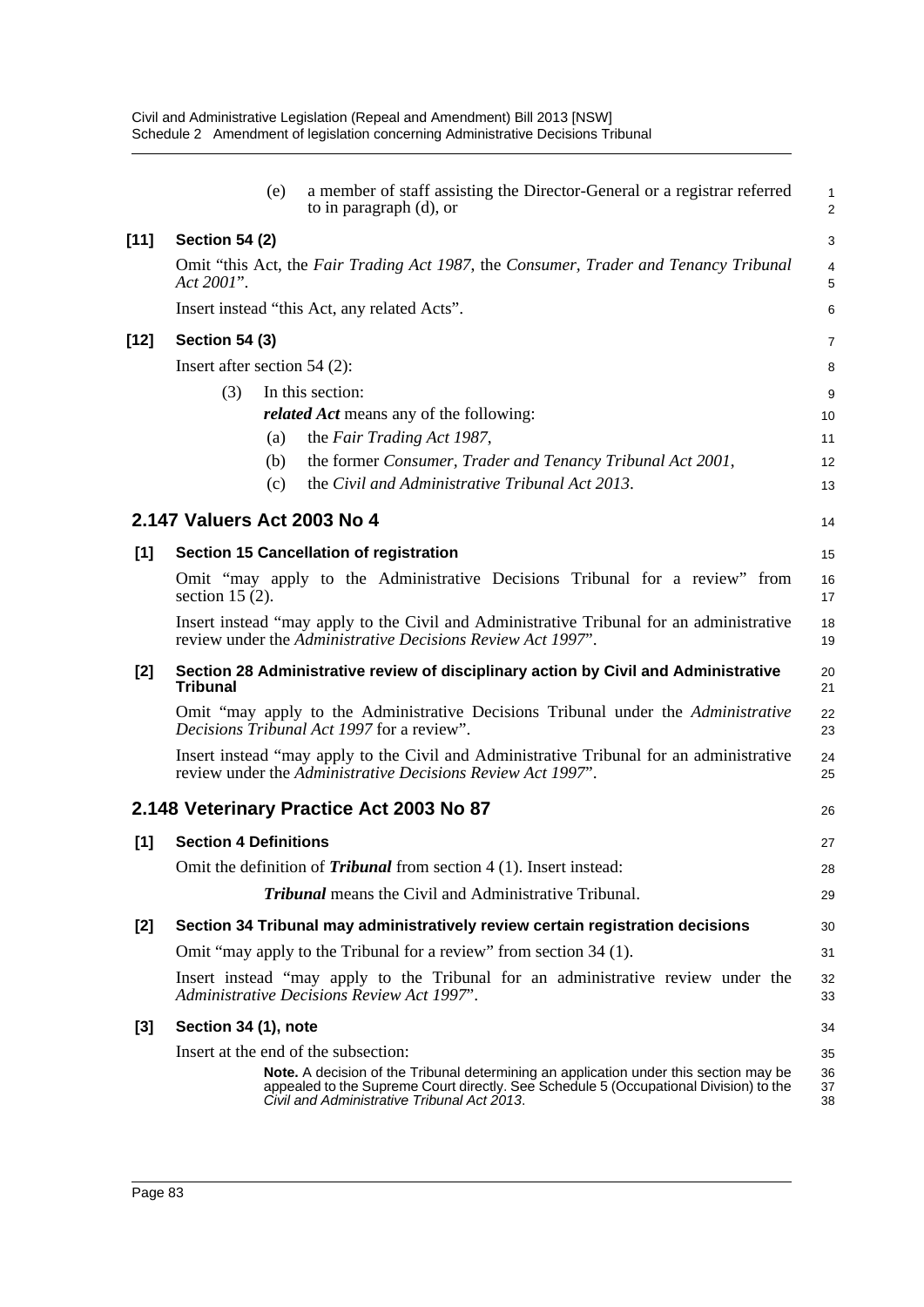| [4]<br>[5]<br>[6] | <b>Section 34 (2)</b><br>Omit "a review". Insert instead "an administrative review".<br>Section 34D Conditions or limitations of deemed registration<br>Omit "may apply to the Tribunal for a review" from section 34D (4).<br>Insert instead "may apply to the Tribunal for an administrative review under the<br><b>Administrative Decisions Review Act 1997'.</b> | 1<br>2<br>3<br>4<br>5        |
|-------------------|----------------------------------------------------------------------------------------------------------------------------------------------------------------------------------------------------------------------------------------------------------------------------------------------------------------------------------------------------------------------|------------------------------|
|                   |                                                                                                                                                                                                                                                                                                                                                                      |                              |
|                   |                                                                                                                                                                                                                                                                                                                                                                      |                              |
|                   |                                                                                                                                                                                                                                                                                                                                                                      |                              |
|                   |                                                                                                                                                                                                                                                                                                                                                                      |                              |
|                   |                                                                                                                                                                                                                                                                                                                                                                      | 6                            |
|                   | Section 34D (4), note                                                                                                                                                                                                                                                                                                                                                | 7                            |
|                   | Insert at the end of the subsection:                                                                                                                                                                                                                                                                                                                                 | 8                            |
|                   | <b>Note.</b> A decision of the Tribunal determining an application under this section may be<br>appealed to the Supreme Court directly. See Schedule 5 (Occupational Division) to the<br>Civil and Administrative Tribunal Act 2013.                                                                                                                                 | $\boldsymbol{9}$<br>10<br>11 |
| $[7]$             | Section 48 Person may apply to Tribunal for administrative review of disciplinary<br>finding of Board                                                                                                                                                                                                                                                                | 12<br>13                     |
|                   | Omit "may apply to the Tribunal for a review" from section 48 (1).                                                                                                                                                                                                                                                                                                   | 14                           |
|                   | Insert instead "may apply to the Tribunal for an administrative review under the<br>Administrative Decisions Review Act 1997".                                                                                                                                                                                                                                       | 15<br>16                     |
| [8]               | Section 48 (1), note                                                                                                                                                                                                                                                                                                                                                 | 17                           |
|                   | Insert at the end of the subsection:                                                                                                                                                                                                                                                                                                                                 | 18                           |
|                   | Note. A decision of the Tribunal determining an application under this section may be<br>appealed to the Supreme Court directly. See Schedule 5 (Occupational Division) to the<br>Civil and Administrative Tribunal Act 2013.                                                                                                                                        | 19<br>20<br>21               |
| [9]               | Section 48 (2) (a)                                                                                                                                                                                                                                                                                                                                                   | 22                           |
|                   | Omit "a review" and "for review".                                                                                                                                                                                                                                                                                                                                    | 23                           |
|                   | Insert instead "an administrative review" and "for an administrative review", respectively.                                                                                                                                                                                                                                                                          | 24                           |
| [10]              | <b>Section 48 (3)</b>                                                                                                                                                                                                                                                                                                                                                | 25                           |
|                   | Omit the subsection.                                                                                                                                                                                                                                                                                                                                                 | 26                           |
| $[11]$            | Section 51 Tribunal's powers when complaint proved                                                                                                                                                                                                                                                                                                                   |                              |
|                   |                                                                                                                                                                                                                                                                                                                                                                      | 27                           |
|                   | Insert at the end of the section $51$ (1):                                                                                                                                                                                                                                                                                                                           | 28                           |
|                   | Note. A disciplinary finding by the Tribunal may be appealed to the Supreme Court directly. See Schedule 5 (Occupational Division) to the Civil and Administrative<br>Tribunal Act 2013.                                                                                                                                                                             | 29<br>30<br>31               |
| $[12]$            | <b>Section 51 (2)</b>                                                                                                                                                                                                                                                                                                                                                | 32                           |
|                   | Omit the subsection.                                                                                                                                                                                                                                                                                                                                                 | 33                           |
| [13]              | Section 54 Recording of proceedings and orders of Tribunal, Board and committees                                                                                                                                                                                                                                                                                     | 34                           |
|                   | Omit "Supreme Court on appeal under Part 9A" from section 54 (3) (a).                                                                                                                                                                                                                                                                                                | 35                           |
|                   | Insert instead "Supreme Court on appeal under Schedule 5 to the Civil and Administrative<br>Tribunal Act $201\overline{3}$ ".                                                                                                                                                                                                                                        | 36<br>37                     |
| $[14]$            | Section 56 Statement of reasons of Tribunal need not contain confidential<br>information                                                                                                                                                                                                                                                                             | 38<br>39                     |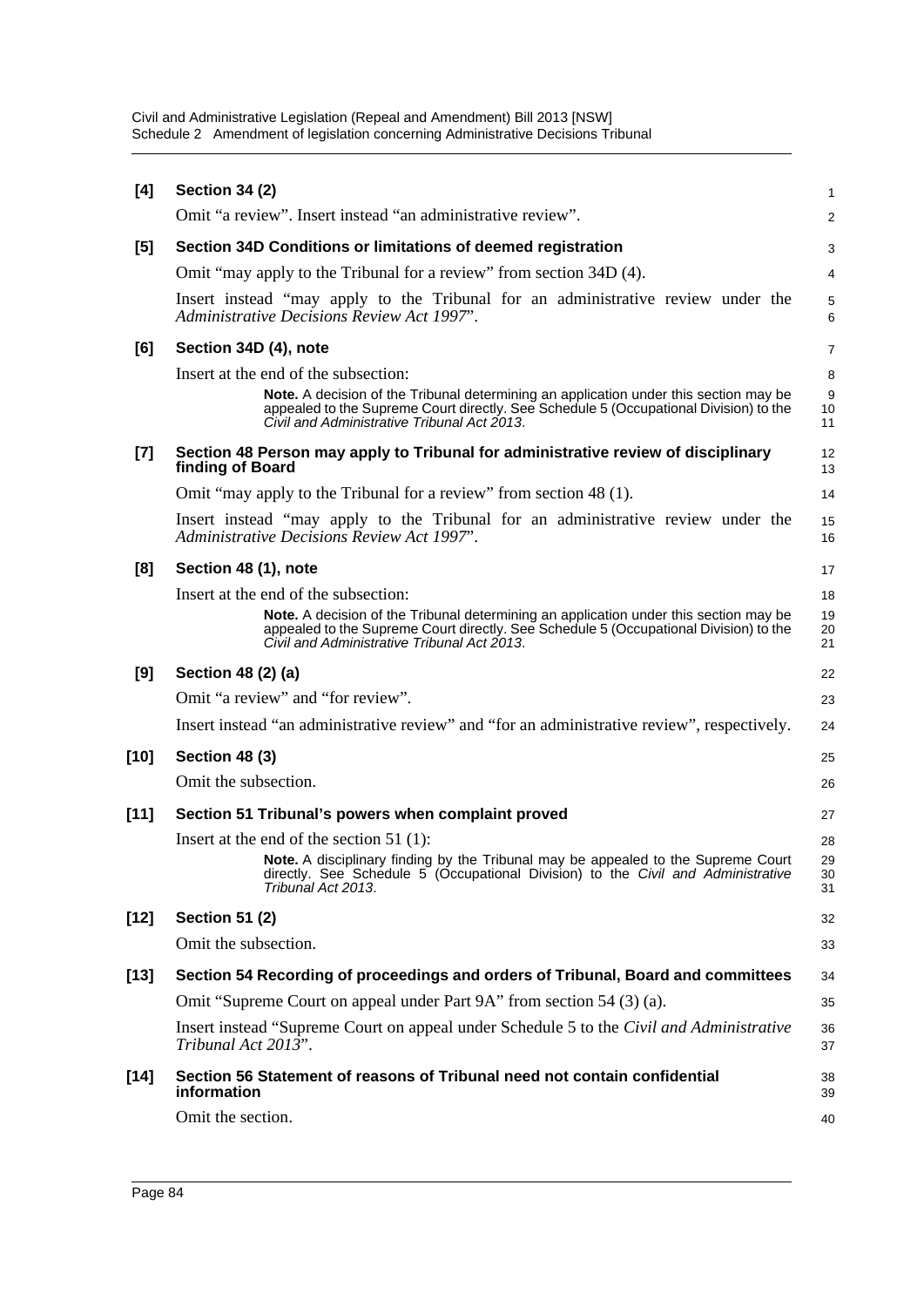| $[15]$ | <b>Section 63 General</b>                                                                                                                                                                                                                                  | 1                       |
|--------|------------------------------------------------------------------------------------------------------------------------------------------------------------------------------------------------------------------------------------------------------------|-------------------------|
|        | Omit Section 63 (1). Insert instead:                                                                                                                                                                                                                       | $\overline{\mathbf{c}}$ |
|        | The provisions of this Division are subject to any order made by the Tribunal<br>(1)<br>under section 64 of the Civil and Administrative Tribunal Act 2013.                                                                                                | 3<br>4                  |
|        | Note. Section 64 of the Civil and Administrative Tribunal Act 2013 allows the Tribunal                                                                                                                                                                     | 5                       |
|        | to make an order prohibiting or restricting the disclosure of information.                                                                                                                                                                                 | 6                       |
| $[16]$ | Section 75 Administrative reviews by the Tribunal                                                                                                                                                                                                          | 7                       |
|        | Omit "may apply to the Tribunal for a review".                                                                                                                                                                                                             | 8                       |
|        | Insert instead "may apply to the Tribunal for an administrative review under the<br>Administrative Decisions Review Act 1997".                                                                                                                             | 9<br>10                 |
| $[17]$ | Section 75, note                                                                                                                                                                                                                                           | 11                      |
|        | Insert at the end of the section:                                                                                                                                                                                                                          | 12                      |
|        | Note. A decision of the Tribunal determining an application under this section may be<br>appealed to the Supreme Court directly. See Schedule 5 (Occupational Division) to the<br>Civil and Administrative Tribunal Act 2013.                              | 13<br>14<br>15          |
| $[18]$ | Part 9A Appeals against decisions of Tribunal                                                                                                                                                                                                              | 16                      |
|        | Omit the Part.                                                                                                                                                                                                                                             | 17                      |
| $[19]$ | Schedule 4 Savings, transitional and other provisions                                                                                                                                                                                                      | 18                      |
|        | Insert after clause 1:                                                                                                                                                                                                                                     | 19                      |
|        | References to Tribunal before establishment of NCAT<br>1A                                                                                                                                                                                                  | 20                      |
|        | A reference to the Tribunal in a provision of this Schedule that was inserted<br>before the establishment day (within the meaning of the Civil and<br>Administrative Tribunal Act 2013) is a reference to the former Administrative<br>Decisions Tribunal. | 21<br>22<br>23<br>24    |
|        | 2.149 Victims Rights and Support Act 2013 No 37                                                                                                                                                                                                            | 25                      |
| [1]    | <b>Section 3 Definitions</b>                                                                                                                                                                                                                               | 26                      |
|        | Omit the definition of <i>Tribunal</i> from section 3 (1). Insert instead:                                                                                                                                                                                 | 27                      |
|        | <b>Tribunal</b> means the Civil and Administrative Tribunal.                                                                                                                                                                                               | 28                      |
| $[2]$  | Section 49 Internal review of victims support decisions                                                                                                                                                                                                    | 29                      |
|        | Omit "reviewed" from section 49 (5) (c). Insert instead "administratively reviewed".                                                                                                                                                                       | 30                      |
| [3]    | Section 50 No internal review under Administrative Decisions Review Act 1997                                                                                                                                                                               | 31                      |
|        | Omit "Administrative Decisions Tribunal Act 1997" wherever occurring.                                                                                                                                                                                      | 32                      |
|        | Insert instead "Administrative Decisions Review Act 1997".                                                                                                                                                                                                 | 33                      |
| [4]    | <b>Section 50 (2)</b>                                                                                                                                                                                                                                      | 34                      |
|        | Omit "a reviewable decision". Insert instead "an administratively reviewable decision".                                                                                                                                                                    | 35                      |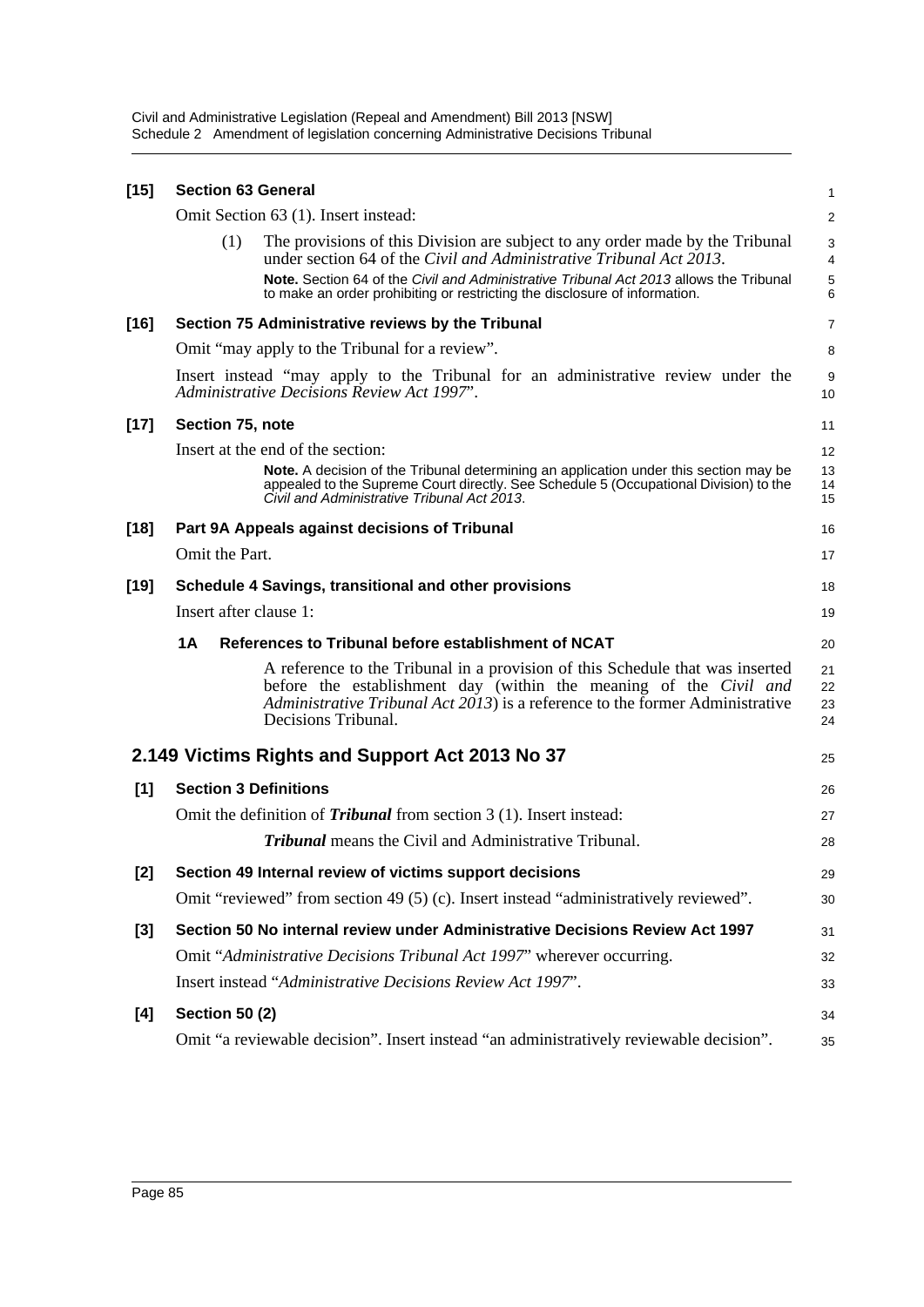| [5]    | Section 51 Application to Tribunal for administrative review of decision concerning<br>recognition payment                                                                       | 1<br>2                 |
|--------|----------------------------------------------------------------------------------------------------------------------------------------------------------------------------------|------------------------|
|        | Omit "may apply to the Tribunal for review" wherever occurring.                                                                                                                  | $\mathsf 3$            |
|        | Insert instead "may apply to the Tribunal for an administrative review under the<br>Administrative Decisions Review Act 1997".                                                   | 4<br>5                 |
| [6]    | Section 52 Operation of other Administrative Decisions Review Act 1997 provisions                                                                                                | 6                      |
|        | Omit "Division 2 (Effect of pending applications on reviewable decisions) of Part 3 of<br>Chapter 5 of the Administrative Decisions Tribunal Act 1997' from section 52 (1).      | $\overline{7}$<br>8    |
|        | Insert instead "Division 2 (Effect of pending applications on administratively reviewable<br>decisions) of Part 3 of Chapter 3 of the Administrative Decisions Review Act 1997". | $\boldsymbol{9}$<br>10 |
| $[7]$  | <b>Section 52 (2)</b>                                                                                                                                                            | 11                     |
|        | Omit the subsection.                                                                                                                                                             | 12                     |
| [8]    | Section 53 Payment of recognition payment suspended pending application to<br><b>Tribunal</b>                                                                                    | 13<br>14               |
|        | Omit "for review". Insert instead "for an administrative review".                                                                                                                | 15                     |
| [9]    | Section 64 Powers of Commissioner on objection                                                                                                                                   | 16                     |
|        | Omit "a review" from section 64 (4). Insert instead "an administrative review".                                                                                                  | 17                     |
| $[10]$ | Section 65 Notice of determination of objection                                                                                                                                  | 18                     |
|        | Omit "Administrative Decisions Tribunal Act 1997" from section 65 (3).                                                                                                           | 19                     |
|        | Insert instead "Administrative Decisions Review Act 1997".                                                                                                                       | 20                     |
| $[11]$ | <b>Section 65 (4)</b>                                                                                                                                                            | 21                     |
|        | Omit "application for review". Insert instead "application for an administrative review".                                                                                        | 22                     |
| $[12]$ | Section 66 Administrative reviews by Tribunal                                                                                                                                    | 23                     |
|        | Omit "may apply to the Tribunal for a review" from section 66 (1).                                                                                                               | 24                     |
|        | Insert instead "may apply to the Tribunal for an administrative review under the<br>Administrative Decisions Review Act 1997".                                                   | 25<br>26               |
| $[13]$ | Section 66 (2)-(5)                                                                                                                                                               | 27                     |
|        | Omit "application for review" wherever occurring.                                                                                                                                | 28                     |
|        | Insert instead "application for an administrative review".                                                                                                                       | 29                     |
| $[14]$ | Section 66 (6)                                                                                                                                                                   | 30                     |
|        | Omit the subsection. Insert instead:                                                                                                                                             | 31                     |
|        | The following provisions of the Administrative Decisions Review Act 1997 do<br>(6)<br>not apply to an application made under this section:                                       | 32<br>33               |
|        | Part 2 of Chapter 3,<br>(a)                                                                                                                                                      | 34                     |
|        | section 55 $(3)-(6)$ ,<br>(b)                                                                                                                                                    | 35                     |
|        | Division 2 of Part 3 of Chapter 3.<br>(c)                                                                                                                                        | 36                     |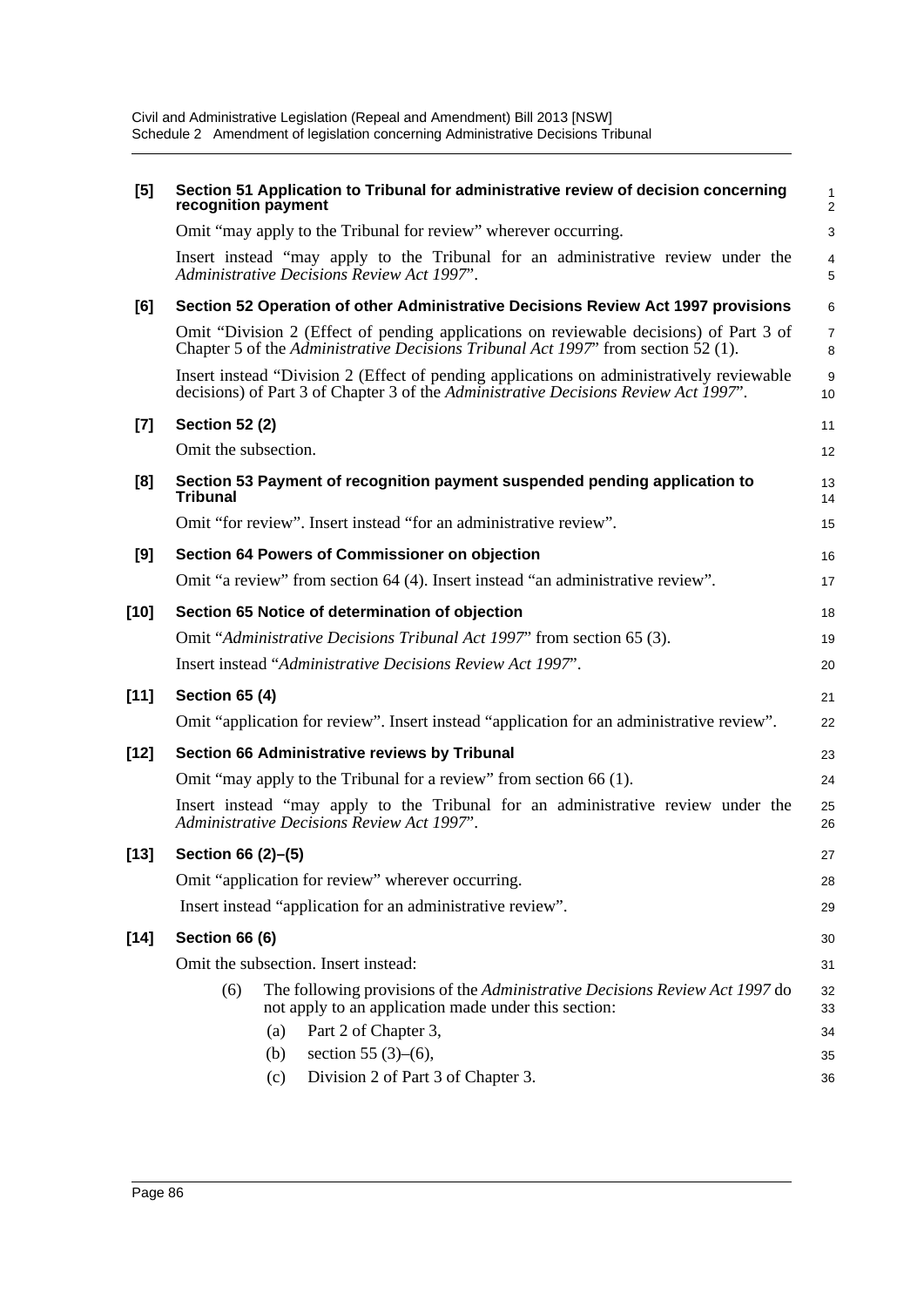| $[15]$ | <b>Section 66 (7)</b>                                                                                                                                                                                                                                                                                                                                                                                                                            | 1                                |
|--------|--------------------------------------------------------------------------------------------------------------------------------------------------------------------------------------------------------------------------------------------------------------------------------------------------------------------------------------------------------------------------------------------------------------------------------------------------|----------------------------------|
|        | Omit "Administrative Decisions Tribunal Act 1997".                                                                                                                                                                                                                                                                                                                                                                                               | $\overline{c}$                   |
|        | Insert instead "Administrative Decisions Review Act 1997".                                                                                                                                                                                                                                                                                                                                                                                       | 3                                |
| $[16]$ | Section 67 Powers of Civil and Administrative Tribunal on administrative review                                                                                                                                                                                                                                                                                                                                                                  | 4                                |
|        | Omit "a review" from section 67 (1). Insert instead "an administrative review".                                                                                                                                                                                                                                                                                                                                                                  | 5                                |
| $[17]$ | <b>Section 67 (2)</b>                                                                                                                                                                                                                                                                                                                                                                                                                            | 6                                |
|        | Omit the subsection. Insert instead:                                                                                                                                                                                                                                                                                                                                                                                                             | 7                                |
|        | Subsection (1) does not limit the generality of Division 3 of Part 3 of Chapter 3<br>(2)<br>of the Administrative Decisions Review Act 1997".                                                                                                                                                                                                                                                                                                    | 8<br>9                           |
| $[18]$ | <b>Section 67 (3)</b>                                                                                                                                                                                                                                                                                                                                                                                                                            | 10                               |
|        | Omit "applicant for review". Insert instead "applicant for the administrative review".                                                                                                                                                                                                                                                                                                                                                           | 11                               |
| $[19]$ | <b>Section 70 Costs in review proceedings</b>                                                                                                                                                                                                                                                                                                                                                                                                    | 12                               |
|        | Omit the section.                                                                                                                                                                                                                                                                                                                                                                                                                                | 13                               |
| $[20]$ | Section 71 Orders for restitution to be subject to administrative review of relevant<br>approvals of victims support                                                                                                                                                                                                                                                                                                                             | 14<br>15                         |
|        | Omit "review" wherever occurring in section 71 $(1)$ (a) and $(2)$ .                                                                                                                                                                                                                                                                                                                                                                             | 16                               |
|        | Insert instead "an administrative review".                                                                                                                                                                                                                                                                                                                                                                                                       | 17                               |
|        | 2.150 Victims Rights and Support Regulation 2013                                                                                                                                                                                                                                                                                                                                                                                                 | 18                               |
| [1]    | <b>Clause 13</b>                                                                                                                                                                                                                                                                                                                                                                                                                                 | 19                               |
|        | Omit the clause. Insert instead:                                                                                                                                                                                                                                                                                                                                                                                                                 | 20                               |
|        | 13<br><b>Costs and expenses</b>                                                                                                                                                                                                                                                                                                                                                                                                                  | 21                               |
|        | Costs and expenses payable with respect to proceedings before the Civil and<br>Administrative Tribunal under the Act relating to victims support are to be<br>determined in accordance with section 60 of the Civil and Administrative<br>Tribunal Act 2013.<br>Note. This clause replaces so much of clause 20 of Schedule 2 to the Act as relates to<br>cost and expenses payable in respect of proceedings for victims support under the Act. | 22<br>23<br>24<br>25<br>26<br>27 |
| $[2]$  | Clause 16 Appeals against determinations regarding applications for statutory<br>compensation                                                                                                                                                                                                                                                                                                                                                    | 28<br>29                         |
|        | Omit "Administrative Decisions Tribunal" from clause 16 (4) (b).                                                                                                                                                                                                                                                                                                                                                                                 | 30                               |
|        | Insert instead "Civil and Administrative Tribunal".                                                                                                                                                                                                                                                                                                                                                                                              | 31                               |
|        | 2.151 Weapons Prohibition Act 1998 No 127                                                                                                                                                                                                                                                                                                                                                                                                        | 32                               |
| [1]    | Section 35 Administrative review by Civil and Administrative Tribunal of certain<br>decisions                                                                                                                                                                                                                                                                                                                                                    | 33<br>34                         |
|        | Omit "may apply to the Administrative Decisions Tribunal for a review" from<br>section $35(1)$ .                                                                                                                                                                                                                                                                                                                                                 | 35<br>36                         |
|        | Insert instead "may apply to the Civil and Administrative Tribunal for an administrative<br>review under the Administrative Decisions Review Act 1997".                                                                                                                                                                                                                                                                                          | 37<br>38                         |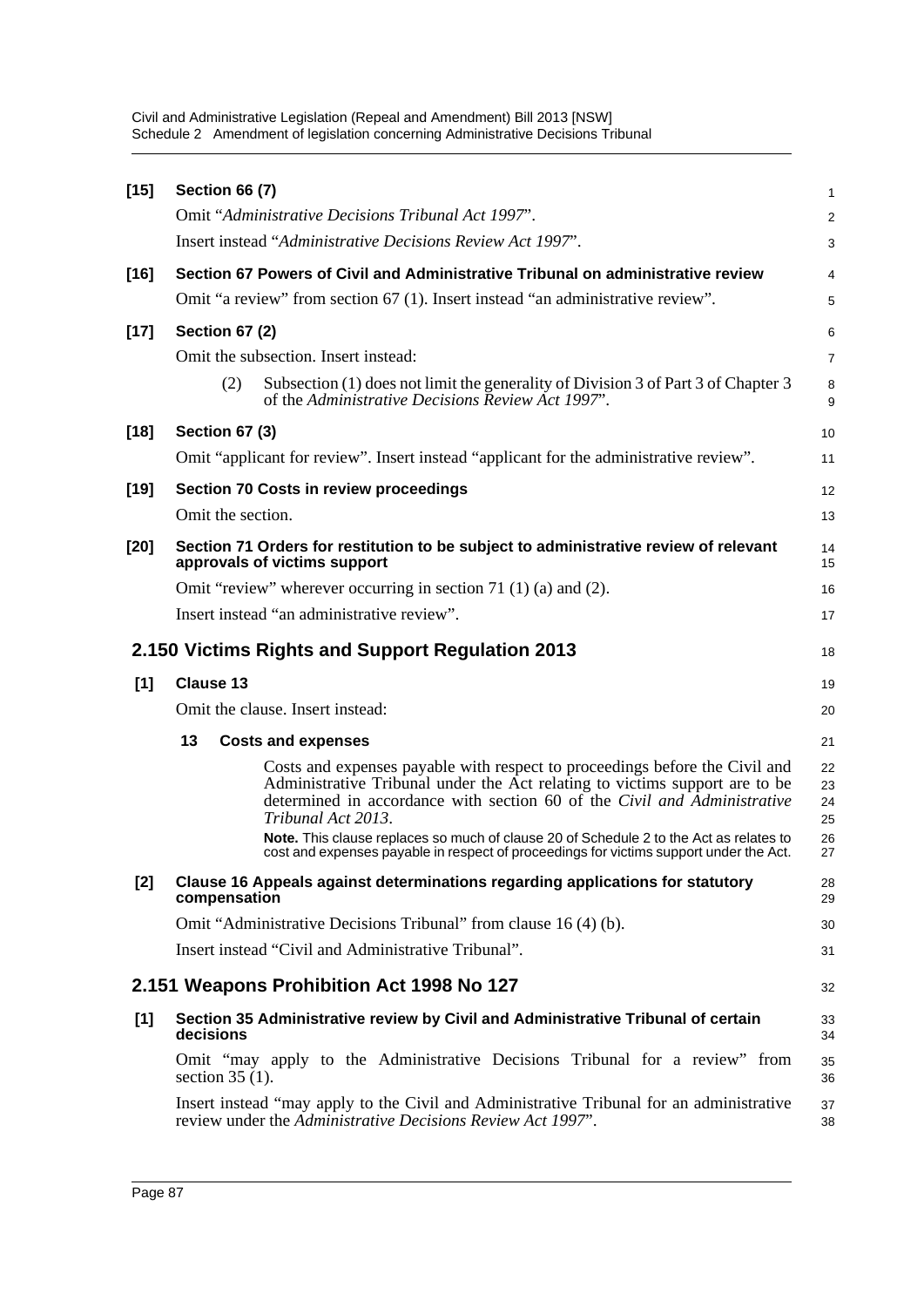| $[2]$ | <b>Section 35 (2)</b>                      |     |                                                                                                                                                                                                                                                                                                                                              |                                    |  |  |
|-------|--------------------------------------------|-----|----------------------------------------------------------------------------------------------------------------------------------------------------------------------------------------------------------------------------------------------------------------------------------------------------------------------------------------------|------------------------------------|--|--|
|       |                                            |     | Omit the subsection. Insert instead:                                                                                                                                                                                                                                                                                                         | $\overline{\mathbf{c}}$            |  |  |
|       | (2)                                        |     | The following provisions of the <i>Administrative Decisions Review Act 1997</i> do<br>not apply to an application to the Civil and Administrative Tribunal for an<br>administrative review of a refusal to issue a permit, or the revocation or<br>suspension of a permit, that was made on the grounds referred to in<br>section $10(3A)$ : | 3<br>4<br>5<br>6<br>$\overline{7}$ |  |  |
|       |                                            | (a) | Part 2 of Chapter 3,                                                                                                                                                                                                                                                                                                                         | 8                                  |  |  |
|       |                                            | (b) | section 58.                                                                                                                                                                                                                                                                                                                                  | 9                                  |  |  |
| $[3]$ | <b>Section 35 (3)</b>                      |     |                                                                                                                                                                                                                                                                                                                                              | 10                                 |  |  |
|       | Decisions Tribunal:".                      |     | Omit "In determining an application for a review of any such decision, the Administrative                                                                                                                                                                                                                                                    | 11<br>12                           |  |  |
|       | Tribunal Act 2013):".                      |     | Insert instead "In determining an application for an administrative review of any such<br>decision, the Civil and Administrative Tribunal (and any Appeal Panel of the Tribunal in<br>determining any internal appeal against such a review under the Civil and Administrative                                                               | 13<br>14<br>15<br>16               |  |  |
| [4]   | Section 35 (3) (b)                         |     |                                                                                                                                                                                                                                                                                                                                              | 17                                 |  |  |
|       |                                            |     | Omit "applicant for review". Insert instead "applicant for the administrative review".                                                                                                                                                                                                                                                       | 18                                 |  |  |
|       |                                            |     | 2.152 Wool, Hide and Skin Dealers Act 2004 No 7                                                                                                                                                                                                                                                                                              | 19                                 |  |  |
|       |                                            |     | Section 15 Administrative review by Civil and Administrative Tribunal                                                                                                                                                                                                                                                                        | 20                                 |  |  |
|       |                                            |     | Omit "may apply to the Administrative Decisions Tribunal for a review".                                                                                                                                                                                                                                                                      | 21                                 |  |  |
|       |                                            |     | Insert instead "may apply to the Civil and Administrative Tribunal for an administrative<br>review under the Administrative Decisions Review Act 1997".                                                                                                                                                                                      | 22<br>23                           |  |  |
|       |                                            |     | 2.153 Work Health and Safety Act 2011 No 10                                                                                                                                                                                                                                                                                                  | 24                                 |  |  |
| [1]   |                                            |     | <b>Section 276 Regulation-making powers</b>                                                                                                                                                                                                                                                                                                  | 25                                 |  |  |
|       | Insert after section $276(3)$ :            |     |                                                                                                                                                                                                                                                                                                                                              | 26                                 |  |  |
|       | (4)                                        |     | The Minister is not to recommend the making of a regulation containing<br>provisions that confer jurisdiction of the Civil and Administrative Tribunal to<br>exercise functions unless the Minister certifies that the Minister administering<br>the Civil and Administrative Tribunal Act 2013 has agreed to the provisions.                | 27<br>28<br>29<br>30               |  |  |
| [2]   | <b>Schedule 3 Regulation-making powers</b> |     |                                                                                                                                                                                                                                                                                                                                              |                                    |  |  |
|       | Insert at the end of clause $14$ (c):      |     |                                                                                                                                                                                                                                                                                                                                              |                                    |  |  |
|       |                                            |     | , and                                                                                                                                                                                                                                                                                                                                        | 33                                 |  |  |
|       |                                            | (d) | conferring jurisdiction on the Civil and Administrative Tribunal to<br>conduct administrative reviews under the Administrative Decisions<br>Review Act 1997.                                                                                                                                                                                 | 34<br>35<br>36                     |  |  |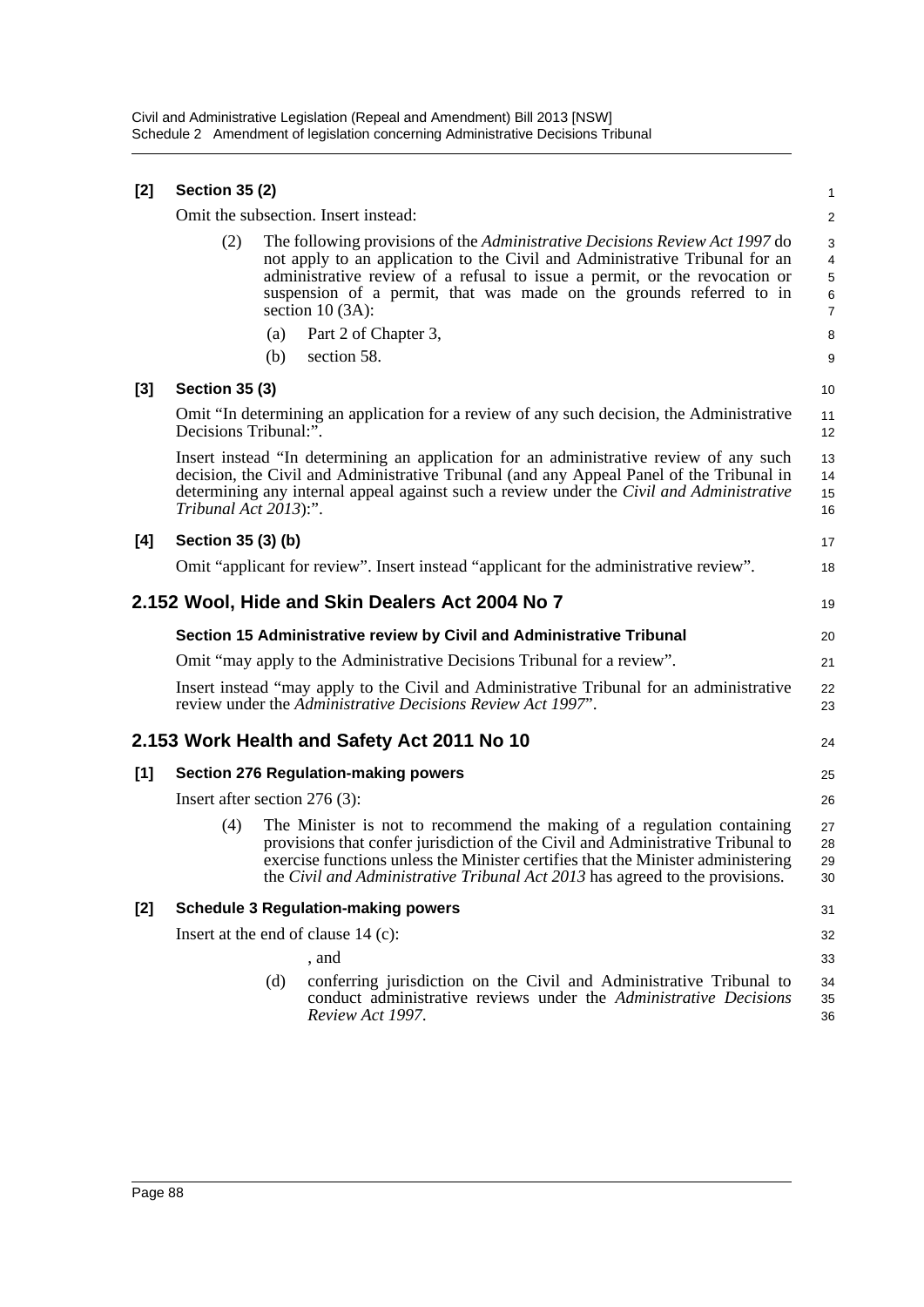|           |                                                                                                                                                                                                                                                                                                                               | 1                                                                                                                                                                                                                                                                                                                                                                                                                                                                                                                                                                                                                                                                                                                                                                                                                                                                                                                                                                                                                                                                                                                                                                                                                                                                                                                                                                                                                                                                                                                                                                                                                                                             |
|-----------|-------------------------------------------------------------------------------------------------------------------------------------------------------------------------------------------------------------------------------------------------------------------------------------------------------------------------------|---------------------------------------------------------------------------------------------------------------------------------------------------------------------------------------------------------------------------------------------------------------------------------------------------------------------------------------------------------------------------------------------------------------------------------------------------------------------------------------------------------------------------------------------------------------------------------------------------------------------------------------------------------------------------------------------------------------------------------------------------------------------------------------------------------------------------------------------------------------------------------------------------------------------------------------------------------------------------------------------------------------------------------------------------------------------------------------------------------------------------------------------------------------------------------------------------------------------------------------------------------------------------------------------------------------------------------------------------------------------------------------------------------------------------------------------------------------------------------------------------------------------------------------------------------------------------------------------------------------------------------------------------------------|
|           |                                                                                                                                                                                                                                                                                                                               | $\overline{c}$                                                                                                                                                                                                                                                                                                                                                                                                                                                                                                                                                                                                                                                                                                                                                                                                                                                                                                                                                                                                                                                                                                                                                                                                                                                                                                                                                                                                                                                                                                                                                                                                                                                |
|           |                                                                                                                                                                                                                                                                                                                               | 3                                                                                                                                                                                                                                                                                                                                                                                                                                                                                                                                                                                                                                                                                                                                                                                                                                                                                                                                                                                                                                                                                                                                                                                                                                                                                                                                                                                                                                                                                                                                                                                                                                                             |
| (6)       | The Minister is not to recommend the making of a regulation containing<br>provisions that confer jurisdiction of the Civil and Administrative Tribunal to<br>exercise functions unless the Minister certifies that the Minister administering<br>the Civil and Administrative Tribunal Act 2013 has agreed to the provisions. | 4<br>$\sqrt{5}$<br>6<br>$\overline{7}$                                                                                                                                                                                                                                                                                                                                                                                                                                                                                                                                                                                                                                                                                                                                                                                                                                                                                                                                                                                                                                                                                                                                                                                                                                                                                                                                                                                                                                                                                                                                                                                                                        |
|           |                                                                                                                                                                                                                                                                                                                               | 8                                                                                                                                                                                                                                                                                                                                                                                                                                                                                                                                                                                                                                                                                                                                                                                                                                                                                                                                                                                                                                                                                                                                                                                                                                                                                                                                                                                                                                                                                                                                                                                                                                                             |
| clause 3. |                                                                                                                                                                                                                                                                                                                               | 9<br>10                                                                                                                                                                                                                                                                                                                                                                                                                                                                                                                                                                                                                                                                                                                                                                                                                                                                                                                                                                                                                                                                                                                                                                                                                                                                                                                                                                                                                                                                                                                                                                                                                                                       |
|           |                                                                                                                                                                                                                                                                                                                               | 11<br>12                                                                                                                                                                                                                                                                                                                                                                                                                                                                                                                                                                                                                                                                                                                                                                                                                                                                                                                                                                                                                                                                                                                                                                                                                                                                                                                                                                                                                                                                                                                                                                                                                                                      |
|           |                                                                                                                                                                                                                                                                                                                               | 13                                                                                                                                                                                                                                                                                                                                                                                                                                                                                                                                                                                                                                                                                                                                                                                                                                                                                                                                                                                                                                                                                                                                                                                                                                                                                                                                                                                                                                                                                                                                                                                                                                                            |
|           |                                                                                                                                                                                                                                                                                                                               | 14                                                                                                                                                                                                                                                                                                                                                                                                                                                                                                                                                                                                                                                                                                                                                                                                                                                                                                                                                                                                                                                                                                                                                                                                                                                                                                                                                                                                                                                                                                                                                                                                                                                            |
|           |                                                                                                                                                                                                                                                                                                                               | 15                                                                                                                                                                                                                                                                                                                                                                                                                                                                                                                                                                                                                                                                                                                                                                                                                                                                                                                                                                                                                                                                                                                                                                                                                                                                                                                                                                                                                                                                                                                                                                                                                                                            |
|           |                                                                                                                                                                                                                                                                                                                               | 16                                                                                                                                                                                                                                                                                                                                                                                                                                                                                                                                                                                                                                                                                                                                                                                                                                                                                                                                                                                                                                                                                                                                                                                                                                                                                                                                                                                                                                                                                                                                                                                                                                                            |
|           |                                                                                                                                                                                                                                                                                                                               | 17                                                                                                                                                                                                                                                                                                                                                                                                                                                                                                                                                                                                                                                                                                                                                                                                                                                                                                                                                                                                                                                                                                                                                                                                                                                                                                                                                                                                                                                                                                                                                                                                                                                            |
|           |                                                                                                                                                                                                                                                                                                                               | 18                                                                                                                                                                                                                                                                                                                                                                                                                                                                                                                                                                                                                                                                                                                                                                                                                                                                                                                                                                                                                                                                                                                                                                                                                                                                                                                                                                                                                                                                                                                                                                                                                                                            |
|           |                                                                                                                                                                                                                                                                                                                               | 19                                                                                                                                                                                                                                                                                                                                                                                                                                                                                                                                                                                                                                                                                                                                                                                                                                                                                                                                                                                                                                                                                                                                                                                                                                                                                                                                                                                                                                                                                                                                                                                                                                                            |
|           |                                                                                                                                                                                                                                                                                                                               | 20                                                                                                                                                                                                                                                                                                                                                                                                                                                                                                                                                                                                                                                                                                                                                                                                                                                                                                                                                                                                                                                                                                                                                                                                                                                                                                                                                                                                                                                                                                                                                                                                                                                            |
|           |                                                                                                                                                                                                                                                                                                                               | 21                                                                                                                                                                                                                                                                                                                                                                                                                                                                                                                                                                                                                                                                                                                                                                                                                                                                                                                                                                                                                                                                                                                                                                                                                                                                                                                                                                                                                                                                                                                                                                                                                                                            |
|           |                                                                                                                                                                                                                                                                                                                               | 22                                                                                                                                                                                                                                                                                                                                                                                                                                                                                                                                                                                                                                                                                                                                                                                                                                                                                                                                                                                                                                                                                                                                                                                                                                                                                                                                                                                                                                                                                                                                                                                                                                                            |
|           |                                                                                                                                                                                                                                                                                                                               | 23                                                                                                                                                                                                                                                                                                                                                                                                                                                                                                                                                                                                                                                                                                                                                                                                                                                                                                                                                                                                                                                                                                                                                                                                                                                                                                                                                                                                                                                                                                                                                                                                                                                            |
|           |                                                                                                                                                                                                                                                                                                                               | 24                                                                                                                                                                                                                                                                                                                                                                                                                                                                                                                                                                                                                                                                                                                                                                                                                                                                                                                                                                                                                                                                                                                                                                                                                                                                                                                                                                                                                                                                                                                                                                                                                                                            |
|           |                                                                                                                                                                                                                                                                                                                               | 25                                                                                                                                                                                                                                                                                                                                                                                                                                                                                                                                                                                                                                                                                                                                                                                                                                                                                                                                                                                                                                                                                                                                                                                                                                                                                                                                                                                                                                                                                                                                                                                                                                                            |
|           |                                                                                                                                                                                                                                                                                                                               | 26                                                                                                                                                                                                                                                                                                                                                                                                                                                                                                                                                                                                                                                                                                                                                                                                                                                                                                                                                                                                                                                                                                                                                                                                                                                                                                                                                                                                                                                                                                                                                                                                                                                            |
|           |                                                                                                                                                                                                                                                                                                                               | 27                                                                                                                                                                                                                                                                                                                                                                                                                                                                                                                                                                                                                                                                                                                                                                                                                                                                                                                                                                                                                                                                                                                                                                                                                                                                                                                                                                                                                                                                                                                                                                                                                                                            |
|           |                                                                                                                                                                                                                                                                                                                               | 28<br>29                                                                                                                                                                                                                                                                                                                                                                                                                                                                                                                                                                                                                                                                                                                                                                                                                                                                                                                                                                                                                                                                                                                                                                                                                                                                                                                                                                                                                                                                                                                                                                                                                                                      |
|           |                                                                                                                                                                                                                                                                                                                               | 30                                                                                                                                                                                                                                                                                                                                                                                                                                                                                                                                                                                                                                                                                                                                                                                                                                                                                                                                                                                                                                                                                                                                                                                                                                                                                                                                                                                                                                                                                                                                                                                                                                                            |
|           |                                                                                                                                                                                                                                                                                                                               | 31                                                                                                                                                                                                                                                                                                                                                                                                                                                                                                                                                                                                                                                                                                                                                                                                                                                                                                                                                                                                                                                                                                                                                                                                                                                                                                                                                                                                                                                                                                                                                                                                                                                            |
|           |                                                                                                                                                                                                                                                                                                                               | 32                                                                                                                                                                                                                                                                                                                                                                                                                                                                                                                                                                                                                                                                                                                                                                                                                                                                                                                                                                                                                                                                                                                                                                                                                                                                                                                                                                                                                                                                                                                                                                                                                                                            |
|           |                                                                                                                                                                                                                                                                                                                               | 2.154 Work Health and Safety (Mines) Act 2013 No 54<br><b>Section 76 Regulations</b><br>Insert after section $76(5)$ :<br><b>Schedule 2 Regulation-making powers</b><br>Omit "Administrative Decisions Tribunal to conduct reviews under the regulations" from<br>Insert instead "Civil and Administrative Tribunal to conduct administrative reviews under<br>the Administrative Decisions Review Act 1997".<br>2.155 Work Health and Safety Regulation 2011<br><b>Clause 105 Status of licence during review</b><br>Omit "Administrative Decisions Tribunal" from clause 105 (5) (b).<br>Insert instead "Civil and Administrative Tribunal".<br><b>Clause 280 Status of registration during review</b><br>Omit "Administrative Decisions Tribunal" from clause 280 (5) (b).<br>Insert instead "Civil and Administrative Tribunal".<br><b>Clause 519 Status of licence during review</b><br>Omit "Administrative Decisions Tribunal" from clause 519 (5) (b).<br>Insert instead "Civil and Administrative Tribunal".<br>Clause 599 Status of major hazard facility licence during review<br>Omit "Administrative Decisions Tribunal" from clause 599 (3) (b).<br>Insert instead "Civil and Administrative Tribunal".<br><b>Clause 683 Application for external review</b><br>Omit "may apply to the Administrative Decisions Tribunal for review" from clause 683 (1).<br>Insert instead "may apply to the Civil and Administrative Tribunal for an administrative<br>review under the Administrative Decisions Review Act 1997".<br>Section 683 (2) (b)<br>Omit "Administrative Decisions Tribunal".<br>Insert instead "Civil and Administrative Tribunal". |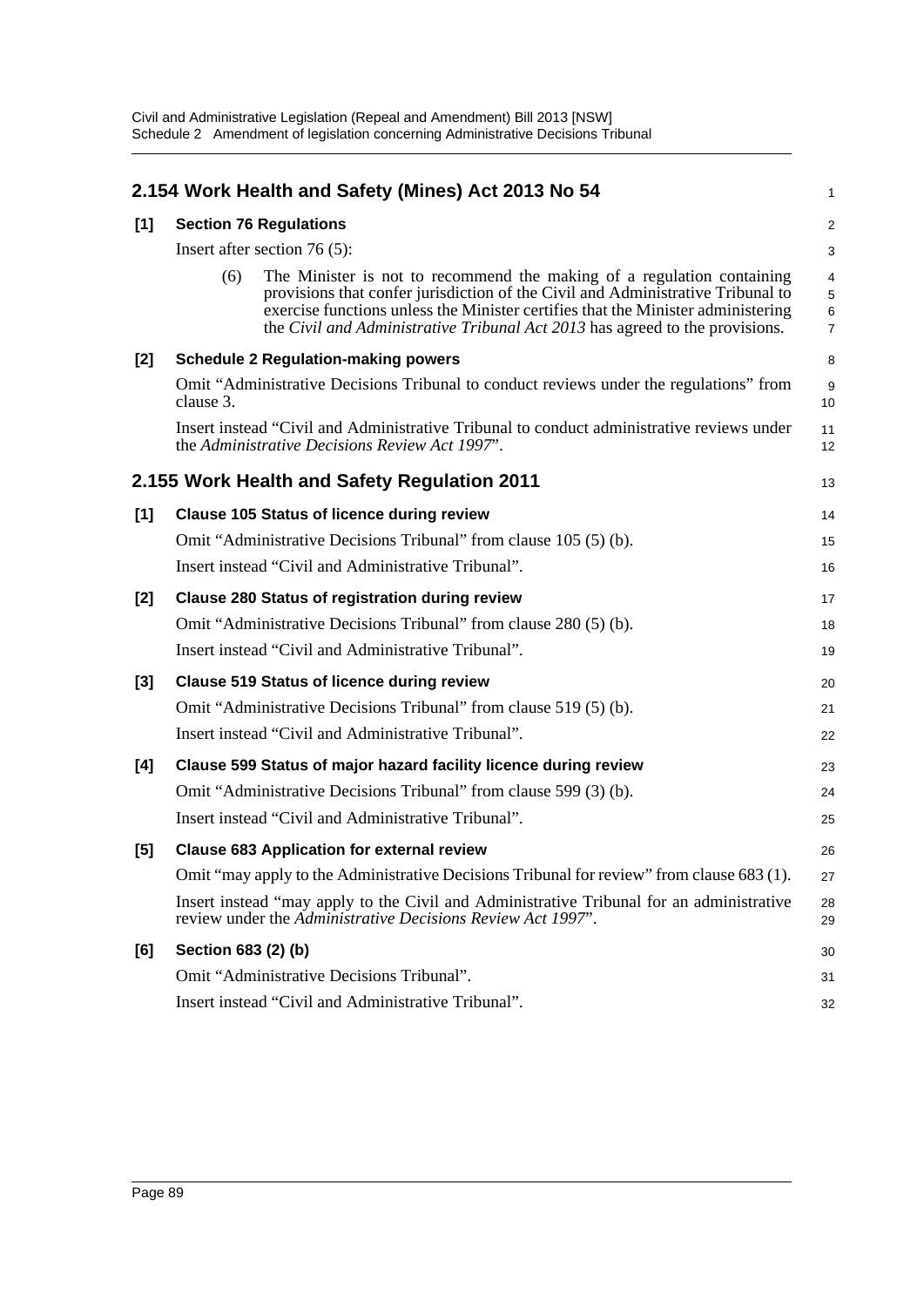|       | <b>No 86</b>                                                                                                                                | 2.156 Workplace Injury Management and Workers Compensation Act 1998                                                                                                                                                                                                            | $\mathbf{1}$<br>$\overline{2}$ |  |  |  |
|-------|---------------------------------------------------------------------------------------------------------------------------------------------|--------------------------------------------------------------------------------------------------------------------------------------------------------------------------------------------------------------------------------------------------------------------------------|--------------------------------|--|--|--|
| [1]   |                                                                                                                                             | Section 45A Injury management consultants                                                                                                                                                                                                                                      | 3                              |  |  |  |
|       | section $45A(6)$ .                                                                                                                          | Omit "may apply to the Administrative Decisions Tribunal for a review" from                                                                                                                                                                                                    | 4<br>5                         |  |  |  |
|       |                                                                                                                                             | Insert instead "may apply to the Civil and Administrative Tribunal for an administrative<br>review under the Administrative Decisions Review Act 1997".                                                                                                                        | 6<br>$\overline{7}$            |  |  |  |
| $[2]$ | <b>Section 230A Premium Discount Schemes</b>                                                                                                |                                                                                                                                                                                                                                                                                |                                |  |  |  |
|       | Omit "a review by the Administrative Decisions Tribunal under the Administrative<br>Decisions Tribunal Act 1997" from section 230A (4) (b). |                                                                                                                                                                                                                                                                                |                                |  |  |  |
|       | Insert instead "an administrative review by the Civil and Administrative Tribunal under the<br>Administrative Decisions Review Act 1997".   |                                                                                                                                                                                                                                                                                |                                |  |  |  |
| [3]   | Section 230A (4A)                                                                                                                           |                                                                                                                                                                                                                                                                                | 13                             |  |  |  |
|       |                                                                                                                                             | Insert after section 230A (4):                                                                                                                                                                                                                                                 | 14                             |  |  |  |
|       | (4A)                                                                                                                                        | The Minister is not to recommend the making of a regulation containing<br>provisions for the purposes of subsection $(4)$ (b) unless the Minister certifies<br>that the Minister administering the Civil and Administrative Tribunal Act 2013<br>has agreed to the provisions. | 15<br>16<br>17<br>18           |  |  |  |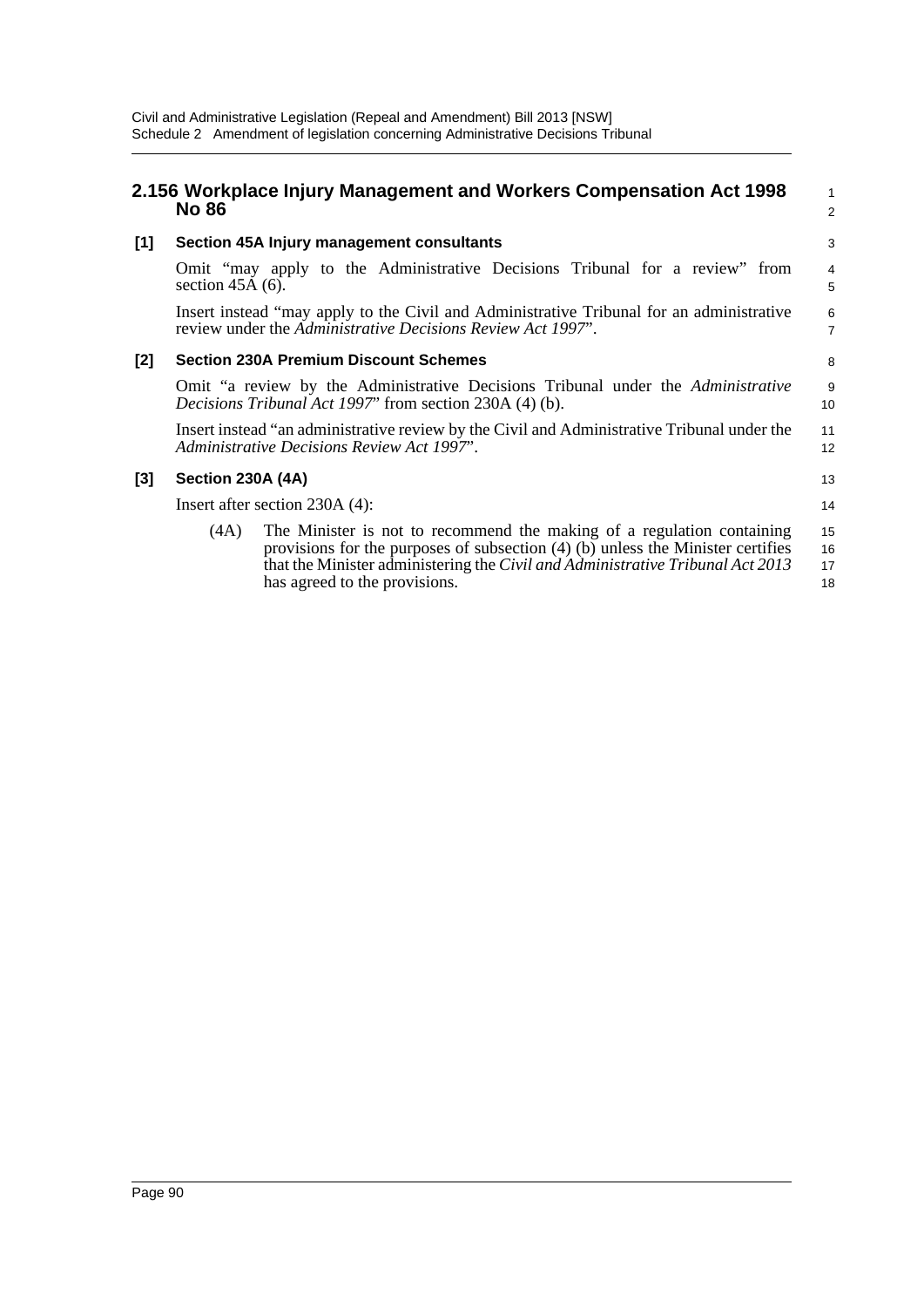|       | <b>Schedule 3</b>                 |     | <b>Referees</b> | <b>Amendment of legislation concerning Charity</b>                                                                                                                                                                                                                                       | 1<br>$\overline{2}$  |
|-------|-----------------------------------|-----|-----------------|------------------------------------------------------------------------------------------------------------------------------------------------------------------------------------------------------------------------------------------------------------------------------------------|----------------------|
| 3.1   |                                   |     |                 | Dormant Funds Act 1942 No 25                                                                                                                                                                                                                                                             | 3                    |
| [1]   | Long title                        |     |                 |                                                                                                                                                                                                                                                                                          | 4                    |
|       | Omit "and of Charity Referees".   |     |                 |                                                                                                                                                                                                                                                                                          | 5                    |
| $[2]$ | <b>Section 2 Definitions</b>      |     |                 |                                                                                                                                                                                                                                                                                          | 6                    |
|       |                                   |     |                 | Insert in alphabetical order in section $2(1)$ :                                                                                                                                                                                                                                         | 7                    |
|       |                                   |     |                 | <b>Tribunal</b> means the Civil and Administrative Tribunal.                                                                                                                                                                                                                             | 8                    |
| $[3]$ | Section 2 (2)                     |     |                 |                                                                                                                                                                                                                                                                                          | 9                    |
|       | Insert after section $2(1)$ :     |     |                 |                                                                                                                                                                                                                                                                                          | 10                   |
|       | (2)                               |     |                 | Notes included in this Act do not form part of this Act.                                                                                                                                                                                                                                 | 11                   |
| [4]   |                                   |     |                 | <b>Section 3 Certain Acts not affected</b>                                                                                                                                                                                                                                               | 12                   |
|       | Omit section 3 (2).               |     |                 |                                                                                                                                                                                                                                                                                          | 13                   |
| [5]   | <b>Section 5 Charity Referees</b> |     |                 |                                                                                                                                                                                                                                                                                          | 14                   |
|       | Omit the section.                 |     |                 |                                                                                                                                                                                                                                                                                          | 15                   |
| [6]   |                                   |     |                 | Section 13 Proposals-dormant fund exceeding \$10,000                                                                                                                                                                                                                                     | 16                   |
|       |                                   |     |                 | Insert "Notice of proposals under section $11$ " as the heading to section 13 (1).                                                                                                                                                                                                       | 17                   |
| $[7]$ | Section 13 (1) (c)                |     |                 |                                                                                                                                                                                                                                                                                          | 18                   |
|       |                                   |     |                 | Omit "Charity Referees". Insert instead "Tribunal".                                                                                                                                                                                                                                      | 19                   |
| [8]   | Section 13 (2)-(8)                |     |                 |                                                                                                                                                                                                                                                                                          | 20                   |
|       |                                   |     |                 | Omit section 13 $(2)$ – $(3)$ . Insert instead:                                                                                                                                                                                                                                          | 21                   |
|       | (2)                               |     |                 | Procedure if no request for referral to Tribunal received                                                                                                                                                                                                                                | 22                   |
|       |                                   |     |                 | The following provisions apply if the Commissioner does not receive a request<br>for the proposals to be referred to the Tribunal within the time specified in the<br>notice for the making of such a request:                                                                           | 23<br>24<br>25       |
|       |                                   | (a) | General,        | the Commissioner must forward a copy of the proposals to the Attorney                                                                                                                                                                                                                    | 26<br>27             |
|       |                                   | (b) |                 | the Attorney General may:                                                                                                                                                                                                                                                                | 28                   |
|       |                                   |     | (i)             | approve the proposals, or                                                                                                                                                                                                                                                                | 29                   |
|       |                                   |     | (ii)            | refer the proposals back to the Commissioner for further<br>consideration, or                                                                                                                                                                                                            | 30<br>31             |
|       |                                   |     | (iii)           | request that the Commissioner refer the proposals to the Tribunal<br>for its consideration,                                                                                                                                                                                              | 32<br>33             |
|       |                                   | (c) |                 | the Commissioner must sign the draft order (which then has effect as an<br>order made under this Act) if the Attorney General has approved of the<br>proposals (whether as originally submitted or after they have been<br>referred back for further consideration by the Commissioner). | 34<br>35<br>36<br>37 |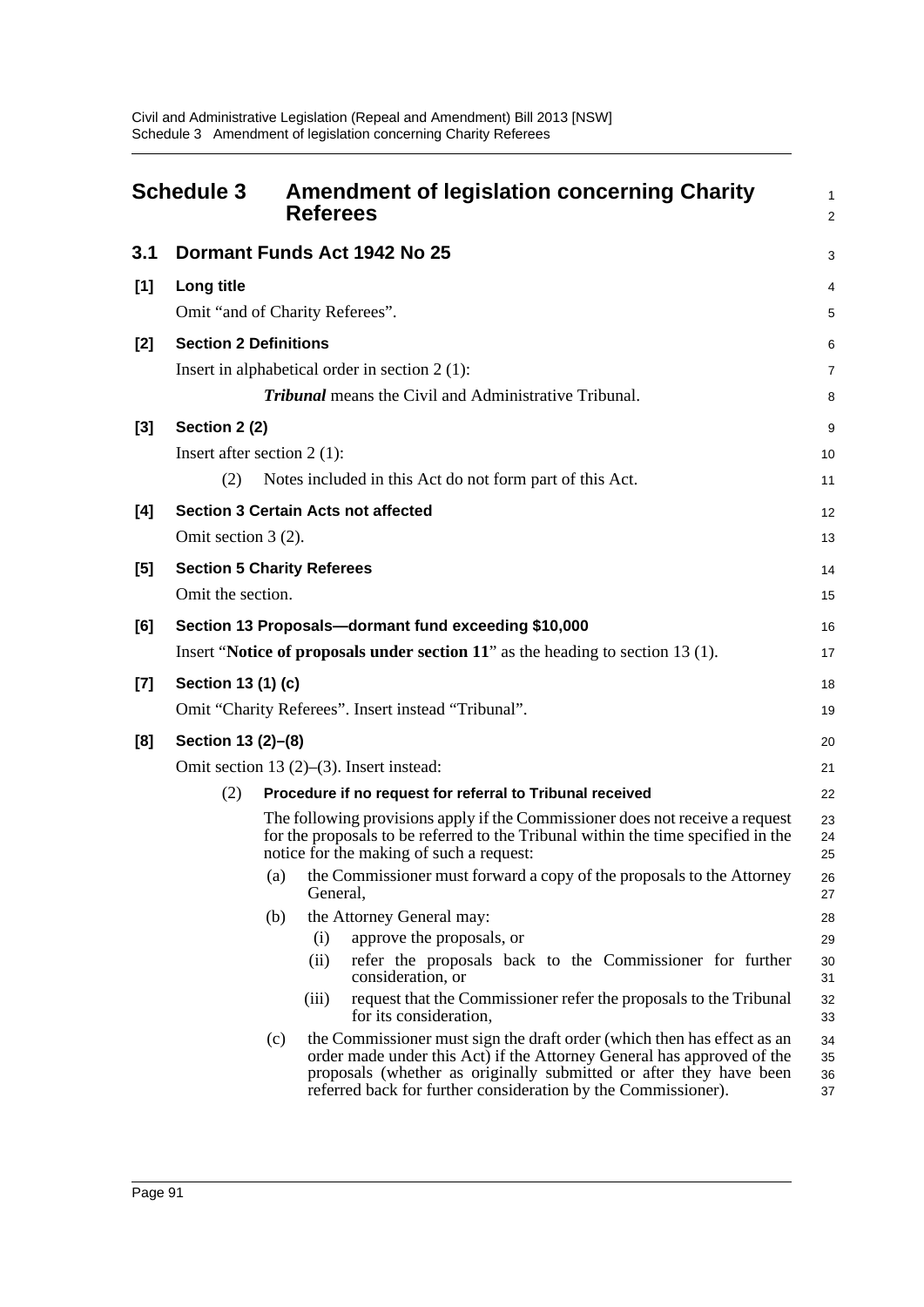|        | (3)                            |     |     | Procedure if request for referral to Tribunal received                                                                                                                                                                                                                       | 1                        |
|--------|--------------------------------|-----|-----|------------------------------------------------------------------------------------------------------------------------------------------------------------------------------------------------------------------------------------------------------------------------------|--------------------------|
|        |                                |     |     | The following provisions apply if the Commissioner receives a request for the<br>proposals to be referred to the Tribunal within the time specified in the notice<br>for the making of such a request:                                                                       | $\overline{2}$<br>3<br>4 |
|        |                                |     | (a) | the Commissioner must forward a copy of the proposals to the Attorney<br>General,                                                                                                                                                                                            | $\mathbf 5$<br>6         |
|        |                                |     | (b) | the Commissioner must refer the proposals to the Tribunal for its<br>consideration.                                                                                                                                                                                          | $\overline{7}$<br>8      |
|        |                                | (4) |     | <b>Role of Tribunal</b>                                                                                                                                                                                                                                                      | 9                        |
|        |                                |     |     | If proposals are referred to the Tribunal for its consideration, the Tribunal may<br>consider the proposals and any representations that are made to the Tribunal<br>about them by the following persons:                                                                    | 10<br>11<br>12           |
|        |                                |     | (a) | the person at whose request the Commissioner referred the proposals,                                                                                                                                                                                                         | 13                       |
|        |                                |     | (b) | the Commissioner,                                                                                                                                                                                                                                                            | 14                       |
|        |                                |     | (c) | if the Attorney General did not request the referral—the Attorney<br>General.                                                                                                                                                                                                | 15<br>16                 |
|        |                                | (5) |     | The Tribunal may:                                                                                                                                                                                                                                                            | 17                       |
|        |                                |     | (a) | approve the proposals, or                                                                                                                                                                                                                                                    | 18                       |
|        |                                |     | (b) | vary or amend the proposals, or                                                                                                                                                                                                                                              | 19                       |
|        |                                |     | (c) | formulate new proposals.                                                                                                                                                                                                                                                     | 20                       |
|        |                                | (6) |     | The proposals that are finally approved by the Tribunal must be in the form of<br>an order and may make provision with respect to any of the matters referred to<br>in section 11 $(2)$ .<br>Note. Section 15 makes provision for the effect of an order under this section. | 21<br>22<br>23<br>24     |
|        |                                |     |     |                                                                                                                                                                                                                                                                              |                          |
|        |                                | (7) |     | A person who has made a request that any proposals be referred to the Tribunal<br>may, at any time before the Tribunal has completed its consideration of the<br>proposals, deliver or send to the Commissioner a request in writing to have the<br>reference withdrawn.     | 25<br>26<br>27<br>28     |
|        |                                | (8) |     | If a reference is withdrawn, the proposals are to be dealt with as if no request<br>for the proposals to be referred to the Tribunal had been received within the<br>time specified in the notice.                                                                           | 29<br>30<br>31           |
| [9]    |                                |     |     | Section 14 Supplementary order as assurance, transfer etc                                                                                                                                                                                                                    | 32                       |
|        |                                |     |     | Omit "Charity Referees" wherever occurring. Insert instead "Tribunal".                                                                                                                                                                                                       | 33                       |
| $[10]$ |                                |     |     | Section 15 Effect of order                                                                                                                                                                                                                                                   | 34                       |
|        |                                |     |     | Omit "Charity Referees" wherever occurring. Insert instead "Tribunal".                                                                                                                                                                                                       | 35                       |
| $[11]$ | Part 4                         |     |     |                                                                                                                                                                                                                                                                              | 36                       |
|        | Omit the Part. Insert instead: |     |     |                                                                                                                                                                                                                                                                              | 37                       |
|        | Part 4<br><b>Appeals</b>       |     |     |                                                                                                                                                                                                                                                                              | 38                       |
|        | 15B                            |     |     | <b>Appeals to Tribunal</b>                                                                                                                                                                                                                                                   | 39                       |
|        |                                | (1) |     | Any person who is dissatisfied with any of the following decisions of the                                                                                                                                                                                                    | 40                       |
|        |                                |     |     | Commissioner may appeal to the Tribunal against the decision:                                                                                                                                                                                                                | 41                       |
|        |                                |     | (a) | a determination under section 5A,                                                                                                                                                                                                                                            | 42                       |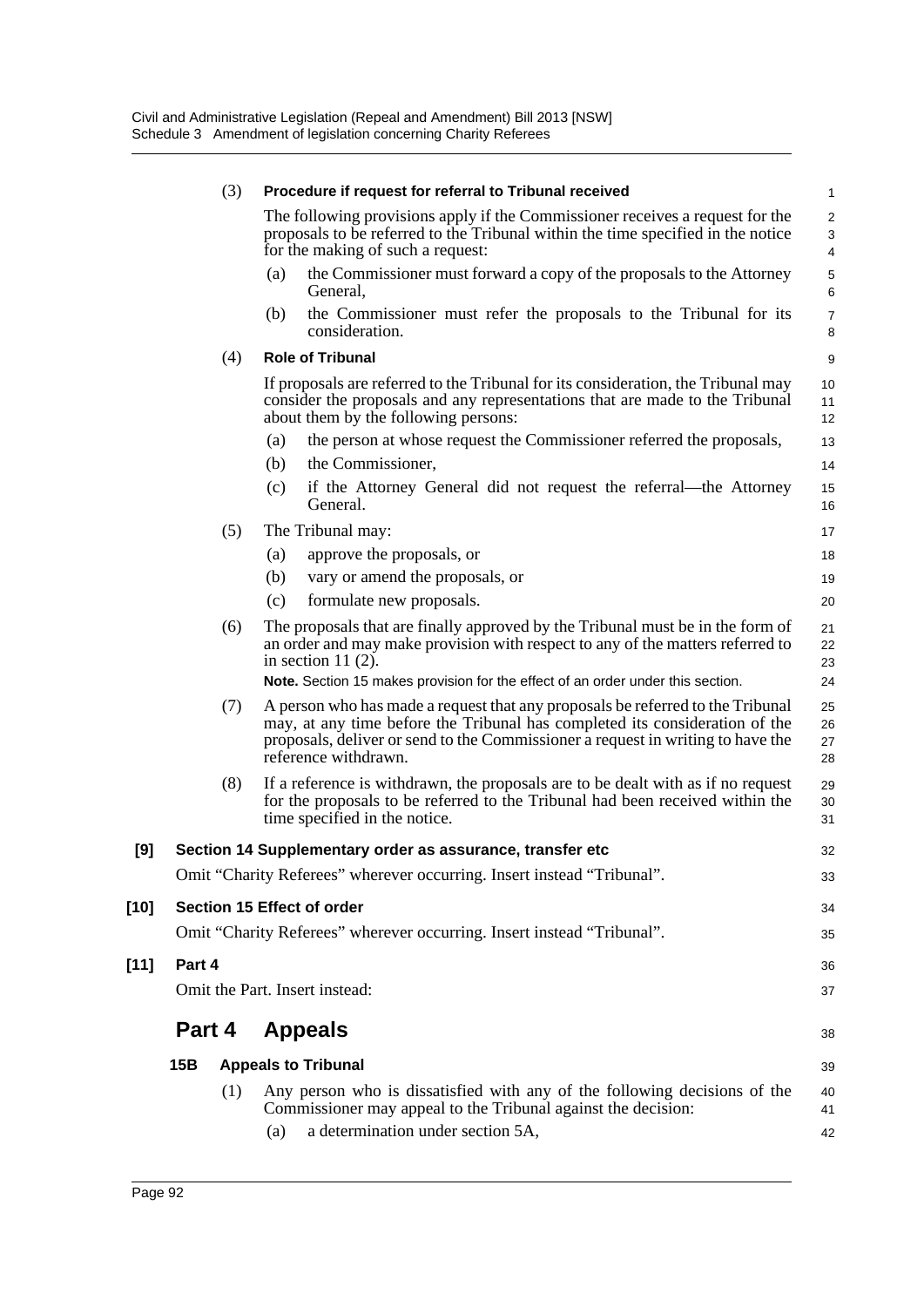|        |                                    | (b)      | a decision of the Commissioner revoking a determination under<br>section 5A.                                                                                                                                                                                             | $\mathbf{1}$<br>$\overline{c}$ |
|--------|------------------------------------|----------|--------------------------------------------------------------------------------------------------------------------------------------------------------------------------------------------------------------------------------------------------------------------------|--------------------------------|
|        |                                    |          | Note. An appeal under this section is an external appeal to the Tribunal for the<br>purposes of the Civil and Administrative Tribunal Act 2013.                                                                                                                          | $\mathsf 3$<br>$\overline{4}$  |
|        | (2)                                |          | An appeal is to be dealt with by way of a new hearing. Fresh evidence, or<br>evidence in addition to or substitution for the evidence on which the<br>determination or decision appealed from was based, may, with the leave of the<br>Tribunal, be given on the appeal. | 5<br>6<br>$\overline{7}$<br>8  |
|        | (3)                                |          | In determining an appeal, the Tribunal may make any of the following orders:                                                                                                                                                                                             | 9                              |
|        |                                    | (a)      | an order confirming the decision on appeal,                                                                                                                                                                                                                              | 10                             |
|        |                                    | (b)      | an order quashing the decision on appeal, and, in the case of a<br>determination under section 5A, substituting such other determination<br>as the Commissioner could have made on the matter to which the appeal<br>relates,                                            | 11<br>12<br>13<br>14           |
|        |                                    | (c)      | an order remitting the matter to the Commissioner to be dealt with in<br>accordance with the directions of the Tribunal.                                                                                                                                                 | 15<br>16                       |
|        | (4)                                | relates. | An order that quashes a decision revoking a determination made under<br>section 5A has the effect of reinstating the determination to which the decision                                                                                                                 | 17<br>18<br>19                 |
| $[12]$ |                                    |          | Section 17 Commissioner not bound by laws of evidence                                                                                                                                                                                                                    | 20                             |
|        |                                    |          | Omit "the Commissioner and the Charity Referees" and "their minds".                                                                                                                                                                                                      | 21                             |
|        |                                    |          | Insert instead "the Commissioner" and "the Commissioner's mind", respectively.                                                                                                                                                                                           | 22                             |
| [13]   |                                    |          | Section 18 Commissioner and Tribunal not bound to follow Cy-pres principle                                                                                                                                                                                               | 23                             |
|        |                                    |          | Omit "Charity Referees". Insert instead "Tribunal".                                                                                                                                                                                                                      | 24                             |
| $[14]$ | <b>Section 19 Regulations</b>      |          |                                                                                                                                                                                                                                                                          | 25                             |
|        | Omit section 19 (2).               |          |                                                                                                                                                                                                                                                                          | 26                             |
| 3.2    |                                    |          | <b>Dormant Funds Regulation 2009</b>                                                                                                                                                                                                                                     | 27                             |
| [1]    | <b>Clause 3 Interpretation</b>     |          |                                                                                                                                                                                                                                                                          | 28                             |
|        |                                    |          | Omit the definition of <b>Prothonotary</b> from clause $3(1)$ .                                                                                                                                                                                                          | 29                             |
| $[2]$  |                                    |          | Clause 4 Nomination of Charity Referee by State Executive of the RSL                                                                                                                                                                                                     | 30                             |
|        | Omit the clause.                   |          |                                                                                                                                                                                                                                                                          | 31                             |
| $[3]$  | <b>Clause 5 Determinations</b>     |          |                                                                                                                                                                                                                                                                          | 32                             |
|        | Omit clause $5(2)-(7)$ .           |          |                                                                                                                                                                                                                                                                          | 33                             |
| [4]    |                                    |          | Clause 7 Request for referral to the Charity Referees of Commissioner's proposal                                                                                                                                                                                         | 34                             |
|        | Omit the clause.                   |          |                                                                                                                                                                                                                                                                          | 35                             |
| [5]    | <b>Clause 8 Allowances</b>         |          |                                                                                                                                                                                                                                                                          | 36                             |
|        | Omit the clause.                   |          |                                                                                                                                                                                                                                                                          | 37                             |
| [6]    | <b>Clause 9 Service of notices</b> |          |                                                                                                                                                                                                                                                                          | 38                             |
|        | Omit the clause.                   |          |                                                                                                                                                                                                                                                                          | 39                             |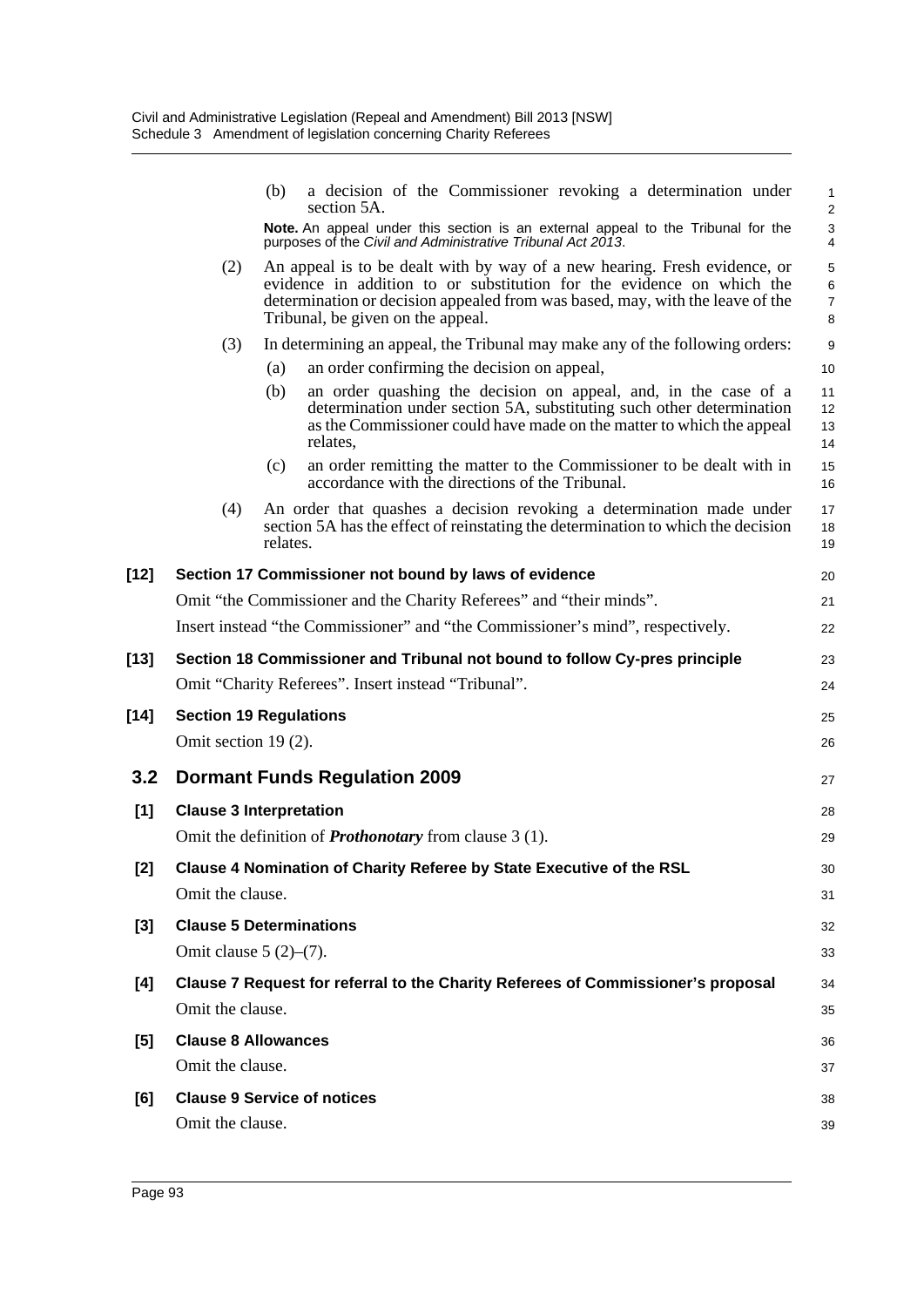| 3.3 | <b>Government Information (Public Access) Regulation 2009</b>                                     |              |  |  |
|-----|---------------------------------------------------------------------------------------------------|--------------|--|--|
|     | Schedule 3 Agencies declared to be part of other agencies                                         |              |  |  |
|     | Omit the matter relating to a Charity Referee appointed under the <i>Dormant Funds Act 1942</i> . | $\mathbf{3}$ |  |  |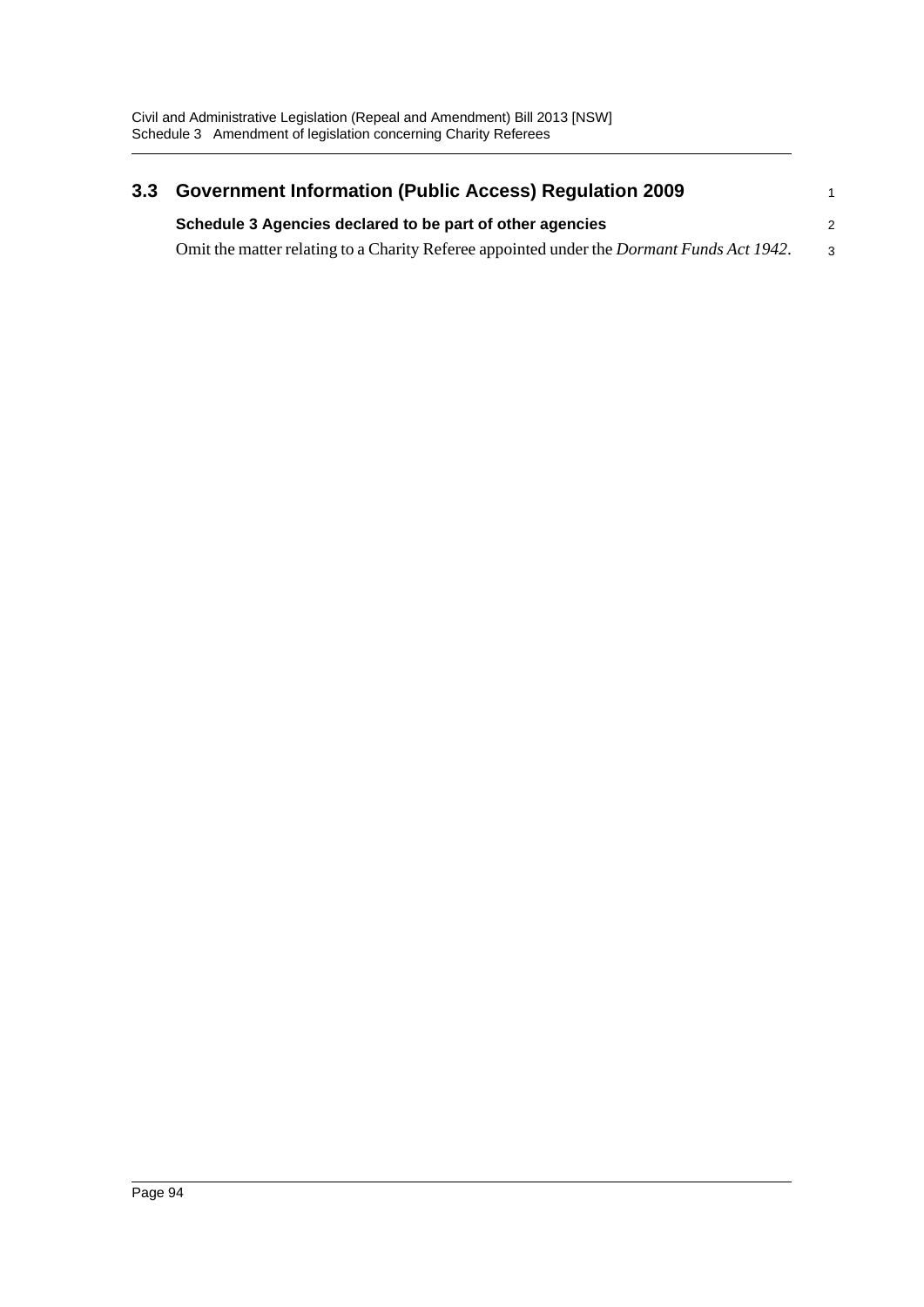|     | Amendment of legislation concerning Consumer,<br><b>Schedule 4</b><br><b>Trader and Tenancy Tribunal</b>                                                                                                                 | $\mathbf{1}$<br>$\overline{c}$ |
|-----|--------------------------------------------------------------------------------------------------------------------------------------------------------------------------------------------------------------------------|--------------------------------|
| 4.1 | <b>Agricultural Tenancies Act 1990 No 64</b>                                                                                                                                                                             | 3                              |
| [1] | <b>Section 3 Objects</b><br>Omit "Consumer, Trader and Tenancy Tribunal" from section 3 (c).<br>Insert instead "Civil and Administrative Tribunal".                                                                      | 4<br>5<br>6                    |
| [2] | <b>Section 4 Definitions</b><br>Omit the definition of <i>Tribunal</i> from section 4 (1). Insert instead:<br><b>Tribunal</b> means the Civil and Administrative Tribunal.                                               | $\overline{7}$<br>8<br>9       |
| [3] | Section 21 Orders that may be made by Tribunal<br>Omit "Consumer, Trader and Tenancy Tribunal Act 2001" from section 21 (6).<br>Insert instead "Civil and Administrative Tribunal Act 2013".                             | 10<br>11<br>12                 |
| [4] | Section 22 Matters to be dealt with by alternative dispute resolution at first instance<br>Omit the section.                                                                                                             | 13<br>14                       |
| [5] | <b>Section 28 Service of documents</b><br>Omit "by the Consumer, Trader and Tenancy Tribunal Act 2001" from section 28 (3).<br>Insert instead "by or under the Civil and Administrative Tribunal Act 2013".              | 15<br>16<br>17                 |
| 4.2 | Architects Act 2003 No 89                                                                                                                                                                                                | 18                             |
|     | Section 36 Form of complaint<br>Omit section $36(2)$ (e).                                                                                                                                                                | 19<br>20                       |
| 4.3 | <b>Boarding Houses Act 2012 No 74</b>                                                                                                                                                                                    | 21                             |
| [1] | Section 28 Proprietor's obligation to ensure written occupancy agreement<br>Omit "Consumer, Trader and Tenancy Tribunal" from the note at the end of the section.<br>Insert instead "Civil and Administrative Tribunal". | 22<br>23<br>24                 |
| [2] | Section 32 Applications to Civil and Administrative Tribunal for dispute resolution<br>Omit "Consumer, Trader and Tenancy Tribunal" from section 32(1).<br>Insert instead "Civil and Administrative Tribunal".           | 25<br>26<br>27                 |
| [3] | Section 33 Order for written occupancy agreement<br>Omit "Consumer, Trader and Tenancy Tribunal" from section 33 (1).<br>Insert instead "Civil and Administrative Tribunal".                                             | 28<br>29<br>30                 |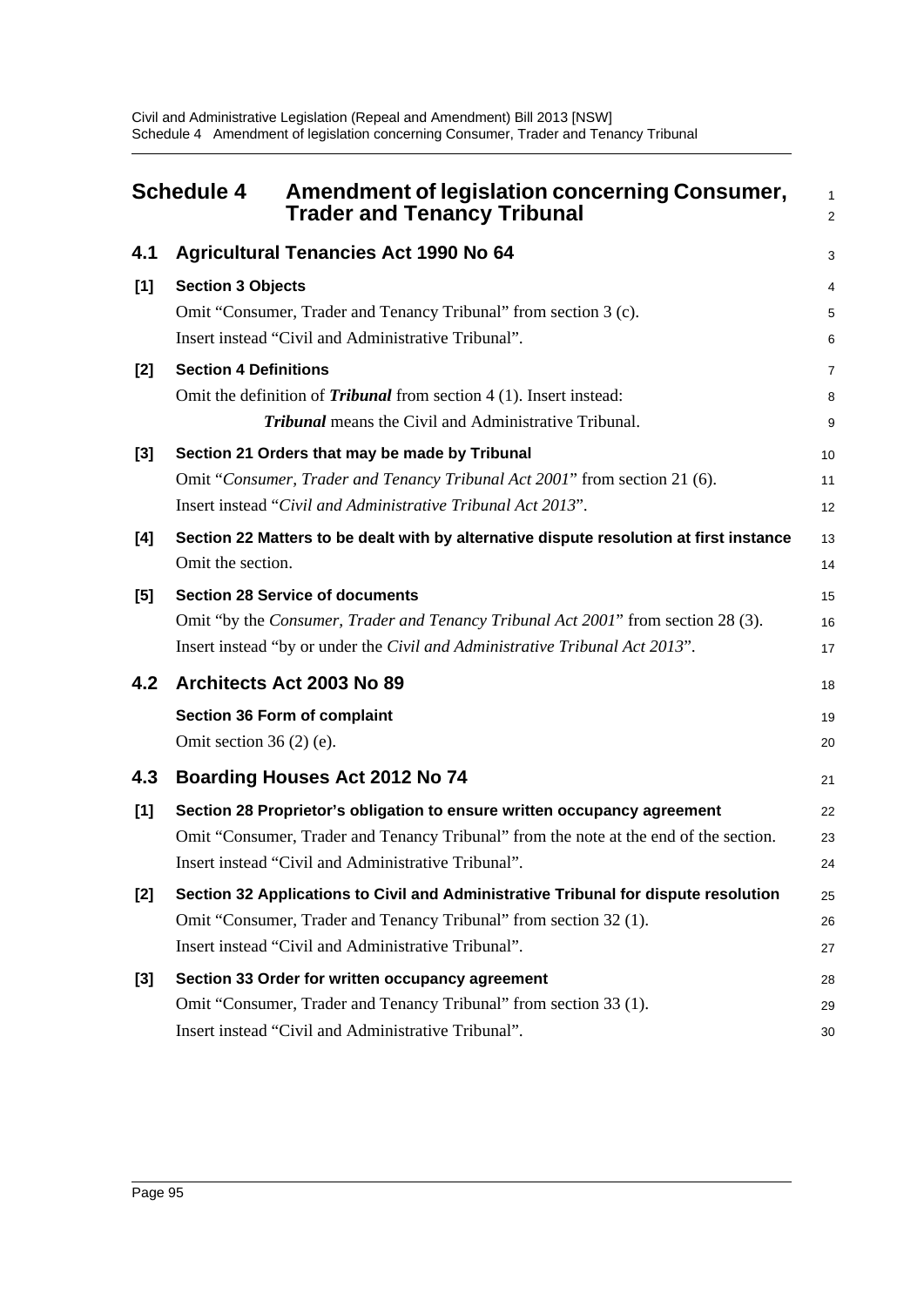| 4.4   | <b>Community Land Development Act 1989 No 201</b>                                                               | 1              |
|-------|-----------------------------------------------------------------------------------------------------------------|----------------|
| [1]   | <b>Section 3 Definitions</b>                                                                                    | $\overline{2}$ |
|       | Omit the definition of <i>Tribunal</i> from section $3(1)$ . Insert instead:                                    | 3              |
|       | <b>Tribunal</b> means the Civil and Administrative Tribunal.                                                    | $\overline{4}$ |
| [2]   | Section 40 Recording of certain orders                                                                          | 5              |
|       | Omit "Registrar" from paragraph (a) of the definition of <i>certified</i> in section 40 (5).                    | 6              |
|       | Insert instead "principal registrar".                                                                           | $\overline{7}$ |
| 4.5   | <b>Community Land Management Act 1989 No 202</b>                                                                | 8              |
| [1]   | <b>Section 3 Definitions</b>                                                                                    | 9              |
|       | Omit the definitions of <i>Deputy Registrar</i> and <i>Registrar</i> from section 3 (1).                        | 10             |
|       | Insert in alphabetical order:                                                                                   | 11             |
|       | <i>principal registrar</i> means the principal registrar of the Tribunal.                                       | 12             |
| [2]   | Section 3 (1), definition of "Tribunal"                                                                         | 13             |
|       | Omit the definition. Insert instead:                                                                            | 14             |
|       | <b>Tribunal</b> means the Civil and Administrative Tribunal.                                                    | 15             |
| $[3]$ | Sections 63 (1), 64, 70B-70CA, 75 (2), 87 (4) and 100                                                           | 16             |
|       | Omit "Registrar" wherever occurring. Insert instead "principal registrar".                                      | 17             |
| [4]   | Part 4, Division 2A, heading                                                                                    | 18             |
|       | Omit "Registrar". Insert instead "principal registrar".                                                         | 19             |
| [5]   | Section 75B Investigations and proceedings before the Tribunal                                                  | 20             |
|       | Omit the section.                                                                                               | 21             |
| [6]   | Section 87 Amendment or revocation of order of Tribunal                                                         | 22             |
|       | Omit section 87 (3). Insert instead:                                                                            | 23             |
|       | The application must be lodged with the principal registrar.<br>(3)                                             | 24             |
| [7]   | <b>Section 87 (6)</b>                                                                                           | 25             |
|       | Omit "the Registrar, Tribunal or District Court".                                                               | 26             |
|       | Insert instead "the principal registrar or the Tribunal".                                                       | 27             |
| [8]   | <b>Section 88</b>                                                                                               | 28             |
|       | Omit the section. Insert instead:                                                                               | 29             |
|       | 88<br>Appeal against order of Adjudicator                                                                       | 30             |
|       | Each of the following persons may appeal against an order made by an<br>(1)<br>Adjudicator under this Division: | 31<br>32       |
|       | the applicant for the order,<br>(a)                                                                             | 33             |
|       | a person who made a written submission on the application for the<br>(b)<br>order,                              | 34<br>35       |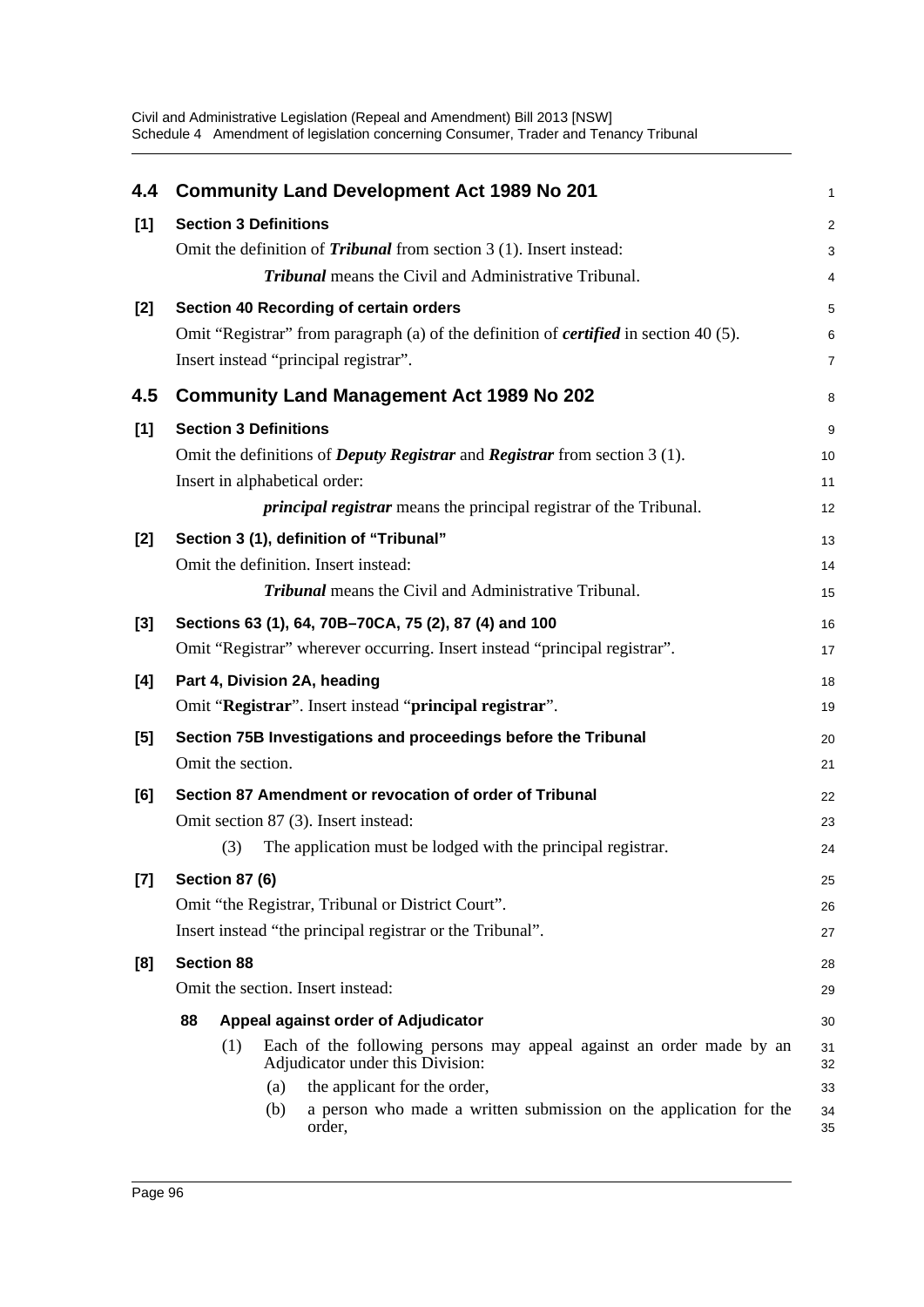|        |                        | a person bound by the order.<br>(c)                                                                                                                                                                                                                 | 1                    |  |
|--------|------------------------|-----------------------------------------------------------------------------------------------------------------------------------------------------------------------------------------------------------------------------------------------------|----------------------|--|
|        |                        | Note. An appeal under this section is an external appeal to the Tribunal for the<br>purposes of the Civil and Administrative Tribunal Act 2013.                                                                                                     | $\frac{2}{3}$        |  |
|        | (2)                    | The only ground of appeal against the granting of an interim order is that the<br>Adjudicator acted unreasonably.                                                                                                                                   | 4<br>5               |  |
|        | (3)                    | An appeal must be lodged:                                                                                                                                                                                                                           | 6                    |  |
|        |                        | in the case of appeal against an order dismissing an application—not<br>(a)<br>later than 21 days after the order takes effect, or                                                                                                                  | 7<br>8               |  |
|        |                        | in the case of an appeal against any other order:<br>(b)                                                                                                                                                                                            | 9                    |  |
|        |                        | not later than 21 days after the order takes effect, or<br>(i)                                                                                                                                                                                      | 10                   |  |
|        |                        | by leave of the Tribunal (given on sufficient cause being shown<br>(ii)<br>why the notice was not lodged within the time limited by<br>paragraph (a))—not later than 90 days after the order takes effect.                                          | 11<br>12<br>13       |  |
|        | (4)                    | Section 41 of the Civil and Administrative Tribunal Act 2013 does not apply<br>in relation to the periods referred to in subsection (3).                                                                                                            | 14<br>15             |  |
| [9]    |                        | Section 89 Procedure after appeal is lodged                                                                                                                                                                                                         | 16                   |  |
|        | Omit the section.      |                                                                                                                                                                                                                                                     | 17                   |  |
| $[10]$ |                        | <b>Section 90 Stay of proceedings</b>                                                                                                                                                                                                               | 18                   |  |
|        | Omit the section.      |                                                                                                                                                                                                                                                     | 19                   |  |
| $[11]$ |                        | Part 4, Division 6 General provisions relating to Tribunal                                                                                                                                                                                          | 20                   |  |
|        | Omit the Division.     |                                                                                                                                                                                                                                                     | 21                   |  |
| [12]   |                        | <b>Section 97E Payment of civil penalties</b>                                                                                                                                                                                                       | 22                   |  |
|        |                        | Insert after section 97E (3):                                                                                                                                                                                                                       | 23                   |  |
|        | (4)                    | This section applies despite anything to the contrary in section 78 (Recovery<br>of amounts ordered to be paid) of the Civil and Administrative Tribunal<br>Act 2013.                                                                               | 24<br>25<br>26       |  |
| $[13]$ |                        | Section 100 Resolution purporting to alter effect of order                                                                                                                                                                                          | 27                   |  |
|        |                        | Omit section 100 (3). Insert instead:                                                                                                                                                                                                               | 28                   |  |
|        | (3)                    | An application to the Tribunal for an order authorising a motion for<br>submission to a general meeting may be made by any person who, at the time<br>of the application, could have applied for the order to which the proposed<br>motion relates. | 29<br>30<br>31<br>32 |  |
| $[14]$ | <b>Section 100 (5)</b> |                                                                                                                                                                                                                                                     |                      |  |
|        |                        | Omit "the Registrar, Tribunal or District Court".                                                                                                                                                                                                   | 34                   |  |
|        |                        | Insert instead "the principal registrar or the Tribunal".                                                                                                                                                                                           | 35                   |  |
| [15]   |                        | Section 104 Orders relating to costs                                                                                                                                                                                                                | 36                   |  |
|        | Omit the section.      |                                                                                                                                                                                                                                                     | 37                   |  |
|        |                        |                                                                                                                                                                                                                                                     |                      |  |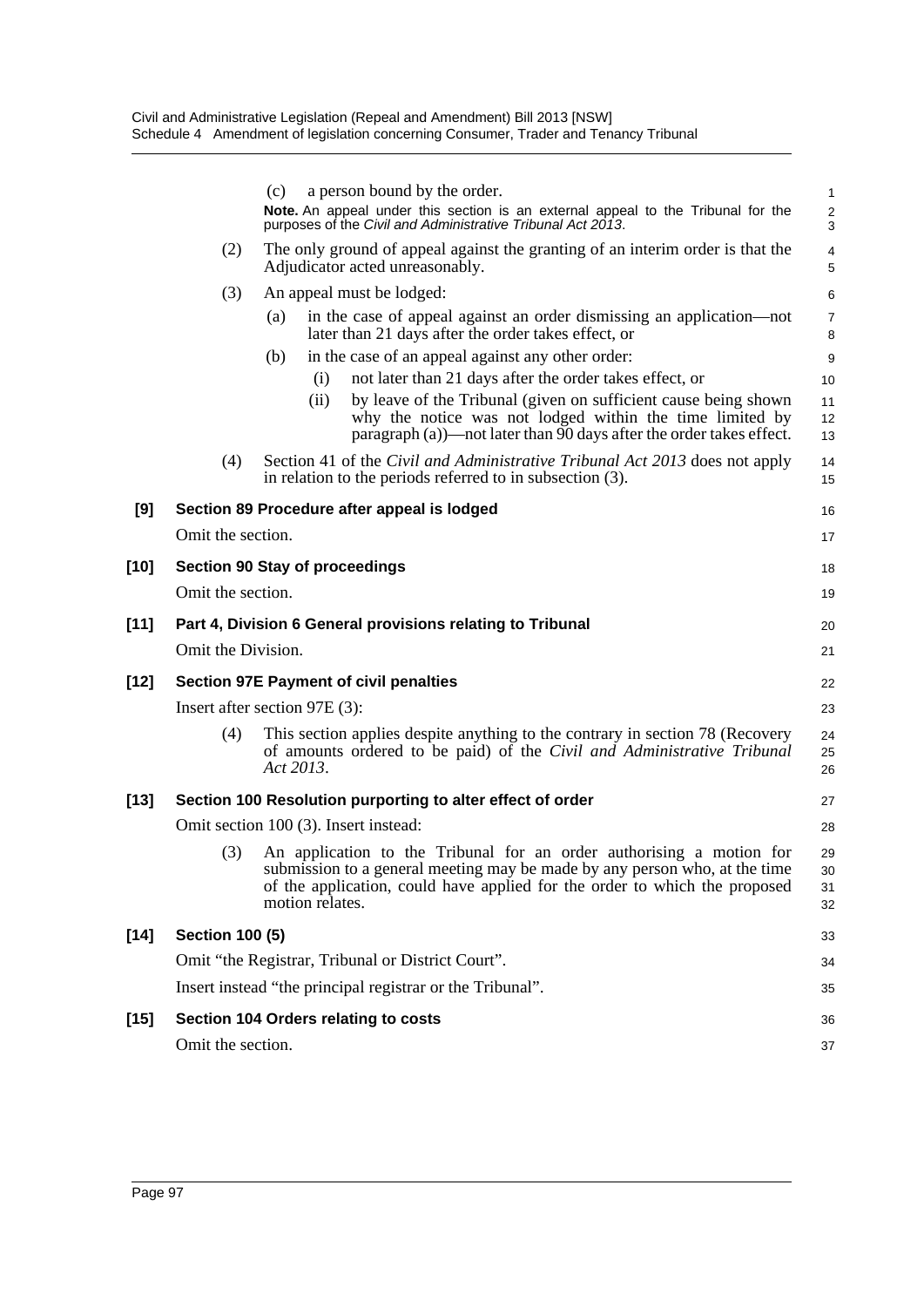| $[16]$ | Section 105 Expenses in proceedings under this Part                                                                                        | 1        |
|--------|--------------------------------------------------------------------------------------------------------------------------------------------|----------|
|        | Omit "or the District Court" from section 105 (4).                                                                                         | 2        |
|        | Insert instead "(or on an internal appeal to an Appeal Panel of the Tribunal or an appeal to<br>the Supreme Court from the Tribunal)".     | 3<br>4   |
| $[17]$ | <b>Section 108 Appeal to District Court</b>                                                                                                | 5        |
|        | Omit the section.                                                                                                                          | 6        |
| $[18]$ | Section 109J Delegation of functions of Adjudicators                                                                                       | 7        |
|        | Omit the section.                                                                                                                          | 8        |
| $[19]$ | Part 5A, Division 4 Registrar                                                                                                              | 9        |
|        | Omit the Division.                                                                                                                         | 10       |
| 4.6    | <b>Community Land Management Regulation 2007</b>                                                                                           | 11       |
| [1]    | <b>Clause 19 Conduct of proceedings before Tribunal</b>                                                                                    | 12       |
|        | Omit the clause.                                                                                                                           | 13       |
| [2]    | Clause 20 Further modification of applied provisions of Consumer, Trader and<br>Tenancy Tribunal Act 2001 and regulations: section 91A (1) | 14<br>15 |
|        | Omit the clause.                                                                                                                           | 16       |
| $[3]$  | <b>Clause 22 Waiver and remission of fees</b>                                                                                              | 17       |
|        | Omit "Registrar" wherever occurring in clause 22 (2).                                                                                      | 18       |
|        | Insert instead "principal registrar".                                                                                                      | 19       |
| [4]    | <b>Schedule 2 Fees</b>                                                                                                                     | 20       |
|        | Omit items 4 and 6.                                                                                                                        | 21       |
| [5]    | Schedule 2, item 8                                                                                                                         | 22       |
|        | Omit "or the Tribunal".                                                                                                                    | 23       |
| 4.7    | <b>Consumer Claims Act 1998 No 162</b>                                                                                                     | 24       |
|        |                                                                                                                                            |          |
| $[1]$  | <b>Section 3 Definitions</b>                                                                                                               | 25       |
|        | Omit the definition of <i>Tribunal</i> from section 3 (1). Insert instead:<br><b>Tribunal</b> means the Civil and Administrative Tribunal. | 26       |
|        |                                                                                                                                            | 27       |
| $[2]$  | <b>Section 6 Application for determination</b>                                                                                             | 28       |
|        | Omit ", in accordance with the regulations,".                                                                                              | 29       |
| $[3]$  | <b>Section 8 Tribunal orders</b>                                                                                                           | 30       |
|        | Omit "section 28 (5) of the Consumer, Trader and Tenancy Tribunal Act 2001" from<br>section $8(5)$ .                                       | 31<br>32 |
|        | Insert instead "section 55 (Dismissal of proceedings) of the Civil and Administrative<br>Tribunal Act 2013".                               | 33<br>34 |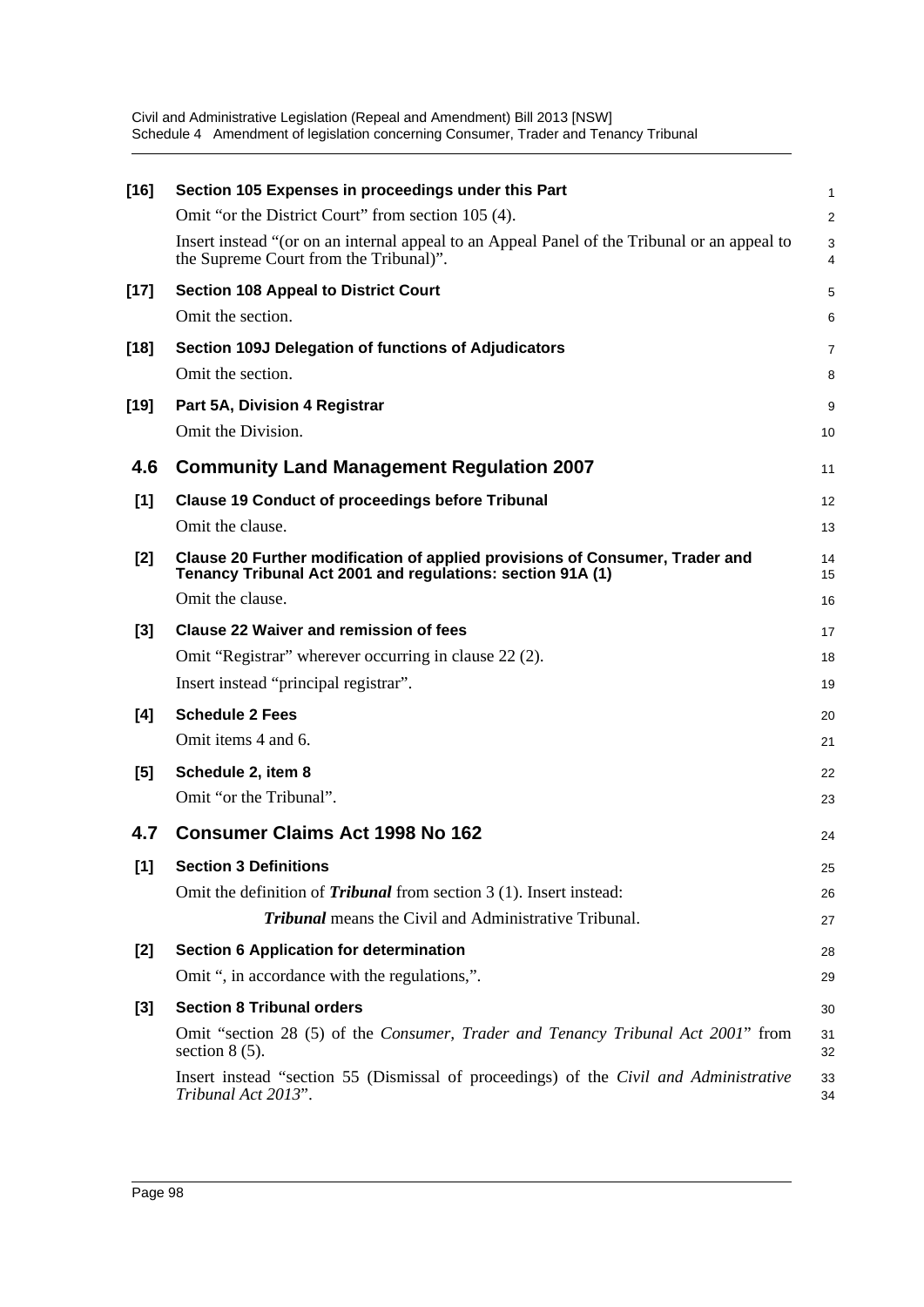|                                                                                                                                                                                                  | $\mathbf{1}$                                                                                                                                                                                                                                                                                                                                                                                                                                                                                                                                                                                                                                                                                                                                                                                                                                                                                                                                                                                                                                                                                                                                                                                                                                                                                                                                                                                                                                                                                                            |
|--------------------------------------------------------------------------------------------------------------------------------------------------------------------------------------------------|-------------------------------------------------------------------------------------------------------------------------------------------------------------------------------------------------------------------------------------------------------------------------------------------------------------------------------------------------------------------------------------------------------------------------------------------------------------------------------------------------------------------------------------------------------------------------------------------------------------------------------------------------------------------------------------------------------------------------------------------------------------------------------------------------------------------------------------------------------------------------------------------------------------------------------------------------------------------------------------------------------------------------------------------------------------------------------------------------------------------------------------------------------------------------------------------------------------------------------------------------------------------------------------------------------------------------------------------------------------------------------------------------------------------------------------------------------------------------------------------------------------------------|
|                                                                                                                                                                                                  | 2                                                                                                                                                                                                                                                                                                                                                                                                                                                                                                                                                                                                                                                                                                                                                                                                                                                                                                                                                                                                                                                                                                                                                                                                                                                                                                                                                                                                                                                                                                                       |
|                                                                                                                                                                                                  | 3                                                                                                                                                                                                                                                                                                                                                                                                                                                                                                                                                                                                                                                                                                                                                                                                                                                                                                                                                                                                                                                                                                                                                                                                                                                                                                                                                                                                                                                                                                                       |
|                                                                                                                                                                                                  | 4                                                                                                                                                                                                                                                                                                                                                                                                                                                                                                                                                                                                                                                                                                                                                                                                                                                                                                                                                                                                                                                                                                                                                                                                                                                                                                                                                                                                                                                                                                                       |
|                                                                                                                                                                                                  | 5                                                                                                                                                                                                                                                                                                                                                                                                                                                                                                                                                                                                                                                                                                                                                                                                                                                                                                                                                                                                                                                                                                                                                                                                                                                                                                                                                                                                                                                                                                                       |
| <b>Tribunal</b> means the former Consumer, Trader and Tenancy Tribunal.                                                                                                                          | 6                                                                                                                                                                                                                                                                                                                                                                                                                                                                                                                                                                                                                                                                                                                                                                                                                                                                                                                                                                                                                                                                                                                                                                                                                                                                                                                                                                                                                                                                                                                       |
|                                                                                                                                                                                                  | 7                                                                                                                                                                                                                                                                                                                                                                                                                                                                                                                                                                                                                                                                                                                                                                                                                                                                                                                                                                                                                                                                                                                                                                                                                                                                                                                                                                                                                                                                                                                       |
|                                                                                                                                                                                                  | 8                                                                                                                                                                                                                                                                                                                                                                                                                                                                                                                                                                                                                                                                                                                                                                                                                                                                                                                                                                                                                                                                                                                                                                                                                                                                                                                                                                                                                                                                                                                       |
|                                                                                                                                                                                                  | 9                                                                                                                                                                                                                                                                                                                                                                                                                                                                                                                                                                                                                                                                                                                                                                                                                                                                                                                                                                                                                                                                                                                                                                                                                                                                                                                                                                                                                                                                                                                       |
|                                                                                                                                                                                                  | 10                                                                                                                                                                                                                                                                                                                                                                                                                                                                                                                                                                                                                                                                                                                                                                                                                                                                                                                                                                                                                                                                                                                                                                                                                                                                                                                                                                                                                                                                                                                      |
|                                                                                                                                                                                                  | 11                                                                                                                                                                                                                                                                                                                                                                                                                                                                                                                                                                                                                                                                                                                                                                                                                                                                                                                                                                                                                                                                                                                                                                                                                                                                                                                                                                                                                                                                                                                      |
|                                                                                                                                                                                                  | 12                                                                                                                                                                                                                                                                                                                                                                                                                                                                                                                                                                                                                                                                                                                                                                                                                                                                                                                                                                                                                                                                                                                                                                                                                                                                                                                                                                                                                                                                                                                      |
| <b>Tribunal</b> means the Civil and Administrative Tribunal.                                                                                                                                     | 13                                                                                                                                                                                                                                                                                                                                                                                                                                                                                                                                                                                                                                                                                                                                                                                                                                                                                                                                                                                                                                                                                                                                                                                                                                                                                                                                                                                                                                                                                                                      |
|                                                                                                                                                                                                  | 14                                                                                                                                                                                                                                                                                                                                                                                                                                                                                                                                                                                                                                                                                                                                                                                                                                                                                                                                                                                                                                                                                                                                                                                                                                                                                                                                                                                                                                                                                                                      |
|                                                                                                                                                                                                  | 15                                                                                                                                                                                                                                                                                                                                                                                                                                                                                                                                                                                                                                                                                                                                                                                                                                                                                                                                                                                                                                                                                                                                                                                                                                                                                                                                                                                                                                                                                                                      |
|                                                                                                                                                                                                  | 16                                                                                                                                                                                                                                                                                                                                                                                                                                                                                                                                                                                                                                                                                                                                                                                                                                                                                                                                                                                                                                                                                                                                                                                                                                                                                                                                                                                                                                                                                                                      |
| <b>Tribunal</b> means the Civil and Administrative Tribunal.                                                                                                                                     | 17                                                                                                                                                                                                                                                                                                                                                                                                                                                                                                                                                                                                                                                                                                                                                                                                                                                                                                                                                                                                                                                                                                                                                                                                                                                                                                                                                                                                                                                                                                                      |
|                                                                                                                                                                                                  | 18                                                                                                                                                                                                                                                                                                                                                                                                                                                                                                                                                                                                                                                                                                                                                                                                                                                                                                                                                                                                                                                                                                                                                                                                                                                                                                                                                                                                                                                                                                                      |
|                                                                                                                                                                                                  | 19                                                                                                                                                                                                                                                                                                                                                                                                                                                                                                                                                                                                                                                                                                                                                                                                                                                                                                                                                                                                                                                                                                                                                                                                                                                                                                                                                                                                                                                                                                                      |
|                                                                                                                                                                                                  | 20<br>21<br>22                                                                                                                                                                                                                                                                                                                                                                                                                                                                                                                                                                                                                                                                                                                                                                                                                                                                                                                                                                                                                                                                                                                                                                                                                                                                                                                                                                                                                                                                                                          |
|                                                                                                                                                                                                  | 23                                                                                                                                                                                                                                                                                                                                                                                                                                                                                                                                                                                                                                                                                                                                                                                                                                                                                                                                                                                                                                                                                                                                                                                                                                                                                                                                                                                                                                                                                                                      |
|                                                                                                                                                                                                  | 24                                                                                                                                                                                                                                                                                                                                                                                                                                                                                                                                                                                                                                                                                                                                                                                                                                                                                                                                                                                                                                                                                                                                                                                                                                                                                                                                                                                                                                                                                                                      |
|                                                                                                                                                                                                  | 25                                                                                                                                                                                                                                                                                                                                                                                                                                                                                                                                                                                                                                                                                                                                                                                                                                                                                                                                                                                                                                                                                                                                                                                                                                                                                                                                                                                                                                                                                                                      |
|                                                                                                                                                                                                  | 26                                                                                                                                                                                                                                                                                                                                                                                                                                                                                                                                                                                                                                                                                                                                                                                                                                                                                                                                                                                                                                                                                                                                                                                                                                                                                                                                                                                                                                                                                                                      |
| Nothing in this section prevents the Tribunal using (or requiring the use of)<br>(5)<br>resolution processes under the Civil and Administrative Tribunal Act 2013 to<br>resolve a costs dispute. | 27<br>28<br>29                                                                                                                                                                                                                                                                                                                                                                                                                                                                                                                                                                                                                                                                                                                                                                                                                                                                                                                                                                                                                                                                                                                                                                                                                                                                                                                                                                                                                                                                                                          |
|                                                                                                                                                                                                  | 30                                                                                                                                                                                                                                                                                                                                                                                                                                                                                                                                                                                                                                                                                                                                                                                                                                                                                                                                                                                                                                                                                                                                                                                                                                                                                                                                                                                                                                                                                                                      |
|                                                                                                                                                                                                  | 31                                                                                                                                                                                                                                                                                                                                                                                                                                                                                                                                                                                                                                                                                                                                                                                                                                                                                                                                                                                                                                                                                                                                                                                                                                                                                                                                                                                                                                                                                                                      |
|                                                                                                                                                                                                  | 32                                                                                                                                                                                                                                                                                                                                                                                                                                                                                                                                                                                                                                                                                                                                                                                                                                                                                                                                                                                                                                                                                                                                                                                                                                                                                                                                                                                                                                                                                                                      |
|                                                                                                                                                                                                  | 33                                                                                                                                                                                                                                                                                                                                                                                                                                                                                                                                                                                                                                                                                                                                                                                                                                                                                                                                                                                                                                                                                                                                                                                                                                                                                                                                                                                                                                                                                                                      |
|                                                                                                                                                                                                  | Section 15 Certain matters to be reported to President of Tribunal or to Minister<br>Omit "Chairperson" wherever occurring in section 15 (1) and (2).<br>Insert instead "President".<br><b>Schedule 1 Savings and transitional provisions</b><br>Insert in alphabetical order in clause 9:<br><b>Consumer Claims Regulation 2007</b><br><b>Clause 4 Applications</b><br>Omit the clause.<br><b>Contracts Review Act 1980 No 16</b><br><b>Section 4 Definitions</b><br>Omit the definition of <i>Tribunal</i> from section 4 (1). Insert instead:<br>4.10 Conveyancers Licensing Act 2003 No 3<br><b>Section 3 Definitions</b><br>Omit the definition of <i>Tribunal</i> . Insert instead:<br>Section 43 Notifying Tribunal about costs dispute<br>Omit "fee prescribed by the regulations" from section 43 (2).<br>Insert instead "fee prescribed by the regulations under the Civil and Administrative<br>Tribunal Act 2013 for an application to the Tribunal in its Consumer and Commercial<br>Division (unless the fee is waived or postponed under that Act)".<br>Section 44 Attempts to resolve costs dispute<br>Omit "Chairperson" from section 44 (3). Insert instead "President".<br><b>Section 44 (5)</b><br>Omit the subsection. Insert instead:<br>Section 47 Application for determination of costs dispute<br>Omit ", in accordance with the regulations, and on payment of the prescribed fee,".<br>Section 48 Preliminary procedure must be followed<br>Omit "Chairperson". Insert instead "President". |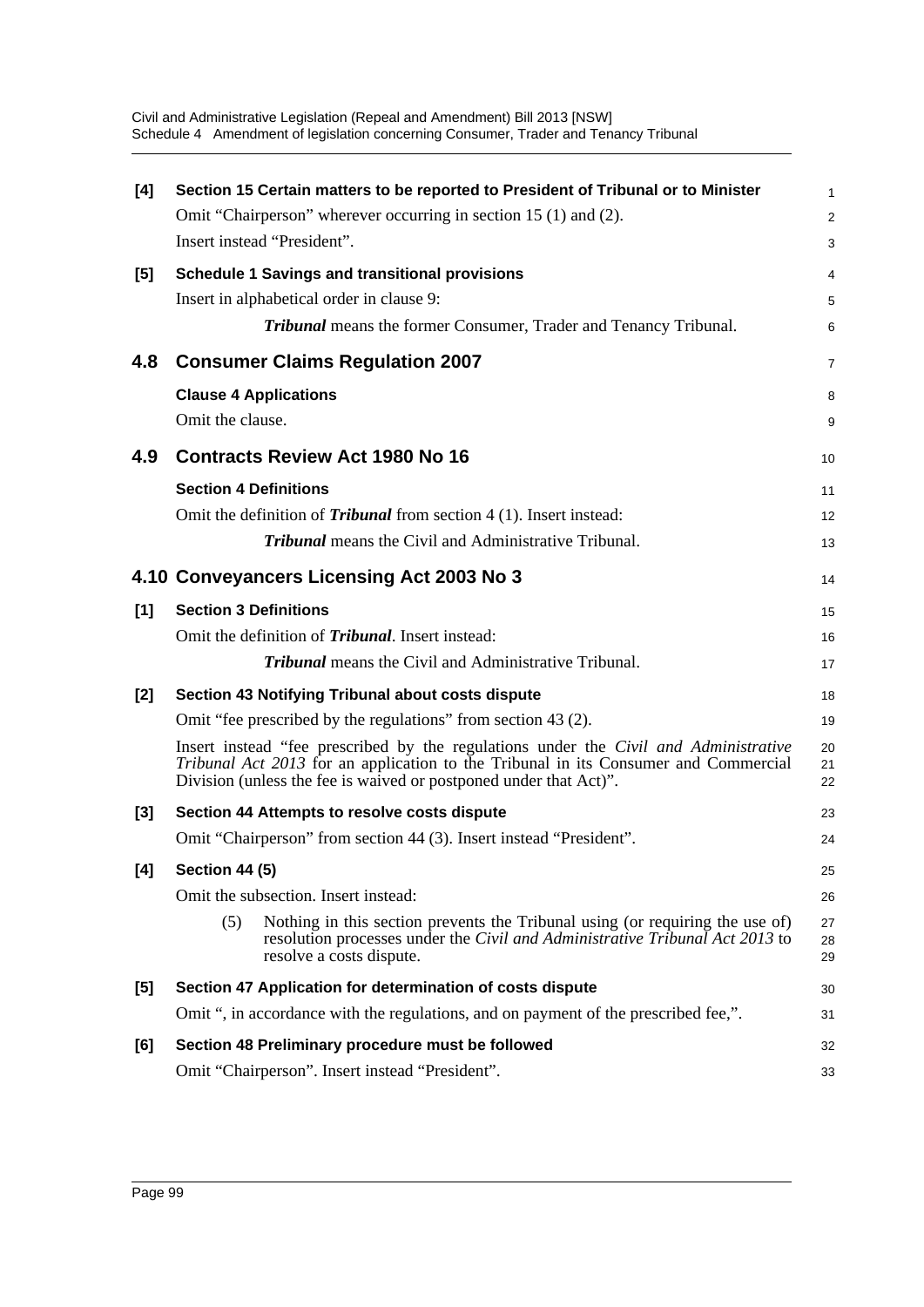| $[7]$ | Section 49, heading                                   |                                                                                                                                                                                                                                                                   | 1                    |  |  |
|-------|-------------------------------------------------------|-------------------------------------------------------------------------------------------------------------------------------------------------------------------------------------------------------------------------------------------------------------------|----------------------|--|--|
|       |                                                       | Omit "Consumer, Trader and Tenancy Tribunal".                                                                                                                                                                                                                     | 2                    |  |  |
|       |                                                       | Insert instead "Civil and Administrative Tribunal".                                                                                                                                                                                                               | 3                    |  |  |
| [8]   |                                                       | Section 50 Tribunal to be chiefly responsible for resolving costs disputes                                                                                                                                                                                        | $\overline{4}$       |  |  |
|       | section 50 $(3)$ .                                    | Omit "section 23 of the Consumer, Trader and Tenancy Tribunal Act 2001" from                                                                                                                                                                                      | 5<br>6               |  |  |
|       | Act 2013".                                            | Insert instead "clauses 5 and 6 of Schedule 4 to the Civil and Administrative Tribunal                                                                                                                                                                            | $\overline{7}$<br>8  |  |  |
|       |                                                       | 4.11 Conveyancers Licensing Regulation 2006                                                                                                                                                                                                                       | 9                    |  |  |
| [1]   |                                                       | <b>Clause 12 Notifying Tribunal of costs dispute</b>                                                                                                                                                                                                              | 10                   |  |  |
|       | clause $12$ (a).                                      | Omit "of section 24 (2) of the Consumer, Trader and Tenancy Tribunal Act 2001" from                                                                                                                                                                               | 11<br>12             |  |  |
|       |                                                       | Insert instead "under the Civil and Administrative Tribunal Act 2013".                                                                                                                                                                                            | 13                   |  |  |
| [2]   |                                                       | <b>Clause 13 Fee for notifying Tribunal of costs dispute</b>                                                                                                                                                                                                      | 14                   |  |  |
|       | Omit the clause.                                      |                                                                                                                                                                                                                                                                   | 15                   |  |  |
| $[3]$ |                                                       | <b>Clause 15 Application for determination of costs dispute</b>                                                                                                                                                                                                   | 16                   |  |  |
|       | Omit the clause.                                      |                                                                                                                                                                                                                                                                   | 17                   |  |  |
| [4]   |                                                       | Clause 16 Fee for application for determination of costs dispute                                                                                                                                                                                                  | 18                   |  |  |
|       | Omit the clause.                                      |                                                                                                                                                                                                                                                                   | 19                   |  |  |
| [5]   |                                                       | Clause 17 Transfer of proceedings to or from other courts or tribunals                                                                                                                                                                                            | 20                   |  |  |
|       |                                                       | Omit "Registrar" wherever occurring. Insert instead "principal registrar".                                                                                                                                                                                        | 21                   |  |  |
|       |                                                       | 4.12 Credit (Commonwealth Powers) Act 2010 No 6                                                                                                                                                                                                                   | 22                   |  |  |
|       | Schedule 3 Savings, transitional and other provisions |                                                                                                                                                                                                                                                                   |                      |  |  |
|       |                                                       | Insert at the end of clause 12:                                                                                                                                                                                                                                   | 24                   |  |  |
|       | (2)                                                   | The functions of the Consumer, Trader and Tenancy Tribunal under<br>subclause (1) become, on and from the establishment day (within the meaning<br>of the Civil and Administrative Tribunal Act 2013), the functions of the Civil<br>and Administrative Tribunal. | 25<br>26<br>27<br>28 |  |  |
|       | (3)                                                   | The provisions of subclause (2) are in addition to, and do not derogate from,<br>the provisions of Part 2 of Schedule 1 to the Civil and Administrative Tribunal<br>Act 2013.                                                                                     | 29<br>30<br>31       |  |  |
|       |                                                       | 4.13 Electricity Supply Act 1995 No 94                                                                                                                                                                                                                            | 32                   |  |  |
|       |                                                       | Section 96A Review of certain decisions under energy ombudsman scheme                                                                                                                                                                                             | 33                   |  |  |
|       |                                                       | Omit section 96A (4). Insert instead:                                                                                                                                                                                                                             | 34                   |  |  |
|       | (4)                                                   | This section does not affect the jurisdiction of the Civil and Administrative<br>Tribunal.                                                                                                                                                                        | 35<br>36             |  |  |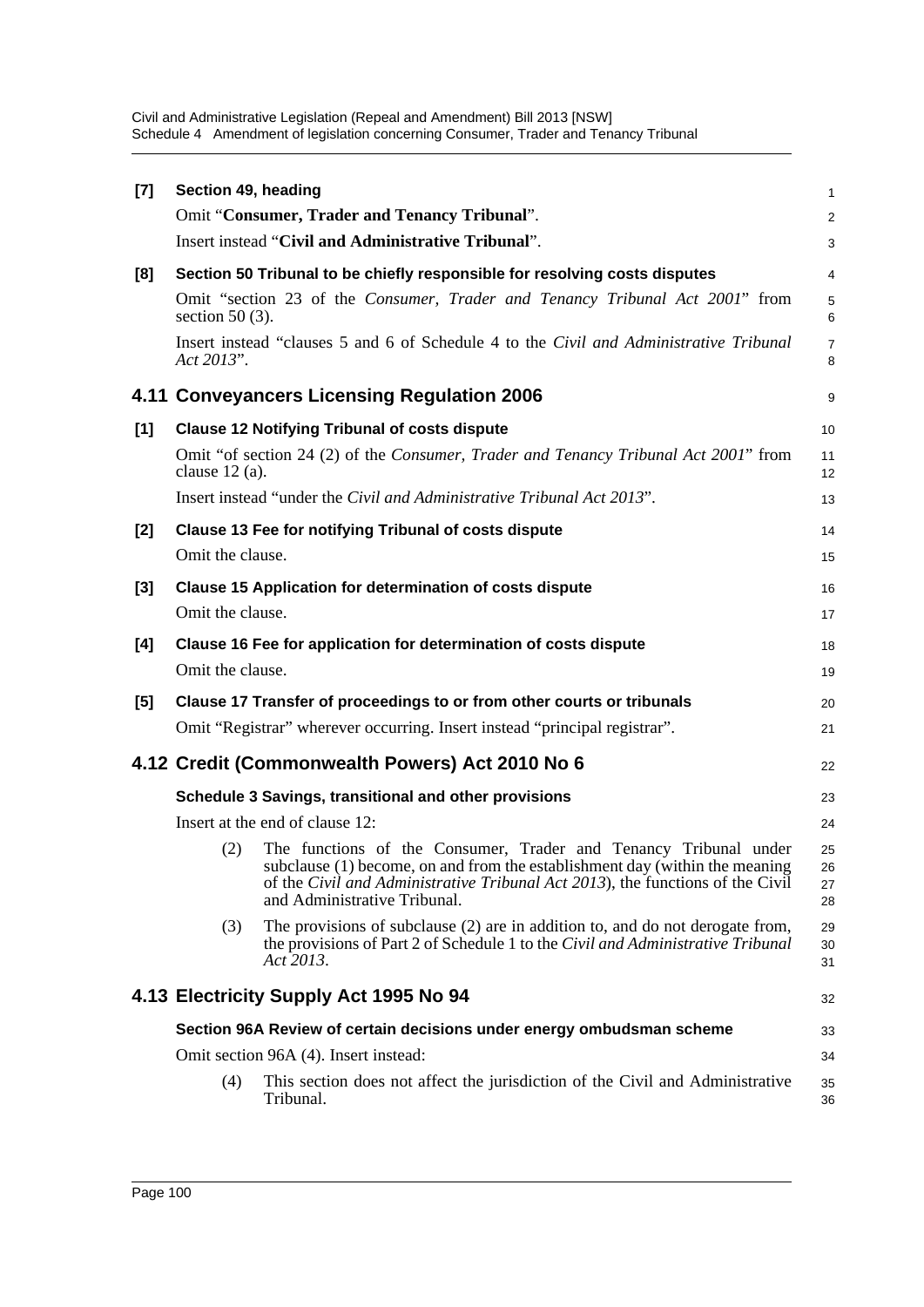|       | 4.14 Electronic Transactions (ECM Courts) Order 2005                                                                                                                                                                         | 1                   |  |
|-------|------------------------------------------------------------------------------------------------------------------------------------------------------------------------------------------------------------------------------|---------------------|--|
| [1]   | <b>Clause 3 Definitions</b>                                                                                                                                                                                                  | $\overline{2}$      |  |
|       | Omit the definition of <b>CTTT Online</b> from clause 3 (1). Insert in alphabetical order:                                                                                                                                   | 3                   |  |
|       | <b>NCAT Online</b> means the electronic case management system of that name that<br>has been established under clause 2 of Schedule 1 to the Act.                                                                            | $\overline{4}$<br>5 |  |
| $[2]$ | <b>Clause 7</b>                                                                                                                                                                                                              | 6                   |  |
|       | Omit the clause. Insert instead:                                                                                                                                                                                             | $\overline{7}$      |  |
|       | <b>Authority to use NCAT Online</b><br>7                                                                                                                                                                                     |                     |  |
|       | Pursuant to clause 3 of Schedule 1 to the Act, NCAT Online is authorised to<br>be used by any court specified in Column 1 of Schedule 4 for any purpose<br>specified in Column 2 of that Schedule in relation to that court. | 9<br>10<br>11       |  |
| $[3]$ | Schedule 4                                                                                                                                                                                                                   | 12                  |  |
|       | Omit the Schedule. Insert instead:                                                                                                                                                                                           | 13                  |  |
|       | <b>Schedule 4</b><br><b>Authority to use NCAT Online</b>                                                                                                                                                                     | 14                  |  |

(Clause 7) 15

| Court                                |     | <b>Purpose</b>                                                                                                                                                                 |
|--------------------------------------|-----|--------------------------------------------------------------------------------------------------------------------------------------------------------------------------------|
| Civil and Administrative<br>Tribunal |     | Use in proceedings in the Civil and Administrative Tribunal, but<br>only so as:                                                                                                |
|                                      | (a) | to enable documents to be filed, issued, used and served in<br>electronic form, and                                                                                            |
|                                      | (b) | to enable parties to the proceedings to communicate in<br>electronic form with other parties to the proceedings and<br>with the Civil and Administrative Tribunal, and         |
|                                      | (c) | to enable information concerning the progress of the<br>proceedings to be provided in electronic form to parties to<br>the proceedings and to members of the public generally. |

|     | 4.15 Electronic Transactions Regulation 2012                               | 16 |
|-----|----------------------------------------------------------------------------|----|
|     | Clause 8 Definition of "court" for purposes of Schedule 1 to the Act       | 17 |
|     | Omit "Consumer, Trader and Tenancy Tribunal" from clause 8 (3).            | 18 |
|     | Insert instead "Civil and Administrative Tribunal".                        | 19 |
|     | 4.16 Fair Trading Act 1987 No 68                                           | 20 |
| [1] | <b>Section 4 Definitions</b>                                               | 21 |
|     | Omit the definition of <i>Tribunal</i> from section 4 (1). Insert instead: | 22 |
|     | <b>Tribunal</b> means the Civil and Administrative Tribunal.               | 23 |
|     |                                                                            |    |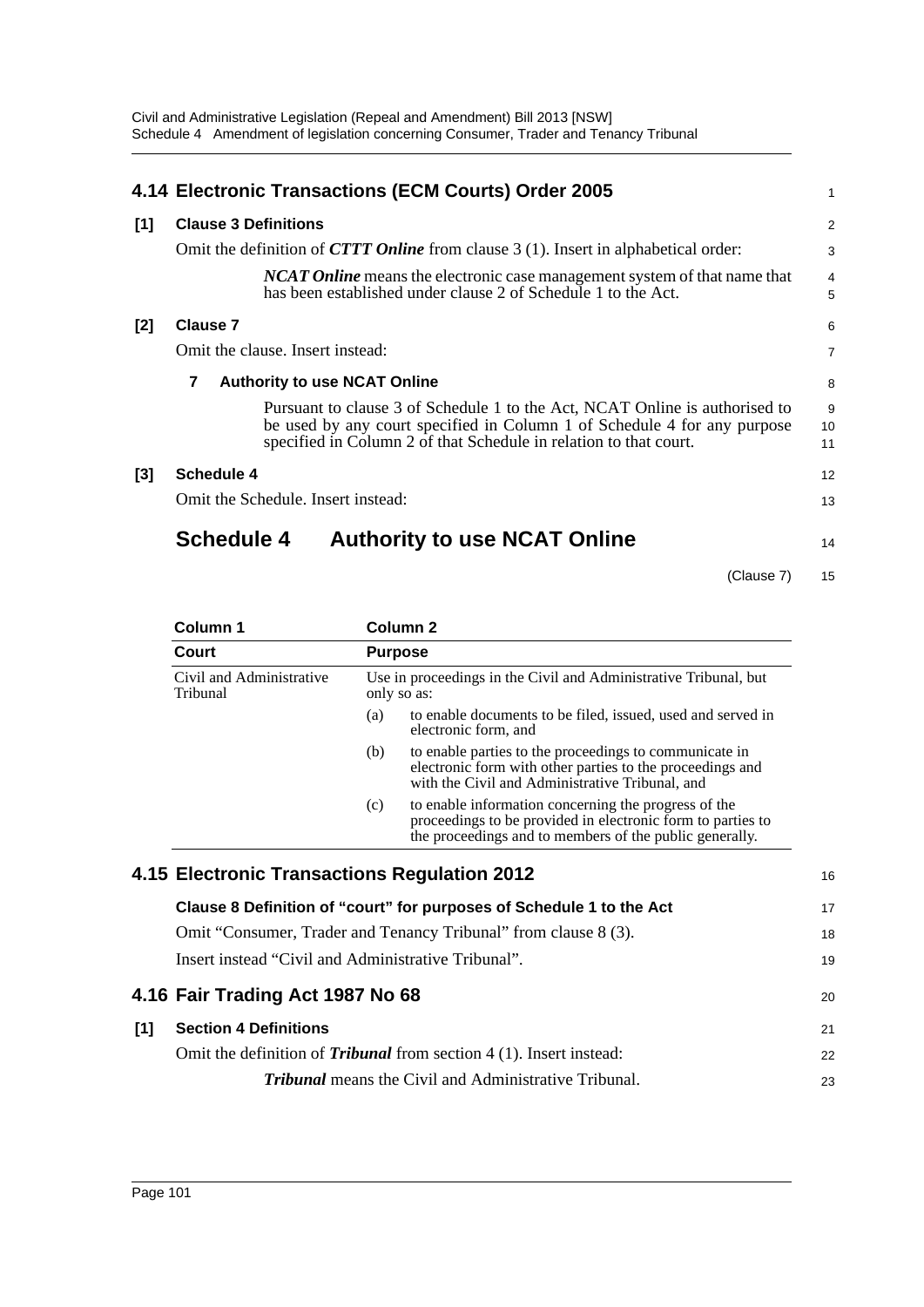| [2] |                              | Section 71 Declarations by Supreme Court concerning unfair contract terms                                                                                                               | $\mathbf{1}$   |
|-----|------------------------------|-----------------------------------------------------------------------------------------------------------------------------------------------------------------------------------------|----------------|
|     |                              | Omit "Consumer, Trader and Tenancy Tribunal" from the note to section 71 (3).                                                                                                           | 2              |
|     |                              | Insert instead "Civil and Administrative Tribunal".                                                                                                                                     | 3              |
|     |                              | 4.17 Government Information (Public Access) Regulation 2009                                                                                                                             | $\overline{4}$ |
|     |                              | Schedule 3 Agencies declared to be part of other agencies                                                                                                                               | 5              |
|     |                              | Omit the matter relating to the Consumer, Trader and Tenancy Tribunal.                                                                                                                  | 6              |
|     |                              | 4.18 Holiday Parks (Long-term Casual Occupation) Act 2002 No 88                                                                                                                         | $\overline{7}$ |
| [1] | <b>Section 3 Definitions</b> |                                                                                                                                                                                         | 8              |
|     |                              | Omit the definition of <i>Tribunal</i> from section 3 (1). Insert instead:                                                                                                              | 9              |
|     |                              | <b>Tribunal</b> means the Civil and Administrative Tribunal.                                                                                                                            | 10             |
| [2] |                              | Section 30 Enforcement of orders for possession                                                                                                                                         | 11             |
|     |                              | Omit "the Chairperson of the Tribunal, any other member of the Tribunal, the Registrar of<br>the Tribunal or a Deputy Registrar of the Tribunal" from section 30 (1).                   | 12<br>13       |
|     | of the Tribunal".            | Insert instead "the President of the Tribunal, any other member of the Tribunal or a registrar                                                                                          | 14<br>15       |
| [3] |                              | <b>Section 47 Service of documents</b>                                                                                                                                                  | 16             |
|     | Omit section $47(3)$ .       |                                                                                                                                                                                         | 17             |
| [4] |                              | <b>Section 48 Extension of time</b>                                                                                                                                                     | 18             |
|     |                              | Insert after section 48 $(2)$ :                                                                                                                                                         | 19             |
|     | (3)                          | The provisions of this section are in addition to, and do not derogate from, the<br>provisions of section 41 (Extensions of time) of the Civil and Administrative<br>Tribunal Act 2013. | 20<br>21<br>22 |
| [5] |                              | Schedule 1 Terms that are taken to be in every occupation agreement                                                                                                                     | 23             |
|     | and 36 (b).                  | Omit "Consumer, Trader and Tenancy Tribunal" wherever occurring in clauses 23, 33 (b)                                                                                                   | 24<br>25       |
|     |                              | Insert instead "Civil and Administrative Tribunal".                                                                                                                                     | 26             |
| [6] |                              | <b>Schedule 3 Savings and transitional provisions</b>                                                                                                                                   | 27             |
|     | Insert before clause 1:      |                                                                                                                                                                                         | 28             |
|     | Part 1                       | <b>Preliminary</b>                                                                                                                                                                      | 29             |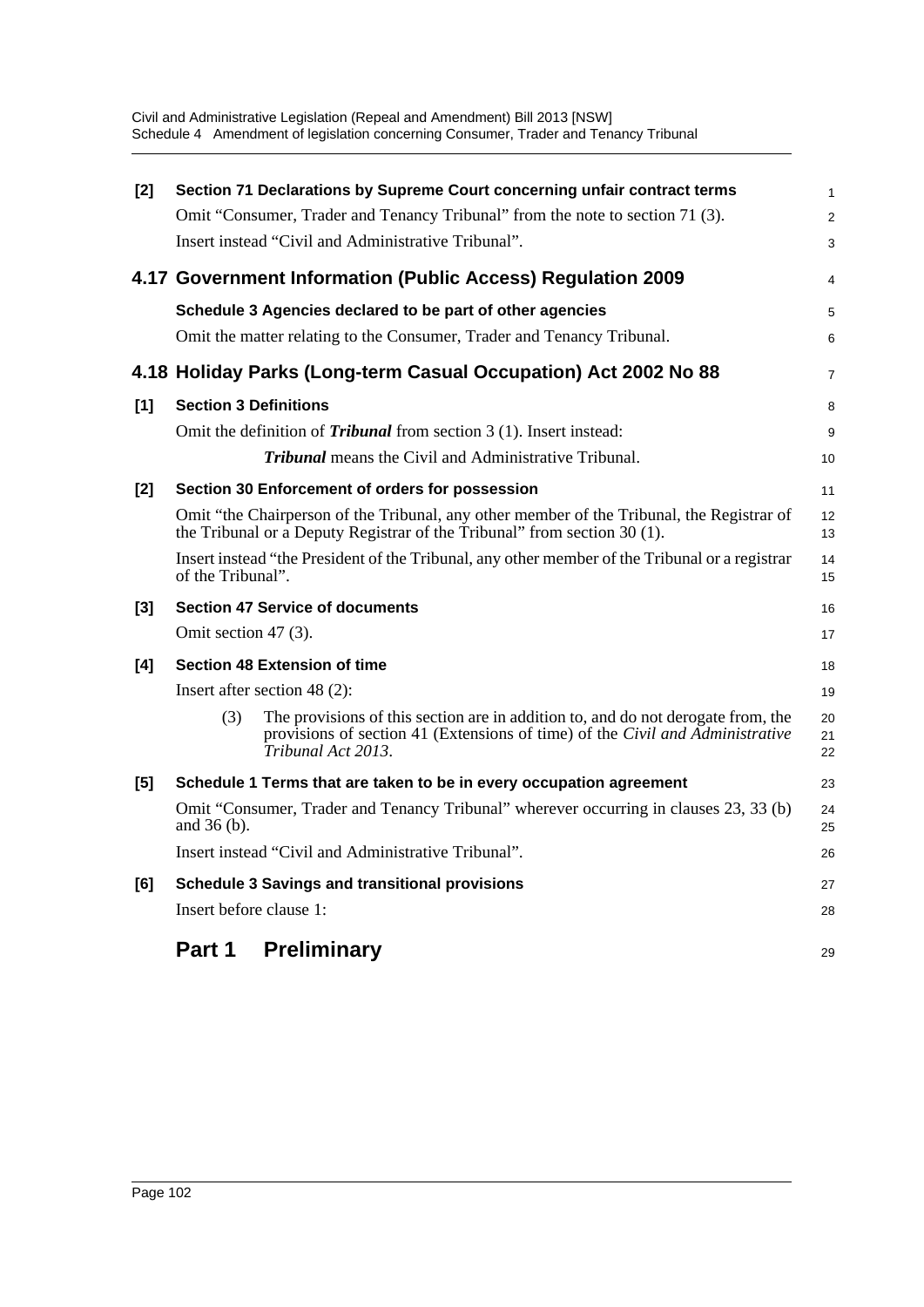| $[7]$ | Schedule 3, Part 2<br>Insert after clause 1:                                                                                                                                                       |                                                                                                                                                                                                                                                                                                                                                                                                                                                             |                                      |  |  |
|-------|----------------------------------------------------------------------------------------------------------------------------------------------------------------------------------------------------|-------------------------------------------------------------------------------------------------------------------------------------------------------------------------------------------------------------------------------------------------------------------------------------------------------------------------------------------------------------------------------------------------------------------------------------------------------------|--------------------------------------|--|--|
|       |                                                                                                                                                                                                    |                                                                                                                                                                                                                                                                                                                                                                                                                                                             |                                      |  |  |
|       | Part 2                                                                                                                                                                                             | Provision consequent on enactment of Civil and<br><b>Administrative Legislation (Repeal and</b><br><b>Amendment) Act 2013</b>                                                                                                                                                                                                                                                                                                                               | 3<br>4<br>5                          |  |  |
|       | $\mathbf{2}$                                                                                                                                                                                       | References to former CTTT in existing occupancy agreements                                                                                                                                                                                                                                                                                                                                                                                                  | 6                                    |  |  |
|       |                                                                                                                                                                                                    | Any reference to the Consumer, Trader and Tenancy Tribunal in an occupancy<br>agreement entered into before the commencement of the amendments to<br>Schedule 1 made by the Civil and Administrative Legislation (Repeal and<br>Amendment) Act 2013 is to be read, on and after that commencement, as a<br>reference to the Civil and Administrative Tribunal.                                                                                              | $\overline{7}$<br>8<br>9<br>10<br>11 |  |  |
|       |                                                                                                                                                                                                    | 4.19 Holiday Parks (Long-term Casual Occupation) Regulation 2009                                                                                                                                                                                                                                                                                                                                                                                            | 12                                   |  |  |
| [1]   | <b>Schedule 1 Form</b>                                                                                                                                                                             |                                                                                                                                                                                                                                                                                                                                                                                                                                                             |                                      |  |  |
|       | Omit "Consumer, Trader and Tenancy Tribunal" wherever occurring.<br>Insert instead "Civil and Administrative Tribunal".                                                                            |                                                                                                                                                                                                                                                                                                                                                                                                                                                             |                                      |  |  |
|       |                                                                                                                                                                                                    |                                                                                                                                                                                                                                                                                                                                                                                                                                                             |                                      |  |  |
| $[2]$ | <b>Schedule 1</b><br>Omit "Chairperson/Deputy Chairperson/Member/Registrar/Deputy Registrar".                                                                                                      |                                                                                                                                                                                                                                                                                                                                                                                                                                                             |                                      |  |  |
|       | Insert instead "President/Deputy President/Member/registrar".                                                                                                                                      |                                                                                                                                                                                                                                                                                                                                                                                                                                                             |                                      |  |  |
|       |                                                                                                                                                                                                    |                                                                                                                                                                                                                                                                                                                                                                                                                                                             | 18                                   |  |  |
|       |                                                                                                                                                                                                    | 4.20 Home Building Act 1989 No 147                                                                                                                                                                                                                                                                                                                                                                                                                          | 19                                   |  |  |
| [1]   | <b>Section 3 Definitions</b>                                                                                                                                                                       |                                                                                                                                                                                                                                                                                                                                                                                                                                                             |                                      |  |  |
|       | Omit the definition of <i>Tribunal</i> from section 3 (1). Insert instead:                                                                                                                         |                                                                                                                                                                                                                                                                                                                                                                                                                                                             |                                      |  |  |
|       |                                                                                                                                                                                                    | <b>Tribunal</b> means the Civil and Administrative Tribunal.                                                                                                                                                                                                                                                                                                                                                                                                | 22                                   |  |  |
| [2]   | Section 42A Automatic suspension of licence for failure to comply with order to pay<br>money in relation to building claim                                                                         |                                                                                                                                                                                                                                                                                                                                                                                                                                                             |                                      |  |  |
|       |                                                                                                                                                                                                    | Omit the note to section 42A (4). Insert instead:<br>Note. Section 43 (Effect of pending general applications and appeals) of the Civil and<br>Administrative Tribunal Act 2013 provides that a pending application to the Tribunal for<br>a general decision with respect to a decision of another decision-maker does not affect<br>the operation of (or prevent the taking of action to implement) the decision unless the<br>Tribunal orders otherwise. | 25<br>26<br>27<br>28<br>29<br>30     |  |  |
| $[3]$ | Section 48J Certain applications to be rejected                                                                                                                                                    |                                                                                                                                                                                                                                                                                                                                                                                                                                                             |                                      |  |  |
|       | Omit "Registrar" and "Chairperson" wherever occurring.                                                                                                                                             |                                                                                                                                                                                                                                                                                                                                                                                                                                                             |                                      |  |  |
|       | Insert instead "principal registrar" and "President", respectively.                                                                                                                                |                                                                                                                                                                                                                                                                                                                                                                                                                                                             |                                      |  |  |
| [4]   | Section 48K Jurisdiction of Tribunal in relation to building claims                                                                                                                                |                                                                                                                                                                                                                                                                                                                                                                                                                                                             |                                      |  |  |
|       | Omit "section 22 of the Consumer, Trader and Tenancy Tribunal Act 2001" from<br>section $48K(9)$ .                                                                                                 |                                                                                                                                                                                                                                                                                                                                                                                                                                                             |                                      |  |  |
|       | Insert instead "clause 5 (Relationship between Tribunal and courts and other bodies in<br>connection with Division functions) of Schedule 4 to the Civil and Administrative Tribunal<br>Act 2013". |                                                                                                                                                                                                                                                                                                                                                                                                                                                             |                                      |  |  |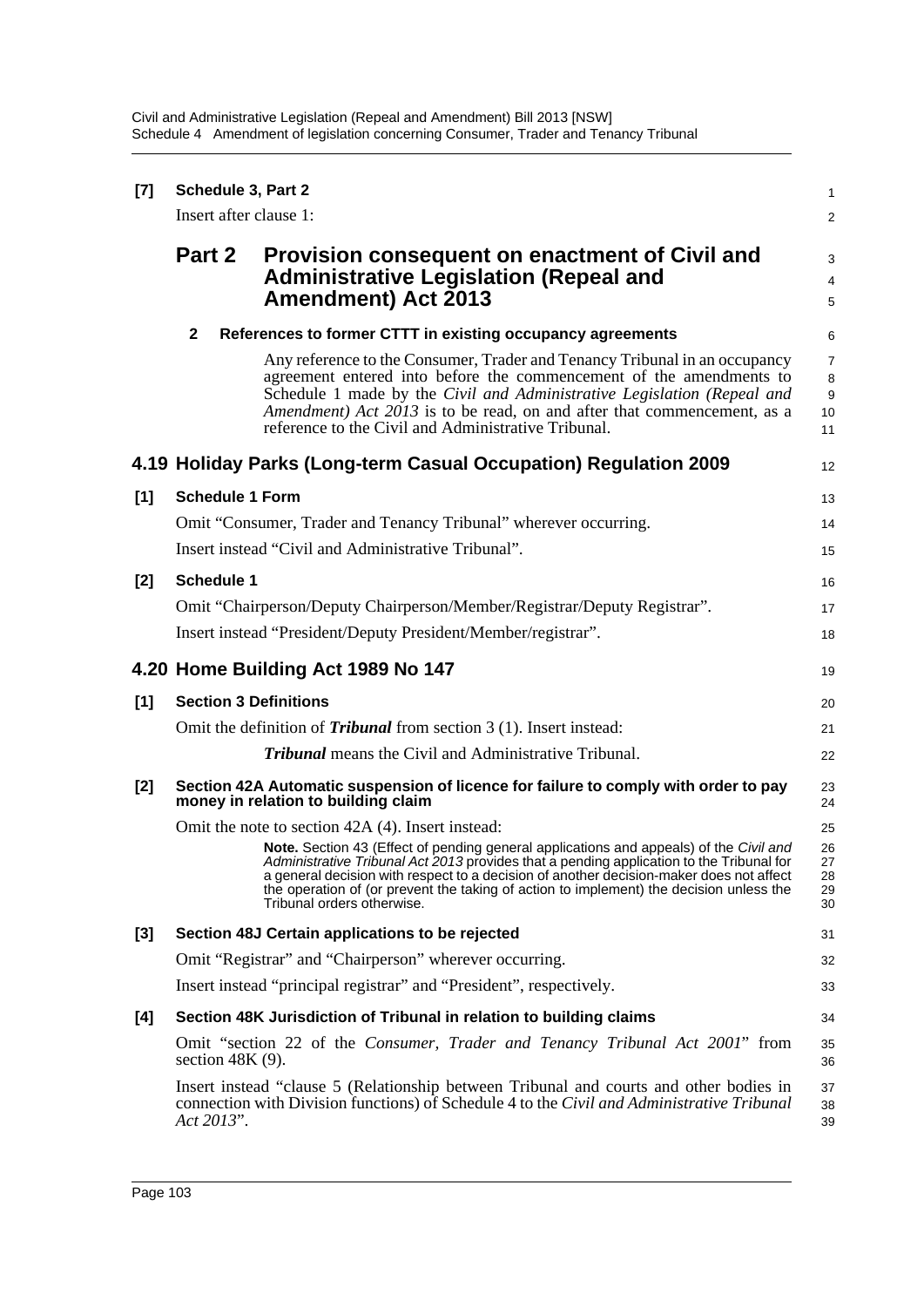| [5]    | Section 48L Tribunal to be chiefly responsible for resolving building claims                       |     |                                                                                                                                                                                                            |                             |  |
|--------|----------------------------------------------------------------------------------------------------|-----|------------------------------------------------------------------------------------------------------------------------------------------------------------------------------------------------------------|-----------------------------|--|
|        | Omit "section 23 of the Consumer, Trader and Tenancy Tribunal Act 2001" from<br>section $48L(4)$ . |     |                                                                                                                                                                                                            |                             |  |
|        |                                                                                                    |     | Insert instead "clause 6 (Transfer of proceedings to courts or to other tribunals) of<br>Schedule 4 to the Civil and Administrative Tribunal Act 2013".                                                    | $\overline{4}$<br>5         |  |
| [6]    | Section 48P Power to adjourn proceedings where insurable event arises                              |     |                                                                                                                                                                                                            |                             |  |
|        | Insert after section 48P (3):                                                                      |     |                                                                                                                                                                                                            |                             |  |
|        | (4)                                                                                                |     | The provisions of this section are in addition to, and do not derogate from, the<br>provisions of section 51 (Adjournment of proceedings) of the Civil and<br>Administrative Tribunal Act 2013.            | 8<br>$\boldsymbol{9}$<br>10 |  |
| [7]    | Section 48Q Power to join persons as parties to proceedings                                        |     |                                                                                                                                                                                                            |                             |  |
|        | Omit the section.                                                                                  |     |                                                                                                                                                                                                            |                             |  |
| [8]    | <b>Section 85 Appeal to Tribunal</b>                                                               |     |                                                                                                                                                                                                            |                             |  |
|        | Insert at the end of the section:                                                                  |     |                                                                                                                                                                                                            |                             |  |
|        |                                                                                                    |     | Note. An appeal under this Part is an external appeal to the Tribunal for the purposes<br>of the Civil and Administrative Tribunal Act 2013.                                                               | 15<br>16                    |  |
|        | (2)                                                                                                |     | An appeal under this Part is to be dealt with by way of rehearing and fresh<br>evidence, or evidence in addition to or in substitution for the evidence received<br>by the Director-General, may be given. | 17<br>18<br>19              |  |
|        | (3)                                                                                                |     | In determining an appeal under this Part, the Tribunal may make any of the<br>following orders:                                                                                                            | 20<br>21                    |  |
|        |                                                                                                    | (a) | an order confirming the decision, determination or order of the<br>Director-General appealed against,                                                                                                      | 22<br>23                    |  |
|        |                                                                                                    | (b) | an order substituting for that decision, determination or order any other<br>decision, determination or order that the Director-General might have<br>made.                                                | 24<br>25<br>26              |  |
| [9]    | <b>Section 86 Time limits for appeals</b>                                                          |     |                                                                                                                                                                                                            |                             |  |
|        | Omit "An appeal must be lodged with the registrar of the Tribunal" from section 86 (1).            |     |                                                                                                                                                                                                            |                             |  |
|        | Insert instead "An appeal under this Part must be lodged".                                         |     |                                                                                                                                                                                                            |                             |  |
| $[10]$ | <b>Section 87 Conduct of appeal</b>                                                                |     |                                                                                                                                                                                                            |                             |  |
|        | Omit the section.                                                                                  |     |                                                                                                                                                                                                            | 31                          |  |
| $[11]$ | <b>Section 88 Decision on appeal</b>                                                               |     |                                                                                                                                                                                                            |                             |  |
|        | Omit the section.                                                                                  |     |                                                                                                                                                                                                            | 33                          |  |
| $[12]$ | <b>Section 89 Finality of decision</b>                                                             |     |                                                                                                                                                                                                            |                             |  |
|        | Omit the section.                                                                                  |     |                                                                                                                                                                                                            | 35                          |  |
|        |                                                                                                    |     | 4.21 Home Building Regulation 2004                                                                                                                                                                         | 36                          |  |
| [1]    | <b>Clause 65 Insurance appeals</b>                                                                 |     |                                                                                                                                                                                                            |                             |  |
|        | Omit "registrar" from clause 65 (3). Insert instead "principal registrar".                         |     |                                                                                                                                                                                                            |                             |  |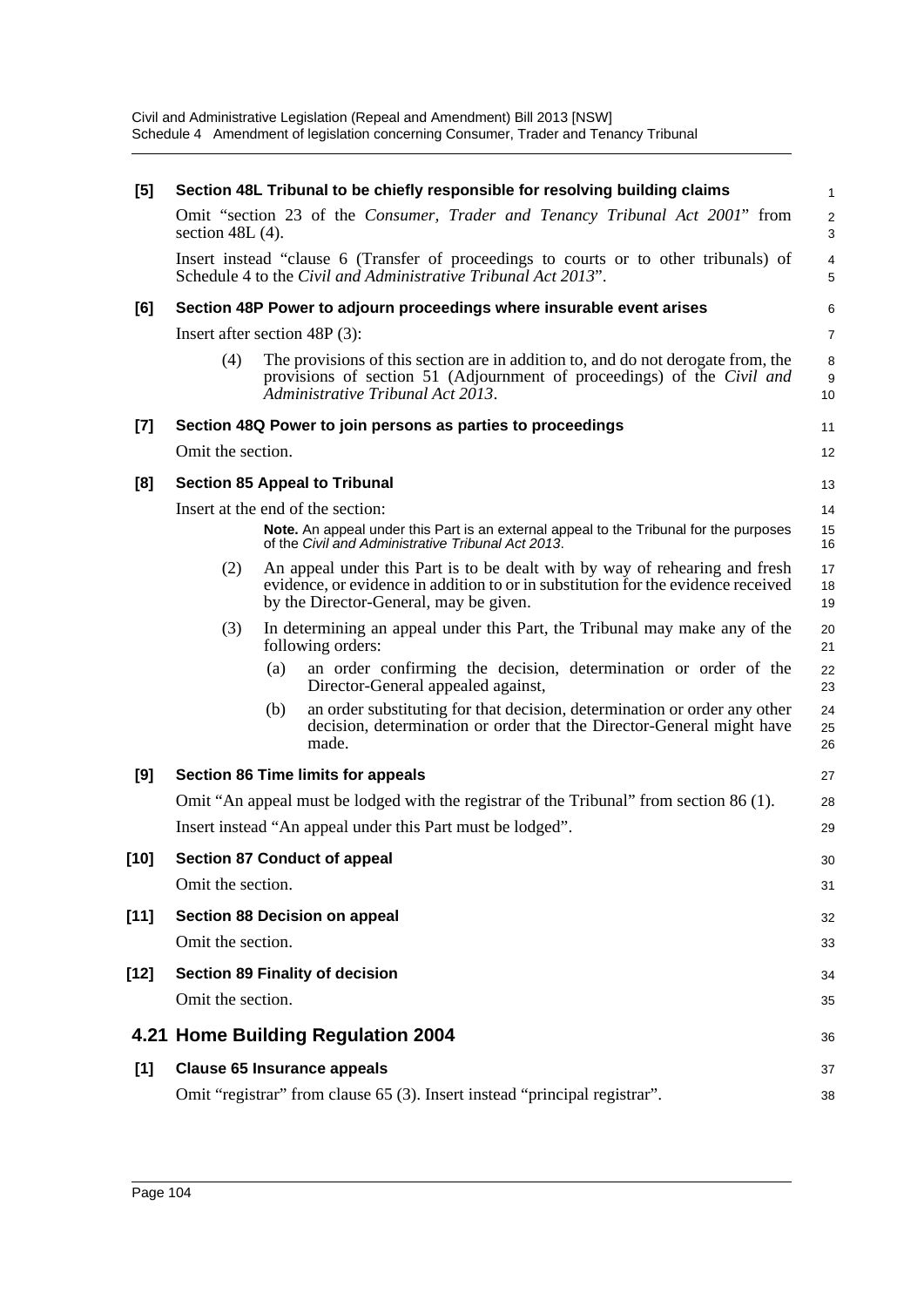| [2]   | Clause 78 Transfer of proceedings from other courts                              | $\mathbf{1}$   |
|-------|----------------------------------------------------------------------------------|----------------|
|       | Omit "Registrar" wherever occurring. Insert instead "principal registrar".       | 2              |
|       | 4.22 HomeFund Restructuring Act 1993 No 112                                      | 3              |
| [1]   | <b>Section 15 Other relief</b>                                                   | 4              |
|       | Omit "Consumer, Trader and Tenancy Tribunal Act 2001" from section 15 (4).       | 5              |
|       | Insert instead "Civil and Administrative Tribunal Act 2013".                     | 6              |
| [2]   | Section 20 Suspension of limitation period                                       | $\overline{7}$ |
|       | Omit "Consumer, Trader and Tenancy Tribunal Act 2001" from section 20 (1) (d).   | 8              |
|       | Insert instead "Civil and Administrative Tribunal Act 2013".                     | 9              |
|       | 4.23 Landlord and Tenant Act 1899 No 18                                          | 10             |
|       | Section 3 Recovery of land may be refused in cases of retaliatory eviction       | 11             |
|       | Omit "Consumer, Trader and Tenancy Tribunal" wherever occurring.                 | 12             |
|       | Insert instead "Civil and Administrative Tribunal".                              | 13             |
|       | 4.24 Local Government (General) Regulation 2005                                  | 14             |
|       | Clause 88 Rectification of defective water supply or sewerage work               | 15             |
|       | Omit "Consumer, Trader and Tenancy Tribunal" from clause 88 (3).                 | 16             |
|       | Insert instead 'Civil and Administrative Tribunal".                              | 17             |
|       | 4.25 Motor Dealers Act 1974 No 52                                                | 18             |
| [1]   | <b>Section 4 Definitions</b>                                                     | 19             |
|       | Omit the definition of <i>Tribunal</i> from section $4(1)$ . Insert instead:     | 20             |
|       | <b>Tribunal</b> means the Civil and Administrative Tribunal.                     | 21             |
| [2]   | <b>Section 20K Register of Undertakings</b>                                      | 22             |
|       | Omit "Registrar" from section 20K (1) (a). Insert instead "principal registrar". | 23             |
|       | 4.26 Motor Dealers and Repairers Act 2013                                        | 24             |
| [1]   | <b>Section 4 Definitions</b>                                                     | 25             |
|       | Omit the definition of <i>Tribunal</i> from section 4 (1). Insert instead:       | 26             |
|       | <b>Tribunal</b> means the Civil and Administrative Tribunal.                     | 27             |
| $[2]$ | <b>Section 107 Register of Undertakings</b>                                      | 28             |
|       | Omit "Registrar" from section 107 (1). Insert instead "principal registrar"      | 29             |
|       | 4.27 Motor Vehicle Repairs Act 1980 No 71                                        | 30             |
| [1]   | <b>Section 4 Definitions</b>                                                     | 31             |
|       | Omit the definition of <i>Tribunal</i> from section $4(1)$ . Insert instead:     | 32             |
|       | <b>Tribunal</b> means the Civil and Administrative Tribunal.                     | 33             |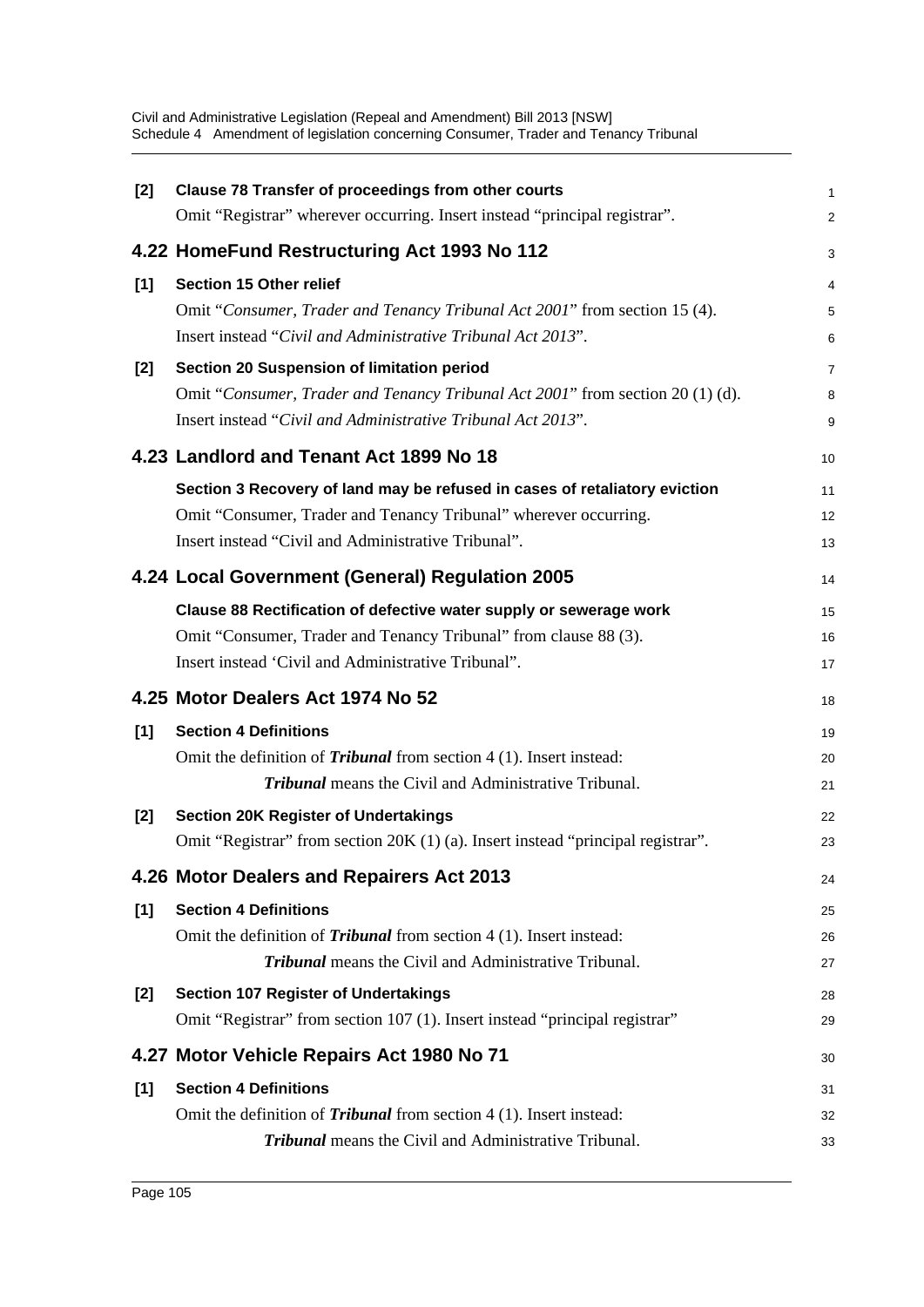| <b>Section 48 Register of Undertakings</b>                                                                                                                                          | 1                                                                                                                                                               |
|-------------------------------------------------------------------------------------------------------------------------------------------------------------------------------------|-----------------------------------------------------------------------------------------------------------------------------------------------------------------|
| Omit "Registrar" from section 48 (1). Insert instead "principal registrar".                                                                                                         | 2                                                                                                                                                               |
|                                                                                                                                                                                     | 3                                                                                                                                                               |
| <b>Section 3 Definitions</b>                                                                                                                                                        | 4                                                                                                                                                               |
| Insert in alphabetical order in section $3(1)$ :                                                                                                                                    | 5                                                                                                                                                               |
| <b>Tribunal</b> means the Civil and Administrative Tribunal.                                                                                                                        | 6                                                                                                                                                               |
| <b>Section 32E Definitions</b>                                                                                                                                                      | 7                                                                                                                                                               |
| Omit the definition of <i>Tribunal</i> from section $32E(1)$ .                                                                                                                      | 8                                                                                                                                                               |
| Section 32G Proceedings before Tribunal for recovery of goods                                                                                                                       | 9                                                                                                                                                               |
| Omit the note to section $32G(1)$ .                                                                                                                                                 | 10                                                                                                                                                              |
| <b>Section 32G (10)</b>                                                                                                                                                             | 11                                                                                                                                                              |
| Omit "Regulations under the Consumer, Trader and Tenancy Tribunal Act 2001" and<br>"make regulations".                                                                              | 12<br>13                                                                                                                                                        |
| Insert instead "The procedural rules under the Civil and Administrative Tribunal Act 2013"<br>and "make procedural rules", respectively.                                            | 14<br>15                                                                                                                                                        |
| <b>Section 36 Disciplinary action by Director-General</b>                                                                                                                           | 16                                                                                                                                                              |
| Omit "Such an order is to be filed in the Consumer, Trader and Tenancy Tribunal and is<br>enforceable in the same way as a judgment or order of the Tribunal." from section 36 (5). | 17<br>18                                                                                                                                                        |
| Insert instead "Such an order is to be filed in the Tribunal and is enforceable in the same<br>way as an order or other decision of the Tribunal.".                                 | 19<br>20                                                                                                                                                        |
| <b>Section 43 Regulations</b>                                                                                                                                                       | 21                                                                                                                                                              |
| Omit "Consumer, Trader and Tenancy Tribunal" from section 43 (3).                                                                                                                   | 22                                                                                                                                                              |
| Insert instead "Civil and Administrative Tribunal".                                                                                                                                 | 23                                                                                                                                                              |
|                                                                                                                                                                                     | 24                                                                                                                                                              |
| Section 14 Defective plumbing and drainage work                                                                                                                                     | 25                                                                                                                                                              |
| Omit "Consumer, Trader and Tenancy Tribunal" from section 14 (4).                                                                                                                   | 26                                                                                                                                                              |
| Insert instead "Civil and Administrative Tribunal".                                                                                                                                 | 27                                                                                                                                                              |
|                                                                                                                                                                                     | 28                                                                                                                                                              |
| <b>Section 3 Definitions</b>                                                                                                                                                        | 29                                                                                                                                                              |
| Insert in alphabetical order in section $3(1)$ :                                                                                                                                    | 30                                                                                                                                                              |
| Tribunal means the Civil and Administrative Tribunal.                                                                                                                               | 31                                                                                                                                                              |
|                                                                                                                                                                                     |                                                                                                                                                                 |
| Section 36 Review of commission and fees                                                                                                                                            | 32                                                                                                                                                              |
| Omit the definition of <i>Tribunal</i> from section 36 (8).                                                                                                                         | 33                                                                                                                                                              |
| <b>Section 53A Interpretation</b>                                                                                                                                                   | 34                                                                                                                                                              |
|                                                                                                                                                                                     | 4.28 Pawnbrokers and Second-hand Dealers Act 1996 No 13<br>4.29 Plumbing and Drainage Act 2011 No 59<br>4.30 Property, Stock and Business Agents Act 2002 No 66 |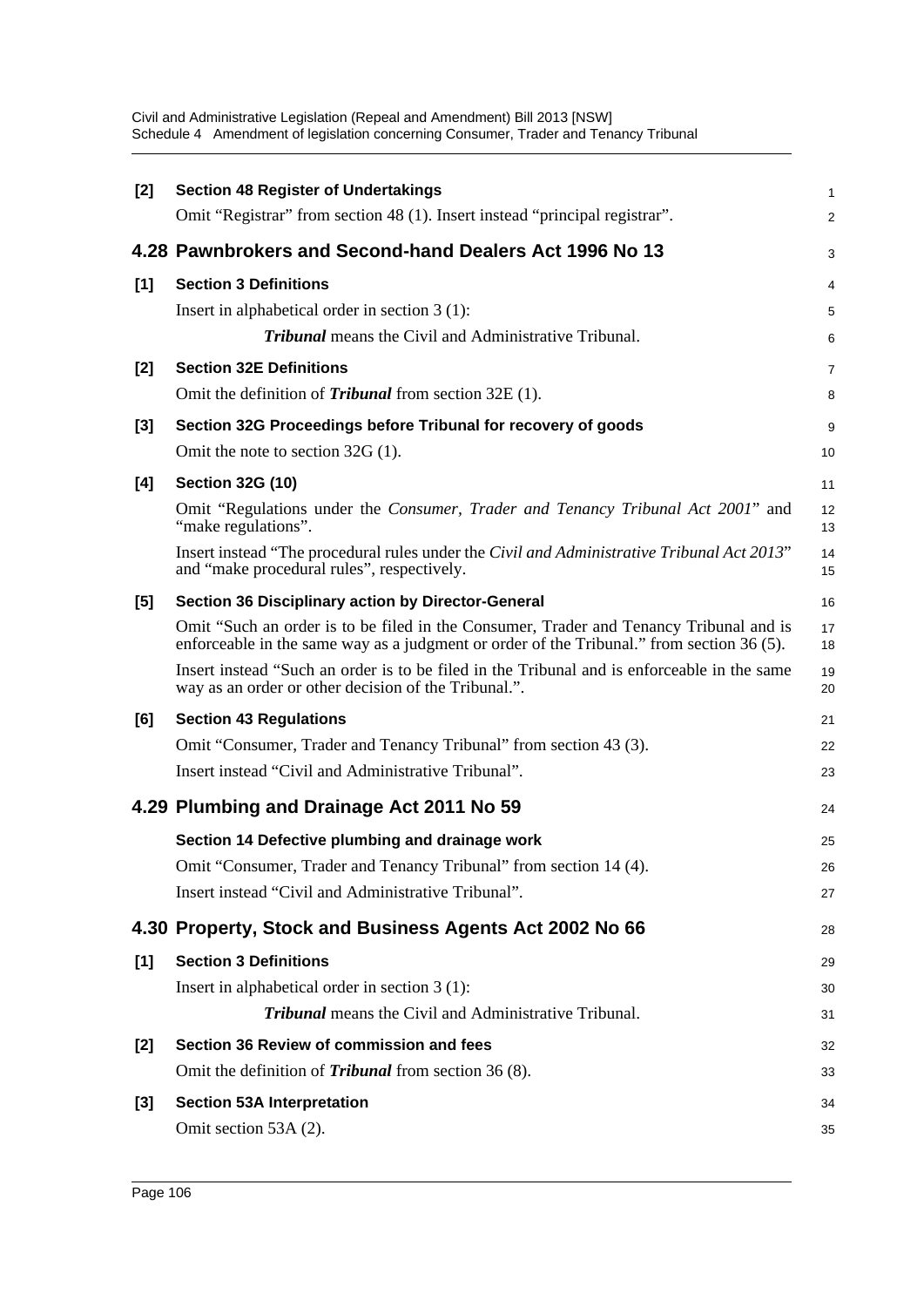| [4]   |                              | <b>Section 53C Register of Undertakings</b>                                                                                                                                                                                                                                                            | 1                    |
|-------|------------------------------|--------------------------------------------------------------------------------------------------------------------------------------------------------------------------------------------------------------------------------------------------------------------------------------------------------|----------------------|
|       |                              | Omit "Registrar" from section 53C (1) (a). Insert instead "principal registrar".                                                                                                                                                                                                                       | $\overline{c}$       |
| [5]   |                              | Section 190 Application of money for purposes of certain Acts                                                                                                                                                                                                                                          | 3                    |
|       |                              | Omit "the Tenancy, Social Housing, Retirement Villages and Residential Parks Divisions<br>of the Consumer, Trader and Tenancy Tribunal" from section 190 (1) (b).                                                                                                                                      | 4<br>5               |
|       |                              | Insert instead "residential and social housing matters in the Consumer and Commercial<br>Division of the Tribunal".                                                                                                                                                                                    | 6<br>7               |
| [6]   | Section 190 (1) (c)          |                                                                                                                                                                                                                                                                                                        | 8                    |
|       | Tribunal".                   | Omit "the Strata and Community Schemes Division of the Consumer, Trader and Tenancy                                                                                                                                                                                                                    | 9<br>10              |
|       |                              | Insert instead "strata and community scheme matters in the Consumer and Commercial<br>Division of the Tribunal".                                                                                                                                                                                       | 11<br>12             |
| $[7]$ | <b>Section 190 (1A)</b>      |                                                                                                                                                                                                                                                                                                        | 13                   |
|       |                              | Omit "Consumer, Trader and Tenancy Tribunal Act 2001".                                                                                                                                                                                                                                                 | 14                   |
|       |                              | Insert instead "Civil and Administrative Tribunal Act 2013".                                                                                                                                                                                                                                           | 15                   |
| [8]   | <b>Section 190 (3)</b>       |                                                                                                                                                                                                                                                                                                        | 16                   |
|       |                              | Insert after section 190 (2):                                                                                                                                                                                                                                                                          | 17                   |
|       | (3)                          | In this section:                                                                                                                                                                                                                                                                                       | 18                   |
|       |                              | residential and social housing matters in the Consumer and Commercial<br>Division of the Tribunal means matters relating to the exercise of the<br>functions of the Tribunal in that Division under the Residential Parks Act<br>1998, Residential Tenancies Act 2010 or Retirement Villages Act 1999. | 19<br>20<br>21<br>22 |
|       |                              | strata and community scheme matters in the Consumer and Commercial<br>Division of the Tribunal means matters relating to the exercise of the<br>functions of the Tribunal in that Division under the Community Land<br>Management Act 1989 or Strata Schemes Management Act 1996.                      | 23<br>24<br>25<br>26 |
|       |                              | 4.31 Residential (Land Lease) Communities Act 2013                                                                                                                                                                                                                                                     | 27                   |
| [1]   | <b>Section 4 Definitions</b> |                                                                                                                                                                                                                                                                                                        | 28                   |
|       |                              | Omit the definition of <i>Tribunal</i> from section 4 (1). Insert instead:                                                                                                                                                                                                                             | 29                   |
|       |                              | <b>Tribunal</b> means the Civil and Administrative Tribunal.                                                                                                                                                                                                                                           | 30                   |
| [2]   |                              | Section 66 Increase of site fees by fixed method                                                                                                                                                                                                                                                       | 31                   |
|       |                              | Omit "Consumer, Trader and Tenancy Tribunal Act 2001" from section 66 (7) (b).                                                                                                                                                                                                                         | 32                   |
|       |                              | Insert instead "Civil and Administrative Tribunal Act 2013".                                                                                                                                                                                                                                           | 33                   |
| [3]   |                              | Section 134 Enforcement of possession orders                                                                                                                                                                                                                                                           | 34                   |
|       |                              | Omit "Registrar" wherever occurring in section 134 (1). Insert instead "principal registrar".                                                                                                                                                                                                          | 35                   |
| [4]   |                              | <b>Schedule 2 Savings and transitional provisions</b>                                                                                                                                                                                                                                                  | 36                   |
|       |                              | Insert at the end of clause 2:                                                                                                                                                                                                                                                                         | 37                   |
|       | (2)                          | A reference in a provision of this Part to the Tribunal is to be read as a<br>reference to the Consumer, Trader and Tenancy Tribunal or, if the provision                                                                                                                                              | 38<br>39             |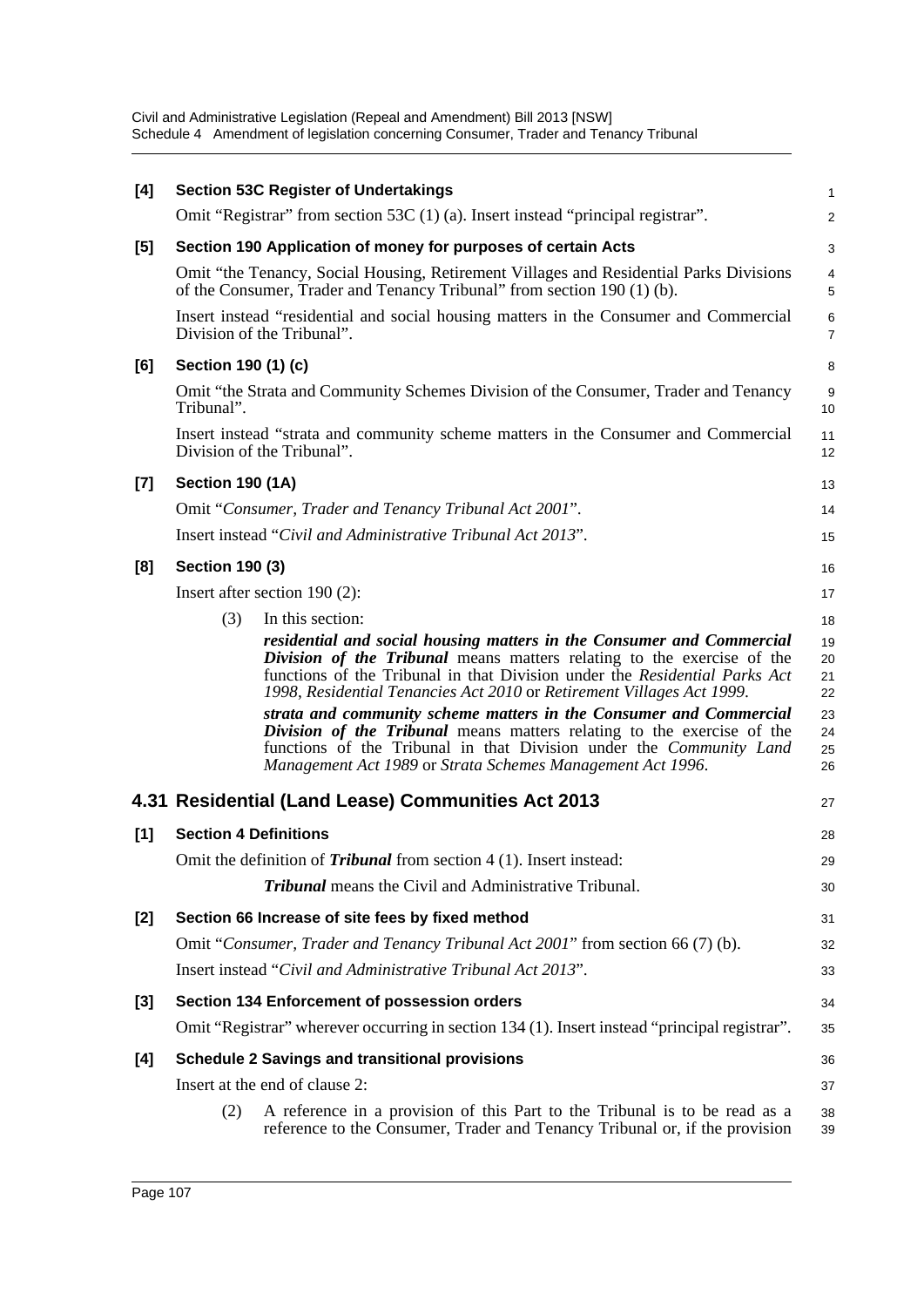|       | becomes operative on or after the establishment day (within the meaning of the<br>Civil and Administrative Tribunal Act 2013), the Civil and Administrative<br>Tribunal.                                                                                                                                                                                              | $\mathbf{1}$<br>$\overline{2}$<br>3 |
|-------|-----------------------------------------------------------------------------------------------------------------------------------------------------------------------------------------------------------------------------------------------------------------------------------------------------------------------------------------------------------------------|-------------------------------------|
|       | 4.32 Residential Parks Act 1998 No 142                                                                                                                                                                                                                                                                                                                                | 4                                   |
| [1]   | <b>Section 3 Definitions</b>                                                                                                                                                                                                                                                                                                                                          | 5                                   |
|       | Omit the definition of <i>Tribunal</i> from section $3(1)$ . Insert instead:                                                                                                                                                                                                                                                                                          | 6                                   |
|       | <b>Tribunal</b> means the Civil and Administrative Tribunal.                                                                                                                                                                                                                                                                                                          | $\overline{7}$                      |
| [2]   | Section 61 Contravention of rent order                                                                                                                                                                                                                                                                                                                                | 8                                   |
|       | Omit "or section 52 of the Consumer, Trader and Tenancy Tribunal Act 2001" from<br>section 61 $(3)$ .                                                                                                                                                                                                                                                                 | 9<br>10                             |
| $[3]$ | Section 91 Tribunal may refer certain matters for alternative dispute resolution                                                                                                                                                                                                                                                                                      | 11                                  |
|       | Omit the section.                                                                                                                                                                                                                                                                                                                                                     | 12                                  |
| [4]   | <b>Section 92 Privilege</b>                                                                                                                                                                                                                                                                                                                                           | 13                                  |
|       | Omit the section.                                                                                                                                                                                                                                                                                                                                                     | 14                                  |
| [5]   | <b>Section 93 Secrecy</b>                                                                                                                                                                                                                                                                                                                                             | 15                                  |
|       | Omit the section.                                                                                                                                                                                                                                                                                                                                                     | 16                                  |
| [6]   | Section 94 Exoneration from liability for mediators                                                                                                                                                                                                                                                                                                                   | 17                                  |
|       | Omit the section.                                                                                                                                                                                                                                                                                                                                                     | 18                                  |
| [7]   | Section 123 Enforcement of orders for possession                                                                                                                                                                                                                                                                                                                      | 19                                  |
|       | Omit "the Chairperson of the Tribunal, any other member of the Tribunal, the Registrar of<br>the Tribunal or a Deputy Registrar of the Tribunal" from section 123 (1).                                                                                                                                                                                                | 20<br>21                            |
|       | Insert instead "the President of the Tribunal, any other member of the Tribunal or a registrar<br>of the Tribunal".                                                                                                                                                                                                                                                   | 22<br>23                            |
| [8]   | <b>Section 153 Service of documents</b>                                                                                                                                                                                                                                                                                                                               | 24                                  |
|       | Omit section 153 $(3)$ and $(5)$ .                                                                                                                                                                                                                                                                                                                                    | 25                                  |
| [9]   | <b>Schedule 1 Savings and transitional provisions</b>                                                                                                                                                                                                                                                                                                                 | 26                                  |
|       | Insert after clause 1:                                                                                                                                                                                                                                                                                                                                                | 27                                  |
|       | 1A<br>References to Tribunal before establishment of NCAT                                                                                                                                                                                                                                                                                                             | 28                                  |
|       | A reference to the Tribunal in a provision of this Schedule that was inserted<br>before the establishment day (within the meaning of the Civil and<br>Administrative Tribunal Act 2013) is a reference to whichever of the former<br>Consumer, Trader and Tenancy Tribunal or former Residential Tribunal was<br>in existence at the time the provision was inserted. | 29<br>30<br>31<br>32<br>33          |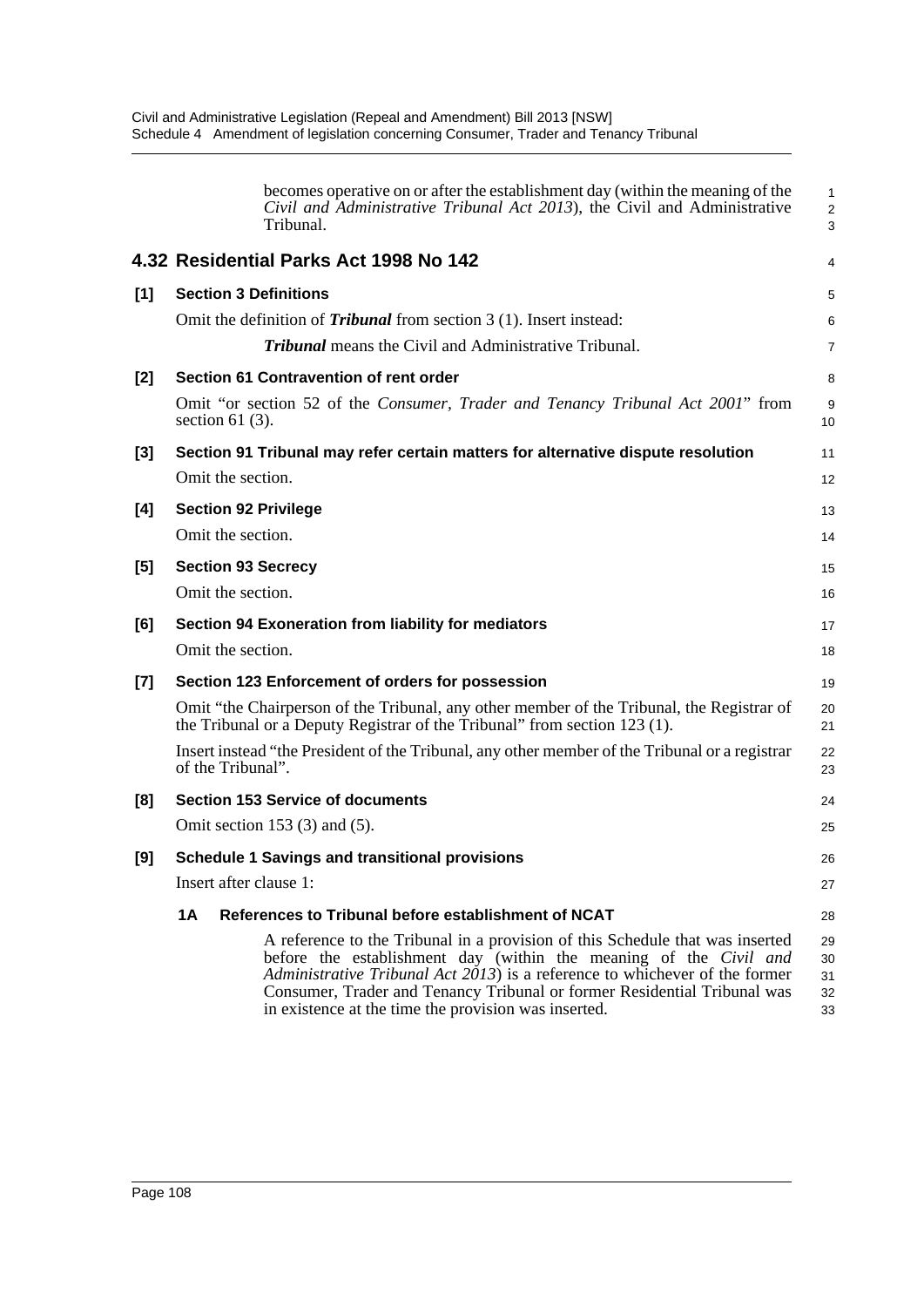| $[10]$ | Schedule 1                   |                                                                                                                                                                                                                                                                                                                                                                    | 1                                    |
|--------|------------------------------|--------------------------------------------------------------------------------------------------------------------------------------------------------------------------------------------------------------------------------------------------------------------------------------------------------------------------------------------------------------------|--------------------------------------|
|        |                              | Insert at the end of the Schedule with appropriate Part and clause numbering:                                                                                                                                                                                                                                                                                      | 2                                    |
|        | <b>Part</b>                  | <b>Provision consequent on enactment of Civil and</b><br><b>Administrative Legislation (Repeal and</b><br><b>Amendment) Act 2013</b>                                                                                                                                                                                                                               | 3<br>4<br>5                          |
|        |                              | References to former CTTT in existing residential site agreements                                                                                                                                                                                                                                                                                                  | 6                                    |
|        |                              | Any reference to the Consumer, Trader and Tenancy Tribunal in a residential<br>site agreement entered into before the commencement of the amendments<br>made to this Act by the Civil and Administrative Legislation (Repeal and<br>Amendment) Act 2013 is to be read, on and after that commencement, as a<br>reference to the Civil and Administrative Tribunal. | $\overline{7}$<br>8<br>9<br>10<br>11 |
|        |                              | 4.33 Residential Parks Regulation 2006                                                                                                                                                                                                                                                                                                                             | 12                                   |
| [1]    |                              | Clause 10 Notice of termination on grounds of change of use: section 102 (4) (c)                                                                                                                                                                                                                                                                                   | 13                                   |
|        |                              | Omit "Consumer, Trader and Tenancy Tribunal" wherever occurring.                                                                                                                                                                                                                                                                                                   | 14                                   |
|        |                              | Insert instead "Civil and Administrative Tribunal".                                                                                                                                                                                                                                                                                                                | 15                                   |
| $[2]$  |                              | Schedules 1, 3, 5 and 7                                                                                                                                                                                                                                                                                                                                            | 16                                   |
|        |                              | Omit "Consumer, Trader and Tenancy Tribunal" wherever occurring.                                                                                                                                                                                                                                                                                                   | 17                                   |
|        |                              | Insert instead "Civil and Administrative Tribunal".                                                                                                                                                                                                                                                                                                                | 18                                   |
| $[3]$  |                              | <b>Schedule 7 Warrant for possession</b>                                                                                                                                                                                                                                                                                                                           | 19                                   |
|        |                              | Omit "Chairperson/Deputy Chairperson/Member/Registrar/Deputy Registrar".                                                                                                                                                                                                                                                                                           | 20                                   |
|        |                              | Insert instead "President/Deputy President/Member/Registrar".                                                                                                                                                                                                                                                                                                      | 21                                   |
|        |                              | 4.34 Residential Tenancies Act 2010 No 42                                                                                                                                                                                                                                                                                                                          | 22                                   |
| [1]    | <b>Section 3 Definitions</b> |                                                                                                                                                                                                                                                                                                                                                                    | 23                                   |
|        |                              | Omit the definition of <b>Registrar</b> from section $3(1)$ .                                                                                                                                                                                                                                                                                                      | 24                                   |
| $[2]$  |                              | Section 3 (1), definition of "Tribunal"                                                                                                                                                                                                                                                                                                                            | 25                                   |
|        |                              | Omit the definition. Insert instead:                                                                                                                                                                                                                                                                                                                               | 26                                   |
|        |                              | <b>Tribunal</b> means the Civil and Administrative Tribunal.                                                                                                                                                                                                                                                                                                       | 27                                   |
| $[3]$  |                              | Section 46 Contraventions of rent order                                                                                                                                                                                                                                                                                                                            | 28                                   |
|        | section 46 $(2)$ .           | Omit "or section 52 of the Consumer, Trader and Tenancy Tribunal Act 2001" from                                                                                                                                                                                                                                                                                    | 29<br>30                             |
| [4]    | Section 46, note             |                                                                                                                                                                                                                                                                                                                                                                    | 31                                   |
|        |                              | Omit the note at the end of the section.                                                                                                                                                                                                                                                                                                                           | 32                                   |
| $[5]$  |                              | Section 121 Enforcement of orders for possession                                                                                                                                                                                                                                                                                                                   | 33                                   |
|        |                              | Omit "The Registrar" and "if the Registrar" from section 121 (1).                                                                                                                                                                                                                                                                                                  | 34                                   |
|        | respectively.                | Insert instead "The principal registrar of the Tribunal" and "if the principal registrar",                                                                                                                                                                                                                                                                         | 35<br>36                             |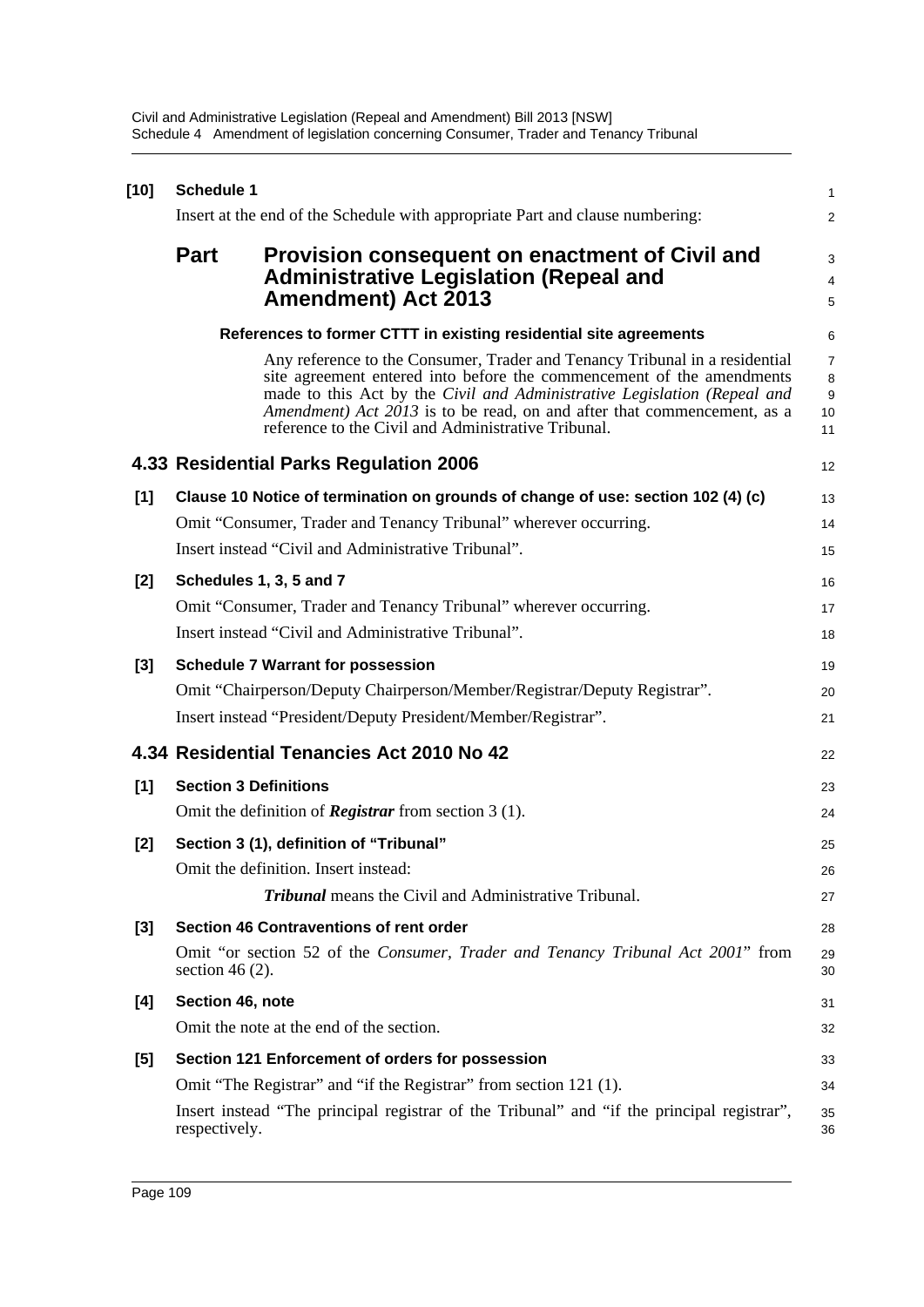| [6]    |                        | <b>Section 186 Rental Bond Interest Account</b>                                                                                                                                                                                                                                                                                                                       | $\mathbf{1}$               |
|--------|------------------------|-----------------------------------------------------------------------------------------------------------------------------------------------------------------------------------------------------------------------------------------------------------------------------------------------------------------------------------------------------------------------|----------------------------|
|        |                        | Omit "the Tenancy, Social Housing, Retirement Villages and Residential Parks Divisions<br>of the Tribunal" from section $186(2)$ (c).                                                                                                                                                                                                                                 | $\sqrt{2}$<br>3            |
|        |                        | Insert instead "residential and social housing matters in the Consumer and Commercial<br>Division of the Tribunal".                                                                                                                                                                                                                                                   | $\overline{4}$<br>5        |
| $[7]$  | <b>Section 186 (4)</b> |                                                                                                                                                                                                                                                                                                                                                                       | 6                          |
|        |                        | Insert after section $186(3)$ :                                                                                                                                                                                                                                                                                                                                       | 7                          |
|        | (4)                    | In this section:                                                                                                                                                                                                                                                                                                                                                      | 8                          |
|        |                        | residential and social housing matters in the Consumer and Commercial<br>Division of the Tribunal means matters relating to the exercise of the<br>functions of the Tribunal in that Division under the Residential Parks Act<br>1998, Residential Tenancies Act 2010 or Retirement Villages Act 1999.                                                                | 9<br>10<br>11<br>12        |
| [8]    |                        | Section 192 Director-General may represent persons                                                                                                                                                                                                                                                                                                                    | 13                         |
|        |                        | Insert "the Civil and Administrative Tribunal Act 2013 or" before "any other law".                                                                                                                                                                                                                                                                                    | 14                         |
| [9]    |                        | Section 193 Director-General may take or defend proceedings                                                                                                                                                                                                                                                                                                           | 15                         |
|        |                        | Insert after section 193 (2):                                                                                                                                                                                                                                                                                                                                         | 16                         |
|        | (3)                    | This section applies despite anything to the contrary in the Civil and<br>Administrative Tribunal Act 2013 or any other law.                                                                                                                                                                                                                                          | 17<br>18                   |
| $[10]$ |                        | Section 194 Conduct of proceedings by Director-General                                                                                                                                                                                                                                                                                                                | 19                         |
|        |                        | Insert at the end of the section:                                                                                                                                                                                                                                                                                                                                     | 20                         |
|        | (2)                    | This section applies despite anything to the contrary in the Civil and<br>Administrative Tribunal Act 2013 or any other law.                                                                                                                                                                                                                                          | 21<br>22                   |
| $[11]$ |                        | Section 195 Intervention by Director-General                                                                                                                                                                                                                                                                                                                          | 23                         |
|        |                        | Insert "or section 44 of the <i>Civil and Administrative Tribunal Act 2013</i> " after "this<br>Division" in section $195$ (1).                                                                                                                                                                                                                                       | 24<br>25                   |
| [12]   |                        | Schedule 2 Savings, transitional and other provisions                                                                                                                                                                                                                                                                                                                 | 26                         |
|        |                        | Omit "Tribunal" wherever occurring in clause 5.                                                                                                                                                                                                                                                                                                                       | 27                         |
|        |                        | Insert instead "Consumer, Trader and Tenancy Tribunal".                                                                                                                                                                                                                                                                                                               | 28                         |
| $[13]$ | <b>Schedule 2</b>      |                                                                                                                                                                                                                                                                                                                                                                       | 29                         |
|        |                        | Insert at the end of the Schedule with appropriate Part and clause numbering:                                                                                                                                                                                                                                                                                         | 30                         |
|        | <b>Part</b>            | Provision consequent on enactment of Civil and<br><b>Administrative Legislation (Repeal and</b><br><b>Amendment) Act 2013</b>                                                                                                                                                                                                                                         | 31<br>32<br>33             |
|        |                        | References to former CTTT in existing residential tenancy agreements                                                                                                                                                                                                                                                                                                  | 34                         |
|        |                        | Any reference to the Consumer, Trader and Tenancy Tribunal in a residential<br>tenancy agreement entered into before the commencement of the amendments<br>made to this Act by the Civil and Administrative Legislation (Repeal and<br>Amendment) Act 2013 is to be read, on and after that commencement, as a<br>reference to the Civil and Administrative Tribunal. | 35<br>36<br>37<br>38<br>39 |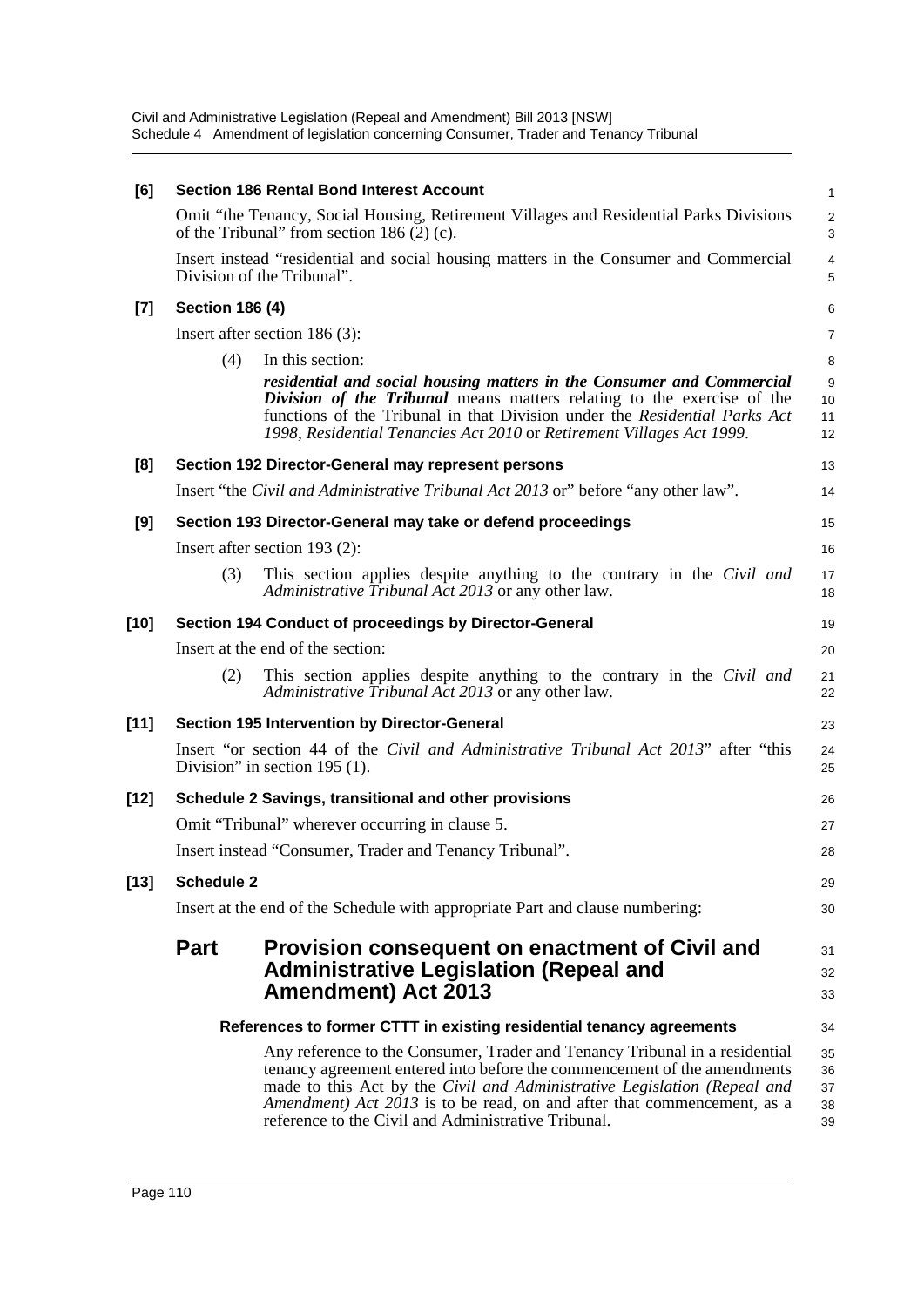|       | 4.35 Residential Tenancies Regulation 2010                                                                                                                                                                                                                                                 | 1                    |
|-------|--------------------------------------------------------------------------------------------------------------------------------------------------------------------------------------------------------------------------------------------------------------------------------------------|----------------------|
|       | <b>Schedule 1 Standard Form Agreement</b>                                                                                                                                                                                                                                                  | $\overline{c}$       |
|       | Omit "Consumer, Trader and Tenancy Tribunal" wherever occurring.                                                                                                                                                                                                                           | 3                    |
|       | Insert instead "Civil and Administrative Tribunal".                                                                                                                                                                                                                                        | 4                    |
|       | 4.36 Retirement Villages Act 1999 No 81                                                                                                                                                                                                                                                    | 5                    |
| [1]   | <b>Section 4 Definitions</b>                                                                                                                                                                                                                                                               | 6                    |
|       | Omit the definition of <i>Tribunal</i> from section 4 (1). Insert instead:                                                                                                                                                                                                                 | 7                    |
|       | <b>Tribunal</b> means the Civil and Administrative Tribunal.                                                                                                                                                                                                                               | 8                    |
| [2]   | Section 125 Informal resolution of disputes                                                                                                                                                                                                                                                | 9                    |
|       | Omit the note at the end of the section. Insert instead:                                                                                                                                                                                                                                   | 10                   |
|       | Note. Section 37 of the Civil and Administrative Tribunal Act 2013 enables the<br>Tribunal, when it considers it appropriate to do so, to use resolution processes to assist<br>the parties to proceedings in the Tribunal to resolve or narrow issues between them in<br>the proceedings. | 11<br>12<br>13<br>14 |
| $[3]$ | Part 8, Division 3, heading                                                                                                                                                                                                                                                                | 15                   |
|       | Omit the heading. Insert instead:                                                                                                                                                                                                                                                          | 16                   |
|       | <b>Division 3</b><br><b>Civil and Administrative Tribunal</b>                                                                                                                                                                                                                              | 17                   |
| [4]   | <b>Section 126 Ancillary orders</b>                                                                                                                                                                                                                                                        | 18                   |
|       | Omit section $126(1)$ .                                                                                                                                                                                                                                                                    | 19                   |
| [5]   | Section 127 No monetary limit on jurisdiction of Tribunal                                                                                                                                                                                                                                  | 20                   |
|       | Omit "The Tribunal". Insert instead "Despite any other law, the Tribunal".                                                                                                                                                                                                                 | 21                   |
| [6]   | Section 190 Director-General may take or defend proceedings                                                                                                                                                                                                                                | 22                   |
|       | Insert after section $190(2)$ :                                                                                                                                                                                                                                                            | 23                   |
|       | (3)<br>This section applies despite anything to the contrary in the Civil and<br>Administrative Tribunal Act 2013 or any other law.                                                                                                                                                        | 24<br>25             |
| [7]   | Section 191 Conduct of proceedings by Director-General                                                                                                                                                                                                                                     | 26                   |
|       | Insert after section 191 (2):                                                                                                                                                                                                                                                              | 27                   |
|       | This section applies despite anything to the contrary in the Civil and<br>(3)<br>Administrative Tribunal Act 2013 or any other law.                                                                                                                                                        | 28<br>29             |
| [8]   | Section 192 Intervention by Director-General                                                                                                                                                                                                                                               | 30                   |
|       | Insert "or section 44 of the Civil and Administrative Tribunal Act 2013" after "section 191"<br>in section $192(1)$ .                                                                                                                                                                      | 31<br>32             |
| [9]   | Schedule 4 Savings, transitional and other provisions                                                                                                                                                                                                                                      | 33                   |
|       | Insert after clause 1:                                                                                                                                                                                                                                                                     | 34                   |
|       | 1A<br>References to Tribunal before establishment of NCAT                                                                                                                                                                                                                                  | 35                   |
|       | A reference to the Tribunal in a provision of this Schedule that was inserted<br>before the establishment day (within the meaning of the Civil and                                                                                                                                         | 36<br>37             |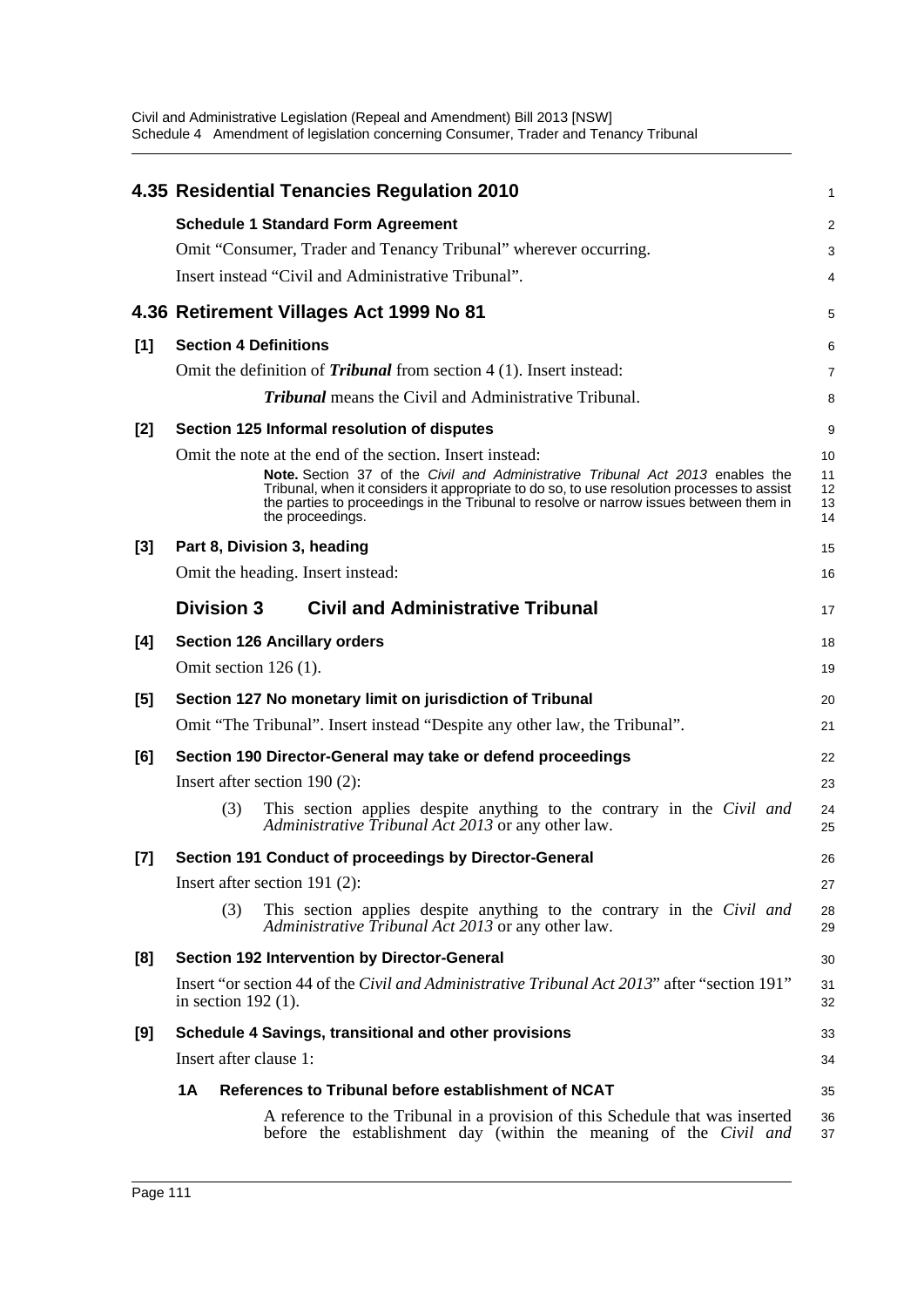|       | Administrative Tribunal Act 2013) is a reference to the former Consumer,<br>Trader and Tenancy Tribunal.                                        | $\mathbf{1}$<br>$\overline{2}$ |
|-------|-------------------------------------------------------------------------------------------------------------------------------------------------|--------------------------------|
|       | 4.37 Retirement Villages Regulation 2009                                                                                                        | 3                              |
| [1]   | <b>Clause 38 Time for making application to Tribunal</b>                                                                                        | 4                              |
|       | Omit "section 81 of the Consumer, Trader and Tenancy Tribunal Act 2001" from the note<br>to clause $38(1)$ .                                    | 5<br>6                         |
|       | Insert instead "section 41 of the Civil and Administrative Tribunal Act 2013".                                                                  | $\overline{7}$                 |
| $[2]$ | <b>Schedule 1 Forms</b>                                                                                                                         | 8                              |
|       | Omit "Consumer, Trader and Tenancy Tribunal" wherever occurring in Part 1A and Part 4.                                                          | 9                              |
|       | Insert instead "Consumer, Trader and Tenancy Tribunal or the Civil and Administrative<br>Tribunal".                                             | 10<br>11                       |
| $[3]$ | Schedule 2 Standard form of village contract                                                                                                    | 12                             |
|       | Omit "Consumer, Trader and Tenancy Tribunal" from the definition of <b>Tribunal</b> .                                                           | 13                             |
|       | Insert instead "Civil and Administrative Tribunal".                                                                                             | 14                             |
|       | 4.38 Statutory and Other Offices Remuneration Act 1975 (1976 No 4)                                                                              | 15                             |
|       | <b>Schedule 2 Public offices</b>                                                                                                                | 16                             |
|       | Omit the matter relating to the Chairperson, Full-time member and Part-time member of the<br>Consumer, Trader and Tenancy Tribunal from Part 1. | 17<br>18                       |
|       |                                                                                                                                                 |                                |
|       | 4.39 Strata Schemes (Freehold Development) Act 1973 No 68                                                                                       | 19                             |
|       | <b>Section 5 Definitions</b>                                                                                                                    | 20                             |
|       | Omit the definition of <i>Tribunal</i> from section 5 (1). Insert instead:                                                                      | 21                             |
|       | <b>Tribunal</b> means the Civil and Administrative Tribunal.                                                                                    | 22                             |
|       | 4.40 Strata Schemes (Leasehold Development) Act 1986 No 219                                                                                     | 23                             |
| [1]   | <b>Section 4 Definitions</b>                                                                                                                    | 24                             |
|       | Omit the definition of <i>Tribunal</i> from section 4 (1). Insert instead:                                                                      | 25                             |
|       | Tribunal means the Civil and Administrative Tribunal.                                                                                           | 26                             |
| $[2]$ | Section 196 Regulations-general                                                                                                                 | 27                             |
|       | Omit "or the Tribunal" from section 196 $(1)$ (g).                                                                                              | 28                             |
|       | 4.41 Strata Schemes Management Act 1996 No 138                                                                                                  | 29                             |
| [1]   | Chapter 5 Disputes and orders of Adjudicators and Tribunal                                                                                      | 30                             |
|       | Omit "Registrar" wherever occurring in the Introductory note.                                                                                   | 31                             |
|       | Insert instead "principal registrar".                                                                                                           | 32                             |
| $[2]$ | <b>Chapter 5, Introductory note</b>                                                                                                             | 33                             |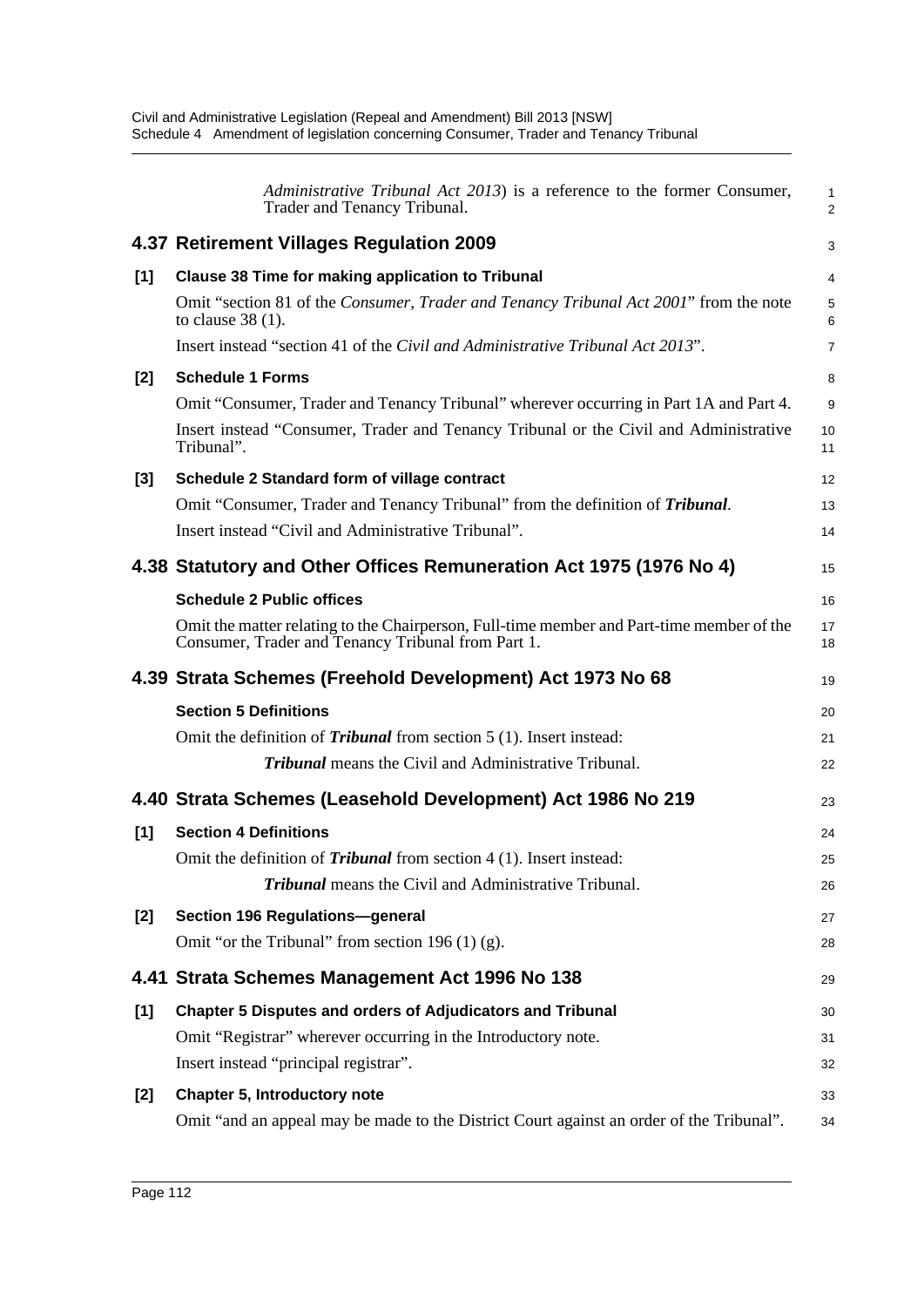| $[3]$                                                                                                               |                                       |                    |                   |        | Chapter 5, Part 1 Application for order to resolve issue relating to strata scheme                                                                                                                 | 1              |  |  |  |
|---------------------------------------------------------------------------------------------------------------------|---------------------------------------|--------------------|-------------------|--------|----------------------------------------------------------------------------------------------------------------------------------------------------------------------------------------------------|----------------|--|--|--|
|                                                                                                                     |                                       |                    |                   |        | Omit "Registrar" from the Introductory note. Insert instead "principal registrar".                                                                                                                 | $\overline{c}$ |  |  |  |
| Sections 124, 125, 131 (2B), 135, 137, 137A, 162A (a), 174 (1), 191, 207 (2), 208 (3) (b)<br>[4]<br>and 209 (1) (a) |                                       |                    |                   |        |                                                                                                                                                                                                    |                |  |  |  |
|                                                                                                                     |                                       |                    |                   |        | Omit "Registrar" wherever occurring (except in "Registrar-General").                                                                                                                               | 5              |  |  |  |
|                                                                                                                     | Insert instead "principal registrar". |                    |                   |        |                                                                                                                                                                                                    |                |  |  |  |
| [5]                                                                                                                 | Chapter 5, Part 3, heading            |                    |                   |        |                                                                                                                                                                                                    |                |  |  |  |
|                                                                                                                     |                                       |                    |                   |        | Omit "Registrar". Insert instead "principal registrar".                                                                                                                                            | 8              |  |  |  |
| [6]                                                                                                                 |                                       | <b>Section 177</b> |                   |        |                                                                                                                                                                                                    | 9              |  |  |  |
|                                                                                                                     |                                       |                    |                   |        | Omit the section. Insert instead:                                                                                                                                                                  | 10             |  |  |  |
|                                                                                                                     | 177                                   |                    |                   |        | Appeal against order of Adjudicator                                                                                                                                                                | 11             |  |  |  |
|                                                                                                                     |                                       | (1)                |                   |        | Each of the following persons may appeal against an order made by an<br>Adjudicator under this Part:                                                                                               | 12<br>13       |  |  |  |
|                                                                                                                     |                                       |                    | (a)               |        | the applicant for the order,                                                                                                                                                                       | 14             |  |  |  |
|                                                                                                                     |                                       |                    | (b)               | order, | a person who made a written submission on the application for the                                                                                                                                  | 15<br>16       |  |  |  |
|                                                                                                                     |                                       |                    | (c)               |        | a person required by the order to do or refrain from doing a specified act,                                                                                                                        | 17             |  |  |  |
|                                                                                                                     |                                       |                    | (d)               |        | in the case of a leasehold strata scheme, the lessor of the strata scheme.                                                                                                                         | 18             |  |  |  |
|                                                                                                                     |                                       |                    |                   |        | Note. An appeal under this section is an external appeal to the Tribunal for the<br>purposes of the Civil and Administrative Tribunal Act 2013.                                                    | 19<br>20       |  |  |  |
|                                                                                                                     |                                       | (2)                |                   |        | The only ground of appeal against the granting of an interim order is that the<br>Adjudicator acted unreasonably in making the order.                                                              | 21<br>22       |  |  |  |
|                                                                                                                     |                                       | (3)                |                   |        | An appeal must be lodged:                                                                                                                                                                          | 23             |  |  |  |
|                                                                                                                     |                                       |                    | (a)               |        | in the case of an appeal against an order dismissing an application—not<br>later than 21 days after the order takes effect, or                                                                     | 24<br>25       |  |  |  |
|                                                                                                                     |                                       |                    | (b)               |        | in the case of an appeal against any other order:                                                                                                                                                  | 26             |  |  |  |
|                                                                                                                     |                                       |                    |                   | (i)    | not later than 21 days after the order takes effect, or                                                                                                                                            | 27             |  |  |  |
|                                                                                                                     |                                       |                    |                   | (ii)   | by leave of the Tribunal (given on sufficient cause being shown<br>why the notice was not lodged within the time limited by<br>paragraph (a))—not later than 90 days after the order takes effect. | 28<br>29<br>30 |  |  |  |
|                                                                                                                     |                                       | (4)                |                   |        | Section 41 of the Civil and Administrative Tribunal Act 2013 does not apply<br>in relation to the periods referred to in subsection (3).                                                           | 31<br>32       |  |  |  |
| $[7]$                                                                                                               |                                       |                    |                   |        | Section 178 How is an appeal made?                                                                                                                                                                 | 33             |  |  |  |
|                                                                                                                     |                                       | Omit the section.  |                   |        |                                                                                                                                                                                                    | 34             |  |  |  |
| [8]                                                                                                                 |                                       |                    |                   |        | Section 179 Procedure after appeal is lodged                                                                                                                                                       | 35             |  |  |  |
|                                                                                                                     |                                       | Omit the section.  |                   |        |                                                                                                                                                                                                    | 36             |  |  |  |
| [9]                                                                                                                 |                                       |                    |                   |        | Section 180 Stay of operation of order                                                                                                                                                             | 37             |  |  |  |
|                                                                                                                     |                                       |                    | Omit the section. |        |                                                                                                                                                                                                    | 38             |  |  |  |
| $[10]$                                                                                                              |                                       |                    |                   |        | Section 186 Investigations and proceedings before the Tribunal                                                                                                                                     | 39             |  |  |  |
|                                                                                                                     |                                       | Omit the section.  |                   |        |                                                                                                                                                                                                    | 40             |  |  |  |
|                                                                                                                     |                                       |                    |                   |        |                                                                                                                                                                                                    |                |  |  |  |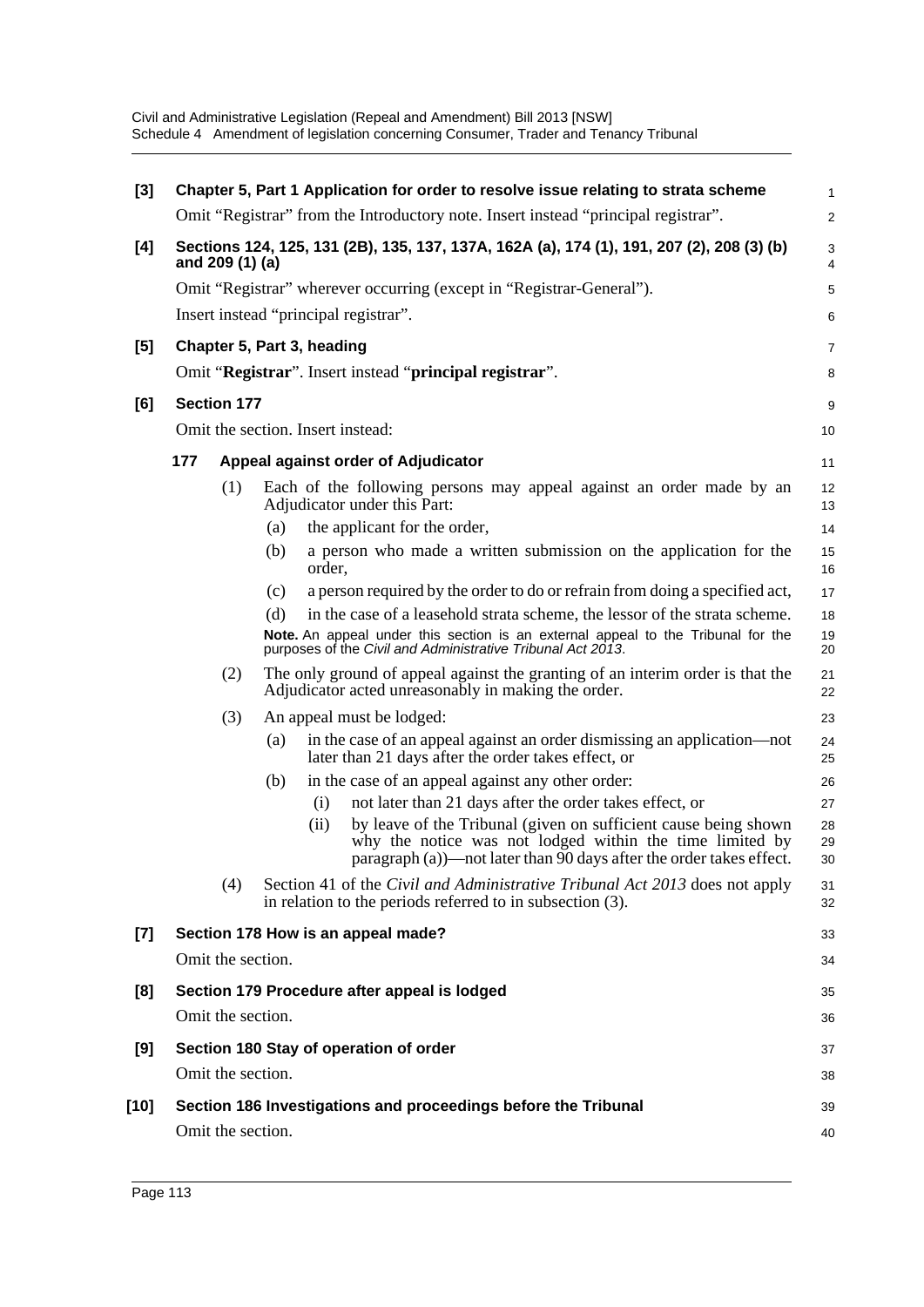| $[11]$ | Section 192 Orders relating to costs           |                    |                    |                                                                                                                                                                              |                |  |  |  |  |
|--------|------------------------------------------------|--------------------|--------------------|------------------------------------------------------------------------------------------------------------------------------------------------------------------------------|----------------|--|--|--|--|
|        | Omit the section.                              |                    |                    |                                                                                                                                                                              |                |  |  |  |  |
| $[12]$ | Section 193 Representation before the Tribunal |                    |                    |                                                                                                                                                                              |                |  |  |  |  |
|        |                                                | Omit the section.  |                    |                                                                                                                                                                              | 4              |  |  |  |  |
| $[13]$ | Section 194 Intervention by Director-General   |                    |                    |                                                                                                                                                                              |                |  |  |  |  |
|        | Omit the section.                              |                    |                    |                                                                                                                                                                              |                |  |  |  |  |
| $[14]$ |                                                | <b>Section 195</b> |                    |                                                                                                                                                                              | 7              |  |  |  |  |
|        |                                                |                    |                    | Omit the section. Insert instead:                                                                                                                                            | 8              |  |  |  |  |
|        | 195                                            |                    |                    | Copy of order made by Tribunal to be displayed                                                                                                                               | 9              |  |  |  |  |
|        |                                                | (1)                |                    | On receipt of a copy of the order made by the Tribunal, the owners corporation<br>must, unless the order otherwise provides:                                                 | 10<br>11       |  |  |  |  |
|        |                                                |                    | (a)                | cause it to be prominently displayed, within 72 hours of its receipt and<br>for 14 days after that, on any notice board required to be maintained<br>under the by-laws, or   | 12<br>13<br>14 |  |  |  |  |
|        |                                                |                    | (b)                | if no notice board is required to be maintained under the by-laws, cause<br>a further copy of the order to be given to each person whose name<br>appears on the strata roll. | 15<br>16<br>17 |  |  |  |  |
|        |                                                | (2)                |                    | Subsection (1) does not apply to an application for an order under Part 6<br>(Enforcement of orders of Adjudicators and Tribunal and certain notices).                       | 18<br>19       |  |  |  |  |
| $[15]$ |                                                |                    |                    | Section 196 Witness may be summoned before Tribunal                                                                                                                          | 20             |  |  |  |  |
|        |                                                | Omit the section.  |                    |                                                                                                                                                                              | 21             |  |  |  |  |
| $[16]$ |                                                |                    |                    | Section 197 Tribunal may administer oath                                                                                                                                     | 22             |  |  |  |  |
|        |                                                | Omit the section.  |                    |                                                                                                                                                                              | 23             |  |  |  |  |
| $[17]$ |                                                |                    |                    | <b>Section 198 Contempt of Tribunal</b>                                                                                                                                      | 24             |  |  |  |  |
|        |                                                | Omit the section.  |                    |                                                                                                                                                                              | 25             |  |  |  |  |
| $[18]$ |                                                |                    |                    | Chapter 5, Part 5, Division 3 Appeals against orders of Tribunal                                                                                                             | 26             |  |  |  |  |
|        |                                                |                    | Omit the Division. |                                                                                                                                                                              | 27             |  |  |  |  |
| $[19]$ |                                                |                    |                    | Section 219 Delegation of functions of Adjudicators                                                                                                                          | 28             |  |  |  |  |
|        |                                                | Omit the section.  |                    |                                                                                                                                                                              | 29             |  |  |  |  |
| $[20]$ |                                                |                    |                    | Chapter 6, Part 3 Proceedings before Tribunal                                                                                                                                | 30             |  |  |  |  |
|        |                                                | Omit the Part.     |                    |                                                                                                                                                                              | 31             |  |  |  |  |
| $[21]$ |                                                |                    |                    | Chapter 6, Part 4 Registrar                                                                                                                                                  | 32             |  |  |  |  |
|        |                                                | Omit the Part.     |                    |                                                                                                                                                                              | 33             |  |  |  |  |
| $[22]$ |                                                |                    |                    | <b>Section 246 Regulations</b>                                                                                                                                               | 34             |  |  |  |  |
|        |                                                |                    |                    | Omit ", an Adjudicator or the Tribunal" from section 246 (2) (b).                                                                                                            | 35             |  |  |  |  |
|        | Insert instead "or an Adjudicator".<br>36      |                    |                    |                                                                                                                                                                              |                |  |  |  |  |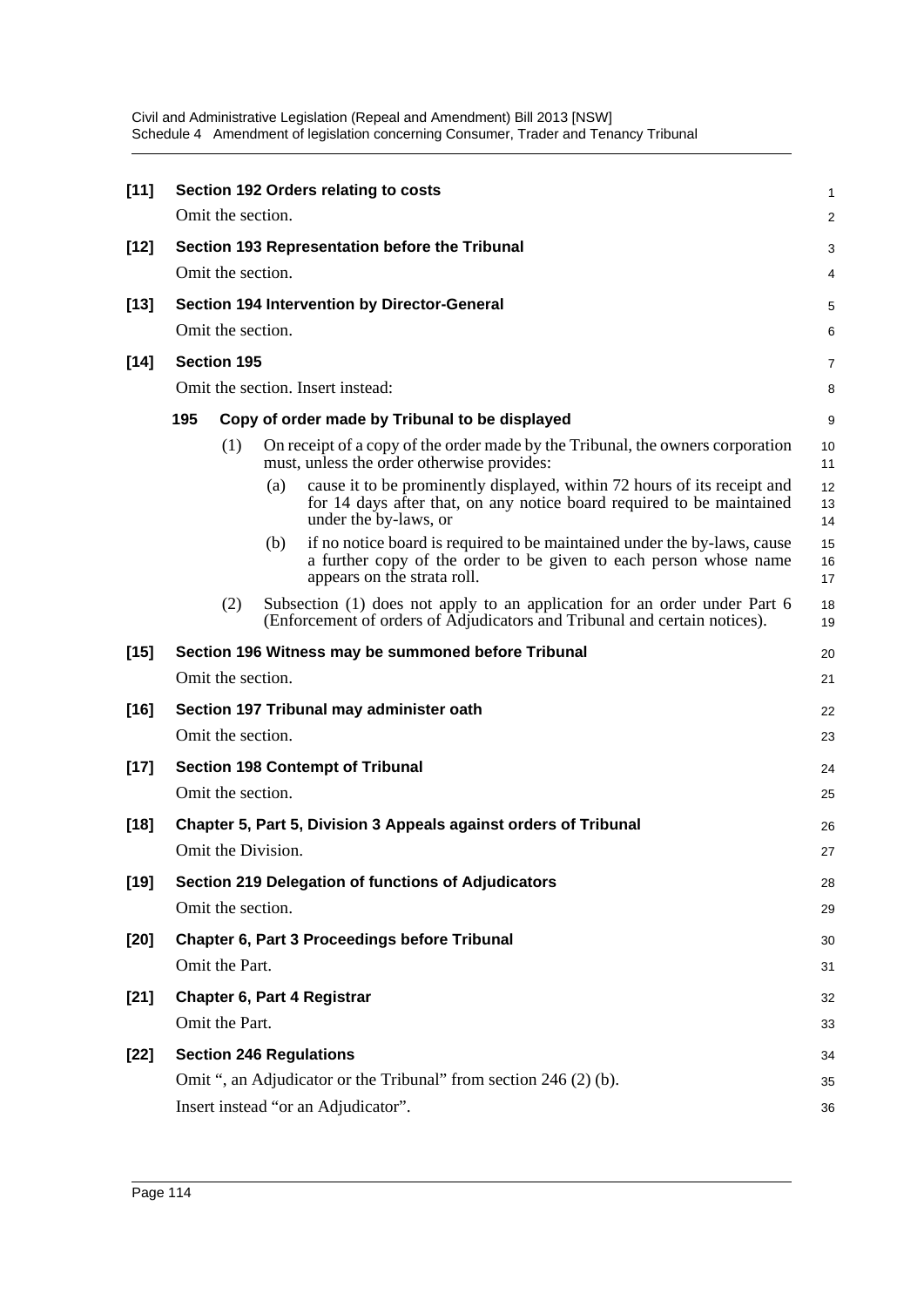| $[23]$ | Section 246 (2) (e)                                                                                                                                                                                        | 1              |
|--------|------------------------------------------------------------------------------------------------------------------------------------------------------------------------------------------------------------|----------------|
|        | Omit "and the Tribunal".                                                                                                                                                                                   | 2              |
| $[24]$ | <b>Dictionary</b>                                                                                                                                                                                          | 3              |
|        | Omit the definitions of <i>Deputy Registrar</i> , <i>Registrar</i> and <i>Tribunal</i> from Part 1.                                                                                                        | 4              |
|        | Insert in alphabetical order:                                                                                                                                                                              | 5              |
|        | <i>principal registrar</i> means the principal registrar of the Tribunal.                                                                                                                                  | 6              |
|        | <b>Tribunal</b> means the Civil and Administrative Tribunal.                                                                                                                                               | 7              |
|        | 4.42 Strata Schemes Management Regulation 2010                                                                                                                                                             | 8              |
| [1]    | <b>Clause 20 Waiver and remission of fees</b>                                                                                                                                                              | 9              |
|        | Omit "Registrar" wherever occurring in clause 20 (2).                                                                                                                                                      | 10             |
|        | Insert instead "principal registrar".                                                                                                                                                                      | 11             |
| [2]    | Clause 22 Modification of applied provisions of Consumer, Trader and Tenancy<br><b>Tribunal Act 2001 and regulations</b>                                                                                   | 12<br>13       |
|        | Omit the clause.                                                                                                                                                                                           | 14             |
| $[3]$  | <b>Schedule 1 Fees</b>                                                                                                                                                                                     | 15             |
|        | Omit "Registrar". Insert instead "principal registrar".                                                                                                                                                    | 16             |
| [4]    | Schedule 1, item 1                                                                                                                                                                                         | 17             |
|        | Omit "or the Tribunal".                                                                                                                                                                                    | 18             |
| [5]    | Schedule 1, items 3 and 4                                                                                                                                                                                  | 19             |
|        | Omit the items.                                                                                                                                                                                            | 20             |
|        | 4.43 Sydney Water Act 1994 No 88                                                                                                                                                                           | 21             |
|        | <b>Section 58 Consumer claims</b>                                                                                                                                                                          | 22             |
|        | Omit "Consumer, Trader and Tenancy Tribunal".                                                                                                                                                              | 23             |
|        | Insert instead "Civil and Administrative Tribunal".                                                                                                                                                        | 24             |
|        | 4.44 Travel Agents Act 1986 No 5                                                                                                                                                                           | 25             |
| [1]    | <b>Section 54 Secrecy</b>                                                                                                                                                                                  | 26             |
|        | Omit section 54 $(1)$ (g). Insert instead:                                                                                                                                                                 | 27             |
|        | a person employed under section 19 of the Consumer, Trader and<br>(g)<br>Tenancy Tribunal Act 2001 or a person employed as referred to in<br>section 22 of the Civil and Administrative Tribunal Act 2013. | 28<br>29<br>30 |
| $[2]$  | <b>Section 57 Regulations</b>                                                                                                                                                                              | 31             |
|        | Omit "Consumer, Trader and Tenancy Tribunal established by the Consumer, Trader and<br>Tenancy Tribunal Act 2001" from section 57 (2) (d).                                                                 | 32<br>33       |
|        | Insert instead "Tribunal".                                                                                                                                                                                 | 34             |
|        |                                                                                                                                                                                                            |                |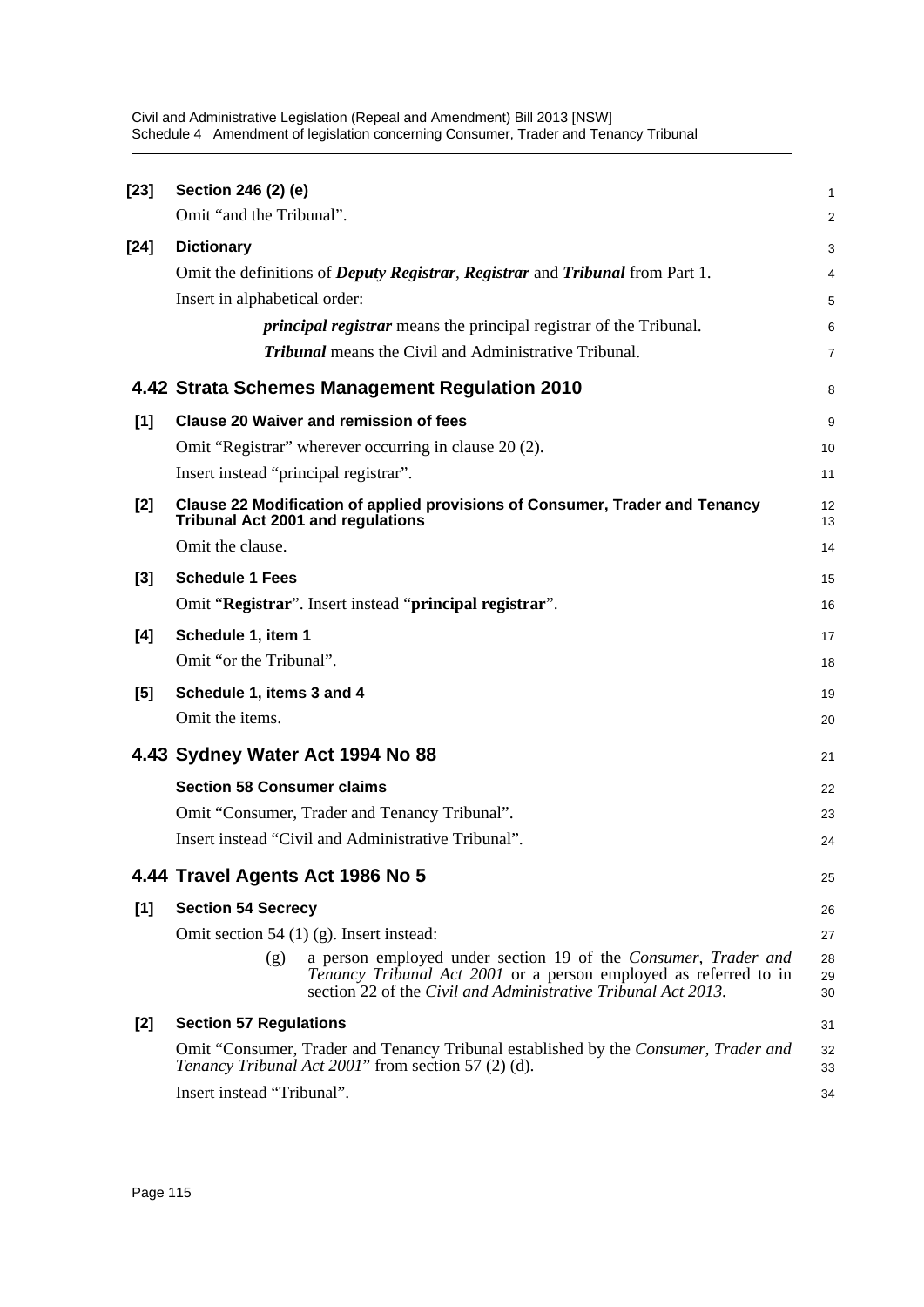| $[3]$ | <b>Section 57 (6)</b><br>Omit the subsection. Insert instead: |                                                                                                                                                                                                                                                                                |                                                 |  |  |
|-------|---------------------------------------------------------------|--------------------------------------------------------------------------------------------------------------------------------------------------------------------------------------------------------------------------------------------------------------------------------|-------------------------------------------------|--|--|
|       |                                                               |                                                                                                                                                                                                                                                                                |                                                 |  |  |
|       | (6)                                                           | The Minister is not to recommend the making of a regulation containing<br>provisions for the purposes of subsection $(2)$ (d) unless the Minister certifies<br>that the Minister administering the Civil and Administrative Tribunal Act 2013<br>has agreed to the provisions. | $\begin{array}{c} 3 \\ 4 \\ 5 \end{array}$<br>6 |  |  |
|       |                                                               | 4.45 Water Industry Competition Act 2006 No 104                                                                                                                                                                                                                                | 7                                               |  |  |
|       |                                                               | Section 48 Review of decisions under approved ombudsman scheme                                                                                                                                                                                                                 | 8                                               |  |  |
|       |                                                               | Omit "Consumer, Trader and Tenancy Tribunal" from section 48 (4).                                                                                                                                                                                                              | 9                                               |  |  |
|       |                                                               | Insert instead "Civil and Administrative Tribunal".                                                                                                                                                                                                                            | 10                                              |  |  |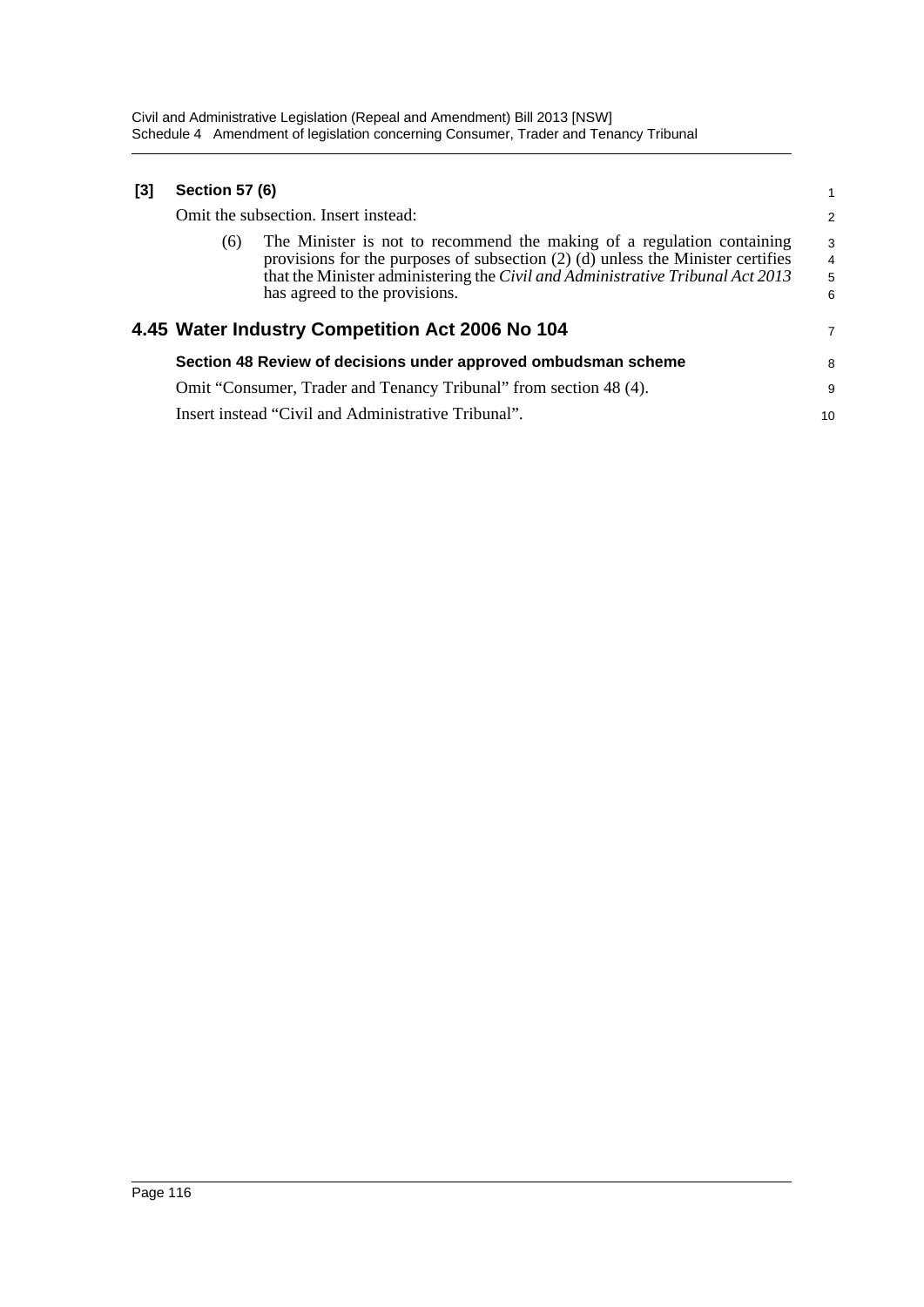|     | <b>Schedule 5</b><br><b>Amendment of legislation concerning</b><br><b>Guardianship Tribunal</b>                                     | 1<br>$\overline{a}$ |
|-----|-------------------------------------------------------------------------------------------------------------------------------------|---------------------|
| 5.1 | <b>Adoption Act 2000 No 75</b>                                                                                                      | 3                   |
| [1] | Section 162 Notification to person who lodged contact veto of request for<br>information                                            | 4<br>5              |
|     | Omit "Guardianship Tribunal" from section 162 (2).                                                                                  | 6                   |
|     | Insert instead "Civil and Administrative Tribunal".                                                                                 | 7                   |
| [2] | Section 164 Undertakings not to contact person who has lodged contact veto                                                          | 8                   |
|     | Omit "Guardianship Tribunal" from section 164 (5).                                                                                  | 9                   |
|     | Insert instead "Civil and Administrative Tribunal".                                                                                 | 10                  |
| [3] | Section 199 Entitlements of disabled persons                                                                                        | 11                  |
|     | Omit "Guardianship Tribunal" from section 199 (2).                                                                                  | 12                  |
|     | Insert instead "Civil and Administrative Tribunal".                                                                                 | 13                  |
| 5.2 | <b>Boarding Houses Regulation 2013</b>                                                                                              | 14                  |
|     | Schedule 1 Standards for authorised boarding houses                                                                                 | 15                  |
|     | Omit "Guardianship Tribunal" from clause 23 (2).                                                                                    | 16                  |
|     | Insert instead "Civil and Administrative Tribunal".                                                                                 | 17                  |
| 5.3 | <b>Child Protection (International Measures) Act 2006 No 12</b>                                                                     | 18                  |
| [1] | <b>Section 5 Definitions</b>                                                                                                        | 19                  |
|     | Omit "Guardianship Tribunal" from paragraph (f) of the definition of New South Wales<br><i>court</i> in section $5(\overline{1})$ . | 20<br>21            |
|     | Insert instead "Civil and Administrative Tribunal".                                                                                 | 22                  |
| [2] | Section 5 (1), definition of "New South Wales personal protection measure relating<br>to a child"                                   | 23<br>24            |
|     | Omit "Guardianship Tribunal" from item 4 of the note to the definition.                                                             | 25                  |
|     | Insert instead "Civil and Administrative Tribunal".                                                                                 | 26                  |
| 5.4 | Children and Young Persons (Care and Protection) Act 1998 No 157                                                                    | 27                  |
| [1] | <b>Section 175 Special medical treatment</b>                                                                                        | 28                  |
|     | Omit "Guardianship Tribunal" wherever occurring in section 175 (2) and (3).                                                         | 29                  |
|     | Insert instead "Civil and Administrative Tribunal".                                                                                 | 30                  |
| [2] | <b>Section 175 (4)</b>                                                                                                              | 31                  |
|     | Omit the subsection.                                                                                                                | 32                  |
| [3] | Section 175 (5), definition of "Guardianship Tribunal"                                                                              | 33                  |
|     | Omit the definition.                                                                                                                | 34                  |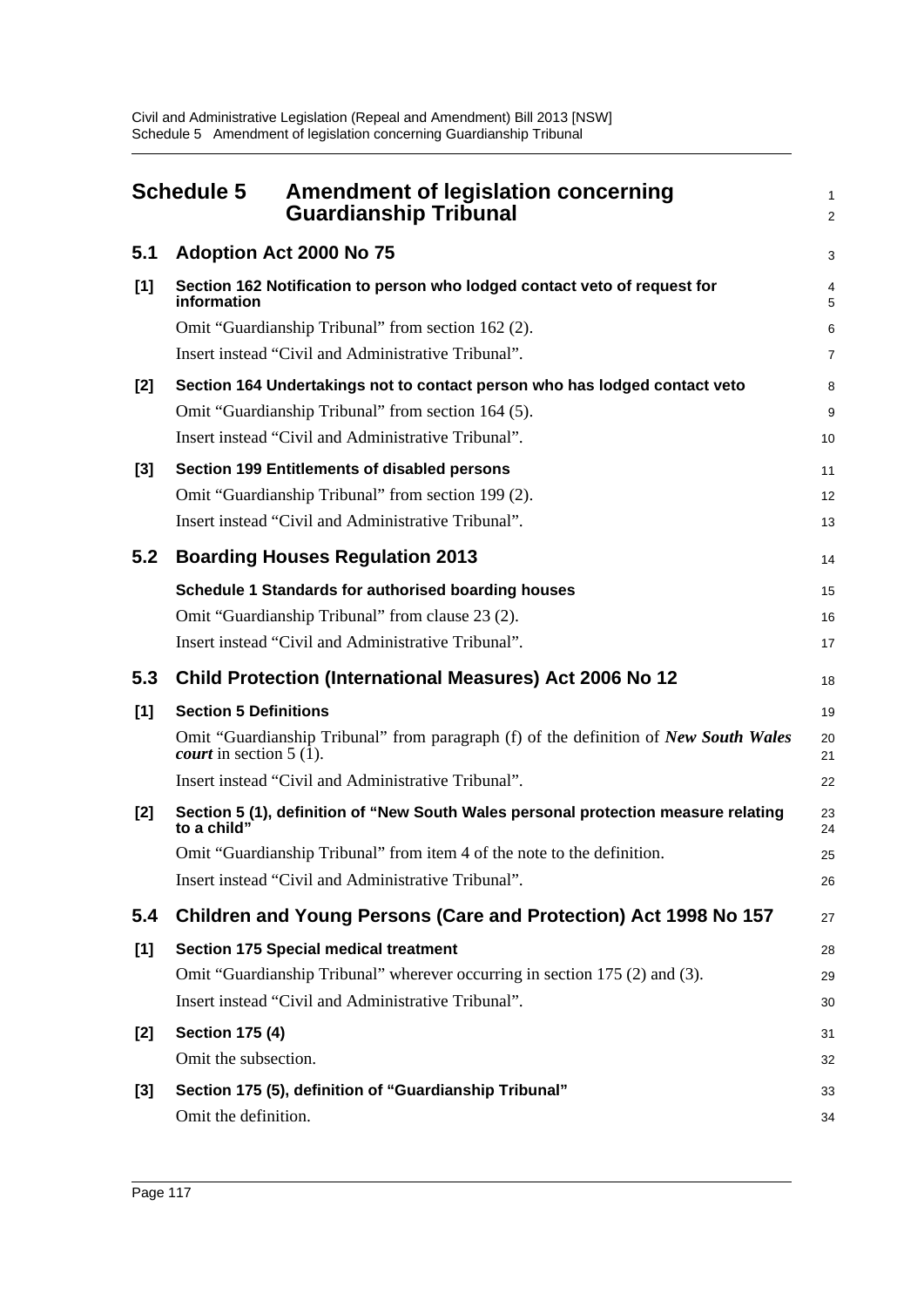| $5.5\,$ | <b>Court Security Regulation 2011</b>                                                                                                                                                                                                                                                                                                   | 1                    |
|---------|-----------------------------------------------------------------------------------------------------------------------------------------------------------------------------------------------------------------------------------------------------------------------------------------------------------------------------------------|----------------------|
|         | <b>Clause 4 Definition of "court"</b>                                                                                                                                                                                                                                                                                                   | $\overline{c}$       |
|         | Omit the clause.                                                                                                                                                                                                                                                                                                                        | 3                    |
| 5.6     | <b>Government Information (Public Access) Regulation 2009</b>                                                                                                                                                                                                                                                                           | 4                    |
|         | Schedule 3 Agencies declared to be part of other agencies                                                                                                                                                                                                                                                                               | 5                    |
|         | Omit the matter relating to the Guardianship Tribunal.                                                                                                                                                                                                                                                                                  | 6                    |
| 5.7     | Guardianship Act 1987 No 257                                                                                                                                                                                                                                                                                                            | 7                    |
| $[1]$   | <b>Section 3 Definitions</b>                                                                                                                                                                                                                                                                                                            | 8                    |
|         | Omit the definitions of <i>community member</i> , <i>legal member</i> , <i>member category</i> , <i>officer</i> ,<br><i>professional member</i> and <i>Registrar</i> from section $3(1)$ .                                                                                                                                              | 9<br>10              |
|         | Insert in alphabetical order:                                                                                                                                                                                                                                                                                                           | 11                   |
|         | <i>officer</i> means a person employed under Chapter 1A of the <i>Public Sector</i><br><i>Employment and Management Act 2002</i> in the Government Service to enable<br>the Tribunal to exercise its functions in the Guardianship Division of the<br>Tribunal.                                                                         | 12<br>13<br>14<br>15 |
| [2]     | Section 3 (1), definition of "Tribunal"                                                                                                                                                                                                                                                                                                 | 16                   |
|         | Omit the definition. Insert instead:                                                                                                                                                                                                                                                                                                    | 17                   |
|         | <b>Tribunal</b> means the Civil and Administrative Tribunal.                                                                                                                                                                                                                                                                            | 18                   |
| $[3]$   | Section 3E Meaning of "close friend or relative"                                                                                                                                                                                                                                                                                        | 19                   |
|         | Omit "President of the Tribunal" from section 3E (2).                                                                                                                                                                                                                                                                                   | 20                   |
|         | Insert instead "Division Head of the Guardianship Division of the Tribunal".                                                                                                                                                                                                                                                            | 21                   |
| [4]     | Section 3F Persons who are "parties" to proceedings under this Act                                                                                                                                                                                                                                                                      | 22                   |
|         | Omit "section 57A" wherever occurring.                                                                                                                                                                                                                                                                                                  | 23                   |
|         | Insert instead "section 44 of the Civil and Administrative Tribunal Act 2013".                                                                                                                                                                                                                                                          | 24                   |
| [5]     | Part 3, Division 4 Assessment and review of guardianship orders                                                                                                                                                                                                                                                                         | 25                   |
|         | Insert after the Division heading:                                                                                                                                                                                                                                                                                                      | 26                   |
|         | <b>Note.</b> A review by the Tribunal under this Division of a guardianship order it has made<br>is not an internal appeal or an exercise of its administrative review jurisdiction for the<br>purposes of the Civil and Administrative Tribunal Act 2013. It is instead an exercise of<br>the Tribunal's general jurisdiction.         | 27<br>28<br>29<br>30 |
| [6]     | Part 3A, Division 2 Review and revocation of financial management orders                                                                                                                                                                                                                                                                | 31                   |
|         | Insert after the Division heading:                                                                                                                                                                                                                                                                                                      | 32                   |
|         | <b>Note.</b> A review by the Tribunal under this Division of a financial management order it<br>has made is not an internal appeal or an exercise of its administrative review<br>jurisdiction for the purposes of the Civil and Administrative Tribunal Act 2013. It is<br>instead an exercise of the Tribunal's general jurisdiction. | 33<br>34<br>35<br>36 |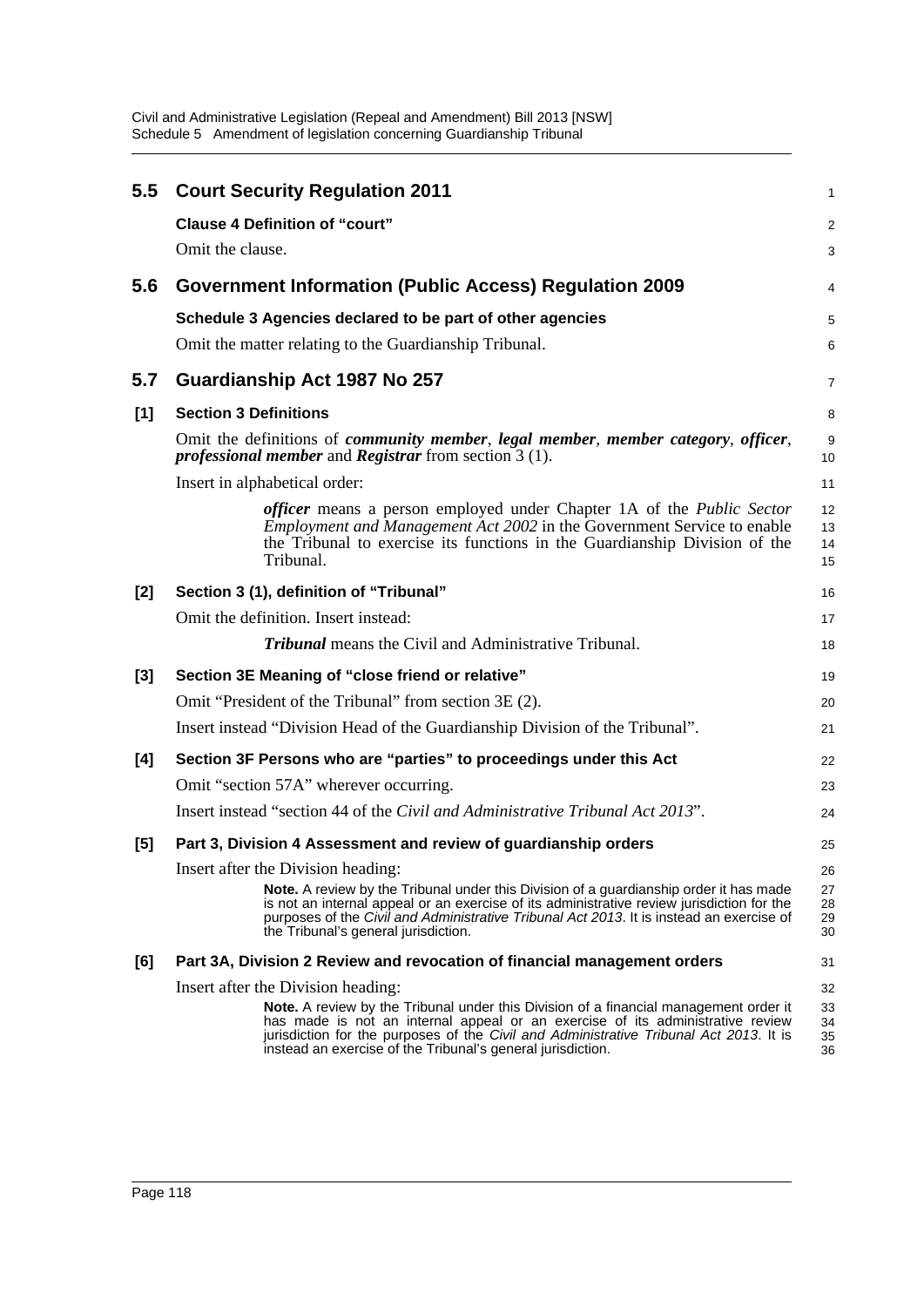| $[7]$  | Part 3A, Division 3 Review of appointment of manager                                                                                                                                                                                                                                                                       | 1                       |
|--------|----------------------------------------------------------------------------------------------------------------------------------------------------------------------------------------------------------------------------------------------------------------------------------------------------------------------------|-------------------------|
|        | Insert after the Division heading:                                                                                                                                                                                                                                                                                         | $\overline{\mathbf{c}}$ |
|        | <b>Note.</b> A review by the Tribunal under this Division of an appointment of a manager is<br>not an internal appeal or an exercise of its administrative review jurisdiction for the<br>purposes of the Civil and Administrative Tribunal Act 2013. It is instead an exercise of<br>the Tribunal's general jurisdiction. | 3<br>4<br>5<br>6        |
| [8]    | Section 42 Applications to the Tribunal                                                                                                                                                                                                                                                                                    | 7                       |
|        | Omit section 42 (4).                                                                                                                                                                                                                                                                                                       | 8                       |
| [9]    | Part 6 The Guardianship Tribunal                                                                                                                                                                                                                                                                                           | 9                       |
|        | Omit the Part.                                                                                                                                                                                                                                                                                                             | 10                      |
| $[10]$ | Section 101 Disclosure of information                                                                                                                                                                                                                                                                                      | 11                      |
|        | Insert "or the <i>Civil and Administrative Tribunal Act 2013</i> " after "this Act" wherever<br>occurring in section 101 (b) and (c).                                                                                                                                                                                      | 12<br>13                |
| $[11]$ | <b>Section 108 Regulations</b>                                                                                                                                                                                                                                                                                             | 14                      |
|        | Omit section $108(1)(c)$ .                                                                                                                                                                                                                                                                                                 | 15                      |
| $[12]$ | <b>Schedule 1 Provisions relating to the Tribunal</b>                                                                                                                                                                                                                                                                      | 16                      |
|        | Omit the Schedule.                                                                                                                                                                                                                                                                                                         | 17                      |
| $[13]$ | <b>Schedule 3 Savings and transitional provisions</b>                                                                                                                                                                                                                                                                      | 18                      |
|        | Insert after clause 1:                                                                                                                                                                                                                                                                                                     | 19                      |
|        | <b>1A</b><br>References to Tribunal before establishment of NCAT                                                                                                                                                                                                                                                           | 20                      |
|        | A reference to the Tribunal in a provision of this Schedule that was inserted<br>before the establishment day (within the meaning of the Civil and<br><i>Administrative Tribunal Act 2013</i> ) is a reference to the former Guardianship<br>Tribunal.                                                                     | 21<br>22<br>23<br>24    |
| 5.8    | <b>Guardianship Regulation 2010</b>                                                                                                                                                                                                                                                                                        | 25                      |
|        | <b>Schedule 1 Forms</b>                                                                                                                                                                                                                                                                                                    | 26                      |
|        | Omit "Guardianship Tribunal" wherever occurring.                                                                                                                                                                                                                                                                           | 27                      |
|        | Insert instead "Civil and Administrative Tribunal".                                                                                                                                                                                                                                                                        | 28                      |
| 5.9    |                                                                                                                                                                                                                                                                                                                            |                         |
|        | NSW Trustee and Guardian Act 2009 No 49                                                                                                                                                                                                                                                                                    | 29                      |
| [1]    | <b>Section 3 Definitions</b>                                                                                                                                                                                                                                                                                               | 30                      |
|        | Omit the definition of <b>Guardianship Tribunal</b> from section $3(1)$ .                                                                                                                                                                                                                                                  | 31                      |
| $[2]$  | <b>Section 56 General management functions</b>                                                                                                                                                                                                                                                                             | 32                      |
|        | Omit "Guardianship Tribunal" from section 56 (b).                                                                                                                                                                                                                                                                          | 33                      |
|        | Insert instead "Civil and Administrative Tribunal".                                                                                                                                                                                                                                                                        | 34                      |
| $[3]$  | Section 64 Orders by Supreme Court and NSW Trustee as to management of estates                                                                                                                                                                                                                                             | 35                      |
|        | Omit "Guardianship Tribunal" from section 64 (4).<br>Insert instead "Civil and Administrative Tribunal".                                                                                                                                                                                                                   | 36                      |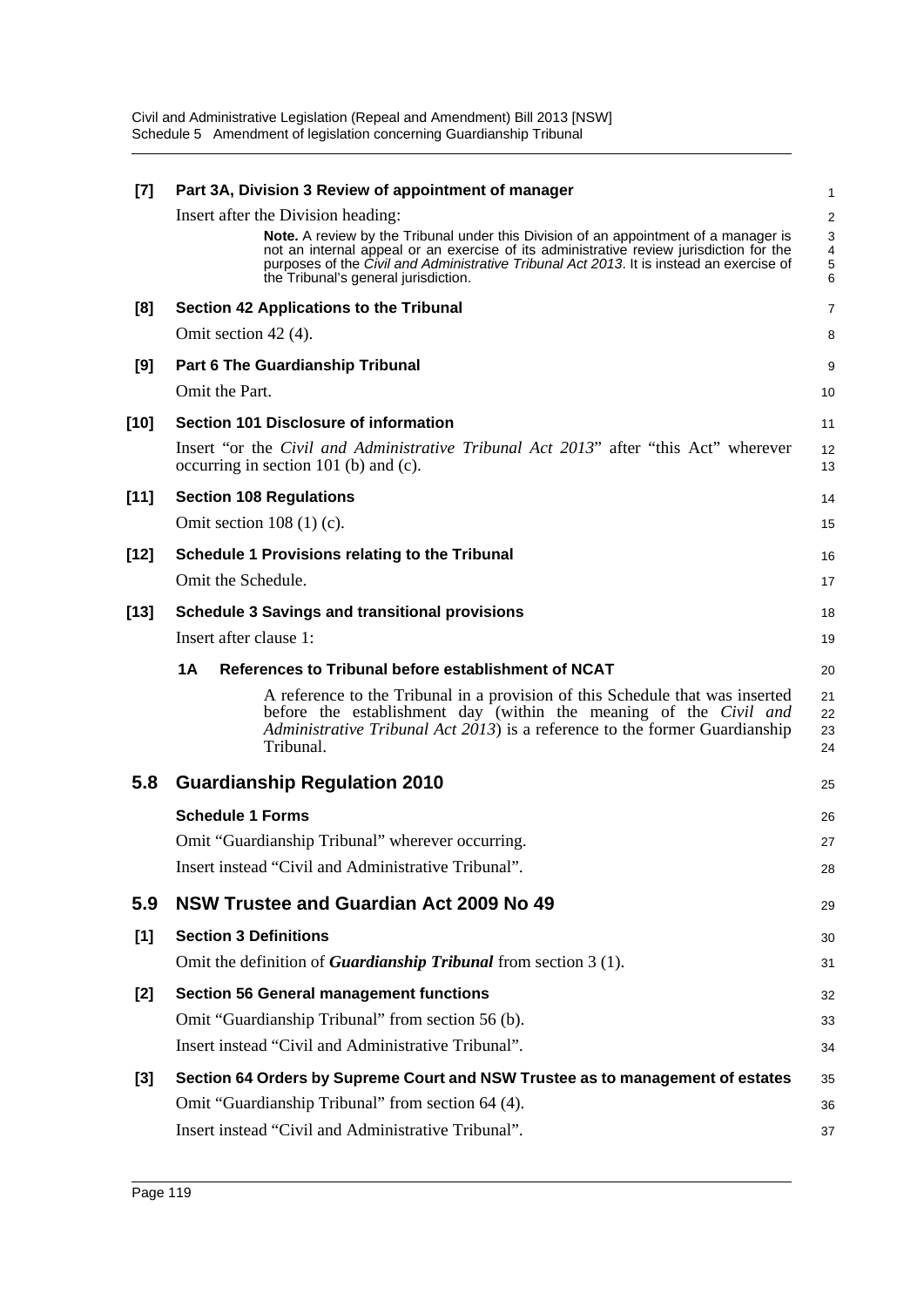| [4]    | Section 65 Orders by Supreme Court and NSW Trustee as to property                   | 1              |
|--------|-------------------------------------------------------------------------------------|----------------|
|        | Omit "Guardianship Tribunal" from section 65 (4).                                   | $\overline{c}$ |
|        | Insert instead "Civil and Administrative Tribunal".                                 | 3              |
| [5]    | Section 66 NSW Trustee may authorise and direct functions of other managers         | 4              |
|        | Omit "Guardianship Tribunal" from section 66 (3).                                   | 5              |
|        | Insert instead "Civil and Administrative Tribunal".                                 | 6              |
| [6]    | Section 67 Managers may execute documents                                           | $\overline{7}$ |
|        | Omit "Guardianship Tribunal" from section 67 (1).                                   | 8              |
|        | Insert instead "Civil and Administrative Tribunal".                                 | 9              |
| $[7]$  | Section 68 Security may be required in respect of estate management                 | 10             |
|        | Omit "Guardianship Tribunal" wherever occurring in section 68 (1) and (4).          | 11             |
|        | Insert instead "Civil and Administrative Tribunal".                                 | 12             |
| [8]    | Section 69 Managers may lodge estate funds with NSW Trustee                         | 13             |
|        | Omit "Guardianship Tribunal". Insert instead "Civil and Administrative Tribunal".   | 14             |
| [9]    | Section 85 Termination by revocation of orders                                      | 15             |
|        | Omit "Guardianship Tribunal" from the note to the section.                          | 16             |
|        | Insert instead "Civil and Administrative Tribunal".                                 | 17             |
| $[10]$ | Section 89 NSW Trustee may terminate management of protected persons or<br>patients | 18<br>19       |
|        | Omit "Guardianship Tribunal" from section 89 (3).                                   | 20             |
|        | Insert instead "Civil and Administrative Tribunal".                                 | 21             |
| $[11]$ | Section 97 NSW Trustee may continue to act after termination event occurs           | 22             |
|        | Omit "Guardianship Tribunal" from section 97 (b).                                   | 23             |
|        | Insert instead "Civil and Administrative Tribunal".                                 | 24             |
| $[12]$ | Section 98 Estate to be handed over on termination of management                    | 25             |
|        | Omit "Guardianship Tribunal" from section 98 (1).                                   | 26             |
|        | Insert instead "Civil and Administrative Tribunal".                                 | 27             |
|        | 5.10 Powers of Attorney Act 2003 No 53                                              | 28             |
| [1]    | <b>Section 3 Definitions</b>                                                        | 29             |
|        | Omit the definition of <b>Guardianship Tribunal</b> from section $3(1)$ .           | 30             |
| [2]    | <b>Section 26 Review tribunals</b>                                                  | 31             |
|        | Omit "Guardianship Tribunal" from section 26 (a).                                   | 32             |
|        | Insert instead "Civil and Administrative Tribunal".                                 | 33             |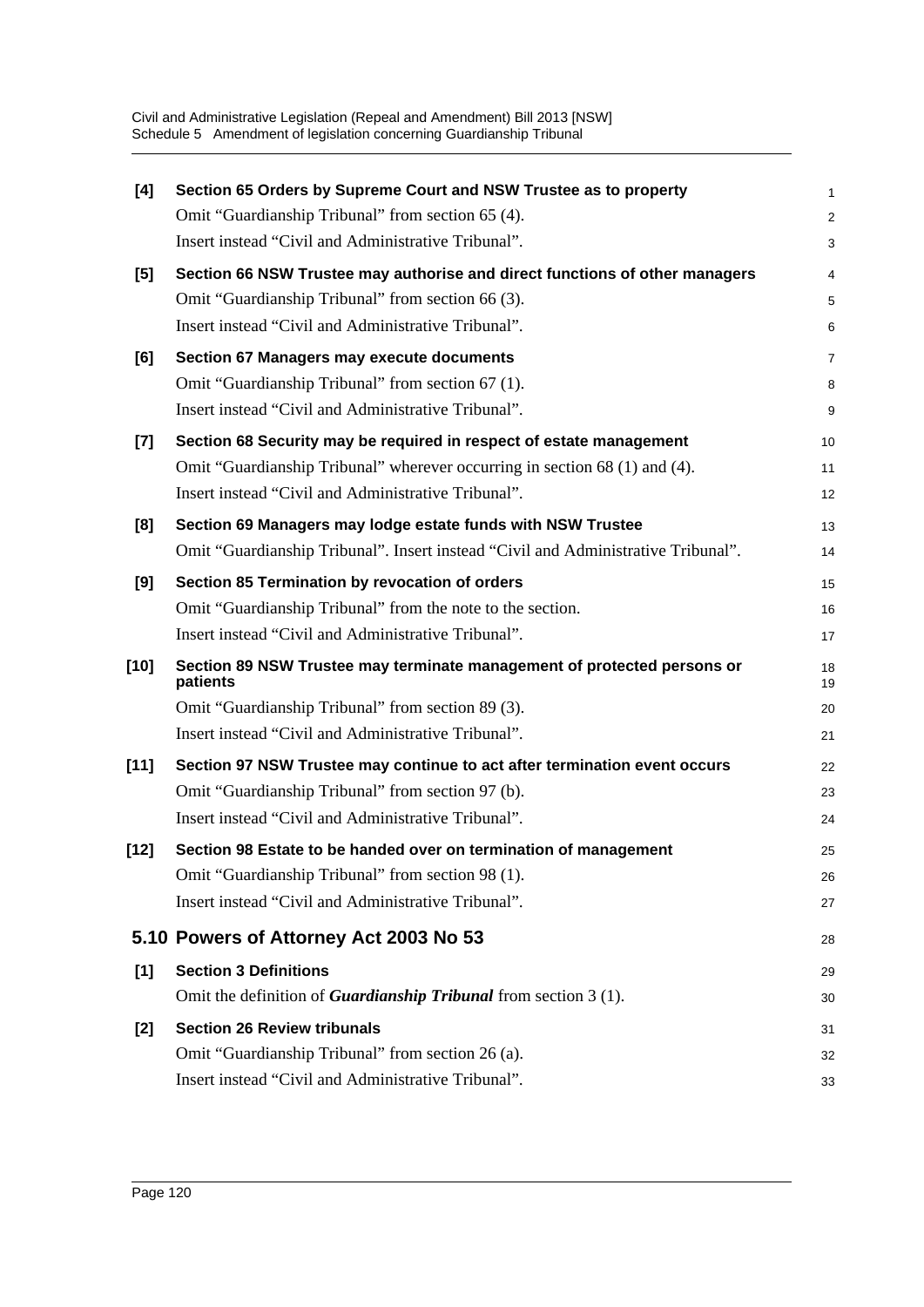| $[3]$  |                    | Section 27 Concurrent jurisdiction of review tribunals                                                                                                                                                                                                                                     | 1                    |
|--------|--------------------|--------------------------------------------------------------------------------------------------------------------------------------------------------------------------------------------------------------------------------------------------------------------------------------------|----------------------|
|        |                    | Omit "Guardianship Tribunal" from section 27 (4).                                                                                                                                                                                                                                          | 2                    |
|        |                    | Insert instead "Civil and Administrative Tribunal".                                                                                                                                                                                                                                        | 3                    |
| [4]    |                    | Section 33 Reviewable powers of attorney                                                                                                                                                                                                                                                   | 4                    |
|        |                    | Omit "Guardianship Tribunal" wherever occurring in section 33 (2) and (3).                                                                                                                                                                                                                 | 5                    |
|        |                    | Insert instead "Civil and Administrative Tribunal".                                                                                                                                                                                                                                        | 6                    |
| [5]    |                    | Section 34 Referral of application to different review tribunal                                                                                                                                                                                                                            | 7                    |
|        |                    | Omit "Guardianship Tribunal" wherever occurring in section 34 (1).                                                                                                                                                                                                                         | 8                    |
|        |                    | Insert instead "Civil and Administrative Tribunal".                                                                                                                                                                                                                                        | 9                    |
| [6]    |                    | Section 37 Review tribunal may treat certain applications for review of power of<br>attorney as application for management order                                                                                                                                                           | 10<br>11             |
|        |                    | Omit "Guardianship Tribunal" from section 37 (1).                                                                                                                                                                                                                                          | 12                   |
|        |                    | Insert instead "Civil and Administrative Tribunal".                                                                                                                                                                                                                                        | 13                   |
| $[7]$  |                    | Part 5, Division 5 Reference of questions of law                                                                                                                                                                                                                                           | 14                   |
|        | Omit the Division. |                                                                                                                                                                                                                                                                                            | 15                   |
| [8]    |                    | Part 5, Division 6 Appeals from decisions of Guardianship Tribunal                                                                                                                                                                                                                         | 16                   |
|        | Omit the Division. |                                                                                                                                                                                                                                                                                            | 17                   |
| [9]    |                    | Section 42 Procedure where principal incommunicate                                                                                                                                                                                                                                         | 18                   |
|        |                    | Omit section 42 (3). Insert instead:                                                                                                                                                                                                                                                       | 19                   |
|        | (3)                | A reference to rules of court in subsection (1) includes a reference to the<br>procedural rules of the Civil and Administrative Tribunal (within the meaning<br>of the Civil and Administrative Tribunal Act 2013) in relation to proceedings<br>in that Tribunal brought under this Part. | 20<br>21<br>22<br>23 |
| $[10]$ |                    | Section 50 Effect of management of estate                                                                                                                                                                                                                                                  | 24                   |
|        |                    | Omit "Guardianship Tribunal" wherever occurring in section 50 (4) and (5).                                                                                                                                                                                                                 | 25                   |
|        |                    | Insert instead "Civil and Administrative Tribunal".                                                                                                                                                                                                                                        | 26                   |
|        |                    | 5.11 Powers of Attorney Regulation 2011                                                                                                                                                                                                                                                    | 27                   |
| [1]    |                    | <b>Clause 4A Prescribed forms for power of attorney</b>                                                                                                                                                                                                                                    | 28                   |
|        |                    | Insert at the end of clause $4A(2)$ :<br>Note. References to the Guardianship Tribunal in the former Schedule 2 to the Act may<br>be replaced with references to the Civil and Administrative Tribunal.                                                                                    | 29<br>30<br>31       |
| [2]    |                    | Schedule 2 Prescribed forms for power of attorney                                                                                                                                                                                                                                          | 32                   |
|        |                    | Omit "Guardianship Tribunal" wherever occurring in Forms 1 and 2.                                                                                                                                                                                                                          | 33                   |
|        |                    | Insert instead "Civil and Administrative Tribunal".                                                                                                                                                                                                                                        | 34                   |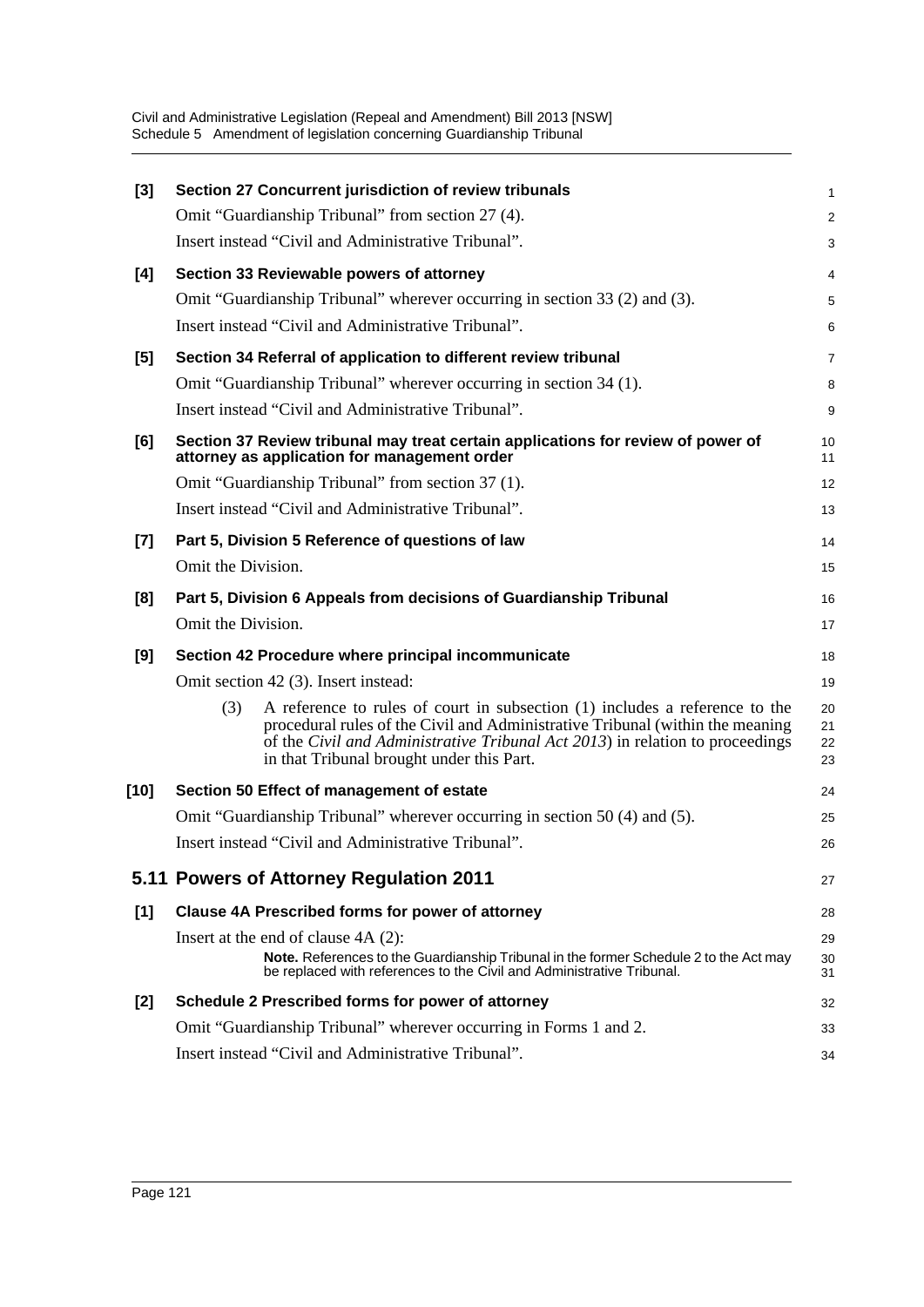| 5.12 Statutory and Other Offices Remuneration Act 1975 (1976 No 4)                                          |               |  |
|-------------------------------------------------------------------------------------------------------------|---------------|--|
| <b>Schedule 3 Public offices</b>                                                                            | $\mathcal{P}$ |  |
| Omit the matter relating to the President and Deputy President of the Guardianship Tribunal<br>from Part 2. | $\mathcal{R}$ |  |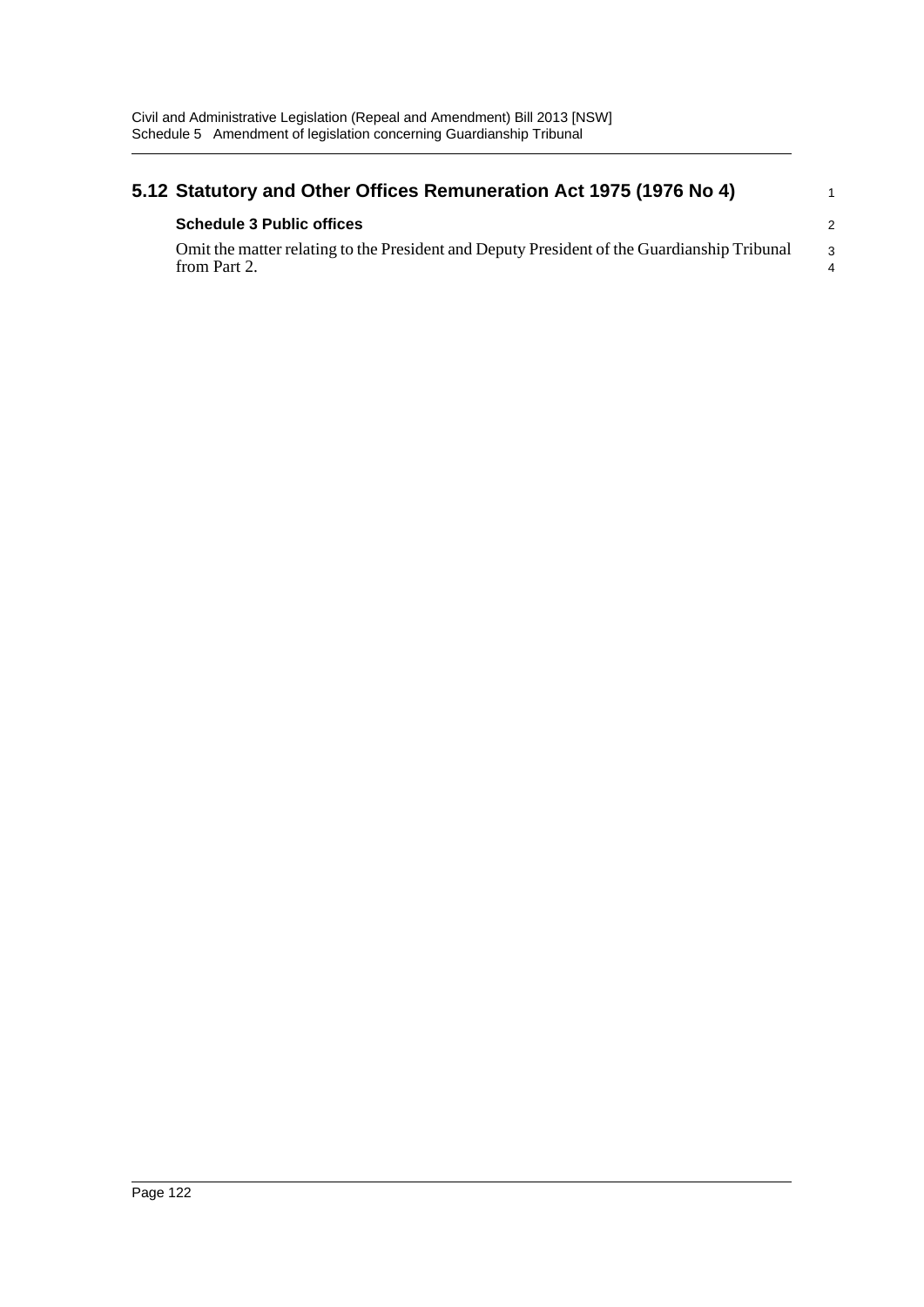|       | <b>Schedule 6</b>            | Amendment of legislation concerning health<br>practitioner tribunals                                                                                                                                                                                                   | 1<br>$\overline{a}$        |
|-------|------------------------------|------------------------------------------------------------------------------------------------------------------------------------------------------------------------------------------------------------------------------------------------------------------------|----------------------------|
| 6.1   |                              | Defamation Act 2005 No 77                                                                                                                                                                                                                                              | 3                          |
| [1]   |                              | Schedule 1 Additional publications to which absolute privilege applies<br>Omit "Medical Tribunal" from clause 15 (1) (a) (vi).<br>Insert instead "Civil and Administrative Tribunal".                                                                                  | 4<br>5<br>6                |
| [2]   |                              | <b>Schedule 2 Additional kinds of public documents</b><br>Omit "Medical Tribunal" from clause 1 (1) (d).<br>Insert instead "Civil and Administrative Tribunal".                                                                                                        | 7<br>8<br>9                |
| $[3]$ |                              | Schedule 3 Additional proceedings of public concern<br>Omit "Medical Tribunal" from clause 7 (d).<br>Insert instead "Civil and Administrative Tribunal".                                                                                                               | 10<br>11<br>12             |
| 6.2   |                              | <b>Government Information (Public Access) Regulation 2009</b>                                                                                                                                                                                                          | 13                         |
|       | and the Osteopaths Tribunal. | Schedule 3 Agencies declared to be part of other agencies<br>Omit the matter relating to the Chiropractors Tribunal, the Nurses and Midwives Tribunal                                                                                                                  | 14<br>15<br>16             |
| 6.3   |                              | <b>Health Care Complaints Act 1993 No 105</b>                                                                                                                                                                                                                          | 17                         |
|       |                              | Section 94C Protection from liability for certain publications                                                                                                                                                                                                         | 18                         |
|       | Insert instead:<br>(b)       | Omit paragraph (b) from the definition of <b>protected person</b> in section 94C (2).<br>a professional council or assessment committee established under the<br>Health Practitioner Regulation National Law (NSW) or a member of<br>any such council or committee, or | 19<br>20<br>21<br>22<br>23 |
| 6.4   | <b>No 86</b>                 | <b>Health Practitioner Regulation (Adoption of National Law) Act 2009</b>                                                                                                                                                                                              | 24<br>25                   |
| [1]   |                              | Section 6C Responsible tribunal for Health Practitioner Regulation National Law<br>Omit "Each Tribunal is declared to be a".<br>Insert instead "The Civil and Administrative Tribunal is declared to be the".                                                          | 26<br>27<br>28             |
| $[2]$ |                              | Schedule 1 Modification of Health Practitioner Regulation National Law<br>Omit "each Tribunal is a" from the note in Schedule 1 [6].<br>Insert instead "the Civil and Administrative Tribunal is the".                                                                 | 29<br>30<br>31             |
| $[3]$ | Omit section $41Q(3)$ (b).   | Schedule 1 [8], section 41Q Executive Officer [NSW]                                                                                                                                                                                                                    | 32<br>33                   |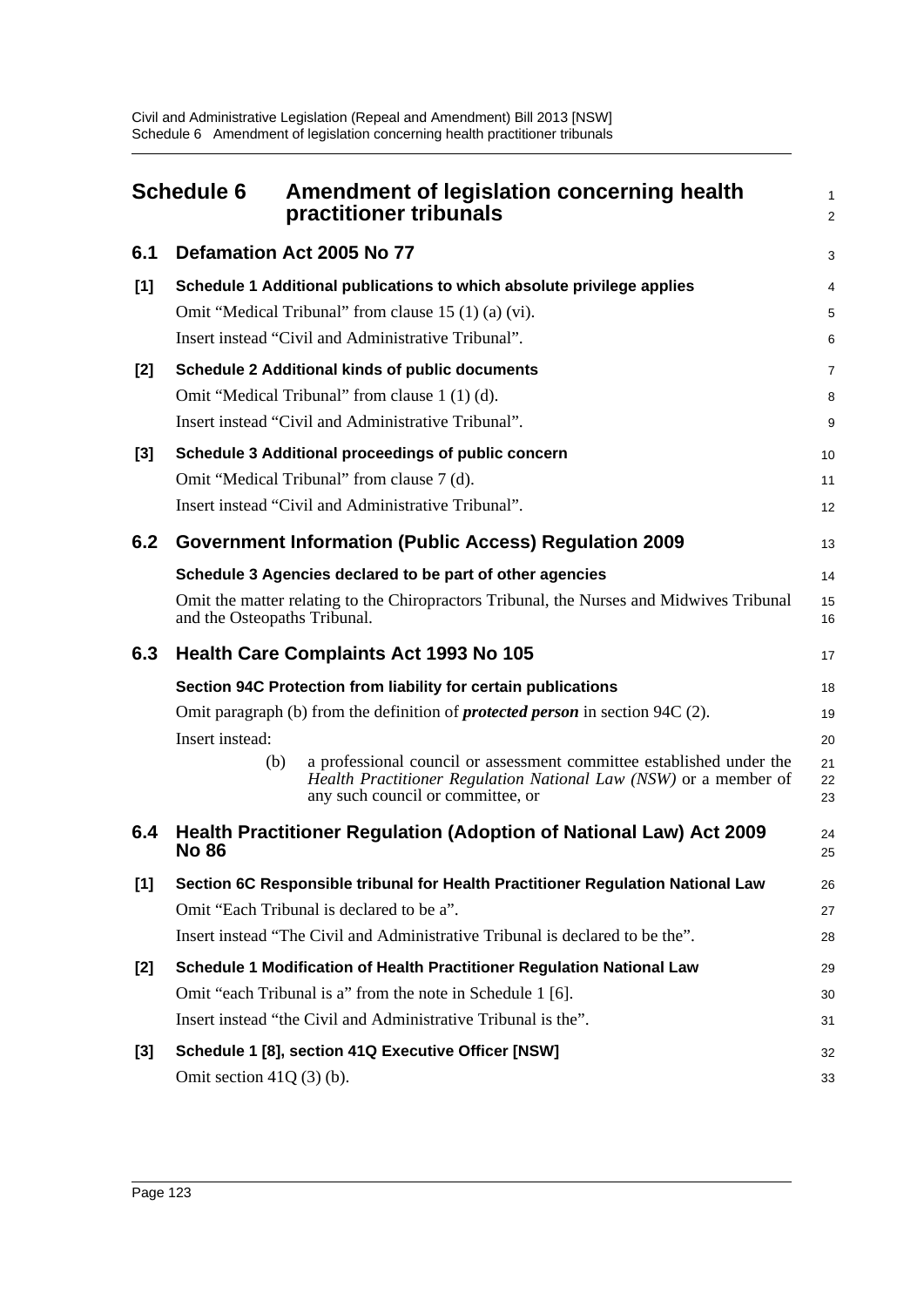| [4]    | Schedule 1 [13], section 138 Definitions [NSW]                                                                                                | 1              |
|--------|-----------------------------------------------------------------------------------------------------------------------------------------------|----------------|
|        | Omit paragraph (a) from the definition of <b><i>court</i></b> in section 138 (1). Insert instead:                                             | $\overline{c}$ |
|        | the Tribunal; or<br>(a)                                                                                                                       | 3              |
| [5]    | Schedule 1 [13], section 138 (1), definition of "Tribunal"                                                                                    | 4              |
|        | Omit the definition. Insert instead:                                                                                                          | 5              |
|        | <b>Tribunal</b> means the Civil and Administrative Tribunal.                                                                                  | 6              |
| [6]    | Schedule 1 [13], section 138 (1)                                                                                                              | 7              |
|        | Insert in alphabetical order:                                                                                                                 | 8              |
|        | <b>Tribunal List Manager</b> means the List Manager of the Health Practitioner<br>Division List of the Occupational Division of the Tribunal. | 9<br>10        |
| $[7]$  | Schedule 1 [13], section 139B Meaning of "unsatisfactory professional conduct" of<br>registered health practitioner generally [NSW]           | 11<br>12       |
|        | Omit "Tribunal" wherever occurring. Insert instead "the Tribunal".                                                                            | 13             |
| [8]    | Schedule 1 [15], section 145B Courses of action available to Council on complaint<br>[NSW]                                                    | 14<br>15       |
|        | Omit "a Tribunal" from section 145B (1) (c). Insert instead "the Tribunal".                                                                   | 16             |
| [9]    | Schedule 1 [15], section 145D Serious complaints must be referred to Tribunal [NSW]                                                           | 17             |
|        | Omit "for the health profession" from section 145D (1).                                                                                       | 18             |
| $[10]$ | Schedule 1 [15], sections 146D (3) and 148G (3)                                                                                               | 19             |
|        | Omit "the Chairperson of the Tribunal or to a Deputy Chairperson nominated by the<br>Chairperson" wherever occurring.                         | 20<br>21       |
|        | Insert instead "the Tribunal".                                                                                                                | 22             |
| $[11]$ | Schedule 1 [15], sections 146D (4) and (6) and 148G (4) and (6)                                                                               | 23             |
|        | Omit "Chairperson or Deputy Chairperson" wherever occurring.                                                                                  | 24             |
|        | Insert instead "Tribunal".                                                                                                                    | 25             |
| $[12]$ | Schedule 1 [15], section 146E Council may refer contravention of conditions to<br>Tribunal [NSW]                                              | 26<br>27       |
|        | Omit "for the profession" from section 146E (1).                                                                                              | 28             |
| $[13]$ | Schedule 1 [15], section 147A Complaints that may be referred to Committee [NSW]                                                              | 29             |
|        | Omit "a Tribunal" from section 147A (1) (b). Insert instead "the Tribunal".                                                                   | 30             |
| $[14]$ | Schedule 1 [15], section 149 Powers may be exercised if complaint proved or<br>admitted [NSW]                                                 | 31<br>32       |
|        | Omit "A Tribunal". Insert instead "The Tribunal".                                                                                             | 33             |
| $[15]$ | Schedule 1 [15], section 149C Tribunals may suspend or cancel registration in<br>certain cases [NSW]                                          | 34<br>35       |
|        | Omit "A Tribunal" wherever occurring in section 149C (1) and (2).                                                                             | 36             |
|        | Insert instead "The Tribunal".                                                                                                                | 37             |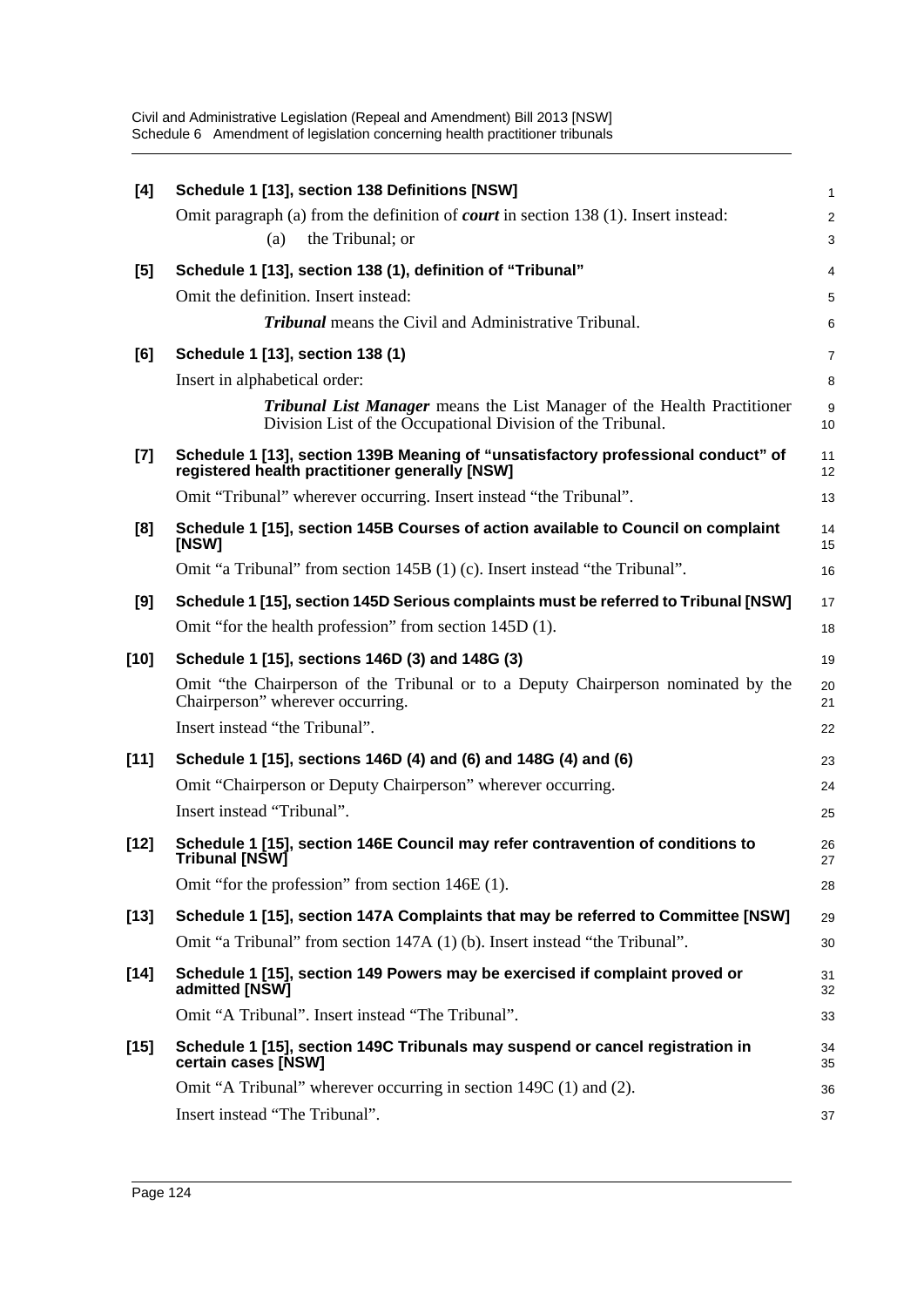| $[16]$ | Schedule 1 [15], section 149D Council may refer contravention of disciplinary order<br>to Tribunal [NSW]                                                                                | 1<br>2                    |
|--------|-----------------------------------------------------------------------------------------------------------------------------------------------------------------------------------------|---------------------------|
|        | Omit "for the profession" from section 149D (1).                                                                                                                                        | $\ensuremath{\mathsf{3}}$ |
| $[17]$ | Schedule 1 [15], section 150 Suspension or conditions of registration to protect<br>public [NSW]                                                                                        | 4<br>5                    |
|        | Omit "for the health profession for which the Council is established" from<br>section 150 $(3)$ (a).                                                                                    | 6<br>$\overline{7}$       |
| $[18]$ | Schedule 1 [15], section 150 (4) (b)<br>Omit "for the profession".                                                                                                                      | 8<br>$\boldsymbol{9}$     |
| $[19]$ | Schedule 1 [15], section 150E Special provision-performance assessment [NSW]                                                                                                            | 10                        |
|        | Omit "a Committee or the Tribunal for the health profession" from section 150E (6).                                                                                                     | 11                        |
|        | Insert instead "a Committee for the health profession or the Tribunal".                                                                                                                 | 12                        |
| $[20]$ | Schedule 1 [15], section 150G Ending suspension [NSW]                                                                                                                                   | 13                        |
|        | Omit "for the health profession" from section 150G (b).                                                                                                                                 | 14                        |
| $[21]$ | Schedule 1 [15], section 150H Duration of conditions-complaint matters [NSW]                                                                                                            | 15                        |
|        | Omit "for the health profession" from section 150H (3) (b).                                                                                                                             | 16                        |
| $[22]$ | Schedule 1 [15], section 150I Duration of conditions-impairment matters [NSW]                                                                                                           | 17                        |
|        | Omit "for the health profession" from section 150I (9) (b).                                                                                                                             | 18                        |
| $[23]$ | Schedule 1 [15], section 158 Appeals against decisions of Committee [NSW]                                                                                                               | 19                        |
|        | Omit "for the health profession" from section 158 (1).                                                                                                                                  | 20                        |
| $[24]$ | Schedule 1 [15], section 158 (1) (c)                                                                                                                                                    | 21                        |
|        | Omit "the Chairperson or Deputy Chairperson of the Tribunal" from section 158 (1) (c).                                                                                                  | 22                        |
|        | Insert instead "the Tribunal List Manager".                                                                                                                                             | 23                        |
| $[25]$ | Schedule 1 [15], section 158 (1)                                                                                                                                                        | 24                        |
|        | Insert at the end of the subsection:                                                                                                                                                    | 25                        |
|        | Note. An appeal under this section is an external appeal to the Tribunal for the<br>purposes of the Civil and Administrative Tribunal Act 2013.                                         | 26<br>27                  |
| $[26]$ | Schedule 1 [15], section 158A Appeals on points of law [NSW]                                                                                                                            | 28                        |
|        | Omit "to the Chairperson of the Tribunal or a Deputy Chairperson nominated by the<br>Chairperson" from section 158A (1).                                                                | 29<br>30                  |
|        |                                                                                                                                                                                         |                           |
|        | Insert instead "to the Tribunal".                                                                                                                                                       | 31                        |
| $[27]$ | Schedule 1 [15], section 158A (1)                                                                                                                                                       | 32                        |
|        | Insert at the end of the subsection:<br>Note. An appeal under this section is an external appeal to the Tribunal for the<br>purposes of the Civil and Administrative Tribunal Act 2013. | 33<br>34<br>35            |
| $[28]$ | Schedule 1 [15], section 158A (4)                                                                                                                                                       | 36                        |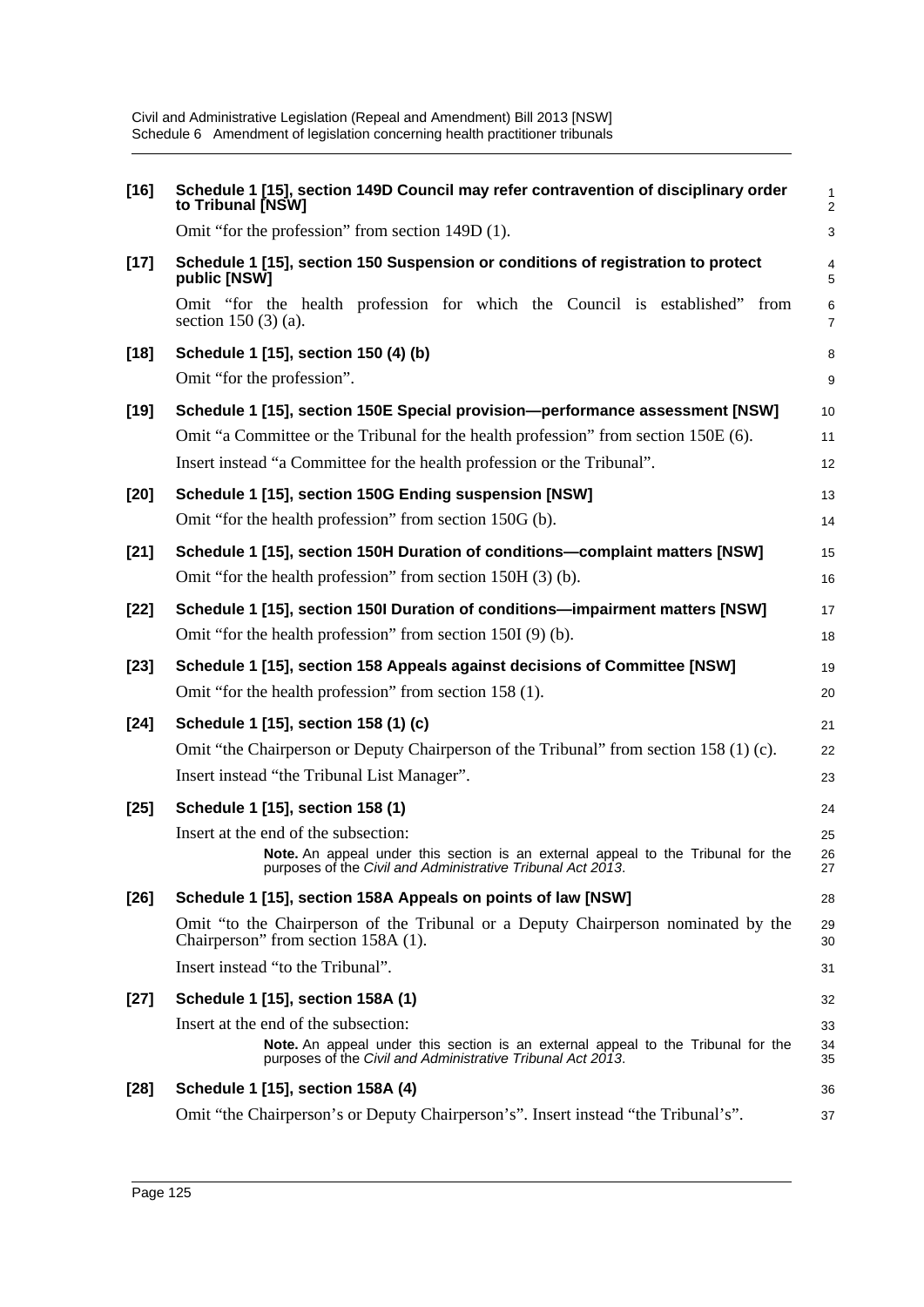| $[29]$ | Schedule 1 [15], section 159 Right of appeal [NSW]                                                                                                     | 1              |
|--------|--------------------------------------------------------------------------------------------------------------------------------------------------------|----------------|
|        | Omit "A person may appeal to the Tribunal for a health profession" from section 159 (1).                                                               | $\overline{a}$ |
|        | Insert instead "A person may appeal to the Tribunal against any of the following decisions<br>of a Council for a health profession".                   | 3<br>4         |
| $[30]$ | Schedule 1 [15], section 159 (1)                                                                                                                       | 5              |
|        | Omit "; or" wherever occurring. Insert instead ";".                                                                                                    | 6              |
| $[31]$ | Schedule 1 [15], section 159 (1)                                                                                                                       | 7              |
|        | Insert at the end of the subsection:                                                                                                                   | 8              |
|        | <b>Note.</b> An appeal under this section is an external appeal to the Tribunal for the<br>purposes of the Civil and Administrative Tribunal Act 2013. | g<br>10        |
| $[32]$ | Schedule 1 [15], section 159A Appeal by student against order [NSW]                                                                                    | 11             |
|        | Omit "for a health profession" from section 159A (1).                                                                                                  | 12             |
| $[33]$ | Schedule 1 [15], section 159A (1)                                                                                                                      | 13             |
|        | Insert at the end of the subsection:                                                                                                                   | 14             |
|        | Note. An appeal under this section is an external appeal to the Tribunal for the<br>purposes of the Civil and Administrative Tribunal Act 2013.        | 15<br>16       |
| $[34]$ | Schedule 1 [15], section 159A (2)                                                                                                                      | 17             |
|        | Omit the subsection.                                                                                                                                   | 18             |
| $[35]$ | Schedule 1 [15], section 159A (3)                                                                                                                      | 19             |
|        | Omit "Executive Officer". Insert instead "Tribunal".                                                                                                   | 20             |
| $[36]$ | Schedule 1 [15], section 159B Appeals on point of law [NSW]                                                                                            | 21             |
|        | Omit "to the Chairperson or a Deputy Chairperson of the Tribunal for the health profession"<br>from section $159B(1)$ .                                | 22<br>23       |
|        | Insert instead "to the Tribunal".                                                                                                                      | 24             |
| $[37]$ | Schedule 1 [15], section 159B (1)                                                                                                                      | 25             |
|        | Insert at the end of the subsection:                                                                                                                   | 26             |
|        | Note. An appeal under this section is an external appeal to the Tribunal for the<br>purposes of the Civil and Administrative Tribunal Act 2013.        | 27<br>28       |
| $[38]$ | Schedule 1 [15], section 159C Tribunal's powers on appeal [NSW]                                                                                        | 29             |
|        | Omit "a Tribunal" and "A Tribunal's" wherever occurring.                                                                                               | 30             |
|        | Insert instead "the Tribunal" and "The Tribunal's", respectively.                                                                                      | 31             |
| $[39]$ | Schedule 1 [15], section 160A Appeals on points of law [NSW]                                                                                           | 32             |
|        | Omit "for the health profession in which the practitioner is registered" from<br>section $160A(1)$ .                                                   | 33<br>34       |
| $[40]$ | Schedule 1 [15], section 160A (1)                                                                                                                      | 35             |
|        | Insert at the end of the subsection:                                                                                                                   | 36             |
|        | Note. An appeal under this section is an external appeal to the Tribunal for the<br>purposes of the Civil and Administrative Tribunal Act 2013.        | 37<br>38       |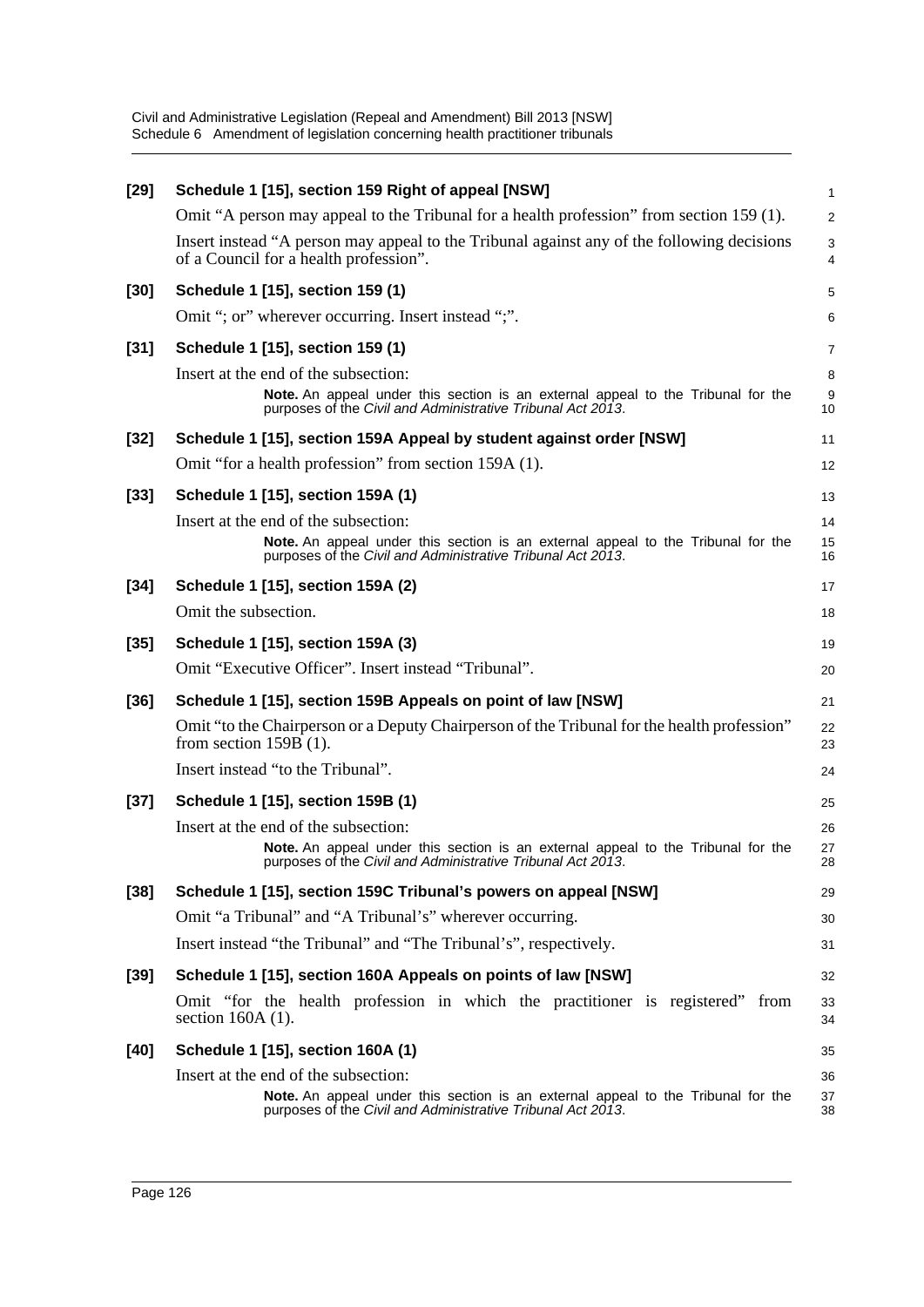| $[41]$ | Schedule 1 [15], section 161 When appeal must be made [NSW]                                                                                                                                                              | $\mathbf{1}$   |
|--------|--------------------------------------------------------------------------------------------------------------------------------------------------------------------------------------------------------------------------|----------------|
|        | Omit "Executive Officer" from section 161 (b). Insert instead "Tribunal".                                                                                                                                                | $\overline{2}$ |
| $[42]$ | Schedule 1 [15], section 161A Lodgment of appeal [NSW]                                                                                                                                                                   | 3              |
|        | Omit the section.                                                                                                                                                                                                        | 4              |
| $[43]$ | Schedule 1 [15], section 161B Appeal does not stay decision [NSW]                                                                                                                                                        | 5              |
|        | Omit "the Chairperson or a Deputy Chairperson of the Tribunal".                                                                                                                                                          | 6              |
|        | Insert instead "the Tribunal".                                                                                                                                                                                           | $\overline{7}$ |
| [44]   | Schedule 1 [15], Part 8, Division 7                                                                                                                                                                                      | 8              |
|        | Omit the Division.                                                                                                                                                                                                       | 9              |
| $[45]$ | Schedule 1 [15], section 163 Appropriate review body [NSW]                                                                                                                                                               | 10             |
|        | Omit "Chairperson of the Tribunal" wherever occurring in section 163 (1).                                                                                                                                                | 11             |
|        | Insert instead "Tribunal List Manager".                                                                                                                                                                                  | 12             |
| $[46]$ | Schedule 1 [15], section 163A Right of review [NSW]                                                                                                                                                                      | 13             |
|        | Omit "a Tribunal" from section 163A (3) (b). Insert instead "the Tribunal".                                                                                                                                              | 14             |
| [47]   | Schedule 1 [15], section 163A (4), definition of "decision-making entity"                                                                                                                                                | 15             |
|        | Omit paragraphs (c) and (d) from the definition. Insert instead:                                                                                                                                                         | 16             |
|        | an existing health practitioner tribunal (within the meaning of Part 2 of<br>(c)<br>Schedule 1 to the <i>Civil and Administrative Tribunal Act</i> 2013) or the<br>Chairperson or Deputy Chairperson of such a tribunal; | 17<br>18<br>19 |
|        | the Tribunal or the Tribunal List Manager;<br>(d)                                                                                                                                                                        | 20             |
| $[48]$ | Schedule 1 [15], Part 8, Division 10                                                                                                                                                                                     | 21             |
|        | Omit the Division. Insert instead:                                                                                                                                                                                       | 22             |
|        | <b>Division 10</b><br><b>Constitution and proceedings of Tribunal</b>                                                                                                                                                    | 23             |
|        | <b>Subdivision 1</b><br>Interpretation                                                                                                                                                                                   | 24             |
|        | 165<br><b>Definitions [NSW]</b>                                                                                                                                                                                          | 25             |
|        | In this Division:                                                                                                                                                                                                        | 26             |
|        | Division member means a Division member of the Occupational Division of<br>the Tribunal.                                                                                                                                 | 27<br>28       |
|        | medical practitioner proceedings means proceedings involving a health<br>practitioner who practises in the medical profession or a student of that<br>profession.                                                        | 29<br>30<br>31 |
|        | senior judicial officer means a person who is:                                                                                                                                                                           | 32             |
|        | a Judge of the Supreme Court (or a Judge or other person having the<br>(a)<br>same status as a Judge of the Supreme Court), or                                                                                           | 33<br>34       |
|        | a Judge of the District Court.<br>(b)                                                                                                                                                                                    | 35             |
|        | 165A<br><b>Relationship with NCAT Act [NSW]</b>                                                                                                                                                                          | 36             |
|        | The provisions of this Division are intended to apply despite anything to the<br>contrary in the Civil and Administrative Tribunal Act 2013.                                                                             | 37<br>38       |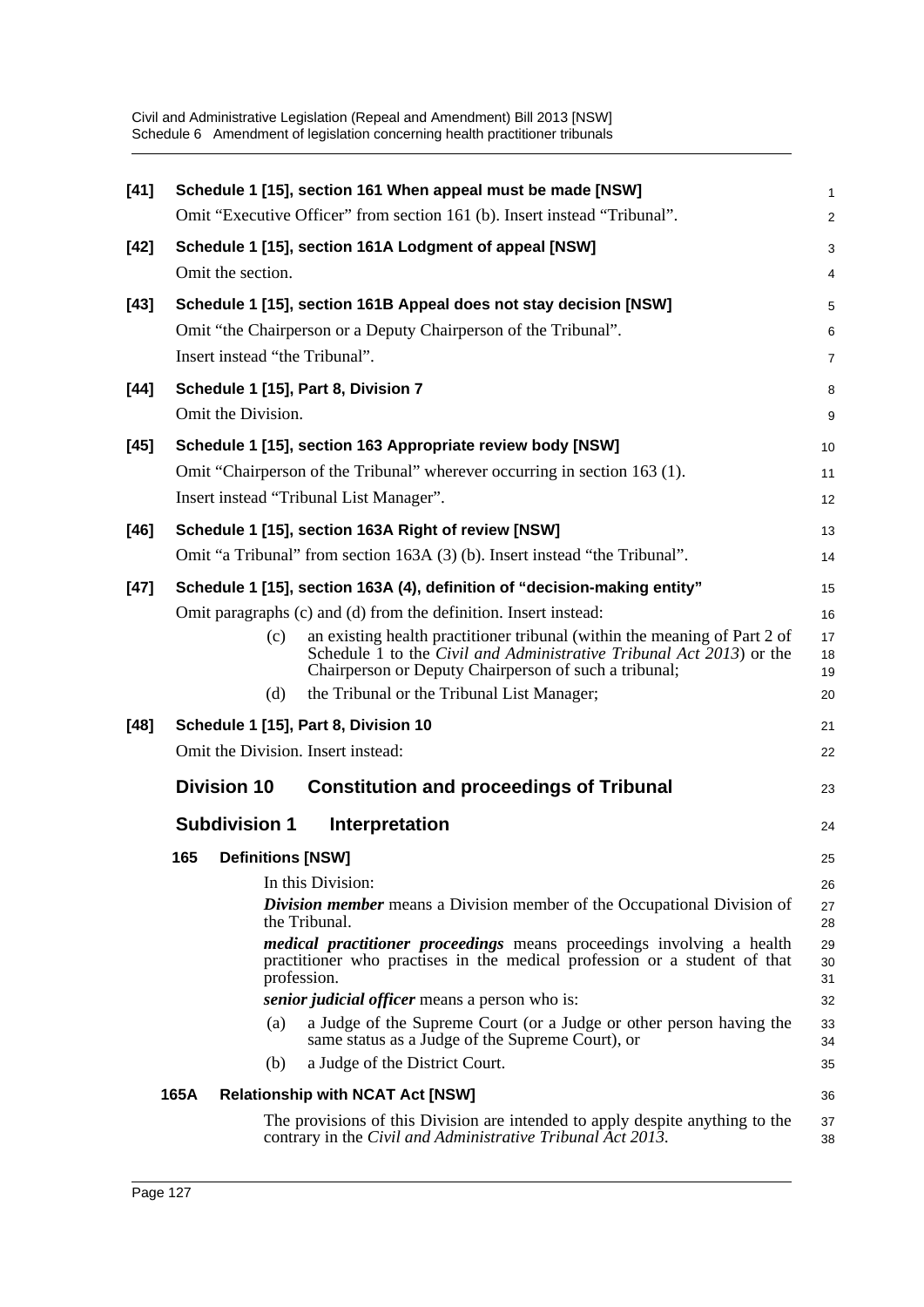## **Subdivision 2 Constitution of Tribunal**

## **165B Constitution of Tribunal for complaints, applications and appeals [NSW]**

- (1) If a complaint is referred to the Tribunal or an application or appeal is made to the Tribunal under this Law—
	- (a) the Tribunal must inform the Council for the health profession of the referral, application or appeal; and

1

(b) the Council for the health profession must select 3 persons (whether or not they are currently Division members) to sit as members of the Tribunal in the proceedings.

**Note.** Schedule 5 to the *Civil and Administrative Tribunal Act 2013* provides the President must appoint a person as an occasional member for particular proceedings entered in the Health Practitioner Division List if that person has been selected for participation in the proceedings in accordance with any applicable procedures specified by or under this Law. If a person selected under subsection (1) (b) is not already a Division member, the President will be required to appoint the person as an occasional member in relation to the proceedings.

- (2) Except as provided by subsections (4) and (5), the Tribunal, when conducting an inquiry or hearing an appeal under this Law, is to be constituted by—
	- (a) 1 Division member who is an Australian lawyer of at least 7 years' standing or, in the case of medical practitioner proceedings, 1 Division member who is a senior judicial officer; and
	- (b) 2 health practitioners selected for appointment by the Council as occasional members under subsection  $(1)$  (b) who are registered in the same health profession as the health practitioner or student the subject of the inquiry or appeal; and
	- (c) 1 lay person (that is, a person who is not registered in the health profession) selected for appointment by the Council as an occasional member under subsection (1) (b) from among a panel of lay persons for the time being nominated by the Minister.
- (3) If the health profession has divisions, at least one and, if practicable, both, of the health practitioners referred to in subsection (2) (b) must be registered in the same division of the health profession as the health practitioner or student the subject of the inquiry or hearing. 30 31 32 33
- (4) The Tribunal, when constituted to hear appeals under this Law that are restricted to points of law, is to be constituted by—
	- (a) in the case of medical practitioner proceedings, 1 Division member who is a senior judicial officer; or
	- (b) in any other case, 1 Division member who is an Australian lawyer of at least 7 years' standing.
- (5) The Tribunal, when constituted to exercise a function under section 146D or 148G, is to be constituted by a Division member selected by the Tribunal List Manager. 40 41 42
- (6) A person is not to be selected to sit on the Tribunal if the person is a member of the Council. 43 44
- (7) An inquiry or appeal conducted or heard by the Tribunal under this Law may relate to more than one health practitioner or student if the complaint or complaints the subject of the inquiry or appeal arise from the same conduct. 45 46 47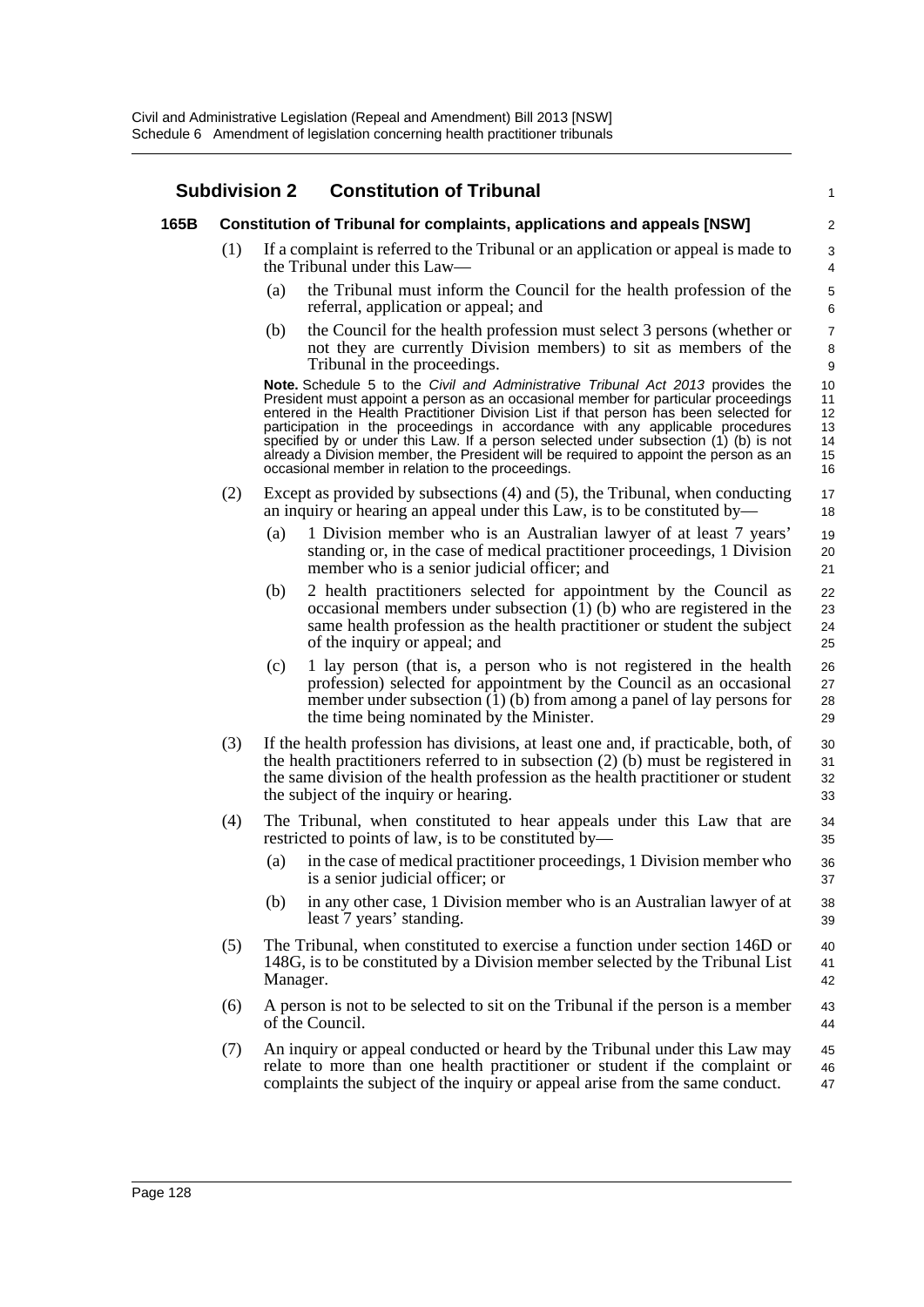## **165C Effect of vacancy on Tribunal [NSW]**

| 165C |     | Effect of vacancy on Tribunal [NSW]                                                                                                                                                                                                                                                                                                                                                             | $\mathbf{1}$                                    |
|------|-----|-------------------------------------------------------------------------------------------------------------------------------------------------------------------------------------------------------------------------------------------------------------------------------------------------------------------------------------------------------------------------------------------------|-------------------------------------------------|
|      | (1) | If one of the members (other than the presiding member) constituting the<br>Tribunal for the purpose of conducting a hearing under this Law vacates office<br>for any reason before an inquiry or appeal is completed or a decision is made<br>in respect of an inquiry or appeal, the inquiry or appeal may be continued and<br>a determination made by the remaining members of the Tribunal. | $\overline{2}$<br>3<br>$\overline{4}$<br>5<br>6 |
|      | (2) | If more than one of the members vacate office, or the presiding member<br>vacates office, for any reason before the Tribunal has completed an inquiry or<br>appeal or made a determination in respect of an inquiry or appeal, the inquiry<br>or appeal is terminated.                                                                                                                          | $\overline{7}$<br>8<br>9<br>10                  |
|      | (3) | When an inquiry or appeal is terminated, the Tribunal may be reconstituted in<br>accordance with this Division for the purposes of conducting a new inquiry or<br>appeal in respect of the matter concerned.                                                                                                                                                                                    | 11<br>12<br>13                                  |
|      | (4) | In this section:                                                                                                                                                                                                                                                                                                                                                                                | 14                                              |
|      |     | <i>presiding member</i> means the member referred to in section 165B $(2)$ (a).                                                                                                                                                                                                                                                                                                                 | 15                                              |
|      |     | <b>Subdivision 3</b><br><b>Proceedings of Tribunal [NSW]</b>                                                                                                                                                                                                                                                                                                                                    | 16                                              |
| 165D |     | Joinder of complaints [NSW]                                                                                                                                                                                                                                                                                                                                                                     | 17                                              |
|      |     | The Tribunal may, subject the rules of procedural fairness, order the joinder of<br>more than one complaint against the same or different health practitioners in<br>proceedings.                                                                                                                                                                                                               | 18<br>19<br>20                                  |
| 165E |     | Time when orders take effect [NSW]                                                                                                                                                                                                                                                                                                                                                              | 21                                              |
|      |     | An order of the Tribunal under this Law takes effect on—                                                                                                                                                                                                                                                                                                                                        | 22                                              |
|      |     | the day on which the order is made; or<br>(a)                                                                                                                                                                                                                                                                                                                                                   | 23                                              |
|      |     | the later day specified in the order.<br>(b)                                                                                                                                                                                                                                                                                                                                                    | 24                                              |
| 165F |     | <b>Powers of Tribunal exercised by Supreme Court [NSW]</b>                                                                                                                                                                                                                                                                                                                                      | 25                                              |
|      |     | A power of the Tribunal exercised under this Law by the Supreme Court is,<br>except for the purposes of an appeal, taken to have been exercised by the<br>Tribunal.                                                                                                                                                                                                                             | 26<br>27<br>28                                  |
| 165G |     | <b>Executive Officer to be informed of disciplinary action [NSW]</b>                                                                                                                                                                                                                                                                                                                            | 29                                              |
|      |     | The Tribunal must inform the Executive Officer of the Council for a health<br>profession of the exercise of any power under this Part by the Tribunal in<br>relation to that profession.                                                                                                                                                                                                        | 30<br>31<br>32                                  |
|      |     | <b>Subdivision 4</b><br>Inquiries and appeals before Tribunal [NSW]                                                                                                                                                                                                                                                                                                                             | 33                                              |
| 165H |     | No inquiry required if complaint admitted [NSW]                                                                                                                                                                                                                                                                                                                                                 | 34                                              |
|      |     | No inquiry need be conducted into a complaint referred to the Tribunal under<br>this Law if the registered health practitioner or student who is the subject of<br>the complaint admits the subject-matter of the complaint in writing to the<br>Tribunal.                                                                                                                                      | 35<br>36<br>37<br>38                            |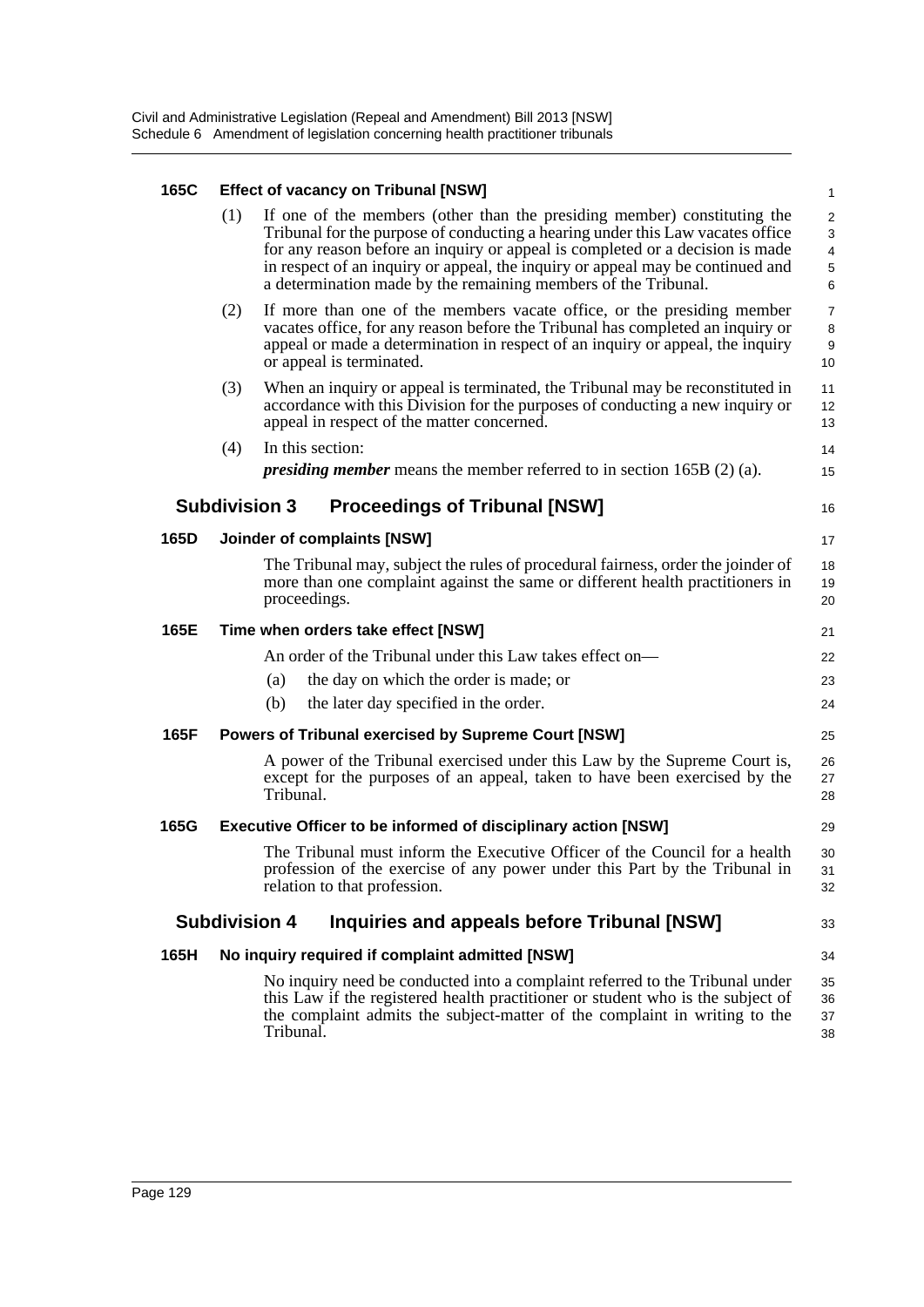| <b>1651</b> |     | Notice of time and place of inquiry or appeal [NSW]                                                                                                                                                                                                                                                                                                                                                  | $\mathbf{1}$               |
|-------------|-----|------------------------------------------------------------------------------------------------------------------------------------------------------------------------------------------------------------------------------------------------------------------------------------------------------------------------------------------------------------------------------------------------------|----------------------------|
|             |     | The Tribunal must give not less than 14 days' notice of an inquiry or appeal<br>under this Law to each of the following—                                                                                                                                                                                                                                                                             | $\overline{c}$<br>3        |
|             |     | the registered health practitioner or student the subject of the inquiry or<br>(a)<br>appeal;                                                                                                                                                                                                                                                                                                        | $\overline{4}$<br>5        |
|             |     | the Council for the health profession;<br>(b)                                                                                                                                                                                                                                                                                                                                                        | 6                          |
|             |     | the National Board for the health profession;<br>(c)                                                                                                                                                                                                                                                                                                                                                 | 7                          |
|             |     | for an inquiry into a complaint, the Commission;<br>(d)                                                                                                                                                                                                                                                                                                                                              | 8                          |
|             |     | the Chairperson of the relevant Committee, if appropriate.<br>(e)                                                                                                                                                                                                                                                                                                                                    | 9                          |
| 165J        |     | <b>Representation before Tribunal [NSW]</b>                                                                                                                                                                                                                                                                                                                                                          | 10                         |
|             | (1) | At an inquiry conducted or appeal heard under this Law by the Tribunal, the<br>registered health practitioner or student and any complainant concerned are<br>entitled to attend and to be represented by-                                                                                                                                                                                           | 11<br>12<br>13             |
|             |     | an Australian legal practitioner; or<br>(a)                                                                                                                                                                                                                                                                                                                                                          | 14                         |
|             |     | with the leave of the member presiding, another adviser.<br>(b)                                                                                                                                                                                                                                                                                                                                      | 15                         |
|             | (2) | The Tribunal may grant leave for another person to appear (whether in person<br>or by an Australian legal practitioner or another adviser) at an inquiry or<br>appeal if the Tribunal is satisfied that it is appropriate for the person to appear.                                                                                                                                                  | 16<br>17<br>18             |
|             | (3) | This section does not prevent the Tribunal from proceeding in the absence of<br>the registered health practitioner or student concerned, as long as the<br>practitioner or student has been given notice of the inquiry or appeal.                                                                                                                                                                   | 19<br>20<br>21             |
| 165K        |     | When hearings may be closed to public [NSW]                                                                                                                                                                                                                                                                                                                                                          | 22                         |
|             |     | Despite section 49 (2) of the Civil and Administrative Tribunal Act 2013, the<br>Tribunal may make an order that a hearing for proceedings under this Law be<br>conducted wholly or partly in private only if it is satisfied that it is desirable to<br>do so in the public interest for reasons connected with the subject-matter of the<br>proceedings or the nature of the evidence to be given. | 23<br>24<br>25<br>26<br>27 |
| 165L        |     | <b>Interlocutory orders [NSW]</b>                                                                                                                                                                                                                                                                                                                                                                    | 28                         |
|             | (1) | The Tribunal may, during any proceedings under this Law, exercise any power<br>or combination of powers conferred on the Tribunal by section 149A, except<br>the power to caution or reprimand.                                                                                                                                                                                                      | 29<br>30<br>31             |
|             | (2) | The Tribunal may, in respect of an appeal under section 159B, make an order<br>staying the decision of the Council appealed against until the appeal has been<br>disposed of.                                                                                                                                                                                                                        | 32<br>33<br>34             |
| 165M        |     | Tribunal to provide details of decisions [NSW]                                                                                                                                                                                                                                                                                                                                                       | 35                         |
|             | (1) | As soon as practicable after making a decision on an inquiry or an appeal under<br>this Law (bearing in mind the public welfare and seriousness of the matter),<br>the Tribunal must give a written statement of the decision to-                                                                                                                                                                    | 36<br>37<br>38             |
|             |     | the parties; and<br>(a)                                                                                                                                                                                                                                                                                                                                                                              | 39                         |
|             |     | (b)<br>the Council for the health profession in which the practitioner or student<br>is registered (regardless of whether it is a party).                                                                                                                                                                                                                                                            | 40<br>41                   |
|             | (2) | The statement of a decision must—                                                                                                                                                                                                                                                                                                                                                                    | 42                         |
|             |     | set out any findings on material questions of fact; and<br>(a)                                                                                                                                                                                                                                                                                                                                       | 43                         |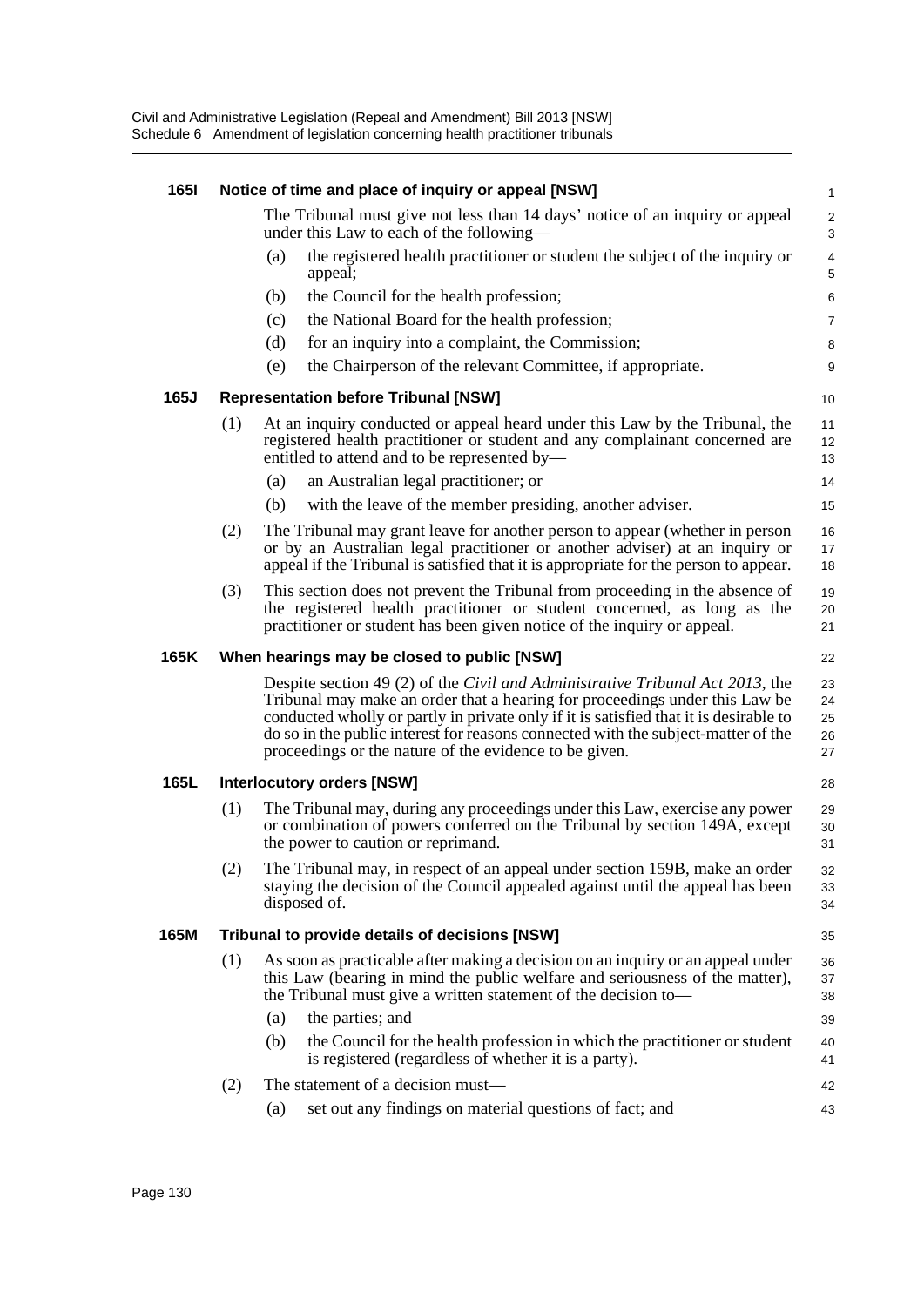|        | refer to any evidence or other material on which the findings were<br>(b)<br>based: and                                                                                                                                                                           | 1<br>$\overline{a}$ |
|--------|-------------------------------------------------------------------------------------------------------------------------------------------------------------------------------------------------------------------------------------------------------------------|---------------------|
|        | give the reasons for the decision.<br>(c)                                                                                                                                                                                                                         | 3                   |
|        | (3)<br>The Tribunal may also provide the statement of a decision to the persons the<br>Tribunal thinks fit.                                                                                                                                                       | 4<br>5              |
|        | Unless the Tribunal has ordered otherwise, the Tribunal is to make publicly<br>(4)<br>available a statement of a decision given by it under this section if the decision<br>is in respect of a complaint that has been proved or admitted in whole or in<br>part. | 6<br>7<br>8<br>9    |
| $[49]$ | Schedule 1 [15], section 171D Committee must refer certain matters to Tribunal<br>[NSW]                                                                                                                                                                           | 10<br>11            |
|        | Omit section 171D (4).                                                                                                                                                                                                                                            | 12                  |
| [50]   | Schedule 1 [15], section 175 Appellable decisions [NSW]                                                                                                                                                                                                           | 13                  |
|        | Insert at the end of section $175(1)$ :                                                                                                                                                                                                                           | 14                  |
|        | Note. An appeal under this section to the Tribunal in its capacity as an appropriate<br>responsible tribunal is an external appeal to the Tribunal for the purposes of the Civil<br>and Administrative Tribunal Act 2013.                                         | 15<br>16<br>17      |
| $[51]$ | Schedule 1 [15], section 176C Adjudication body to consider impact of decision on<br>third parties [NSW]                                                                                                                                                          | 18<br>19            |
|        | Omit "a Tribunal" from paragraph (d) of the definition of <i>adjudication body</i> in<br>section $176C(4)$ .                                                                                                                                                      | 20<br>21            |
|        | Insert instead "the Tribunal".                                                                                                                                                                                                                                    | 22                  |
| $[52]$ | Schedule 1 [15], section 176E Protection from liability for certain publications [NSW]                                                                                                                                                                            | 23                  |
|        | Omit ", a Panel or a Tribunal" wherever occurring. Insert instead "or a Panel".                                                                                                                                                                                   | 24                  |
| $[53]$ | Schedule 1 [25], Schedule 5A Savings and transitional provisions [NSW]                                                                                                                                                                                            | 25                  |
|        | Insert at the end of clause $1(1)$ :                                                                                                                                                                                                                              | 26                  |
|        | any Act that amends this Law                                                                                                                                                                                                                                      | 27                  |
| $[54]$ | Schedule 1 [25], Schedule 5D, heading                                                                                                                                                                                                                             | 28                  |
|        | Omit "Tribunals". Insert instead "the Tribunal".                                                                                                                                                                                                                  | 29                  |
| $[55]$ | Schedule 1 [25], Schedule 5D, clause 1                                                                                                                                                                                                                            | 30                  |
|        | Insert at the end of the clause:                                                                                                                                                                                                                                  | 31                  |
|        | (2)<br>A reference in this Schedule (however expressed) to proceedings before the<br>Tribunal is a reference to proceedings before the Tribunal under this Law.                                                                                                   | 32<br>33            |
| $[56]$ | Schedule 1 [25], Schedule 5D, clauses 2, 4-7, 9-12                                                                                                                                                                                                                | 34                  |
|        | Omit "Tribunal" wherever occurring (except in clause headings).                                                                                                                                                                                                   | 35                  |
|        | Insert instead "the Tribunal".                                                                                                                                                                                                                                    | 36                  |
| $[57]$ | Schedule 1 [25], Schedule 5D, clause 3                                                                                                                                                                                                                            | 37                  |
|        | Omit "or Tribunal" wherever occurring in clause 3 (1) and (3).                                                                                                                                                                                                    | 38                  |
|        |                                                                                                                                                                                                                                                                   |                     |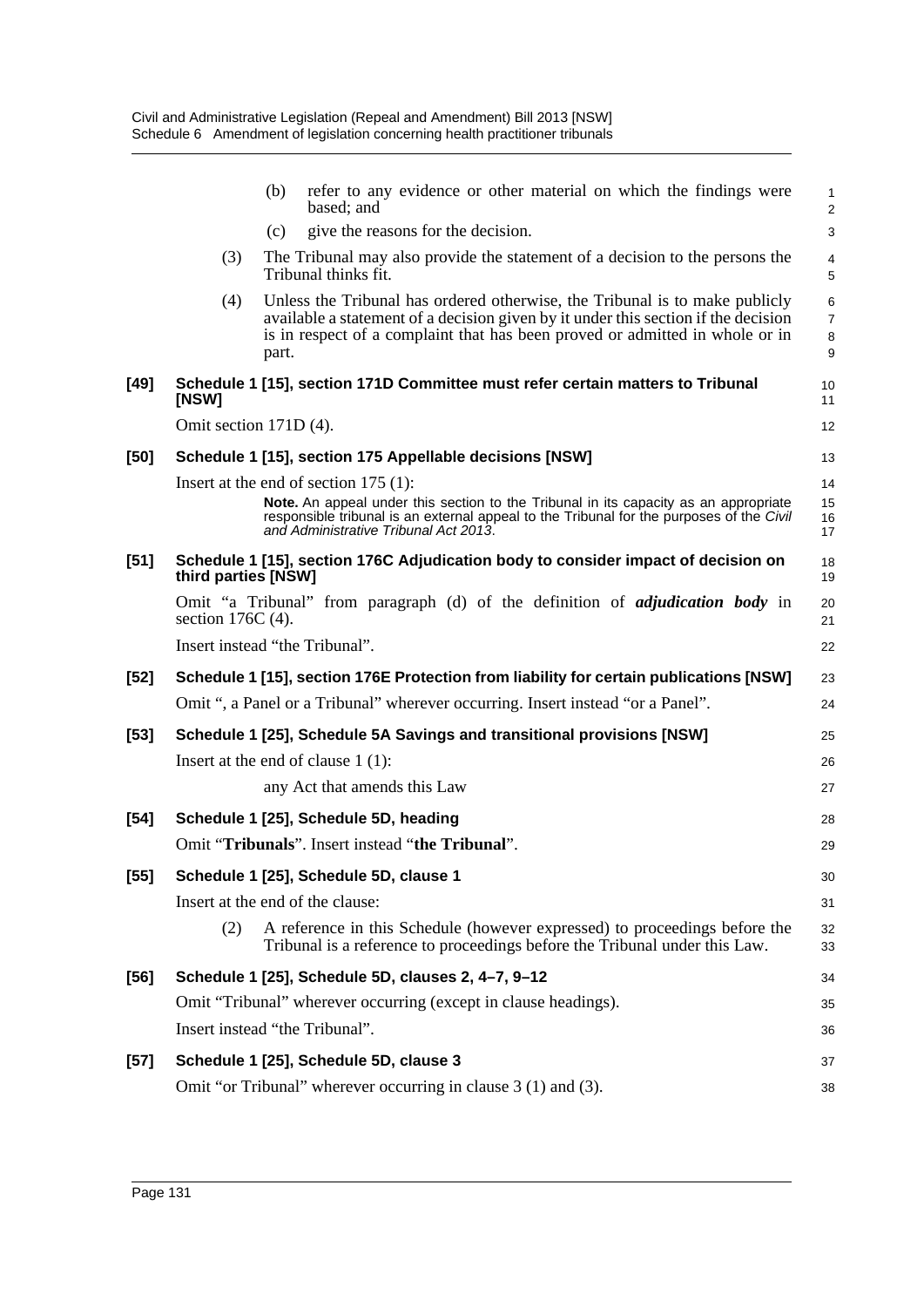| $[58]$ |     | Schedule 1 [25], Schedule 5D, clause 3 (1)                                                                                                                                                                                                                                                | 1                       |
|--------|-----|-------------------------------------------------------------------------------------------------------------------------------------------------------------------------------------------------------------------------------------------------------------------------------------------|-------------------------|
|        |     | Insert at the end of the subclause:                                                                                                                                                                                                                                                       | $\overline{\mathbf{c}}$ |
|        |     | Note. See sections 46, 47 and 48 of the Civil and Administrative Tribunal Act 2013<br>concerning the powers of the Tribunal with respect to witnesses and evidence.                                                                                                                       | 3<br>4                  |
| $[59]$ |     | Schedule 1 [25], Schedule 5D, clause 3 (4)                                                                                                                                                                                                                                                | 5                       |
|        |     | Omit "Committee or Tribunal proceedings" and "member of the Committee or Tribunal".                                                                                                                                                                                                       | 6                       |
|        |     | Insert instead "Committee" and "member of the Committee", respectively.                                                                                                                                                                                                                   | 7                       |
| [60]   |     | Schedule 1 [25], Schedule 5D, clause 4                                                                                                                                                                                                                                                    | 8                       |
|        |     | Insert after clause $4(2)$ :                                                                                                                                                                                                                                                              | 9                       |
|        | (3) | The power conferred by this clause is in addition to any other power conferred<br>on the Tribunal by the Civil and Administrative Tribunal Act 2013 with respect<br>to the provision of documents.                                                                                        | 10<br>11<br>12          |
| [61]   |     | Schedule 1 [25], Schedule 5D, clause 5                                                                                                                                                                                                                                                    | 13                      |
|        |     | Insert after clause $5(2)$ :                                                                                                                                                                                                                                                              | 14                      |
|        | (3) | The power conferred by this clause is in addition to any other power conferred<br>on the Tribunal by the <i>Civil and Administrative Tribunal Act 2013</i> with respect<br>to the use of evidence.                                                                                        | 15<br>16<br>17          |
| [62]   |     | Schedule 1 [25], Schedule 5D, clause 8                                                                                                                                                                                                                                                    | 18                      |
|        |     | Omit the clause. Insert instead:                                                                                                                                                                                                                                                          | 19                      |
|        | 8   | <b>Authentication of documents by Committee [NSW]</b>                                                                                                                                                                                                                                     | 20                      |
|        |     | Every document requiring authentication by a Committee may be sufficiently<br>authenticated if signed by the Chairperson of that Committee or by a member<br>of that Committee.                                                                                                           | 21<br>22<br>23          |
|        |     | Note. See section 87 (Authentication of documents) of the Civil and Administrative<br>Tribunal Act 2013 in relation to the Tribunal.                                                                                                                                                      | 24<br>25                |
| [63]   |     | Schedule 1 [25], Schedule 5D, clause 12 (3)                                                                                                                                                                                                                                               | 26                      |
|        |     | Omit the subclause. Insert instead:                                                                                                                                                                                                                                                       | 27                      |
|        | (3) | The power conferred on a Committee or the Tribunal by this clause may be<br>exercised by the Chairperson of the Committee or the member of the Tribunal<br>presiding and, if exercised by the Chairperson or member, is taken to have<br>been exercised by the Committee or the Tribunal. | 28<br>29<br>30<br>31    |
| [64]   |     | Schedule 1 [25], Schedule 5D, clause 13 (1)                                                                                                                                                                                                                                               | 32                      |
|        |     | Omit "A Tribunal". Insert instead "The Tribunal".                                                                                                                                                                                                                                         | 33                      |
| [65]   |     | Schedule 1 [25], Schedule 5D, clause 13                                                                                                                                                                                                                                                   | 34                      |
|        |     | Insert after clause 13 (3):                                                                                                                                                                                                                                                               | 35                      |
|        | (4) | This clause applies instead of section 60 (Costs) of the Civil and<br>Administrative Tribunal Act 2013.                                                                                                                                                                                   | 36<br>37                |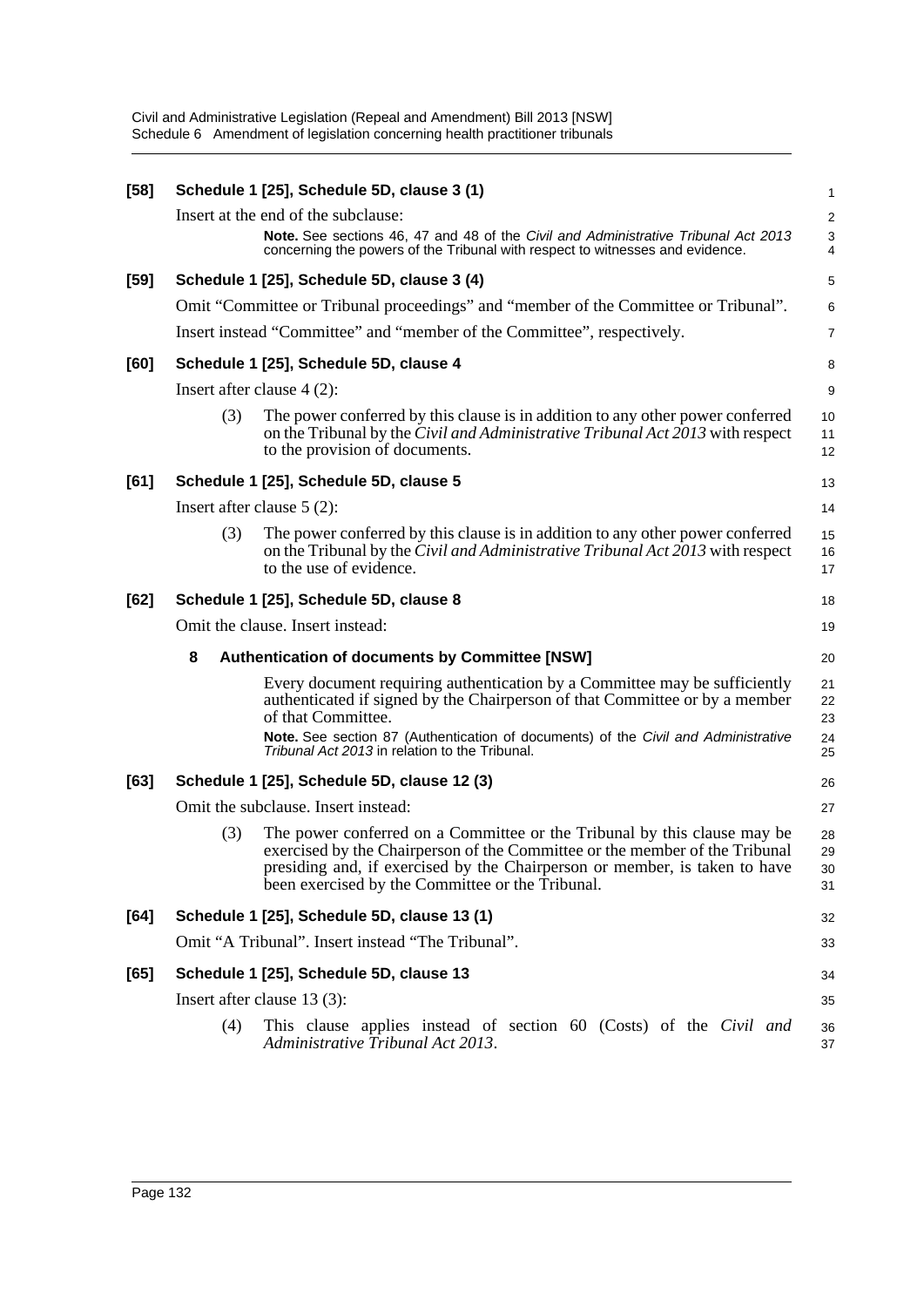| 6.5 | Health Practitioner Regulation (New South Wales) Regulation 2010                              |                    |  |
|-----|-----------------------------------------------------------------------------------------------|--------------------|--|
|     | Clause 23 Right of review of conditions imposed by Council or former Board on<br>registration | $\mathcal{P}$<br>3 |  |
|     | Omit "a Tribunal" from clause 23 (2) (b). Insert instead "the Tribunal".                      | 4                  |  |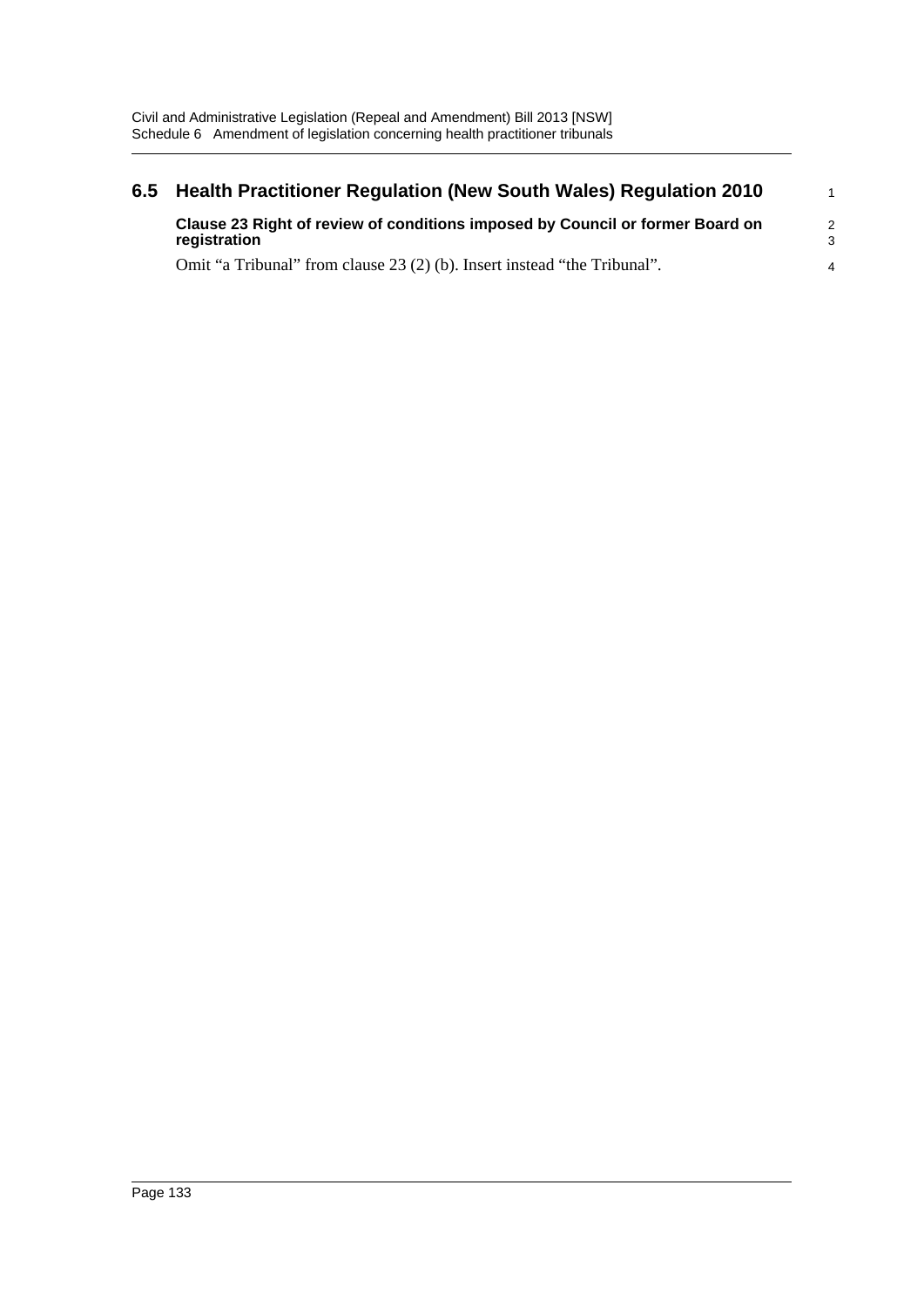|       | <b>Schedule 7</b> | <b>Amendment of legislation concerning Local</b><br><b>Government Pecuniary Interest and Disciplinary</b><br><b>Tribunal</b>                                                                                        | $\mathbf{1}$<br>$\overline{2}$<br>3 |
|-------|-------------------|---------------------------------------------------------------------------------------------------------------------------------------------------------------------------------------------------------------------|-------------------------------------|
| 7.1   |                   | Defamation Act 2005 No 77                                                                                                                                                                                           | 4                                   |
| [1]   | Omit clause 29.   | Schedule 1 Additional publications to which absolute privilege applies                                                                                                                                              | 5<br>6                              |
| $[2]$ | Omit clause 4.    | Schedule 2 Additional kinds of public documents                                                                                                                                                                     | 7<br>8                              |
| $[3]$ | Omit clause 14.   | Schedule 3 Additional proceedings of public concern                                                                                                                                                                 | 9<br>10                             |
| 7.2   |                   | <b>Government Information (Public Access) Regulation 2009</b>                                                                                                                                                       | 11                                  |
|       |                   | Schedule 3 Agencies declared to be part of other agencies                                                                                                                                                           | 12                                  |
|       | Tribunal.         | Omit the matter relating to the Local Government Pecuniary Interest and Disciplinary                                                                                                                                | 13<br>14                            |
| 7.3   |                   | <b>Local Government Act 1993 No 30</b>                                                                                                                                                                              | 15                                  |
| [1]   |                   | Section 329 Can the holder of a civic office be dismissed?                                                                                                                                                          | 16                                  |
|       |                   | Omit "Pecuniary Interest and Disciplinary Tribunal" from section 329 (5).                                                                                                                                           | 17                                  |
|       |                   | Insert instead "Civil and Administrative Tribunal".                                                                                                                                                                 | 18                                  |
| $[2]$ |                   | <b>Chapter 14 Honesty and disclosure of interests</b>                                                                                                                                                               | 19                                  |
|       |                   | Omit the following from the Introduction to the Chapter:                                                                                                                                                            | 20                                  |
|       |                   | The Chapter also establishes the Local Government Pecuniary Interest and<br>Disciplinary Tribunal.                                                                                                                  | 21<br>22                            |
|       |                   | The Tribunal is empowered to conduct hearings into complaints and to take<br>disciplinary action against a person if a complaint against the person is found<br>to be proved.                                       | 23<br>24<br>25                      |
|       | Insert instead:   |                                                                                                                                                                                                                     | 26                                  |
|       |                   | The Chapter also empowers the Civil and Administrative Tribunal to conduct<br>hearings into complaints and to take disciplinary action against a person if a<br>complaint against the person is found to be proved. | 27<br>28<br>29                      |
| $[3]$ |                   | Section 440J Alternatives to disciplinary action by the Director-General                                                                                                                                            | 30                                  |
|       |                   | Omit "Pecuniary Interest and Disciplinary Tribunal" from section 440J (2) (b).                                                                                                                                      | 31                                  |
|       |                   | Insert instead "Civil and Administrative Tribunal".                                                                                                                                                                 | 32                                  |
| [4]   |                   | Section 440L Appeals against disciplinary action                                                                                                                                                                    | 33                                  |
|       |                   | Omit "Pecuniary Interest and Disciplinary Tribunal" from section 440L (1).                                                                                                                                          | 34                                  |
|       |                   | Insert instead "Civil and Administrative Tribunal".                                                                                                                                                                 | 35                                  |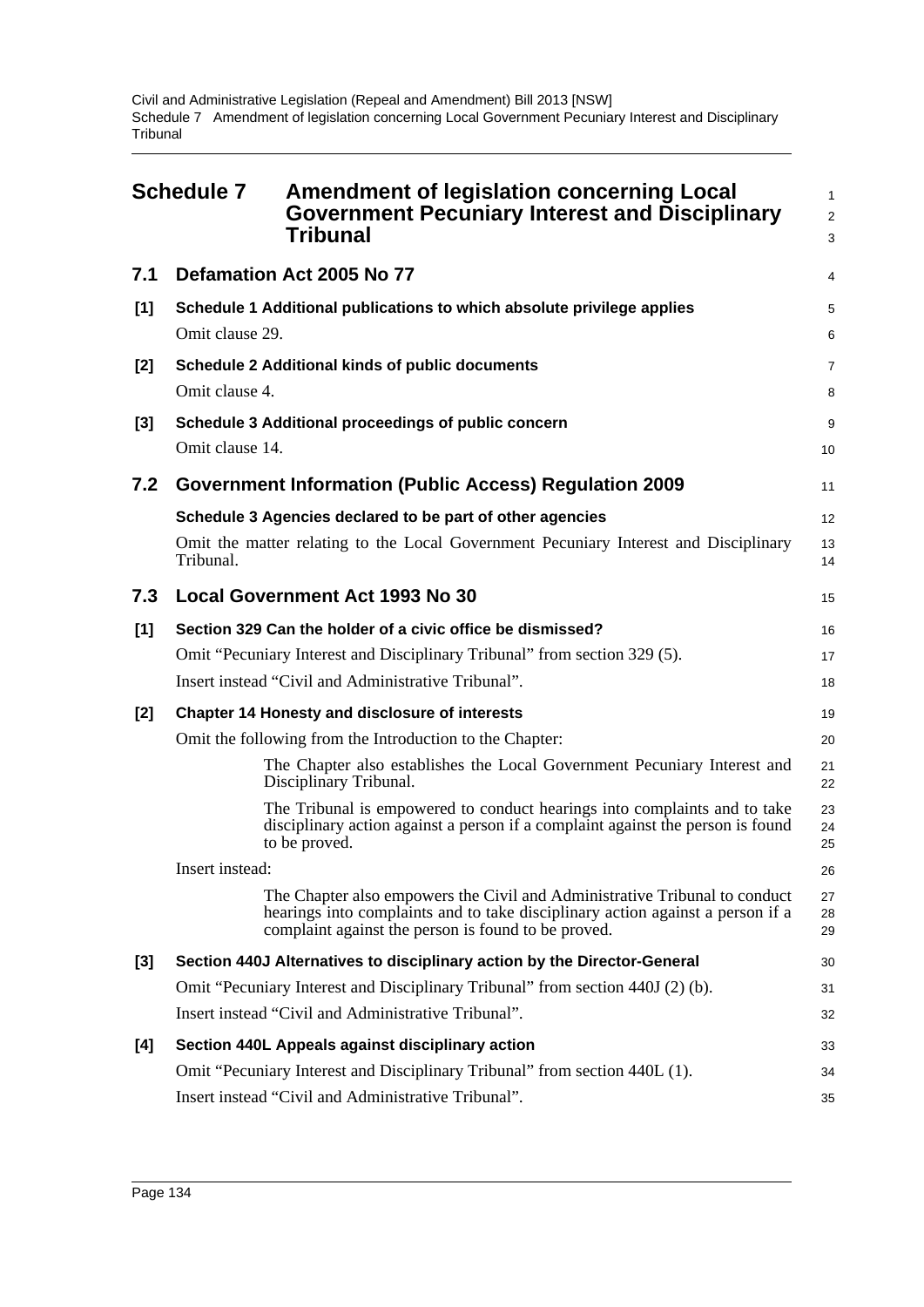| [5]    | <b>Section 440L (1)</b>                                                                                                                         | 1                |
|--------|-------------------------------------------------------------------------------------------------------------------------------------------------|------------------|
|        | Insert at the end of the subsection:                                                                                                            | $\sqrt{2}$       |
|        | Note. An appeal under this section is an external appeal to the Tribunal for the<br>purposes of the Civil and Administrative Tribunal Act 2013. | $\mathsf 3$<br>4 |
| [6]    | <b>Section 440L (7)</b>                                                                                                                         | 5                |
|        | Omit the subsection.                                                                                                                            | 6                |
| $[7]$  | Section 440N Investigation of former councillors                                                                                                | $\overline{7}$   |
|        | Omit "Pecuniary Interest and Disciplinary Tribunal" from section 440N (3).                                                                      | 8                |
|        | Insert instead "Civil and Administrative Tribunal".                                                                                             | 9                |
| [8]    | Section 465 NCAT to be notified of investigations                                                                                               | 10               |
|        | Omit "Pecuniary Interest and Disciplinary Tribunal".                                                                                            | 11               |
|        | Insert instead "Civil and Administrative Tribunal".                                                                                             | 12               |
| [9]    | Section 468 Presentation of reports to NCAT                                                                                                     | 13               |
|        | Omit "Pecuniary Interest and Disciplinary Tribunal" wherever occurring.                                                                         | 14               |
|        | Insert instead "Civil and Administrative Tribunal".                                                                                             | 15               |
| $[10]$ | Chapter 14, Part 3, Division 2, heading                                                                                                         | 16               |
|        | Omit "the Pecuniary Interest and Disciplinary Tribunal". Insert instead "NCAT".                                                                 | 17               |
| $[11]$ | Section 469 NCAT to decide whether or not to conduct proceedings into a complaint                                                               | 18               |
|        | Omit "Pecuniary Interest and Disciplinary Tribunal" wherever occurring in section 469 (1)<br>and $(2)$ .                                        | 19<br>20         |
|        | Insert instead "Civil and Administrative Tribunal".                                                                                             | 21               |
| $[12]$ | <b>Section 469 (3)</b>                                                                                                                          | 22               |
|        | Omit the subsection.                                                                                                                            | 23               |
| [13]   | Section 470 Circumstances in which NCAT may dispense with hearing                                                                               | 24               |
|        | Omit "Pecuniary Interest and Disciplinary Tribunal" from section 470 (1).                                                                       | 25               |
|        | Insert instead "Civil and Administrative Tribunal".                                                                                             | 26               |
| $[14]$ | <b>Section 470 (2)</b>                                                                                                                          | 27               |
|        | Omit the subsection (including the note).                                                                                                       | 28               |
| $[15]$ | Chapter 14, Part 3, Division 3, heading                                                                                                         | 29               |
|        | Omit "the Pecuniary Interest and Disciplinary Tribunal". Insert instead "NCAT".                                                                 | 30               |
| $[16]$ | Section 470A NCAT to decide whether or not to conduct proceedings into a referred<br>matter relating to misbehaviour                            | 31<br>32         |
|        | Omit "Pecuniary Interest and Disciplinary<br>Tribunal" wherever<br>occurring<br>in<br>section 470A $(1)$ and $(2)$ .                            | 33<br>34         |
|        | Insert instead "Civil and Administrative Tribunal".                                                                                             | 35               |
|        |                                                                                                                                                 |                  |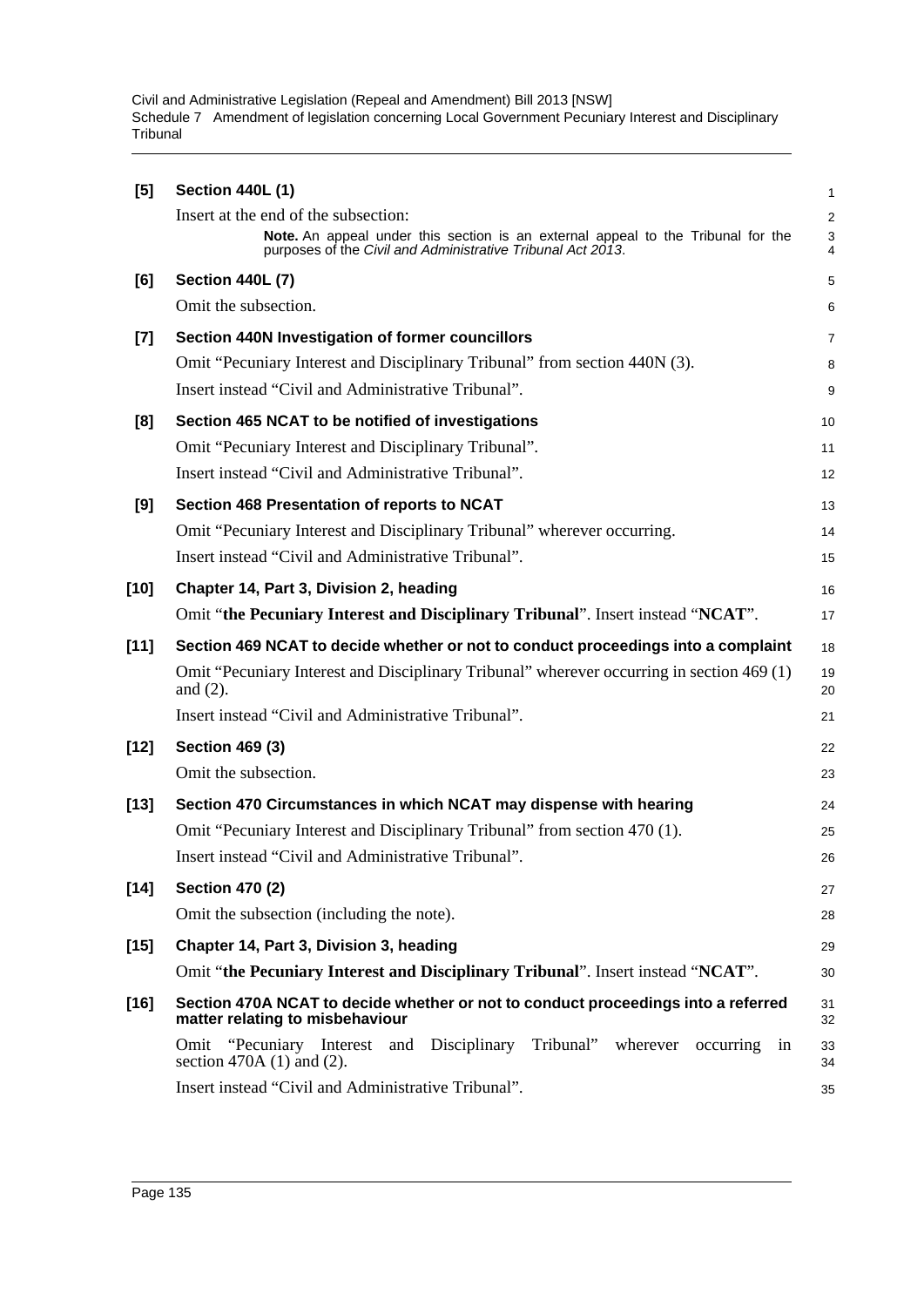| $[17]$ | <b>Section 470A (3)</b>                                                         | 1              |
|--------|---------------------------------------------------------------------------------|----------------|
|        | Omit the subsection.                                                            | $\overline{c}$ |
| $[18]$ | Section 470B Circumstances in which NCAT may dispense with hearing              | 3              |
|        | Omit "Pecuniary Interest and Disciplinary Tribunal" from section 470B (1).      | 4              |
|        | Insert instead "Civil and Administrative Tribunal".                             | 5              |
| $[19]$ | <b>Section 470B (2)</b>                                                         | 6              |
|        | Omit the subsection.                                                            | 7              |
| $[20]$ | Chapter 14, Part 3, Division 4, heading                                         | 8              |
|        | Omit "the Pecuniary Interest and Disciplinary Tribunal". Insert instead "NCAT". | 9              |
| $[21]$ | Section 471 General conduct of proceedings                                      | 10             |
|        | Omit the section.                                                               | 11             |
| $[22]$ | Section 472 Private and public hearings                                         | 12             |
|        | Omit the section.                                                               | 13             |
| $[23]$ | <b>Section 473 Representation at hearings</b>                                   | 14             |
|        | Omit the section.                                                               | 15             |
| $[24]$ | Section 474 Presentation of cases at hearings                                   | 16             |
|        | Omit the section.                                                               | 17             |
| $[25]$ | Section 475 Power to summon witnesses and take evidence at hearings             | 18             |
|        | Omit the section.                                                               | 19             |
| $[26]$ | <b>Section 476 Power to obtain documents</b>                                    | 20             |
|        | Omit the section.                                                               | 21             |
| $[27]$ | Section 477 Privilege concerning answers and documents                          | 22             |
|        | Omit the section.                                                               | 23             |
| $[28]$ | <b>Section 478 Additional complaints</b>                                        | 24             |
|        | Omit "Pecuniary Interest and Disciplinary Tribunal" wherever occurring.         | 25             |
|        | Insert instead "Civil and Administrative Tribunal".                             | 26             |
| $[29]$ | <b>Section 479 Adjournments</b>                                                 | 27             |
|        | Omit the section.                                                               | 28             |
| $[30]$ | Section 480 Release of information                                              | 29             |
|        | Omit the section.                                                               | 30             |
| $[31]$ | <b>Section 481 Witnesses' expenses</b>                                          | 31             |
|        | Omit the section.                                                               | 32             |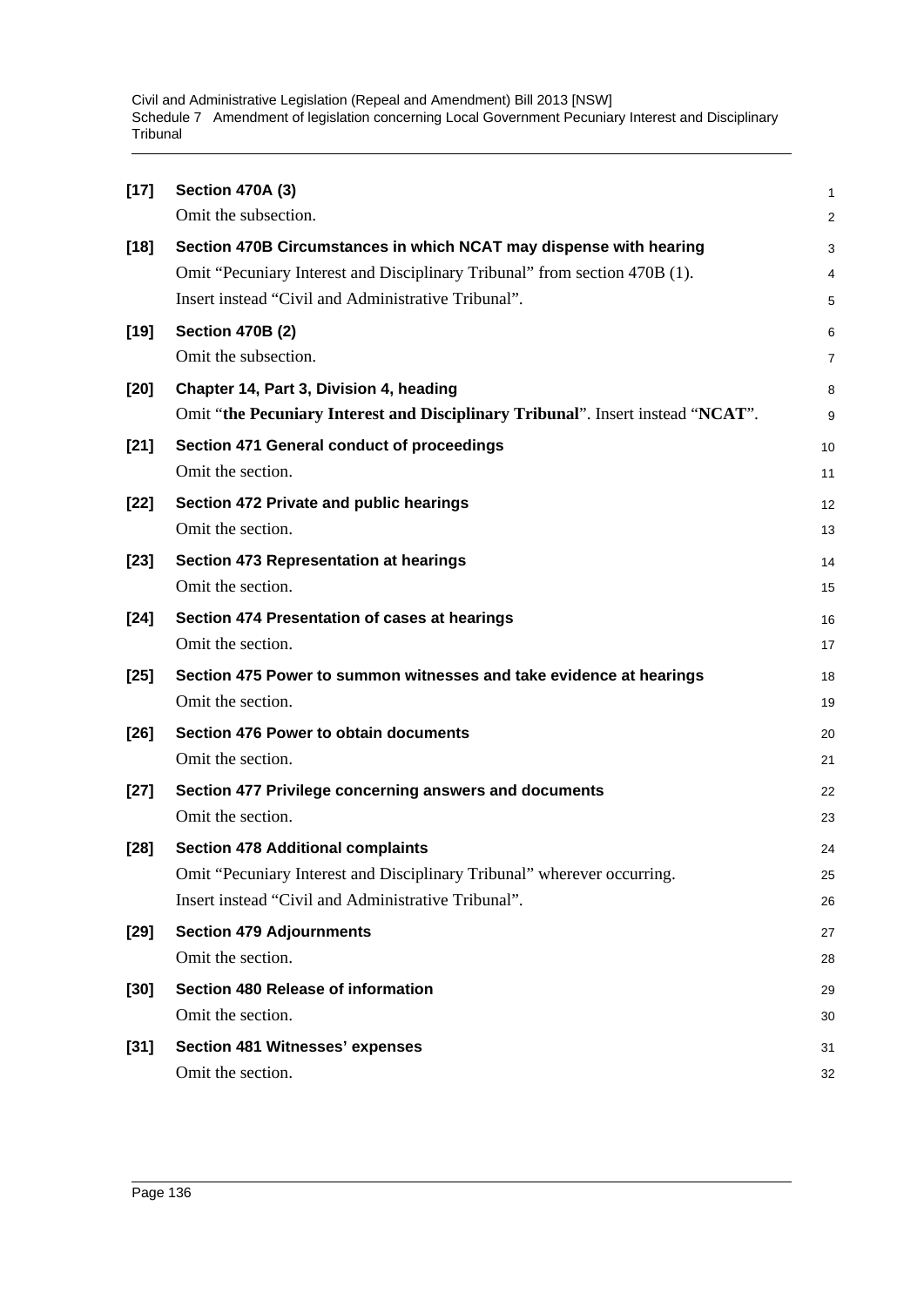| $[32]$ |                     | Section 482 Decision of NCAT-pecuniary interest matters                                                                                                                                           | 1              |
|--------|---------------------|---------------------------------------------------------------------------------------------------------------------------------------------------------------------------------------------------|----------------|
|        |                     | Omit "Pecuniary Interest and Disciplinary Tribunal" wherever occurring.                                                                                                                           | $\overline{c}$ |
|        |                     | Insert instead "Civil and Administrative Tribunal".                                                                                                                                               | 3              |
| $[33]$ |                     | Section 482A Decision of NCAT-misconduct matters                                                                                                                                                  | 4              |
|        |                     | Omit "Pecuniary Interest and Disciplinary Tribunal" from section 482A (1).                                                                                                                        | 5              |
|        |                     | Insert instead "Civil and Administrative Tribunal".                                                                                                                                               | 6              |
| $[34]$ |                     | Section 483 Standard of proof                                                                                                                                                                     | 7              |
|        |                     | Omit the section.                                                                                                                                                                                 | 8              |
| $[35]$ | decisions           | Section 484 Pecuniary Interest and Disciplinary Tribunal to provide details of its                                                                                                                | 9<br>10        |
|        | Omit the section.   |                                                                                                                                                                                                   | 11             |
| $[36]$ |                     | <b>Section 485 Appeals to Supreme Court</b>                                                                                                                                                       | 12             |
|        |                     | Omit the section.                                                                                                                                                                                 | 13             |
| $[37]$ |                     | Section 486 Referral of matters by NCAT                                                                                                                                                           | 14             |
|        |                     | Omit "Pecuniary Interest and Disciplinary Tribunal may refer a matter before it".                                                                                                                 | 15             |
|        | Act".               | Insert instead "Civil and Administrative Tribunal may refer a matter before it under this                                                                                                         | 16<br>17       |
| $[38]$ | <b>Section 486A</b> |                                                                                                                                                                                                   | 18             |
|        |                     | Omit the section. Insert instead:                                                                                                                                                                 | 19             |
|        | 486A                | <b>Exclusive jurisdiction of NCAT over Part 2 contraventions</b>                                                                                                                                  | 20             |
|        | (1)                 | The Civil and Administrative Tribunal has exclusive jurisdiction at first<br>instance to decide allegations of contraventions of Part 2 of this Chapter.                                          | 21<br>22       |
|        | (2)                 | Accordingly, proceedings at first instance to decide allegations of<br>contraventions of Part 2 of this Chapter may not be brought before, or<br>entertained by, any other tribunal or any court. | 23<br>24<br>25 |
| $[39]$ |                     | Chapter 14, Part 3, Division 4, note                                                                                                                                                              | 26             |
|        |                     | Omit the note at the end of the Division.                                                                                                                                                         | 27             |
| $[40]$ |                     | <b>Chapter 14, Part 4 Local Government Pecuniary Interest and Disciplinary Tribunal</b>                                                                                                           | 28             |
|        | Omit the Part.      |                                                                                                                                                                                                   | 29             |
| $[41]$ |                     | Section 673 Remedy or restraint of breaches of this Act-the Minister, the<br><b>Director-General and councils</b>                                                                                 | 30<br>31       |
|        |                     | Omit the note at the end of the section. Insert instead:                                                                                                                                          | 32             |
|        |                     | Note. Section 486A confers exclusive jurisdiction on the Civil and Administrative<br>Tribunal to deal with such a matter at first instance.                                                       | 33<br>34       |
| $[42]$ |                     | Section 674 Remedy or restraint of breaches of this Act-other persons                                                                                                                             | 35             |
|        |                     | Omit the note to section 674 (4). Insert instead:                                                                                                                                                 | 36             |
|        |                     | Note. Section 486A confers exclusive jurisdiction on the Civil and Administrative<br>Tribunal to deal with such a matter at first instance.                                                       | 37<br>38       |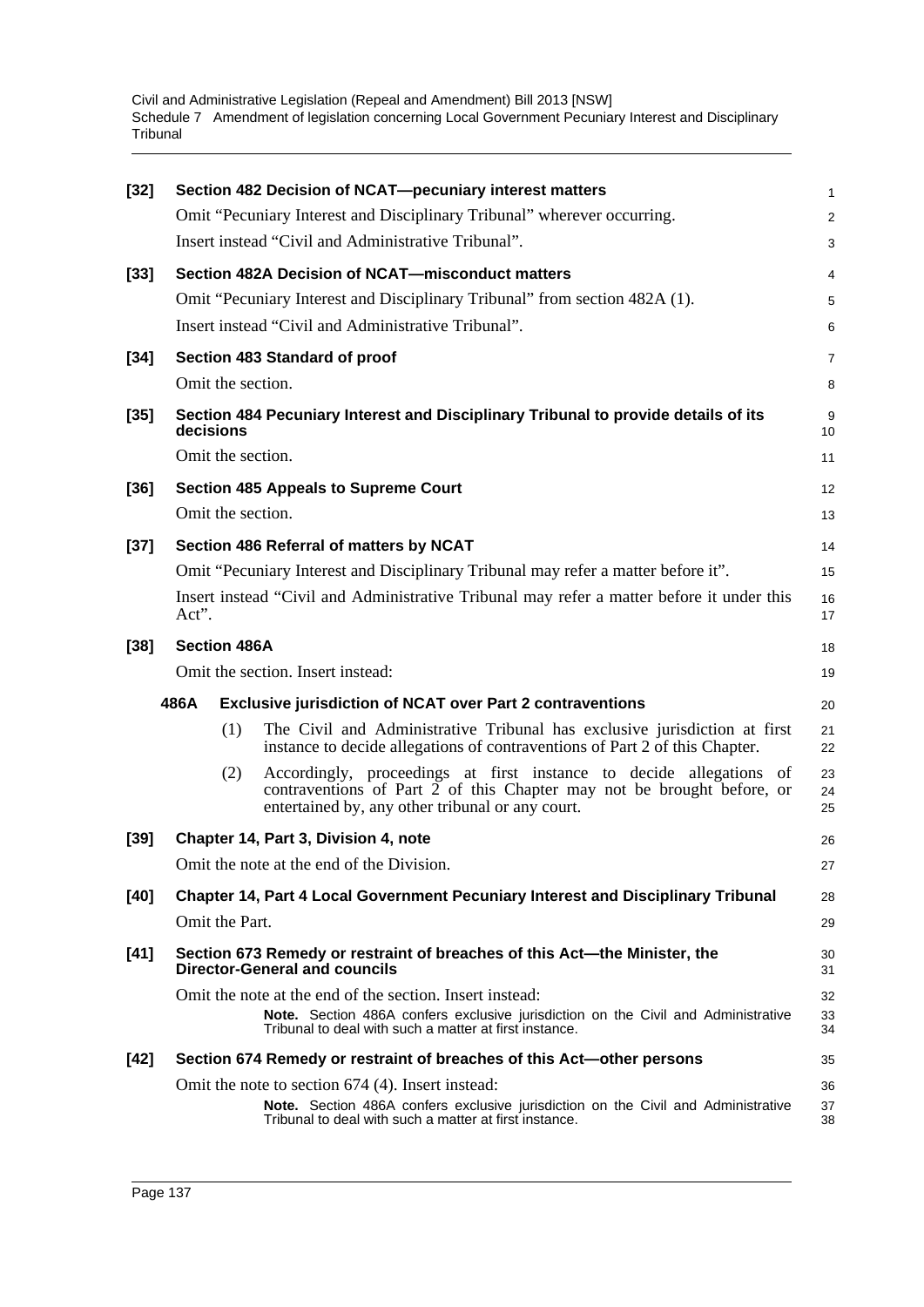| $[43]$ | Section 674 (5), note                                                           | $\mathbf{1}$   |
|--------|---------------------------------------------------------------------------------|----------------|
|        | Omit the note.                                                                  | 2              |
| [44]   | <b>Schedule 4 Local Government Pecuniary Interest and Disciplinary Tribunal</b> | 3              |
|        | Omit the Schedule.                                                              | $\overline{4}$ |
| $[45]$ | <b>Dictionary</b>                                                               | 5              |
|        | Omit the definition of <i>Pecuniary Interest and Disciplinary Tribunal</i> .    | 6              |
|        |                                                                                 |                |
| 7.4    | <b>Local Government (General) Regulation 2005</b>                               | $\overline{7}$ |
| [1]    | Part 8, Division 5 Appeals against suspension                                   | 8              |
|        | Omit the Division.                                                              | 9              |
| $[2]$  | Schedule 3A Form of special disclosure of pecuniary interest                    | 10             |
|        | Omit "Local Government Pecuniary Interest and Disciplinary Tribunal".           | 11             |
|        | Insert instead "Civil and Administrative Tribunal".                             | 12             |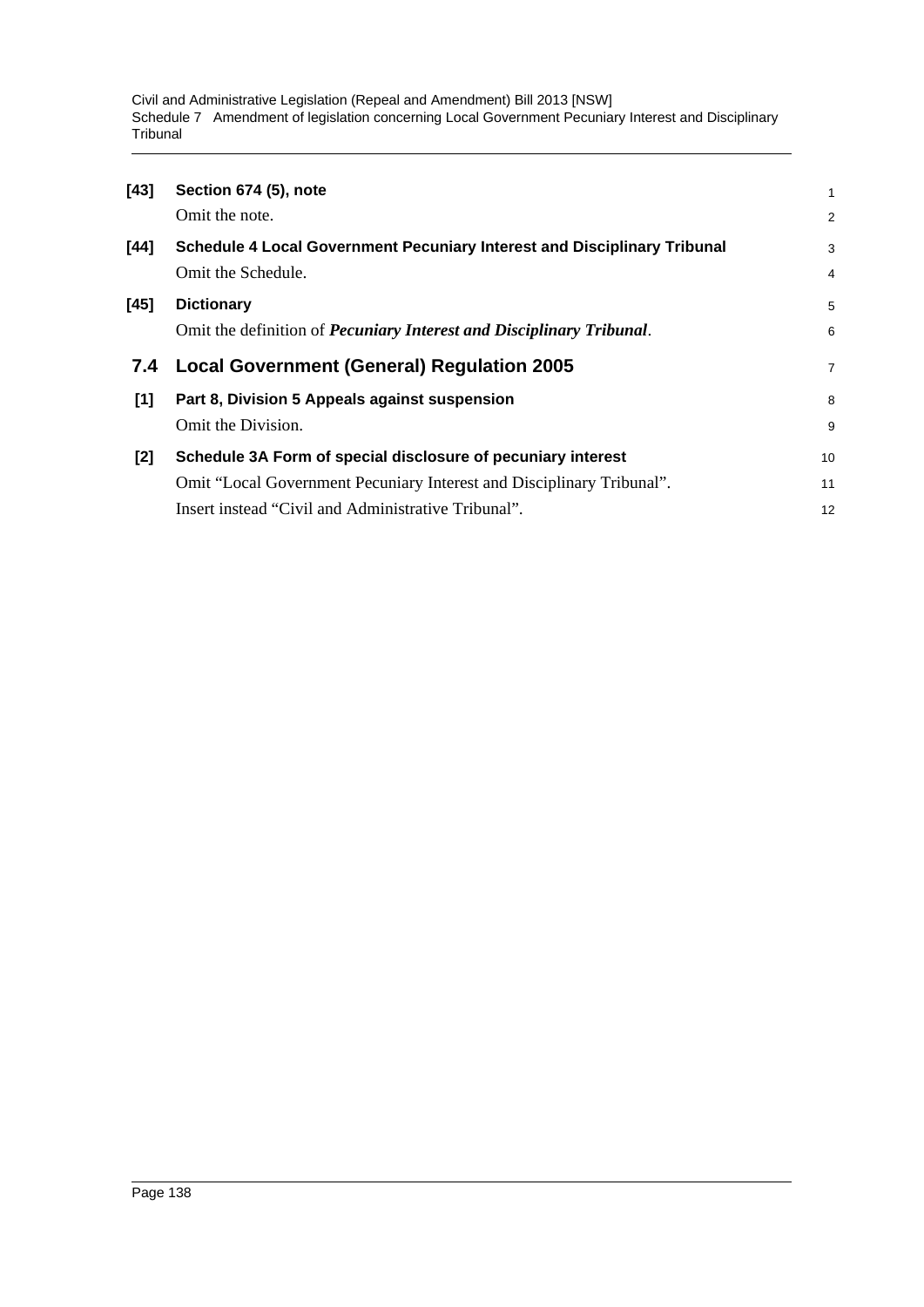|       | <b>Schedule 8</b>                                     | Amendment of legislation concerning local land<br>boards                                                                                                                                                                                                                                                 | $\mathbf{1}$<br>$\overline{2}$ |  |  |
|-------|-------------------------------------------------------|----------------------------------------------------------------------------------------------------------------------------------------------------------------------------------------------------------------------------------------------------------------------------------------------------------|--------------------------------|--|--|
| 8.1   |                                                       | <b>Agricultural Industry Services Act 1998 No 45</b>                                                                                                                                                                                                                                                     | 3                              |  |  |
| [1]   | <b>Section 3 Definitions</b>                          |                                                                                                                                                                                                                                                                                                          | 4                              |  |  |
|       |                                                       | Omit the definition of <i>local land board</i> .                                                                                                                                                                                                                                                         | 5                              |  |  |
| [2]   | <b>Section 42 Appeals</b>                             | Omit "local land board" wherever occurring in section 42 (1) and (2).<br>Insert instead "Civil and Administrative Tribunal".                                                                                                                                                                             | 6<br>7<br>8                    |  |  |
| $[3]$ | <b>Section 42 (1)</b>                                 |                                                                                                                                                                                                                                                                                                          | 9                              |  |  |
|       |                                                       | Insert at the end of section $42$ (1):<br>Note. An appeal under this section is an external appeal to the Tribunal for the<br>purposes of the Civil and Administrative Tribunal Act 2013.                                                                                                                | 10<br>11<br>12                 |  |  |
| [4]   | <b>Section 42 (3)</b>                                 |                                                                                                                                                                                                                                                                                                          | 13                             |  |  |
|       | Omit the subsection.                                  |                                                                                                                                                                                                                                                                                                          | 14                             |  |  |
| 8.2   |                                                       | <b>Australian Oil Refining Agreements Act 1954 No 34</b>                                                                                                                                                                                                                                                 | 15                             |  |  |
| $[1]$ | Section 7 Determination of rental by Director-General |                                                                                                                                                                                                                                                                                                          |                                |  |  |
|       |                                                       | Omit section 7 (1) and (2). Insert instead:                                                                                                                                                                                                                                                              | 17                             |  |  |
|       | (1)                                                   | The Director-General is to determine the annual rental under clause 21 (d) of<br>the Agreement.                                                                                                                                                                                                          | 18<br>19                       |  |  |
|       | (2)                                                   | In determining the annual rent:                                                                                                                                                                                                                                                                          | 20                             |  |  |
|       |                                                       | the Director-General has and may exercise all of the functions that a<br>(a)<br>local land board could have exercised under this section and the<br>Agreement immediately before the substitution of this section by the<br>Civil and Administrative Legislation (Repeal and Amendment) Act<br>2013, and | 21<br>22<br>23<br>24<br>25     |  |  |
|       |                                                       | the Director-General's decision is taken to have the same effect for the<br>(b)<br>purposes of the Agreement as a decision of a local land board would<br>have had immediately before that substitution.                                                                                                 | 26<br>27<br>28                 |  |  |
|       | (2A)                                                  | For the avoidance of doubt, the substitution of this section (or a determination<br>of annual rent as provided for by this section) does not constitute a breach of<br>the Agreement.                                                                                                                    | 29<br>30<br>31                 |  |  |
| [2]   | Section 7 (3)                                         |                                                                                                                                                                                                                                                                                                          | 32                             |  |  |
|       | Omit "said board". Insert instead "Director-General". |                                                                                                                                                                                                                                                                                                          |                                |  |  |
| $[3]$ | Section 7 (4)                                         |                                                                                                                                                                                                                                                                                                          | 34                             |  |  |
|       |                                                       | Omit the subsection. Insert instead:                                                                                                                                                                                                                                                                     | 35                             |  |  |
|       | (4)                                                   | In this section:<br><b>Director-General</b> has the same meaning as in the Crown Lands Act 1989.                                                                                                                                                                                                         | 36<br>37                       |  |  |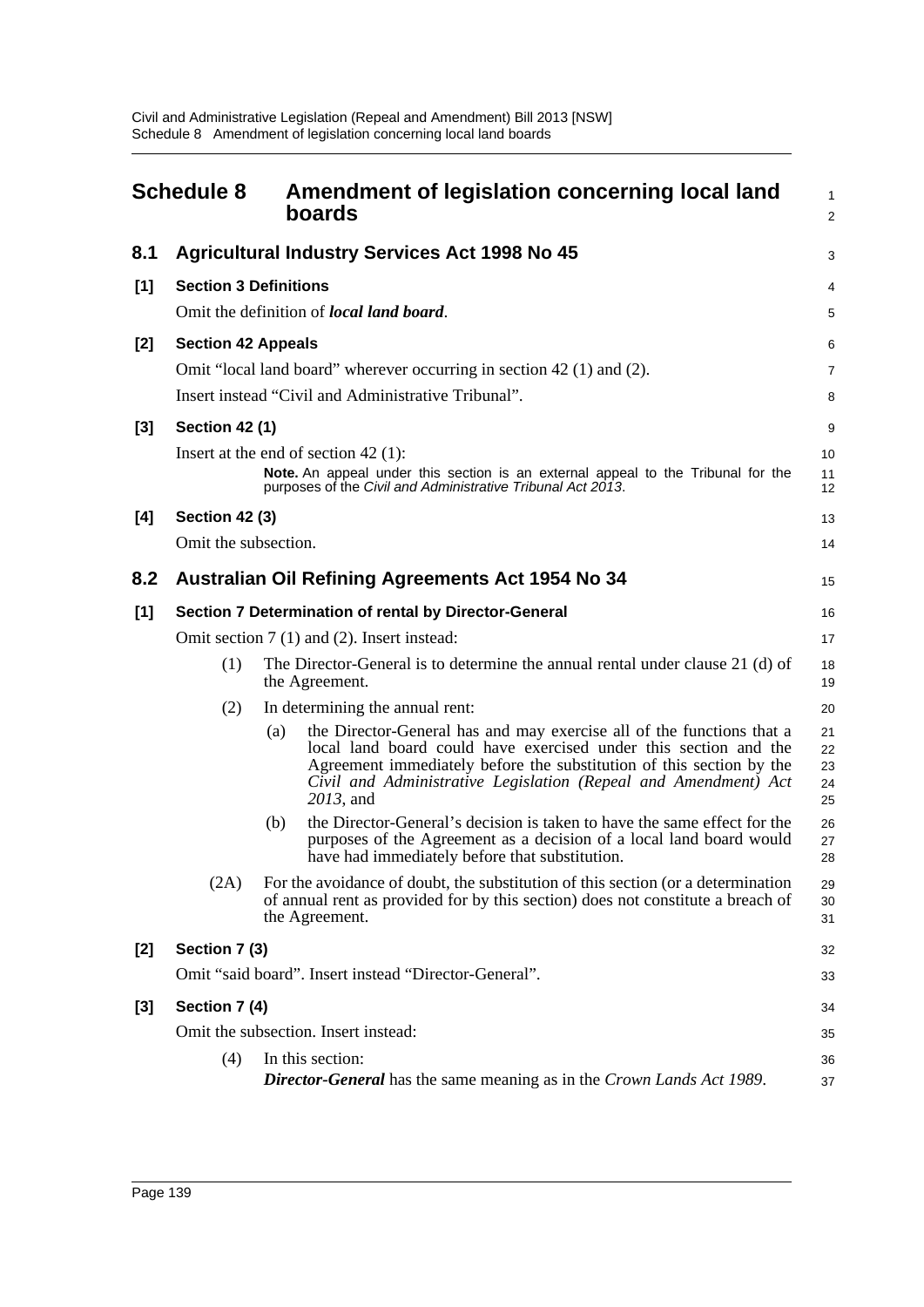| 8.3   |                                                                                       |                                   | <b>Commons Management Act 1989 No 13</b>                                                                                                                                                                                                                                                                                                                                                                                                                  | 1                                |  |
|-------|---------------------------------------------------------------------------------------|-----------------------------------|-----------------------------------------------------------------------------------------------------------------------------------------------------------------------------------------------------------------------------------------------------------------------------------------------------------------------------------------------------------------------------------------------------------------------------------------------------------|----------------------------------|--|
| [1]   |                                                                                       |                                   | <b>Section 3 Definitions</b>                                                                                                                                                                                                                                                                                                                                                                                                                              | $\overline{c}$                   |  |
|       |                                                                                       |                                   | Insert in alphabetical order in section $3(1)$ :                                                                                                                                                                                                                                                                                                                                                                                                          | 3                                |  |
|       |                                                                                       |                                   | <b>Director-General</b> has the same meaning as in the Crown Lands Act 1989.                                                                                                                                                                                                                                                                                                                                                                              | 4                                |  |
| [2]   |                                                                                       |                                   | Section 3 (1), definition of "local land board"                                                                                                                                                                                                                                                                                                                                                                                                           | 5                                |  |
|       |                                                                                       |                                   | Omit the definition.                                                                                                                                                                                                                                                                                                                                                                                                                                      | 6                                |  |
| $[3]$ |                                                                                       | commoners' roll                   | Section 11 Appeals against refusal of a trust to enter a person's name on the                                                                                                                                                                                                                                                                                                                                                                             | 7<br>8                           |  |
|       |                                                                                       |                                   | Omit section 11 (1). Insert instead:                                                                                                                                                                                                                                                                                                                                                                                                                      | 9                                |  |
|       |                                                                                       | (1)                               | If a trust has notified a person in accordance with section $10(4)$ of its refusal<br>of the person's application for enrolment, the person may, within the period of<br>28 days following the date on which the person receives written notice of the<br>trust's refusal of the application, appeal against the refusal to the Civil and<br>Administrative Tribunal.<br>Note. An appeal under this section is an external appeal to the Tribunal for the | 10<br>11<br>12<br>13<br>14<br>15 |  |
|       |                                                                                       |                                   | purposes of the Civil and Administrative Tribunal Act 2013.                                                                                                                                                                                                                                                                                                                                                                                               | 16                               |  |
| [4]   |                                                                                       |                                   | Section 11 (2) and (5)                                                                                                                                                                                                                                                                                                                                                                                                                                    | 17                               |  |
|       |                                                                                       |                                   | Omit the subsections.                                                                                                                                                                                                                                                                                                                                                                                                                                     | 18                               |  |
| [5]   |                                                                                       | <b>Section 11 (4)</b>             |                                                                                                                                                                                                                                                                                                                                                                                                                                                           | 19                               |  |
|       |                                                                                       |                                   | Omit "local land board". Insert instead "Civil and Administrative Tribunal".                                                                                                                                                                                                                                                                                                                                                                              | 20                               |  |
| [6]   | Section 51 Powers of the Minister with respect to complaints lodged under s 50        |                                   |                                                                                                                                                                                                                                                                                                                                                                                                                                                           | 21                               |  |
|       |                                                                                       |                                   | Omit section 51 (1) (b). Insert instead:                                                                                                                                                                                                                                                                                                                                                                                                                  | 22                               |  |
|       |                                                                                       |                                   | refer the complaint for inquiry and report to the Director-General.<br>(b)                                                                                                                                                                                                                                                                                                                                                                                | 23                               |  |
| $[7]$ |                                                                                       | <b>Section 51 (3)</b>             |                                                                                                                                                                                                                                                                                                                                                                                                                                                           |                                  |  |
|       |                                                                                       |                                   | Omit the subsection.                                                                                                                                                                                                                                                                                                                                                                                                                                      | 25                               |  |
| [8]   | <b>Section 52</b>                                                                     |                                   |                                                                                                                                                                                                                                                                                                                                                                                                                                                           |                                  |  |
|       |                                                                                       | Omit the section. Insert instead: |                                                                                                                                                                                                                                                                                                                                                                                                                                                           |                                  |  |
|       | 52                                                                                    |                                   | Duty of Director-General to inquire into a complaint referred under s 51 (1) (b)                                                                                                                                                                                                                                                                                                                                                                          | 28                               |  |
|       |                                                                                       | (1)                               | As soon as practicable after a complaint is referred to the Director-General in<br>accordance with section 51 (1) (b), the Director-General must inquire into the<br>complaint.                                                                                                                                                                                                                                                                           | 29<br>30<br>31                   |  |
|       |                                                                                       | (2)                               | When the inquiry is completed, the Director-General must report his or her<br>findings in writing to the Minister.                                                                                                                                                                                                                                                                                                                                        | 32<br>33                         |  |
| [9]   |                                                                                       | section 50                        | Section 53 Determination of the Minister with respect to a complaint lodged under                                                                                                                                                                                                                                                                                                                                                                         | 34<br>35                         |  |
|       | Omit "a local land board" from section 53 (1). Insert instead "the Director-General". |                                   |                                                                                                                                                                                                                                                                                                                                                                                                                                                           |                                  |  |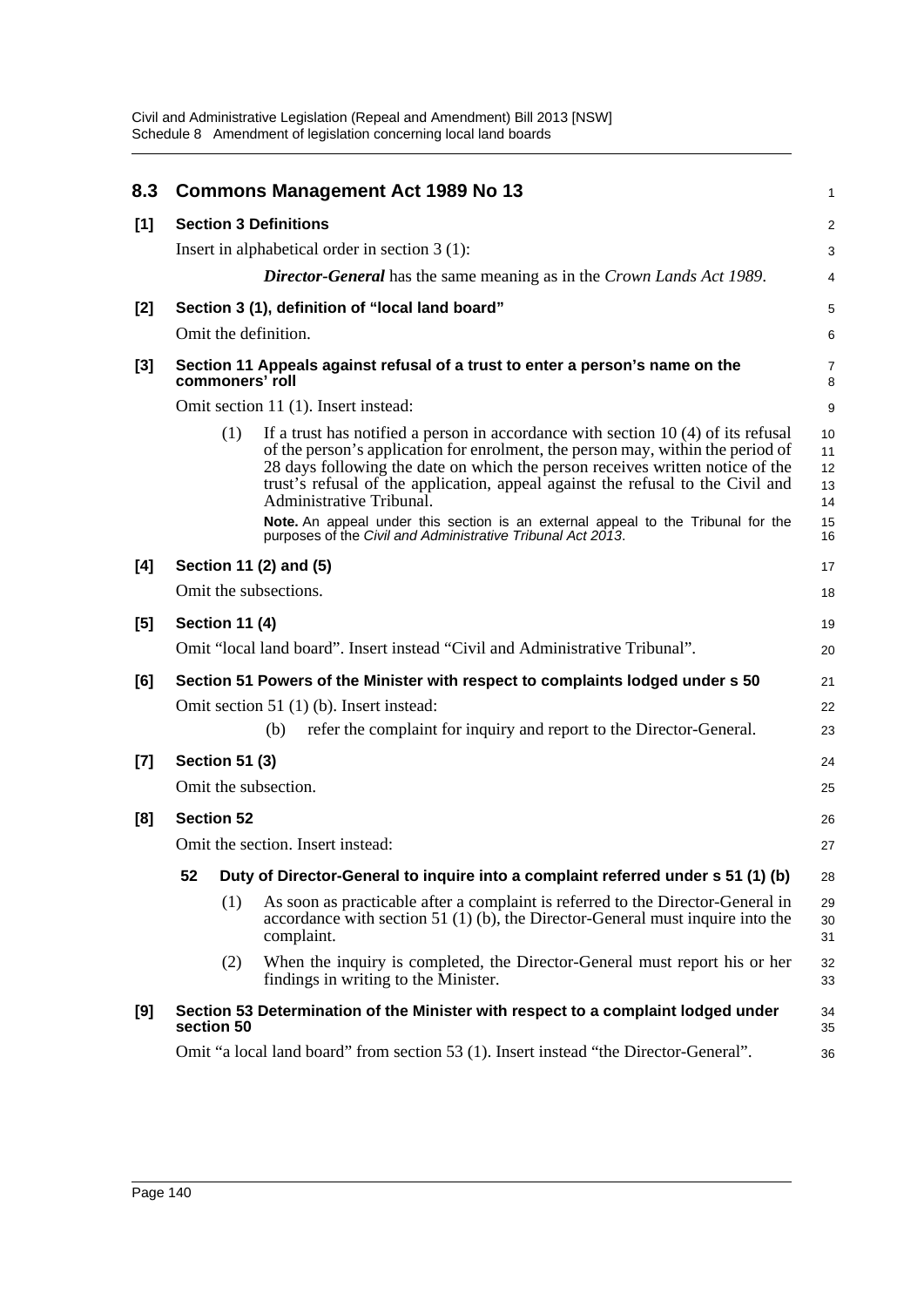| $[10]$ |                                        |                              |     |               | Schedule 2 Provisions relating to the members of a trust board                                                                                                              | 1                                  |  |
|--------|----------------------------------------|------------------------------|-----|---------------|-----------------------------------------------------------------------------------------------------------------------------------------------------------------------------|------------------------------------|--|
|        | Omit clause 3 (3) (c). Insert instead: |                              |     |               |                                                                                                                                                                             |                                    |  |
|        |                                        |                              | (c) |               | being knowingly concerned in a failure of a trust to comply with:                                                                                                           | 3                                  |  |
|        |                                        |                              |     | (i)           | an order of a former local land board given under section 11 (4)<br>before its amendment by the Civil and Administrative Legislation<br>(Repeal and Amendment) Act 2013, or | $\overline{4}$<br>$\mathbf 5$<br>6 |  |
|        |                                        |                              |     | (ii)          | an order of the Civil and Administrative Tribunal in an appeal<br>under section 11, or                                                                                      | $\overline{7}$<br>8                |  |
|        |                                        |                              |     | (iii)         | a direction given by the Minister under section 21,                                                                                                                         | 9                                  |  |
| $[11]$ |                                        |                              |     |               | Schedule 2, clause 3 (6) and (7)                                                                                                                                            | 10                                 |  |
|        |                                        |                              |     |               | Omit "the local land board" and "its findings" wherever occurring.                                                                                                          | 11                                 |  |
|        |                                        |                              |     |               | Insert instead "the Director-General" and "his or her findings", respectively.                                                                                              | 12                                 |  |
| 8.4    |                                        |                              |     |               | <b>Commons Management Regulation 2006</b>                                                                                                                                   | 13                                 |  |
| [1]    |                                        |                              |     |               | Clause 11 Appeal to local land board against refusal of application                                                                                                         | 14                                 |  |
|        |                                        | Omit the clause.             |     |               |                                                                                                                                                                             | 15                                 |  |
| [2]    |                                        |                              |     |               | <b>Clause 33 Inquiries into affairs of trust</b>                                                                                                                            | 16                                 |  |
|        |                                        | is located".                 |     |               | Omit "the local land board constituted for the land district in which the common concerned                                                                                  | 17<br>18                           |  |
|        |                                        |                              |     |               | Insert instead "the Director-General".                                                                                                                                      | 19                                 |  |
| $[3]$  |                                        | <b>Schedule 2 Fees</b>       |     |               |                                                                                                                                                                             | 20                                 |  |
|        |                                        |                              |     |               | Omit the matter relating to a notice of appeal to a local land board.                                                                                                       | 21                                 |  |
| 8.5    |                                        |                              |     |               | Crown Lands Act 1989 No 6                                                                                                                                                   | 22                                 |  |
| [1]    |                                        | <b>Section 3 Definitions</b> |     |               |                                                                                                                                                                             | 23                                 |  |
|        |                                        |                              |     |               | Omit the definition of <i>local land board</i> from section 3 (1).                                                                                                          | 24                                 |  |
| $[2]$  | Part 2, Division 2                     |                              |     |               |                                                                                                                                                                             | 25                                 |  |
|        |                                        |                              |     |               | Omit the Division. Insert instead:                                                                                                                                          | 26                                 |  |
|        |                                        | <b>Division 2</b>            |     |               | <b>Director-General</b>                                                                                                                                                     | 27                                 |  |
|        | 19                                     |                              |     |               | <b>References by Minister to Director-General</b>                                                                                                                           | 28                                 |  |
|        |                                        | (1)                          |     |               | The Minister may refer to the Director-General for inquiry or report:                                                                                                       | 29                                 |  |
|        |                                        |                              | (a) |               | any matter arising out of the administration of this Act, or of any other<br>Act dealing with the administration of Crown land, or                                          | 30<br>31                           |  |
|        |                                        |                              | (b) |               | any other matter prescribed by the regulations.                                                                                                                             | 32                                 |  |
|        |                                        | (2)                          |     | this section. | The Director-General must inquire into a matter referred to him or her under                                                                                                | 33<br>34                           |  |
|        |                                        | (3)                          |     |               | When the inquiry is completed, the Director-General must report his or her<br>findings in writing to the Minister.                                                          | 35<br>36                           |  |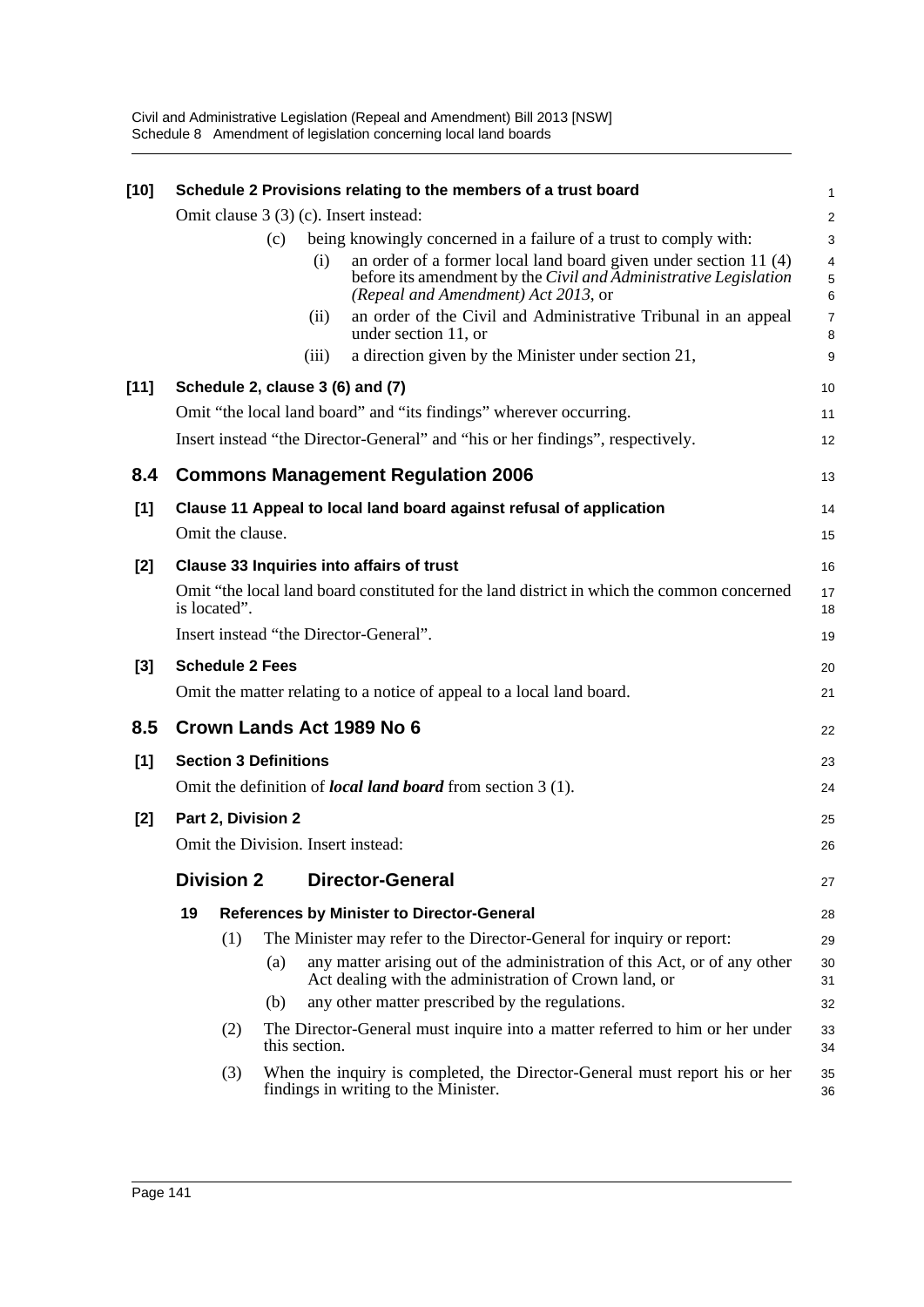|        | (4)                     |     | The Director-General may delegate to a member of staff (or a group of staff<br>members) of the Department:                                                                                                          | 1<br>$\overline{\mathbf{c}}$ |  |
|--------|-------------------------|-----|---------------------------------------------------------------------------------------------------------------------------------------------------------------------------------------------------------------------|------------------------------|--|
|        |                         | (a) | the Director-General's functions under this section (other than this<br>power of delegation), or                                                                                                                    | 3<br>4                       |  |
|        |                         | (b) | the Director-General's functions under another provision of this Act or<br>another Act to inquire or report to a Minister on a matter.                                                                              | 5<br>6                       |  |
| $[3]$  |                         |     | Part 2, Division 3 Appeals and references to the Land and Environment Court                                                                                                                                         | 7                            |  |
|        | Omit the Division.      |     |                                                                                                                                                                                                                     |                              |  |
| [4]    |                         |     | Section 69 Application for direction to erect gates etc                                                                                                                                                             | 9                            |  |
|        | Omit the section.       |     |                                                                                                                                                                                                                     | 10                           |  |
| [5]    |                         |     | Section 70 Minister may direct erection of gates etc                                                                                                                                                                | 11                           |  |
|        |                         |     | Omit section 70 (1). Insert instead:                                                                                                                                                                                | 12                           |  |
|        | (1)                     |     | After an enclosure permit has been granted, the Minister may, on the<br>application of any person, direct:                                                                                                          | 13<br>14                     |  |
|        |                         | (a) | that such gates or other means of access, or both, as the Minister<br>considers necessary be erected, provided, made or replaced so as not to<br>interfere unnecessarily with any traffic on the road, or           | 15<br>16<br>17               |  |
|        |                         | (b) | that any fence, gate or other structure (or part of or thing attached to a<br>fence, gate or other structure) by which the road or watercourse is<br>enclosed be removed or replaced as specified in the direction. | 18<br>19<br>20               |  |
| [6]    | <b>Section 70 (3)</b>   |     |                                                                                                                                                                                                                     | 21                           |  |
|        | after "sooner revoked". |     | Insert "(and subject to any interlocutory order of the Civil and Administrative Tribunal)"                                                                                                                          | 22<br>23                     |  |
| $[7]$  | Section 70 (3) (b)      |     |                                                                                                                                                                                                                     | 24                           |  |
|        | Omit "or board's".      |     |                                                                                                                                                                                                                     | 25                           |  |
| [8]    | <b>Section 70 (5)</b>   |     |                                                                                                                                                                                                                     | 26                           |  |
|        |                         |     | Insert at the end of section 70:                                                                                                                                                                                    | 27                           |  |
|        | (5)                     |     | A person may apply to the Civil and Administrative Tribunal for an<br>administrative review under the Administrative Decisions Review Act 1997 of<br>any of the following decisions:                                | 28<br>29<br>30               |  |
|        |                         | (a) | a decision of the Minister refusing to give a direction under this section<br>on the application of the person,                                                                                                     | 31<br>32                     |  |
|        |                         | (b) | a decision of the Minister to give a direction under this section in respect<br>of land for which the person has an enclosure permit.                                                                               | 33<br>34                     |  |
| [9]    |                         |     | <b>Section 71 Objections to Minister's direction</b>                                                                                                                                                                | 35                           |  |
|        | Omit the section.       |     |                                                                                                                                                                                                                     | 36                           |  |
| [10]   |                         |     | Section 138E Consultation in relation to transfer or vesting of land                                                                                                                                                | 37                           |  |
|        |                         |     | Omit "a local land board" from section 138E (1) (c). Insert instead "the Director-General".                                                                                                                         | 38                           |  |
| $[11]$ | <b>Section 138E (3)</b> |     |                                                                                                                                                                                                                     | 39                           |  |
|        |                         |     | Omit "any local land board report". Insert instead "any report of the Director-General".                                                                                                                            | 40                           |  |
|        |                         |     |                                                                                                                                                                                                                     |                              |  |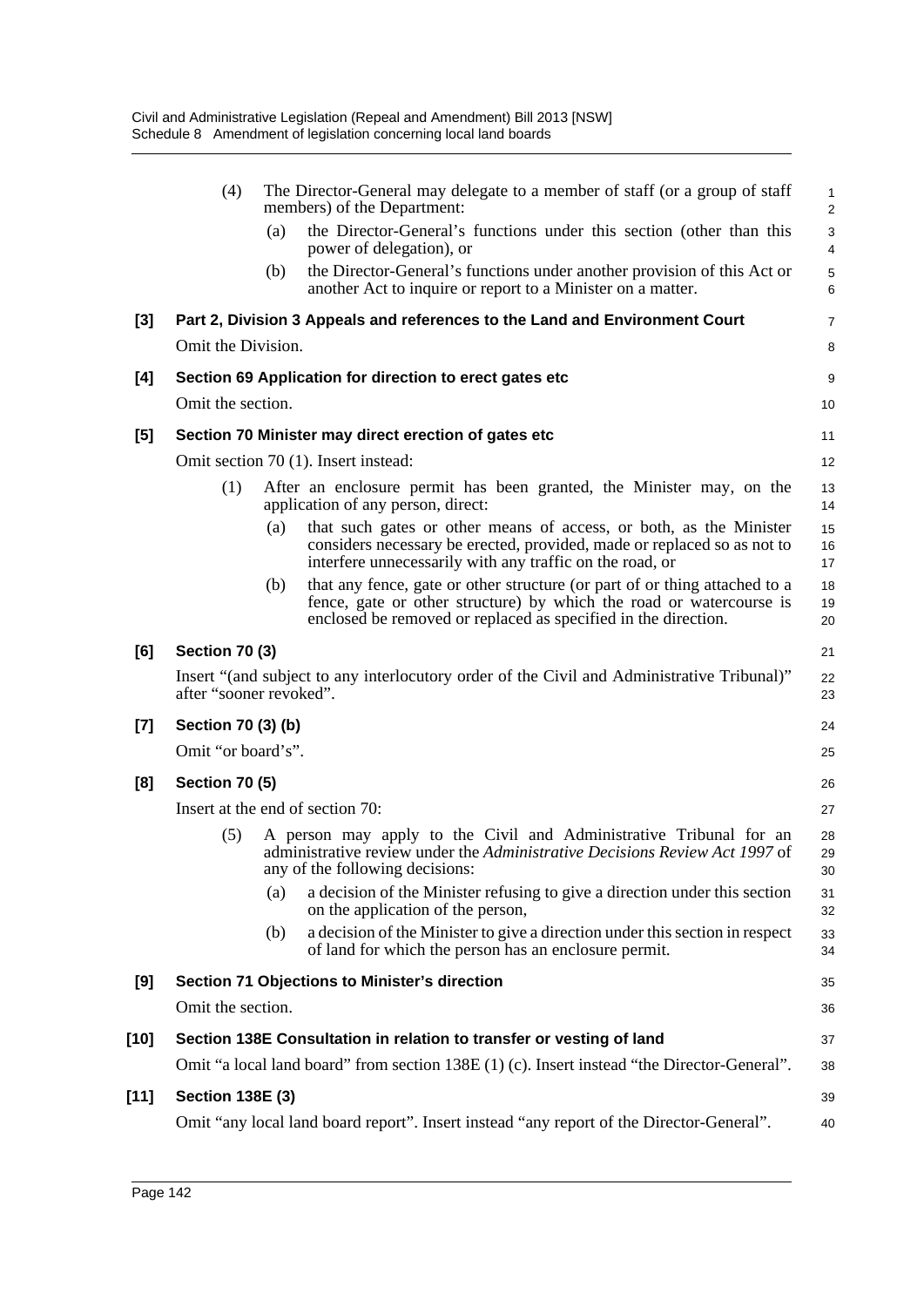| $[12]$ | Section 142 Objections and appeals against determinations or redeterminations of<br>rent |                                                                                                                                                                                                                                                                                                                                  |                               |  |  |  |
|--------|------------------------------------------------------------------------------------------|----------------------------------------------------------------------------------------------------------------------------------------------------------------------------------------------------------------------------------------------------------------------------------------------------------------------------------|-------------------------------|--|--|--|
|        |                                                                                          | Omit "the local land board" wherever occurring in section 142 (5) (a) and (6).                                                                                                                                                                                                                                                   | 3                             |  |  |  |
|        |                                                                                          | Insert instead "the Civil and Administrative Tribunal".                                                                                                                                                                                                                                                                          | 4                             |  |  |  |
| $[13]$ | <b>Section 142 (5)</b>                                                                   |                                                                                                                                                                                                                                                                                                                                  | 5                             |  |  |  |
|        |                                                                                          | Insert at the end of the subsection:<br>Note. An appeal to the Civil and Administrative Tribunal under this subsection is an<br>external appeal to the Tribunal for the purposes of the Civil and Administrative Tribunal<br>Act 2013.                                                                                           | 6<br>$\overline{7}$<br>8<br>9 |  |  |  |
| $[14]$ |                                                                                          | Section 143 Determination or redetermination of rent-principles                                                                                                                                                                                                                                                                  | 10                            |  |  |  |
|        |                                                                                          | Omit "the local land board" wherever occurring in section 143 (1) and (3).                                                                                                                                                                                                                                                       | 11                            |  |  |  |
|        |                                                                                          | Insert instead "the Civil and Administrative Tribunal".                                                                                                                                                                                                                                                                          | 12                            |  |  |  |
| $[15]$ |                                                                                          | <b>Section 184 Regulations</b>                                                                                                                                                                                                                                                                                                   | 13                            |  |  |  |
|        |                                                                                          | Omit section $184$ (1) (i).                                                                                                                                                                                                                                                                                                      | 14                            |  |  |  |
| $[16]$ |                                                                                          | Schedule 1 Members of local land boards                                                                                                                                                                                                                                                                                          | 15                            |  |  |  |
|        | Omit the Schedule.                                                                       |                                                                                                                                                                                                                                                                                                                                  | 16                            |  |  |  |
| $[17]$ |                                                                                          | Schedule 2 Powers and procedures of local land boards                                                                                                                                                                                                                                                                            | 17                            |  |  |  |
|        | Omit the Schedule.                                                                       |                                                                                                                                                                                                                                                                                                                                  | 18                            |  |  |  |
| $[18]$ | Schedule 8 Savings, transitional and other provisions                                    |                                                                                                                                                                                                                                                                                                                                  |                               |  |  |  |
|        | Insert at the end of the Schedule with appropriate Part and clause numbering:<br>20      |                                                                                                                                                                                                                                                                                                                                  |                               |  |  |  |
|        | <b>Part</b>                                                                              | Provisions consequent on enactment of Civil and<br><b>Administrative Legislation (Repeal and</b><br><b>Amendment) Act 2013</b>                                                                                                                                                                                                   | 21<br>22<br>23                |  |  |  |
|        |                                                                                          | Functions of local land board transferred to Director-General                                                                                                                                                                                                                                                                    | 24                            |  |  |  |
|        | (1)                                                                                      | This clause applies to any function:                                                                                                                                                                                                                                                                                             | 25                            |  |  |  |
|        |                                                                                          | that, immediately before the establishment day, was conferred or<br>(a)<br>imposed on a local land board, and                                                                                                                                                                                                                    | 26<br>27                      |  |  |  |
|        |                                                                                          | that will be conferred or imposed on the Director-General on and from<br>(b)<br>the establishment day (rather than the Civil and Administrative<br>Tribunal) because of an amendment made to an Act or statutory rule by<br>the amending Act.                                                                                    | 28<br>29<br>30<br>31          |  |  |  |
|        |                                                                                          | Note. The adjudicative functions of the local land boards will be transferred to the Civil<br>and Administrative Tribunal. See Part 2 of Schedule 1 to the Civil and Administrative<br>Tribunal Act 2013.                                                                                                                        | 32<br>33<br>34                |  |  |  |
|        | (2)                                                                                      | If a local land board had commenced to exercise (but had not completed<br>exercising) a function to which this clause applies before its abolition, the<br>member or members of the former local land board involved in exercising that<br>function may complete the exercise of that function despite the board's<br>abolition. | 35<br>36<br>37<br>38<br>39    |  |  |  |
|        | (3)                                                                                      | Any such function may be exercised as if the Civil and Administrative<br><i>Tribunal Act 2013</i> and amending Act had not been enacted.                                                                                                                                                                                         | 40<br>41                      |  |  |  |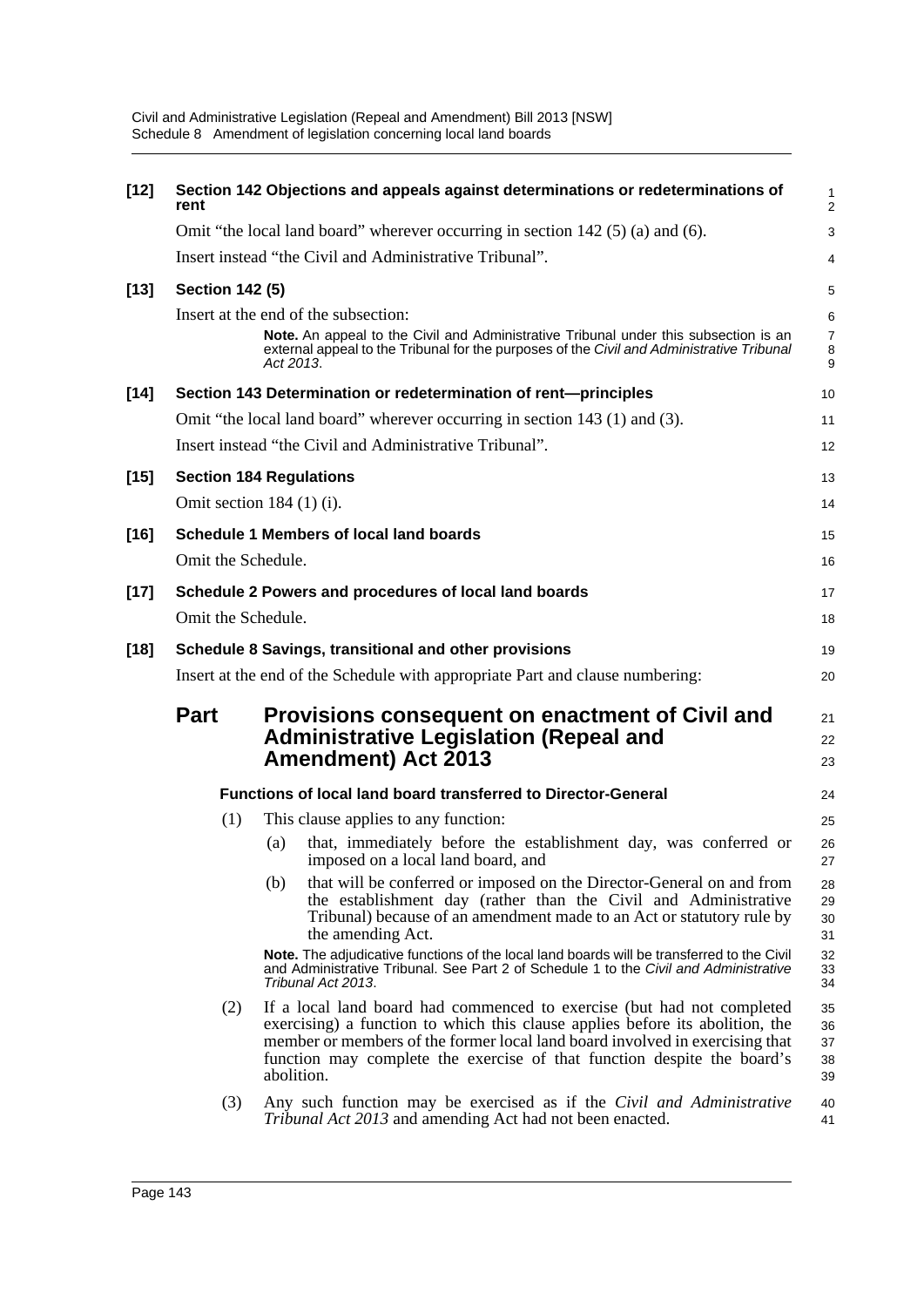|       | (4)                        | In this clause:<br><b>amending Act</b> means the Civil and Administrative Legislation (Repeal and<br>Amendment) Act 2013.<br>establishment day has the same meaning as in the Civil and Administrative<br>Tribunal Act 2013.                                                                                                                  | 1<br>$\overline{2}$<br>3<br>$\overline{4}$<br>5 |
|-------|----------------------------|-----------------------------------------------------------------------------------------------------------------------------------------------------------------------------------------------------------------------------------------------------------------------------------------------------------------------------------------------|-------------------------------------------------|
| 8.6   |                            | Crown Lands (Continued Tenures) Act 1989 No 7                                                                                                                                                                                                                                                                                                 | 6                                               |
| $[1]$ | <b>Schedule 5 Rent etc</b> |                                                                                                                                                                                                                                                                                                                                               | 7                                               |
|       |                            | Omit "local land board" wherever occurring in clause 11 (3) (a) and (4).                                                                                                                                                                                                                                                                      | 8                                               |
|       |                            | Insert instead "Civil and Administrative Tribunal".                                                                                                                                                                                                                                                                                           | 9                                               |
| $[2]$ |                            | Schedule 5, clause 11 (3)                                                                                                                                                                                                                                                                                                                     | 10                                              |
|       |                            | Insert at the end of the subclause:<br><b>Note.</b> An appeal to the Civil and Administrative Tribunal under this subclause is an<br>external appeal to the Tribunal for the purposes of the Civil and Administrative Tribunal<br>Act 2013.                                                                                                   | 11<br>12<br>13<br>14                            |
| $[3]$ |                            | Schedule 5, clause 12                                                                                                                                                                                                                                                                                                                         | 15                                              |
|       |                            | Omit "the local land board" wherever occurring.                                                                                                                                                                                                                                                                                               | 16                                              |
|       |                            | Insert instead "the Civil and Administrative Tribunal".                                                                                                                                                                                                                                                                                       | 17                                              |
| [4]   |                            | Schedule 7 Purchase of land held under lease                                                                                                                                                                                                                                                                                                  | 18                                              |
|       |                            | Omit "the local land board" from clause 1 (3) (b) in Part 1.                                                                                                                                                                                                                                                                                  | 19                                              |
|       |                            | Insert instead "the Civil and Administrative Tribunal".                                                                                                                                                                                                                                                                                       | 20                                              |
| [5]   |                            | Schedule 7, Part 1, clause 3 (3), (5) and (6) and 10 (4) and (5)                                                                                                                                                                                                                                                                              | 21                                              |
|       |                            | Omit "local land board" wherever occurring.                                                                                                                                                                                                                                                                                                   | 22                                              |
|       |                            | Insert instead "Civil and Administrative Tribunal".                                                                                                                                                                                                                                                                                           | 23                                              |
| [6]   |                            | Schedule 7, Part 1, clause 3 (3)                                                                                                                                                                                                                                                                                                              | 24                                              |
|       |                            | Insert at the end of the subclause:                                                                                                                                                                                                                                                                                                           | 25                                              |
|       |                            | Note. An appeal to the Civil and Administrative Tribunal under this subclause is an<br>external appeal to the Tribunal for the purposes of the Civil and Administrative Tribunal<br>Act 2013. A decision of the Tribunal on such an external appeal may be appealed to<br>the Land and Environment Court under Schedule 1 to that Act.        | 26<br>27<br>28<br>29                            |
| $[7]$ |                            | Schedule 7, Part 1, clause 3 (6)                                                                                                                                                                                                                                                                                                              | 30                                              |
|       |                            | Omit "or, on appeal, of the Land and Environment Court".                                                                                                                                                                                                                                                                                      | 31                                              |
| [8]   |                            | Schedule 7, Part 1, clause 10 (4)                                                                                                                                                                                                                                                                                                             | 32                                              |
|       |                            | Insert at the end of the subclause:                                                                                                                                                                                                                                                                                                           | 33                                              |
|       |                            | <b>Note.</b> An appeal to the Civil and Administrative Tribunal under this subclause is an<br>external appeal to the Tribunal for the purposes of the Civil and Administrative Tribunal<br>Act 2013. A decision of the Tribunal on such an external appeal may be appealed to<br>the Land and Environment Court under Schedule 1 to that Act. | 34<br>35<br>36<br>37                            |
| [9]   |                            | Schedule 7, Part 2, clauses 1 (3) (b) and 10 (4) and (5)                                                                                                                                                                                                                                                                                      | 38                                              |
|       |                            | Omit "local land board" wherever occurring.                                                                                                                                                                                                                                                                                                   | 39                                              |
|       |                            | Insert instead "Civil and Administrative Tribunal".                                                                                                                                                                                                                                                                                           | 40                                              |
|       |                            |                                                                                                                                                                                                                                                                                                                                               |                                                 |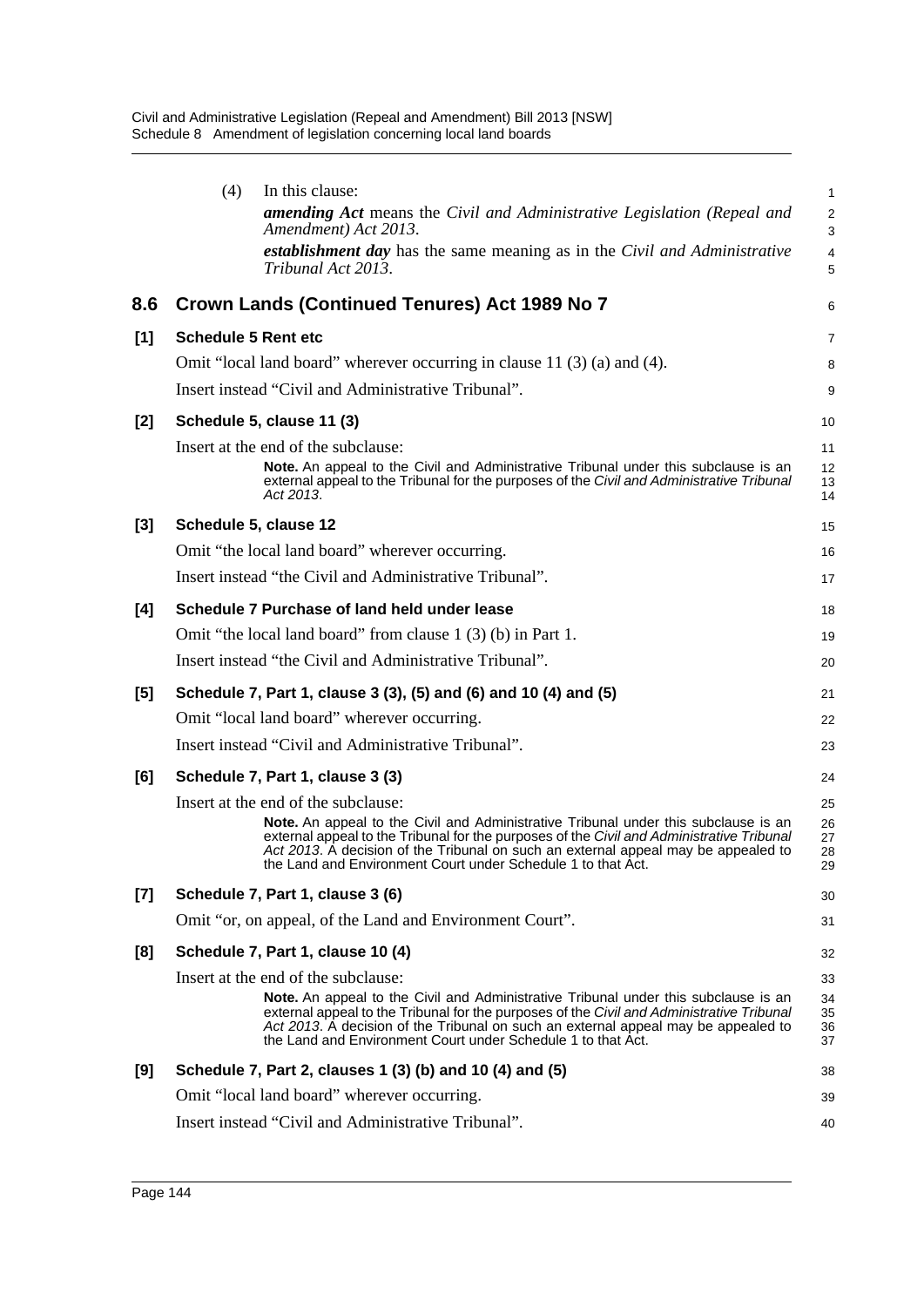| [10]  | Schedule 7, Part 2, clause 10 (4)                                                                                                                                                                                                                                                                                                             | 1                |
|-------|-----------------------------------------------------------------------------------------------------------------------------------------------------------------------------------------------------------------------------------------------------------------------------------------------------------------------------------------------|------------------|
|       | Insert at the end of the subclause:                                                                                                                                                                                                                                                                                                           | $\overline{a}$   |
|       | <b>Note.</b> An appeal to the Civil and Administrative Tribunal under this subclause is an<br>external appeal to the Tribunal for the purposes of the Civil and Administrative Tribunal<br>Act 2013. A decision of the Tribunal on such an external appeal may be appealed to<br>the Land and Environment Court under Schedule 1 to that Act. | 3<br>4<br>5<br>6 |
| 8.7   | <b>Crown Lands (Continued Tenures) Regulation 2006</b>                                                                                                                                                                                                                                                                                        | 7                |
| [1]   | Clause 8 Appeals against Minister's determination under condition of special lease<br>or permissive occupancy                                                                                                                                                                                                                                 | 8<br>9           |
|       | Omit the clause.                                                                                                                                                                                                                                                                                                                              | 10               |
| $[2]$ | Clause 13 Objections to, and appeals against, determinations or redeterminations                                                                                                                                                                                                                                                              | 11               |
|       | Omit clause $13(2)$ and $(3)$ .                                                                                                                                                                                                                                                                                                               | 12               |
| $[3]$ | <b>Schedule 1 Fees and deposits</b>                                                                                                                                                                                                                                                                                                           | 13               |
|       | Omit items 2 and 8.                                                                                                                                                                                                                                                                                                                           | 14               |
| 8.8   | <b>Crown Lands Regulation 2006</b>                                                                                                                                                                                                                                                                                                            | 15               |
| [1]   | <b>Clause 10 Inquiry and report by Director-General</b>                                                                                                                                                                                                                                                                                       | 16               |
|       | Omit "For the purposes of section 22 (1) (b) of the Act, the Minister may refer any of the<br>following matters to a local land board or a Chairperson sitting alone" from clause 10 (1).                                                                                                                                                     | 17<br>18         |
|       | Insert instead "For the purposes of section 19 $(1)$ (b) of the Act, the Minister may refer any<br>of the following matters to the Director-General".                                                                                                                                                                                         | 19<br>20         |
| $[2]$ | <b>Clause 11 Registrar of Local Land Boards</b>                                                                                                                                                                                                                                                                                               | 21               |
|       | Omit the clause.                                                                                                                                                                                                                                                                                                                              | 22               |
| $[3]$ | <b>Clause 12 Registrar to bring matters before board</b>                                                                                                                                                                                                                                                                                      | 23               |
|       | Omit the clause.                                                                                                                                                                                                                                                                                                                              | 24               |
| [4]   | <b>Clause 13 Notice of proceedings before board</b>                                                                                                                                                                                                                                                                                           | 25               |
|       | Omit the clause.                                                                                                                                                                                                                                                                                                                              | 26               |
| [5]   | <b>Clause 14 Substituted service of notice of proceedings</b>                                                                                                                                                                                                                                                                                 | 27               |
|       | Omit the clause.                                                                                                                                                                                                                                                                                                                              | 28               |
| [6]   | Clause 15 Proceedings may be heard in absence of a party                                                                                                                                                                                                                                                                                      | 29               |
|       | Omit the clause.                                                                                                                                                                                                                                                                                                                              | 30               |
| [7]   | <b>Clause 16 Issue of summons</b>                                                                                                                                                                                                                                                                                                             | 31               |
|       | Omit the clause.                                                                                                                                                                                                                                                                                                                              | 32               |
| [8]   | Clause 17 Allowances payable to witnesses before local land boards                                                                                                                                                                                                                                                                            | 33               |
|       | Omit the clause.                                                                                                                                                                                                                                                                                                                              | 34               |
| [9]   | Clause 18 Form of warrant to apprehend witness                                                                                                                                                                                                                                                                                                | 35               |
|       | Omit the clause.                                                                                                                                                                                                                                                                                                                              | 36               |
|       |                                                                                                                                                                                                                                                                                                                                               |                  |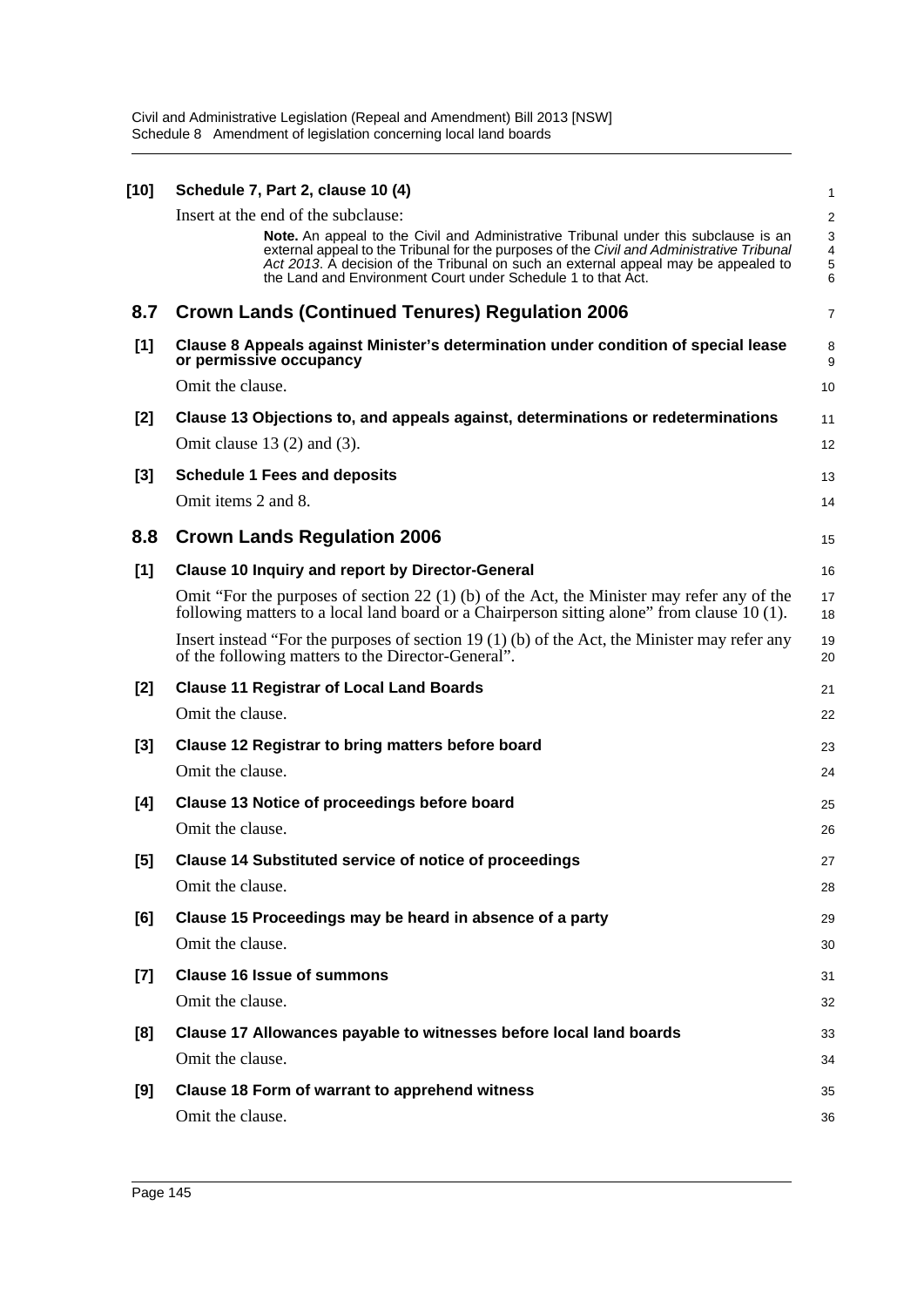| $[10]$ | Clause 28 Application for direction to provide gates or other access                                                                                                  | 1                   |  |  |  |
|--------|-----------------------------------------------------------------------------------------------------------------------------------------------------------------------|---------------------|--|--|--|
|        | Omit the clause.                                                                                                                                                      | $\overline{2}$      |  |  |  |
| $[11]$ | Clause 40 Objections to, and appeals against, determination or redetermination of<br>rent                                                                             |                     |  |  |  |
|        | Omit clause 40 (2) and (3). Insert instead:                                                                                                                           |                     |  |  |  |
|        | An appeal under section 142 (5) of the Act to the Civil and Administrative<br>(2)<br>Tribunal against the Minister's decision on any such objection is to be made:    | 6<br>$\overline{7}$ |  |  |  |
|        | by filing the appeal in accordance with the procedural rules of the<br>(a)<br>Tribunal (within the meaning of the Civil and Administrative Tribunal<br>Act 2013), and | 8<br>9<br>10        |  |  |  |
|        | is to be lodged within 28 days of service on the objector of the<br>(b)<br>Minister's decision.                                                                       | 11<br>12            |  |  |  |
| $[12]$ | Clause 49 Local land board hearings-fencing work                                                                                                                      | 13                  |  |  |  |
|        | Omit the clause.                                                                                                                                                      | 14                  |  |  |  |
| [13]   | Clause 49A Local land board hearings-rural lands protection appeals                                                                                                   | 15                  |  |  |  |
|        | Omit the clause.                                                                                                                                                      | 16                  |  |  |  |
| $[14]$ | <b>Schedule 1 Fees and deposits</b>                                                                                                                                   | 17                  |  |  |  |
|        | Omit items 13, 15 and 16.                                                                                                                                             | 18                  |  |  |  |
| $[15]$ | <b>Schedule 3 Form of warrant</b>                                                                                                                                     | 19                  |  |  |  |
|        | Omit the Schedule.                                                                                                                                                    | 20                  |  |  |  |
| 8.9    | Dividing Fences Act 1991 No 72                                                                                                                                        | 21                  |  |  |  |
| [1]    | <b>Section 3 Definitions</b>                                                                                                                                          | 22                  |  |  |  |
|        | Omit the definition of <i>local land board</i> .                                                                                                                      | 23                  |  |  |  |
| [2]    | Section 4 Determination as to "sufficient dividing fence"                                                                                                             | 24                  |  |  |  |
|        | Omit "a local land board". Insert instead "the Civil and Administrative Tribunal".                                                                                    | 25                  |  |  |  |
| $[3]$  | Section 5 Adjoining owners—land separated by road or watercourse                                                                                                      | 26                  |  |  |  |
|        | Omit "a local land board" from section 5 (2).                                                                                                                         | 27                  |  |  |  |
|        | Insert instead "the Civil and Administrative Tribunal".                                                                                                               | 28                  |  |  |  |
| [4]    | Section 9 Contribution when urgent fencing work is required                                                                                                           | 29                  |  |  |  |
|        | Omit "a local land board" and "or board" wherever occurring in section 9 (4).                                                                                         | 30                  |  |  |  |
|        | Insert instead "the Civil and Administrative Tribunal" and "or the Tribunal", respectively.                                                                           | 31                  |  |  |  |
| $[5]$  | Section 11 Notice to carry out fencing work                                                                                                                           | 32                  |  |  |  |
|        | Omit "a local land board" from section 11 (5) (b).                                                                                                                    | 33                  |  |  |  |
|        | Insert instead "the Civil and Administrative Tribunal".                                                                                                               | 34                  |  |  |  |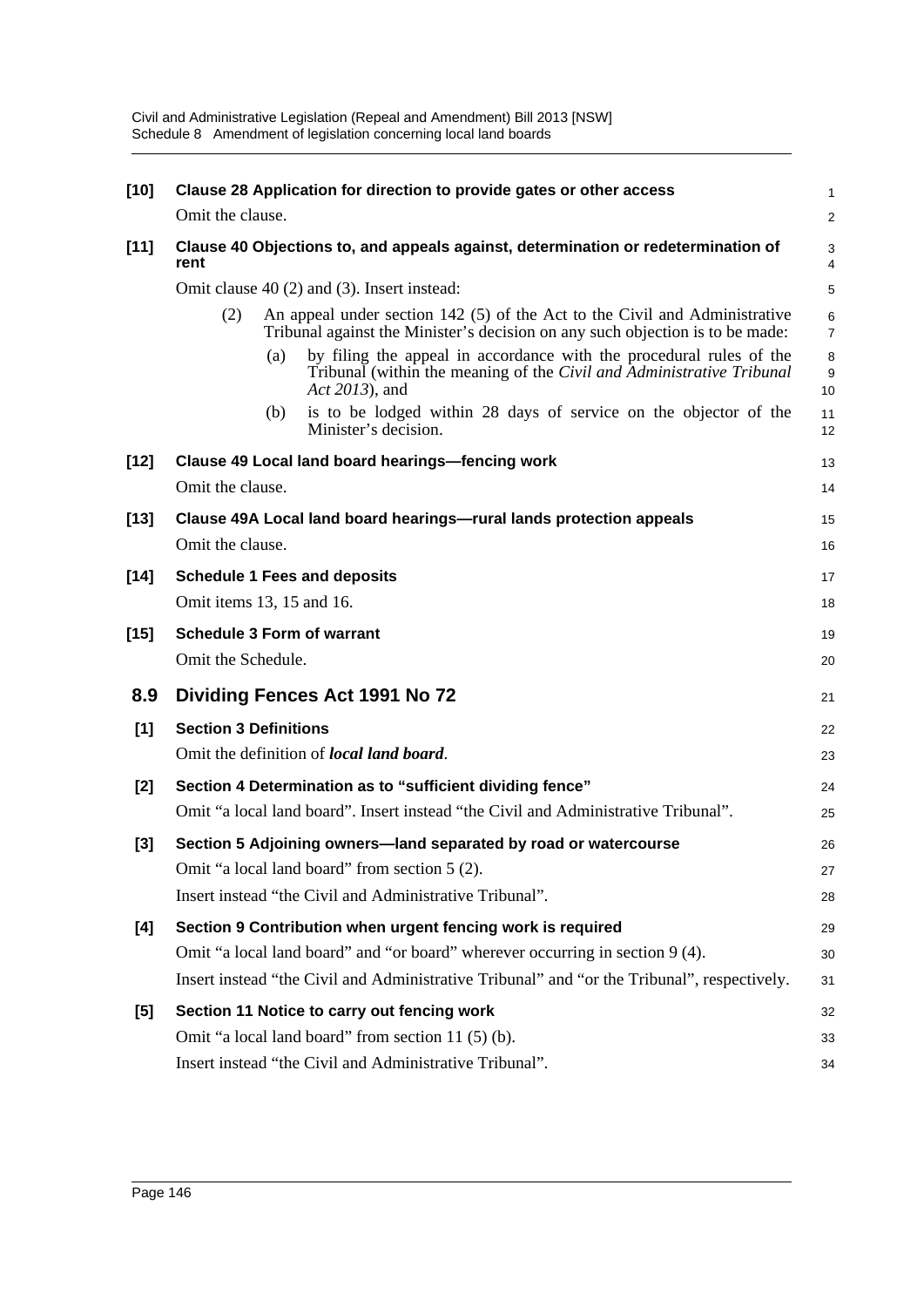| [6]    | Section 12 Procedure when agreement not reached                                    | $\mathbf{1}$   |
|--------|------------------------------------------------------------------------------------|----------------|
|        | Omit "a local land board" from section 12 (2).                                     | $\overline{c}$ |
|        | Insert instead "the Civil and Administrative Tribunal".                            | 3              |
| $[7]$  | Section 13 Jurisdiction of Local Court or Civil and Administrative Tribunal        | 4              |
|        | Omit "a local land board" wherever occurring in section 13 $(1)$ – $(3)$ .         | 5              |
|        | Insert instead "the Civil and Administrative Tribunal".                            | 6              |
| [8]    | <b>Section 13 (2)</b>                                                              | 7              |
|        | Omit "a board" and "the board". Insert instead "the Tribunal".                     | 8              |
| [9]    | <b>Section 13 (4)</b>                                                              | 9              |
|        | Omit the subsection.                                                               | 10             |
| $[10]$ | Section 13A Jurisdiction of Land and Environment Court                             | 11             |
|        | Omit "a local land board" wherever occurring in section 13A (3).                   | 12             |
|        | Insert instead "the Civil and Administrative Tribunal".                            | 13             |
| $[11]$ | Section 14 Orders as to fencing work                                               | 14             |
|        | Omit "a local land board" from section 14 (1).                                     | 15             |
|        | Insert instead "the Civil and Administrative Tribunal".                            | 16             |
| $[12]$ | Section 15 Enforcement of agreements and orders                                    | 17             |
|        | Omit "a local land board" from section 15 (1).                                     | 18             |
|        | Insert instead "the Civil and Administrative Tribunal".                            | 19             |
| $[13]$ | Section 17 Application for order in absence of an adjoining owner                  | 20             |
|        | Omit "a local land board" wherever occurring in section 17 (1) and (4).            | 21             |
|        | Insert instead "the Civil and Administrative Tribunal".                            | 22             |
| $[14]$ | Section 17 (2) and (4)                                                             | 23             |
|        | Omit "or board" wherever occurring. Insert instead "or the Tribunal".              | 24             |
| $[15]$ | <b>Section 19 Appeals etc</b>                                                      | 25             |
|        | Omit the section.                                                                  | 26             |
| $[16]$ | Section 22 Time for service of notices-special provision                           | 27             |
|        | Omit "a local land board" from section 22 (1).                                     | 28             |
|        | Insert instead "the Civil and Administrative Tribunal".                            | 29             |
| $[17]$ | <b>Section 22 (2)</b>                                                              | 30             |
|        | Omit "or board" wherever occurring. Insert instead "or the Tribunal".              | 31             |
| $[18]$ | <b>Section 23 Costs</b>                                                            | 32             |
|        | Omit "a local land board". Insert instead "the Civil and Administrative Tribunal". | 33             |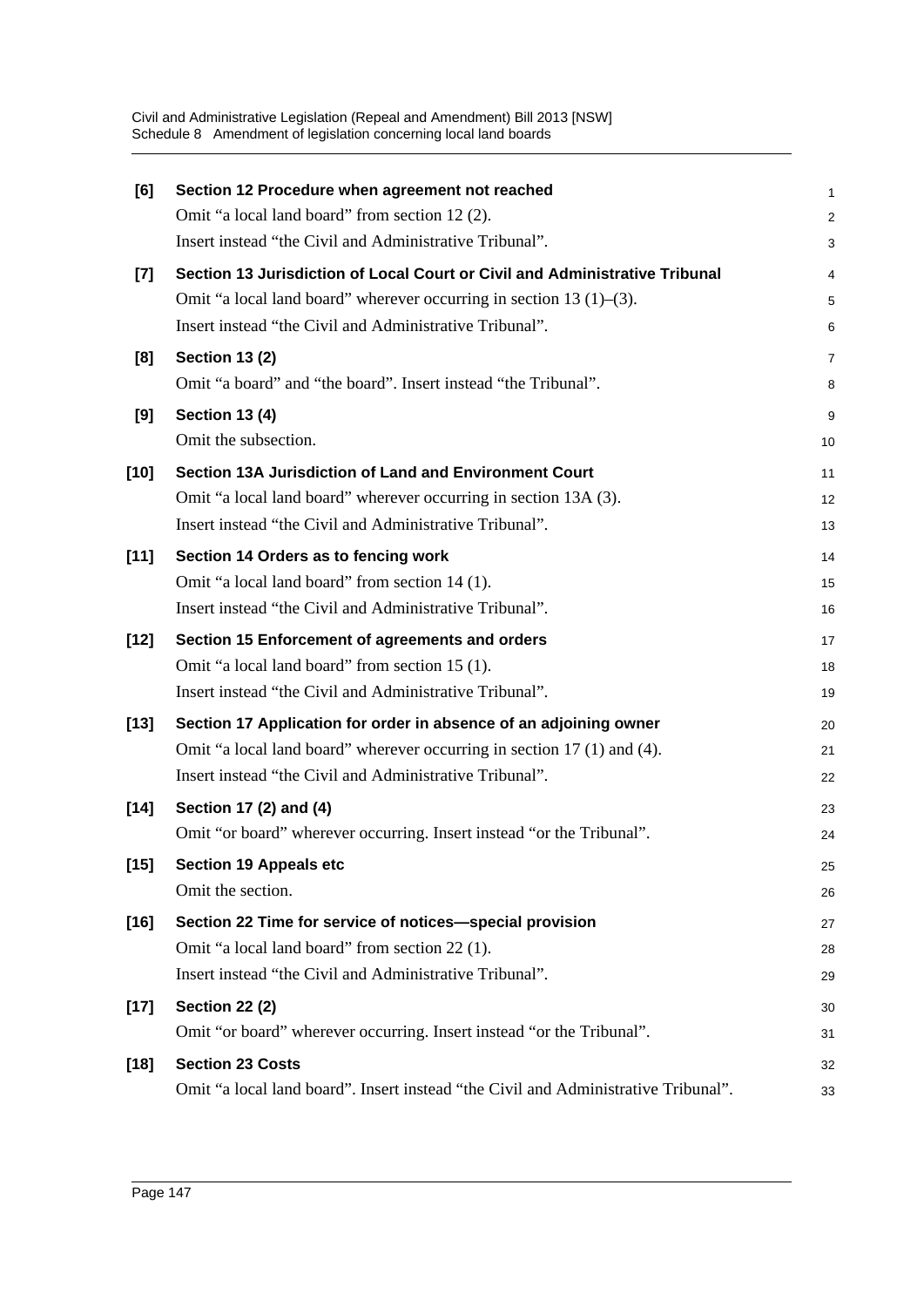| [19]   | Section 24 Recovery of money payable                                                                                                                                                                                                                                                                                                           | 1                    |
|--------|------------------------------------------------------------------------------------------------------------------------------------------------------------------------------------------------------------------------------------------------------------------------------------------------------------------------------------------------|----------------------|
|        | Omit "local land board" from section 24 (2).                                                                                                                                                                                                                                                                                                   | $\overline{c}$       |
|        | Insert instead "the Civil and Administrative Tribunal".                                                                                                                                                                                                                                                                                        | 3                    |
| [20]   | <b>Section 24 (3)</b>                                                                                                                                                                                                                                                                                                                          | 4                    |
|        | Omit "A local land board". Insert instead "The Tribunal".                                                                                                                                                                                                                                                                                      | 5                    |
| $[21]$ | <b>Section 24 (4)</b>                                                                                                                                                                                                                                                                                                                          | 6                    |
|        | Omit "Chairperson of the local land board".                                                                                                                                                                                                                                                                                                    | 7                    |
|        | Insert instead "principal registrar of the Civil and Administrative Tribunal".                                                                                                                                                                                                                                                                 | 8                    |
|        | 8.10 Government Information (Public Access) Regulation 2009                                                                                                                                                                                                                                                                                    | 9                    |
|        | Schedule 3 Agencies declared to be part of other agencies                                                                                                                                                                                                                                                                                      | 10                   |
|        | Omit the matter relating to Local land board under the Crown Lands Act 1989.                                                                                                                                                                                                                                                                   | 11                   |
|        | 8.11 Hay Irrigation Act 1902 No 57                                                                                                                                                                                                                                                                                                             | 12                   |
| [1]    | <b>Section 19 Tenant-right in improvements</b>                                                                                                                                                                                                                                                                                                 | 13                   |
|        | Omit "local land board" wherever occurring in section 19 (1) and (2) (b).                                                                                                                                                                                                                                                                      | 14                   |
|        | Insert instead "Director-General".                                                                                                                                                                                                                                                                                                             | 15                   |
| $[2]$  | <b>Section 19 (3)</b>                                                                                                                                                                                                                                                                                                                          | 16                   |
|        | Insert after section $19(2)$ :                                                                                                                                                                                                                                                                                                                 | 17                   |
|        | In this section:<br>(3)                                                                                                                                                                                                                                                                                                                        | 18                   |
|        | <b>Director-General</b> has the same meaning as in the Crown Lands Act 1989.                                                                                                                                                                                                                                                                   | 19                   |
| $[3]$  | Section 19B Purchase price of leased lands                                                                                                                                                                                                                                                                                                     | 20                   |
|        | Omit "local land board (within the meaning of the Crown Lands Act 1989)" from<br>section 19B $(5)$ (a).                                                                                                                                                                                                                                        | 21<br>22             |
|        | Insert instead "Civil and Administrative Tribunal".                                                                                                                                                                                                                                                                                            | 23                   |
| [4]    | Section 19B (5)                                                                                                                                                                                                                                                                                                                                | 24                   |
|        | Insert at the end of the subsection:                                                                                                                                                                                                                                                                                                           | 25                   |
|        | <b>Note.</b> An appeal to the Civil and Administrative Tribunal under this subsection is an<br>external appeal to the Tribunal for the purposes of the Civil and Administrative Tribunal<br>Act 2013. A decision of the Tribunal on such an external appeal may be appealed to<br>the Land and Environment Court under Schedule 1 to that Act. | 26<br>27<br>28<br>29 |
| [5]    | Section 19B (6)                                                                                                                                                                                                                                                                                                                                | 30                   |
|        | Omit "local land board". Insert instead "Civil and Administrative Tribunal".                                                                                                                                                                                                                                                                   | 31                   |
|        | 8.12 Local Government Act 1993 No 30                                                                                                                                                                                                                                                                                                           | 32                   |
| [1]    | <b>Chapter 17 Enforcement</b>                                                                                                                                                                                                                                                                                                                  | 33                   |
|        | Omit "a local land board" from the Introduction at the beginning of the Chapter.                                                                                                                                                                                                                                                               | 34                   |
|        | Insert instead "the Civil and Administrative Tribunal".                                                                                                                                                                                                                                                                                        | 35                   |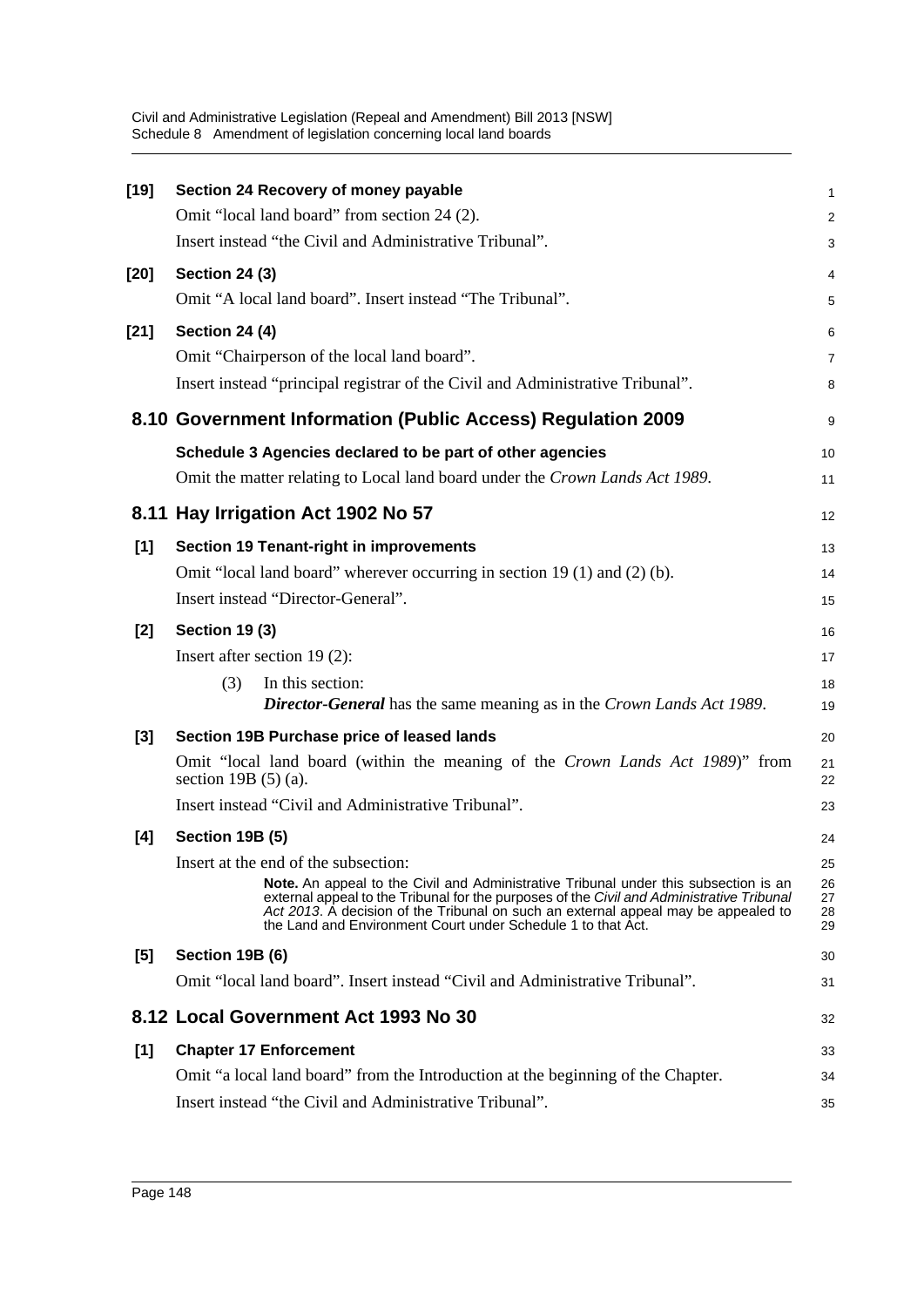| $[2]$ | Section 682 Power to appear before local land boards<br>Omit the section.                                                                                                                                                                                                                                                            | 1<br>2               |
|-------|--------------------------------------------------------------------------------------------------------------------------------------------------------------------------------------------------------------------------------------------------------------------------------------------------------------------------------------|----------------------|
|       | 8.13 Local Land Services Act 2013 No 51                                                                                                                                                                                                                                                                                              | 3                    |
| [1]   | Section 63 Withdrawal of care, control and management from authority                                                                                                                                                                                                                                                                 | 4                    |
|       | Omit "appropriate local land board" from section 63 (4). Insert instead "Director-General".                                                                                                                                                                                                                                          | 5                    |
| [2]   | <b>Section 63 (5)</b>                                                                                                                                                                                                                                                                                                                | 6                    |
|       | Omit "local land board" and "its".                                                                                                                                                                                                                                                                                                   | $\overline{7}$       |
|       | Insert instead "Director-General" and "his or her", respectively.                                                                                                                                                                                                                                                                    | 8                    |
| $[3]$ | Section 65 Compensation for improvements made before withdrawal                                                                                                                                                                                                                                                                      | 9                    |
|       | Omit "appropriate local land board" from section 65 (3).                                                                                                                                                                                                                                                                             | 10                   |
|       | Insert instead "Civil and Administrative Tribunal".                                                                                                                                                                                                                                                                                  | 11                   |
| [4]   | <b>Section 65 (4)</b>                                                                                                                                                                                                                                                                                                                | 12                   |
|       | Omit "The local land board to which the matter is referred".                                                                                                                                                                                                                                                                         | 13                   |
|       | Insert instead "If a matter is referred to the Civil and Administrative Tribunal, the<br>Tribunal".                                                                                                                                                                                                                                  | 14<br>15             |
| [5]   | <b>Section 65 (5)</b>                                                                                                                                                                                                                                                                                                                | 16                   |
|       | Omit "local land board's". Insert instead "Civil and Administrative Tribunal's".                                                                                                                                                                                                                                                     | 17                   |
| [6]   | Section 76 Appeal about right of way conditions                                                                                                                                                                                                                                                                                      | 18                   |
|       | Omit "appropriate local land board" from section 76 (1).                                                                                                                                                                                                                                                                             | 19                   |
|       | Insert instead "Civil and Administrative Tribunal".                                                                                                                                                                                                                                                                                  | 20                   |
| $[7]$ | <b>Section 76 (1)</b>                                                                                                                                                                                                                                                                                                                | 21                   |
|       | Insert at the end of the subsection:                                                                                                                                                                                                                                                                                                 | 22                   |
|       | Note. An appeal to the Civil and Administrative Tribunal under this section is an<br>external appeal to the Tribunal for the purposes of the Civil and Administrative Tribunal<br>Act 2013. A decision of the Tribunal on such an external appeal may be appealed to<br>the Land and Environment Court under Schedule 1 to that Act. | 23<br>24<br>25<br>26 |
| [8]   | <b>Section 76 (3)</b>                                                                                                                                                                                                                                                                                                                | 27                   |
|       | Omit "local land board". Insert instead "Tribunal".                                                                                                                                                                                                                                                                                  | 28                   |
| [9]   | <b>Section 76 (4)</b>                                                                                                                                                                                                                                                                                                                | 29                   |
|       | Omit the subsection.                                                                                                                                                                                                                                                                                                                 | 30                   |
| [10]  | Section 86 Appeals concerning the issue, cancellation or suspension of permits                                                                                                                                                                                                                                                       | 31                   |
|       | Omit "local land board" wherever occurring in section $86(1)$ , $(2)$ and $(5)$ .                                                                                                                                                                                                                                                    | 32                   |
|       | Insert instead "Civil and Administrative Tribunal".                                                                                                                                                                                                                                                                                  | 33                   |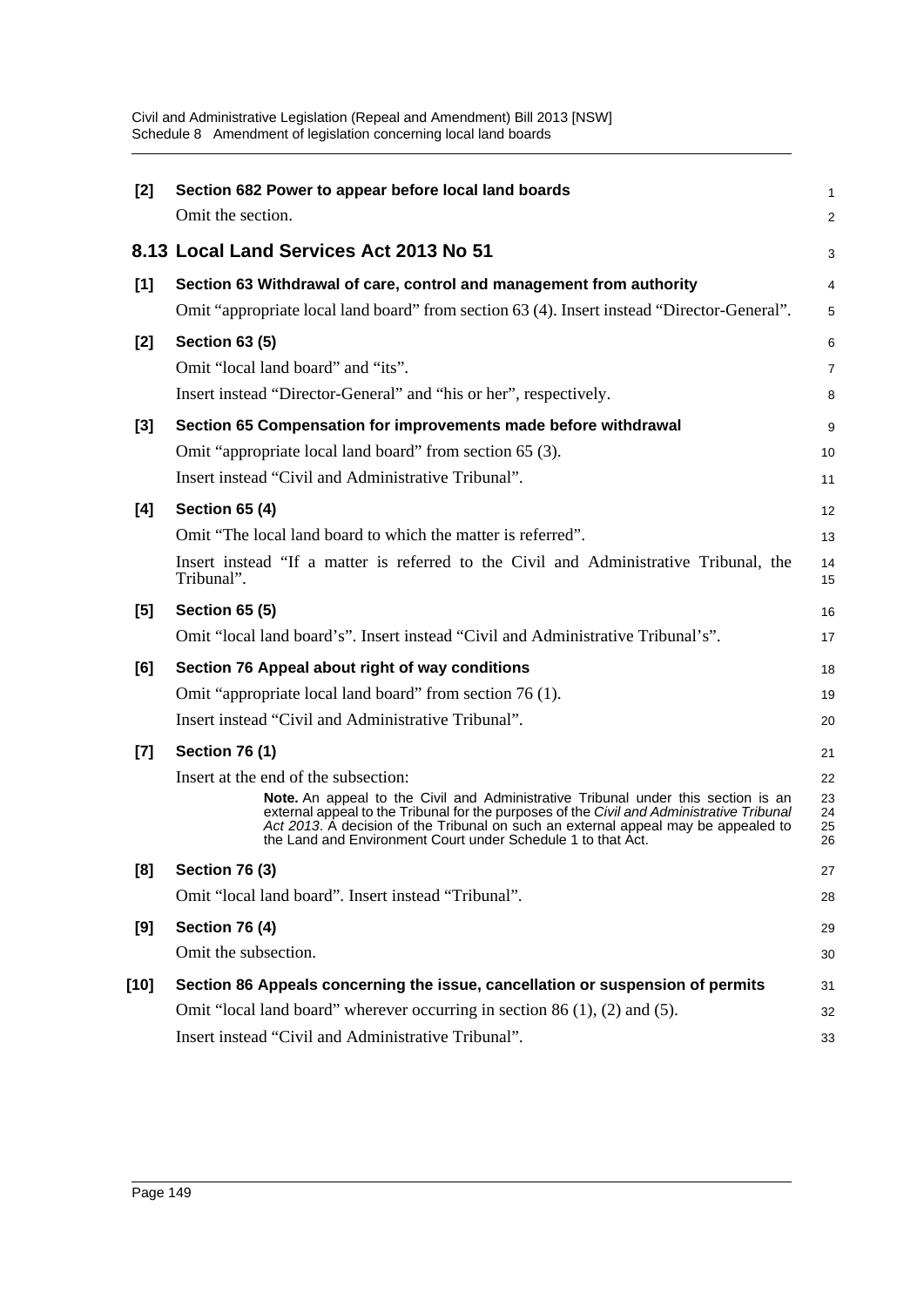| $[11]$ | <b>Section 86 (1)</b> |                                                                                                                                                                                                                                                                                                                                                                                                                                                                                                                  | 1                                       |
|--------|-----------------------|------------------------------------------------------------------------------------------------------------------------------------------------------------------------------------------------------------------------------------------------------------------------------------------------------------------------------------------------------------------------------------------------------------------------------------------------------------------------------------------------------------------|-----------------------------------------|
|        |                       | Insert at the end of the subsection:                                                                                                                                                                                                                                                                                                                                                                                                                                                                             | 2                                       |
|        |                       | <b>Note.</b> An appeal to the Civil and Administrative Tribunal under this section is an<br>external appeal to the Tribunal for the purposes of the Civil and Administrative Tribunal<br>Act 2013. A decision of the Tribunal on such an external appeal may be appealed to<br>the Land and Environment Court under Schedule 1 to that Act.                                                                                                                                                                      | 3<br>$\overline{4}$<br>$\mathbf 5$<br>6 |
| $[12]$ | <b>Section 86 (6)</b> |                                                                                                                                                                                                                                                                                                                                                                                                                                                                                                                  | 7                                       |
|        | Omit the subsection.  |                                                                                                                                                                                                                                                                                                                                                                                                                                                                                                                  | 8                                       |
| $[13]$ | <b>Section 87</b>     |                                                                                                                                                                                                                                                                                                                                                                                                                                                                                                                  | 9                                       |
|        |                       | Omit the section. Insert instead:                                                                                                                                                                                                                                                                                                                                                                                                                                                                                | 10                                      |
|        | 87                    | Compensation                                                                                                                                                                                                                                                                                                                                                                                                                                                                                                     | 11                                      |
|        |                       | If the Civil and Administrative Tribunal revokes the decision of Local Land<br>Services to cancel or suspend a permit, the Tribunal may, on application of the<br>holder of the permit, order Local Land Services to pay compensation to the<br>holder for any loss arising out of the cancellation or suspension.<br>Note. A party to proceedings before the Tribunal under this section may appeal to the<br>Land and Environment Court under Schedule 1 to the Civil and Administrative Tribunal<br>Act 2013. | 12<br>13<br>14<br>15<br>16<br>17<br>18  |
| $[14]$ |                       | Section 95 Application to Civil and Administrative Tribunal                                                                                                                                                                                                                                                                                                                                                                                                                                                      | 19                                      |
|        |                       | Omit "appropriate local land board" and "the local land board".                                                                                                                                                                                                                                                                                                                                                                                                                                                  | 20                                      |
|        |                       | Insert instead "Civil and Administrative Tribunal" and "the Tribunal", respectively.                                                                                                                                                                                                                                                                                                                                                                                                                             | 21                                      |
| $[15]$ |                       | Section 96 Jurisdiction of local land board not to be ousted in certain cases                                                                                                                                                                                                                                                                                                                                                                                                                                    | 22                                      |
|        | Omit the section.     |                                                                                                                                                                                                                                                                                                                                                                                                                                                                                                                  | 23                                      |
| $[16]$ |                       | Section 97 Civil and Administrative Tribunal may allow time for payment                                                                                                                                                                                                                                                                                                                                                                                                                                          | 24                                      |
|        |                       | Omit "a local land board" and "the local land board" from section 97 (1).                                                                                                                                                                                                                                                                                                                                                                                                                                        | 25                                      |
|        |                       | Insert instead "the Civil and Administrative Tribunal" and "the Tribunal", respectively.                                                                                                                                                                                                                                                                                                                                                                                                                         | 26                                      |
| $[17]$ | <b>Section 97 (2)</b> |                                                                                                                                                                                                                                                                                                                                                                                                                                                                                                                  | 27                                      |
|        |                       | Omit "local land board". Insert instead "Tribunal".                                                                                                                                                                                                                                                                                                                                                                                                                                                              | 28                                      |
| $[18]$ | <b>Section 97 (3)</b> |                                                                                                                                                                                                                                                                                                                                                                                                                                                                                                                  | 29                                      |
|        |                       | Omit "a local land board". Insert instead "the Tribunal".                                                                                                                                                                                                                                                                                                                                                                                                                                                        | 30                                      |
| $[19]$ |                       | Section 98 Right to refer matters to Land and Environment Court                                                                                                                                                                                                                                                                                                                                                                                                                                                  | 31                                      |
|        | Omit the section.     |                                                                                                                                                                                                                                                                                                                                                                                                                                                                                                                  | 32                                      |
| $[20]$ |                       | Section 99 Powers of Local Land Services with respect to fences                                                                                                                                                                                                                                                                                                                                                                                                                                                  | 33                                      |
|        |                       | Omit "the appropriate local land board" from section 99 (1).                                                                                                                                                                                                                                                                                                                                                                                                                                                     | 34                                      |
|        |                       | Insert instead "the Director-General".                                                                                                                                                                                                                                                                                                                                                                                                                                                                           | 35                                      |
| $[21]$ | <b>Section 99 (2)</b> |                                                                                                                                                                                                                                                                                                                                                                                                                                                                                                                  | 36                                      |
|        |                       | Omit "local land board" and "its".                                                                                                                                                                                                                                                                                                                                                                                                                                                                               | 37                                      |
|        |                       | Insert instead "Director-General" and "his or her", respectively.                                                                                                                                                                                                                                                                                                                                                                                                                                                | 38                                      |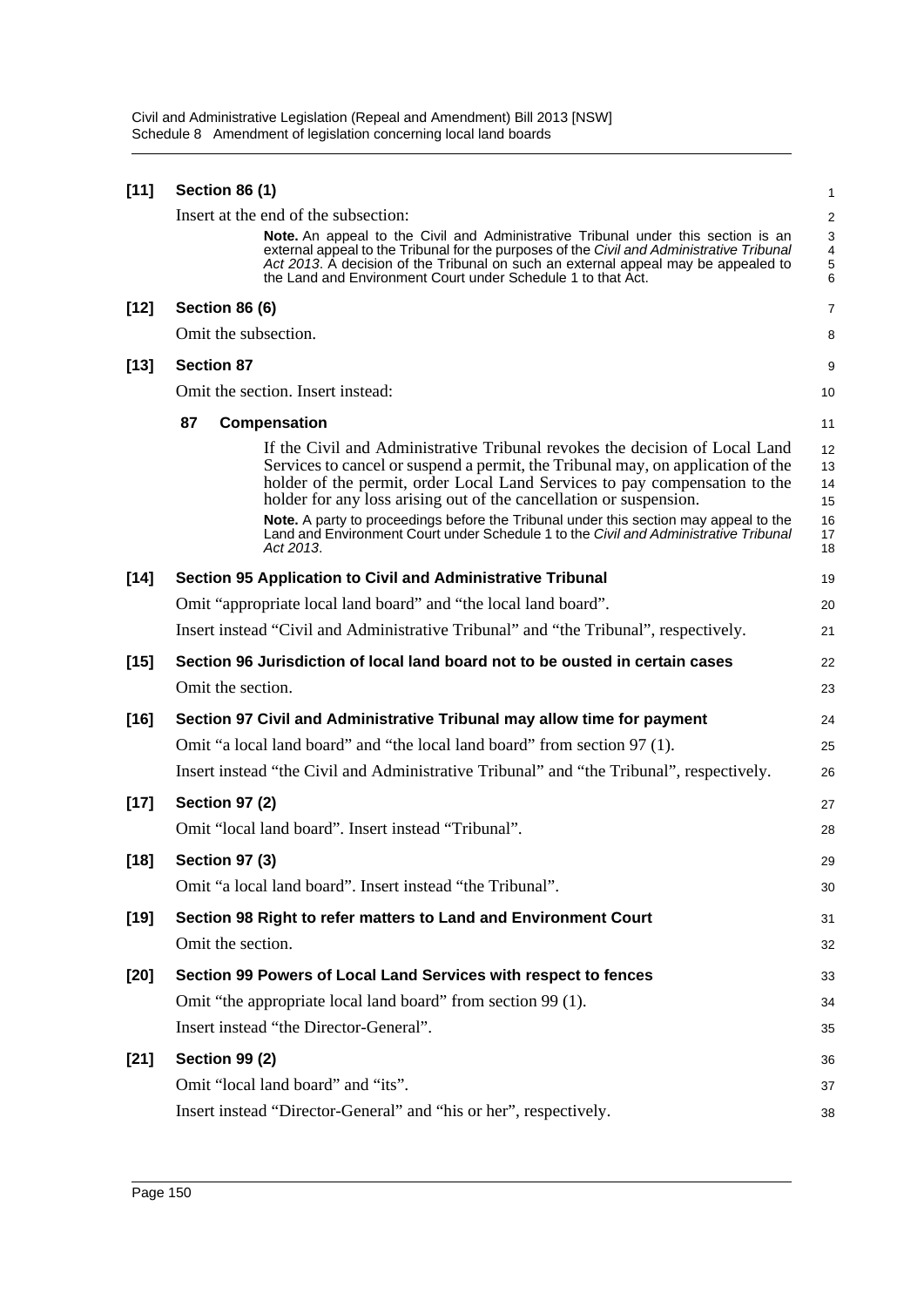| $[22]$ | Section 110 Compensation for improvements on former stock watering place                                                                                                                                                                                                                                                                    | $\mathbf{1}$         |
|--------|---------------------------------------------------------------------------------------------------------------------------------------------------------------------------------------------------------------------------------------------------------------------------------------------------------------------------------------------|----------------------|
|        | Omit "appropriate local land board" from section 110 (3).                                                                                                                                                                                                                                                                                   | 2                    |
|        | Insert instead "Civil and Administrative Tribunal".                                                                                                                                                                                                                                                                                         | 3                    |
| $[23]$ | <b>Section 110 (4)</b>                                                                                                                                                                                                                                                                                                                      | 4                    |
|        | Omit "local land board". Insert instead "Tribunal".                                                                                                                                                                                                                                                                                         | 5                    |
| $[24]$ | Section 147 Notice of right to appeal against order                                                                                                                                                                                                                                                                                         | 6                    |
|        | Omit "local land board" from section 147 (a).                                                                                                                                                                                                                                                                                               | 7                    |
|        | Insert instead "Civil and Administrative Tribunal".                                                                                                                                                                                                                                                                                         | 8                    |
| $[25]$ | Section 148 Appeal against individual eradication order of Local Land Services                                                                                                                                                                                                                                                              | 9                    |
|        | Omit "appropriate local land board" from section 148 (1).                                                                                                                                                                                                                                                                                   | 10                   |
|        | Insert instead "Civil and Administrative Tribunal".                                                                                                                                                                                                                                                                                         | 11                   |
| $[26]$ | <b>Section 148 (1)</b>                                                                                                                                                                                                                                                                                                                      | 12                   |
|        | Insert at the end of the subsection:                                                                                                                                                                                                                                                                                                        | 13                   |
|        | <b>Note.</b> An appeal to the Civil and Administrative Tribunal under this section is an<br>external appeal to the Tribunal for the purposes of the Civil and Administrative Tribunal<br>Act 2013. A decision of the Tribunal on such an external appeal may be appealed to<br>the Land and Environment Court under Schedule 1 to that Act. | 14<br>15<br>16<br>17 |
| $[27]$ | Section 148 (3)–(5)                                                                                                                                                                                                                                                                                                                         | 18                   |
|        | Omit "the local land board" and "a local land board" wherever occurring.                                                                                                                                                                                                                                                                    | 19                   |
|        | Insert instead "the Tribunal".                                                                                                                                                                                                                                                                                                              | 20                   |
| [28]   | Section 157 Appeal against refusal to approve keeping of pest in captivity or use<br>alternative eradication method                                                                                                                                                                                                                         | 21<br>22             |
|        | Omit "appropriate local land board" from section 157 (1).                                                                                                                                                                                                                                                                                   | 23                   |
|        | Insert instead "Civil and Administrative Tribunal".                                                                                                                                                                                                                                                                                         | 24                   |
| $[29]$ | <b>Section 157 (1)</b>                                                                                                                                                                                                                                                                                                                      | 25                   |
|        | Insert at the end of the subsection:                                                                                                                                                                                                                                                                                                        | 26                   |
|        | <b>Note.</b> An appeal to the Civil and Administrative Tribunal under this section is an<br>external appeal to the Tribunal for the purposes of the Civil and Administrative Tribunal<br>Act 2013. A decision of the Tribunal on such an external appeal may be appealed to<br>the Land and Environment Court under Schedule 1 to that Act. | 27<br>28<br>29<br>30 |
| $[30]$ | Section 157 (3) and (4)                                                                                                                                                                                                                                                                                                                     | 31                   |
|        | Omit "local land board" wherever occurring. Insert instead "Tribunal".                                                                                                                                                                                                                                                                      | 32                   |
| $[31]$ | Section 196 Jurisdiction of court or NCAT not to be ousted in certain proceedings                                                                                                                                                                                                                                                           | 33                   |
|        | Omit "local land board" wherever occurring.                                                                                                                                                                                                                                                                                                 | 34                   |
|        | Insert instead "the Civil and Administrative Tribunal".                                                                                                                                                                                                                                                                                     | 35                   |
| $[32]$ | Section 197 Proof of certain matters not required                                                                                                                                                                                                                                                                                           | 36                   |
|        | Omit "local land board" from section 197 (j).                                                                                                                                                                                                                                                                                               | 37                   |
|        | Insert instead "the Civil and Administrative Tribunal".                                                                                                                                                                                                                                                                                     | 38                   |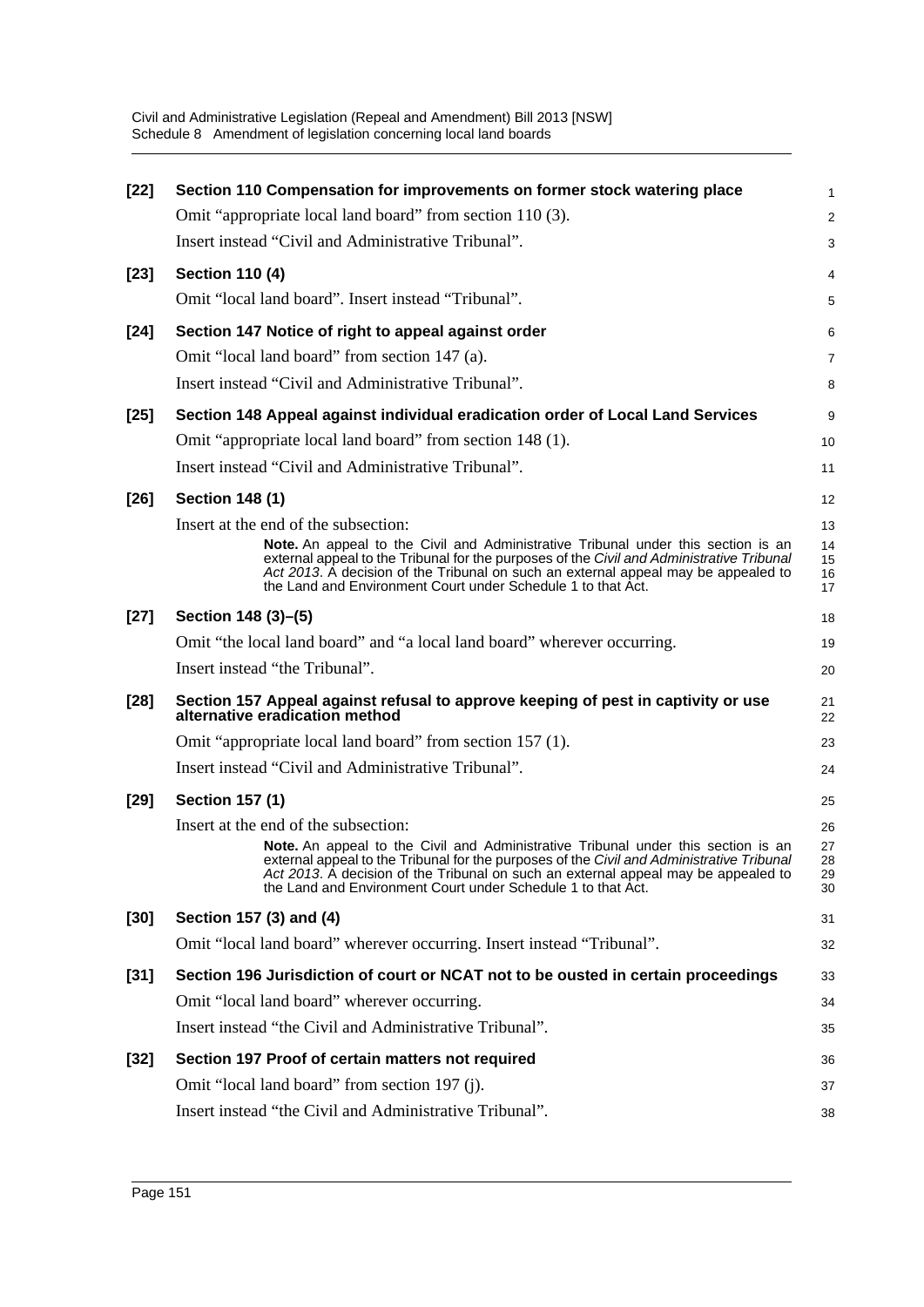| $[33]$ | <b>Section 206 Regulations</b>  |     |                                                                                                                                                                                                                                                                                                                                            |                                        |  |
|--------|---------------------------------|-----|--------------------------------------------------------------------------------------------------------------------------------------------------------------------------------------------------------------------------------------------------------------------------------------------------------------------------------------------|----------------------------------------|--|
|        |                                 |     | Insert after section $206(2)(o)$ :                                                                                                                                                                                                                                                                                                         | 2                                      |  |
|        |                                 | (p) | conferring jurisdiction on the Civil and Administrative Tribunal to hear<br>and determine appeals against decisions concerning rates, charges and<br>other amounts payable under this Act or the regulations (including<br>assessments for the purposes of such rates, changes and amounts).                                               | 3<br>$\overline{4}$<br>$\sqrt{5}$<br>6 |  |
| [34]   | <b>Section 206 (2A)</b>         |     |                                                                                                                                                                                                                                                                                                                                            | 7                                      |  |
|        | Insert after section $206(2)$ : |     |                                                                                                                                                                                                                                                                                                                                            | 8                                      |  |
|        | (2A)                            |     | The Minister is not to recommend the making of a regulation containing<br>provisions for the purposes of subsection $(2)$ (p) unless the Minister certifies<br>that the Minister administering the Civil and Administrative Tribunal Act 2013<br>has agreed to the provisions.                                                             | 9<br>10<br>11<br>12                    |  |
| [35]   |                                 |     | Section 207 Local land board appeals procedure                                                                                                                                                                                                                                                                                             | 13                                     |  |
|        | Omit the section.               |     |                                                                                                                                                                                                                                                                                                                                            | 14                                     |  |
| [36]   | <b>Dictionary</b>               |     |                                                                                                                                                                                                                                                                                                                                            | 15                                     |  |
|        |                                 |     | Omit the definitions of <i>appropriate local land board</i> and <i>local land board</i> .                                                                                                                                                                                                                                                  | 16                                     |  |
|        |                                 |     | 8.14 Local Land Services Regulation 2014                                                                                                                                                                                                                                                                                                   | 17                                     |  |
| [1]    | Clauses 20 and 21               |     |                                                                                                                                                                                                                                                                                                                                            | 18                                     |  |
|        | wherever occurring.             |     | Omit "appropriate local land board", "the local land board" and "The local land board"                                                                                                                                                                                                                                                     | 19<br>20                               |  |
|        | respectively.                   |     | Insert instead "Civil and Administrative Tribunal", "the Tribunal" and "The Tribunal",                                                                                                                                                                                                                                                     | 21<br>22                               |  |
| $[2]$  | <b>Clause 21 (1)</b>            |     |                                                                                                                                                                                                                                                                                                                                            | 23                                     |  |
|        |                                 |     | Insert at the end of the subclause:                                                                                                                                                                                                                                                                                                        | 24                                     |  |
|        |                                 |     | <b>Note.</b> An appeal to the Civil and Administrative Tribunal under this clause is an external<br>appeal to the Tribunal for the purposes of the Civil and Administrative Tribunal Act<br>2013. A decision of the Tribunal on such an external appeal may be appealed to the<br>Land and Environment Court under Schedule 1 to that Act. | 25<br>26<br>27<br>28                   |  |
| $[3]$  |                                 |     | <b>Clause 22 Hearing of appeals</b>                                                                                                                                                                                                                                                                                                        | 29                                     |  |
|        |                                 |     | Omit "local land board" wherever occurring in clause 22 (1) and (2).                                                                                                                                                                                                                                                                       | 30                                     |  |
|        |                                 |     | Insert instead "Civil and Administrative Tribunal".                                                                                                                                                                                                                                                                                        | 31                                     |  |
| [4]    | <b>Clause 22 (3)</b>            |     |                                                                                                                                                                                                                                                                                                                                            | 32                                     |  |
|        | Omit the subclause.             |     |                                                                                                                                                                                                                                                                                                                                            | 33                                     |  |
|        | Act 1955 No 43                  |     | 8.15 Port Kembla Inner Harbour Construction and Agreement Ratification                                                                                                                                                                                                                                                                     | 34<br>35                               |  |
| $[1]$  |                                 |     | Section 12 Determination of rental by Director-General                                                                                                                                                                                                                                                                                     | 36                                     |  |
|        |                                 |     | Omit section 12 (1) and (2). Insert instead:                                                                                                                                                                                                                                                                                               | 37                                     |  |
|        | (1)                             |     | The Director-General is to determine the annual rental under clause 22 (f) of<br>the Agreement.                                                                                                                                                                                                                                            | 38<br>39                               |  |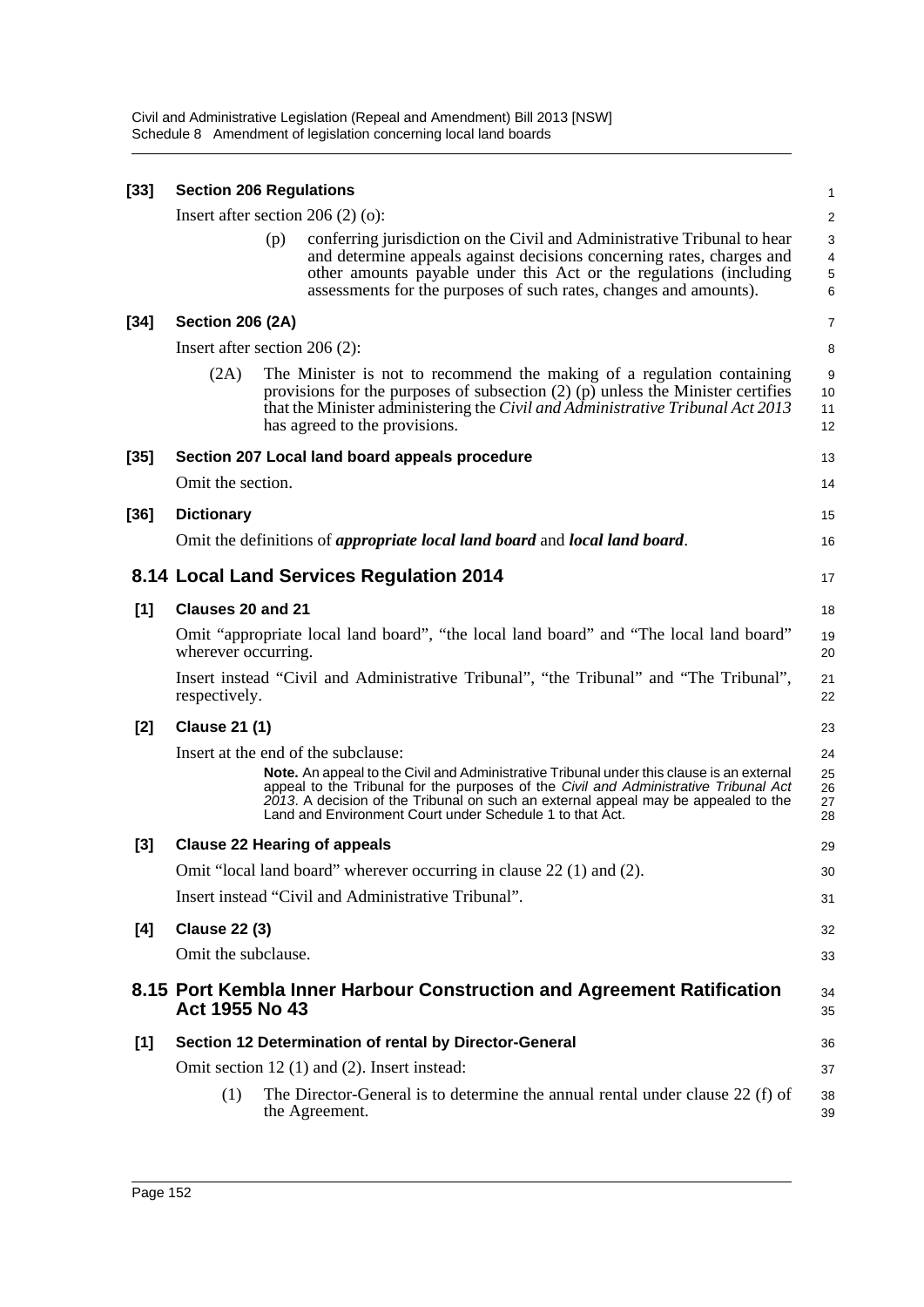|       | (2)                              |     | In determining the annual rent:                                                                                                                                                                                                                                                                   | 1                                  |
|-------|----------------------------------|-----|---------------------------------------------------------------------------------------------------------------------------------------------------------------------------------------------------------------------------------------------------------------------------------------------------|------------------------------------|
|       |                                  | (a) | the Director-General has and may exercise all of the functions that a<br>local land board could have exercised under this section and the<br>Agreement immediately before the substitution of this section by the<br>Civil and Administrative Legislation (Repeal and Amendment) Act<br>2013, and | $\overline{a}$<br>3<br>4<br>5<br>6 |
|       |                                  | (b) | the Director-General's decision is taken to have the same effect for the<br>purposes of the Agreement as a decision of a local land board would<br>have had immediately before that substitution.                                                                                                 | $\overline{7}$<br>8<br>9           |
|       | (2A)                             |     | For the avoidance of doubt, the substitution of this section (or a determination<br>of annual rent as provided for by this section) does not constitute a breach of<br>the Agreement.                                                                                                             | 10<br>11<br>12                     |
| [2]   | <b>Section 12 (3)</b>            |     |                                                                                                                                                                                                                                                                                                   | 13                                 |
|       |                                  |     | Omit "said board". Insert instead "Director-General".                                                                                                                                                                                                                                             | 14                                 |
| [3]   | <b>Section 12 (4)</b>            |     |                                                                                                                                                                                                                                                                                                   | 15                                 |
|       |                                  |     | Omit the subsection. Insert instead:                                                                                                                                                                                                                                                              | 16                                 |
|       | (4)                              |     | In this section:<br><b>Director-General</b> has the same meaning as in the Crown Lands Act 1989.                                                                                                                                                                                                  | 17<br>18                           |
|       | 8.16 Roads Act 1993 No 33        |     |                                                                                                                                                                                                                                                                                                   | 19                                 |
| [1]   |                                  |     | Section 260 Reference of certain matters to Director-General                                                                                                                                                                                                                                      | 20                                 |
|       | from section $260(1)$ .          |     | Omit "the appropriate local land board, or to the chairperson of that board sitting alone,"                                                                                                                                                                                                       | 21<br>22                           |
|       |                                  |     | Insert instead "the Director-General".                                                                                                                                                                                                                                                            | 23                                 |
| [2]   | <b>Section 260 (2)</b>           |     |                                                                                                                                                                                                                                                                                                   | 24                                 |
|       |                                  |     | Omit "local land board or chairperson" and "its".                                                                                                                                                                                                                                                 | 25                                 |
|       |                                  |     | Insert instead "Director-General" and "the Director-General's", respectively.                                                                                                                                                                                                                     | 26                                 |
| $[3]$ | <b>Section 260 (5)</b>           |     |                                                                                                                                                                                                                                                                                                   | 27                                 |
|       | Insert after section $260(4)$ :  |     |                                                                                                                                                                                                                                                                                                   | 28                                 |
|       |                                  |     | (5) In this section:<br><b>Director-General</b> has the same meaning as in the Crown Lands Act 1989.                                                                                                                                                                                              | 29<br>30                           |
| [4]   | <b>Dictionary</b>                |     |                                                                                                                                                                                                                                                                                                   | 31                                 |
|       |                                  |     | Omit the definition of local land board.                                                                                                                                                                                                                                                          | 32                                 |
|       |                                  |     | 8.17 Soil Conservation Act 1938 No 10                                                                                                                                                                                                                                                             | 33                                 |
|       | <b>Section 3 Definitions</b>     |     |                                                                                                                                                                                                                                                                                                   | 34                                 |
|       |                                  |     | Omit the definition of <i>Local land board</i> from section 3 (1).                                                                                                                                                                                                                                | 35                                 |
|       |                                  |     | 8.18 Statutory and Other Offices Remuneration Act 1975 (1976 No 4)                                                                                                                                                                                                                                | 36                                 |
|       | <b>Schedule 2 Public offices</b> |     |                                                                                                                                                                                                                                                                                                   | 37                                 |
|       |                                  |     | Omit the matter relating to Chairperson, Local Land Boards from Part 2.                                                                                                                                                                                                                           | 38                                 |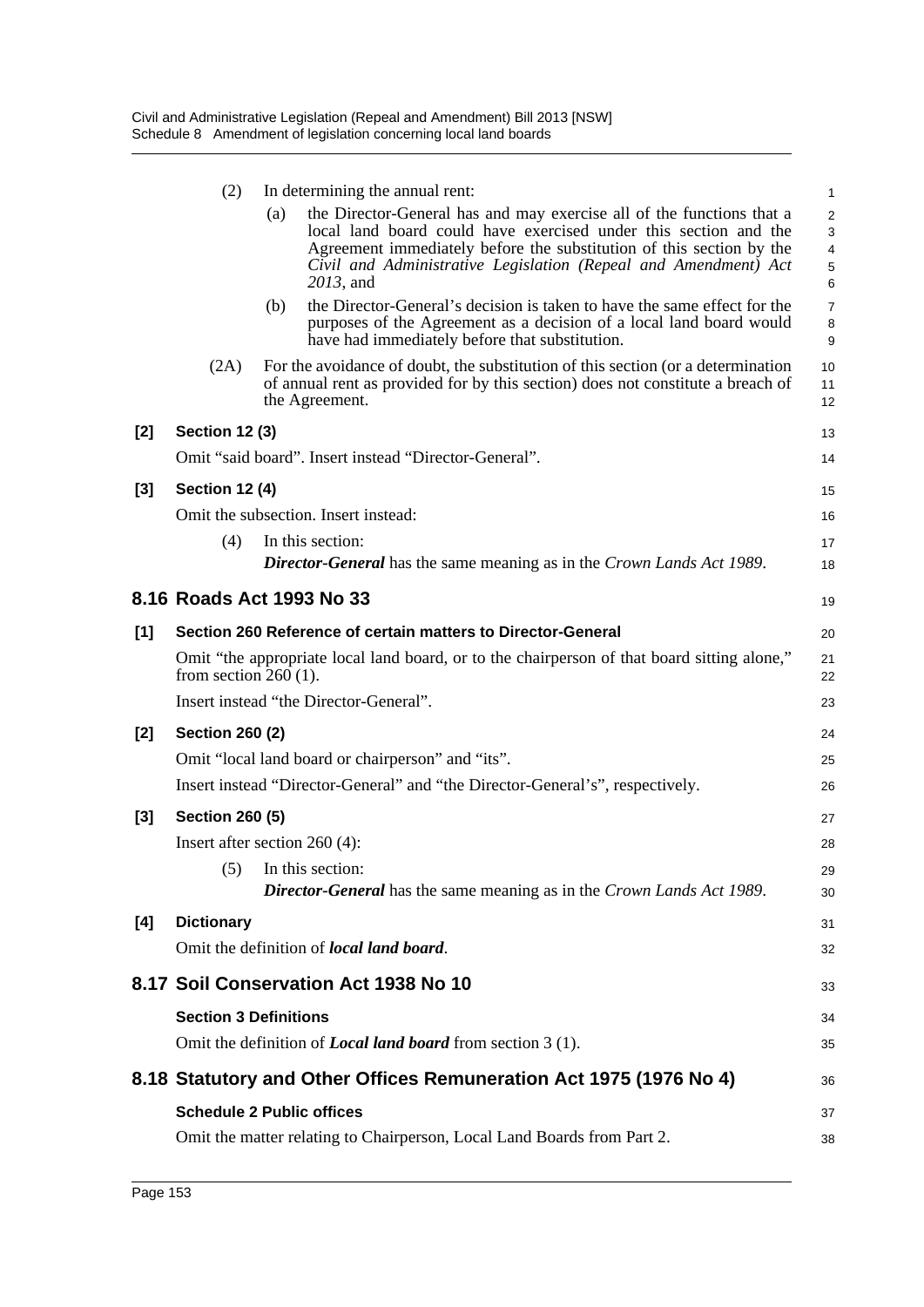|       |                               |     | 8.19 Trees (Disputes Between Neighbours) Act 2006 No 126                                                                                                                                                                                                                                                                                                                                                                                                            | 1                                      |
|-------|-------------------------------|-----|---------------------------------------------------------------------------------------------------------------------------------------------------------------------------------------------------------------------------------------------------------------------------------------------------------------------------------------------------------------------------------------------------------------------------------------------------------------------|----------------------------------------|
|       |                               |     | Section 11 Trees on Crown land referred to local land board                                                                                                                                                                                                                                                                                                                                                                                                         | $\overline{c}$                         |
|       | Omit the section.             |     |                                                                                                                                                                                                                                                                                                                                                                                                                                                                     | 3                                      |
|       | 8.20 Water Act 1912 No 44     |     |                                                                                                                                                                                                                                                                                                                                                                                                                                                                     | 4                                      |
| [1]   | <b>Section 4 Definitions</b>  |     |                                                                                                                                                                                                                                                                                                                                                                                                                                                                     | 5                                      |
|       | Insert in alphabetical order: |     |                                                                                                                                                                                                                                                                                                                                                                                                                                                                     | 6                                      |
|       |                               |     | <b>Director-General</b> has the same meaning as in the Crown Lands Act 1989.                                                                                                                                                                                                                                                                                                                                                                                        | 7                                      |
| $[2]$ | Omit the definition.          |     | Section 4, definition of "Local land board"                                                                                                                                                                                                                                                                                                                                                                                                                         | 8                                      |
|       |                               |     |                                                                                                                                                                                                                                                                                                                                                                                                                                                                     | 9                                      |
| $[3]$ |                               |     | Section 4A Inquiries and appeals—requirement to take certain matters into account                                                                                                                                                                                                                                                                                                                                                                                   | 10                                     |
|       |                               |     | Omit "a local land board" from the definition of <i>judicial body</i> in section 4A (2).                                                                                                                                                                                                                                                                                                                                                                            | 11                                     |
|       |                               |     | Insert instead "the Civil and Administrative Tribunal".                                                                                                                                                                                                                                                                                                                                                                                                             | 12                                     |
| [4]   |                               |     | Section 11 Notification of application for licence                                                                                                                                                                                                                                                                                                                                                                                                                  | 13                                     |
|       |                               |     | Omit section 11 (5) and (6). Insert instead:                                                                                                                                                                                                                                                                                                                                                                                                                        | 14                                     |
|       | (5)                           |     | The Ministerial Corporation must apply to the Civil and Administrative<br>Tribunal for an inquiry into:                                                                                                                                                                                                                                                                                                                                                             | 15<br>16                               |
|       |                               | (a) | if the Ministerial Corporation decides that an application for a licence<br>should be granted but an objection has been lodged under subsection (2)<br>or $(2A)$ —the desirability of granting the application for a licence, or                                                                                                                                                                                                                                    | 17<br>18<br>19                         |
|       |                               | (b) | if the applicant for a licence is dissatisfied with the decision of the<br>Ministerial Corporation as to the period, terms, limitations or conditions<br>proposed to be applied to the licence and has, within 28 days after notice<br>has been given to the applicant in accordance with subsection (3),<br>lodged with the Ministerial Corporation a written objection-the<br>period, terms, limitations and conditions proposed to be applied to the<br>licence. | 20<br>21<br>22<br>23<br>24<br>25<br>26 |
|       | (6)                           |     | The application for the inquiry must be made within 28 days after the relevant<br>objection is received by the Ministerial Corporation.                                                                                                                                                                                                                                                                                                                             | 27<br>28                               |
|       | (6A)                          |     | An inquiry by the Civil and Administrative Tribunal is to be:                                                                                                                                                                                                                                                                                                                                                                                                       | 29                                     |
|       |                               | (a) | notified by the Ministerial Corporation once in the Gazette and once in<br>a newspaper published and circulating in the district where the work is<br>or is proposed to be situated, and                                                                                                                                                                                                                                                                            | 30<br>31<br>32                         |
|       |                               | (b) | by way of a hearing that is open to the public.                                                                                                                                                                                                                                                                                                                                                                                                                     | 33                                     |
|       | (6B)                          |     | In addition to the Ministerial Corporation and the applicant, the Civil and<br>Administrative Tribunal is to permit such other persons or bodies as it<br>considers have interests that may be affected by any matter to which the<br>inquiry relates to make submissions to the inquiry.                                                                                                                                                                           | 34<br>35<br>36<br>37                   |
|       | (6C)                          |     | In determining the inquiry, the Civil and Administrative Tribunal is to:                                                                                                                                                                                                                                                                                                                                                                                            | 38                                     |
|       |                               | (a) | in the case of an inquiry into the desirability of granting the application<br>for a licence—determine whether the licence should be granted and, if<br>so, the period, terms, limitations and conditions to be applied to the<br>licence, or                                                                                                                                                                                                                       | 39<br>40<br>41<br>42                   |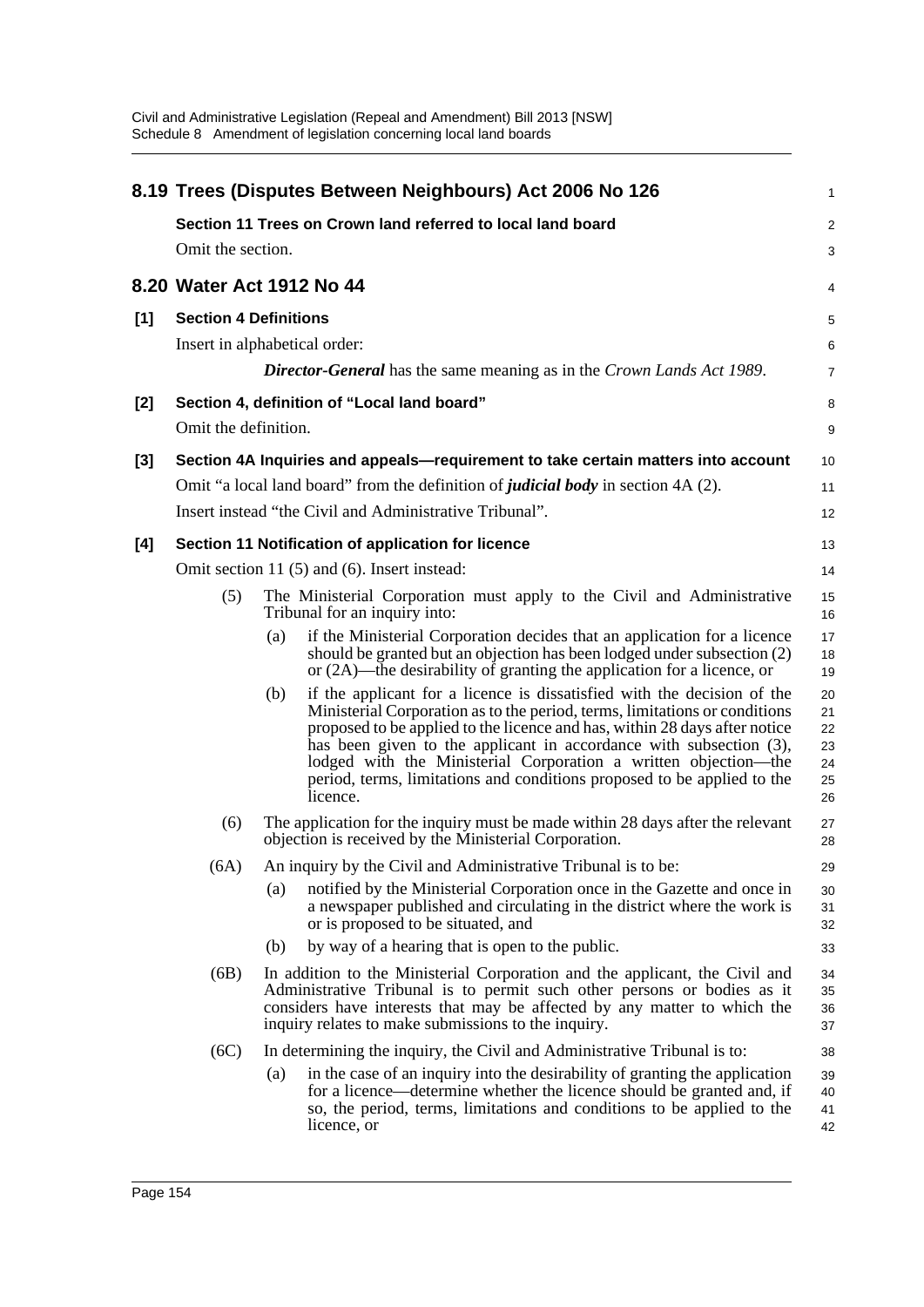|        |                           | in the case of an inquiry into the period, terms, limitations and<br>(b)<br>conditions proposed to be applied to a licence—determine the period,<br>terms, limitations and conditions to be applied to the licence.                           | 1<br>$\overline{\mathbf{c}}$<br>3 |
|--------|---------------------------|-----------------------------------------------------------------------------------------------------------------------------------------------------------------------------------------------------------------------------------------------|-----------------------------------|
|        | (6D)                      | The Civil and Administrative Tribunal must ensure that a written statement of<br>reasons (setting out the matters referred to in section 62 (3) of the Civil and<br>Administrative Tribunal Act 2013) for its determination of an inquiry is: | 4<br>5<br>6                       |
|        |                           | provided to both the Ministerial Corporation and the applicant for the<br>(a)<br>licence even if they have not requested that statement under section 62<br>of that Act, and                                                                  | 7<br>8<br>9                       |
|        |                           | published on the website of the Tribunal.<br>(b)                                                                                                                                                                                              | 10                                |
| [5]    | <b>Section 12 Licence</b> |                                                                                                                                                                                                                                               | 11                                |
|        |                           | Omit "local land board" wherever occurring in section 12 (1) and (2).                                                                                                                                                                         | 12                                |
|        |                           | Insert instead "Director-General".                                                                                                                                                                                                            | 13                                |
| [6]    |                           | Section 13A Application for licence by person who does not occupy land on which<br>works are to be constructed                                                                                                                                | 14<br>15                          |
|        |                           | Omit "local land board" wherever occurring in section $13A(4)$ –(6).                                                                                                                                                                          | 16                                |
|        |                           | Insert instead "Director-General".                                                                                                                                                                                                            | 17                                |
| $[7]$  | <b>Magistrate</b>         | Section 20A Notification of application and reference to Director-General or                                                                                                                                                                  | 18<br>19                          |
|        |                           | Omit "local land board" and "board's" wherever occurring in section 20A (2).                                                                                                                                                                  | 20                                |
|        |                           | Insert instead "Director-General" and "Director-General's", respectively.                                                                                                                                                                     | 21                                |
| [8]    |                           | <b>Section 20B Authority</b>                                                                                                                                                                                                                  | 22                                |
|        |                           | Omit "local land board" from section 20B (1).                                                                                                                                                                                                 | 23                                |
|        |                           | Insert instead "Director-General".                                                                                                                                                                                                            | 24                                |
| [9]    |                           | Section 20CA Application for authority by persons who do not occupy land on which<br>works are to be constructed                                                                                                                              | 25<br>26                          |
|        |                           | Omit "local land board" and "board's" wherever occurring in section $20CA(4)$ –(6).                                                                                                                                                           | 27                                |
|        |                           | Insert instead "Director-General" and "Director-General's", respectively.                                                                                                                                                                     | 28                                |
| $[10]$ |                           | Section 20CB Renewal of authorities under section 20CA                                                                                                                                                                                        | 29                                |
|        |                           | Omit "local land board" wherever occurring in section 20CB (1) and (3).                                                                                                                                                                       | 30                                |
|        |                           | Insert instead "Director-General".                                                                                                                                                                                                            | 31                                |
| $[11]$ |                           | <b>Section 20E Amended authorities</b>                                                                                                                                                                                                        | 32                                |
|        |                           | Omit "local land board" wherever occurring in section 20E (2).                                                                                                                                                                                | 33                                |
|        |                           | Insert instead "Director-General".                                                                                                                                                                                                            | 34                                |
| [12]   |                           | <b>Section 20K Application for group licence</b>                                                                                                                                                                                              | 35                                |
|        |                           | Omit "local land board" from section 20K (3). Insert instead "Director-General".                                                                                                                                                              | 36                                |
| [13]   |                           | Section 20L Issue of group licence                                                                                                                                                                                                            | 37                                |
|        |                           | Omit "local land board" from section 20L (1). Insert instead "Director-General".                                                                                                                                                              | 38                                |
|        |                           |                                                                                                                                                                                                                                               |                                   |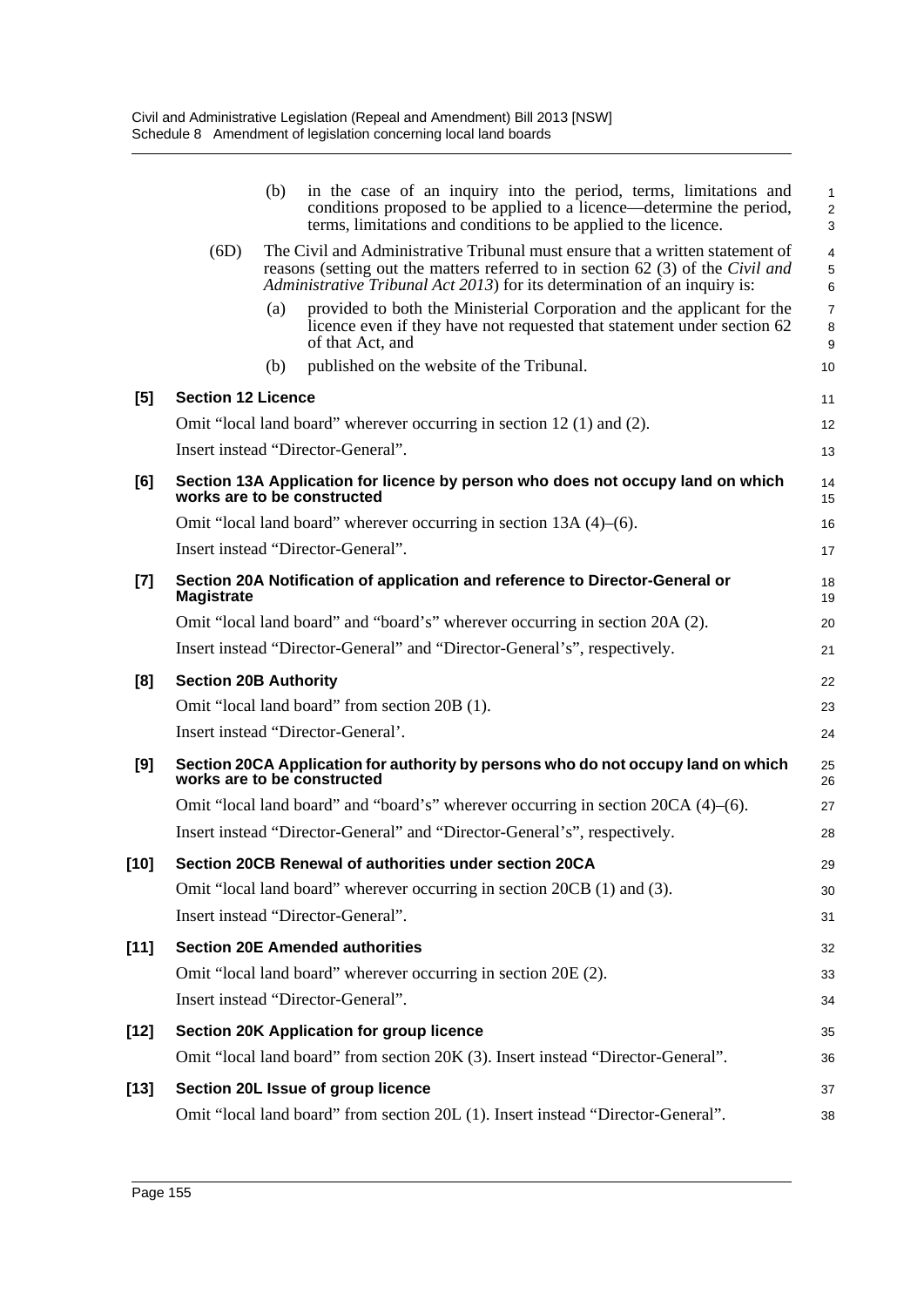| $[14]$ |     | licence etc            | Section 21B Offences with respect to construction, erection and use of work without                                                                                                                                                                                                                     | $\mathbf{1}$<br>$\overline{2}$ |
|--------|-----|------------------------|---------------------------------------------------------------------------------------------------------------------------------------------------------------------------------------------------------------------------------------------------------------------------------------------------------|--------------------------------|
|        |     |                        | Omit "local land board" wherever occurring in section 21B (3).                                                                                                                                                                                                                                          | 3                              |
|        |     |                        | Insert instead "Civil and Administrative Tribunal".                                                                                                                                                                                                                                                     | 4                              |
| $[15]$ |     |                        | <b>Section 22 Power of entry</b>                                                                                                                                                                                                                                                                        | 5                              |
|        |     |                        | Omit "local land board" wherever occurring in section 22(5).                                                                                                                                                                                                                                            | 6                              |
|        |     |                        | Insert instead "Civil and Administrative Tribunal".                                                                                                                                                                                                                                                     | $\overline{7}$                 |
| $[16]$ |     | <b>Section 26B</b>     |                                                                                                                                                                                                                                                                                                         | 8                              |
|        |     |                        | Omit the section. Insert instead:                                                                                                                                                                                                                                                                       | 9                              |
|        | 26B |                        | Powers to determine licence, group licence or authority                                                                                                                                                                                                                                                 | 10                             |
|        |     | (1)                    | The Ministerial Corporation may, at any time after giving reasonable notice,<br>cancel a licence, group licence or an authority on payment of compensation to<br>the person entitled to the benefit of the licence or authority or to the holder of<br>the group licence (the <i>affected person</i> ). | 11<br>12<br>13<br>14           |
|        |     | (2)                    | Subject to any order of the Civil and Administrative Tribunal, the right to the<br>water which was vested in the affected person vests in the Ministerial<br>Corporation on the expiry of the period of $\tilde{2}8$ days after the payment of the<br>compensation.                                     | 15<br>16<br>17<br>18           |
|        |     | (3)                    | The affected person may apply to the Civil and Administrative Tribunal for an<br>administrative review under the Administrative Decisions Review Act 1997 of<br>the decision of the Ministerial Corporation concerning the amount of<br>compensation to be paid.                                        | 19<br>20<br>21<br>22           |
|        |     | (4)                    | The application for administrative review must be made within 28 days after<br>the payment of the compensation.                                                                                                                                                                                         | 23<br>24                       |
| $[17]$ |     |                        | Section 107 Notification of proposal etc                                                                                                                                                                                                                                                                | 25                             |
|        |     |                        | Omit "the local land board" and "the board" wherever occurring in section 107 (2) and (4).                                                                                                                                                                                                              | 26                             |
|        |     |                        | Insert instead "the Director-General".                                                                                                                                                                                                                                                                  | 27                             |
| $[18]$ |     | <b>Section 107 (2)</b> |                                                                                                                                                                                                                                                                                                         | 28                             |
|        |     |                        | Omit "(or local land board for an adjacent land district)".                                                                                                                                                                                                                                             | 29                             |
| $[19]$ |     |                        | <b>Section 108 Assessment of charges</b>                                                                                                                                                                                                                                                                | 30                             |
|        |     |                        | Omit "local land board" wherever occurring in section 108 (1) and (4).                                                                                                                                                                                                                                  | 31                             |
|        |     |                        | Insert instead "Director-General".                                                                                                                                                                                                                                                                      | 32                             |
| $[20]$ |     |                        | <b>Section 110 Assessment of charges</b>                                                                                                                                                                                                                                                                | 33                             |
|        |     |                        | Omit "local land board" wherever occurring in section 110 (1) and (4).                                                                                                                                                                                                                                  | 34                             |
|        |     |                        | Insert instead "Director-General".                                                                                                                                                                                                                                                                      | 35                             |
| $[21]$ |     |                        | <b>Section 114 Inquiry</b>                                                                                                                                                                                                                                                                              | 36                             |
|        |     |                        | Omit "local land board" wherever occurring. Insert instead "Director-General".                                                                                                                                                                                                                          | 37                             |
| $[22]$ |     |                        | Section 115 Issue of licence                                                                                                                                                                                                                                                                            | 38                             |
|        |     |                        | Omit "local land board" from section 115 (2) (a). Insert instead "Director-General".                                                                                                                                                                                                                    | 39                             |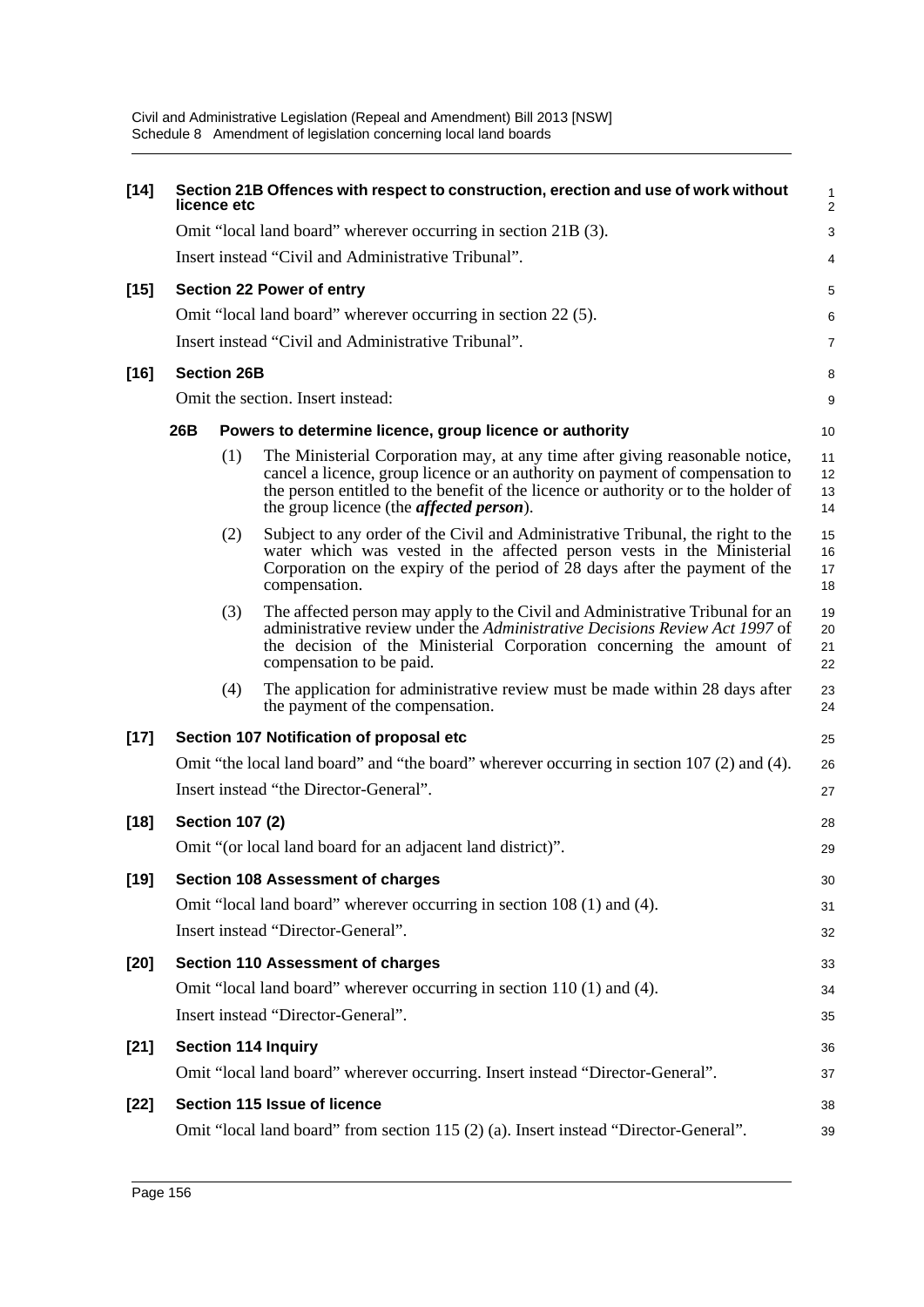| $[23]$ | <b>Section 121C Apportionment of expenses</b>                                                                                                                                                                                                                                                                                        | 1                    |
|--------|--------------------------------------------------------------------------------------------------------------------------------------------------------------------------------------------------------------------------------------------------------------------------------------------------------------------------------------|----------------------|
|        | Omit "local land board for the district in which the land or any part of it is situated".                                                                                                                                                                                                                                            | $\overline{c}$       |
|        | Insert instead "Civil and Administrative Tribunal".                                                                                                                                                                                                                                                                                  | 3                    |
| $[24]$ | <b>Section 126 Appeal</b>                                                                                                                                                                                                                                                                                                            | 4                    |
|        | Omit "a local land board". Insert instead "the Director-General".                                                                                                                                                                                                                                                                    | 5                    |
|        | 8.21 Wentworth Irrigation Act 1890 No 7                                                                                                                                                                                                                                                                                              | 6                    |
| [1]    | Section 22C Purchase price of leased lands                                                                                                                                                                                                                                                                                           | 7                    |
|        | Omit "local land board (within the meaning of the Crown Lands Act 1989)" from<br>section $22C(5)$ (a).                                                                                                                                                                                                                               | 8<br>9               |
|        | Insert instead "Civil and Administrative Tribunal".                                                                                                                                                                                                                                                                                  | 10                   |
| [2]    | <b>Section 22C (6)</b>                                                                                                                                                                                                                                                                                                               | 11                   |
|        | Omit "local land board". Insert instead "Civil and Administrative Tribunal".                                                                                                                                                                                                                                                         | 12                   |
|        | 8.22 Western Lands Act 1901 No 70                                                                                                                                                                                                                                                                                                    | 13                   |
| [1]    | <b>Section 3 Definitions</b>                                                                                                                                                                                                                                                                                                         | 14                   |
|        | Insert in alphabetical order in section $3(1)$ :                                                                                                                                                                                                                                                                                     | 15                   |
|        | <b>Director-General</b> has the same meaning as in the Crown Lands Act 1989.                                                                                                                                                                                                                                                         | 16                   |
| $[2]$  | Section 3 (1), definition of "Local Land Board"                                                                                                                                                                                                                                                                                      | 17                   |
|        | Omit the definition.                                                                                                                                                                                                                                                                                                                 | 18                   |
| $[3]$  | Section 10C Minister may deal with matters by agreement                                                                                                                                                                                                                                                                              | 19                   |
|        | Omit "a local land board" and "the local land board" wherever occurring.                                                                                                                                                                                                                                                             | 20                   |
|        | Insert instead "the Civil and Administrative Tribunal".                                                                                                                                                                                                                                                                              | 21                   |
| [4]    | <b>Section 18A Condition of fencing</b>                                                                                                                                                                                                                                                                                              | 22                   |
|        | Omit section 18A (6) (including the note to the subsection). Insert instead:                                                                                                                                                                                                                                                         | 23                   |
|        | A person who is affected by an order made by the Commissioner under this<br>(6)<br>section may appeal to the Civil and Administrative Tribunal against that order.                                                                                                                                                                   | 24<br>25             |
|        | Note. An appeal to the Civil and Administrative Tribunal under this section is an<br>external appeal to the Tribunal for the purposes of the Civil and Administrative Tribunal<br>Act 2013. A decision of the Tribunal on such an external appeal may be appealed to<br>the Land and Environment Court under Schedule 1 to that Act. | 26<br>27<br>28<br>29 |
| [5]    | <b>Section 18E Subsisting leases: extension</b>                                                                                                                                                                                                                                                                                      | 30                   |
|        | Omit "local land board" wherever occurring in section 18E (2) and (5).                                                                                                                                                                                                                                                               | 31                   |
|        | Insert instead 'Director-General".                                                                                                                                                                                                                                                                                                   | 32                   |
| [6]    | Section 26 Review of assessment by Civil and Administrative Tribunal                                                                                                                                                                                                                                                                 | 33                   |
|        | Omit "local land board" wherever occurring.                                                                                                                                                                                                                                                                                          | 34                   |
|        | Insert instead "Civil and Administrative Tribunal".                                                                                                                                                                                                                                                                                  | 35                   |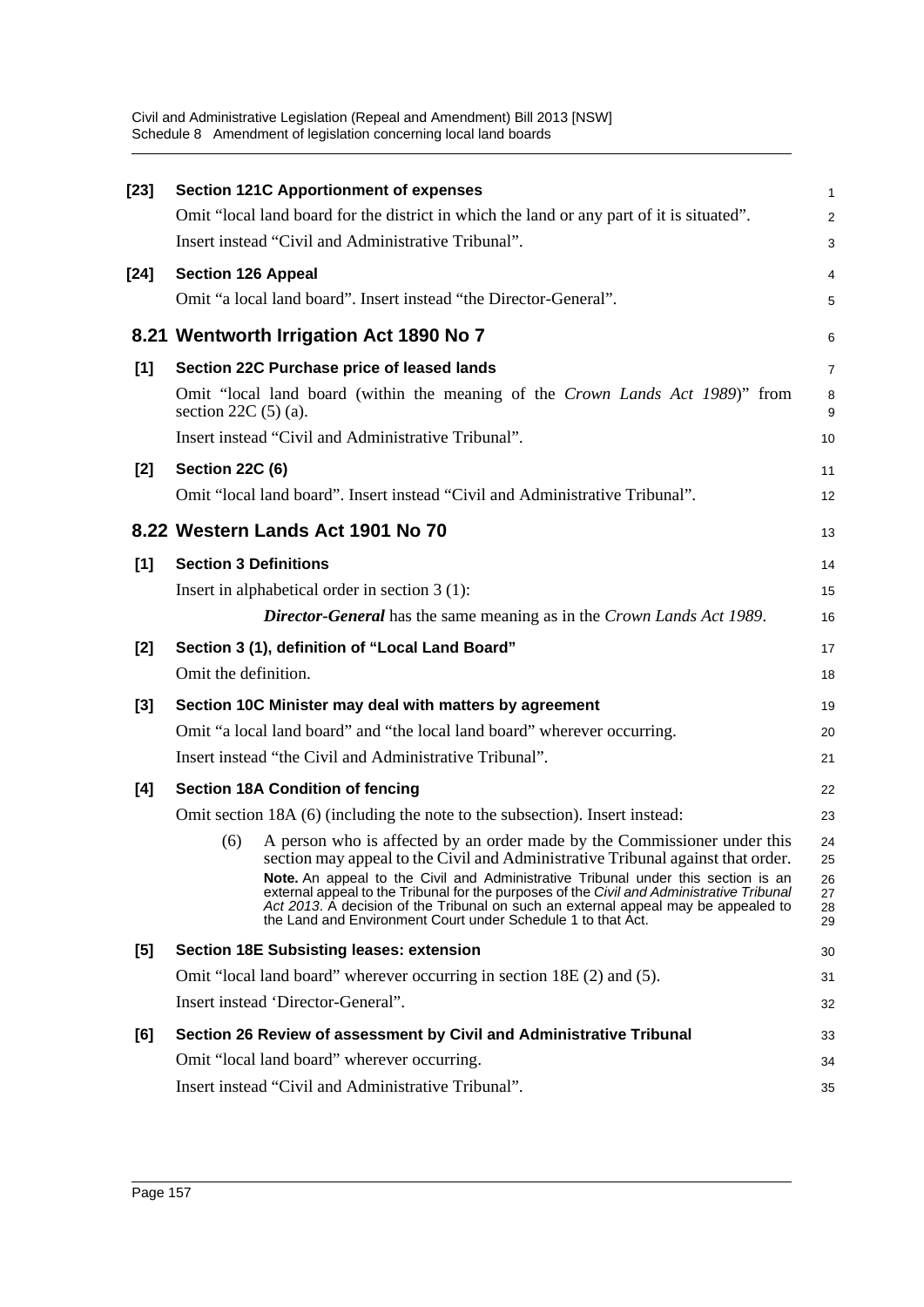| $[7]$  | Section 27 Appeal to Land and Environment Court                                                                                                                                                                                                                                                                                      | $\mathbf{1}$         |
|--------|--------------------------------------------------------------------------------------------------------------------------------------------------------------------------------------------------------------------------------------------------------------------------------------------------------------------------------------|----------------------|
|        | Omit the section.                                                                                                                                                                                                                                                                                                                    | 2                    |
| [8]    | Section 35A Permission to enclose roads                                                                                                                                                                                                                                                                                              | 3                    |
|        | Omit "local land board" and "it".                                                                                                                                                                                                                                                                                                    | 4                    |
|        | Insert instead "Director-General" and "the Director-General", respectively.                                                                                                                                                                                                                                                          | 5                    |
| [9]    | Section 35U Mediation of disputes as to easements                                                                                                                                                                                                                                                                                    | 6                    |
|        | Omit the section.                                                                                                                                                                                                                                                                                                                    | 7                    |
| $[10]$ | <b>Section 36 Regulations</b>                                                                                                                                                                                                                                                                                                        | 8                    |
|        | Omit section $36(1)(i)$ .                                                                                                                                                                                                                                                                                                            | 9                    |
| $[11]$ | Schedule 2 Applicable provisions of the Crown Lands Act 1989                                                                                                                                                                                                                                                                         | 10                   |
|        | Omit "(Local land boards)" from the matter relating to Division 2 of Part 2 of the Crown<br>Lands Act 1989.                                                                                                                                                                                                                          | 11<br>12             |
|        | Insert instead "(Director-General)".                                                                                                                                                                                                                                                                                                 | 13                   |
| $[12]$ | Schedule 4 Provisions relating to purchases of certain leased land                                                                                                                                                                                                                                                                   | 14                   |
|        | Omit "local land board" from clause 2 (2) (b).                                                                                                                                                                                                                                                                                       | 15                   |
|        | Insert instead "Civil and Administrative Tribunal".                                                                                                                                                                                                                                                                                  | 16                   |
| $[13]$ | Schedule 4, clause 4 (5)                                                                                                                                                                                                                                                                                                             | 17                   |
|        | Omit "local land board" wherever occurring.                                                                                                                                                                                                                                                                                          | 18                   |
|        | Insert instead "Civil and Administrative Tribunal".                                                                                                                                                                                                                                                                                  | 19                   |
| $[14]$ | Schedule 4, clause 4 (5)                                                                                                                                                                                                                                                                                                             | 20                   |
|        | Insert at the end of the subclause:                                                                                                                                                                                                                                                                                                  | 21                   |
|        | Note. An appeal to the Civil and Administrative Tribunal under this section is an<br>external appeal to the Tribunal for the purposes of the Civil and Administrative Tribunal<br>Act 2013. A decision of the Tribunal on such an external appeal may be appealed to<br>the Land and Environment Court under Schedule 1 to that Act. | 22<br>23<br>24<br>25 |
| $[15]$ | Schedule 4, clause 4 (6)                                                                                                                                                                                                                                                                                                             | 26                   |
|        | Omit the subclause. Insert instead:                                                                                                                                                                                                                                                                                                  | 27                   |
|        | (6)<br>On hearing an appeal under subclause (5), the Civil and Administrative<br>Tribunal may include in its order or decision an order or redetermination<br>referred to in subclause (7), or both.                                                                                                                                 | 28<br>29<br>30       |
| $[16]$ | Schedule 4, clause 4 (7)                                                                                                                                                                                                                                                                                                             | 31                   |
|        | Omit "The local land board, or the Court, may".                                                                                                                                                                                                                                                                                      | 32                   |
|        | Insert instead "The Civil and Administrative Tribunal may".                                                                                                                                                                                                                                                                          | 33                   |
| $[17]$ | Schedule 4, clause 11 (4) (a) and (5)                                                                                                                                                                                                                                                                                                | 34                   |
|        | Omit "local land board" wherever occurring.                                                                                                                                                                                                                                                                                          | 35                   |
|        | Insert instead "Civil and Administrative Tribunal".                                                                                                                                                                                                                                                                                  | 36                   |
|        |                                                                                                                                                                                                                                                                                                                                      |                      |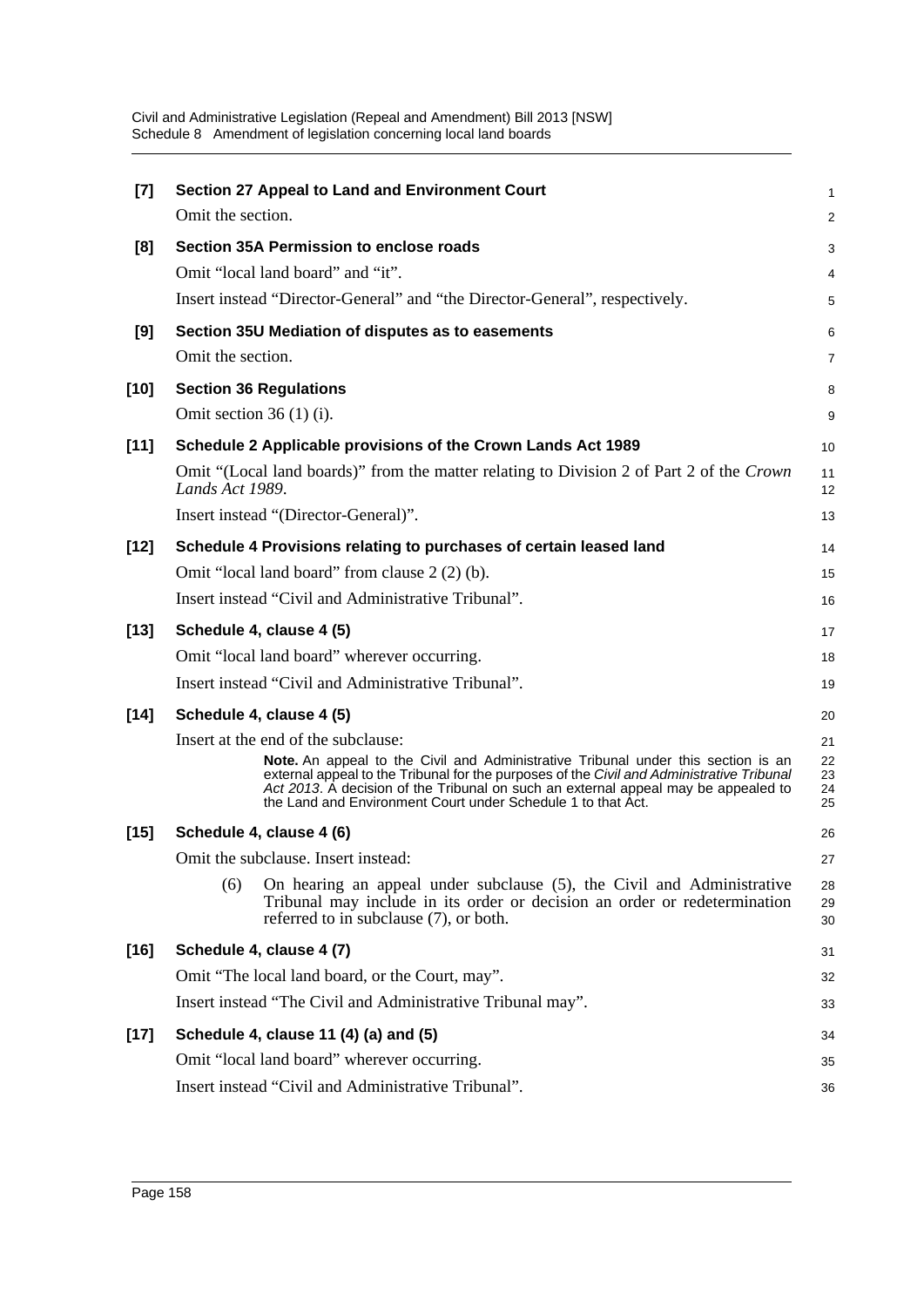| [18] | Schedule 4, clause 11 (4)                                                                                                                                                                                                                                                                                                            |                  |
|------|--------------------------------------------------------------------------------------------------------------------------------------------------------------------------------------------------------------------------------------------------------------------------------------------------------------------------------------|------------------|
|      | Insert at the end of the subclause:                                                                                                                                                                                                                                                                                                  | 2                |
|      | Note. An appeal to the Civil and Administrative Tribunal under this section is an<br>external appeal to the Tribunal for the purposes of the Civil and Administrative Tribunal<br>Act 2013. A decision of the Tribunal on such an external appeal may be appealed to<br>the Land and Environment Court under Schedule 1 to that Act. | 3<br>4<br>5<br>6 |
|      | 8.23 Western Lands Regulation 2011                                                                                                                                                                                                                                                                                                   | 7                |
|      | Clause 20 Local land board hearings-rural lands protection appeals                                                                                                                                                                                                                                                                   | 8                |
|      | Omit the clause.                                                                                                                                                                                                                                                                                                                     | 9                |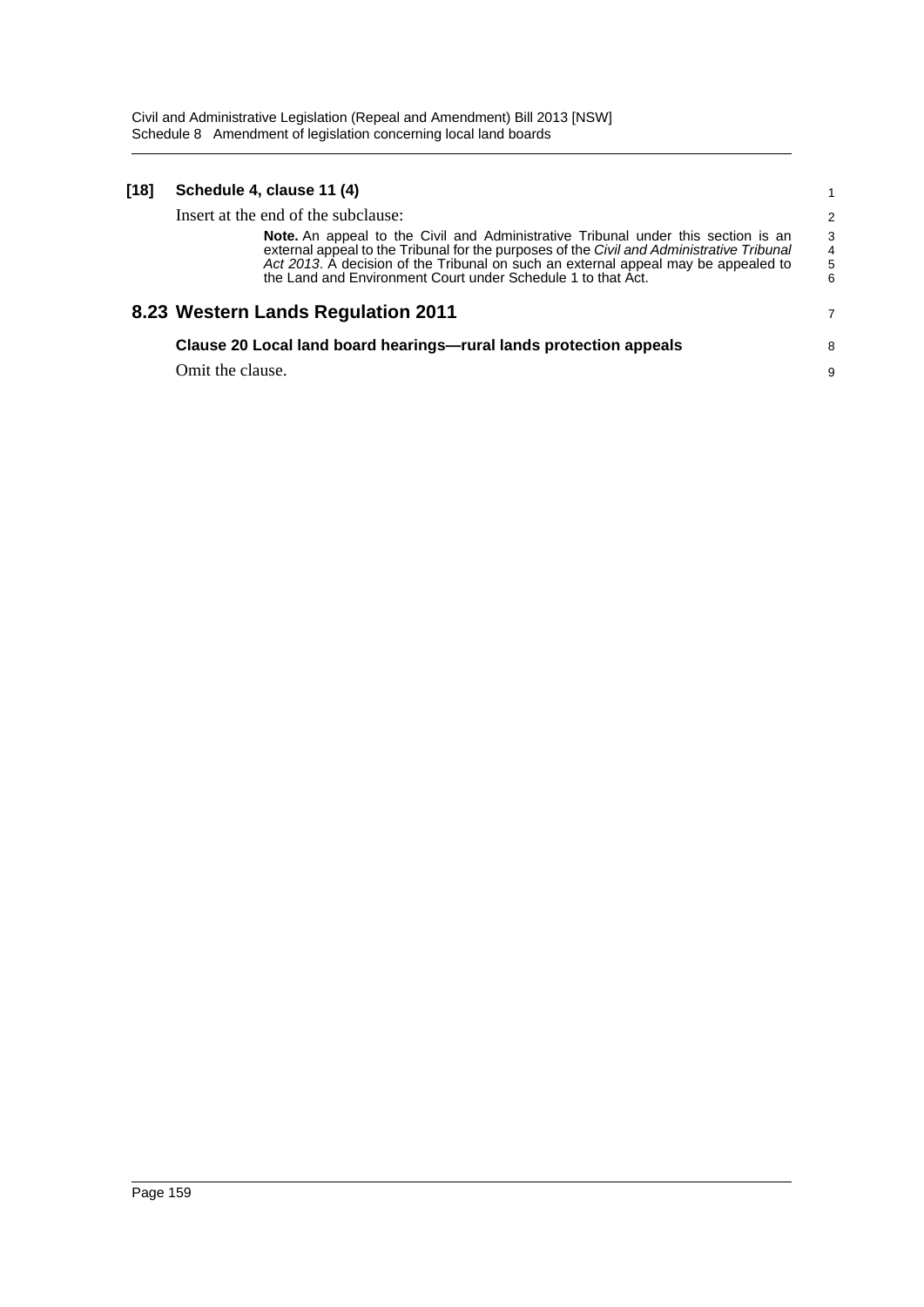# **Schedule 9 Amendment of legislation concerning Vocational Training Tribunal and Appeal Panel**

### **9.1 Apprenticeship and Traineeship Act 2001 No 80**

#### **[1] The whole Act (except Schedule 4 and except as otherwise amended by this Subschedule)**

Omit each term or expression specified in Column 1 of the following Table wherever occurring (including definitions, headings and notes) and regardless of capitalisation.

Insert instead the term or expression specified in Column 2 opposite the term specified in Column 1 with capitalisation that corresponds to that of the omitted term or expression:

| Table                          |                                    |  |  |  |  |
|--------------------------------|------------------------------------|--|--|--|--|
| Column 1                       | Column 2                           |  |  |  |  |
| "Vocational Training Tribunal" | "Vocational Training Review Panel" |  |  |  |  |
| "Tribunal"                     | "Review Panel"                     |  |  |  |  |
| "Tribunal's"                   | "Review Panel's"                   |  |  |  |  |

### **[2] Part 5**

Omit the Part. Insert instead:

## **Part 5 Reviews and appeals**

# 13

34 35

11 12

1  $\mathcal{L}$ 

3

#### **54 Applications to Review Panel for reviews of decisions of Commissioner** (1) A person aggrieved by any of the following decisions of the Commissioner may, in accordance with the regulations (if any), apply to the Review Panel for a review of the decision: 14 15 16 17 18

- (a) any decision by the Commissioner dismissing an application for establishment of an apprenticeship or traineeship,
- (b) any vocational training direction made by the Commissioner,
- (c) any decision by the Commissioner dismissing an application for approval to the transfer of an apprenticeship or traineeship,
- (d) any decision by the Commissioner dismissing an application for variation of an apprenticeship or traineeship,
- (e) any decision by the Commissioner under which an apprenticeship or traineeship has been varied,
- (f) any decision by the Commissioner to refuse to register a person as an existing worker trainee,
- (g) any decision by the Commissioner to refuse to register a person or body as a group training organisation or to suspend or cancel the registration of a person or body as a group training organisation, 29 30 31
- (h) any refusal by the Commissioner to issue a certificate of proficiency, craft certificate or certificate of completion under Part 2 or 3, 32 33
- (i) any decision by the Commissioner refusing to refer a complaint under Part 4 for determination by the Review Panel.
- (2) A review under this section is to be dealt with by way of a new hearing, and fresh evidence or fresh information may be given on the appeal. 36 37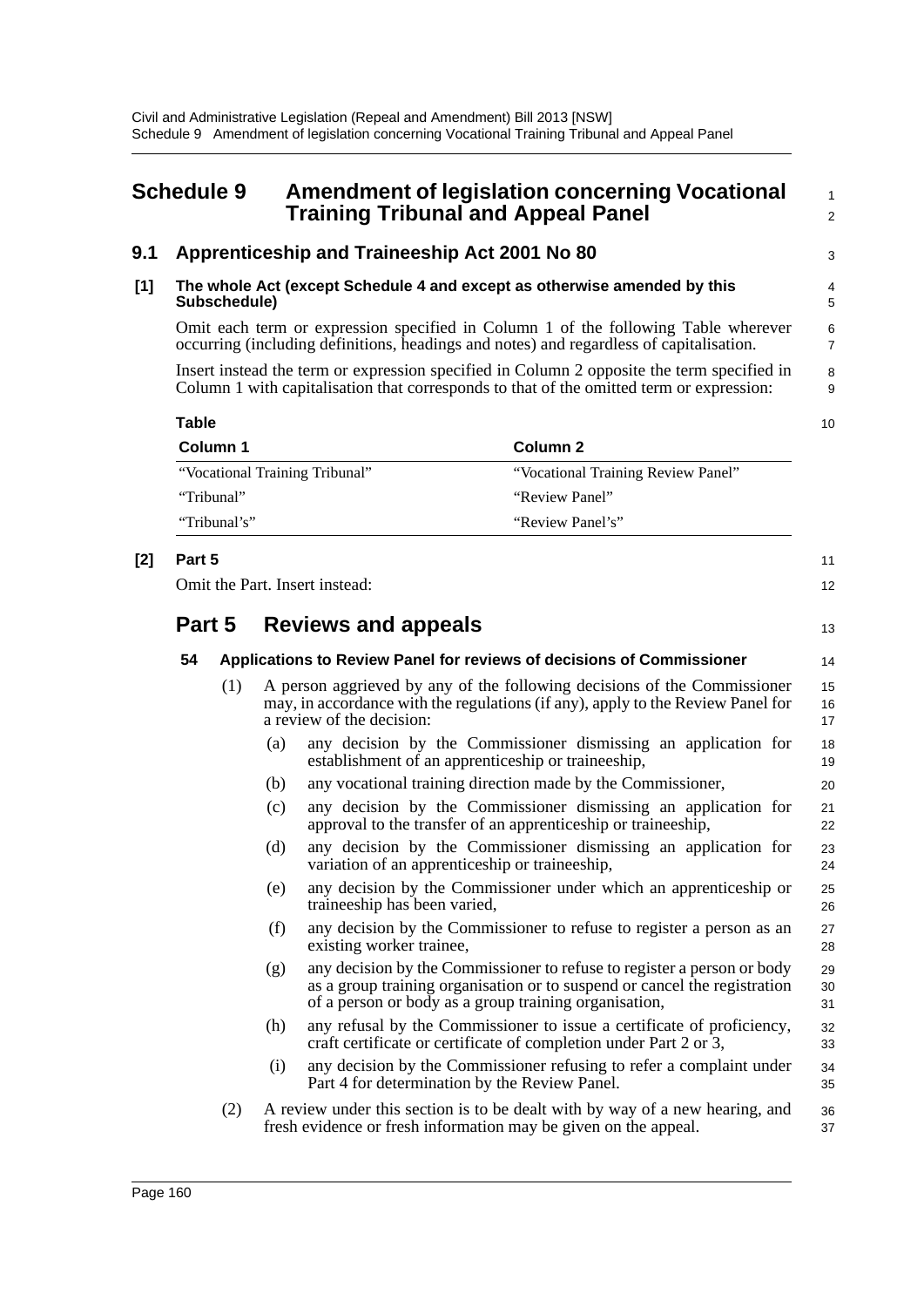|     |    | (3)                |     | The decision of the Review Panel is to be given effect to as if it were the<br>decision of the Commissioner under review.                                                                                                                                                                                                                                                         | $\mathbf{1}$<br>2          |
|-----|----|--------------------|-----|-----------------------------------------------------------------------------------------------------------------------------------------------------------------------------------------------------------------------------------------------------------------------------------------------------------------------------------------------------------------------------------|----------------------------|
|     | 55 |                    |     | Appeals to NCAT against decisions of Review Panel                                                                                                                                                                                                                                                                                                                                 | 3                          |
|     |    | (1)                |     | A person aggrieved by any of the following decisions of the Review Panel may<br>appeal to the Civil and Administrative Tribunal against the decision:                                                                                                                                                                                                                             | 4<br>5                     |
|     |    |                    | (a) | any decision by the Review Panel dismissing an application for<br>establishment of an apprenticeship or traineeship,                                                                                                                                                                                                                                                              | 6<br>$\overline{7}$        |
|     |    |                    | (b) | any vocational training direction made by the Review Panel or by the<br>Commissioner,                                                                                                                                                                                                                                                                                             | 8<br>$\boldsymbol{9}$      |
|     |    |                    | (c) | any decision by the Review Panel dismissing an application for<br>approval to the transfer of an apprenticeship or traineeship,                                                                                                                                                                                                                                                   | 10<br>11                   |
|     |    |                    | (d) | any decision by the Review Panel dismissing an application for<br>variation of an apprenticeship or traineeship,                                                                                                                                                                                                                                                                  | 12<br>13                   |
|     |    |                    | (e) | any decision by the Review Panel under which an apprenticeship or<br>traineeship has been varied,                                                                                                                                                                                                                                                                                 | 14<br>15                   |
|     |    |                    | (f) | any determination by the Review Panel under section 36 that denies<br>recognition of a person's qualifications or experience in a particular<br>recognised trade vocation,                                                                                                                                                                                                        | 16<br>17<br>18             |
|     |    |                    | (g) | any determination by the Review Panel in respect of a complaint under<br>Part 4, including any order of the kind referred to in section 53,                                                                                                                                                                                                                                       | 19<br>20                   |
|     |    |                    | (h) | a decision of the Review Panel determining an application for a review<br>of a decision of the Commissioner made under section 54.                                                                                                                                                                                                                                                | 21<br>22                   |
|     |    |                    |     | Note An appeal under this section is an external appeal to the Tribunal for the purposes<br>of the Civil and Administrative Tribunal Act 2013.                                                                                                                                                                                                                                    | 23<br>24                   |
|     |    | (2)                |     | An appeal is to be dealt with by way of a new hearing, and fresh evidence or<br>fresh information may be given on the appeal.                                                                                                                                                                                                                                                     | 25<br>26                   |
|     |    | (3)                |     | The decision of the Civil and Administrative Tribunal is to be given effect to<br>as if it were the decision of the person or body in respect of whose decision,<br>determination, action or failure to act the appeal has been made.                                                                                                                                             | 27<br>28<br>29             |
| [3] |    | <b>Section 58</b>  |     |                                                                                                                                                                                                                                                                                                                                                                                   | 30                         |
|     |    |                    |     | Omit the section. Insert instead:                                                                                                                                                                                                                                                                                                                                                 | 31                         |
|     | 58 |                    |     | <b>Delegation by Commissioner</b>                                                                                                                                                                                                                                                                                                                                                 | 32                         |
|     |    |                    |     | Subject to section $60(5)$ , the Commissioner may delegate to any person, or to<br>any person belonging to a specified class of persons, any of the<br>Commissioner's functions (other than this power of delegation).                                                                                                                                                            | 33<br>34<br>35             |
|     |    |                    |     | Note. Section 60 (5) provides that Commissioner may delegate the exercise of the<br>Commissioner's functions as a member of the Review Panel to any public servant<br>employed within the Department, and for that purpose any such delegate is taken to be<br>a member of the Review Panel and is to preside at any sitting of the Review Panel in<br>place of the Commissioner. | 36<br>37<br>38<br>39<br>40 |
| [4] |    |                    |     | Part 6, Division 3 The Vocational Training Appeal Panel                                                                                                                                                                                                                                                                                                                           | 41                         |
|     |    | Omit the Division. |     |                                                                                                                                                                                                                                                                                                                                                                                   | 42                         |
| [5] |    |                    |     | <b>Section 74 Applications and notices</b>                                                                                                                                                                                                                                                                                                                                        | 43                         |
|     |    |                    |     | Omit "the Commissioner, the Tribunal or the Appeal Panel" from section 74 (1).                                                                                                                                                                                                                                                                                                    | 44                         |

45

[3]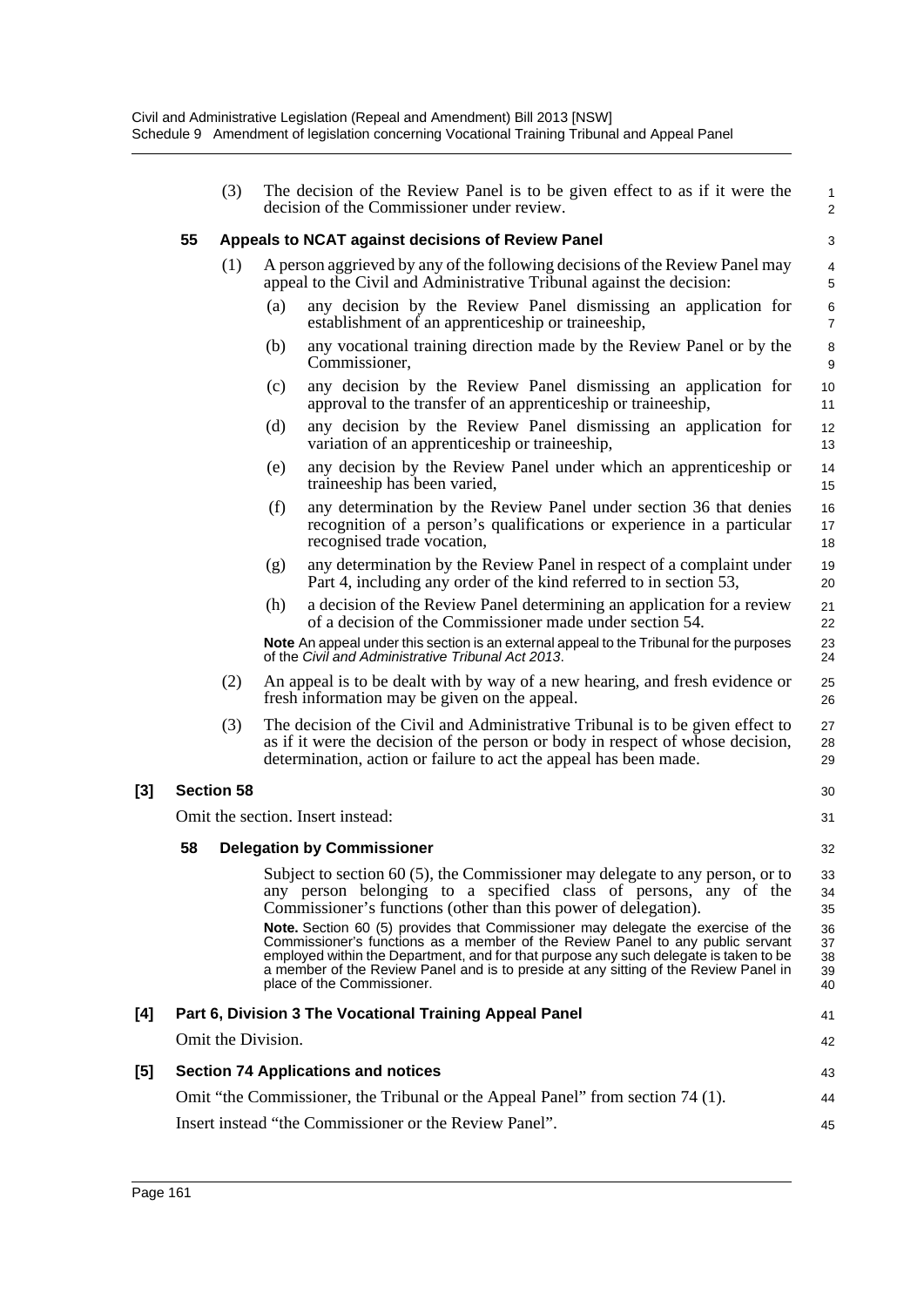Civil and Administrative Legislation (Repeal and Amendment) Bill 2013 [NSW] Schedule 9 Amendment of legislation concerning Vocational Training Tribunal and Appeal Panel

| [6]    | <b>Section 77 Liability</b>                                                   |                                                                                                                                                                                                                                                                                           | 1                    |  |  |
|--------|-------------------------------------------------------------------------------|-------------------------------------------------------------------------------------------------------------------------------------------------------------------------------------------------------------------------------------------------------------------------------------------|----------------------|--|--|
|        |                                                                               | Omit section 77 (b) and (c). Insert instead:                                                                                                                                                                                                                                              | $\overline{2}$       |  |  |
|        |                                                                               | (b)<br>the Review Panel or a member of the Review Panel, or                                                                                                                                                                                                                               | 3                    |  |  |
| $[7]$  | Section 77 (e)                                                                |                                                                                                                                                                                                                                                                                           | 4                    |  |  |
|        |                                                                               | Omit "Commissioner, the Tribunal or the Appeal Panel".                                                                                                                                                                                                                                    | 5                    |  |  |
|        |                                                                               | Insert instead "Commissioner or Review Panel".                                                                                                                                                                                                                                            | 6                    |  |  |
| [8]    | <b>Section 77</b>                                                             |                                                                                                                                                                                                                                                                                           | $\overline{7}$       |  |  |
|        |                                                                               | Omit "any member of the Tribunal or Appeal Panel".                                                                                                                                                                                                                                        | 8                    |  |  |
|        |                                                                               | Insert instead "any member of the Review Panel".                                                                                                                                                                                                                                          | 9                    |  |  |
| [9]    |                                                                               | <b>Schedule 2 The Vocational Training Appeal Panel</b>                                                                                                                                                                                                                                    | 10                   |  |  |
|        | Omit the Schedule.                                                            |                                                                                                                                                                                                                                                                                           | 11                   |  |  |
| $[10]$ |                                                                               | Schedule 4 Savings, transitional and other provisions                                                                                                                                                                                                                                     | 12                   |  |  |
|        |                                                                               | Insert at the end of clause $1(1)$ :                                                                                                                                                                                                                                                      | 13                   |  |  |
|        |                                                                               | any Act that amends this Act                                                                                                                                                                                                                                                              | 14                   |  |  |
| $[11]$ |                                                                               | Schedule 4, clauses 17-19                                                                                                                                                                                                                                                                 | 15                   |  |  |
|        |                                                                               | Omit "Appeal Panel" wherever occurring.                                                                                                                                                                                                                                                   | 16                   |  |  |
|        |                                                                               | Insert instead "Vocational Training Appeal Panel".                                                                                                                                                                                                                                        | 17                   |  |  |
| $[12]$ | <b>Schedule 4</b>                                                             |                                                                                                                                                                                                                                                                                           | 18                   |  |  |
|        | Insert at the end of the Schedule with appropriate Part and clause numbering: |                                                                                                                                                                                                                                                                                           |                      |  |  |
|        | <b>Part</b>                                                                   | Provisions consequent on enactment of Civil and<br><b>Administrative Legislation (Repeal and</b><br><b>Amendment) Act 2013</b>                                                                                                                                                            | 20<br>21<br>22       |  |  |
|        |                                                                               | <b>Vocational Training Review Panel</b>                                                                                                                                                                                                                                                   | 23                   |  |  |
|        | (1)                                                                           | The Vocational Training Review Panel established by this Act is a<br>continuation of the Vocational Training Tribunal established by this Act<br>before the establishment day.                                                                                                            | 24<br>25<br>26       |  |  |
|        | (2)                                                                           | Each person who was a member of the Vocational Training Tribunal<br>immediately before the establishment day continues in office on and from that<br>day as a member of the Vocational Training Review Panel for the balance of<br>his or her term of office as a member of the Tribunal. | 27<br>28<br>29<br>30 |  |  |
|        | (3)                                                                           | The Vocational Training Review Panel may continue and complete anything<br>begun by the Vocational Training Tribunal before the establishment day.                                                                                                                                        | 31<br>32             |  |  |
|        | (4)                                                                           | Any right to make or refer an application or complaint to the Vocational<br>Training Tribunal becomes, on and from the establishment day, a right to<br>make or refer the application or complaint to the Vocational Training Review<br>Panel.                                            | 33<br>34<br>35<br>36 |  |  |
|        | (5)                                                                           | Subject to Part 2 of Schedule 1 to the Civil and Administrative Tribunal Act<br>2013, any matter determined by the Vocational Training Tribunal (including                                                                                                                                | 37<br>38             |  |  |
|        |                                                                               |                                                                                                                                                                                                                                                                                           |                      |  |  |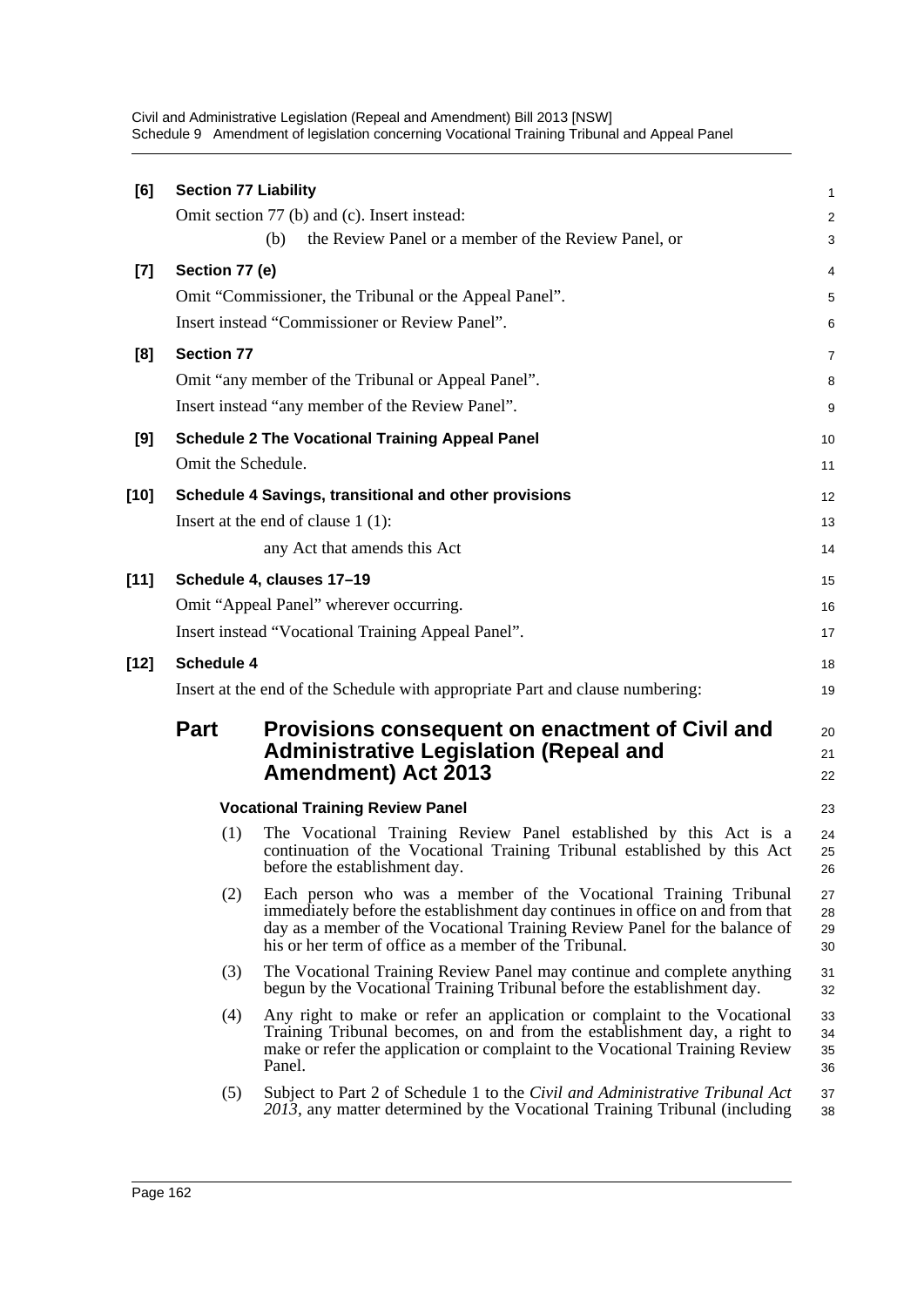|        |                      | under section 36 or 37) is taken, on and from the establishment day, to have<br>been determined by the Vocational Training Review Panel.                                                                                                                               | 1<br>$\overline{c}$ |
|--------|----------------------|------------------------------------------------------------------------------------------------------------------------------------------------------------------------------------------------------------------------------------------------------------------------|---------------------|
|        |                      | Note. Part 2 of Schedule 1 to the Civil and Administrative Tribunal Act 2013 abolished<br>the Vocational Training Appeal Panel on the establishment day and contains savings<br>and transitional provisions with respect to the Appeal Panel and appeals to the Panel. | 3<br>4<br>5         |
|        | (6)                  | In this clause:                                                                                                                                                                                                                                                        | 6                   |
|        |                      | <b>establishment day</b> has the same meaning as in the Civil and Administrative<br>Tribunal Act 2013.                                                                                                                                                                 | $\overline{7}$<br>8 |
| $[13]$ | <b>Dictionary</b>    |                                                                                                                                                                                                                                                                        | 9                   |
|        |                      | Omit the definitions of <i>Appeal Panel</i> and <i>Tribunal</i> . Insert in alphabetical order:                                                                                                                                                                        | 10                  |
|        |                      | <b>Review Panel</b> means the Vocational Training Review Panel of New South<br>Wales constituted by section 59.                                                                                                                                                        | 11<br>12            |
| 9.2    |                      | <b>Apprenticeship and Traineeship Regulation 2010</b>                                                                                                                                                                                                                  | 13                  |
| [1]    |                      | <b>Clause 11 Nomination of members for Review Panel</b>                                                                                                                                                                                                                | 14                  |
|        |                      | Omit "and clause 2 (a) (i) of Schedule 2" from clause 11 (1).                                                                                                                                                                                                          | 15                  |
| [2]    | <b>Clause 11 (2)</b> |                                                                                                                                                                                                                                                                        | 16                  |
|        |                      | Omit "and clause 2 (b) (i) of Schedule 2".                                                                                                                                                                                                                             | 17                  |
| [3]    | <b>Clause 11 (3)</b> |                                                                                                                                                                                                                                                                        | 18                  |
|        |                      | Omit "and clause 2 (c) (i) of Schedule 2".                                                                                                                                                                                                                             | 19                  |
| [4]    | <b>Clause 11 (4)</b> |                                                                                                                                                                                                                                                                        | 20                  |
|        |                      | Omit "and clause 5 (2) of Schedule 2".                                                                                                                                                                                                                                 | 21                  |
| [5]    | <b>Clause 11 (4)</b> |                                                                                                                                                                                                                                                                        | 22                  |
|        |                      | Omit "member of the Tribunal or the Appeal Panel".                                                                                                                                                                                                                     | 23                  |
|        |                      | Insert instead "member of the Review Panel".                                                                                                                                                                                                                           | 24                  |
| 9.3    |                      | <b>Government Information (Public Access) Regulation 2009</b>                                                                                                                                                                                                          | 25                  |
|        |                      | Schedule 3 Agencies declared to be part of other agencies                                                                                                                                                                                                              | 26                  |
|        |                      | Omit "Vocational Training Tribunal".                                                                                                                                                                                                                                   | 27                  |
|        |                      | Insert instead "Vocational Training Review Panel".                                                                                                                                                                                                                     | 28                  |
| 9.4    |                      | Hairdressers Act 2003 No 62                                                                                                                                                                                                                                            | 29                  |
|        |                      | Section 4 When is an individual "qualified to act as a hairdresser"?                                                                                                                                                                                                   | 30                  |
|        |                      | Omit "Vocational Training Tribunal" whenever occurring in section 4 (1).                                                                                                                                                                                               | 31                  |
|        |                      | Insert instead "Vocational Training Review Panel".                                                                                                                                                                                                                     | 32                  |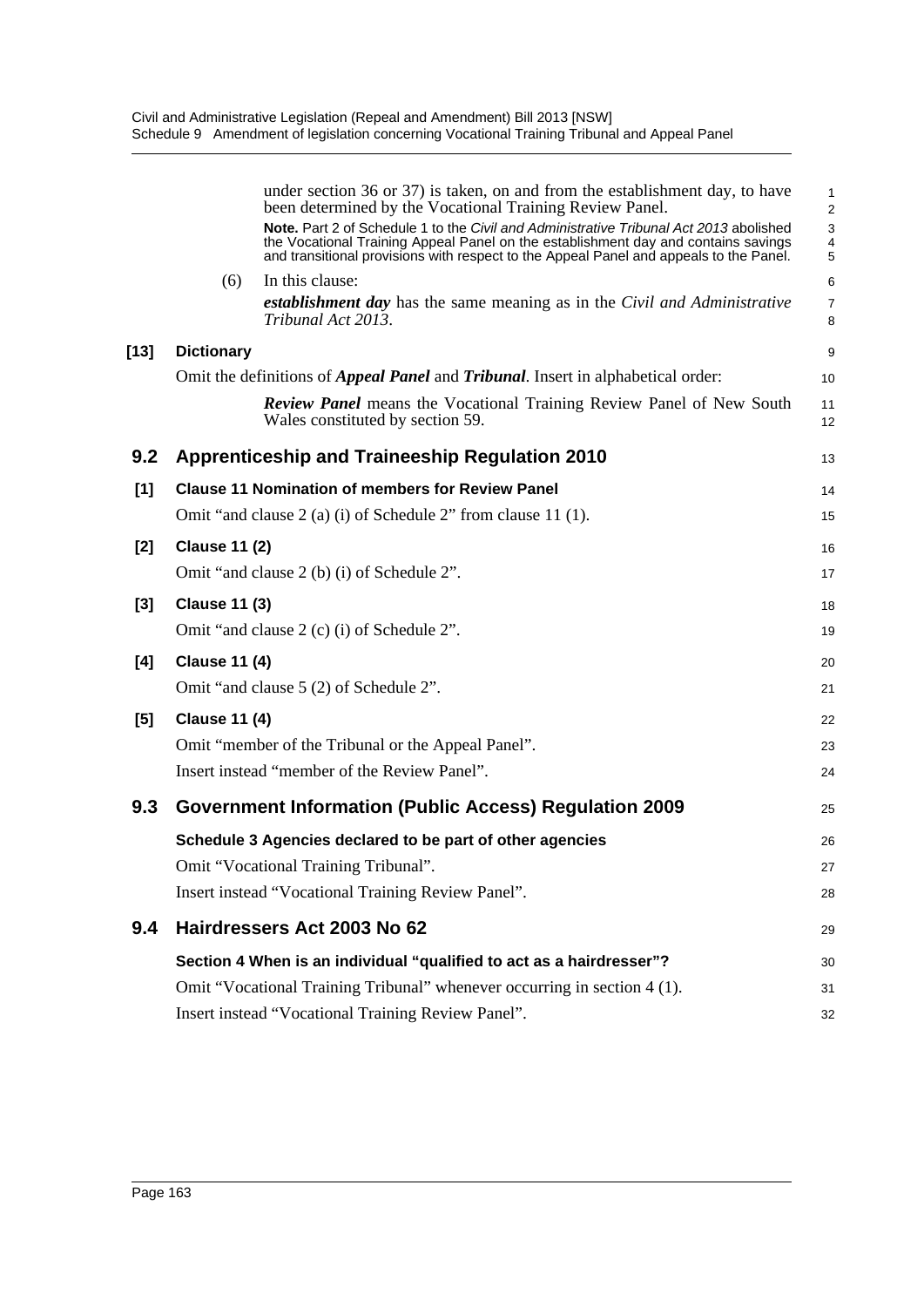|       |                                       | Schedule 10 Other amendments to legislation                                                                                                                                                                                                                       | 1                    |
|-------|---------------------------------------|-------------------------------------------------------------------------------------------------------------------------------------------------------------------------------------------------------------------------------------------------------------------|----------------------|
|       |                                       | 10.1 Children and Young Persons (Care and Protection) Act 1998 No 157                                                                                                                                                                                             | $\overline{2}$       |
|       |                                       | Section 29 Protection of persons who make reports or provide certain information                                                                                                                                                                                  | 3                    |
|       | section 29 (1) (d) (iv).              | Omit "Victims Compensation Tribunal or the<br>Guardianship<br>Tribunal"<br>from                                                                                                                                                                                   | 4<br>5               |
|       |                                       | Insert instead "Civil and Administrative Tribunal".                                                                                                                                                                                                               | 6                    |
|       |                                       | 10.2 Children (Detention Centres) Act 1987 No 57                                                                                                                                                                                                                  | 7                    |
|       |                                       | Section 42 Attendance of persons subject to control before courts and court officers<br>Omit "Victims Compensation Tribunal" from section 42 (5) (b).<br>Insert instead "Civil and Administrative Tribunal".                                                      | 8<br>9<br>10         |
|       |                                       | 10.3 Crimes (Administration of Sentences) Act 1999 No 93                                                                                                                                                                                                          | 11                   |
|       |                                       | Section 77 Attendance of inmates before courts and court officers                                                                                                                                                                                                 | 12                   |
|       | <i>authority</i> in section 77 (5).   | Omit "Victims Compensation Tribunal" from paragraph (e) of the definition of <i>appropriate</i>                                                                                                                                                                   | 13<br>14             |
|       |                                       | Insert instead "Civil and Administrative Tribunal".                                                                                                                                                                                                               | 15                   |
|       |                                       | 10.4 Criminal Procedure Act 1986 No 209                                                                                                                                                                                                                           | 16                   |
| [1]   | <b>Section 306M Definitions</b>       |                                                                                                                                                                                                                                                                   | 17                   |
|       | <i>courtroom</i> in section 306M (1). | Omit "Victims Compensation Tribunal" wherever occurring in the definitions of <b>court</b> and                                                                                                                                                                    | 18<br>19             |
|       |                                       | Insert instead "Civil and Administrative Tribunal".                                                                                                                                                                                                               | 20                   |
| [2]   |                                       | <b>Section 306ZA Application of Division</b>                                                                                                                                                                                                                      | 21                   |
|       |                                       | Omit section 306ZA (d). Insert instead:                                                                                                                                                                                                                           | 22                   |
|       | (d)                                   | a proceeding before the Civil and Administrative Tribunal in respect of<br>the hearing of a matter arising from the commission of a personal<br>assault offence that is the subject of an application to it under the<br>Victims Rights and Support Act 2013,     | 23<br>24<br>25<br>26 |
| $[3]$ | while giving evidence                 | Section 306ZK Vulnerable persons have a right to presence of a supportive person                                                                                                                                                                                  | 27<br>28             |
|       |                                       | Omit section 306ZK (1) (d). Insert instead:                                                                                                                                                                                                                       | 29                   |
|       | (d)                                   | a proceeding before the Civil and Administrative Tribunal in respect of<br>the hearing of a matter arising from the commission of a personal<br>assault offence that is the subject of an application to it under the<br>Victims Rights and Support Act 2013, and | 30<br>31<br>32<br>33 |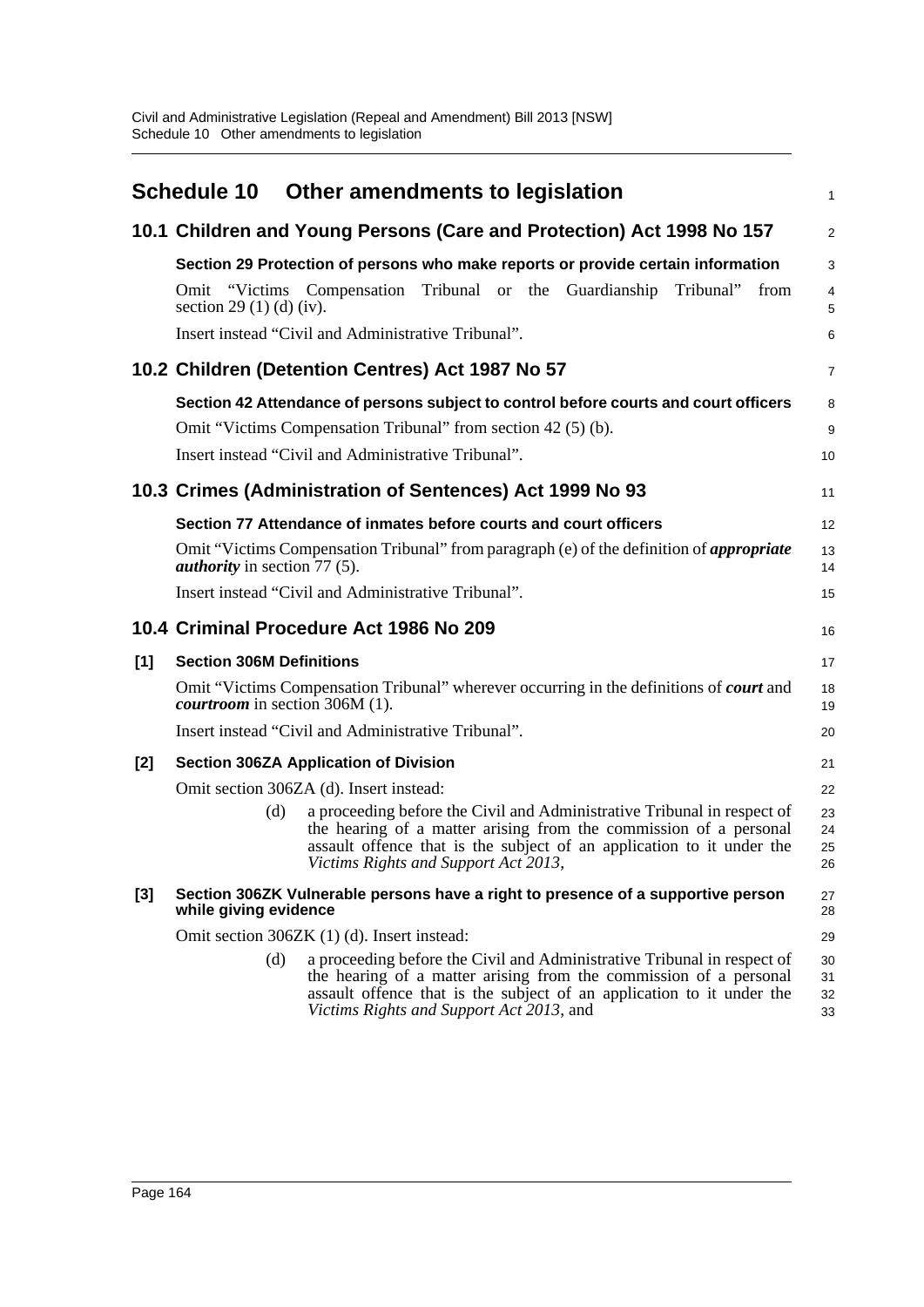Civil and Administrative Legislation (Repeal and Amendment) Bill 2013 [NSW] Schedule 10 Other amendments to legislation

|       |                                                                        | 10.5 Defamation Act 2005 No 77                                                                                                                                                                                                                                                                                                                  | 1                                  |  |
|-------|------------------------------------------------------------------------|-------------------------------------------------------------------------------------------------------------------------------------------------------------------------------------------------------------------------------------------------------------------------------------------------------------------------------------------------|------------------------------------|--|
| $[1]$ | Schedule 1 Additional publications to which absolute privilege applies |                                                                                                                                                                                                                                                                                                                                                 |                                    |  |
|       | Insert after clause 32:                                                |                                                                                                                                                                                                                                                                                                                                                 |                                    |  |
|       | 33                                                                     | <b>Matters arising under Civil and Administrative Tribunal Act 2013</b>                                                                                                                                                                                                                                                                         | 4                                  |  |
|       |                                                                        | Without limiting section 27 (2) (a)–(c), matter that is published to or by the<br>Civil and Administrative Tribunal under the Civil and Administrative Tribunal<br>Act 2013 (including matter that is published by that Tribunal in an official<br>report of a decision of that Tribunal or of the reasons of that Tribunal for a<br>decision). | 5<br>6<br>$\overline{7}$<br>8<br>9 |  |
| [2]   | <b>Schedule 2 Additional kinds of public documents</b>                 |                                                                                                                                                                                                                                                                                                                                                 |                                    |  |
|       | Insert after clause 8:                                                 |                                                                                                                                                                                                                                                                                                                                                 |                                    |  |
|       | 9                                                                      | Documents relating to Civil and Administrative Tribunal                                                                                                                                                                                                                                                                                         | 12                                 |  |
|       |                                                                        | Without limiting section 28 (4) (a)–(f), any document that consists of a<br>decision (including reasons for a decision) made by the Civil and<br>Administrative Tribunal.                                                                                                                                                                       | 13<br>14<br>15                     |  |
|       | 10                                                                     | Documents relating to certain abolished tribunals                                                                                                                                                                                                                                                                                               | 16                                 |  |
|       |                                                                        | Without limiting section 28 (4) (a)–(f), any document that consists of a<br>decision (including reasons for a decision) made by an abolished tribunal (but<br>only if such a document was included in this Schedule before the Tribunal's<br>abolition).                                                                                        | 17<br>18<br>19<br>20               |  |
| [3]   | Schedule 3 Additional proceedings of public concern                    |                                                                                                                                                                                                                                                                                                                                                 |                                    |  |
|       |                                                                        | Insert after clause 17:                                                                                                                                                                                                                                                                                                                         | 22                                 |  |
|       | 18                                                                     | Proceedings relating to Civil and Administrative Tribunal                                                                                                                                                                                                                                                                                       | 23                                 |  |
|       |                                                                        | Without limiting section 29 (4) (a)–(o), proceedings held in public of the Civil<br>and Administrative Tribunal.                                                                                                                                                                                                                                | 24<br>25                           |  |
|       | 19                                                                     | Proceedings relating to certain abolished tribunals                                                                                                                                                                                                                                                                                             | 26                                 |  |
|       |                                                                        | Without limiting section 29 (4) (a)–(o), proceedings of an abolished tribunal<br>(but only if such proceedings were included in this Schedule before the<br>Tribunal's abolition).                                                                                                                                                              | 27<br>28<br>29                     |  |
|       | 10.6 Government Information (Public Access) Regulation 2009            |                                                                                                                                                                                                                                                                                                                                                 |                                    |  |
|       | Schedule 3 Agencies declared to be part of other agencies              |                                                                                                                                                                                                                                                                                                                                                 |                                    |  |
|       |                                                                        | Insert in alphabetical order of subsidiary agency:                                                                                                                                                                                                                                                                                              | 32                                 |  |
|       |                                                                        | Civil and Administrative Tribunal<br>Department of Justice and Attorney General                                                                                                                                                                                                                                                                 |                                    |  |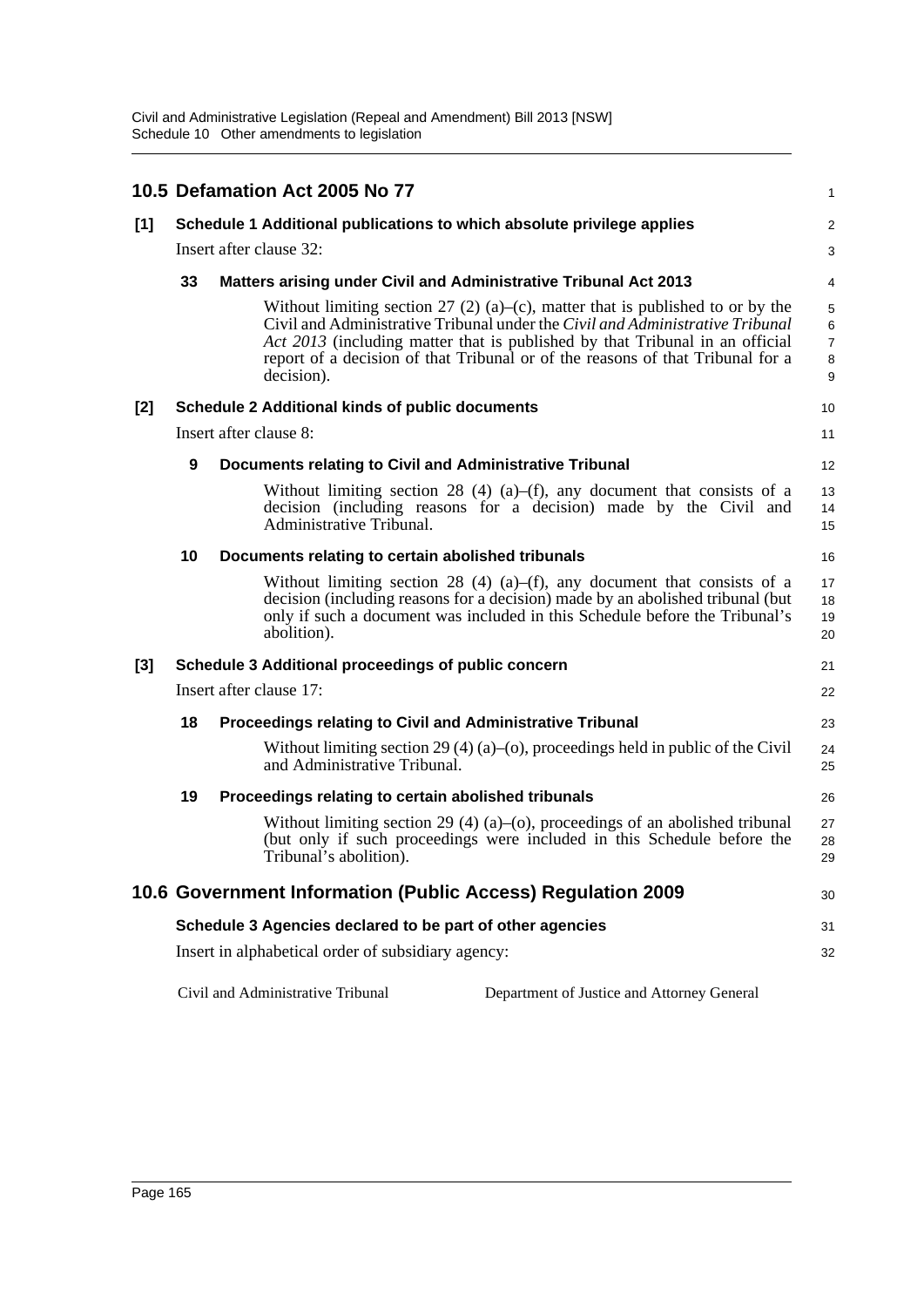#### **10.7 Ombudsman Act 1974 No 68 Section 35D** Insert after section 35C: **35D Inter-relationship between Ombudsman and NCAT** (1) The Ombudsman and President of the Civil and Administrative Tribunal may enter into arrangements regarding any of the following: (a) matters that the Tribunal will refer to the Ombudsman where it considers that the matter can be the subject of a complaint, inquiry, investigation or other action under the *Ombudsman Act 1974* and that it would be more appropriate for the Ombudsman to deal with the matter, (b) matters that the Ombudsman will refer to the Tribunal where the Ombudsman considers that the matter can be the subject of an administrative review application and that it would be more appropriate for the Tribunal to deal with it, (c) matters that are the subject of an administrative review application and that are also the subject of a complaint, inquiry, investigation or other action under the *Ombudsman Act 1974*, (d) the co-operative exercise of the respective functions of the Ombudsman and the Tribunal. (2) The Ombudsman and President are jointly to cause notice of any arrangements entered into under this section to be published in the Gazette as soon as is practicable after they are entered into. However, a failure to publish any such arrangements does not affect their validity. (3) The Ombudsman and the Civil and Administrative Tribunal are empowered to exercise their functions in conformity with any relevant arrangements entered into under this section. (4) An administrative review application may be made to the Civil and Administrative Tribunal whether or not a complaint has been made to the Ombudsman in relation to the decision. (5) Without limiting subsection (3): (a) the Ombudsman may (despite anything in this Act) decline, discontinue or defer a complaint made under this Act to give effect to an arrangement entered into under this section, and (b) the Ombudsman may (despite any provision of this Act but in conformity with the *Civil and Administrative Tribunal Act 2013*) disclose any information to the Tribunal duly obtained by the Ombudsman in relation to any matter referred to the Civil and Administrative Tribunal to give effect to an arrangement entered into under this section, and (c) the Tribunal may dismiss, adjourn or stay proceedings relating to an administrative review application to give effect to an arrangement entered into under this section, and 1  $\mathfrak{p}$ 3 4 5 6 7 8 9 10 11 12 13 14 15 16 17 18 19  $20$ 21 22  $23$ 24 25 26 27 28 29 30 31 32 33  $34$ 35 36 37 38 39 40 41 42